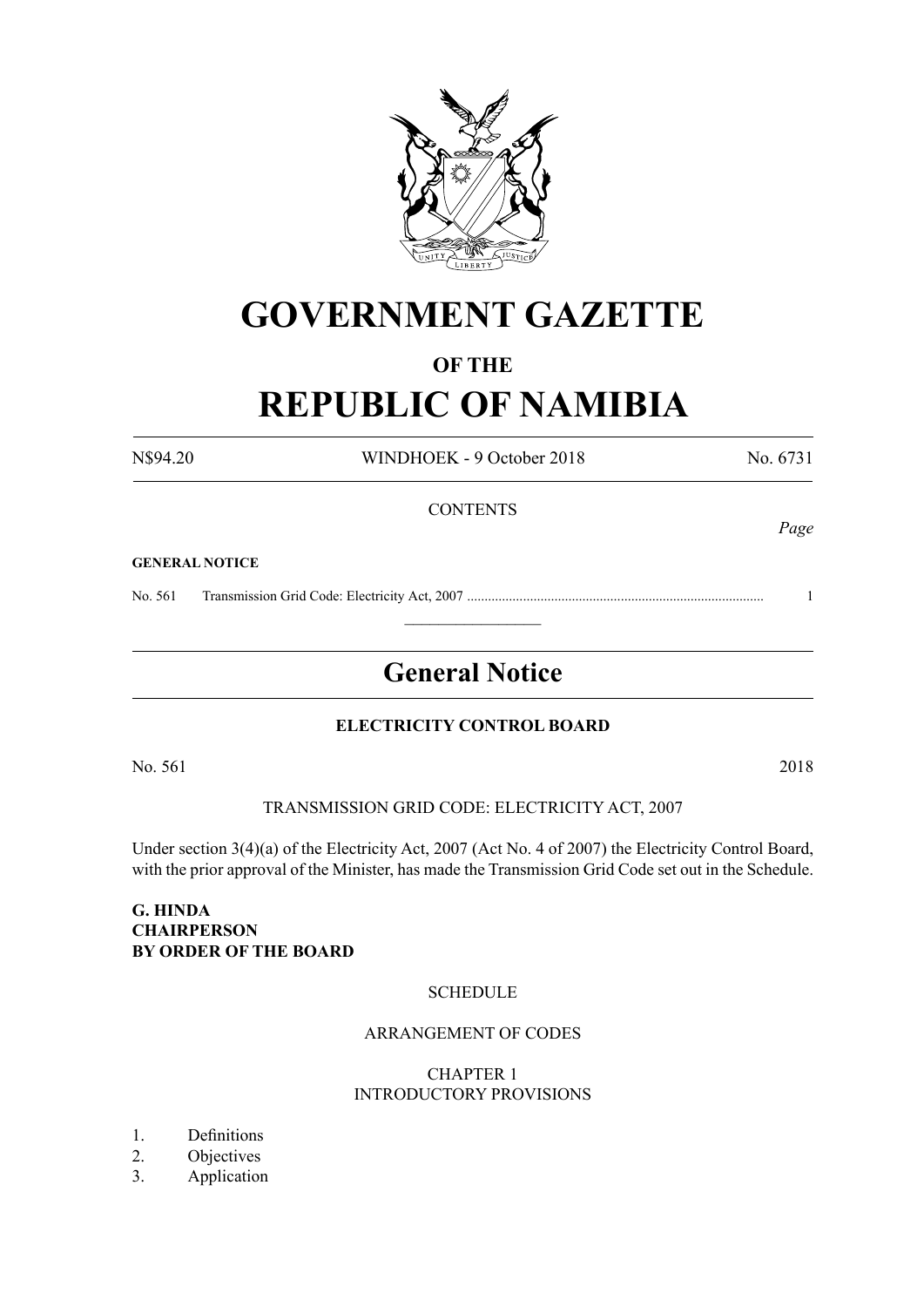## CHAPTER 2 TRANSMISSION SYSTEM GOVERNANCE

## PART 1 TRANSMISSION GRID CODE ADMINISTRATIVE AUTHORITY AND CONSTITUTION OF TRANSMISSION GRID CODE ADVISORY COMMITTEE

- 4. Administrative authority
- 5. Establishment of Grid Code Advisory Committee
- 6. Constitution of the GCAC
- 7. Functioning of the GCAC
- 8. Secretariat transmission and distribution grid codes

## PART 2

## PROCEDURES FOR REGISTRATION OF GRID CODE PARTICIPANTS, GRID CODE AMENDMENT OR EXEMPTION

- 9. Registration and deregistration of participants
- 10. Transmission Grid Code amendment or exemption process
- 11. Submissions to the GCAC
- 12. Recommendation to Board

#### PART 3

## DISPUTE MEDIATION, RESOLUTION AND APPEAL MECHANISM

- 13. Dispute mediation, resolution and appeal mechanism
- 14. Complaints about the operations of the GCAC
- 15. Disputes about decisions of Board
- 16. Disputes about decisions of Minister
- 17. Complaints among customers and service providers
- 18. Incident report
- 19. Non-conformance report
- 20. Submission of disputes to Board

#### PART 4

#### COMPLIANCE, CODE AUDITS, CONTRACTING AND VERSION CONTROL

- 21. Compliance
- 22. Code audits
- 23. Contracting
- 24. Version control

## CHAPTER 3 TRANSMISSION SYSTEM NETWORK

## PART 1

## TRANSMISSION SYSTEM CONNECTION PROCESS AND CONDITIONS

- 25. Applications for transmission system connections
- 26. Connection conditions
- 27. Generator connection conditions
- 28. Protection
- 29. Backup impedance
- 30. Loss of field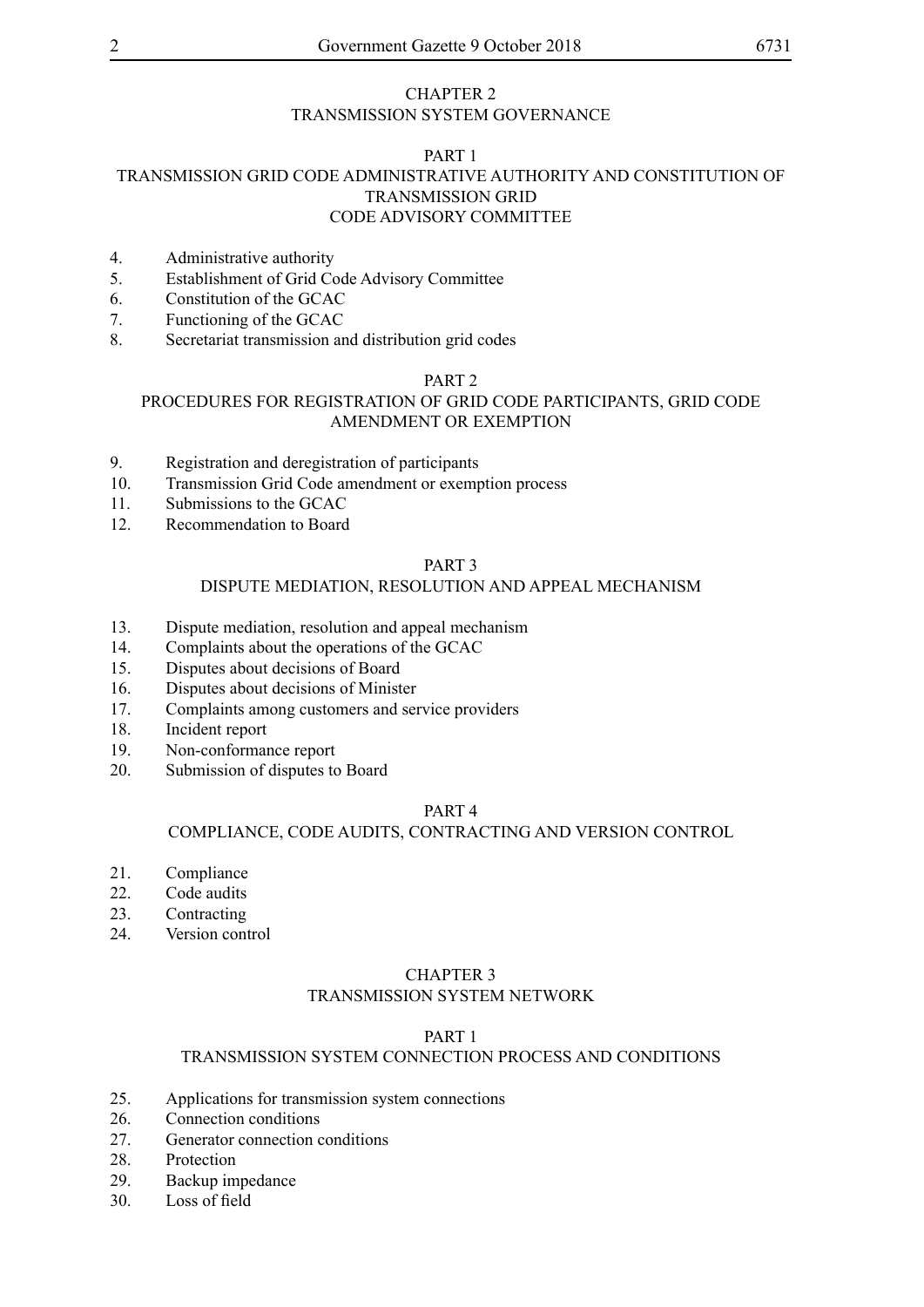- 31. Pole slipping facility
- 32. Trip to house load
- 33. Unit transformer high voltage back-up earth fault protection
- 34. High voltage breaker fail protection
- 35. High voltage pole disagreement protection
- 36. Unit switch onto standstill protection
- 37. Ability of units to island
- 38. Excitation system requirements
- 39. Reactive capabilities
- 40. Multiple unit tripping (MUT) risks
- 41. Governing design requirements
- 42. Governing system frequency variations
- 43. High Frequency requirements for turbo-alternators
- 44. Over-frequency conditions in range of 51.5 to 52 Hz (stage H1)
- 45. Over-frequency conditions above 52 Hz (stage H2)
- 46. High frequency requirements for hydro alternators
- 47. Low frequency requirements for turbo-alternator units
- 48. Low frequency in range of 48.5 to 48.0 Hz (stageL1)
- 49. Low frequency in range of 48.0 to 47.5 Hz (stage L2)
- 50. Low frequency below 47.5 Hz (stage L3)
- 51. Low frequency requirements for hydro-alternator units
- 52. Droop
- 53. Dead band
- 54. Thermal power stations restart after power station black-out
- 55. Hydro and gas turbines restart after power station black-out
- 56. Black starting
- 57. External supply disturbance withstand capability
- 58. On load tap changing for generating unit step-up transformers
- 59. Emergency unit capabilities
- 60. Facility for independent generator action
- 61. Automatic under-frequency starting
- 62. Testing and compliance monitoring
- 63. Non-compliance suspected by the system operator
- 64. Unit modifications
- 65. Equipment requirements
- 66. Distributors and end-use customers
- 67. Power factor
- 68. Protection
- 69. Fault levels
- 70. Distributor or end-use customer network performance
- 71. Delivered quality of supply of transmission company
- 72. Equipment requirements

## PART 2

## TRANSMISSION SYSTEM TECHNICAL REQUIREMENTS

- 73. Transmission company technical design requirements
- 74. Equipment design standards
- 75. Clearances
- 76. Current Transformer (CT) and Voltage Transformer (VT) ratios and cores
- 77. Standard busbar arrangements and Security criteria
- 78. Transmission Substation standard Busbar arrangements
- 79. Use of bypasses
- 80. Motorised isolators
- 81. Earthing isolators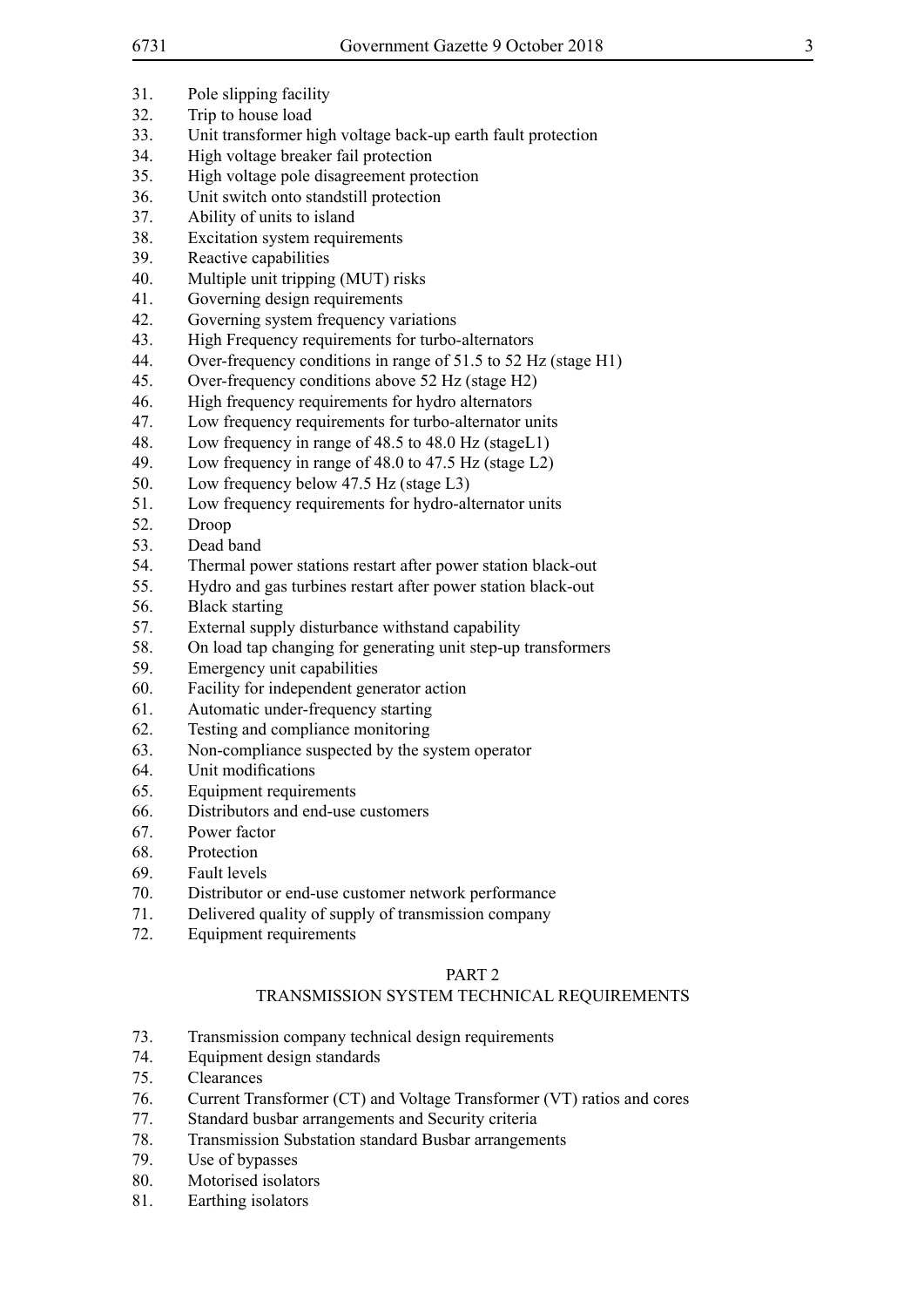- 82. Busbar Protection Current Transformers (CT's)
- 83. Tele-control
- 84. Transformer tap change
- 85. Substation drawings
- 86. Protection requirements
- 87. Protection design standards for equipment (feeder protection: 220kV and above)
- 88. Protection settings for equipment (feeder protection: 220kv and above)
- 89. Automatic reclosing for equipment (feeder protection: 220kV and above)
- 90. Automatic reclosing cycles (ARC) for equipment (feeder protection: 220kV and above)<br>91. Single phase automatic reclosing
- Single phase automatic reclosing
- 92. Three phase automatic reclosing (fast ARC)
- 93. Three phase automatic reclosing (slow ARC)
- 94. Power swing blocking
- 95. Design standard: equipment protection requirements (feeder protection: 132kV and below at transmission company substations)
- 96. Protection settings: equipment protection requirements (feeder protection: 132kV and below at transmission company substations
- 97. Automatic reclosing: equipment protection requirements (feeder protection: 132kV and below at transmission company substations)
- 98. Tele-protection requirements
- 99. Transformer and reactor protection
- 100. Transformer Inverse Definite Minimum Time Earth Fault
- 101. Transformer HV/MV Inverse Definite Minimum Time Over-Current
- 102. Transformer HV/MV instantaneous Over-Current
- 103. Transformer LV (tertiary) Inverse Definite Minimum Time instantaneous Over-Current
- 104. Transformer current differential protection
- 105. Transformer high impedance restricted Earth Fault
- 106. Transformer thermal overload
- 107. Transmission system busbar protection
- 108. Transmission system bus coupler and bus section protection
- 109. Transmission system shunt capacitor protection
- 110. Over-voltage protection
- 111. Ancillary protection functions
- 112. Breaker fail or bus trip
- 113. Breaker pole discrepancy
- 114. Breaker anti-pumping
- 115. Pantograph isolator discrepancy
- 116. Master relay
- 117. System protection requirements (under-frequency load shedding)
- 118. System protection requirements (out of step tripping)
- 119. System Protection requirements (Under-voltage load shedding)
- 120. System Protection requirements (Sub-synchronous resonance protection)
- 121. System protection requirements (protection against near 50 Hz resonance)
- 122. System Protection requirements (protection settings impact on network stability (dynamic stability))
- 123. Protection system performance monitoring
- 124. Nomenclature

## PART 3

## TRANSMISSION SYSTEM PLANNING AND DEVELOPMENT

- 125. Transmission system planning and development
- 126. Planning process
- 127. Identification of need for transmission system development
- 128. Forecasting demand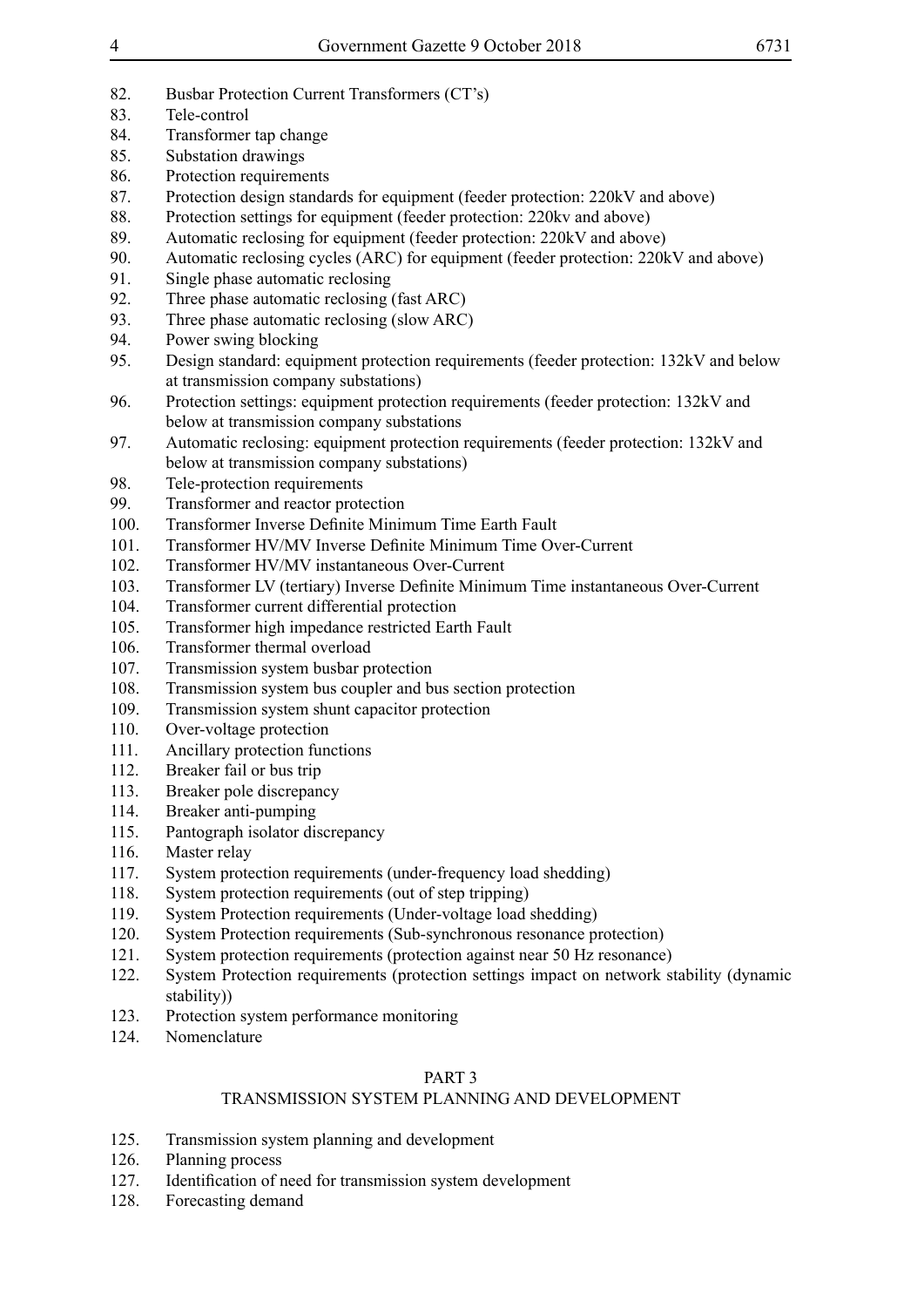- 129. Technical limits and targets for planning purposes
- 130. Voltage limits and targets
- 131. Other targets for planning purposes
- 132. Transmission system lines
- 133. Transformers
- 134. Series capacitors
- 135. Shunt reactive compensation
- 136. Circuit breakers
- 137. Secondary automatic reclosing cycle current during single-phase re-closing
- 138. Reliability criteria for planning purposes
- 139. Contingency criteria for planning purposes
- 140. Integration of power stations
- 141. Power stations of less than 1000 MW
- 142. Power stations of more than 1000 MW
- 143. Transient stability
- 144. Busbar arrangements
- 145. Information required
- 146. Criteria for network investments
- 147. Least economic cost criteria
- 148. Cost reduction investments
- 149. Statutory or strategic investments
- 150. Development investigation reports
- 151. Transmission system master plan
- 152. Mitigation of network constraints
- 153. Interfacing between participants
- 154. Special customer requirements for increased reliability
- 155. Network maintenance

## CHAPTER 4

## TRANSMISSION SYSTEM OPERATIONS

#### PART 1 OPERATIONAL RELATIONS, PROCEDURES, PLANNING, CONDITIONS AND CONTROL

- 156. Operation of interconnected power system
- 157. System operator obligations
- 158. System reliability and safety
- 159. System security
- 160. Operational measures
- 161. Scheduling of generation and ancillary services
- 162. Ancillary services
- 163. Operating reserves
- 164. Spinning reserve
- 165. Quick reserve
- 166. Regulating reserve
- 167. Black start and islanding
- 168. Reactive power compensation and voltage control from units
- 169. Regulation and load following
- 170. Technical requirements of regulation and load following
- 171. Near 50 Hz resonance control service
- 172. Operational authority
- 173. Operating procedures
- 174. Operational liaison, permission for synchronisation
- 175. Emergency and contingency planning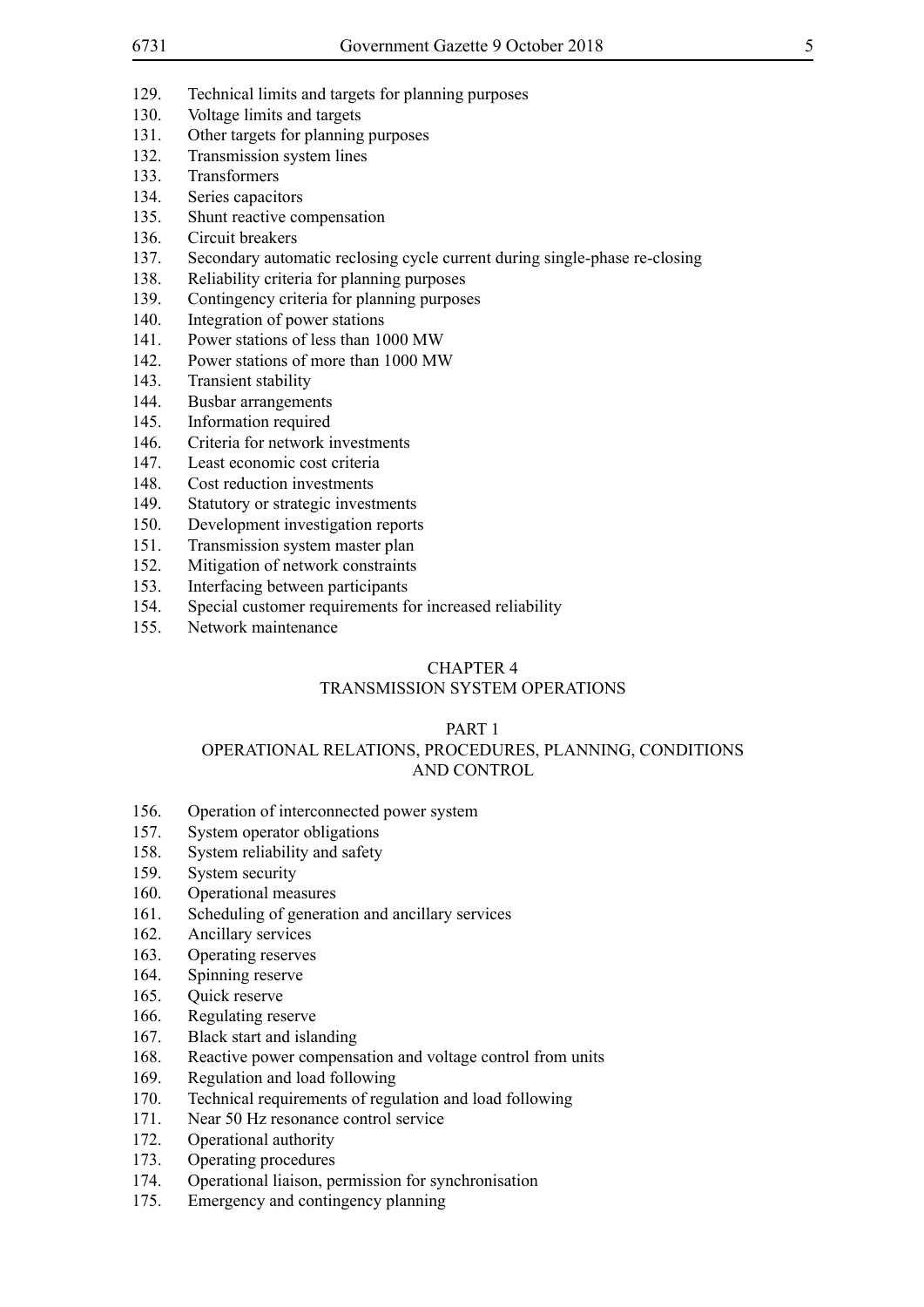- 176. System frequency and ACE control under abnormal frequency or imbalance conditions
- 177. Description of normal frequency or balancing conditions
- 178. Operation during abnormal conditions
- 179. Independent action by participants
- 180. Voltage control
- 181. Fault reporting and analysis or incident investigation<br>182 Commissioning
- **Commissioning**
- 183. Risk of trip

## PART 2

## MAINTENANCE COORDINATION OR OUTAGE PLANNING AND TELE-CONTROL

- 184. Maintenance coordination or outage planning
- 185. Roles and responsibilities of outage requester
- 186. Roles and responsibilities of transmission company outage scheduler
- 187. Roles and responsibilities of system operator outage scheduler
- 188. Outage process
- 189. Risk-related outages
- 190. Maintenance planning between the transmission company and generators
- 191. Refusal or cancellation of outages
- 192. Communication of system conditions, operational information and interconnected power system performance
- 193. Tele-control

## CHAPTER 5 TRANSMISSION SYSTEM METERING

- 194. Principles of transmission metering
- 195. Responsibility for metering installations
- 196. Metering installation components
- 197. Data validation
- 198. Meter verification
- 199. Metering database
- 200. Testing of metering installations
- 201. Metering data base inconsistencies
- 202. Access to metering data
- 203. Confidentiality

## CHAPTER 6 TRANSMISSION SYSTEM INFORMATION

## EXCHANGE

#### PART 1 INFORMATION EXCHANGE INTERFACE AND SYSTEM PLANNING INFORMATION

- 204. Confidentiality of information
- 205. Information exchange interface
- 206. System planning information

## PART<sub>2</sub>

## OPERATIONAL INFORMATION

207. Pre-commissioning studies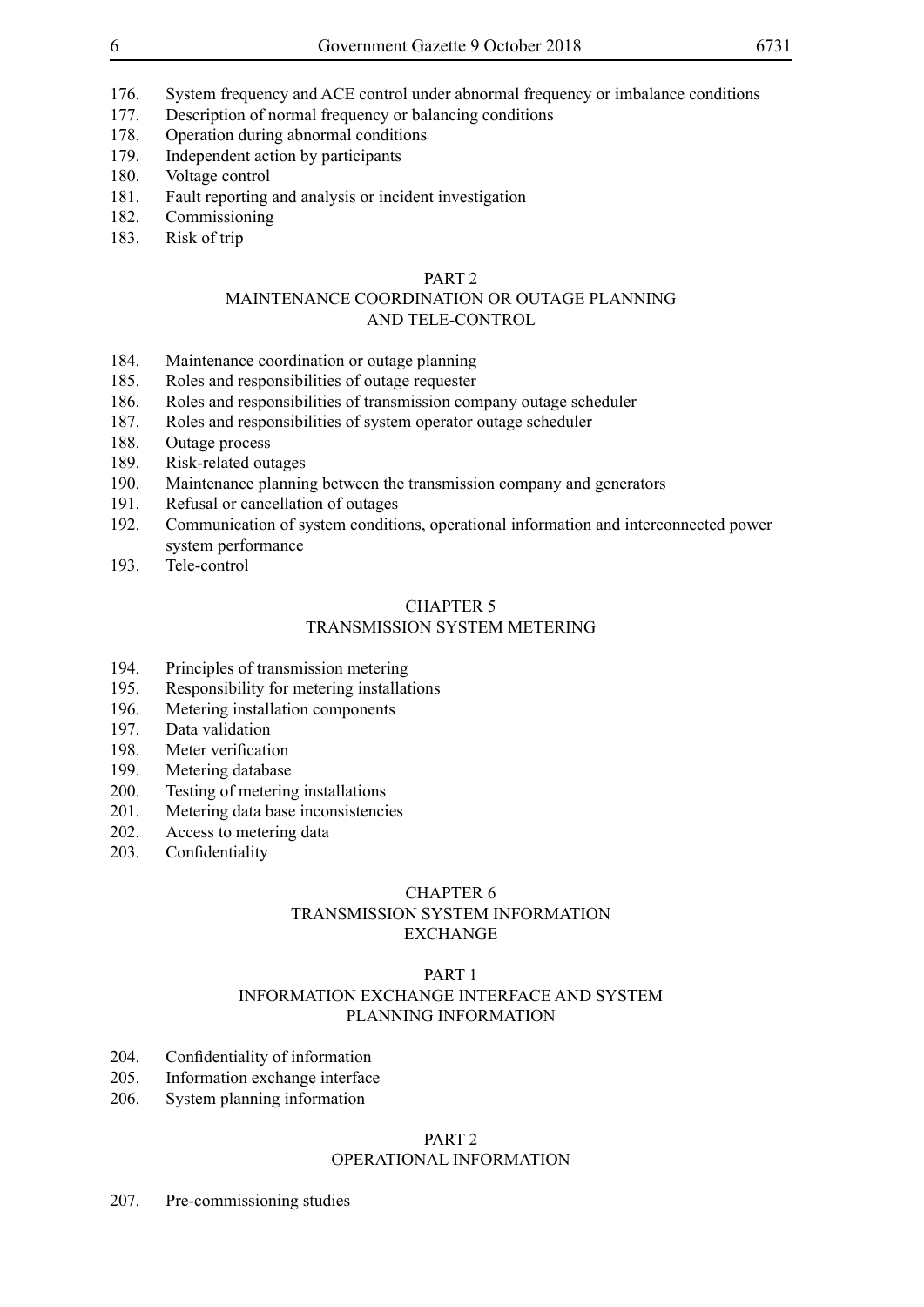- 208. Commissioning and notification
- 209. General information acquisition requirements
- 210. Generating unit scheduling
- 211. Energy market schedules
- 212. Ancillary services market schedules
- 213. File transfers
- 214. Inter control centre communication
- 215. Communication facilities requirements
- 216. Information Exchange Tele control
- 217. Telephone or facsimile
- 218. Electronic mail
- 219. Infrastructure at points of supply
- 220. Access and Security
- 221. Time standards
- 222. Integrity of installation
- 223. Data storage and archiving

## PART 3

#### POST-DISPATCH INFORMATION

- 223. Market information
- 224. Generation settlement
- 225. Ancillary services settlement
- 226. Additional generating unit post-dispatch information
- 227. Hourly demand metering data
- 228 File transfers
- 229. Performance data
- 230. Generator performance data
- 231. Distributor and end-use customer performance
- 232. System performance information

## CHAPTER 7 TRANSMISSION SYSTEM RENEWABLE

## ENERGY TECHNOLOGIES

- 233. Frequency response
- 234. Voltage operating and regulation requirements
- 235. Low voltage ride-through requirements
- 236. Reactive power control
- 237. Active power control
- 238. Harmonic distortion requirements
- 239. Unbalance requirements
- 240. General protection and control requirements
- 241. General telecommunication and Supervisory Control and Data Acquisition (SCADA) requirements
- 242. Power system studies and models
- 243. Energised system testing
- Annexure 1: Transmission Grid Code Amendment or Exemption Approval Process
- Annexure 2: Contracting Framework for Participants

Annexure 3: Generator Connection Conditions

Annexure 4: Surveying, Monitoring and Testing for Generators

Annexure 5: Voltage Tolerances for Various Frequency Ranges

Annexure 6: Selection of Dead Line Charging End of the Line

Annexure 7: Sample Confidentiality Agreement for Information Transfer to Third Parties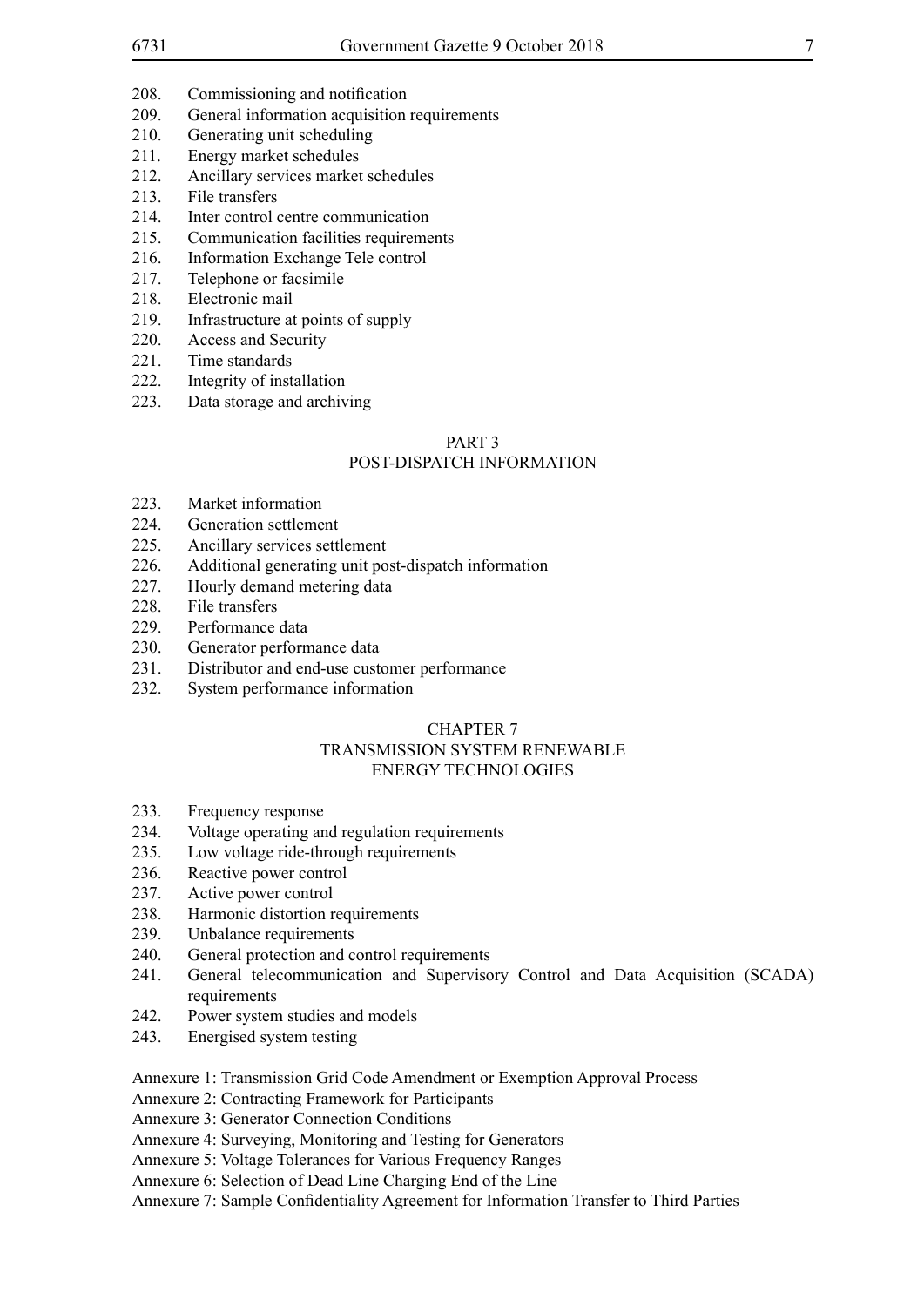Annexure 8: Distributor and End-Use Customer Data

Annexure 9: Generator Planning Data

Annexure 10: Generator Maintenance Data

Annexure 11: Operational Data

Annexure 12: Market Operational Schedules

Annexure 13: Post-Dispatch Information

Annexure 14: Generator Performance Data

Annexure 15: Planning Schedules

## CHAPTER 1 INTRODUCTORY PROVISIONS

#### **Definitions**

**1.** In this code a word or an expression to which a meaning has been given in the Act has that meaning and unless the context otherwise indicates -

"ancillary services" -

- (a) means services supplied to the transmission company by generators, distributors or end-use customers -
	- (i) for the reliable and secure transport of power from generators to distributors and customers; and
	- (ii) to maintain the short-term reliability of the interconnected power system; and

(b) may include -

- (i) the various types of reserves, black start and constrained generation;
- (ii) operating reserves;
- (iii) black start and islanding;
- (iv) reactive power compensation and voltage control from units;
- (v) regulation and load following; or
- (vi) near 50Hz resonance control service.

"area control error" means the mismatch between the instantaneous demand and supply of a control area which combines the frequency error and the tie line schedule error;

"automatic generation control" means the automatic centralised closed loop control of generating units, by means of the computerised energy management system of the system operator, where unit output is controlled by changing the set point on the governor;

"auxiliary supply" means the supply of electricity to auxiliary systems of a unit or substation equipment;

"black start" means the provision of generating equipment that, following a total system collapse (black out), is able to -

(a) start without an outside electrical supply; and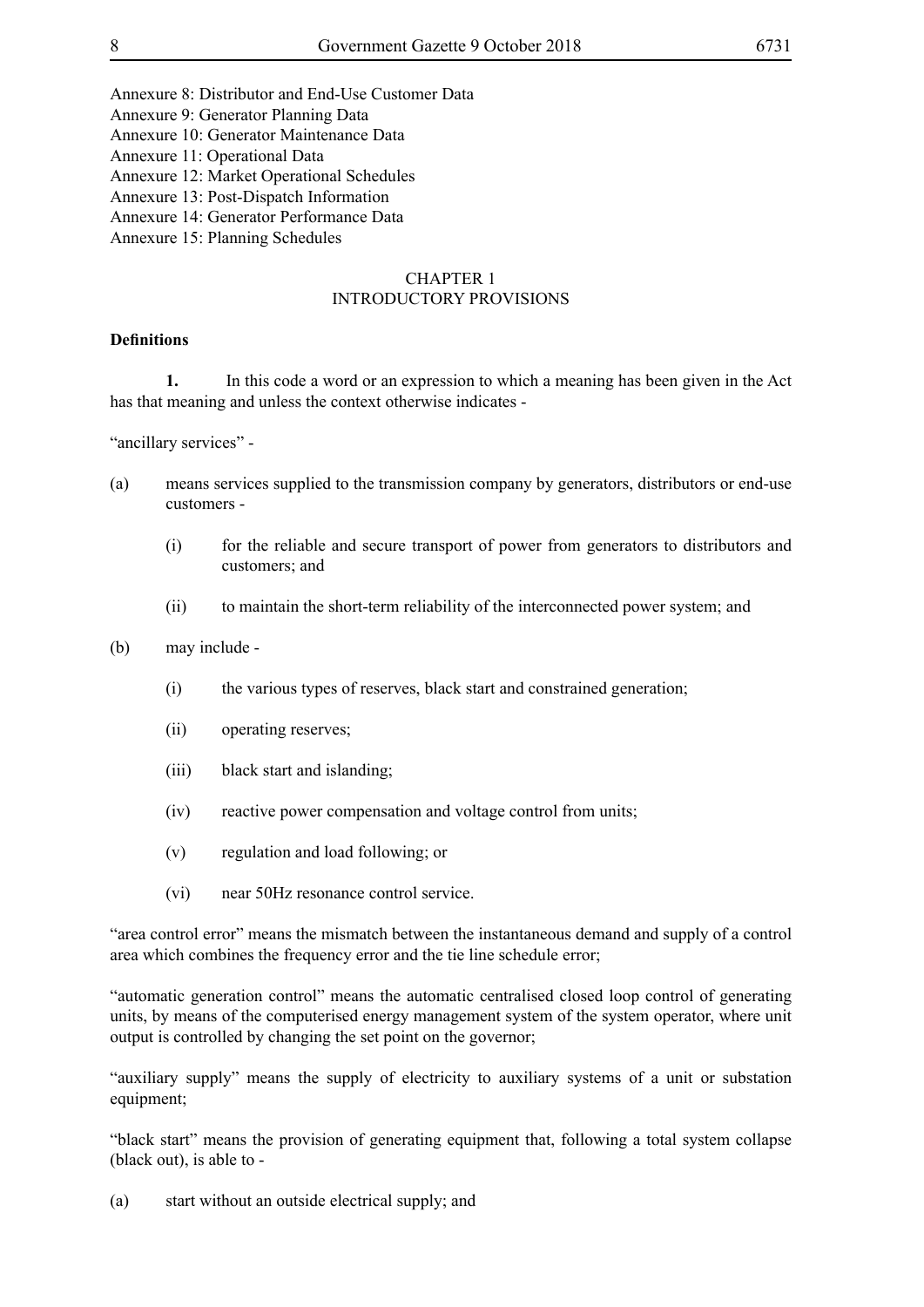(b) energise a defined portion of the transmission system so that it can act as a start-up supply for other capacity to be synchronised as part of a process of re-energising the transmission system;

"busbar" means an electrical conduit at a substation where lines, transformers and other equipment are connected;

"co-generator" means a unit that is part of a specific industrial or production process and is not connected to the transmission system;

"constrained generation" means the difference between the energy scheduled at the point of connection of the generator under the unconstrained schedule, and the energy scheduled at the point of connection under the constrained schedule derived to accommodate transmission system constraints;

"control area" means a subset of SAPP that adheres to the minimum requirements for a control area as set out in the SAPP Operating Guidelines;

"control centre" means an entity responsible for the operational control of electricity network assets;

"customer" means a person that contracts directly with a transmission company for the provision of transmission services and may include a generator, distributor or end-use customer;

"distribution" means the conveyance of electricity to a customer through a distribution system which consists wholly or mainly of medium and low voltage networks;

"distribution system" means an electricity network consisting of assets -

- (a) which may include substations, transformers, cables, lines and associated equipment; and
- (b) which are operated at medium voltage and low voltage;

"distributor" means a licenced entity that owns, operates and maintains a distribution system;

"disputes" means unresolved complaints between parties that require intervention;

"embedded generator" means a unit, other than a co-generator, that is not directly connected to the transmission system;

"emergency" means a situation where transmission or distribution service-providers have an unplanned loss of facilities or another situation beyond their control that impairs or jeopardises their ability to supply their system demand;

"emergency outage" means an outage when plant has to be taken out of service so that repairs can immediately be affected to prevent further damage or loss;

"end-use customer" means users of electricity connected to the transmission system;

"firm supply" means a supply that enjoys a level of reliability as specified in code 139;

"flicker" means a cyclic voltage fluctuation, normally between 0, 1 Hz and 10 Hz, that causes optical stress to humans;

"forced outage" means an outage that occurs when a component is taken out of service immediately, either automatically or as soon as switching operations can be performed as a direct result of abnormal operating conditions, emergency conditions or human error;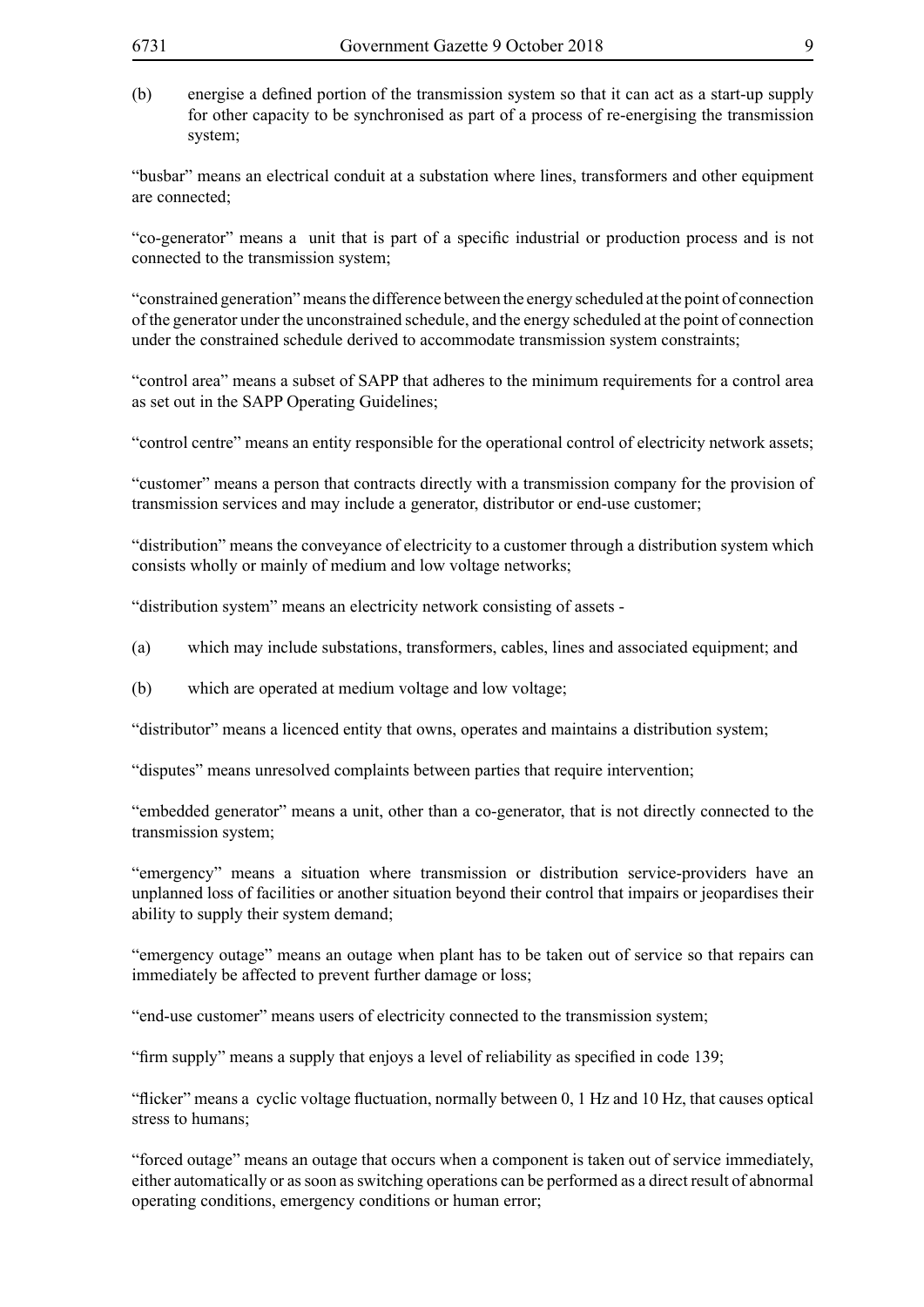"frequency" means the number of oscillations per second on the AC waveform;

"GCAC" means the Grid Code Advisory Committee established in accordance with code 5(1)(a);

"generating unit" means a device used to produce electrical energy;

"generator" means a legal entity operating a licenced generating unit or power station;

"governing" means a mode of operation where any change in system frequency beyond the allowable frequency dead band will have an immediate effect on the unit output according to the governor droop characteristic;

"governor droop characteristic" means the MW or Hz characteristic according to which governing will take place;

"grid code" refers to any code made as a grid code under section 3(4) of the Act;

"Grid Code Advisory Committee" means a panel of stakeholder representatives constituted as contemplated in code 11 and tasked with the review of the grid code amendments;

"grid code participant" means a legal entity that falls under the mandate of the grid code and typical grid code participants include -

- (a) licenced generators;
- (b) licenced traders;
- (c) licenced importer;
- (d) licenced exporter;
- (e) licenced transmitters who include wires businesses, supply businesses and metering administrators;
- (f) licenced distributors;
- (g) licenced suppliers; and
- (h) end-customers who connect directly to the high voltage network;

"information" means knowledge that can be exchanged and always expressed by some type of data stored and processed either electronically or otherwise;

"information owner" means the party to whose system or installation the information pertains;

"interconnected power system" means the transmission system and any other connected system elements that are likely to have an impact on the electricity supply at a national level, including power stations with a capacity of more than 500 kVA and networks linking such power stations to the transmission system;

"interruptible load" means the consumer load or a combination of consumer loads that can be contractually interrupted without notice or reduced by remote control or on instruction from the system operator. Individual contracts place limitations on usage;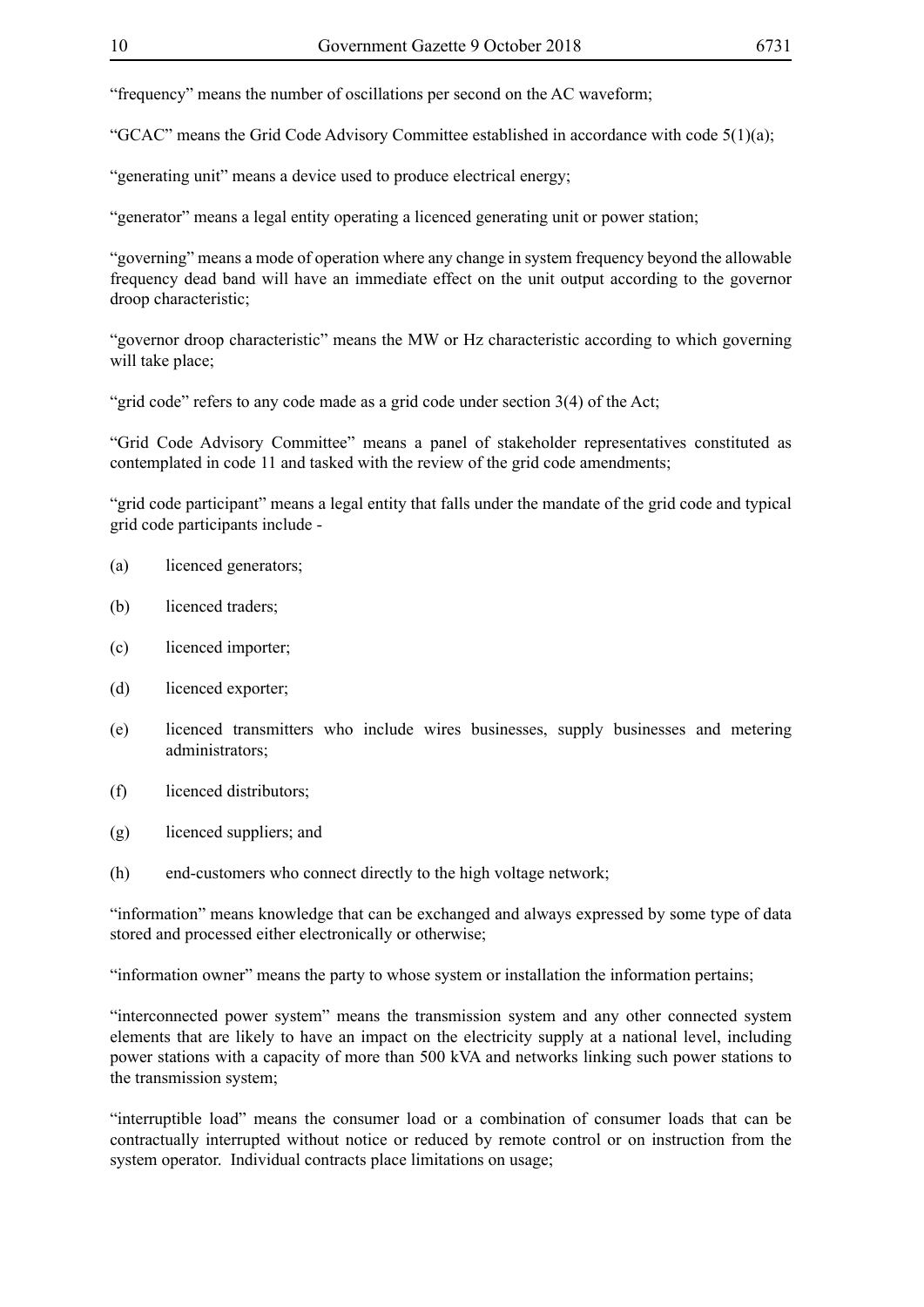"interruption of supply" means an interruption of the flow of power to a point of supply not requested by the customer;

"imbalance" means the mismatch between the energy scheduled at a point of supply or a generator point of connection and the actual energy metered at that point of supply or generator point of connection over a scheduled period;

"islanding" means the capability of generating units to settle down at nominal speed, supplying own auxiliary load after separation from the grid, at up to full load pre-trip conditions;

"load following" means the provision of generation and load response capability, including capacity, energy, and manoeuvrability, that is dispatched by system operator to match power generation and load demand within a scheduling period;

"load reduction" means the ability to reduce customer demand by load curtailment and load shedding;

"losses" means the technical or resistive energy losses incurred on the transmission system;

"major incident" means an incident where -

- (a) more than 20 system minutes of load was interrupted; or
- (b) severe damage to the plant has occurred.

"manual load shedding" means the load reduction obtained by manually shedding load at convenient points on the distribution system within 10 minutes of the instruction being issued by the system operator;

"maximum continuous rating" means the capacity that a generating unit is rated to produce continuously under normal conditions;

"metering" means all the equipment employed in measuring the supply together with the apparatus directly associated with it;

"metering installation" means all meters, fittings, equipment, wiring and installations used for measuring the flow of electricity;

"participant" includes -

- (a) a generator with a power station where the total installed generating capacity is greater than 10 MVA;
- (b) generators with power stations connected to any transmission system;
- (c) generators embedded in any distribution system connected to any transmission system;
- (d) generators providing ancillary services for system operation purposes;
- (e) distributors connected to any transmission system;
- (f) end-use customers connected to any transmission system, or their respective distributor acting on their behalf;
- (g) a retailer or other wholesale market participant required to contract for the use of any transmission system;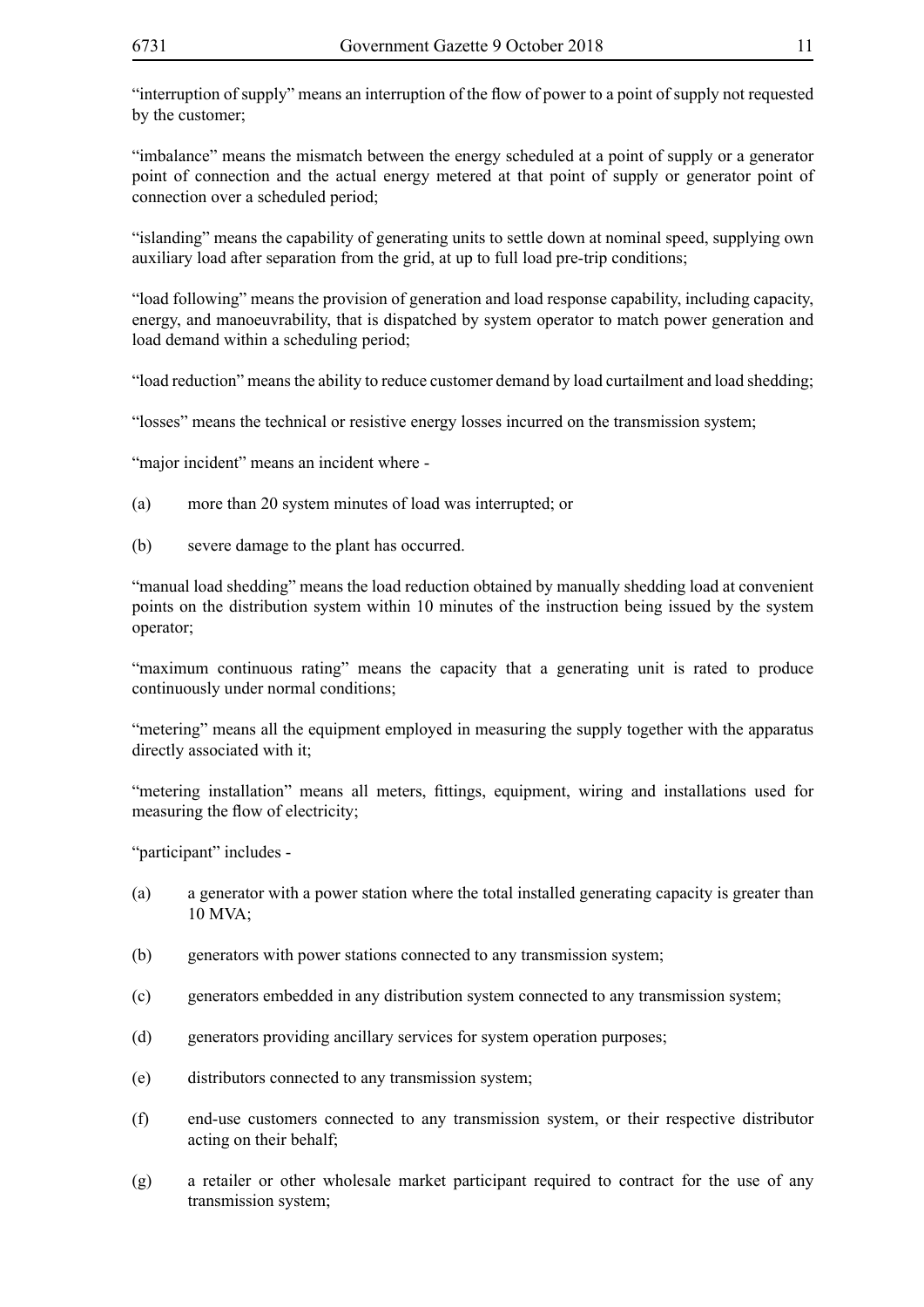- (h) transmission companies;
- (i) the system operator;
- (j) other participants, in the ancillary services market, with interruptible loads; or
- (k) the market operator:

"party" means any participant or the Board;

"planned interruption" a planned outage that will interrupt customer supply;

"planned outage" means an outage of equipment that is requested, negotiated, scheduled and confirmed a minimum of 14 days prior to maintenance or repairs taking place;

"point of common coupling" means the electrical node, normally a busbar, in a transmission substation where different feeders to customers are connected together for the first time;

"point of connection" means the electrical node in a transmission substation where the assets of a customer are physically connected to the assets of a transmission company;

"point of supply" means a transmission substation where energy can be supplied to distributors and end-use customers;

"power station" means one or more units at the same physical location;

"power quality directive" means the Board directive for the management of power quality in the electricity supply industry;

"primary substation equipment" means high voltage equipment installed at substations;

"protection" means the process of clearing a fault on the interconnected power system in order to protect plant and people;

"quick reserve" means interruptible load or capacity readily available which can be started and loaded within 10 minutes to meet the system demand. This includes hydro plant, gas turbines, pumped storage and interruptible load;

"quote" means a legal document given to a customer for the purpose of providing a price for specified transmission services;

"regulating reserve" means a reserve that is under automatic generation control and has the generation capacity or customer loads to respond within 10 seconds and be fully active within 10 minutes of activation;

 "regulation" means the provision of generation and load response capability, including capacity, energy and manoeuvrability that responds to automatic control signals issued by the system operator;

"risk-related outage" means a planned outage where the next credible contingency would result in a loss of load, loss of supply, voltage slide, thermal overload or dynamic stability constraint;

"SAPP" means the Southern Africa Power Pool -

(a) founded in 1995 as a cooperation of national electricity companies in Southern Africa; and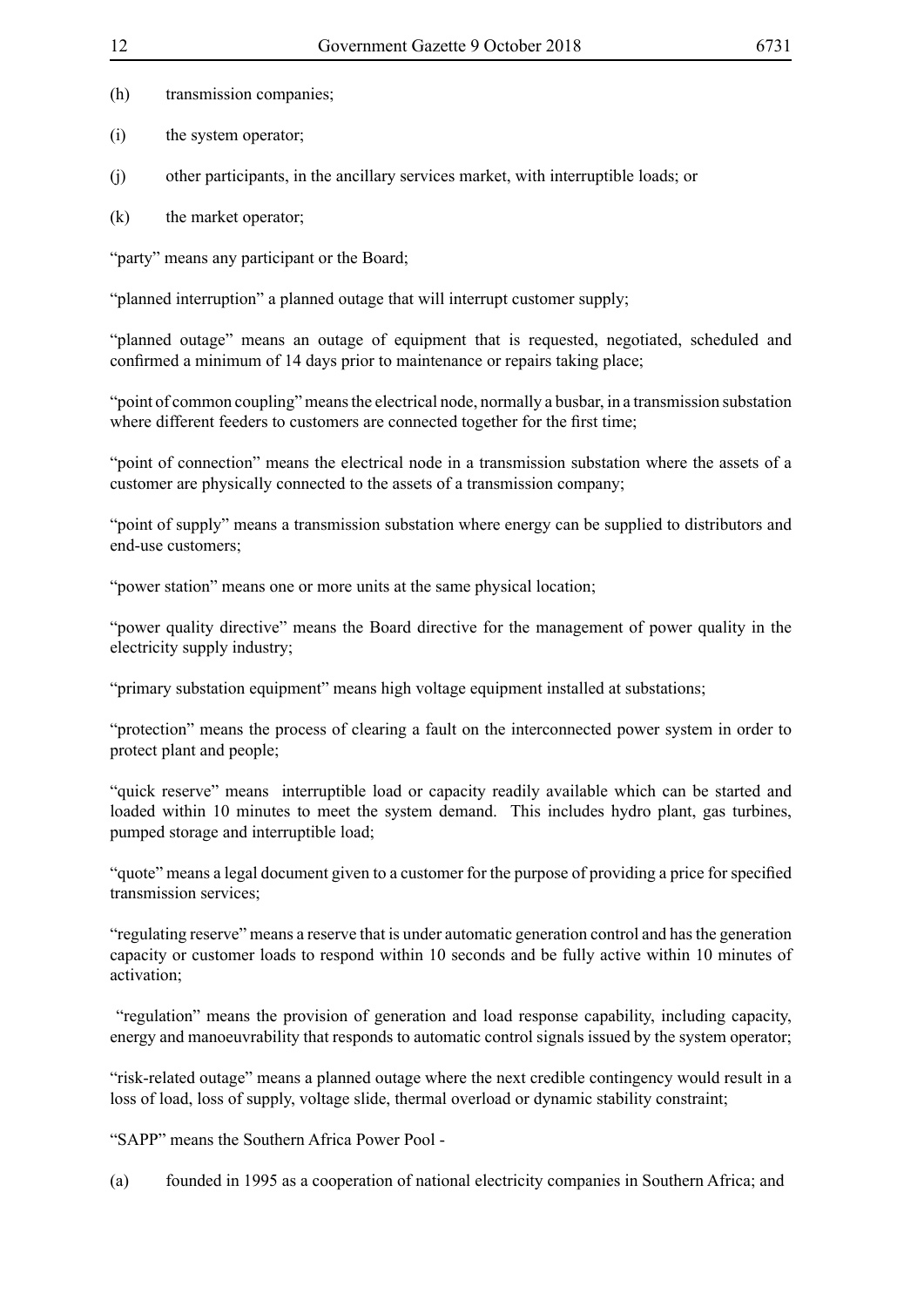(b) consisting of utilities of SADC member states;

"scheduling" means a process to determine which unit or equipment will be in operation and at what loading;

"security" means the probability of not having an unwanted operation;

"service provider" means any licenced transmission company;

"single buyer" means the entity responsible for administering the electric energy market and the ancillary services market including daily scheduling and settlement;

"speed of operation" means the time taken to clear a fault on the interconnected power system;

"spinning reserve" means the unused capacity which is synchronized to the system and which can be delivered immediately without manual intervention;

"stakeholders" means the entities affected by or having a material interest in the Transmission Grid Code including customers and other participants, the Board, the single buyer and the SAPP;

"substation" means a site at which switching or transformation equipment is installed;

"system frequency" means the frequency of the fundamental AC voltage as measured at selected points by the system operator;

"system minutes" means the normalised performance indicator for interruptions calculated as System Minutes interrupted = energy interrupted  $(MWh) * 60 /$  system peak demand  $(MW)$ ;

"system operator" means the entity responsible for short-term reliability of the interconnected power system, which is in charge of controlling and operating the transmission system and dispatching generation, or balancing the supply and demand, in real time;

"transmission" means the conveyance of electricity by means of a transmission system, which consists wholly or mainly of high voltage networks and electrical plant, from an energy source or system to a customer;

"transmission company" means an entity that holds a valid transmission licence and depending on the licence conditions may be responsible for -

- (a) system operations;
- (b) transmission supply business;
- (c) transmission wires business;
- (d) imports and exports; and
- (e) single buyer;

"transmission company outage scheduler" means a person appointed by the transmission company to check for multiple requests for an outage of the same network unit;

"transmission equipment" means the equipment that is needed for the purpose of transmission;

"transmission metering administrator" means a licenced transmission company that is responsible for all transmission tariff metering installation, maintenance and operations;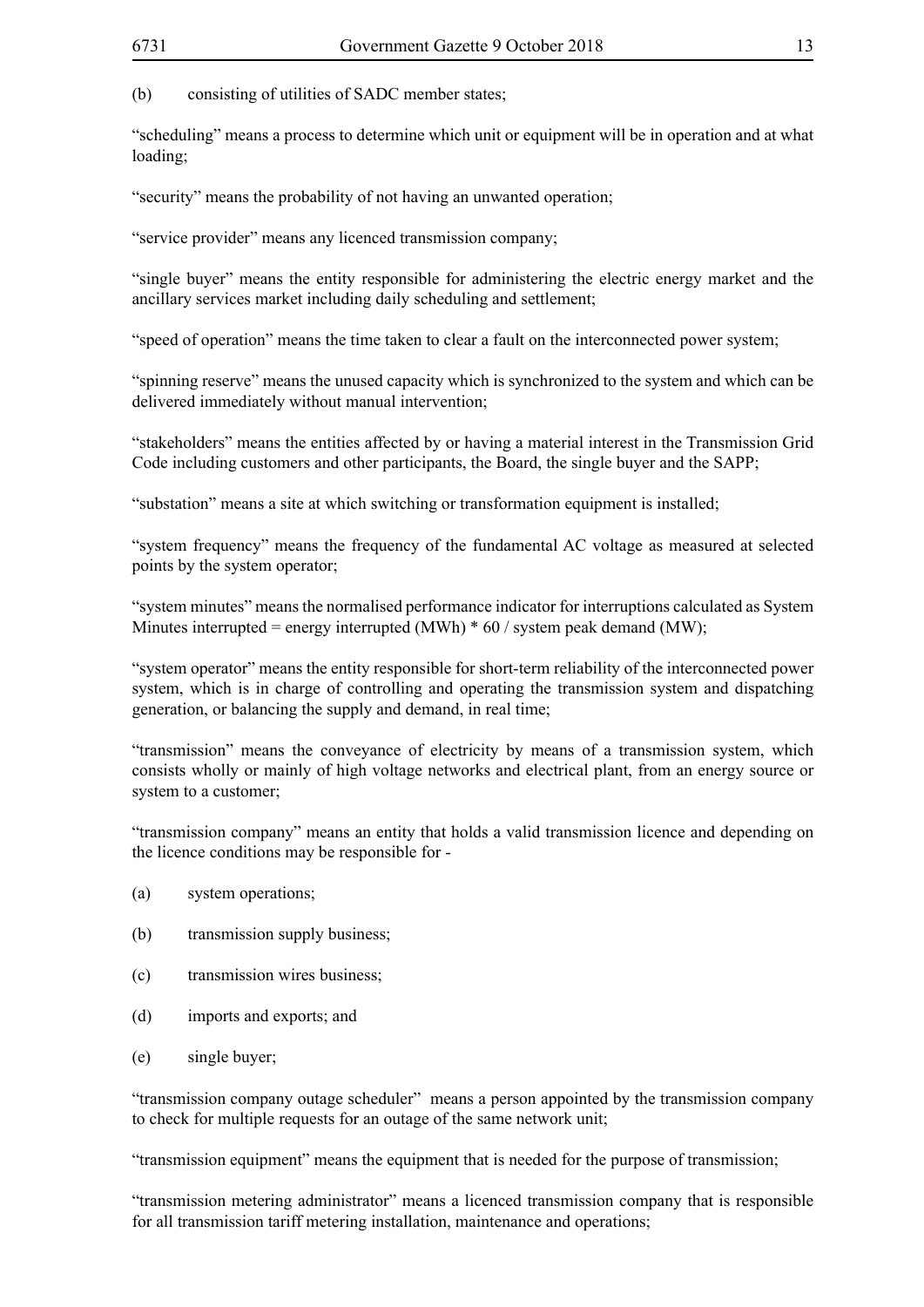"transmission supply business" means a licenced transmission company that is responsible for supplying energy to transmission customers;

"transmission network" means the electricity transmission network owned and operated by the transmission company.

"transmission system" means an electricity network consisting of assets including substations, transformers, cables, lines and associated equipment, which are operated wholly or mainly at a high voltage;

"transmission wires business" means a licenced transmission company that is responsible to install, operate and maintain transmission equipment; and

"unplanned outage" means an outage that is not requested, negotiated, scheduled and confirmed 14 days before the outage takes place but does not include a forced outage, emergency outage or opportunity maintenance.

## **Objectives of Transmission Grid Code**

- **2.** (1) The objectives of the Transmission Grid Code are to -
- (a) establish the rules and procedures that allow a person to use the power system;
- (b) permit the power system to be planned and operated safely, reliably, efficiently and economically;
- (c) be objective, transparent, non-discriminatory and consistent with Government policy;
- (d) provide for the overall administration and review of the various aspects of
	- (i) the Transmission Grid Code; and
	- (ii) the Distribution Grid Code published in terms of section  $3(4)(a)$  of the Act as the Transmission Grid Code must be read in conjunction with the relevant legislation, licences issued to generators, transmission companies and distributors, and other operating codes that relate to the Electricity Supply Industry;
- (e) set the
	- (i) connection conditions for generators, distributors and end-use customers; and
	- (ii) standards used to plan and develop the transmission system;
- (f) set out the responsibilities and roles of the participants as far as the Interconnected Power System (IPS) is concerned and more specifically issues related to -
	- (i) reliability, security and safety of the interconnected power system;
	- (ii) ancillary services;
	- (iii) market operation actions required by the system operator;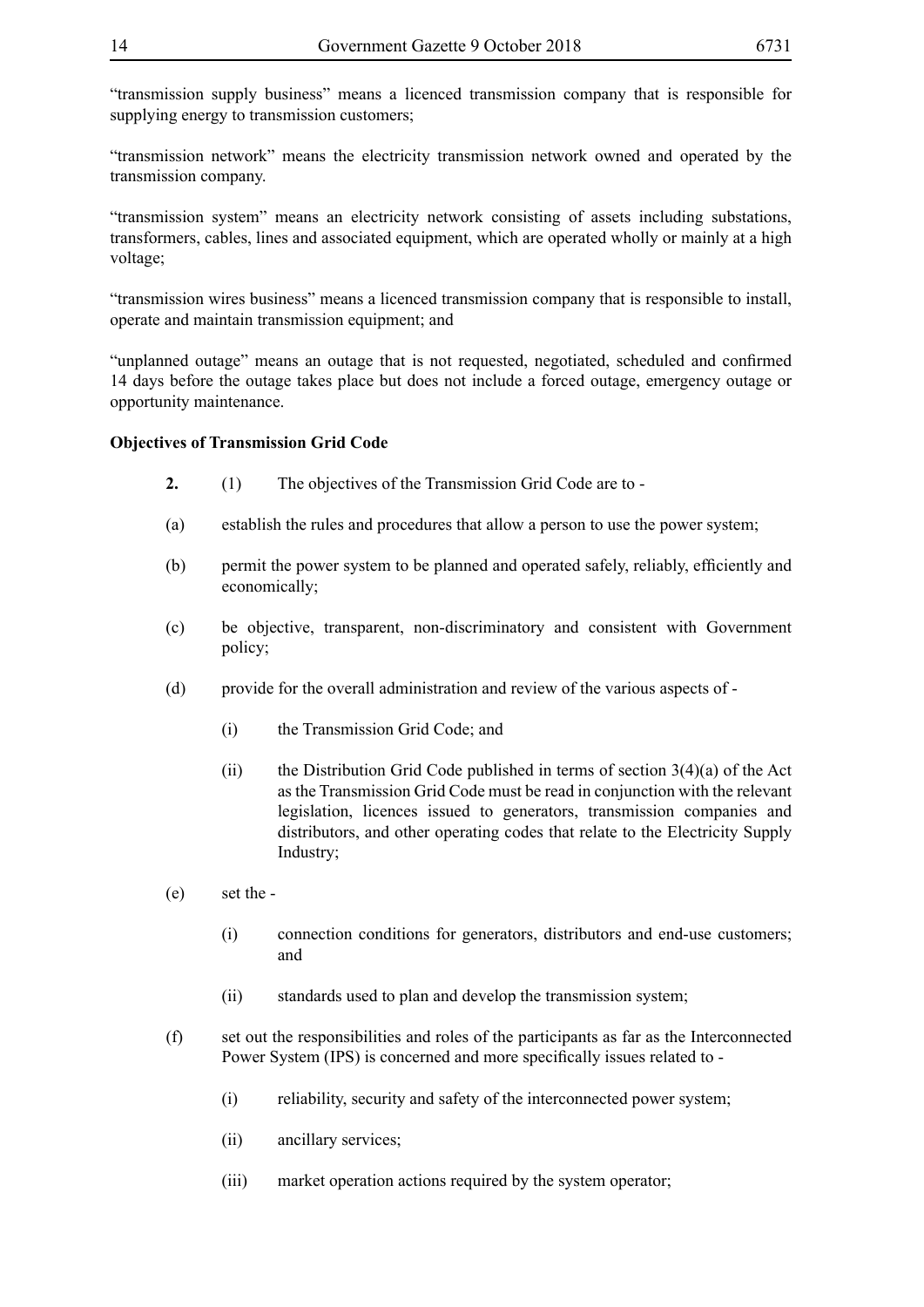- (iv) independent actions required and allowed by customers;
- (v) operation of the interconnected power system under abnormal conditions; and
- (vi) field operation, maintenance and maintenance coordination or outage planning;
- (f) ensure a metering standard for all current and future participants;
- (g) specify metering requirements to be adhered to;
- (h) clarify levels of responsibility relating to metering requirements contemplated in paragraph (g);
- (i) define the obligations of participants with regard to the provision of information for the implementation of the code.

(2) Information exchanged between parties governed by the code is confidential unless otherwise stated.

(3) The NRS 057:2001 metering specifications must be used as the metering requirements for the Transmission Grid Code.

Despite subcode  $(3)$ , the Board may override some sections of the NRS specifications should it find them inadequate or divergent from Chapter 5.

(5) If an aspect is not fully or clearly addressed in the NRS 057:2001 metering specifications or if a conflict arises between the provisions of the code and the NRS 057:2001 metering specifications, the code takes precedence over the NRS 057:2001 metering specifications.

## **Application of Transmission Grid Code**

**3.** (1) This Transmission Grid Code applies to all users of the transmission system including distributors, embedded generators, end-use customers, retailers, re-sellers and any other entities with equipment connected to the distribution system.

(2) The provisions of this Transmission Grid Code relating to the transmission system metering apply to all participants in respect of any metering point at the boundary of the transmission system.

#### CHAPTER 2 TRANSMISSION SYSTEM GOVERNANCE

#### PART 1

## TRANSMISSION GRID CODE ADMINISTRATIVE AUTHORITY AND CONSTITUTION OF TRANSMISSION GRID CODE ADVISORY COMMITTEE

## **Administrative authority**

**4.** The Board is the administrative authority for the Transmission Grid Code and the Board must ensure that the Transmission Grid Code is compiled, approved and implemented for the benefit of the electricity industry.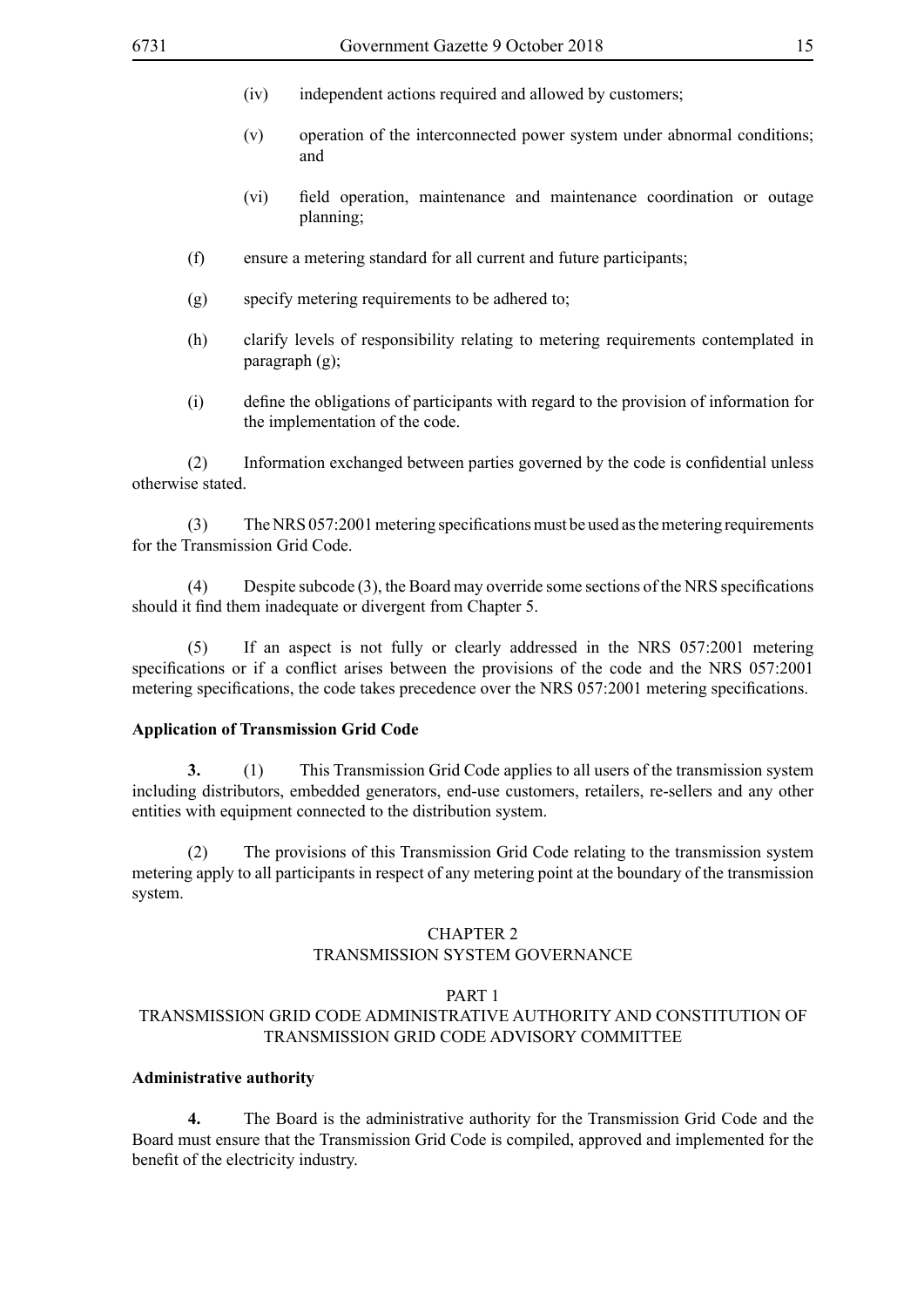## **Establishment of Grid Code Advisory Committee**

- **5.** (1) The Board must -
- (a) establish a Grid Code Advisory Committee; and
- (b) ensure the proper functioning of the GCAC contemplated in paragraph (a).
- (2) The GCAC is established to -
- (a) ensure a consultative stakeholder process is followed in the formulation and review of the grid code;
- (b) review and make recommendations regarding proposals to amend the grid code;
- (c) review and make recommendations regarding proposals for exemption to comply with the grid code; and
- (d) facilitate the provision of expert technical advice to the Board on matters related to the grid code.

## **Constitution of GCAC**

**6.** (1) The GCAC is a stakeholder representative panel, representing participants.

(2) Members of the GCAC must ensure that they consult with their constituencies with respect to their role on the GCAC.

(3) The Board must annually review the composition of and constituencies represented by the GCAC to ensure that it is at all times reflective of the evolving industry.

(4) The Board may decide to expand the composition of the GCAC as part of the membership review process in consultation with the GCAC.

(5) The Board must ensure that members on the GCAC are able to make meaningful contributions towards the membership review process contemplated in subcode (4).

- (6) The GCAC must consist of at least the following members:
- (a) one member representing the system operator;
- (b) one member representing transmission companies;
- (c) two members representing generators;
- (d) two members representing distributors;
- (e) one member representing large end-use customers; and
- (f) two Board members, one to chair and the other to assist the secretariat.
- (7) The members must be identified as follows:
- (a) if an industry association represents the larger part of the constituency, the association will be requested to make the nomination: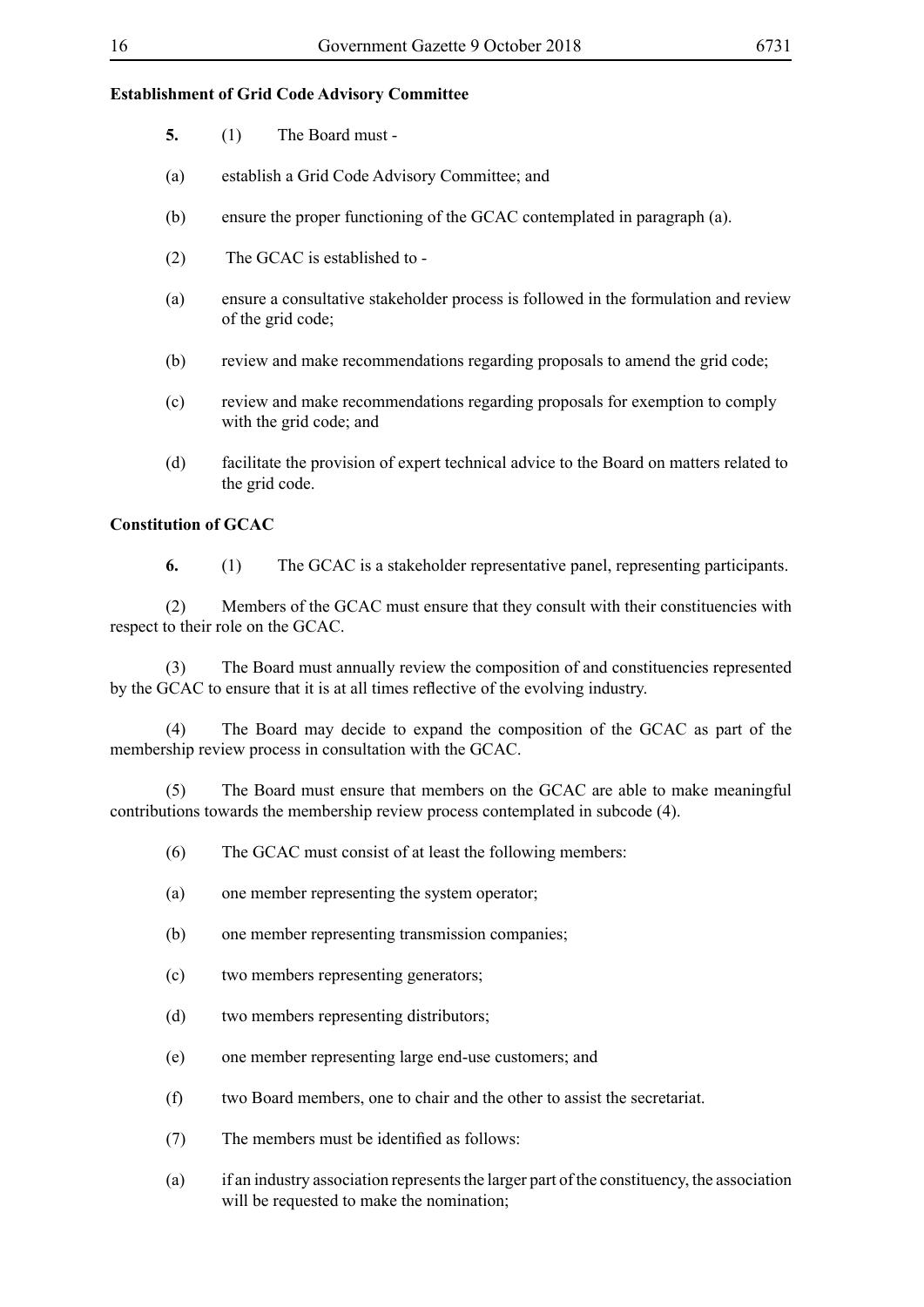- (b) if the constituency consists of more than one association or a relatively small number of entities, calls for nominations will be sent to all entities and the Board may -
	- (i) decide on the member if more than the required number of nominations are received; or
	- (ii) choose the member if no nominations are received; or
- (c) if there is no identifiable entity, a public call for nomination will be sent out by the Board and the Board may decide on the member if more than the required number of nominations are received.

(8) The Board must publish changes in membership within 14 days, on the website of the Board.

(9) GCAC members must serve a three year term, after which they are eligible for reappointment.

- (10) Despite subcode (9), the -
- (a) constituency of a GCAC member may replace that member at any given time but a 14 days written notice must be given to the secretariat of the GCAC and to the Board before the replacement; or
- (b) Board may, on the recommendation of the GCAC, request the constituency of a GCAC member to replace that member if that member has not attended three consecutive meetings.

(11) GCAC members must nominate an alternative representative and that nomination must be made in writing to the secretariat of the GCAC.

#### **Functioning of GCAC**

**7.** (1) The GCAC must review all proposals for amendment of or exemptions from the Transmission Grid Code.

(2) The GCAC must schedule at least one annual review session and the format of a session may be determined by the GCAC, but should include a work session if proposed changes are of a substantive nature.

(3) Agenda items for a session contemplated in subcode (2) must be circulated at least 14 days in advance of the session.

- (4) The GCAC must -
- (a) subject to code 6, determine its own meeting procedures and code of conduct; and
- (b) publish the meeting procedures and code of conduct, contemplated in paragraph (a), on the website of the Board.

(5) A Board member must chair the GCAC meetings and if that Board member or his or her alternate is unable to attend the GCAC meeting that Board member or his or her alternate must make arrangements for an alternative chairperson for the duration of the meeting.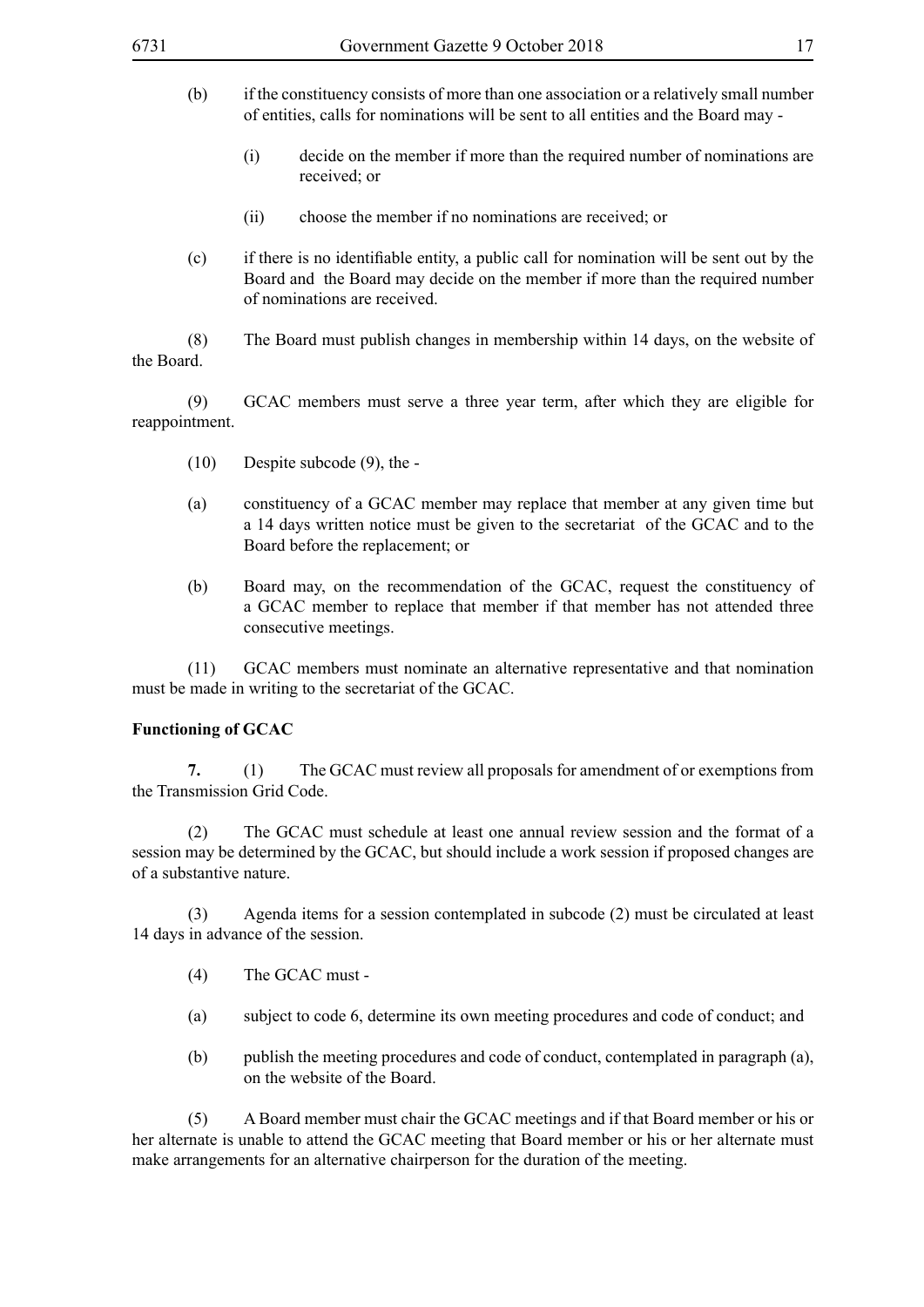(6) A quorum at GCAC meetings consists of 50 percent of GCAC members plus one member of the Board, and the GCAC must take decisions by means of a majority vote of the GCAC members constituted as contemplated in code 6(6), and if votes are even then the Chairperson has the deciding vote.

(7) Alternate members must be allowed to vote only when the main member is not available for voting.

(8) If a quorum is not present within 30 minutes of the starting time for a GCAC meeting, as specified by the secretariat in a written notice issued to GCAC members, the members at the meeting must make the necessary recommendations to GCAC members and the secretariat must circulate the necessary recommendations electronically to all GCAC members for decision within a period of five work days.

(9) On receipt of the recommendations contemplated in subcode (8), the GCAC members must, within the period contemplated in that subcode, make a decision and communicate the decision in writing to the secretariat.

(10) The decision contemplated in subcode (9) is effective only if voted on by a quorum.

(11) If a decision is voted on as contemplated in subcode (10), the decision must be minuted as confirmed at the next GCAC meeting where a quorum is present.

(12) The secretariat must record all the decisions of the GCAC including the dissenting views expressed by GCAC members.

(13) The Board must fund the administrative activities of the GCAC but GCAC members are responsible for their own travel and subsistence expenditure.

- (14) The GCAC may -
- (a) co-opt experts with the purpose of allowing expert opinion to be obtained regarding complicated submissions;
- (b) encourage industry participation and consultation in the activities of the experts contemplated in paragraph (a); or
- (c) obtain industry participation and consultation through the activities of the experts contemplated in paragraph (a).

(15) The GCAC must provide the experts contemplated in code 14(a) with a full scope of work and an urgency indicator for each task referred to them.

(16) The Board must, in addition to its mandate under section 3(4)(a), publish the Transmission Grid Code or any amendments to the Transmission Grid Code, on its website.

## **Secretariat of transmission and distribution grid codes**

**8.** (1) The system operator is appointed as the secretariat of the transmission and distribution grid codes subject to review by the Board and the secretariat is accountable to the Board and the GCAC for its activities.

- (2) The functions of the secretariat are to -
- (a) ensure procedures are developed and published for the review of proposed amendments and exemptions by the GCAC;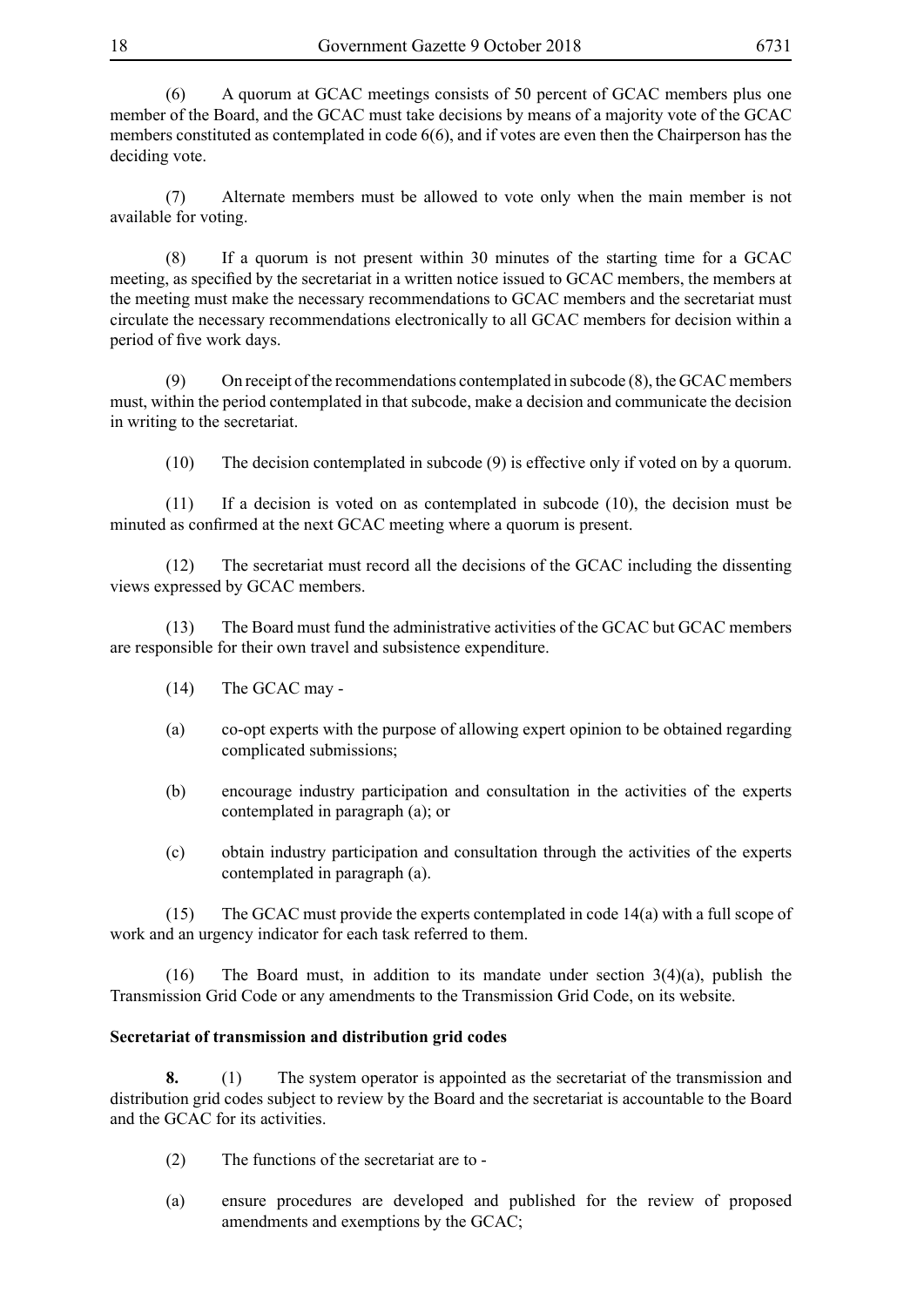- (b) provide standard submission forms to participants;
- (c) assist, when requested, in the preparation of submissions to the GCAC;
- (d) prepare amendment and exemption proposals for submission to the Board following review by the GCAC;
- (e) manage grid code documentation;
- (f) disseminate relevant information;
- (g) inform participants of the progress with applications for amendment or exemption;
- (h) co-ordinate the activities of the GCAC;
- (i) keep and circulate minutes of meetings and documentation of proceedings of the GCAC;
- (j) register participants as contemplated in code 14; and
- (k) function as a formal communication channel for the GCAC.

(3) The secretariat must make the latest version of the grid code available electronically and notify all participants of approved amendments or exemptions within one week of receipt of approval by the Minister of Mines and Energy.

(4) The secretariat must make hard copies of the latest version of the grid code available to requesting entities, for which a nominal fee may be charged to recover reproduction costs.

## PART 2 REGISTRATION OF PARTICIPANTS AND GRID CODE AMENDMENT OR EXEMPTION

#### **Registration and deregistration of participants**

**9.** (1) A participant may be registered by the secretariat as a generator, distributor, end-use customer, service provider, retailer or market participant.

(2) A participant must apply in writing to the secretariat to be registered as contemplated in subcode (1).

(3) A participant may not have access to the transmission system unless the participant is registered as contemplated in subcode (1).

(4) Service providers must ensure that customers are registered as participants before entering into a contract for licenced services with the customers.

(5) A participant who intends to deregister must notify the secretariat at least six months before the intended date of deregistration and the deregistration must be carried out in accordance with guidelines determined by the Board.

## **Transmission Grid Code amendment or exemption process**

**10.** (1) A participant, a member of the GCAC or a member of the Board -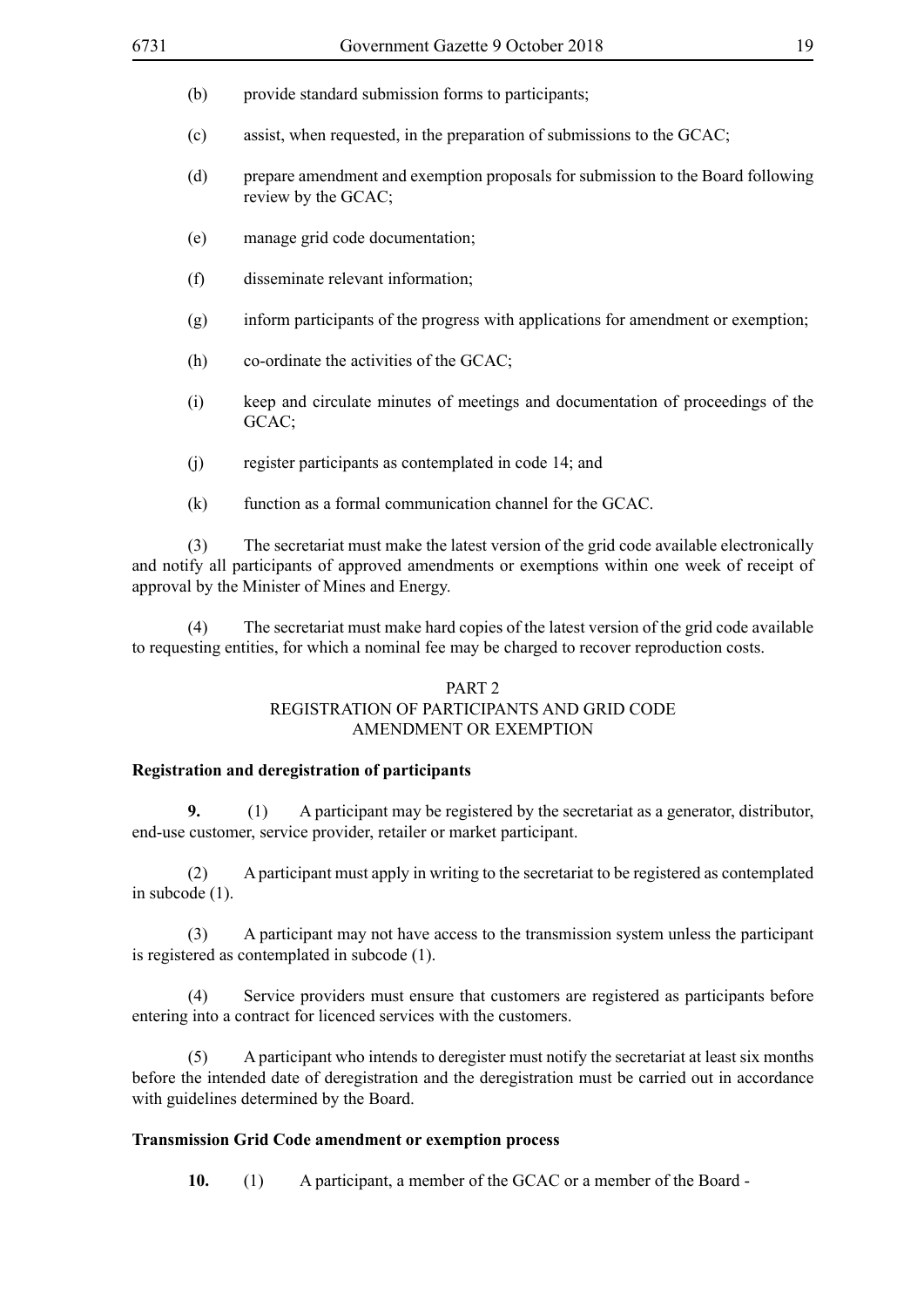- (a) may in writing to the Minister propose amendments to the Transmission Grid Code; and
- (b) who proposes amendments pursuant to paragraph (a), must submit the proposed amendments to the secretariat as contemplated in code 11(4).
- (2) A participant -
- (a) may in writing to the Minister apply for an exemption from complying with provisions of the Transmission Grid Code; and
- (b) who applies for an exemption pursuant to paragraph (a), must submit the application to the secretariat as contemplated in code 11(4).

(3) On receipt of the proposed amendments contemplated in subcode (1) or the application contemplated in subcode (2) -

- (a) the secretariat must submit the proposed amendments or the application to the GCAC for review; and
- (b) subject to paragraph (a) and code 7, the GCAC must review the proposed amendments and subject to code 12(1), make recommendations to the Board.
- (4) Subject to code 12, the Minister -
- (a) may approve the amendments proposed under subcode 1; or
- (b) must approve and grant an exemption applied for under subcode 2, if the exemption is necessary to -
	- (i) provide for existing equipment that has not been designed with consideration for the provisions of the Transmission Grid Code;
	- (ii) facilitate transition through interim arrangements; or
	- (iii) facilitate temporary conditions necessitating exemption.

(5) The GCAC must keep a register which contains a list of exemptions that have been approved under subcode (4), with the relevant expiry date and the reference number.

(6) The procedure for the amendment of, or exemption from, the Transmission Grid Code as contemplated in subcodes (1) to (4) inclusive, is sketched in Annexure 1.

## **Submissions to GCAC**

**11.** (1) The secretariat must make available a list of submission dates aligned with GCAC annual meetings for each year by November of the preceding year.

(2) Urgent submissions must be dealt with at *ad hoc* meetings of the GCAC as decided by the Chairperson upon advice from the secretariat.

(3) The secretariat must issue guidelines for submissions to the GCAC and the guidelines must be published together with the submission dates on the website of the Board.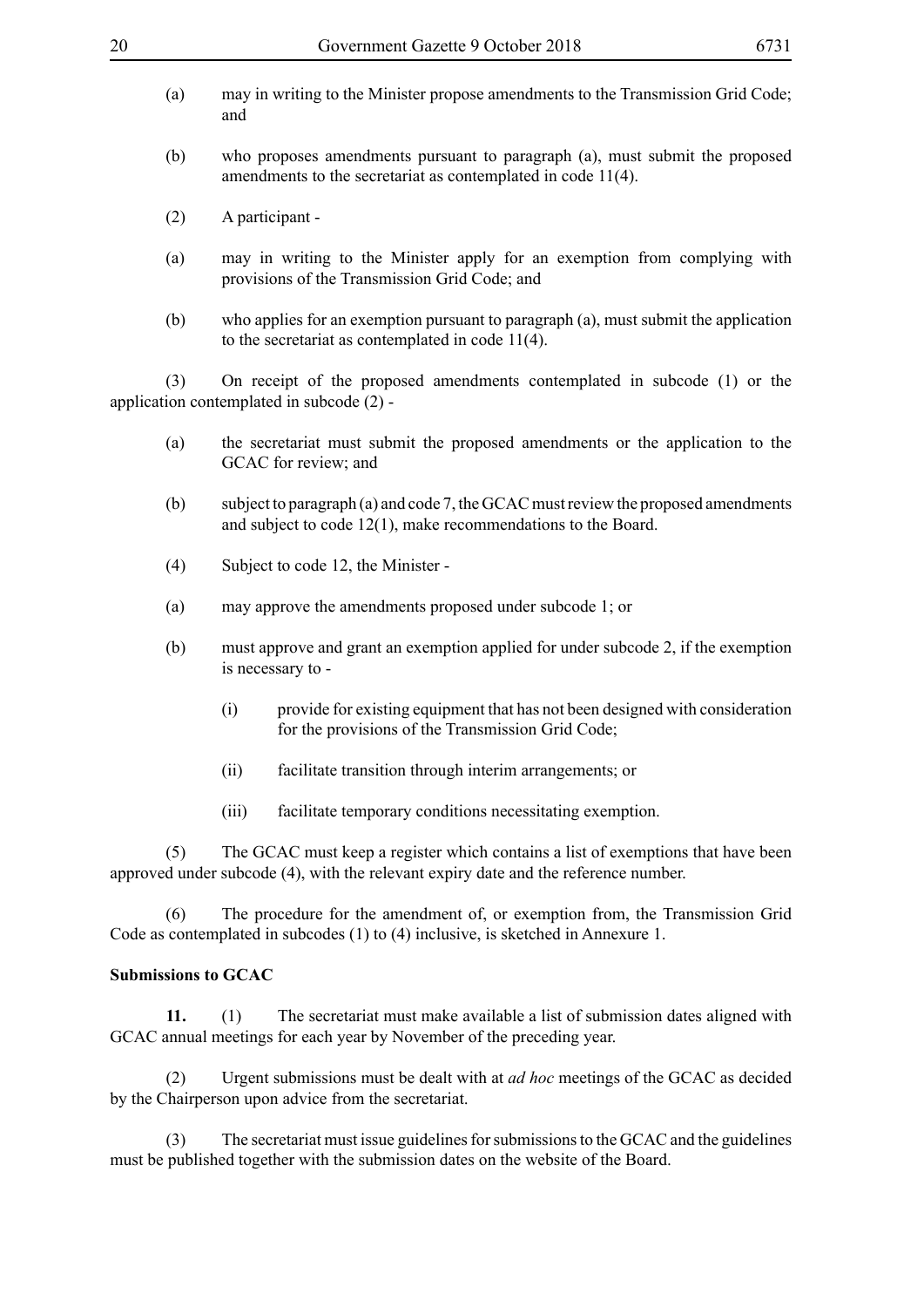(4) An application for an amendment or exemption must be submitted, in accordance with the guidelines, to the secretariat and the applicant must state the relevant clauses of the Transmission Grid Code and give reasons for the application.

- (5) The GCAC must initiate the review process without delay and must -
- (a) if necessary, ensure that the submission is referred to an expert team for detailed assessment, clarification and reformulation or recommendation; and
- (b) forward the recommendation to the Board for consideration once it has been finalized.

(6) The GCAC must take the complexity and importance of the amendment or exemption into account in deciding on the composition of the expert team that will deal with the submission.

(7) The secretariat must inform the applicant of the expected time frames for dealing with the submission.

(8) The applicant must be allowed to make representation to the expert team or the GCAC prior to the formulation or finalization of the GCAC recommendation to the Board.

## **Recommendation to Board**

**12.** (1) Once the GCAC has reviewed submissions, the secretariat must prepare the formal recommendation to the Board on all proposed amendments to, and exemptions from, the Transmission Grid Code.

- (2) In the recommendation contemplated in subcode (1), the secretariat must include -
- (a) a clear expression of divergent views on the proposed amendments and exemptions if any were received by the secretariat; and
- (b) an appropriate implementation date for the proposed amendments and exemptions.

(3) Despite any code to the contrary, the Minister may grant full or partial exemption to participants from complying with any code.

(4) The Board must submit its recommendations for amendments or exemptions to the Minister for approval.

(5) Amendments and exemptions must have an implementation date stipulated by the Minister.

(6) The Board must give notice to the secretariat of the decisions reached by the Board and the Minister.

(7) The secretariat is responsible for communicating the decisions contemplated in subcode (6) to participants.

(8) The secretariat must update the Transmission Grid Code with the approved amendments and exemptions.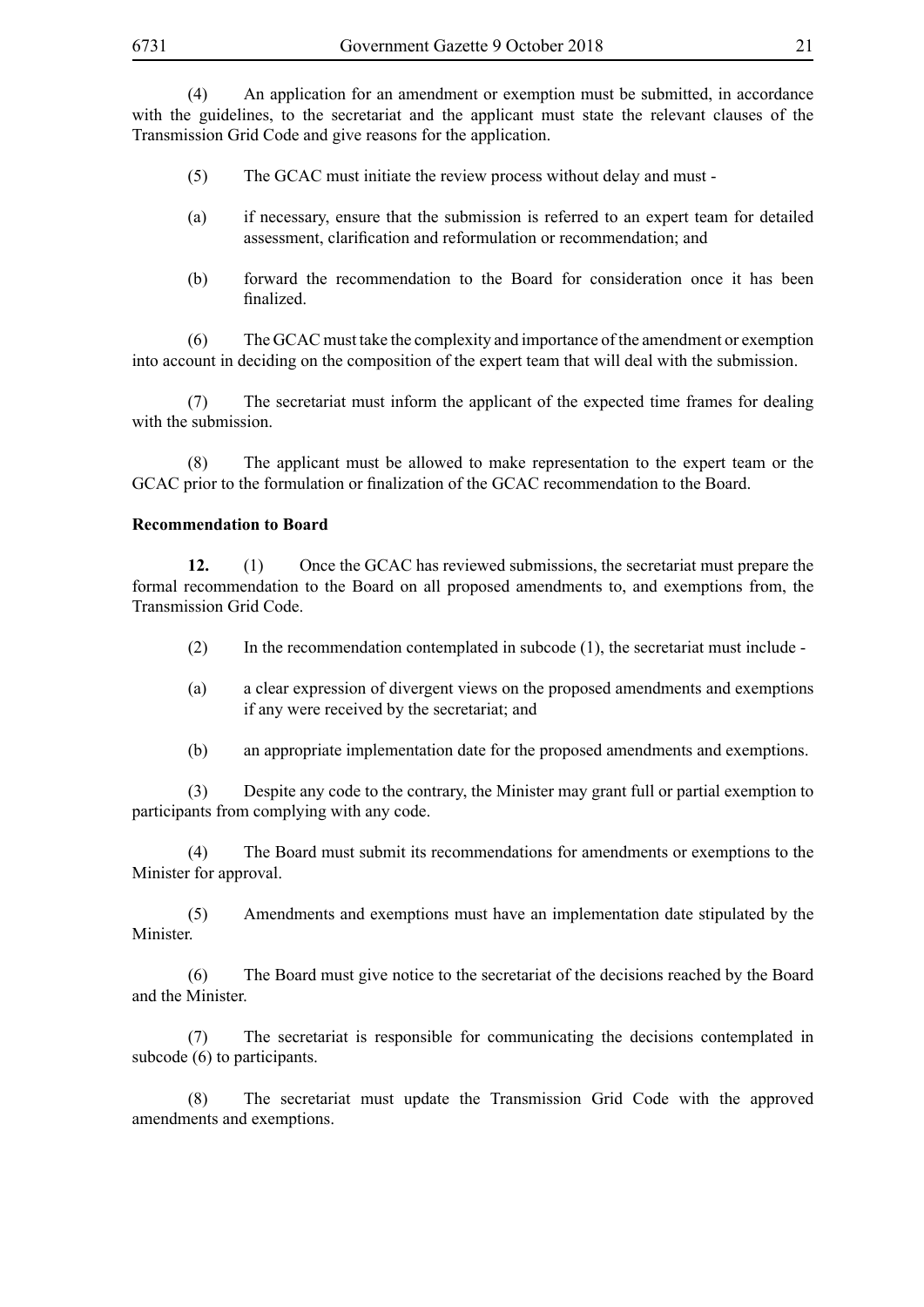## PART 3

## DISPUTE MEDIATION, RESOLUTION AND APPEAL MECHANISM

#### **Dispute mediation, resolution and appeal mechanism**

**13.** (1) A registered participant must have a documented procedure for handling disputes arising under the Transmission Grid Code.

(2) The procedure contemplated in subcode (1) must cover the aspects contemplated in code 17.

## **Complaints about operations of GCAC**

**14.** (1) Any complaint regarding the operations of the GCAC must be addressed in writing to the secretariat.

(2) The GCAC must attend to the complaints contemplated in subcode (1) at or before the next session.

(3) If a complaint contemplated in subcode (1) is not resolved at the meeting contemplated in subcode (2), the matter must be referred to the Board in accordance with code 17.

#### **Disputes about decisions of Board**

**15.** (1) Any objection to decisions by the Board must be made in writing to the Board.

(2) Participants who are aggrieved by decisions taken by the Board may appeal to the Minister, against the decisions taken by the Board, in accordance with Section 34 of the Act.

#### **Disputes about decisions of Minister**

**16.** (1) Any objection to decisions by the Minister must be made in writing to the Minister.

(2) Participants who are aggrieved by decisions taken by the Minister may appeal to the High Court against the decisions taken by the Minister.

#### **Complaints among customers and service providers**

**17.** (1) The procedure for handling complaints must include the incident report and non-conformance report requirements set out in codes 18 and 19.

(2) The Board must develop a database of disputes resolved to assist in the resolution of future disputes.

(3) If the outcome of a dispute resolution proceeding requires or implies an amendment to the Transmission Grid Code, the Board must first consult with the GCAC.

#### **Incident report**

**18.** (1) An incident report should be seen as a formal communication of a problem.

(2) A customer may issue an incident report to a service provider on becoming aware of a problem or a possible breach of the Transmission Grid Code.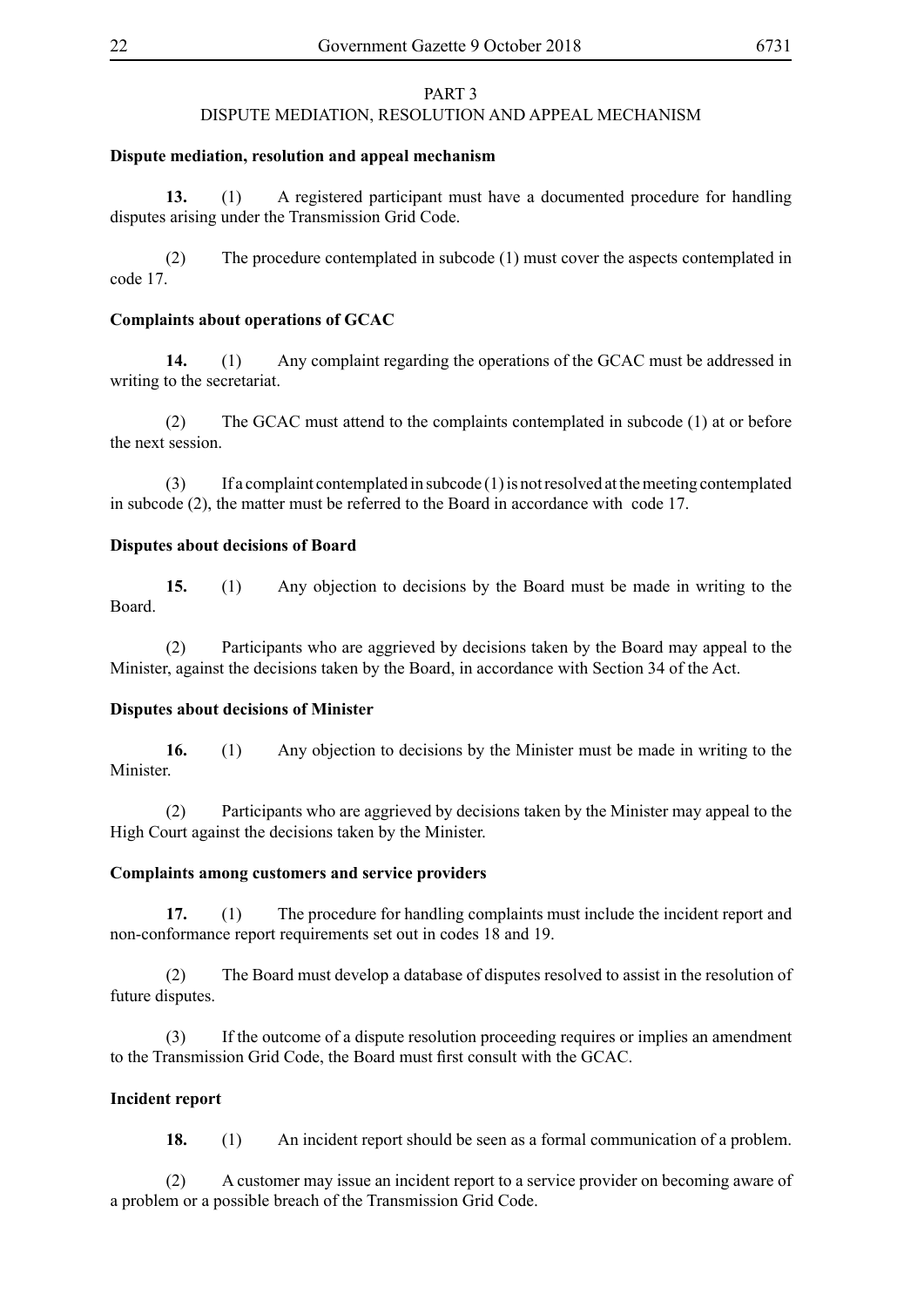(3) The service provider contemplated in subcode (2) must provide a reasonable explanation and if appropriate indicate what action it will take to address the problem.

(4) A service provider may issue an incident report to a customer if the customer is suspected of not complying with the necessary Transmission Grid Code requirements and the customer must provide the service provider with a reasonable explanation and where appropriate indicate the measures that the customer will take to address the problem.

(5) A service provider must keep a log of all incident reports received and a log of all incident reports communicated to customers.

(6) Incident reports are operational in nature and generally require action only by technical and customer relations staff.

#### **Non-conformance report**

- **19.** (1) A customer may issue a non-conformance report when it is suspected that -
- (a) the service provider has
	- (i) failed to provide a reasonable explanation;
	- (ii) wilfully misrepresented the facts concerning an incident; or
	- (iii) failed to implement the agreed preventative actions within the agreed time frame;
- (b) the number of incident reports is excessive in relation to historical performance; or
- (c) the actions or undertakings arising from a mediation or arbitration process have not been performed or adhered to.
- (2) A service provider may issue a non-conformance report when it is suspected that -
- (a) the customer has failed to provide a reasonable explanation;
- (b) the customer has wilfully misrepresented the facts concerning an incident; and
- (c) the customer has failed to implement the agreed preventative actions within the agreed time frame;
- (d) the number of incident reports is excessive in relation to historical performance; or
- (e) the actions or undertakings arising from a mediation or arbitration process have not been performed or adhered to.

(3) Non-conformance reports are indications of problems that require managerial intervention by the service provider or customer.

(4) In the case where the parties agree with the non-conformance report, recommended action must be agreed upon and both participants must implement the recommended action within an agreed time frame.

(5) Service providers must report annually to the Board on the following aspects of the procedure: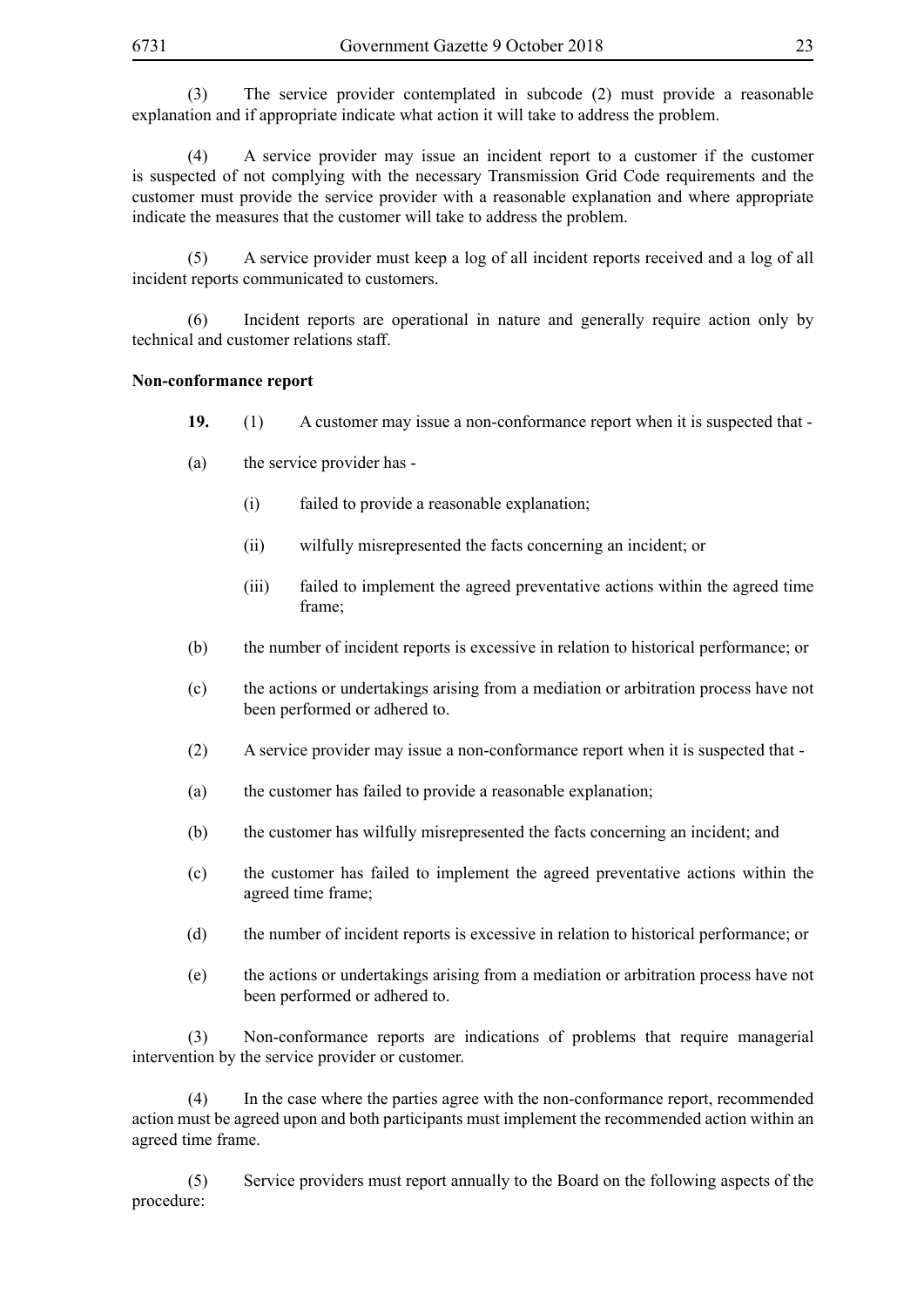- (a) Number of non-conformance reports for each customer category;
- (b) Number of closed out non-conformance reports for each customer category; and
- (c) Number of disputes resolved.

(6) A dispute may be declared when the parties cannot agree on the non-conformance report or the recommendations of the non-conformance report or when the agreed recommendations are not implemented in the agreed time frame.

## **Submission of disputes to Board**

**20.** (1) A party may submit a dispute to the Board in accordance with the procedures contemplated in codes 14 and 17.

(2) When a dispute is submitted to the Board as contemplated in subcode (1) or referred to the Board as contemplated in code 14(3) the parties must provide the following information:

- (a) full history of relevant incident reports;
- (b) detailed non-conformance report and accompanying information that gave rise to the dispute; and
- (c) written report from each participants detailing the reason for not being able to close out the non-conformance report.

(3) When a dispute that has not followed the relevant procedure reaches the Board, the Board must refer the party to the correct process.

(4) The Board must conduct a dispute mediation process and act as the mediator to the dispute in accordance with -

(a) section  $3(2)(c)$  of the Act; and

(b) the dispute mediation procedural rules of the Board.

(5) If the dispute mediation process contemplated in subcode (4) succeeds, the parties must strive to honour their respective undertakings or actions agreed upon to the best of their abilities.

(6) If the dispute mediation process contemplated in subcode (4) fails to provide the parties with an agreed solution, the parties must refer the matter to arbitration for final decision.

- (7) If the issue to be resolved at the mediation contemplated in subcode (4) is primarily -
- (a) an accounting matter, there must be one arbitrator who is an independent Chartered Accountant;
- (b) a legal matter, there must be one arbitrator who is a senior counsel; or
- (c) a technical matter, there must be one arbitrator who is a person with suitable technical knowledge.

(8) The appointment of the arbitrator must be agreed between the parties, but failing agreement between them within a period of 14 days after the arbitration has been demanded, either of the parties may request the Board to make the appointment and, in making the appointment, to have regard to the nature of the dispute.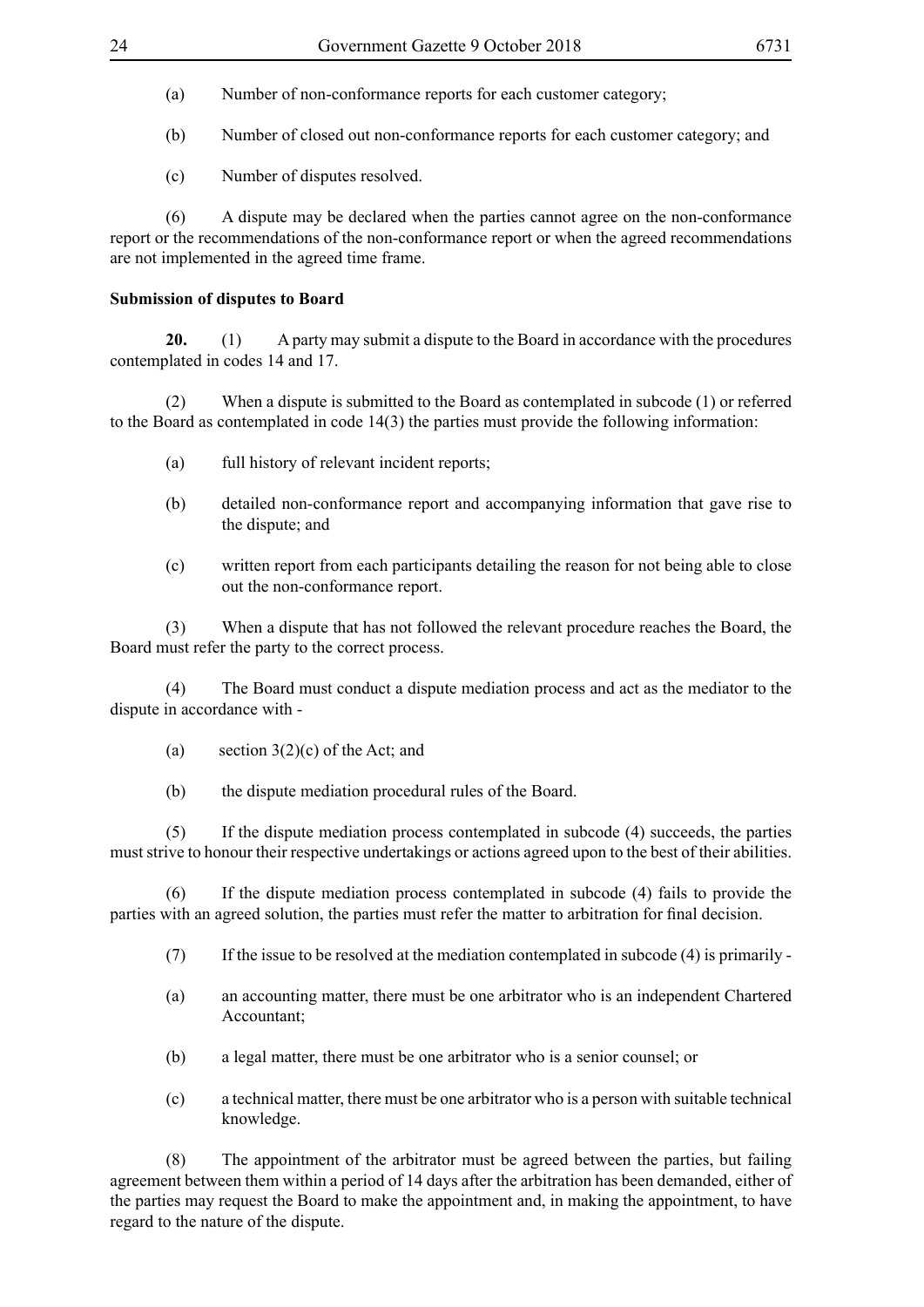(9) Each arbitration must be in Windhoek in accordance with the provisions of Namibian arbitration laws.

(10) The following must be considered, amongst other things, during the arbitration process:

- (a) existing and historical performance trends or practices;
- (b) reference standards;
- (c) appropriate network design or operation standards;
- (d) precedents with similar events;
- (e) historical agreements between the participants; and
- (f) total cost impact.

(11) The ruling of the arbiter must include a time frame for implementation and is final and binding on the parties.

#### PART 4 COMPLIANCE, CODE AUDITS, CONTRACTING AND VERSION CONTROL

#### **Compliance**

**21.** (1) All participants must comply with the Transmission Grid Code.

(2) Participants must inform the Board of any non-conformance report of a material nature that has been submitted to another participant as contemplated in code 24.

(3) The Board may require a participant to provide the Board with information that the Board considers necessary for the proper administration of the Transmission Grid Code and that information must on request be treated as confidential.

- (4) Upon a report or suspicion of non-compliance the Board may seek to -
- (a) resolve the issue through negotiation;
- (b) take action in terms of the procedures for handling licensing contraventions;
- (c) consider an application for amendment; or
- (d) consider an application for exemption.

(5) Customers may apply for exemption from changes to the Transmission Grid Code as contemplated in code 10.

## **Code audits**

**22.** (1) A customer may request from the service provider or a service provider may request from a customer, any material in the possession or control of that participant relating to compliance with a particular code of the Transmission Grid Code.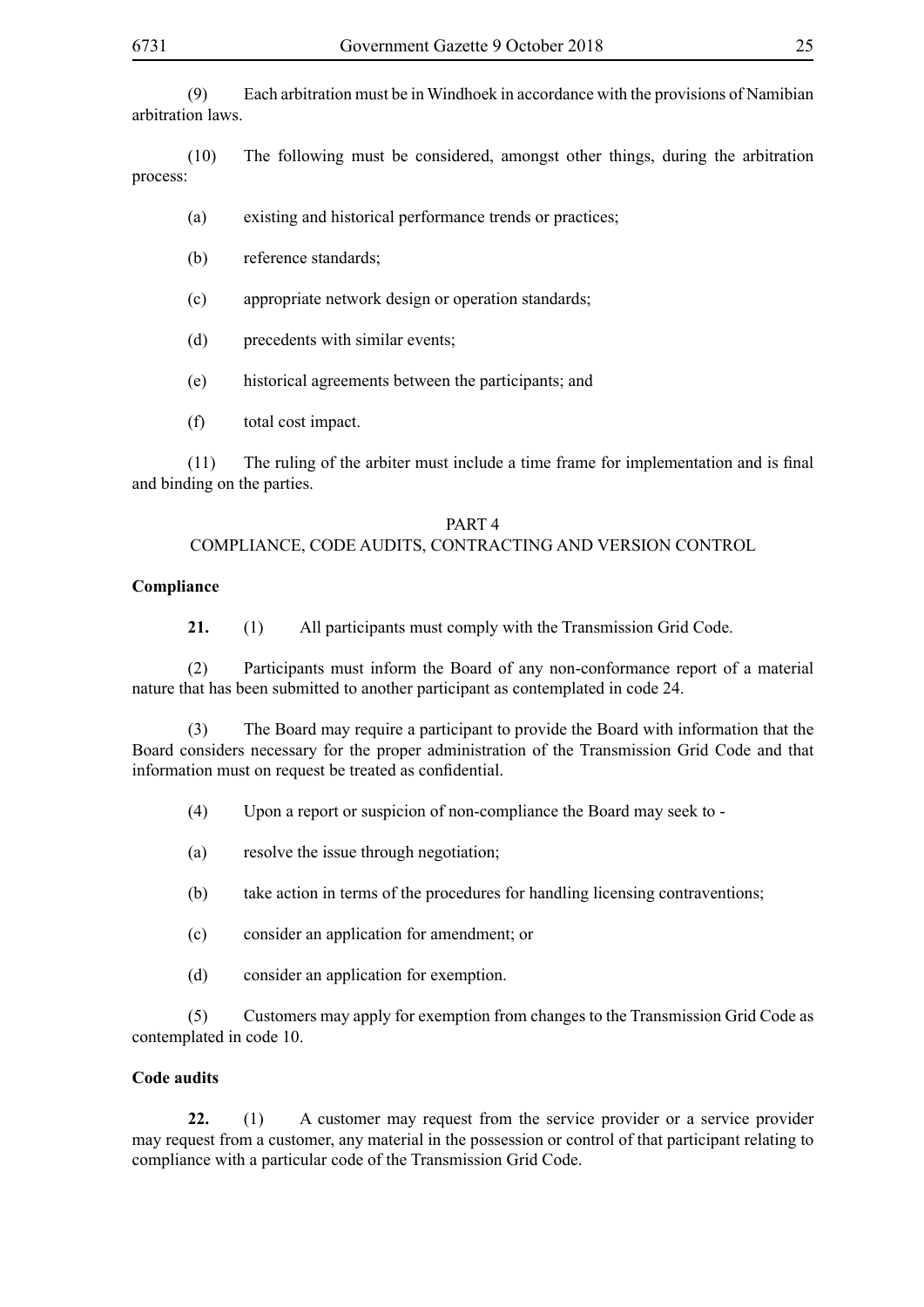(2) If a participant makes a request in relation to a particular code of the Transmission Grid Code as contemplated in subcode (1) the participant may not request information relating to that same code of the Transmission Grid Code within six months.

- (3) A request contemplated in subcode (1) must include the following information:
- (a) nature of the request;
- (b) name of the representative appointed by the requesting participant to conduct the investigation; and
- (c) the time or times at which the information is required.
- (4) The participant contemplated in subcode (1) -
- (a) may not unreasonably withhold any relevant information requested; and
- (b) must provide a representative of the requesting participant with access to all relevant documentation, data and records, including computer records or systems, as is reasonably requested.

(5) The information contemplated in subcode (4) must be treated as confidential on request to do so.

(6) A request contemplated in subcode (1) or an investigation must be conducted without undue disruption to the business of the participant.

## **Contracting**

**23.** (1) The Transmission Grid Code must comprise one of the standard documents that form part of the contract between participants.

(2) Service providers must contract with customers for any services specified in the Transmission Grid Code in accordance with the contracting framework sketched in Annexure 2.

(3) Service providers must ensure that a non-discriminatory procedure is developed and implemented for the allocation of quality of supply parameters at the points of common coupling.

(4) Customers must enter into a connection contract and an operating agreement with the transmission company in advance of construction of the connection facilities.

Customers must enter into a use-of-system contract with the transmission company before commencement of energy transactions over the transmission system.

(6) Customers must enter into an ancillary services contract with the transmission company before commencement of ancillary services delivery to the transmission company.

## **Version control**

**24.** (1) The Transmission Grid Code will evolve as the electricity supply industry in Namibia evolves.

(2) The chapters and codes that collectively form the grid code must have separate version control and approvals.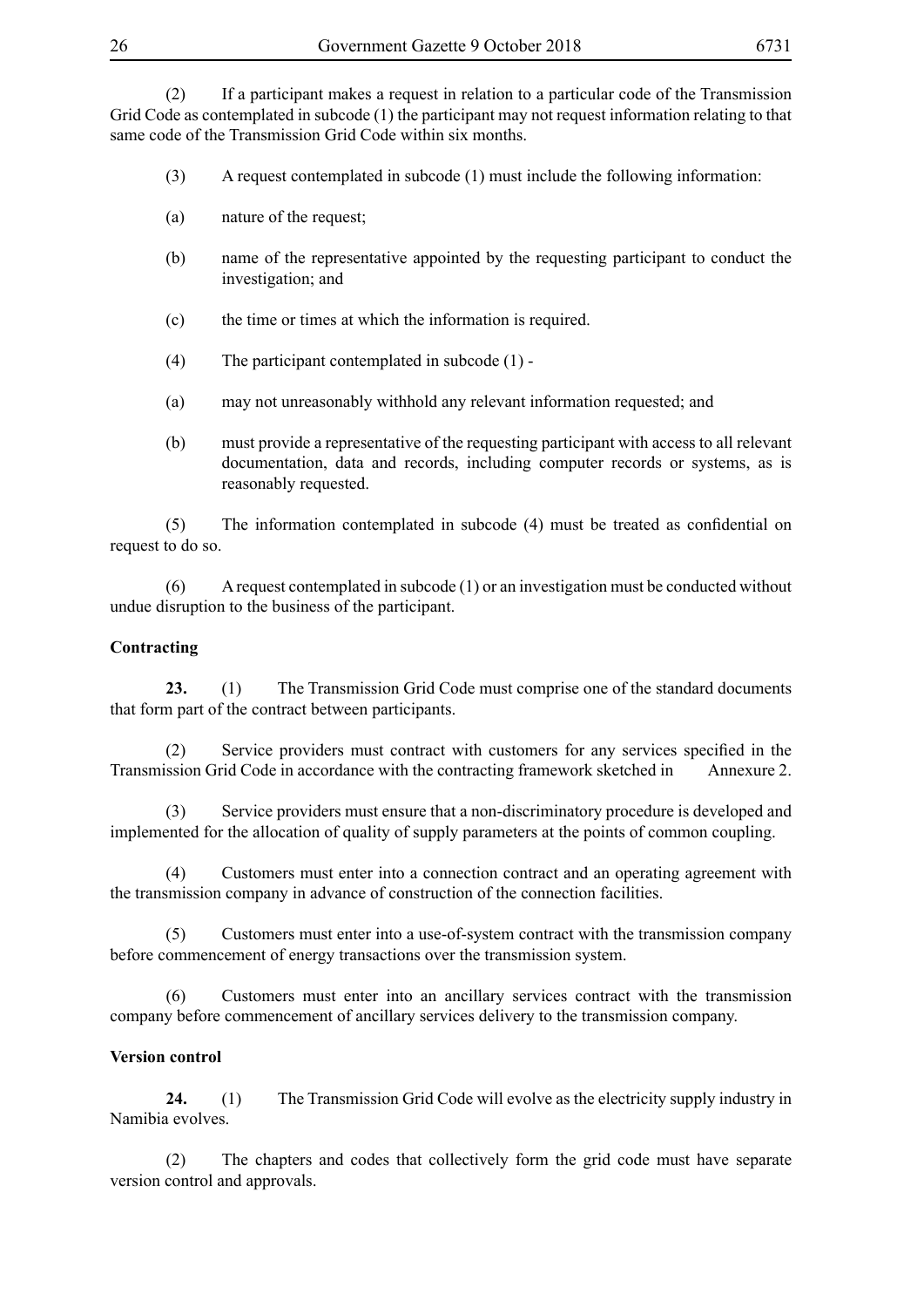## CHAPTER 3 TRANSMISSION SYSTEM NETWORK

## PART 1 TRANSMISSION SYSTEM CONNECTION PROCESS AND CONDITIONS

#### **Applications for transmission system connections**

**25.** (1) The transmission company must provide quotes for new connections or for upgrading existing connections, according to a tariff methodology approved by the Board, within time frames agreed with prospective customers.

(2) The agreed time period for connecting customers or upgrading connections must be negotiated between the transmission company and the customer in every instance.

(3) Applications for new or revised connections must be lodged with the transmission company at NamPower Centre, 15 Luther Street, Windhoek.

#### **Objective of connection conditions**

**26.** (1) The -

- (a) customer connected to or seeking connection to the transmission system or embedded generator or co-generator, must comply with the acceptable technical, design and operational criteria; and
- (b) transmission company and system operator must comply with the minimum technical, design and operational criteria in relation to the part of the transmission system where the connection will take place.
- (2) The objective of the connection conditions specified in codes 27 to 72 is to ensure -
- (a) that by specifying minimum technical, design and operational criteria, the basic rules for connection to the transmission system -
	- (i) are similar for all customers of an equivalent category; and
	- (ii) will enable the Transmission company and system operator to comply with its statutory and licence obligations;
- (b) adherence to sound engineering practice and codes by all the participants since quality of supply and grid integrity are shared responsibilities between the Transmission company and system operator and their customers.

#### **Generator connection conditions**

**27.** (1) The Transmission Grid Code requirements for generator connections are set out in subcodes  $(2)$ ,  $(3)$  and  $(4)$ .

(2) The Transmission Grid Code requirements must be read with the generating unit characteristics and sizes specified in Table 1 and 2 in Annexure 3.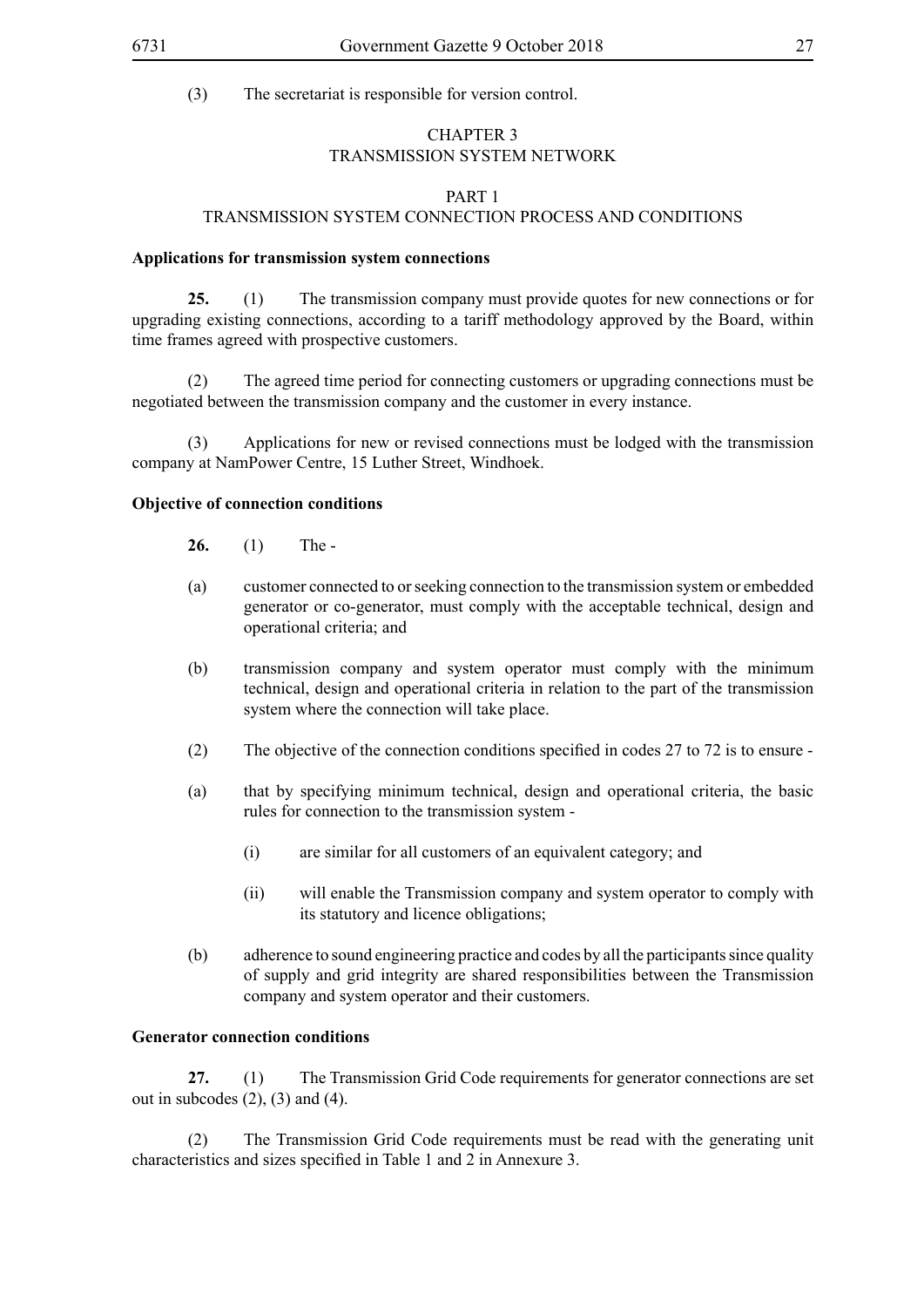(3) The transmission company must offer to connect generators and upon signing of an agreement to connect a generator entered into by the transmission company and a generator licenced to generate electricity who has applied under code 25(3), the transmission company must make available a point of connection to that generator.

(4) For new generating units special consideration must be given to the impact of the risks on future operating costs and the system operator is to quantify the expected future operating costs.

(5) The special consideration contemplated in subcode (4) may include obtaining approval of the Board for including the expected future operating costs in the tariff base or obliging the generator to purchase reserves.

## **Protection**

**28.** (1) The unit step-up transformer, unit auxiliary transformer, associated busbar ducts and switchgear of a generating unit must be equipped with well maintained protection functions, in line with international best practices, to rapidly disconnect appropriate plant sections should a fault occur within the relevant protection zones of the transmission system.

(2) The protection functions contemplated in code 29, 30, 31, 32, 33, 34, 35 or 36 may be used as specified in that code to protect the interconnected power system.

## **Backup impedance**

**29.** (1) An impedance facility with a large reach must be used.

(2) The impedance facility contemplated in subcode (1) must operate for phase faults in the unit, in the high voltage yard or in the adjacent transmission system lines, with a suitable delay, for cases when the corresponding main protection fails to operate.

(3) The impedance facility contemplated in subcode (1) must have fuse fail interlocking.

## **Loss of field**

**30.** (1) A generating unit must be fitted with a loss of field facility that matches the system requirements.

(2) The type of loss of field facility contemplated in subcode (1) must be agreed with the transmission company.

## **Pole slipping facility**

**31.** A generating unit must be fitted with a pole slipping facility that matches the system requirements, where the system operator determines that it is required.

## **Trip to house load**

**32.** (1) A trip to house load protection must operate as follows in the event of a complete loss of load -

- (a) if all the feeder breakers open at a power station, power flow into the system is cut off and the generators will accelerate;
- (b) at 50.5 Hz the over-frequency facility must pick up to start the house loading process and the high voltage breakers will still be closed;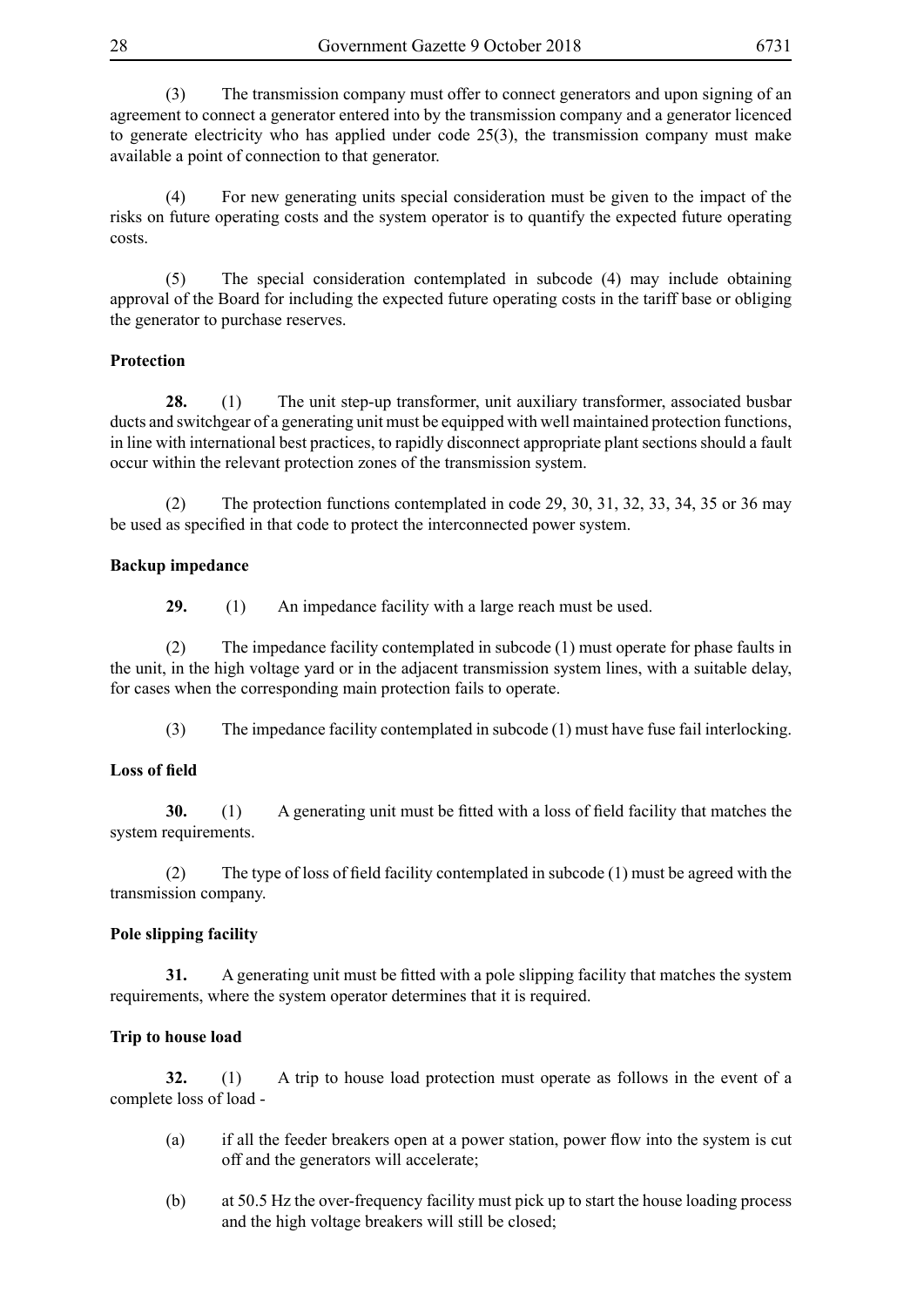- (c) there will be power swings between the units and as soon as a generating unit has a reverse power condition the trip to house load protection must open the high voltage breaker; and
- (d) the units must island feeding their own auxiliaries.

(2) When system conditions have been restored then the islanded units can be resynchronised to the transmission system.

## **Unit transformer high voltage back-up earth fault protection**

**33.** (1) Unit transformer high voltage back-up earth fault protection is an inverse definite minimum time facility that must monitor the current in the unit transformer neutral.

(2) The unit transformer high voltage back-up earth fault protection can detect faults in the transformer high voltage side or in the adjacent network.

(3) The unit transformer high voltage back-up earth fault protection facility contemplated in subcode (1) must trip the high voltage circuit breaker.

## **High voltage breaker fail protection**

**34.** (1) The high voltage breaker fail protection must monitor the operation of the high voltage circuit of the circuit breaker for protection trip signals.

(2) If a circuit breaker fails to open and the fault is still present after a specific time delay, nominally 120 ms, it must trip the necessary adjacent circuit breakers.

## **High voltage pole disagreement protection**

**35.** The high voltage pole disagreement protection must cover the cases where one or two poles of a circuit breaker fail to operate after a trip or close signal.

## **Unit switch onto standstill protection**

**36.** (1) A unit switch onto standstill protection must be installed in the high voltage yard substation or in the unit protection panels.

(2) If the protection contemplated in subcode (1) is installed in the unit protection panels then the direct current supply for the unit switch onto standstill protection and the protection used for the circuit breaker closing circuit must be the same to safeguard the generator against an unintended connection to the transmission system, back energisation, when at standstill or at low speed.

(3) In addition, should system conditions dictate, other protection requirements must be determined by the system operator in consultation with the generator and these should be provided and maintained by the relevant generator at its own cost.

(4) Required high voltage breaker tripping, fault clearance times, including breaker operating times depend on system conditions and must be defined by the transmission company.

- (5) The guidelines for the operating times contemplated in subcode (4) are -
- (a) 80 ms where the point of connection is 330kV or above;
- (b) 80 ms where the point of connection is 220 kV; or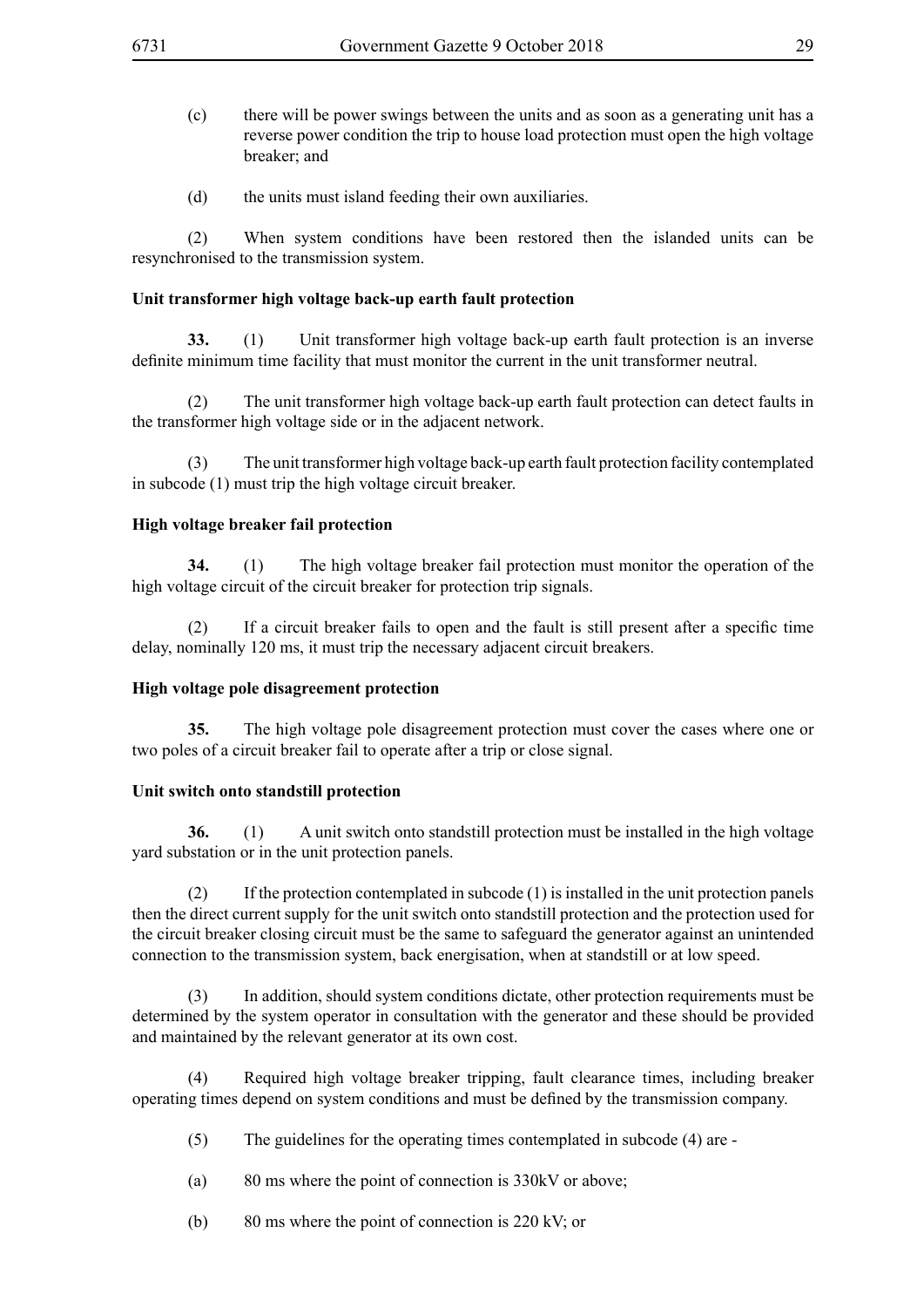(c) 100 ms where the point of connection is 132 kV and below.

(6) Further downstream breaker tripping-away from the system, fault clearing times, including breaker operating time, must not exceed -

(a) 120 ms plus additional 30 ms for DC offset decay; or

(b) 100 ms plus additional 40 ms for DC offset decay.

(7) Where system conditions dictate, the times contemplated in subcodes (5) and (6) may be reduced.

(8) Where so designed, earth fault clearing times for high resistance earthed systems may exceed the tripping times contemplated in subcodes (5) and (6).

(9) All protection interfaces with the transmission company must be co-ordinated between the participants.

(10) The settings of all the protection tripping functions on the unit protection system of a unit, relevant to the interconnected power system performance and as agreed with each generator in writing, must be co-ordinated with the transmission protection settings.

(11) The transmission protection settings contemplated in subcode (10) must be agreed between the transmission company and the generator and must be documented and maintained by the generator with the reference copy which reflects the actual plant status held by the transmission company and the generator must control all other copies of the documented protection settings.

(12) For system abnormal conditions, a unit is to be disconnected from the transmission system in response to conditions at the point of connection, only when the system conditions are outside the plant capability where damage will occur.

(13) Protection setting documents must illustrate plant capabilities and the relevant protection operations.

(14) Competent persons must carry out testing, commissioning and configuration of protection systems.

(15) Prototype and routine testing of protection systems must be carried out as set out under item 5(1) in Annexure 4.

(16) Any work, including work done during a unit outage, on the protection circuits interfacing with transmission protection systems must be communicated to the system operator before commencing with the works.

## **Ability of units to island**

**37.** (1) Every unit that does not have black start capabilities of less than one hour without power from the transmission system must be capable of unit islanding.

(2) Islanding testing must be contracted as an ancillary service.

(3) The procedure for islanding testing contemplated in subcode (2) is set out under item 5(2) in Annexure 4.

## **Excitation system requirements**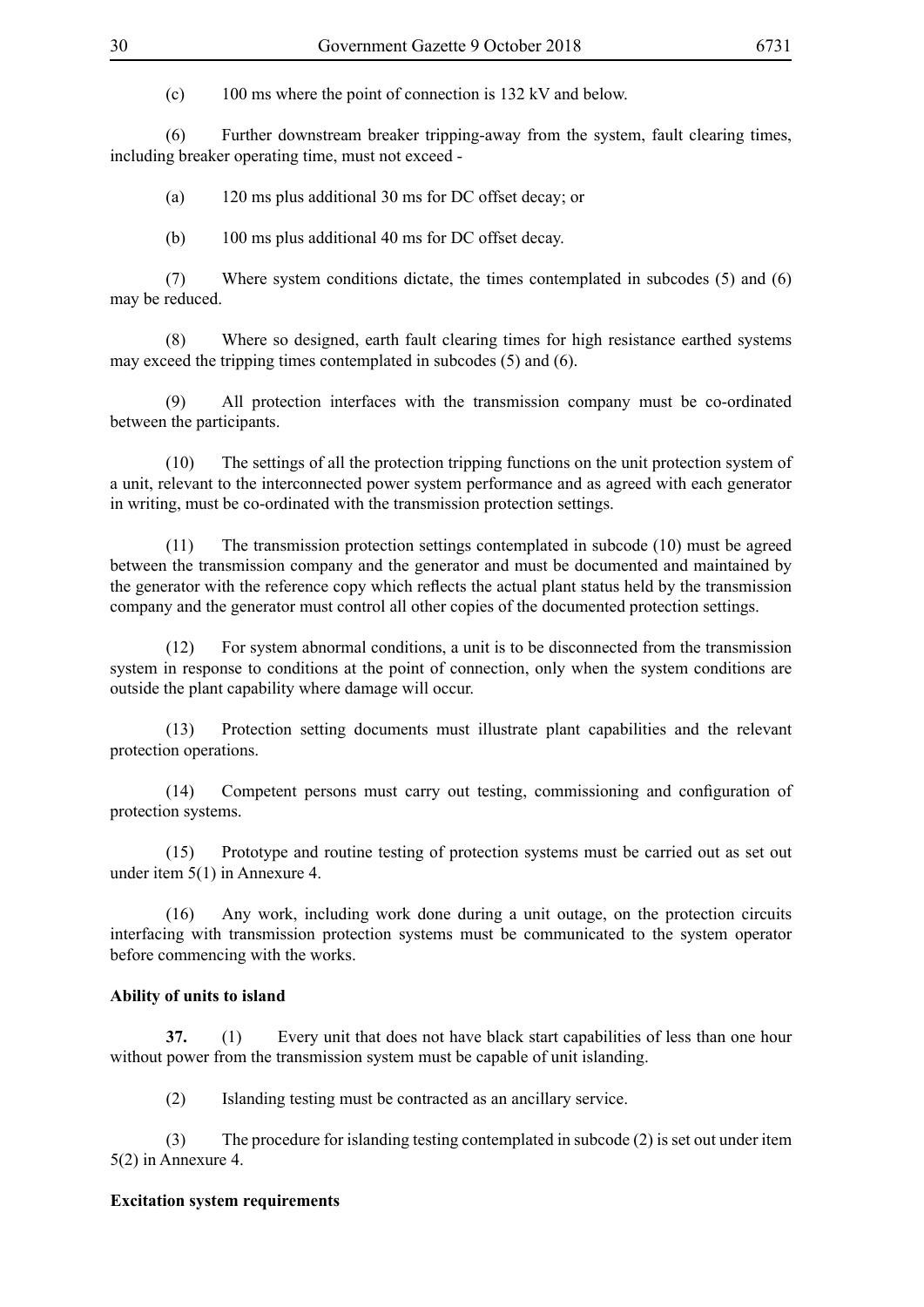**38.** (1) A continuously-acting automatic excitation control system (AVR) must be installed to provide constant terminal voltage control of the unit, without instability, over the entire operating range of the unit.

(2) A continuously-acting automatic excitation control system does not include the possible influence of a power system stabiliser.

(3) Excitation systems must comply with the requirements specified in IEC 60034.

(4) The excitation control system must be equipped with an under-excitation limiter, load angle limiter and flux limiter as described in IEC60034-16-1.

(5) The excitation system must have a minimum excitation ceiling limit of 1.6 pu rotor current, where 1 pu is the rotor current required to operate the unit at rated load and at rated power factor.

(6) The settings of the excitation system contemplated in subcode (1) must be agreed between the system operator and each generator.

(7) The settings agreed between the system operator and a generator as contemplated in subcode (6) must be documented.

(8) The master copy of the settings documented as contemplated in subcode (7) must be held by the system operator.

(9) The generators must control all other copies following the procedure set out in item 5(3) in Annexure 4.

(10) In addition, the unit must be capable of operating in the full range set out in the capability chart referred to in item 2 in Annexure 9.

(11) The capability of a unit to operate in full range as contemplated in subcode (9) must be tested using the test procedures shown in item 5(5) in Annexure 4.

(12) The active power output under steady state conditions of any unit must not be affected by voltage changes in the normal operating range.

(13) Units with water-cooled stator windings must be capable of delivering rated Megavolt-Ampere (MVA) at terminal voltages between 95% and 105% of rated voltage.

(14) Units with gas-cooled stator windings are specified to be capable of delivering rated MVA at terminal voltages between 100% and 105% of rated voltage and rated stator current at voltages below 100%.

(15) Power system stabilisers as described in IEC60034-16-1 are a requirement for all new units, and for existing units retrofitting may be required depending on the interconnected power system requirements.

(16) The requirements for other excitation control facilities and continuously-acting automatic excitation control system (AVR) refurbishment must be determined in conjunction with the system operator.

Routine and prototype response tests must be carried out on excitation systems as indicated in item 5(3) in Annexure 4 and in accordance to IEC60034-16-3.

#### **Reactive capabilities**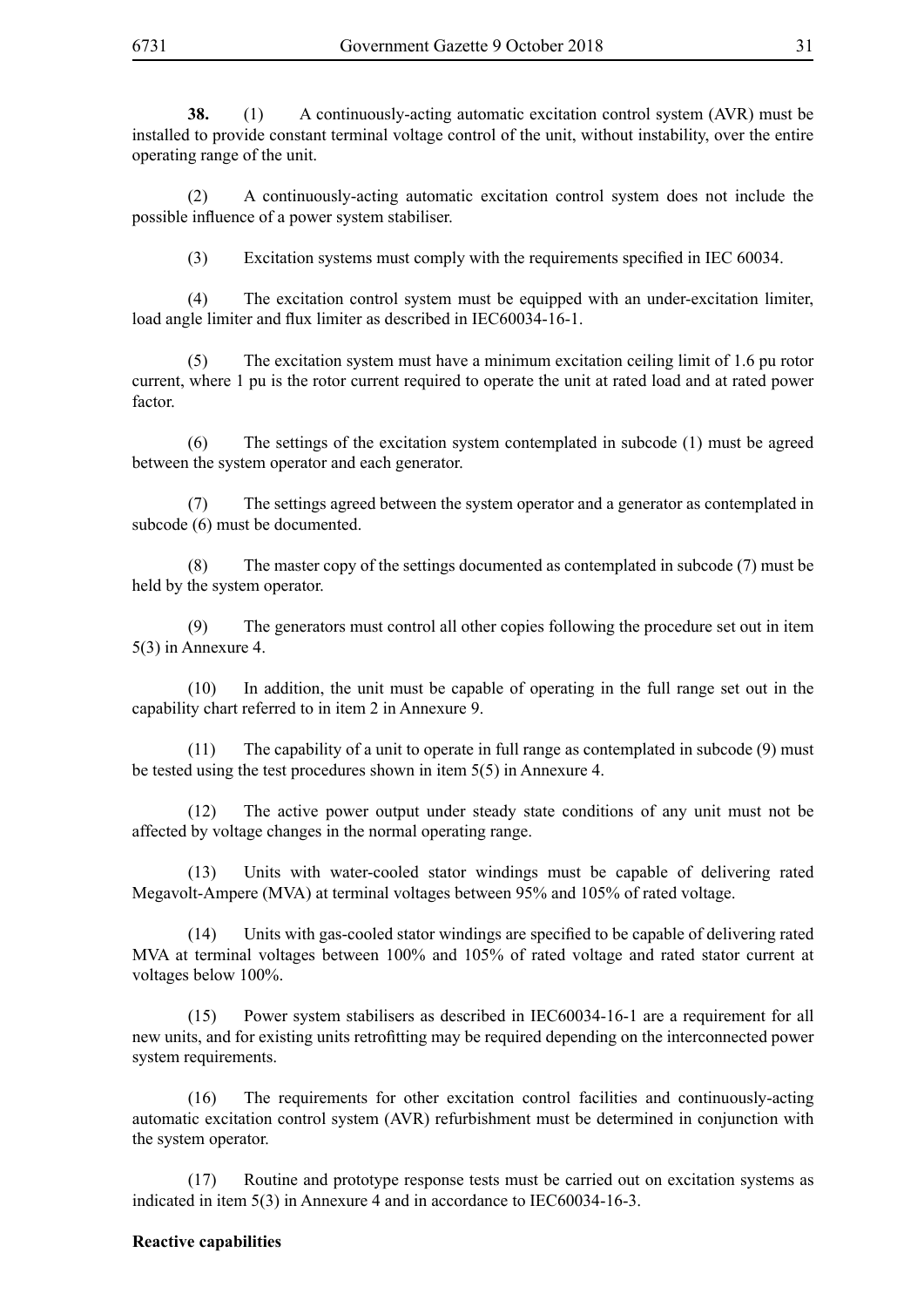**39.** (1) All new units must be capable of supplying rated power output Megawatt (MW) at any point between the limits 0.85 power factor lagging and 0.95 power factor leading at the unit terminals.

(2) Reactive output must be fully variable between the limits specified in subcode  $(1)$ under continuously-acting automatic excitation control system (AVR), manual or other control.

(3) Routine and prototype response tests must be carried out to demonstrate reactive capabilities as indicated in item 5(5) in Annexure 4.

## **Multiple unit tripping (MUT) risks**

**40.** A power station and its units must be designed, maintained and operated to minimise the risk of more than one unit being tripped from one common cause within a short time.

## **Governing design requirements**

**41.** All units above 2.5 MVA must have an operational governor that must be capable of responding according to the minimum requirements set out in codes 43 to 53.

## **Governing system frequency variations**

**42.** (1) Because of the uncertain dynamic behaviour of the Namibian system, frequency variations cannot be specified in the Transmission Grid Code.

(2) New Generators will need to do comprehensive system studies to ascertain the dynamic behaviour of the system as applicable to their position on the network.

(3) The frequency tolerances apply to voltage tolerances as specified in code 57.

## **High frequency requirements for turbo-alternators**

**43.** (1) All synchronised units must respond by reducing active power to frequencies above 50 Hz plus allowable dead band described in code 53.

Speed governors must be set to give a four percent governor droop characteristic or as otherwise agreed by the system operator.

(3) The response under subcodes (1) and (2) must be fully achieved within 10 seconds and must be sustained for the duration of the frequency excursion.

(4) The unit must respond to the full designed minimum operational capability of the unit at the time of the occurrence.

## **Over-frequency conditions in range of 51.5 to 52 Hz (stage H1)**

**44.** (1) When the frequency goes above the range of 51.5 Hz but less than 52 Hz the requirement is that the unit must be designed to run for at least 10 minutes over the life of the plant.

(2) The turbo-alternator units must be able to operate for at least five minutes continuously without tripping in the range contemplated in subcode (1).

(3) Exceeding the limit of 53Hz must prompt the generator to take all reasonable efforts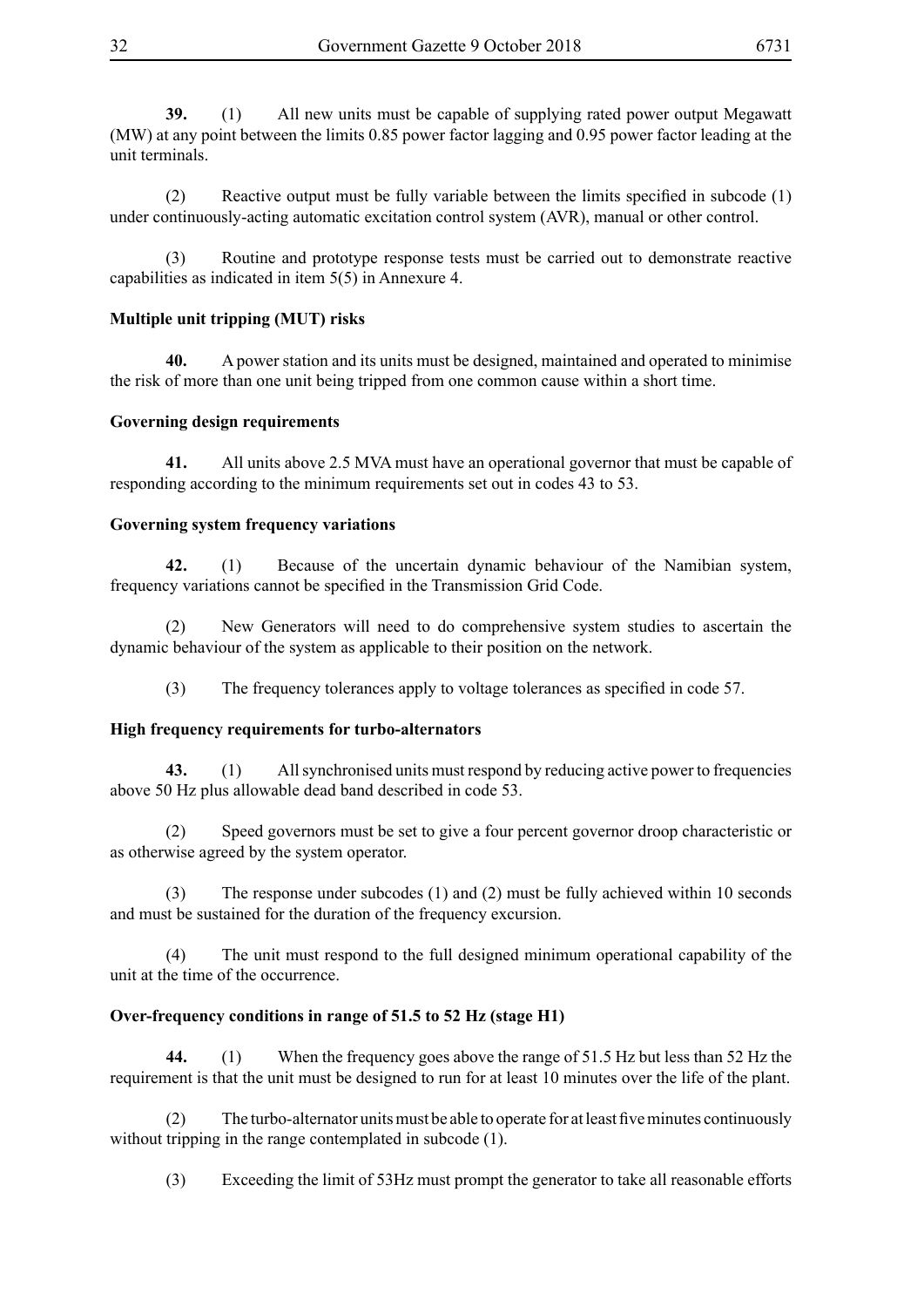to reduce the system frequency below 51.5Hz, including manual tripping of the running unit.

(4) Tripping must be staggered in time and be initiated once the frequency has been greater than 51.5 Hz for five minutes.

(5) The generator will trip a unit, and if the system frequency does not fall below 51.5 Hz, the other units must be tripped in staggered format over the next five minutes or until the system frequency is below 51.5 Hz.

(6) The system operator must approve the tripping requirements and procedures contemplated in subcodes (1) to (5).

#### **Over-frequency conditions above 52 Hz (stage H2)**

**45.** (1) When the frequency goes above 52 Hz the requirement is that the unit must be designed to run for at least 1 minute over the life of the plant.

(2) The turbo-alternator units must be able to operate at least 30 seconds continuously without tripping in this range.

(3) When the system frequency exceeds 52 Hz, the generator can start tripping units sequentially and the tripping must be spread over a 30 second window.

(4) If a generator chooses to implement automatic tripping, the tripping must be staggered.

(5) The system operator must approve this the tripping requirements and procedures. As an example, the first unit will trip in 5 seconds, the second unit trip in 10 seconds, etc.

## **High frequency requirements for hydro alternators**

**46.** (1) All synchronised hydro units must respond by reducing active power to frequencies above 50 Hz plus allowable dead band described in code 53.

(2) Speed governors must be set to give a four percent governor droop characteristic or as otherwise agreed by the system operator.

(3) The response under subcodes (1) and (2) must be fully achieved within 10 seconds and must be sustained for the duration of the frequency excursion.

(4) The unit must respond to the full load capability range of the unit.

(5) As the Namibian system is not designed for n-1 contingencies high over-frequency withstand capabilities are required.

(6) When the frequency goes above 54 Hz the unit must be designed to run for at least 120 seconds over the life of the plant.

(7) It is expected that there will be less than 30 events of high frequencies of over 54 Hz for the lifetime of the unit of 50 years therefore the hydro-alternator units must be able to operate at least 4 seconds in the range of frequencies above 54 Hz.

(8) When the system frequency increases to 54 Hz for longer than four seconds, the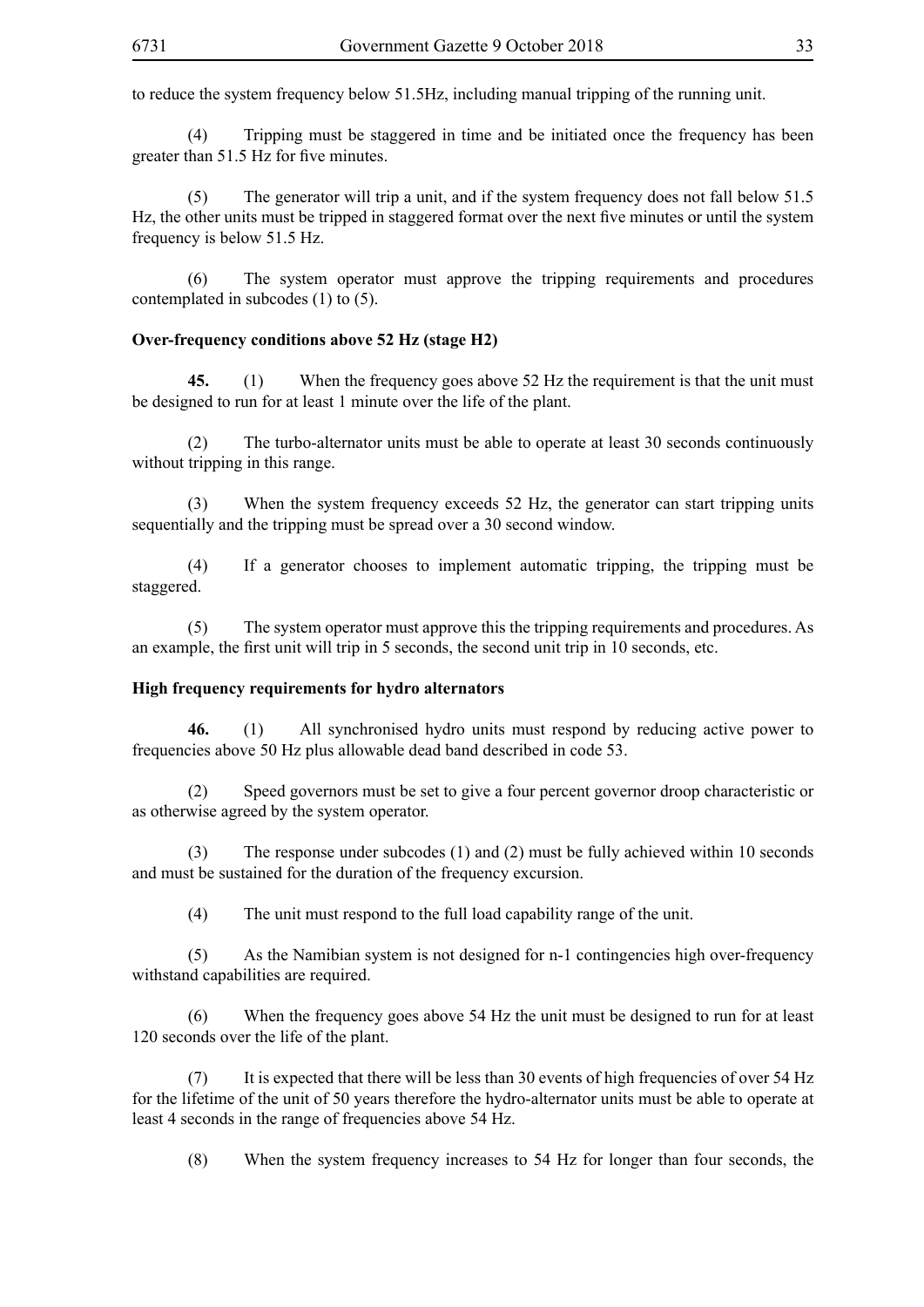generator must start staggered tripping of units as per the procedure for turbo-alternators.

(9) Settings of the staggered tripping of the units must be agreed with the system operator.

## **Low frequency requirements for turbo-alternator units**

**47.** (1) All turbo-alternator units must be designed to be capable of having a four percent governor droop characteristic or as otherwise agreed by the system operator with a minimum response of three percent of maximum continues rating within 10 seconds of a frequency incident.

(2) The minimum response contemplated in subcode (1) must be sustained for at least 10 minutes.

#### **Low frequency in range of 48.5 to 48.0 Hz (StageL1)**

**48.** (1) When the frequency is in the range of below 48.5 Hz but greater than 48.0 Hz, the turbo-alternator unit must be designed to run for at least 10 minutes over the life of the plant.

The unit must be able to operate at least five minutes continuously without tripping while the frequency is in the range referred to in subcode (1).

(3) If the system frequency is in the range referred to in subcode (1) for more than five minutes, independent action may be taken by a generator to protect the unit.

## **Low frequency in range of 48.0 to 47.5 Hz (Stage L2)**

**49.** (1) When the frequency goes below 48.0 Hz but greater than 47.5 Hz a turboalternator unit must be designed to run for at least one minute over the life of the plant.

(2) A turbo-alternator unit must be able to operate at least 30 seconds continuously without tripping while the frequency is in the range of below 48.0 Hz but greater than 47.5 Hz.

(3) If the system frequency is in the range contemplated in subcode (2) for more than 30 seconds, independent action may be taken by a generator to protect the turbo-alternator unit.

## **Low frequency below 47.5 Hz (Stage L3)**

**50.** If the system frequency falls below 47.5 Hz for longer than six seconds, independent action may be taken by a generator to protect the unit.

#### **Low frequency requirements for hydro-alternator units**

**51.** (1) All reasonable efforts must be made by the generator to avoid tripping of the hydro-alternator for under frequency conditions provided that the system frequency is above 46 Hz.

(2) If the system frequency falls below 46 Hz for more than one second, independent action may be taken by a generator to protect the hydro-alternator unit and the action may include automatic tripping.

## **Droop**

**52.** The speed governor must be capable of being set so that it operates with an overall speed droop of between two percent and nine percent.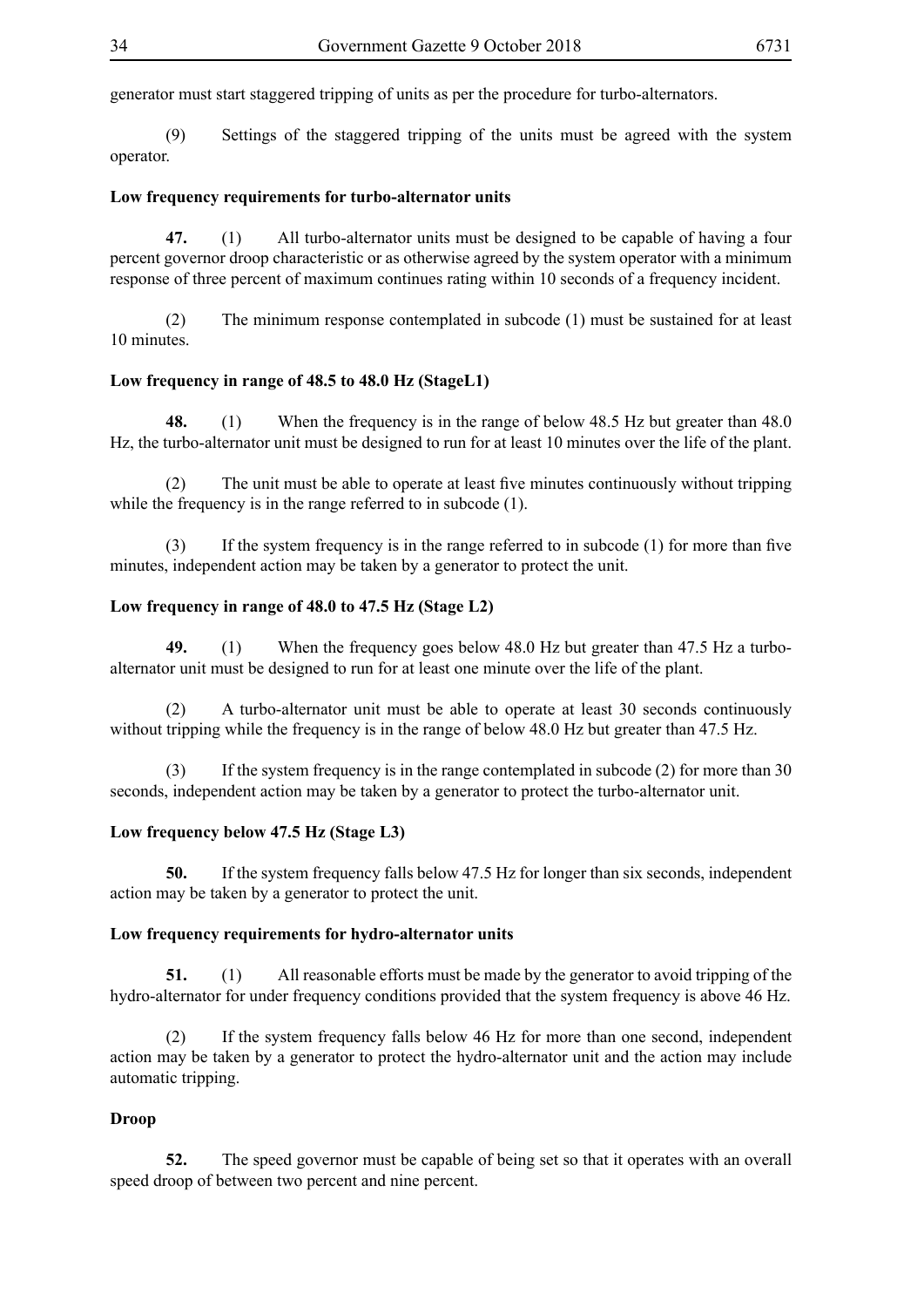## **Dead band**

**53.** (1) The maximum allowable dead band must be 0.15 Hz for governing.

(2) The allowable dead band for governing contemplated in subcode (1) means that no response is required from the unit while the frequency is greater than 49.85 to and less than 50.15 Hz.

(3) Routine and prototype response tests must be carried out on the governing systems as indicated in item 5(4) in Annexure 4.

## **Thermal power stations restart after power station black-out**

**54.** (1) A power station and a unit is to be capable of being restarted and synchronised to the interconnected power system following restoration of external auxiliary AC supply without unreasonable delay resulting directly from the loss of external auxiliary AC supply.

(2) For the purposes of Chapter 3, examples of unreasonable delay in the restart of a power station are -

- (a) restart of the first unit that takes longer than four hours after restart initiation;
- (b) restart of the second unit that takes longer than two hours after the synchronising of the first unit;
- (c) restarting of all other units that take longer than one hour each after the synchronising of the second unit;
- (d) delays not inherent in the design of the relevant start up facilities and which could reasonably be minimised by the relevant generator; or
- (e) the start up facilities for a new unit not being designed to minimise start up time delays for the unit following loss of external auxiliary AC supplies for two hours or less.

(3) Routine and prototype response tests must be carried out to demonstrate capabilities as indicated in item 5(7) in Annexure 4.

## **Hydro and gas turbines restart after power station black-out**

**55.** (1) A power station and a unit is to be capable of being restarted and synchronised to the interconnected power system following restoration of external auxiliary AC supply without unreasonable delay resulting directly from the loss of external auxiliary AC supply.

(2) For the purposes of Chapter 3, examples of unreasonable delay in the restart of a power station are -

- (a) restart of the first unit that takes longer than 30 minutes after restart initiation;
- (b) restarting of all other units that take longer than 30 minutes each after the synchronising of the first unit;
- (c) delays not inherent in the design of the relevant start up facilities and which could reasonably be minimised by the relevant generator; and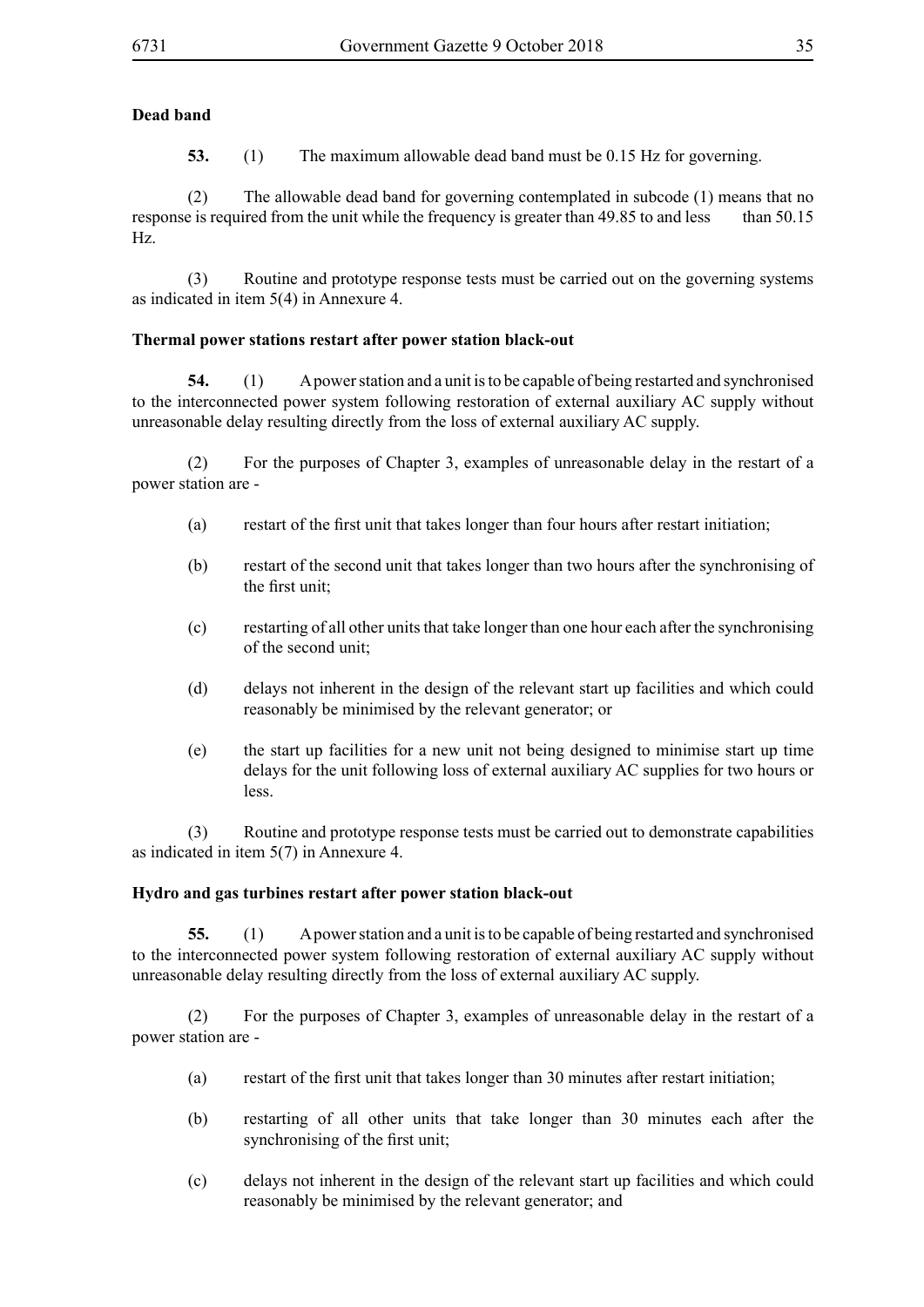(d) the start up facilities for a new unit not being designed to minimise start up time delays for the unit following loss of external auxiliary AC supplies for 30 minutes or less.

(7) Routine and prototype response tests must be carried out to demonstrate capabilities as indicated in item 5(7) in Annexure 4.

## **Black starting**

**56.** (1) Power stations that have declared that they have a station black start capability must demonstrate this facility by test as described in item 5(7) in Annexure 4.

(2) Back start capable power stations may be called from time to time not to carry out a full station black start but a unit black start as described in item 5(8) in Annexure 4.

#### **External supply disturbance withstand capability**

**57.** (1) Any unit and any power station equipment must be designed with anticipation of the following voltage conditions at the point of connection:

- (a) a voltage deviation in the range of 90% to 110% for protracted periods;
- (b) a voltage drop to zero for up to 0.2s, to 75% for 2s, or to 85% for 60 s provided that during the three minute period immediately following the end of that 0.2s, 2s, or 60s periods the actual voltage remains in the range 90-110% of the nominal voltage;
- (c) unbalance between phase voltages of not more than three percent negative phase sequence and or the magnitude of one phase not lower than five percent than any of the other two for six hours; and
- (d) a requirement to withstand the automatic reclosing cycle for faults on the transmission lines connected to the power station, being three single phase faults, each of 150 ms duration, within 31 seconds.
- (2) The voltage tolerances apply to frequency tolerances as specified in Annexure 5.

(3) Routine and prototype response tests must be carried out to demonstrate capabilities as indicated in item 5(10) in Annexure 4.

#### **On load tap changing for generating unit step-up transformers**

**58.** (1) All generating unit step-up transformers must have on-load tap changing which can be remotely controlled.

(2) The range for the on-load tap change contemplated in subcode (1) must be agreed between the transmission company and the generator.

## **Emergency unit capabilities**

**59.** All generators must specify the capabilities of their units for providing emergency levels 1 and 2 support under abnormal power system conditions as contemplated in code 178.

## **Facility for independent generator action**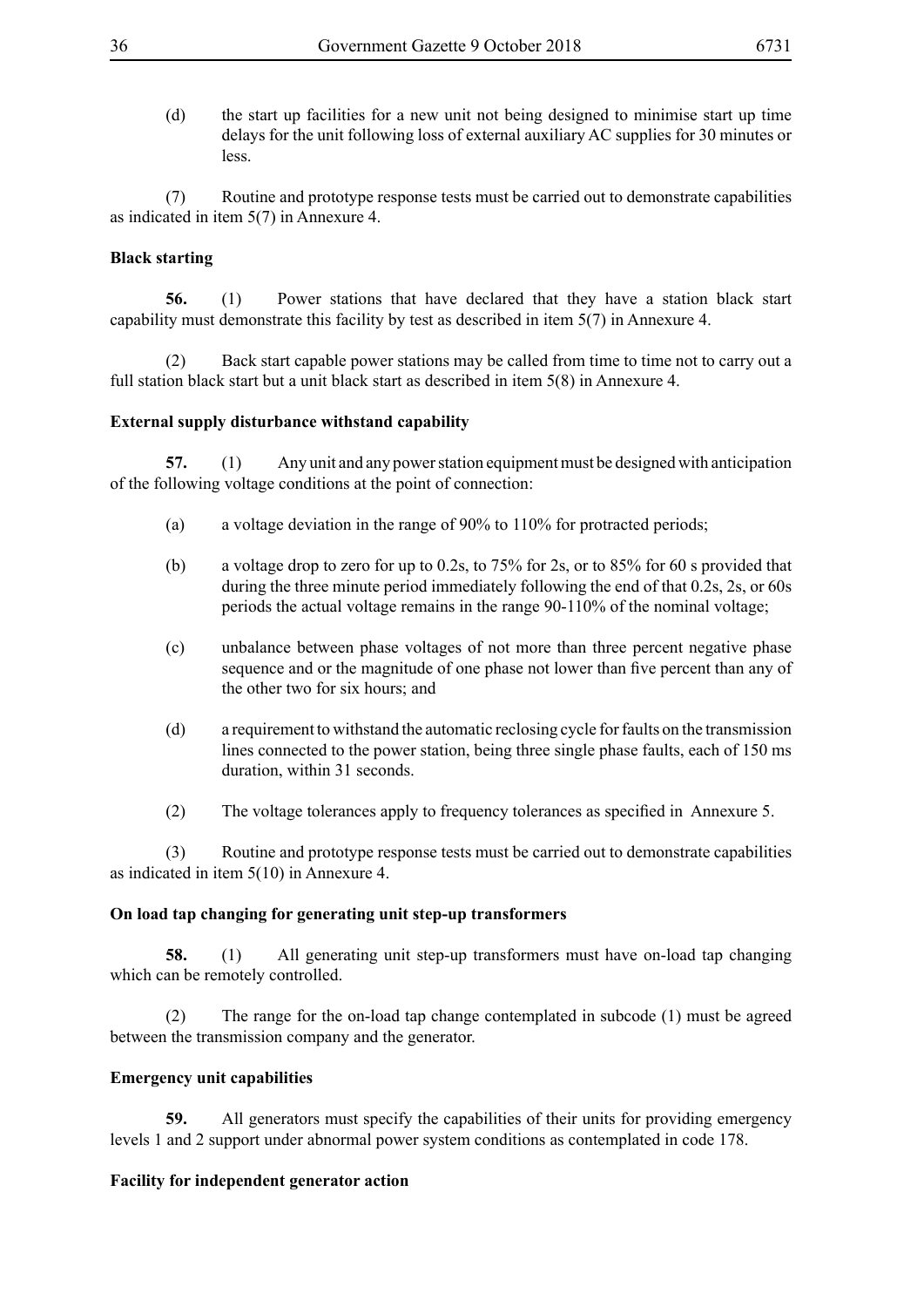**60.** (1) Frequency control under system island conditions must revert to the power stations as the last resort, and units and associated plant must be equipped to handle such situations.

(2) The required control range is from 49 Hz to 51 Hz.

## **Automatic under-frequency starting**

**61.** (1) It may be agreed with the system operator that a unit that is capable of automatically starting within 10 minutes must have automatic under-frequency starting.

(2) This starting must be initiated by frequency-level facilities with settings in the range 49Hz to 50Hz as specified by the system operator.

## **Testing and compliance monitoring**

**62.** (1) A generator must keep records relating to the compliance by each of its units setting out the information that the system operator reasonably requires for assessing power system performance including actual unit performance during abnormal conditions.

(2) Within one month after the end of June and December, a generator must review, and confirm to the system operator, compliance by each of the units of that generator with items 5(1) to (11) in Annexure 4 during the past six month period.

(3) A generator must conduct tests or studies to demonstrate that each power station and each generating unit complies with each of the requirements of this Chapter.

(4) If a new unit is installed after an outage occurs as a result of a compromise on any of the procedures contemplated in item 5(1) to (11) in Annexure 4, the generator must carry out tests on the new unit to demonstrate that the unit complies with the relevant procedure.

(5) The generator must continuously monitor its compliance with all the connection conditions of the Transmission Grid Code.

(6) A generator must submit to the system operator a detailed test procedure, emphasising system impact, for the relevant part of this Chapter prior to every test.

(7) If a generator determines, from tests or otherwise, that one of its units or power stations is not complying with one or more codes in this Chapter, then the generator must -

- (a) promptly notify the system operator of that fact;
- (b) promptly advise the system operator of the remedial steps it proposes to take to ensure that the relevant unit or power station can comply with this Chapter and the proposed timetable for implementing those steps;
- (c) diligently take remedial action that will ensure that the relevant unit or power station can comply with this Chapter;
- (d) regularly report in writing to the system operator on its progress in implementing the remedial action; and
- (e) after taking remedial action as contemplated in paragraph (a), demonstrate to the reasonable satisfaction of the system operator that the relevant unit or power station is then complying with this Chapter.

#### **Non-compliance suspected by the system operator**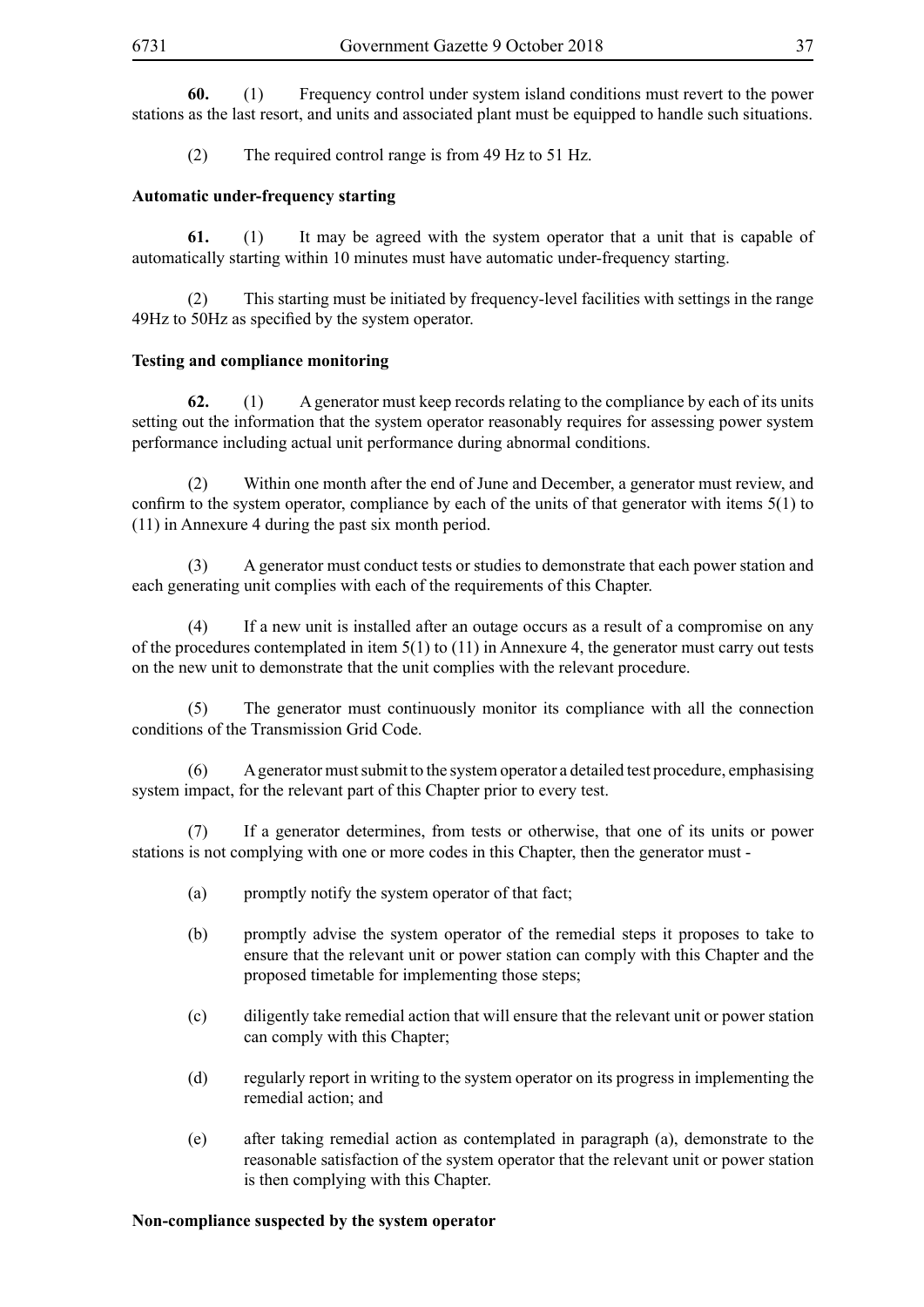**63.** (1) If at any time a system operator believes that a unit or power station is not complying with a code in this Chapter, the system operator must -

(a) notify the relevant generator of the non-compliance; and

(b) specify the code concerned and the basis for the belief.

(2) If the generator contemplated in paragraph (a) subcode (1) believes that the unit or power station is complying with the code contemplated in paragraph (b) of that subcode, the system operator and the generator must promptly meet to resolve their difference.

## **Unit modifications**

**64.** (1) If a generator proposes to change or modify any of its units in a manner that -

- (a) could reasonably be expected to adversely affect the ability of that unit to comply with this Chapter; or
- (b) changes the performance, information supplied or settings,

the generator must submit a proposal notice to the system operator which -

- (i) contains detailed plans of the proposed change or modification;
- (ii) states when the generator intends to make the proposed change or modification; and
- (iii) sets out the proposed tests to confirm that the relevant unit as changed or modified operates in the manner contemplated in the proposal and can comply with this Chapter.

(2) If the system operator disagrees with the proposal submitted as contemplated subcode (1), the system operator may notify the relevant generator, and the system operator and the relevant generator must promptly meet and discuss the matter in good faith in an endeavour to resolve the disagreement.

(3) The generator must ensure that an approved change or modification to a unit or to a subsystem of a unit is implemented in accordance with the relevant proposal approved by the system operator.

(4) The generator must notify the system operator promptly after an approved change or modification to a unit has been implemented.

 (5) The generator must confirm that a change or modification to any of its units as conforms to the relevant proposal by conducting the relevant tests, in relation to the connection conditions, promptly after the proposal has been implemented.

(6) Within 20 business days after any the tests contemplated in subcode (5) has been conducted, the relevant generator must provide the system operator with a report in relation to that test including test results of that test, where appropriate.

# **Equipment requirements**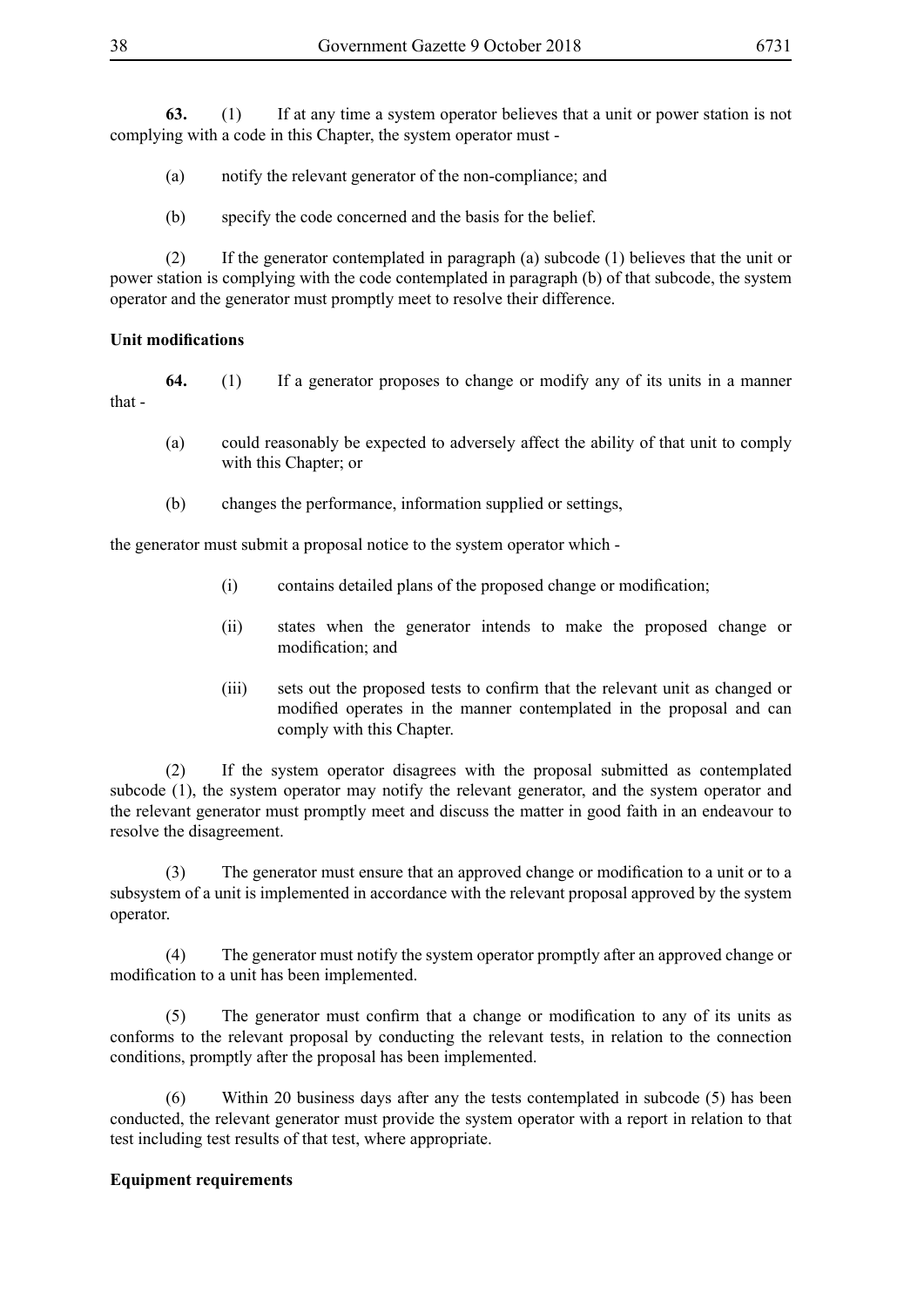**65.** (1) Where the generator needs to install equipment that connects directly with transmission company equipment, the equipment must adhere to the transmission company design requirements as set out in Part 2 of this Chapter.

(2) The transmission company may require customers to provide documentary proof that their connection equipment complies with all relevant standards, both by design and by testing.

#### **Connection conditions for distributors and end-use customers**

**66.** (1) The transmission company must offer to connect and, subsequent to the signing of the relevant agreements, make available a point of connection to any requesting distributor or end-use customer.

(2) A customer may request additional reinforcements to the transmission system over and above that which could be economically justified as contemplated in Part 3 of this Chapter.

(3) The transmission company must provide such reinforcements if the customer agrees to bear the costs, which must be priced according to the tariffs approved by the Board.

#### **Power factor**

**67.** (1) Distributors and end-use customers must take all reasonable steps to ensure that the power factors at the point of supply is at all times 0,85 lagging or better, unless otherwise agreed to in existing contracts between the participants.

(2) This requirement applies to each point of supply individually for customers with more than one point of supply.

(3) A leading power factor must not be acceptable, unless specifically agreed to in writing.

(4) Should the power factor be less than the said limit during any 10 demand-integrated half hours in a single calendar month, the participants must co-operate in determining the plans of action to rectify the situation.

(5) Overall lowest cost solutions must be sought.

#### **Protection**

**68.** (1) Each participant must take all reasonable steps to protect its own plant.

(2) The system operator protection requirements, with which the customers must interface, are described in code 86.

(3) The detailed protection applications, insofar as the equipment of one participant may have an impact on the other, must be agreed to in writing by the relevant participants.

(4) Distributors who have customers connected directly to the transmission substations are responsible for ensuring that the customers comply with the relevant protection standards.

(5) The participants must co-ordinate protection to ensure proper grading and protection coordination.

#### **Fault levels**

**69.** (1) Minimum fault levels at each point of supply must be maintained by the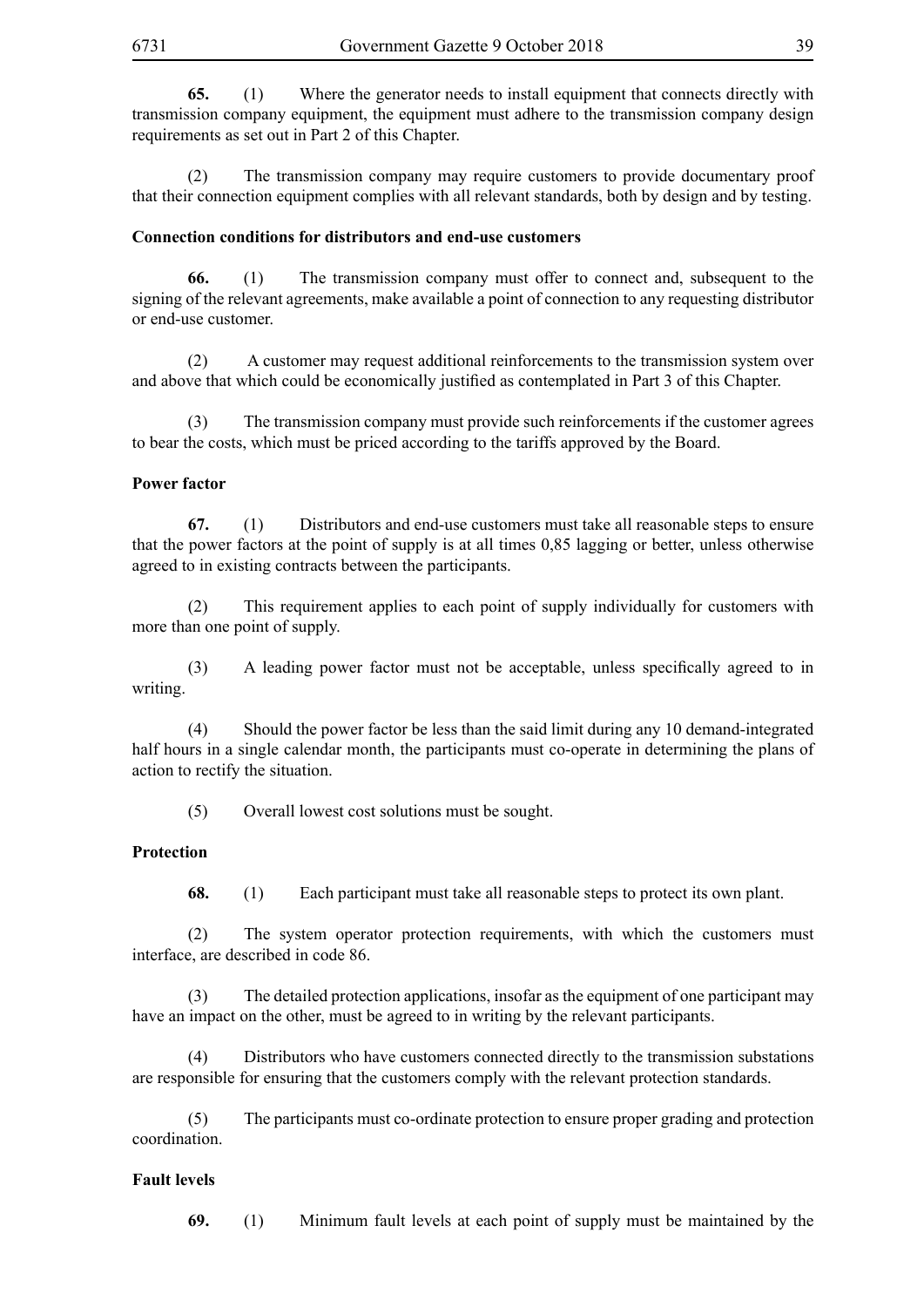transmission company under normal operating conditions to ensure compliance with the relevant quality of supply standards and to ensure correct operation of the protection systems.

(2) The transmission company must liaise with customers in accordance with the process set out in codes 133 to 162 on how fault levels are planned to change and best overall solutions when equipment ratings become inadequate.

(3) Overall lowest cost solutions must be sought and a joint impact assessment must be done covering all aspects.

(4) The transmission company must communicate the potential impact on safety of people when equipment ratings are exceeded.

(5) The system operator must bi-annually or when substantial deviations have taken place, publish updated minimum and maximum normal operating fault levels for each point of supply.

(6) The customer must ensure his equipment is capable of operating at the specified fault level ranges.

(7) If equipment fault level ratings are or will be exceeded, the customer must promptly notify the transmission company.

(8) The transmission company must seek overall lowest cost solutions to address fault level problems.

(9) Corrective action must be at the cost of the relevant asset owner.

## **Distributor or end-use customer network performance**

**70.** (1) If the distributor or end-use customer network performance falls below acceptable levels and affects the quality of supply to other customers or causes direct or indirect damage to the transmission company equipment, the process for dispute resolution set out in code 18 read with code 15 must be followed.

- (2) Acceptable network performance must be -
- (a) performance comparable to benchmarks for similar networks;
- (b) performance that complies with the transmission company operating and maintenance procedures at that substation; and
- (c) performance that complies with the minimum agreed standards of quality of supply, as contemplated in code 71.

(3) If a distributor or end-use customer is aware that the network performance of the distributor or end-use customer may not comply with subcode (2), the distributor or end-use customer as the case may be must take reasonable steps, at own cost, to overcome the shortcomings by -

- (a) improving line maintenance practices;
- (b) improving protection and breaker operating times;
- (c) replacing the said equipment if necessary;
- (d) installing additional network breakers;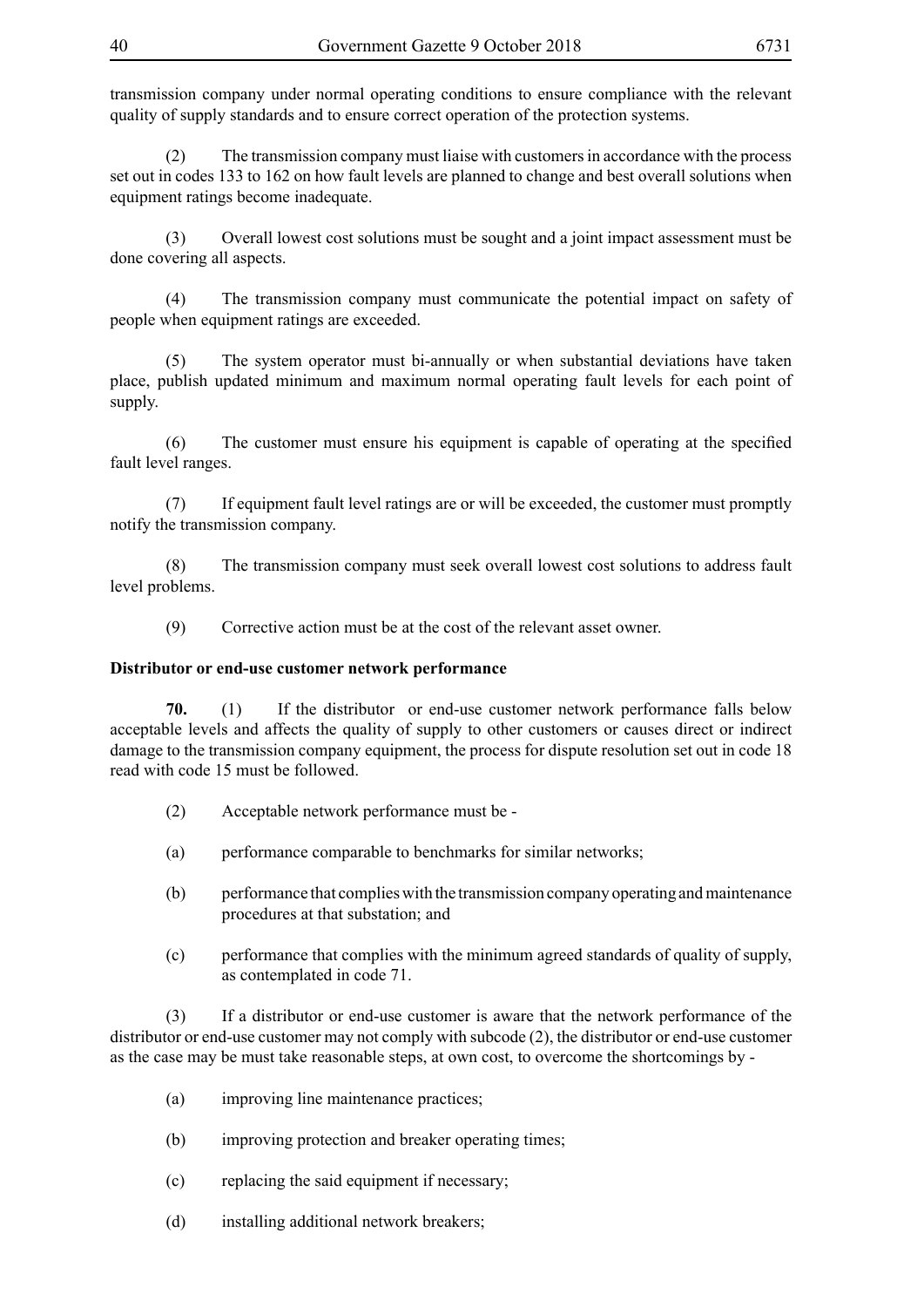(e) changing operating procedures; and

(f) installing fault-limiting devices if the number of faults cannot be reduced.

(4) The steps contemplated in subcode (3) must be effected in consultation with the transmission company on both the technical scope and the time frame.

(5) Where quality of supply standards is transgressed, the parties must co-operate and agree in determining the root causes and plans of action.

## **Delivered quality of supply of transmission company**

- **71.** (1) Ouality of supply is -
- (a) a shared responsibility between the transmission company and its customers; and
- (b) based on Namibian Quality of Supply and Service Standards as agreed with all stakeholders.

(2) The transmission company must agree in writing with its customers, for every point of supply, on the following quality of supply parameters, taking local circumstances, historical performance and the relevant standards into account:

- (a) interruption performance;
- (b) voltage regulation performance;
- (c) dip performance;
- (d) total harmonic distortion performance;
- (e) flicker performance;
- (f) unbalance performance; and
- (g) customer responsibilities in terms of harmonic current injection, unbalanced currents and addition of voltage dips to the network.

(3) A reasonable time period for monitoring performance must be allowed before performance is agreed to for the first time in terms of interruptions and dips.

(4) The time period contemplated in subcode (3) is three years unless otherwise agreed.

(5) For harmonic voltages and voltage unbalance, performance can be monitored after one week if measurements are done.

(6) Where a transmission company fails to meet the agreed upon quality of supply parameters contemplated in subcode (2)(b), the transmission company must take reasonable steps at own cost to overcome the shortcomings, by -

- (a) improving line maintenance practices;
- (b) improving protection and breaker operating times;
- (c) replacing the said equipment if necessary;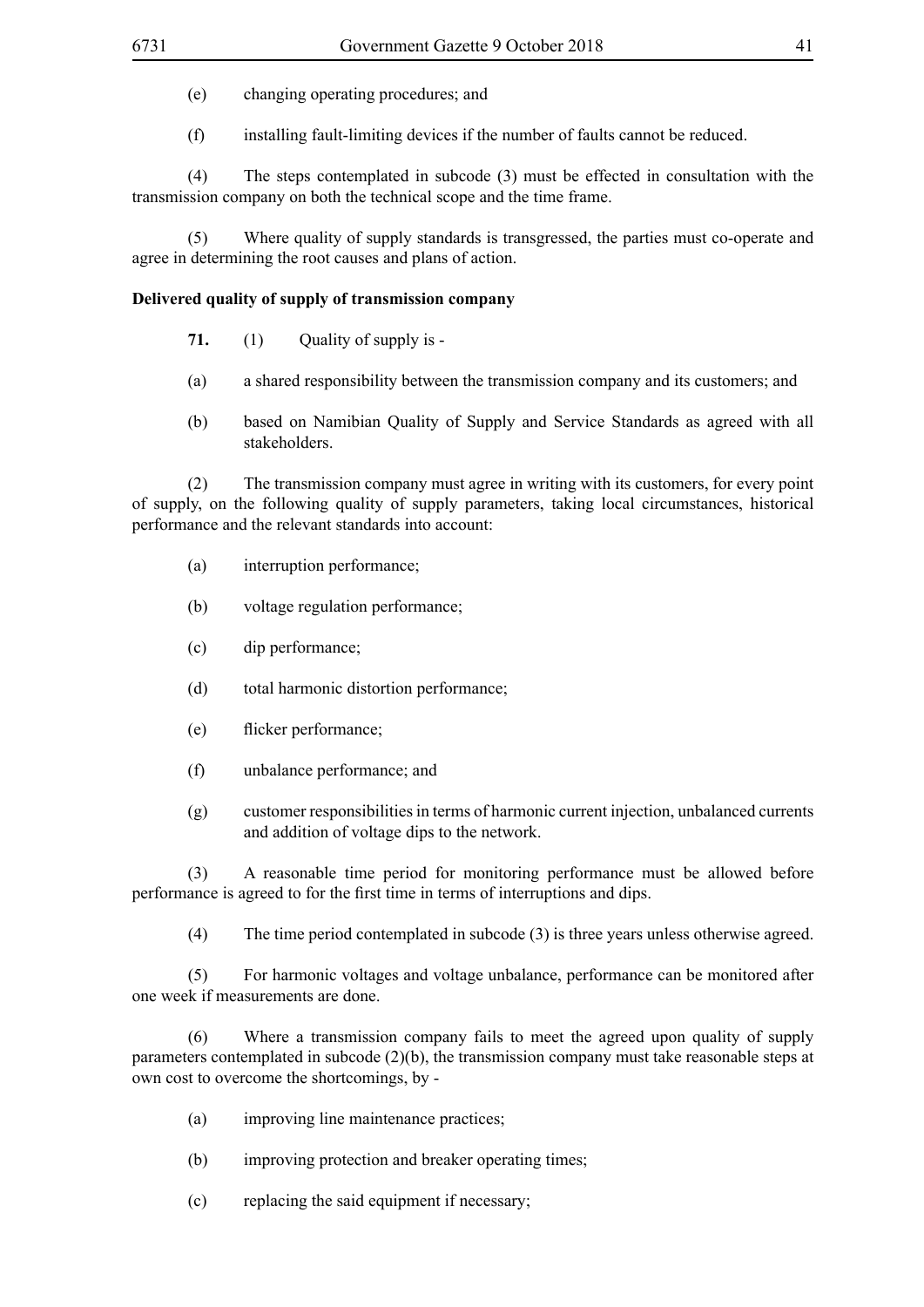- (d) installing additional network breakers;
- (e) changing operating procedures; or
- (f) installing fault-limiting devices if the number of faults cannot be reduced.

(7) The steps contemplated in subcode (6) must be effected in consultation with the customer on both the technical scope and the time frame.

# **Equipment requirements**

**72.** (1) Where a distributor or end-use customer needs to install equipment that connects directly with transmission company equipment in transmission substations, the equipment must adhere to the transmission company technical design requirements contemplated in codes 74 to 85 inclusive.

(2) The transmission company may require customers to provide documentary proof that their connection equipment complies with all relevant standards, both by design and by testing.

(3) A distributor or end-use customer who intends to install a new series capacitor or modify the size of an existing series capacitor must, at own expense and according to the requirements of the transmission company, arrange for sub synchronous resonance, harmonic and protection coordination studies to be conducted to ensure that sub synchronous resonance will not be excited in any generator.

## PART 2

# TRANSMISSION SYSTEM TECHNICAL REQUIREMENTS

# **Purpose of transmission company technical design requirements**

**73.** The purpose of the transmission company technical design requirements contemplated in codes 74 to 85 inclusive, is to document the design and other technical standards that the transmission company must adhere to.

# **Equipment design standards**

**74.** (1) Primary substation equipment must comply with International Electrotechnical Commission (IEC) specifications.

(2) The application of the specifications contemplated in subcode (1) must cater for local conditions including increased pollution levels and must be determined by or in consultation with the customer.

(3) The transmission company must design, install and maintain equipment in accordance with relevant electricity industry standards.

(4) Customers may require the transmission company to provide documentary proof that their connection equipment complies with all relevant standards, both by design and by testing.

# **Clearances**

**75.** Clearances must comply with relevant electricity industry standards.

# **Current Transformer (CT) and Voltage Transformer (VT) ratios and cores**

**76.** Current Transformer and Voltage Transformer ratios and cores must be determined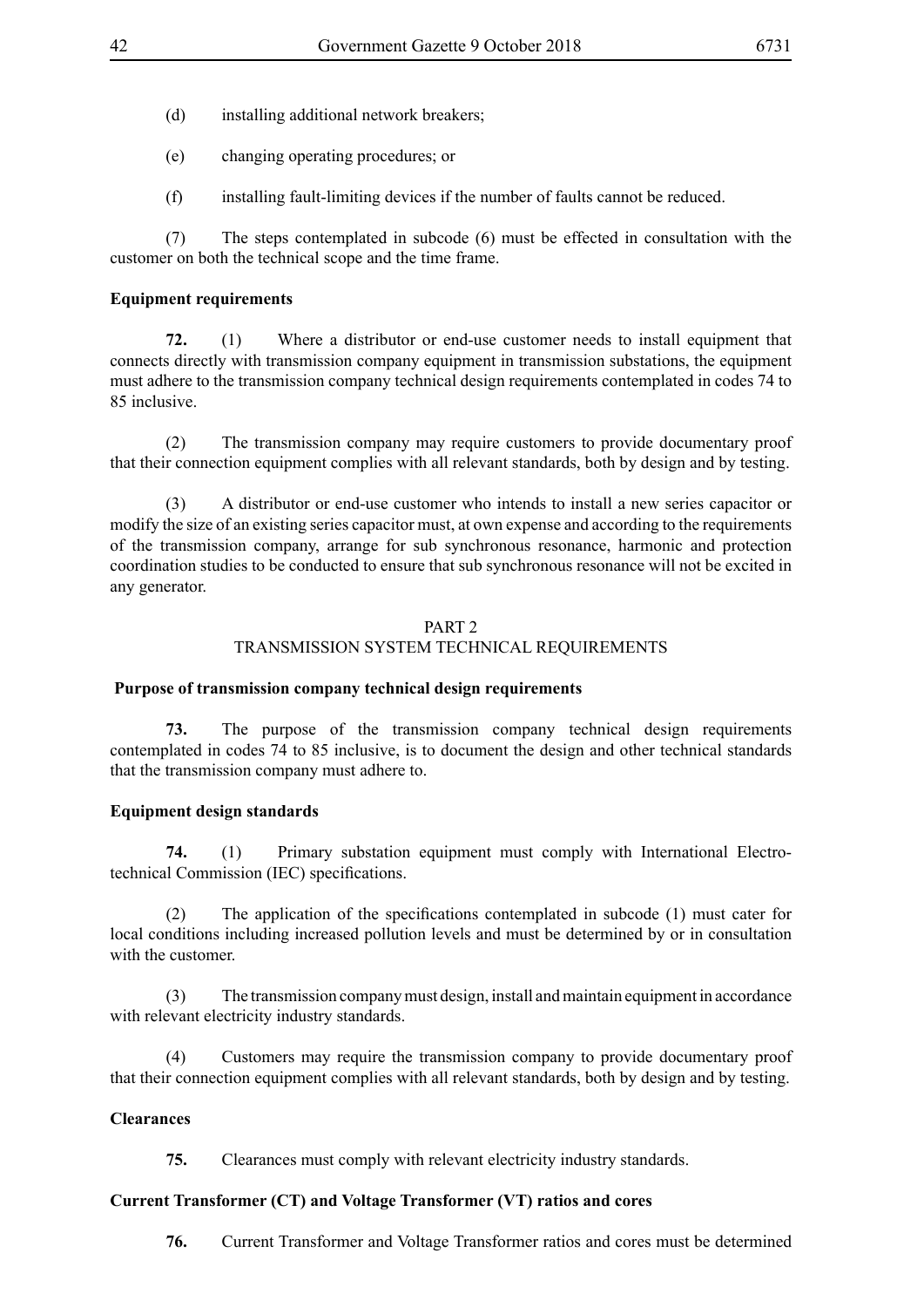by or in consultation with the transmission company.

## **Standard busbar arrangements and security criteria**

**77.** Substations on the transmission system must be configured in accordance with code 78 and 79.

## **Transmission substation standard busbar arrangements**

**78.** (1) The reliability and availability of the transmission system is dependent on, but not limited to -

- (a) transmission system lines;
- (b) transformers;
- (c) other primary and secondary plants; and
- (d) the busbar layout.

(2) When planning the transmission system, the transmission company must prudently assess the busbar layout contemplated in subcode (1)(d) and assess what the busbar layout can do for the reliability and availability of the supply of the customer.

(3) When planning substation design, the transmission company must base the standard busbar arrangement on providing one busbar zone for every main transformer line normally supplying that busbar.

(4) A transmission company must consider the local conditions, type of equipment used, type of load supplied and other factors in the assessment of the required busbar redundancy.

(5) The system reliability criteria set out in code 138 must also be adhered to in addition to subcodes  $(1)$  to  $(4)$ .

# **Use of bypasses**

**79.** (1) Bypasses provide high line availability by allowing circuit breakers to be taken out of service for maintenance and testing without affecting line availability.

(2) The bypass with single busbar selection must be used at 220 kV on single line radial feeds to provide continuity of supply when maintaining the line breakers.

(3) The bypass with double busbar selection must be used on new 400 kV, 330 kV lines and 220 kV lines where justified.

# **Motorised isolators**

- **80.** To provide motorised isolators at new substations -
- (a) all 400 kV, 330 kV and 220 kV isolators must be motorised at new substations; and
- (b) isolators of 132 kV and below must be specified on individual merit, taking into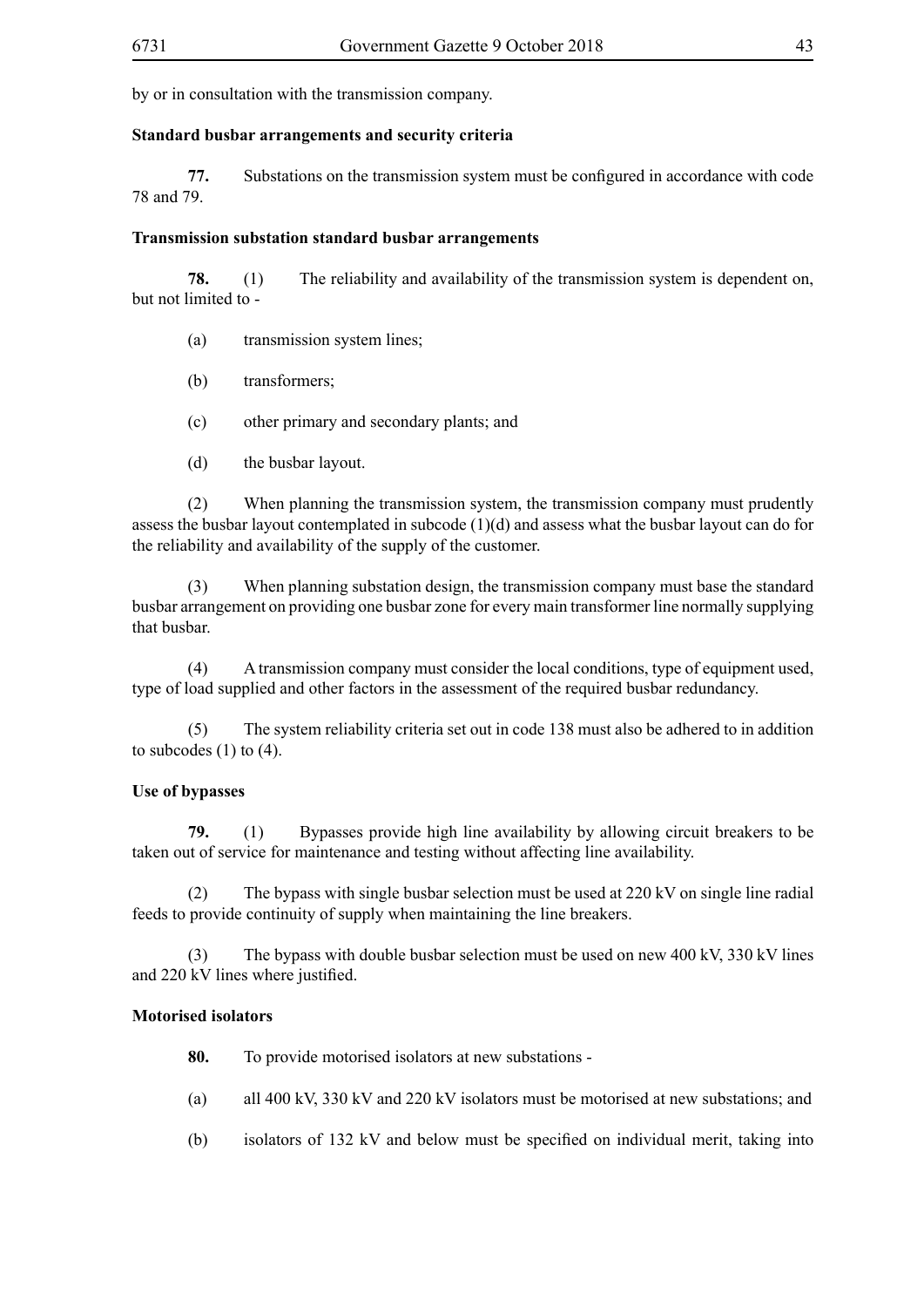account importance ranking, cost and remoteness.

# **Earthing isolators**

**81.** Earthing isolators must be provided at new substations where the fault level is designed for 20 kA and above.

# **Busbar protection Current Transformers (CT's)**

**82.** (1) For phase 3 busbar protection schemes, single sets of Current Transformers, including 3 CT's instead of 6 CT's, must be used on bus couplers and bus section breakers to reduce the probability of a double bus zone outage for a CT fault on a bus coupler or bus section breaker.

(2) At power station, overlapped bus zones must be retained to ensure fastest possible clearance of busbar faults.

## **Tele-control**

**83.** (1) Either participant may be permitted to have tele-control equipment in the substations, yards or buildings of the other party, to perform agreed monitoring and control and access must be provided to the tele-control equipment.

(2) Distributors must have reliable Supervisory Control and Data Acquisition (SCADA) facilities including telecommunications, computers and remote terminal units for the distribution system connected directly to the transmission system, to provide the necessary response where system conditions require.

# **Transformer tap change**

**84.** (1) The transmission company must install automatic tap changing facilities on all new transformers.

(2) Transformers used in the transmission system at 220kV or more are normally not on automatic tap change and transformers supplying a customer are usually on automatic tap change.

(3) Voltage levels, sensitivity and time settings and on or off auto tap changing must be determined by the -

- (a) system operator in consultation with the customer; and
- (b) transmission company.

## **Substation drawings**

**85.** The following set of drawings must be made available by the respective asset owners for all points of supply, if required by the other party for the purposes of connection:

- (a) station electric diagram;
- (b) key plan;
- (c) bay layout schedules;
- (d) foundation, earth mat and trench layout;
- (e) steelwork marking plan;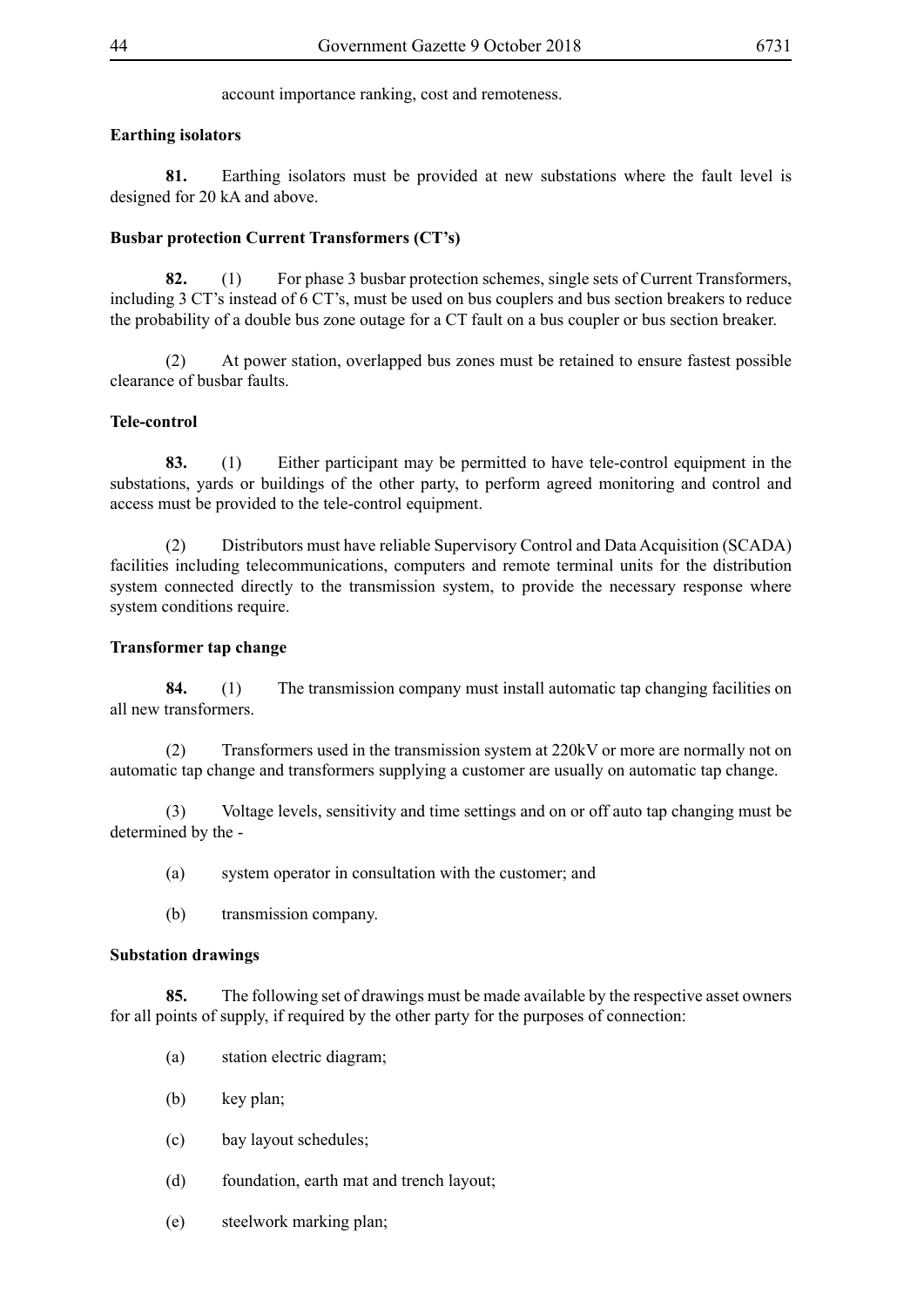- (f) security fence layout;
- (g) terrace, road and drainage layout;
- (h) transformer plinth;
- (i) general arrangement;
- (j) sections;
- (k) slack span schedule;
- (l) barrier fence layout;
- (m) security lighting;
- (n) floodlighting parameter sketch;
- (o) protection details; and
- (p) contour plan.

## **Protection requirements**

**86.** (1) Codes 87 to 123 specify the minimum protection requirements for a transmission company as well as typical settings, to ensure adequate performance of the transmission system as experienced by the customers.

(2) The transmission company must at all times install and maintain protection installations that comply with the provisions of the codes contemplated in subcode (1).

(3) The transmission company must conduct periodic testing of equipment and systems to ensure and demonstrate that the equipment and systems are performing to the design specifications.

(4) Tests procedures must be according to the specifications of the manufacturer.

(5) The transmission company must make available to customers all results of test performed on equipment for reasonable requests.

- (6) Protection schemes are generally divided into -
- (a) equipment protection; and
- (b) system protection.

## **Protection design standards for equipment (feeder protection: 220kV and above)**

**87.** (1) New feeders must be protected by the Main 1 and Main 2 protection systems.

(2) The Main 1 and Main 2 protection systems must be fully segregated in secondary circuits.

(3) An additional earth fault function must be incorporated in the main protection relays or installed separately to alleviate possible deficiencies of distance relays in detection of high resistance faults.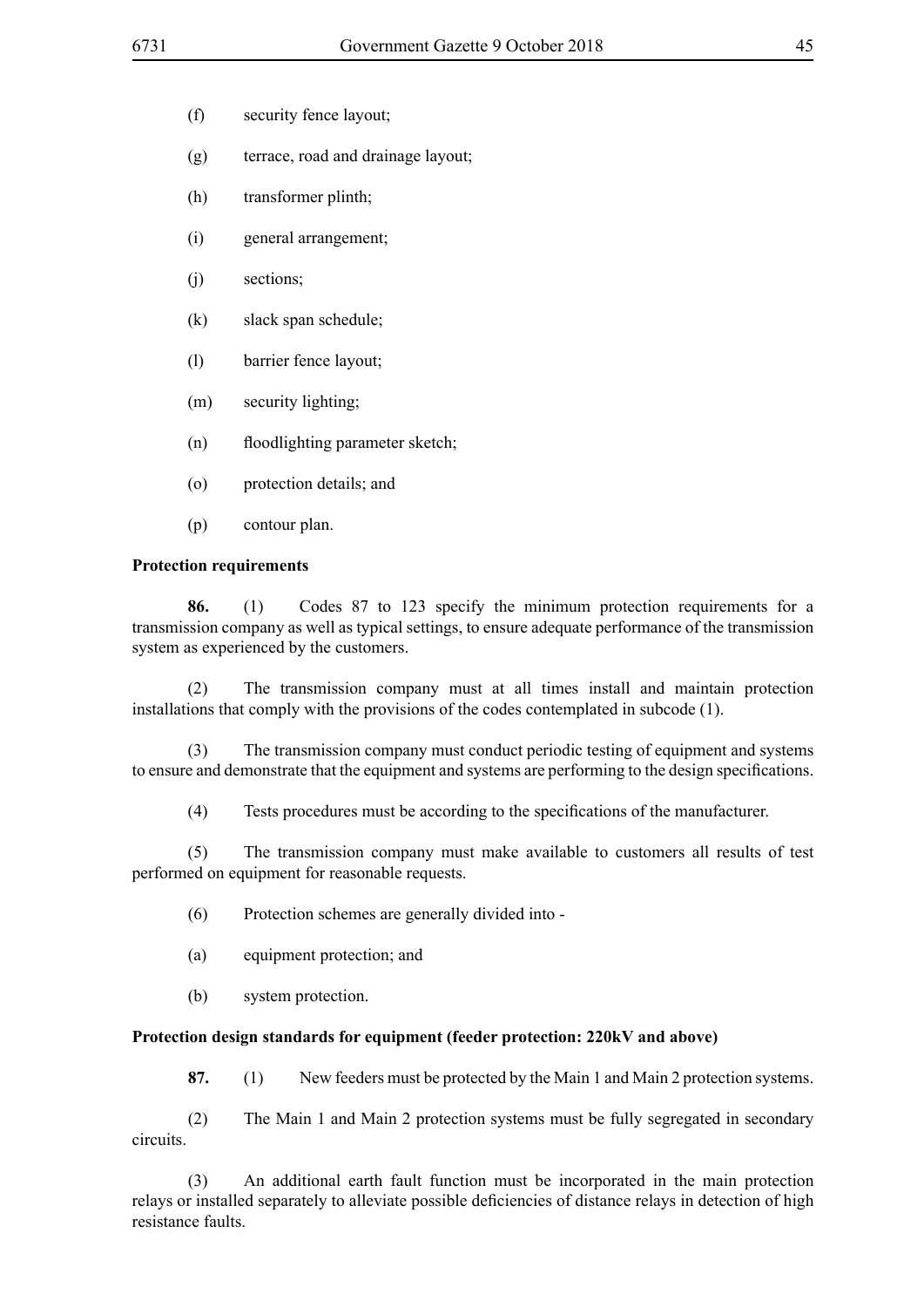## **Protection settings for equipment (feeder protection: 220kv and above)**

**88.** (1) The protection relays -

(a) must provide reliable protection against all possible short circuits;

(b) must provide remote or local back up for not cleared busbar faults; and

(c) are not set to provide overload tripping.

(2) Where specifically required, the feeder protection may be set, if possible, to provide remote back up for other faults as agreed upon with other participants.

## **Automatic reclosing for equipment (feeder protection: 220kV and above)**

**89.** (1) Automatic reclosing facilities must be provided on all feeders.

(2) The system operator must decide on automatic reclosing selection based on real time system, environmental constraints and consultation with customers, with regard to equipment capabilities and in accordance with codes 90 to 93.

(3) All automatic reclosing settings and methodology must be -

- (a) implemented by the transmission company; and
- (b) made available by the transmission company to customers on request.

## **Automatic reclosing cycles (ARC) for equipment (feeder protection: 220kV and above)**

**90.** (1) Either of the following two automatic reclosing cycles for single phase faults must be used:

- (a) double attempt ARC cycle for persistent fault: 1ph fault 1ph trip 1ph ARC 3ph trip – 3ph ARC – 3ph trip – lockout; or
- (b) single attempt ARC cycle for persistent fault: 1ph fault 1ph trip 1ph ARC 3ph trip – lockout.

(2) The ARC cycle for a multiphase (mph) fault must be: mph fault  $-$  3ph trip  $-$  3ph ARC – 3ph trip – lockout.

(3) On some lines the automatic reclosing is being switched off according to the following operational needs:

- (a) sporadically, when high risk of line fault is recognised, for live line work or to reduce breaker duty cycle where the condition of the breaker is questionable;
- (b) periodically, during season of high fault frequency;
- (c) permanently, on lines with the highest fault frequency throughout the year or on the request of the customers; or
- (d) whenever an automatic reclosing could initiate a severe power swing or an Out-Of-Step condition in weakly interconnected systems.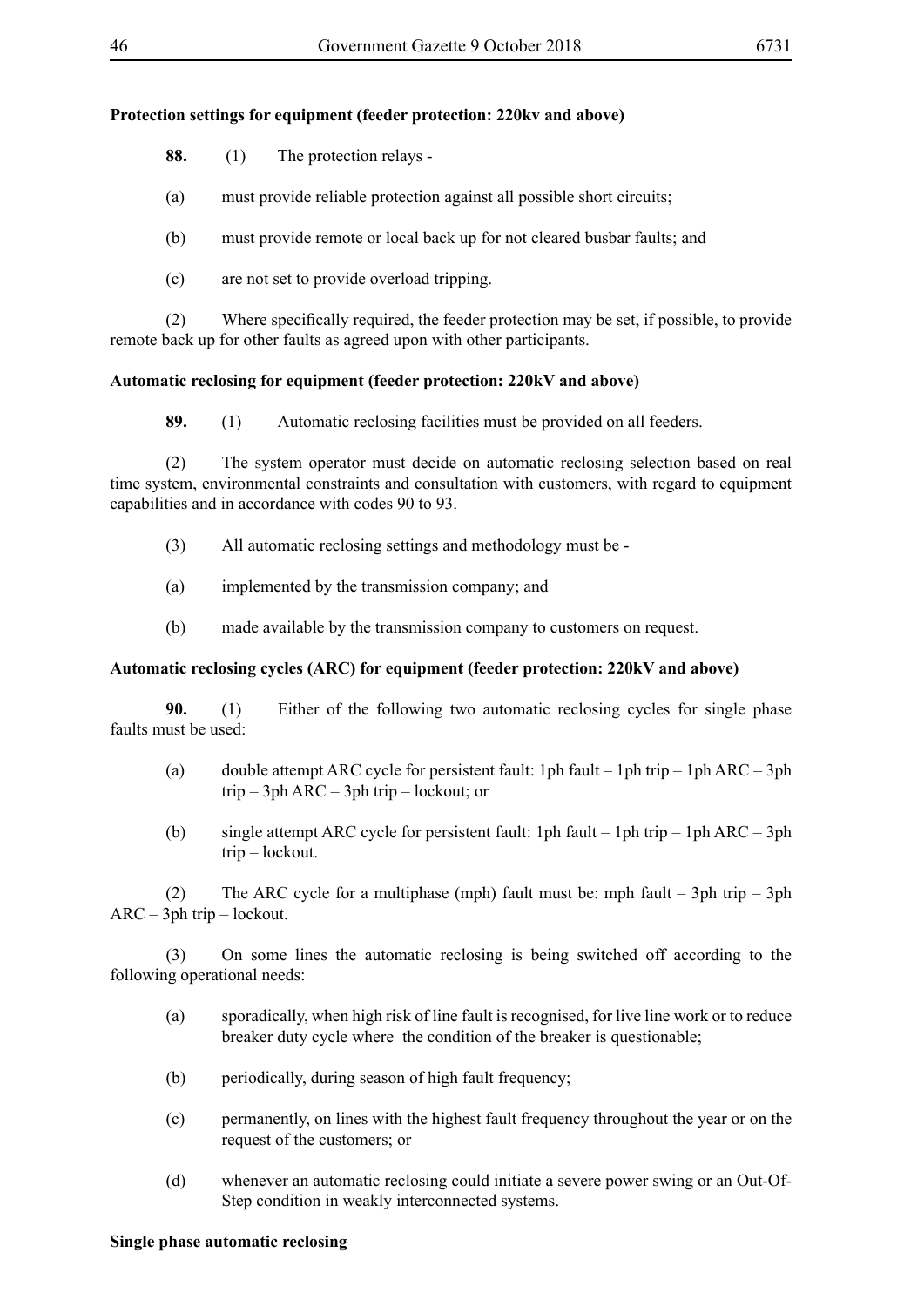**91.** (1) In most applications the dead time of single phase automatic reclosing is selected to one second but may differ for different system requirements.

(2) The closing of the breaker is performed without synchronisation as the synchronism is maintained via remaining phases that are closed during the whole incident.

## **Three phase automatic reclosing (fast ARC)**

**92.** (1) Fast automatic reclosing or the fast closing of the breaker without checking synchronism, is not used on the transmission system to avoid stress to the rotating machines at the power stations and at the plant of the customer but is available on protection panels and can be selected in case of an emergency such as when as a result of outages disturbance load or generation islands are interconnected via a single line.

(2) Despite subcode (1) the operating practice is to use only single phase automatic reclosing (fast by its nature) as a compromise between supply reliability and stress to the equipment.

## **Three phase automatic reclosing (slow ARC)**

**93.** (1) The dead line charging (DLC) end is selected in line with the Table 1 in Annexure 6 based on fault level at the connected substations A and B.

(2) In most applications the dead time of slow automatic reclosing is selected to three seconds at dead line charging (DLC) end of the line.

(3) At the synchronising end of the line the automatic reclosing dead time is usually selected to four seconds.

(4) The close command will be issued only after synch-check is completed and this may take up to two seconds if synchronising relays are not equipped with direct slip frequency measurement.

(5) The breaker may take longer to close if its mechanism is not ready to close after initial operation at the time when the close command is issued.

(6) On the line between two power stations the dead time at the dead line charging (DLC) end should be extended to 25 seconds to allow the rotors oscillations of the generator to stabilise.

(7) The dead time on the synchronising end is then extended accordingly to 30 seconds.

(8) The synchronising relays are installed at both ends of the line to enable flexibility in automatic reclosing cycles and during restoration.

## **Power swing blocking**

**94.** (1) New distance relays on the transmission system must be equipped with power swing blocking facility.

(2) All unwanted operations of distance relays during power swing conditions must be blocked on the transmission system.

**Design standard: equipment protection requirements (feeder protection: 132kV and below at transmission company substations)**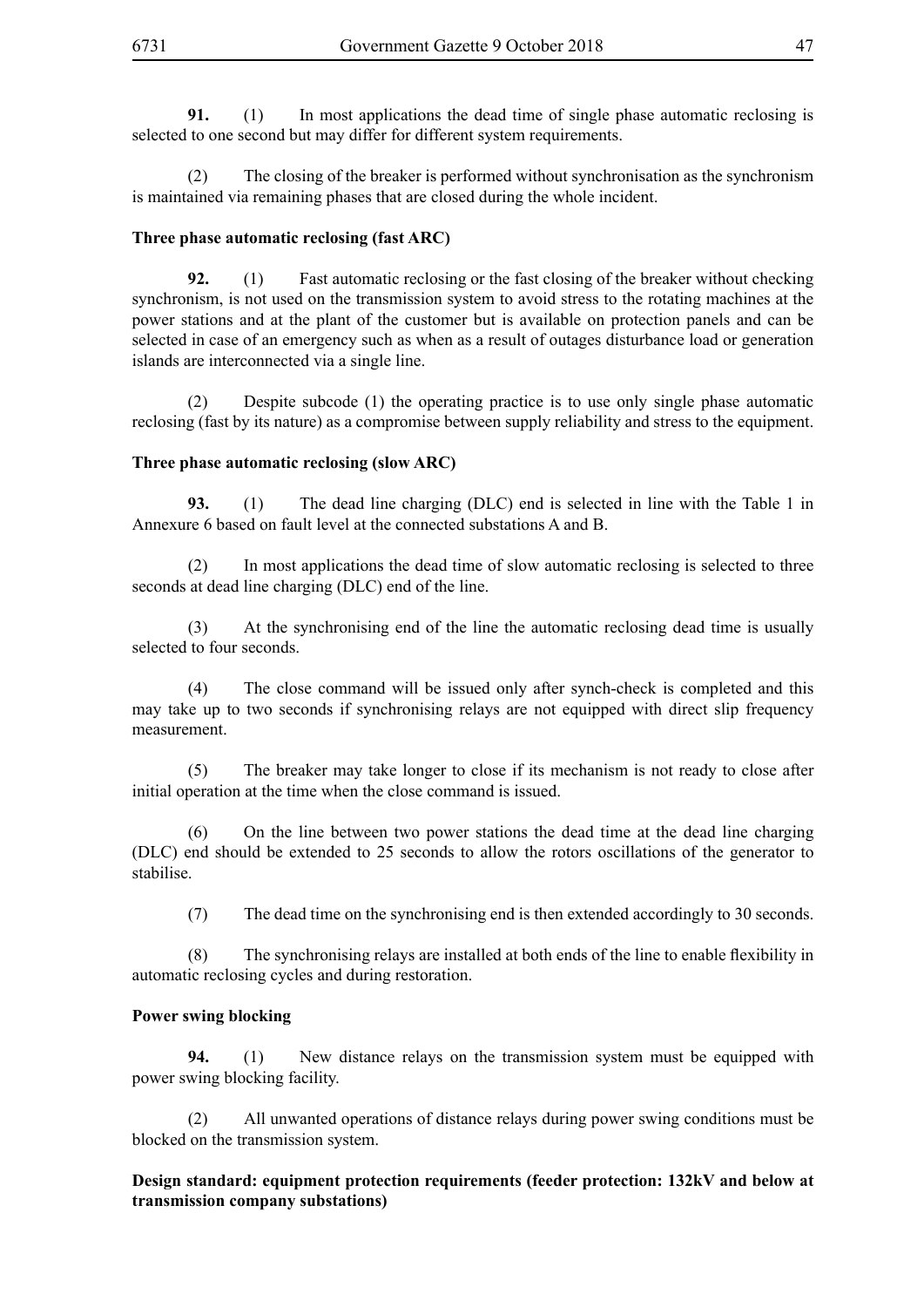**95.** (1) The feeders of 132 kV and lower must be protected by a single protection system, incorporating either distance or differential protection relays, unless otherwise agreed.

(2) Back up must be provided by definite time and inverse definite minimum time (IDMT) over-current and earth fault relays.

(3) The protection must be equipped with automatic reclosing.

(4) Synchronising relays must be provided on feeders that operate in "ring supplies" and are equipped with line voltage transformers.

## **Protection settings: equipment protection requirements (feeder protection: 132kV and below at transmission company substations)**

- **96.** (1) Protection relays -
- (a) must provide reliable protection against all possible short circuits;
- (b) must provide remote and local back up for un-cleared busbar faults; and
- (c) should not be set to provide overload tripping where measurements and alarms are provided on Supervisory Control and Data Acquisition (SCADA) system.

(2) In isolated applications where Supervisory Control and Data Acquisition (SCADA) system is not available, overload tripping will be provided.

(3) Where overload conditions are alarmed at control centres, it is the responsibility of the control centre to reduce load to an acceptable level as quickly as possible.

## **Automatic reclosing: equipment protection requirements (feeder protection: 132kV and below at transmission company substations)**

**97.** (1) The customer must determine automatic reclosing requirements.

(2) The system operator may specify additional automatic reclosing requirements for system security reasons, which could extend beyond the transmission company substations.

## **Tele-protection requirements**

**98.** New distance protection systems must be equipped with tele-protection facilities to enhance the speed of operation.

## **Transformer and reactor protection**

**99.** (1) The standard schemes for transformer protection comprise a number of systems, each designed to provide the requisite degree of protection for the following fault conditions:

- (a) faults within the tank;
- (b) faults on transformer connections;
- (c) overheating;
- (d) faults external to the transformer; and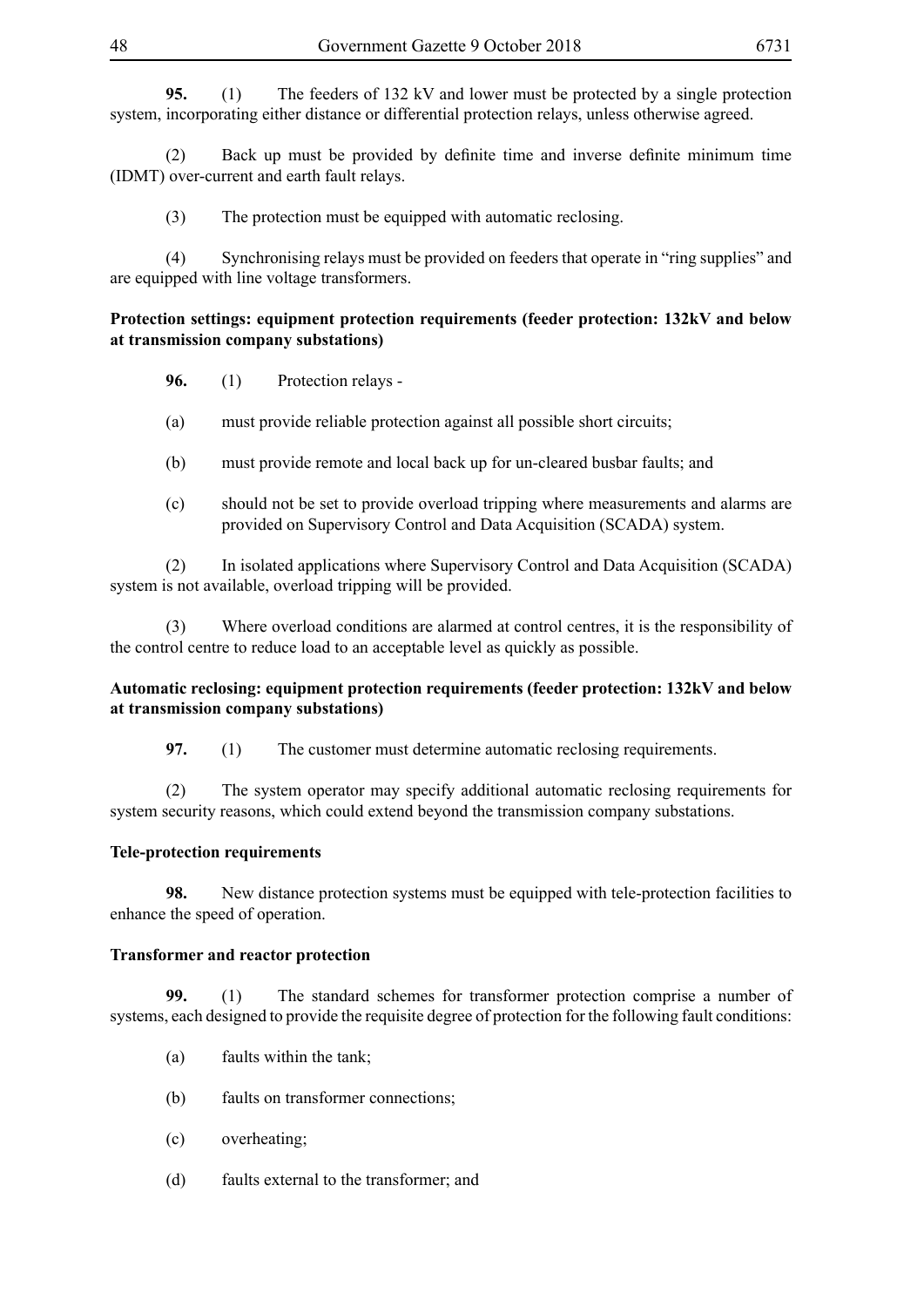(3) The transmission company must consider the application of the relays contemplated in codes 100 to 106 inclusive, in the design of the protection system.

#### **Transformer Inverse Definite Minimum Time Earth Fault**

**100.** The medium voltage earth fault protection is to discriminate with the feeder back-up earth fault protection for feeder faults

## **Transformer HV/MV Inverse Definite Minimum Time Over-Current**

**101.** (1) The system operator requires that the inverse definite minimum time overcurrent (IDMT O/C) does not operate for twice transformer full load.

(2) Overloading of the transformer is catered for by the winding and oil temperature protection but network requirements may be such that subcode (1) cannot be applied and a mutually agreed philosophy may have to be used.

#### **Transformer HV/MV instantaneous Over-Current**

**102.** Transformer high voltage medium voltage instantaneous over-current (Transformer HV/MV instantaneous Over-Current) back-up protection caters for flash-overs external to the transformer on the HV side or MV side and should operate for minimum fault conditions (possibly as well for an Earth Fault condition). However, the overriding requirement is not to operate for through faults or for magnetising inrush current.

## **Transformer LV (tertiary) Inverse Definite Minimum Time /instantaneous Over-Current**

**103.** This protection is to operate for external faults between the main delta winding of the transformer and the auxiliary transformer, but not for faults on the secondary side of the auxiliary transformer. The auxiliary transformer is protected by buchholz and temperature protection.

#### **Transformer current differential protection**

**104.** (1) Transformer current differential protection is the main transformer protection for earth fault and phase to phase faults.

(2) Maximum sensitivity is required, while ensuring no incorrect operation for load, for through fault conditions or for magnetising inrush current with its attendant decaying offset.

## **Transformer high impedance restricted Earth Fault**

**105.** Transformer high impedance restricted earth fault is an additional protection for the transformer differential relay to cater for earth faults close to the star point of the transformer winding, where phase to phase faults are most unlikely to occur.

#### **Transformer thermal overload**

**106.** Winding temperature and oil temperature relays, supplied by the manufacturer are used to prevent transformer damage or life time reduction due to excessive loading for the ambient temperature or during failure of the cooling system.

#### **Transmission system busbar protection**

**107.** Busbars must be protected by current differential protection (bus-zone) set to be as sensitive as possible for the in-zone faults and maintain stability for any faults outside the protected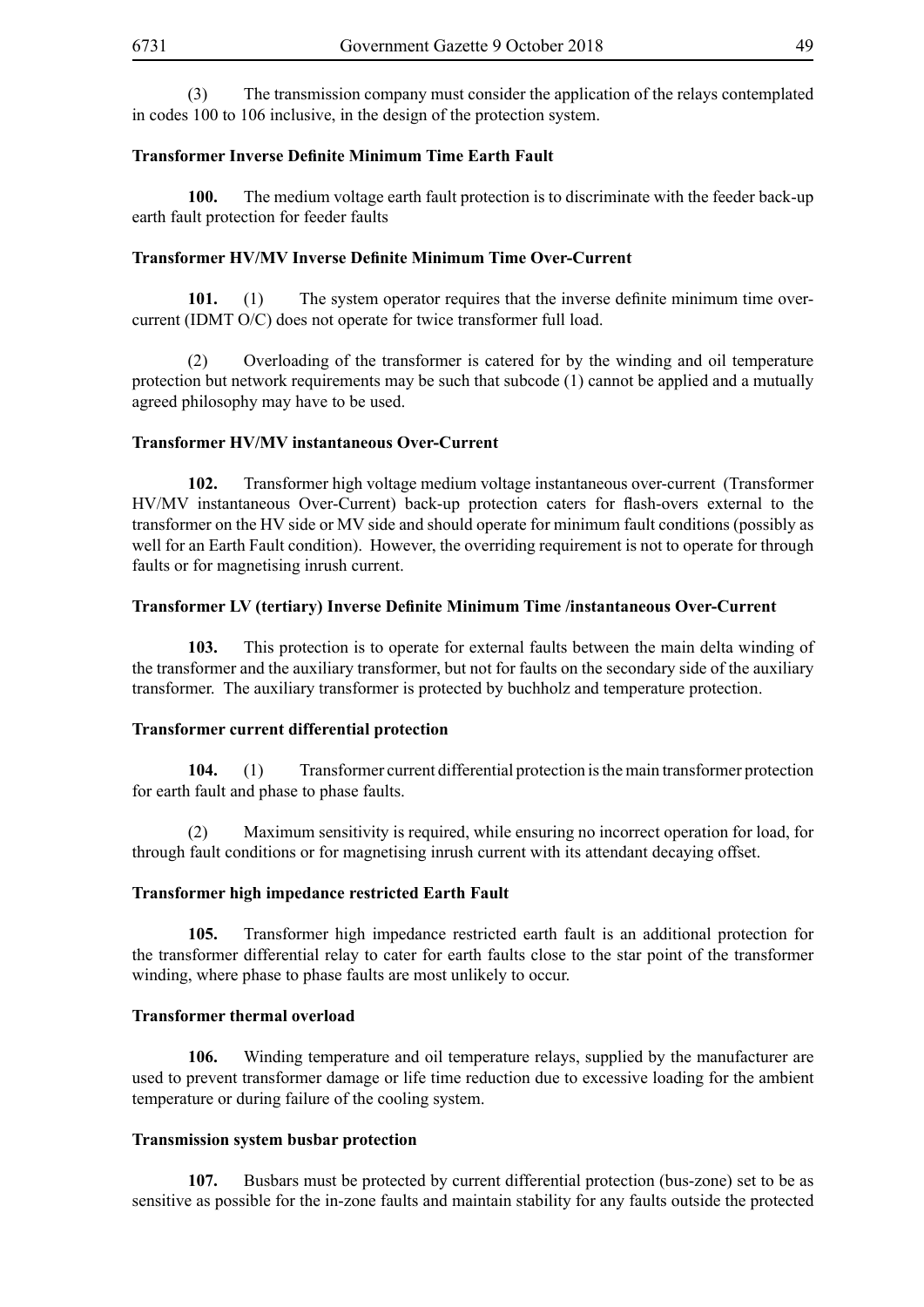zone, even with fully saturated current transformer.

## **Transmission system bus coupler and bus section protection**

**108.** Bus-coupler and bus-section panels are equipped with over-current and earth fault protection.

## **Transmission system shunt capacitor protection**

**109.** (1) All the new high voltage capacitor banks must be equipped with sequence switching relays to limit inrush current during capacitor bank energisation. Inrush reactors and damping resistors must also be employed to limit inrush current.

(2) The following protection functions must be provided for all types of protection schemes:

- (a) unbalanced protection with alarm and trip stages;
- (b) over-current protection with instantaneous and definite time elements;
- (c) earth fault protection with instantaneous and definite time sensitive function;
- (d) overload protection with inverse definite minimum time characteristic;
- (e) over-voltage with definite time;
- (f) circuit breaker close inhibit for 300 seconds after de-energisation; and
- (g) ancillary functions as indicated below.

## **Over-voltage protection**

**110.** (1) Primary protection against high transient over-voltages of magnitudes above 140% must be provided by means of surge arrestors.

(2) To curtail dangerous, fast developing over-voltage conditions that may arise as a result of disturbance, additional over-voltage protection must be installed on shunt capacitors and feeders.

(3) Over-voltage protection on shunt capacitors is set to disconnect capacitor at 110% voltage level with a typical delay of 200 milliseconds to avoid unnecessary operations during switching transients.

(4) Over-voltage protection on the feeders is set to trip the local breaker at voltage level of 120% with a delay of one to two seconds.

## **Ancillary protection functions**

**111.** (1) Protection systems are equipped with auxiliary functions and relays that enable adequate co-ordination between protection devices and with bay equipment.

(2) The transmission company must consider the functions contemplated in codes 112 to 116 inclusive, for all new protection system designs.

## **Breaker fail or bus trip**

**112.** Each individual protection scheme is equipped with breaker fail or bus trip function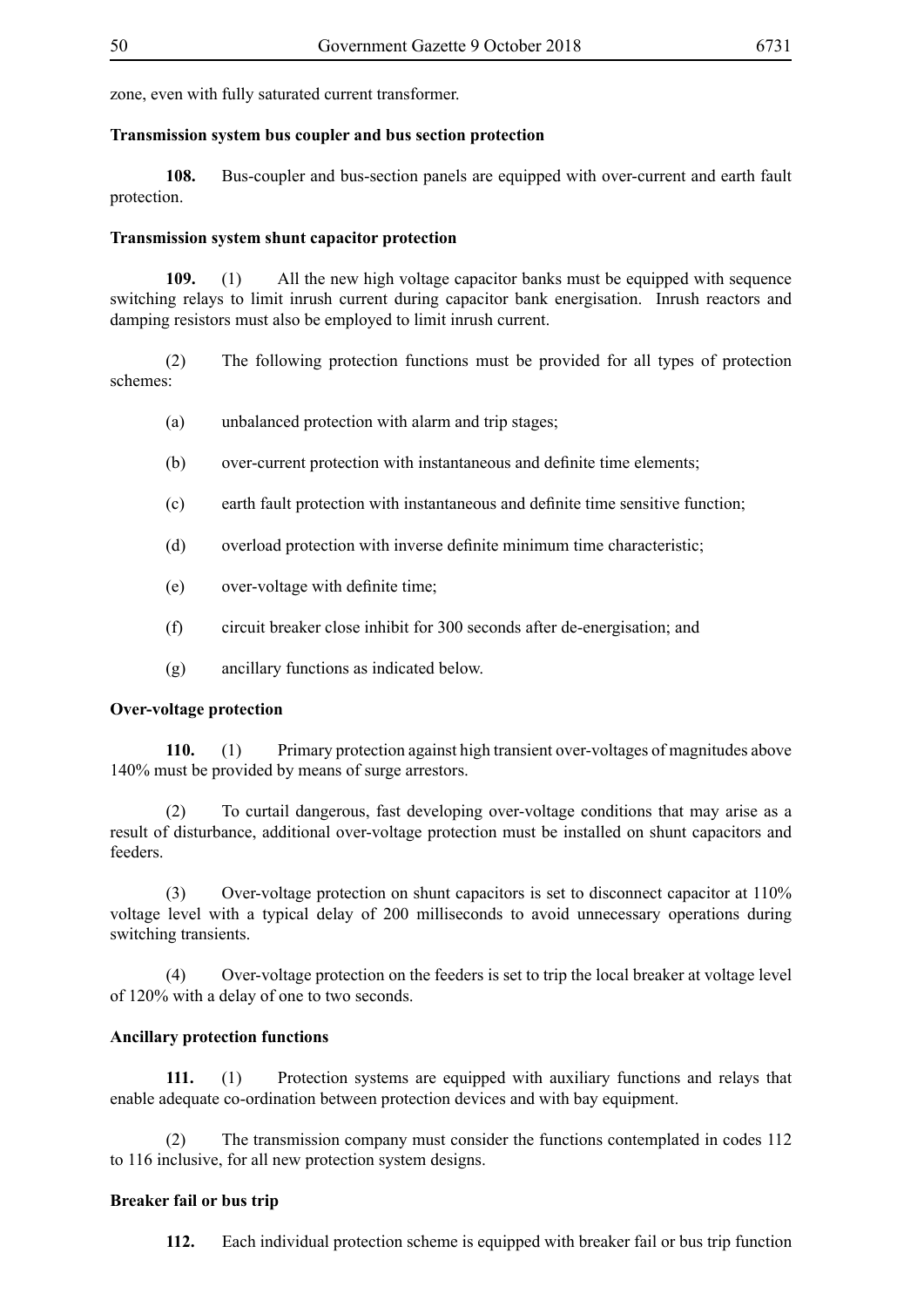to ensure fast fault clearance in case of circuit breaker failure to interrupt fault current.

#### **Breaker pole discrepancy**

**113.** (1) Breaker pole discrepancy protection compares, by means of breaker auxiliary contacts, state (closed or opened) of breaker main contacts on each phase.

(2) When breaker on one phase is in a different position than breakers on remaining phases a trip command is issued after time delay.

#### **Breaker anti-pumping**

**114.** (1) To prevent repetitive closing of the breaker in case of fault in closing circuits the standard Protection schemes provide breaker anti pumping timer.

(2) Circuit breakers are often equipped with their own anti pumping devices and the anti pumping function is duplicated.

#### **Pantograph isolator discrepancy**

**115.** The pantograph isolator discrepancy relay operates in the same manner as breaker pole discrepancy and is used to issue local and remote alarm.

#### **Master relay**

**116.** (1) Transformer and reactor protection schemes are equipped with latching master relay that require manual reset before the circuit breaker is enabled to close.

(2) The master relay is operated by unit protection that indicates possibility of internal failure.

#### **System protection requirements (under-frequency load shedding)**

**117.** (1) The actions taken on the power system during an under-frequency condition are set out in Chapter 4.

(2) Under-frequency load shedding relays must be installed in the interconnected power system as determined by the system operator in consultation with distributors and end-use customers.

(3) An asset owner must pay for the installation and maintenance of the relays referred to in subcode (2).

(4) The system operator must periodically test under-frequency relays.

(5) Distributors and end-use customers must submit to the system operator a written report of each test referred to in subcode (4) within a month of the test being done and in the format specified in code 230(2).

(6) The test referred to in subcode (4) must be done by isolating all actual tripping circuits, injecting a frequency to simulate a frequency collapse and checking all related functionality.

#### **System protection requirements (out of step tripping)**

**118.** (1) The purpose for the out-of-step tripping protection is to separate power system in a situation where a loss of synchronous operation takes place between a unit or units and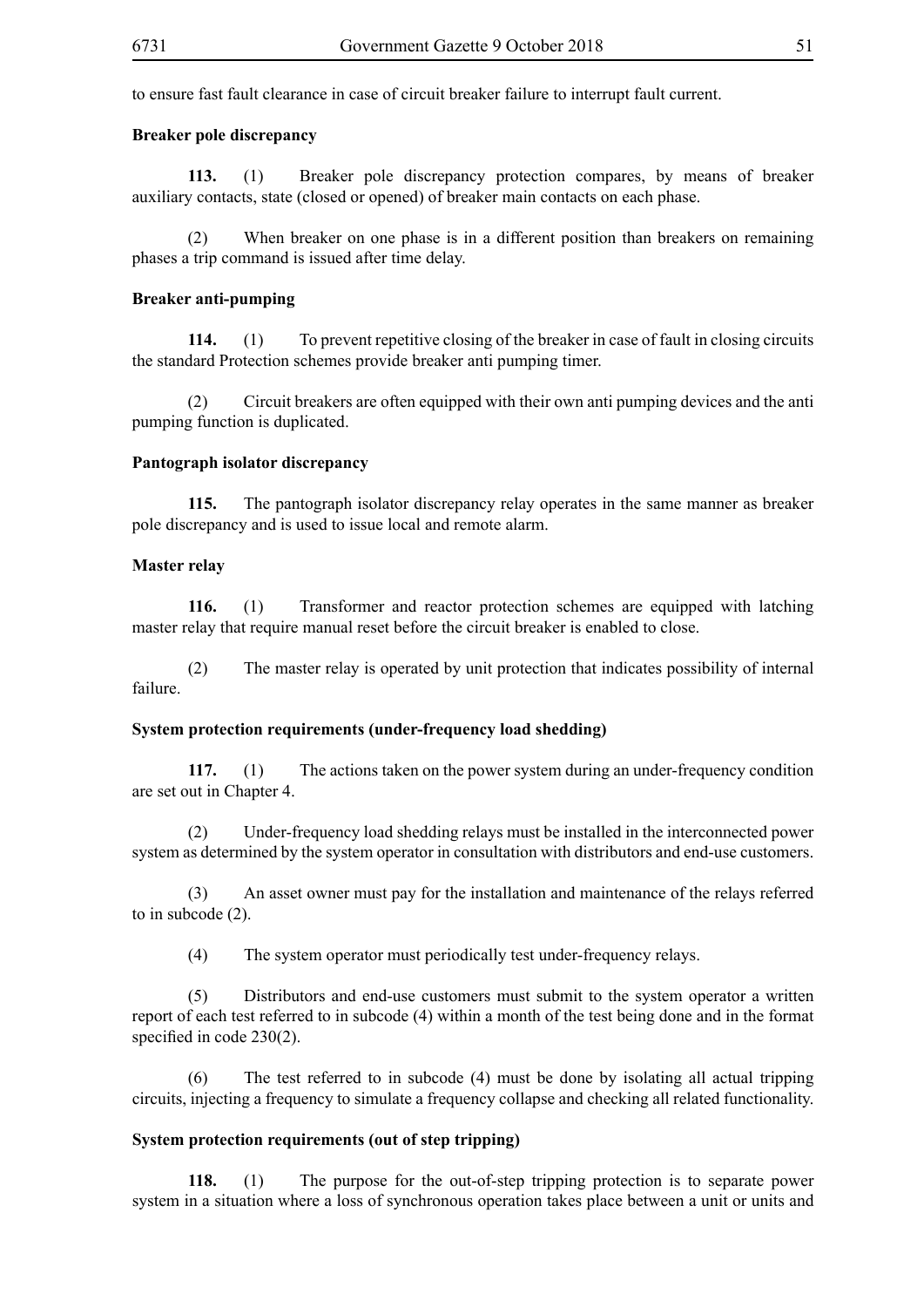the main power system.

(2) In a situation referred to in subcode (1), system separation is desirable to remedy the situation.

(3) Once the islanded system is stabilised it can be reconnected to the main system.

(4) The system operator must determine and specify the out-of step tripping functionality to be installed at selected locations by the transmission company.

## **System protection requirements (Under-voltage load shedding)**

**119.** (1) Under-voltage load shedding protection schemes are used to prevent loss of steady-state stability under conditions of large local shortages of reactive power (voltage collapse). Automatic load shedding tripping of suitable loads is carried out to arrest the slide.

(2) The system operator must determine and specify the under-voltage load shedding functionality to be installed at selected locations by the transmission company.

## **System protection requirements (sub-synchronous resonance protection)**

**120.** (1) The sub-synchronous resonance condition may arise on a power system where a generator is connected to the main power system through long series compensated transmission system lines.

(2) The potential for unstable interaction is sensitive to system topology and is greater with the higher degree of compensation and larger thermal turbo-generators are employed.

(3) The sub-synchronous resonance condition is addressed either through protection or mitigation and if through -

- (a) protection
	- (i) a suitable relay must be deployed as part of the turbo-generator protection that will lead to the unit disconnection on detection of the sub-synchronous resonance condition; and
	- (ii) the protection does not reduce or eliminate the torsional vibration, but rather detects it and acts to remove the condition leading to the resonance; or
- (b) mitigation, the mitigation
	- (i) acts to reduce or eliminate the resonant condition; and
	- (ii) is needed only under conditions when it is desirable or essential to continue operation when the power system is at or near a resonant condition.

(4) A new generator must liaise with the transmission company regarding subsynchronous resonance protection studies.

(5) Least-cost solutions must be determined by the transmission company in accordance with code 147 and implemented by the relevant asset owner.

# **System protection requirements (protection against near 50 Hz resonance)**

**121.** (1) Due to the length of the transmission system network in Namibia and due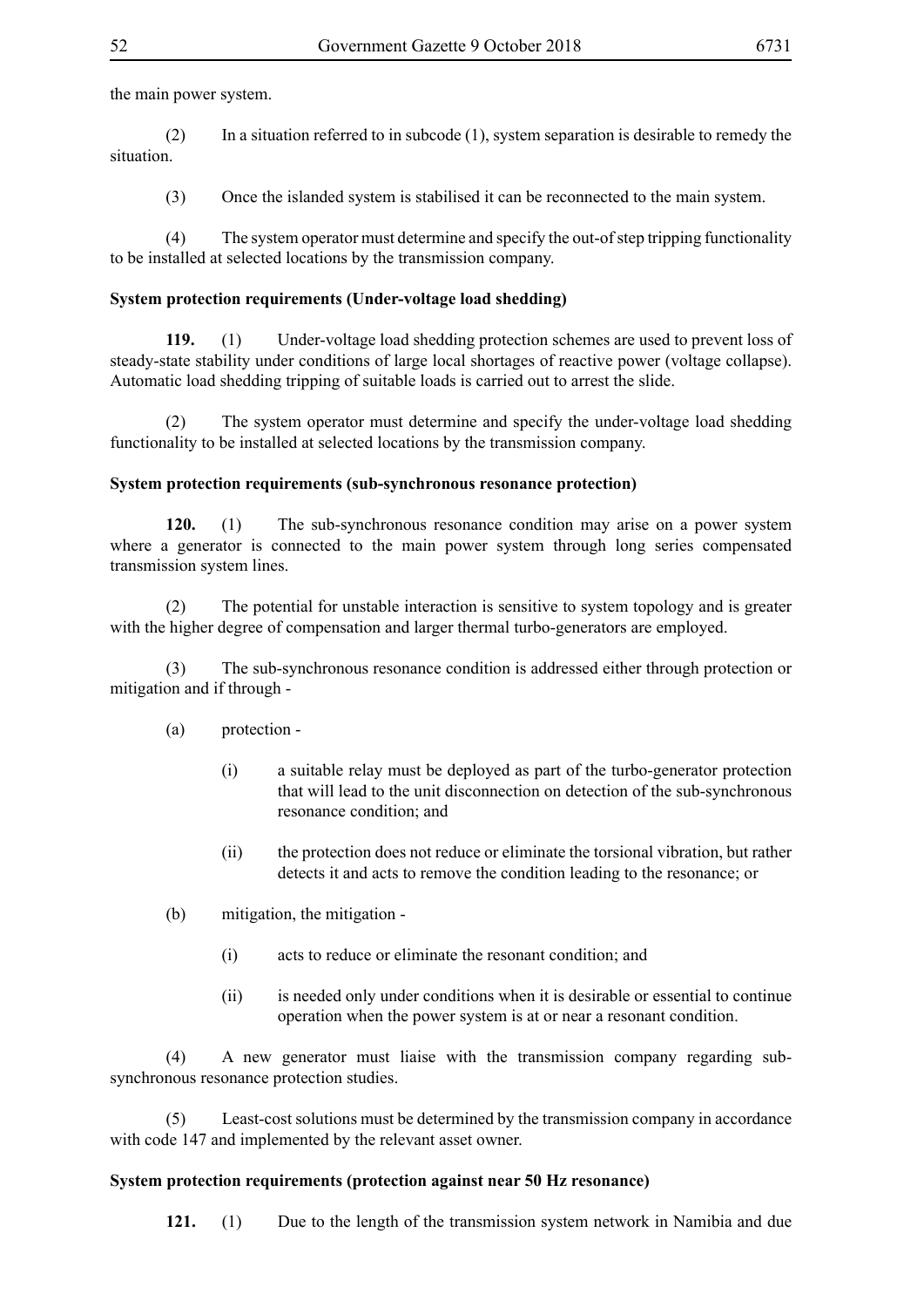to the relatively low load conditions, a near 50 Hz resonance may arise on the transmission system network.

(2) Adequate reactive compensation for purposes of subcode (1) need to be installed on the transmission system and the influence of the system operator and clients on this near 50 Hz resonance needs to be reduced.

The transmission company must ensure that the near 50 Hz resonance is catered for in any old or new networks.

# **System protection requirements (protection settings impact on network stability (dynamic stability))**

**122.** Minimum clearance times for protection in distributor or end-use customer networks will be determined on a case by case basis in order to ensure dynamic stability of the transmission system.

#### **Protection system performance monitoring**

**123.** (1) To maintain high level of protection performance and long term sustainability, the Transmission company must monitor protection performance.

(2) Each protection operation must be investigated for its correctness based on available Information.

(3) The transmission company must provide a report to customers affected by a protection operation when requested to do so.

#### **Nomenclature**

**124.** All safety terminology must comply with the transmission company operating regulations for high voltage systems.

#### PART 3 TRANSMISSION SYSTEM PLANNING AND DEVELOPMENT

#### **Transmission system planning and development**

- **125.** (1) Codes 126 to 155 sets out the -
- (a) technical, design and economic criteria and procedures to be applied by the transmission company in the planning and development of the transmission system and to be taken into account by customers in the planning and development of their own systems; and
- (b) information to be supplied by customers to the transmission company, and information to be supplied by the transmission company to customers.

(2) The development of the transmission system, will arise for a number of reasons including, but not limited to -

- (a) a development on a customer system already connected to the transmission system;
- (b) the introduction of a new transmission system substation or point of connection or the modification of an existing connection between a customer and the transmission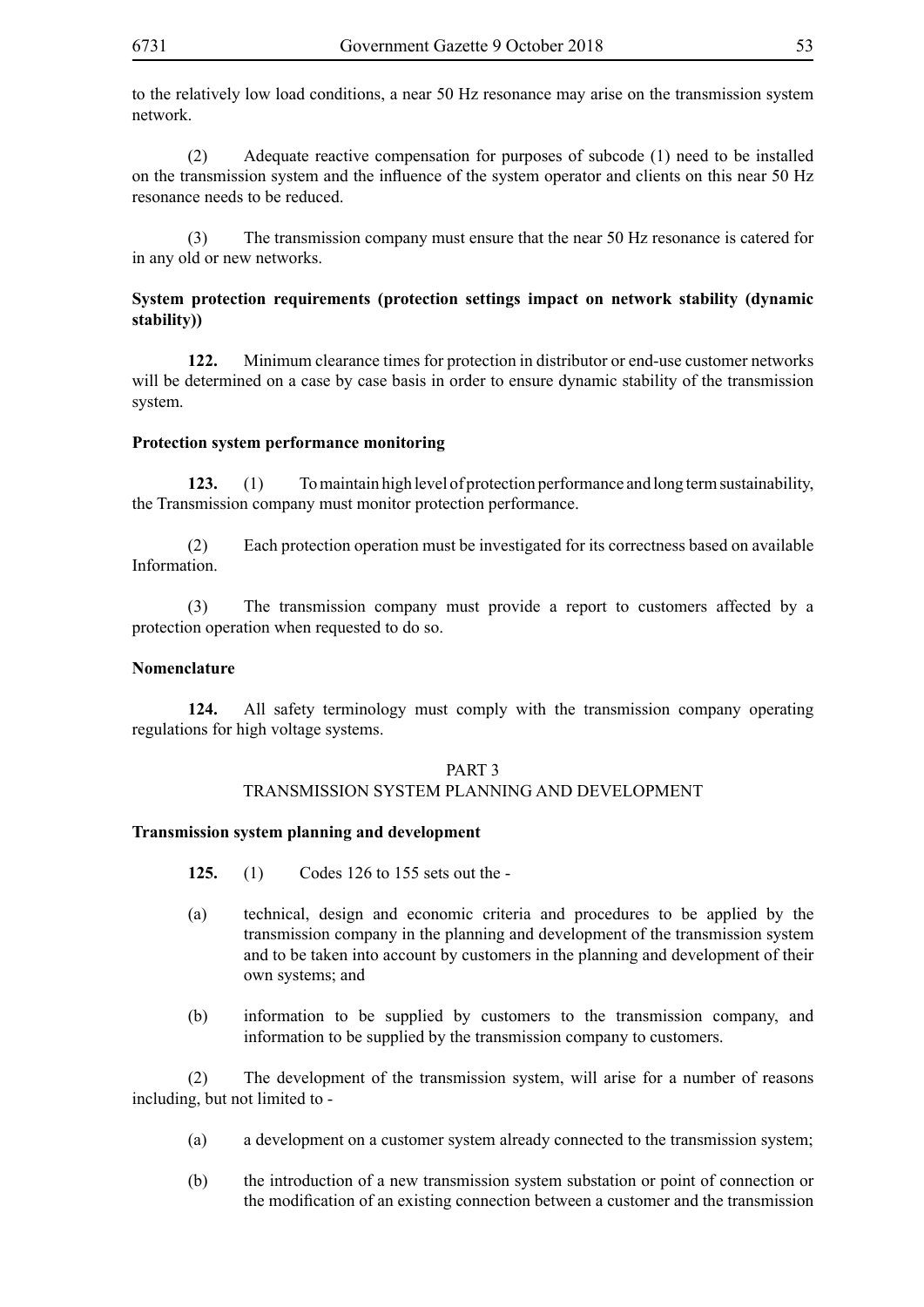system;

- (c) the cumulative effect of a number of the developments referred to in paragraphs (a) and (b) by one or more customers; and
- (d) the need to reconfigure, decommission or optimise parts of the existing network.

(3) The development of the transmission system as contemplated in subcode (2) may involve work -

- (a) at a substation where a plant or apparatus of a customer is connected to the transmission system;
- (b) on transmission system lines or other facilities which join the substation referred to in paragraph (a) to the remainder of the transmission system; or
- (c) on transmission system lines, transmission system substations or other facilities at or between points remote from that substation.

(5) The time required for the planning and development of the transmission system will depend on -

- (a) the type and extent of the necessary reinforcement or extension work;
- (b) the need or otherwise for statutory planning consent;
- (c) the associated possibility of the need for public participation; and
- (d) the degree of complexity in undertaking the new work while maintaining satisfactory security and quality of supply on the existing transmission system.

#### **Planning process**

**126.** The transmission company must follow a planning process divided into major activities as follows:

- (a) needs identification;
- (b) formulation of alternative options to meet this need;
- (c) studying these options to ensure compliance with agreed technical limits, and justifiable reliability and quality of supply standards;
- (d) costing these options on the basis of present-day capital costs and using appropriate net discount rates, establish the net present cost of each option;
- (e) determining the preferred option;
- (f) building a business case for the preferred option using acceptable justification criteria; and
- (g) requesting approval of preferred option and initiating execution.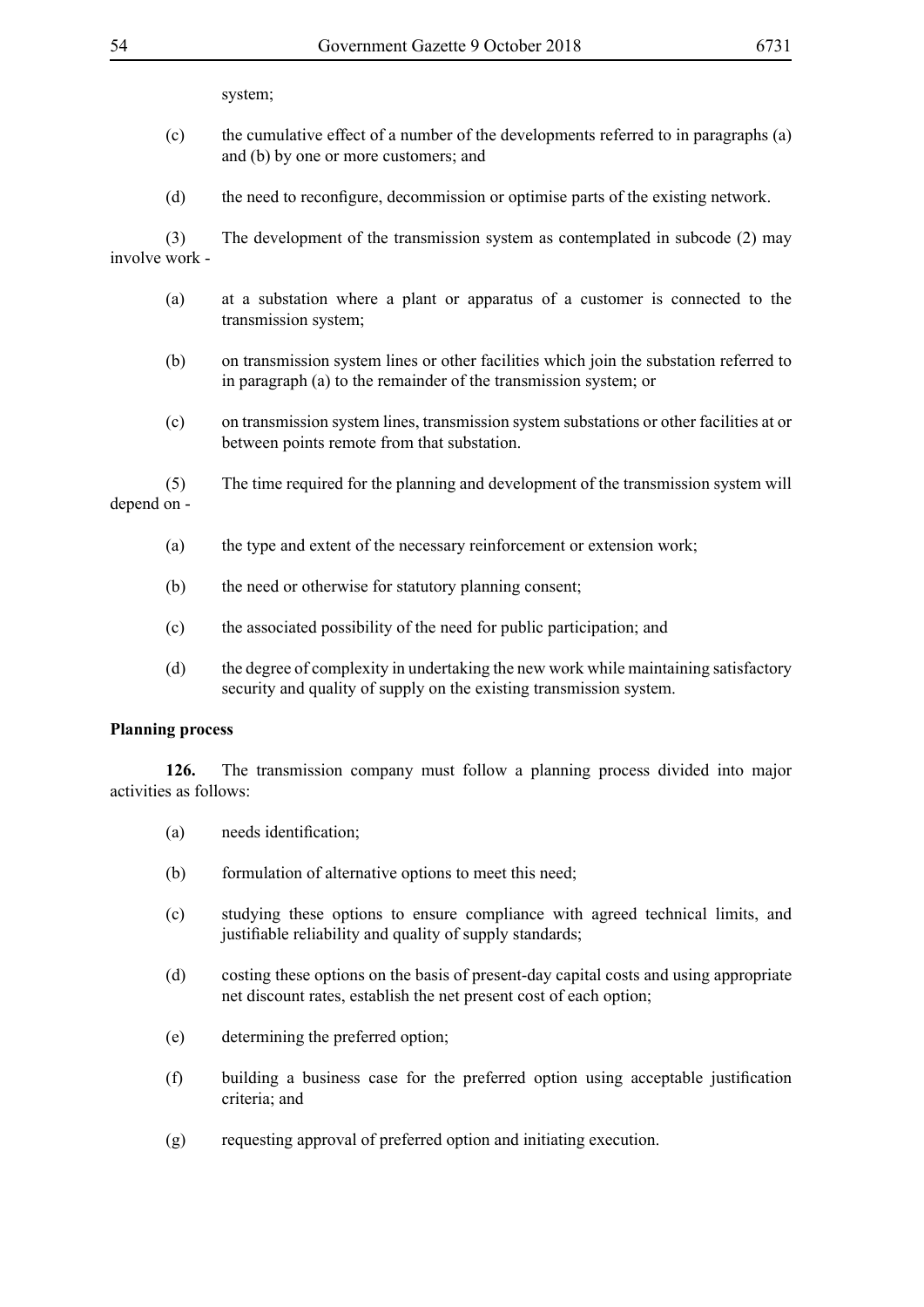## **Identification of need for transmission system development**

**127.** The transmission company must source relevant data from relevant national planning studies, specific customer information, governmental and customer development plans to establish the needs for network strengthening.

# **Forecasting demand**

**128.** (1) The transmission company is responsible for producing the transmission system demand forecast for the next five years and updating it annually and for estimating the load forecast for the next 10 years.

(2) The transmission system demand forecast must be determined for each point of supply.

(3) Generation and import capacity plans must be used to obtain the annual generation patterns.

(4) To forecast the maximum demand megawatt for each transmission system substation, the transmission company must -

- (a) use distributor and end-use customer load forecasts; and
- (b) reconcile final loads with data from various sources.

(5) Load forecasts must be adjusted at various levels, by making use of diversity factors determined from measurements and calculations, to line up with the higher-level data.

(6) All distributors and end-use customers must annually, by end October, supply their five year ahead load forecast data and an estimate for the 10 years ahead demand as detailed in Chapter 6.

## **Technical limits and targets for planning purposes**

**129.** (1) The limits and targets against which proposed options are checked by the transmission company must include technical and statutory limits which must be observed and other targets which indicate that the system is reaching a point where problems may occur.

(2) If technical or statutory limits are not achieved, alternative options shall be evaluated.

(3) If targets are not achieved, some options may be still acceptable as per the investment criteria.

## **Voltage limits and targets**

**130.** (1) The technical and statutory voltage limits are as set out in Table 2 of Annexure 3.

- (2) The standard voltage levels are as set out in Table 3 of Annexure 3.
- (3) The target voltages for planning purposes are as set out in Table 4 of Annexure 3.

## **Other targets for planning purposes**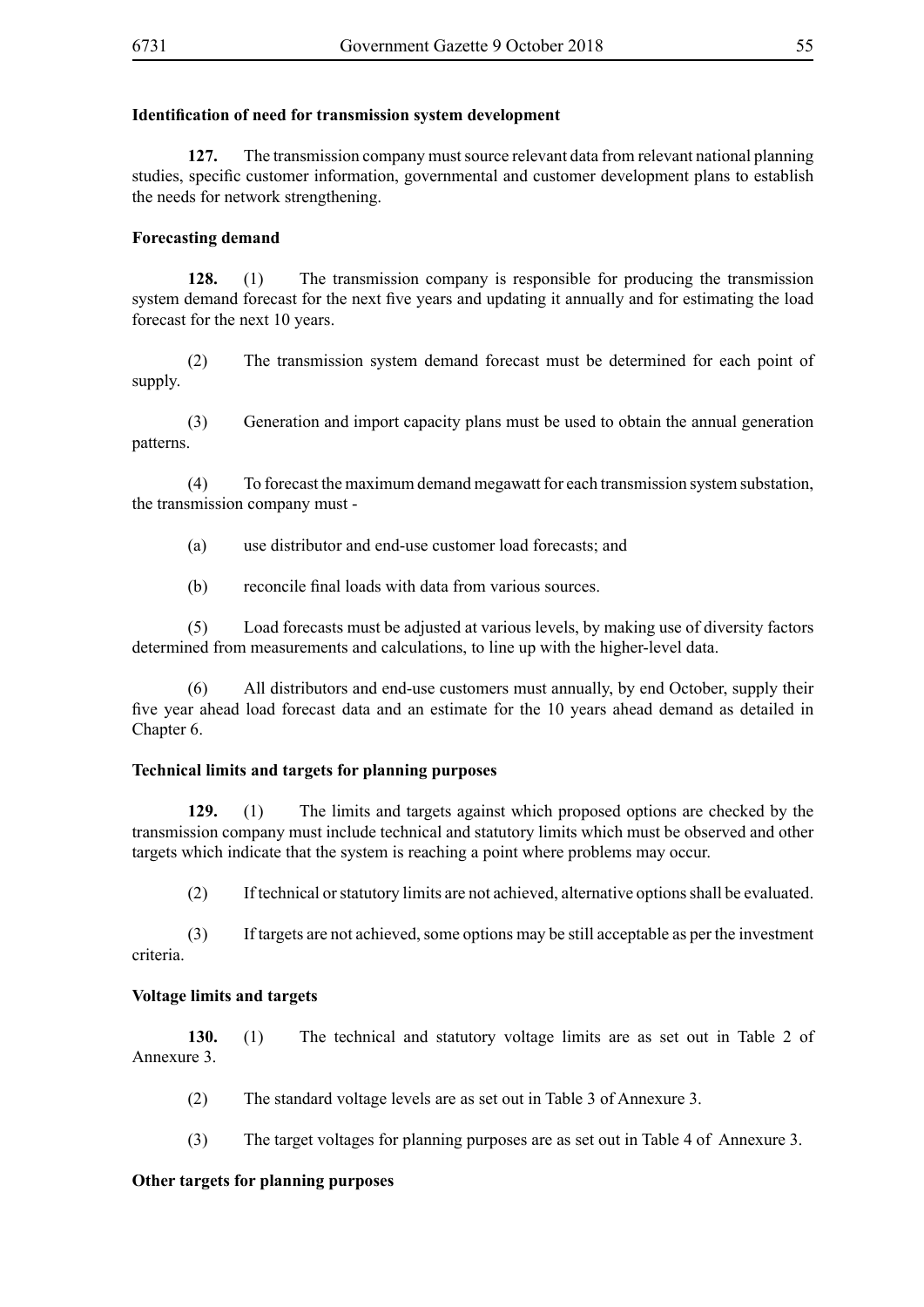**131.** The other targets for planning purposes are as set out in codes 132 to 137 inclusive.

#### **Transmission system lines**

**132.** (1) Thermal ratings of standard transmission system lines must be determined and updated from time to time.

(2) The temperatures used are 90ºC for aluminium conductor steel reinforced lines providing a firm supply, under single contingencies and 75ºC for lines of copper or aluminium alloy or aluminium conductor steel reinforced lines not providing a firm supply.

(3) The thermal ratings must be used as an initial check of line overloading.

(4) If the limits of the thermal ratings are exceeded the situation must be investigated as it may be possible to defer strengthening depending on the actual line and on local conditions.

#### **Transformers**

**133.** (1) Standard transformer ratings must be determined and updated from time to time using International Electro-technical Commission (IEC) specifications.

(2) The permissible overload of a specific transformer depends on load cycle, ambient temperature and other factors.

(3) If target loads are exceeded, the specific situation must be assessed as it may be possible to defer adding extra transformers, depending on the actual transformer and on load conditions.

#### **Series capacitors**

**134.** (1) With the system healthy, the maximum steady state current should not exceed the rated current of the series capacitor.

(2) IEC 143 standards call for cyclic overload capabilities as follows:

(a) 8 hours in a 12-hour period, 1.1 times rated current;

(b)  $\frac{1}{2}$  hour in a 6 hour period, 1.35 times rated current; and

(c) 10 minutes in a 2 hour period, 1.5 times rated current.

(3) Despite subcode (2) the transmission company may require an occasional overcurrent rating of two hours once per year 1.3 times rated current.

(4) The particular rating to be used must match the duration of the contingency with the required overload capability.

(5) Duration of contingency will depend on ability to pick up generation or shed load and the load profile.

(6) If a transmission company intends to install a new series capacitor or modify the size of an existing series capacitor, the transmission company must at own expense and according to its requirements, arrange for sub synchronous resonance, harmonic and protection coordination studies to be conducted to ensure that sub synchronous resonance will not be excited in any generator.

#### **Shunt reactive compensation**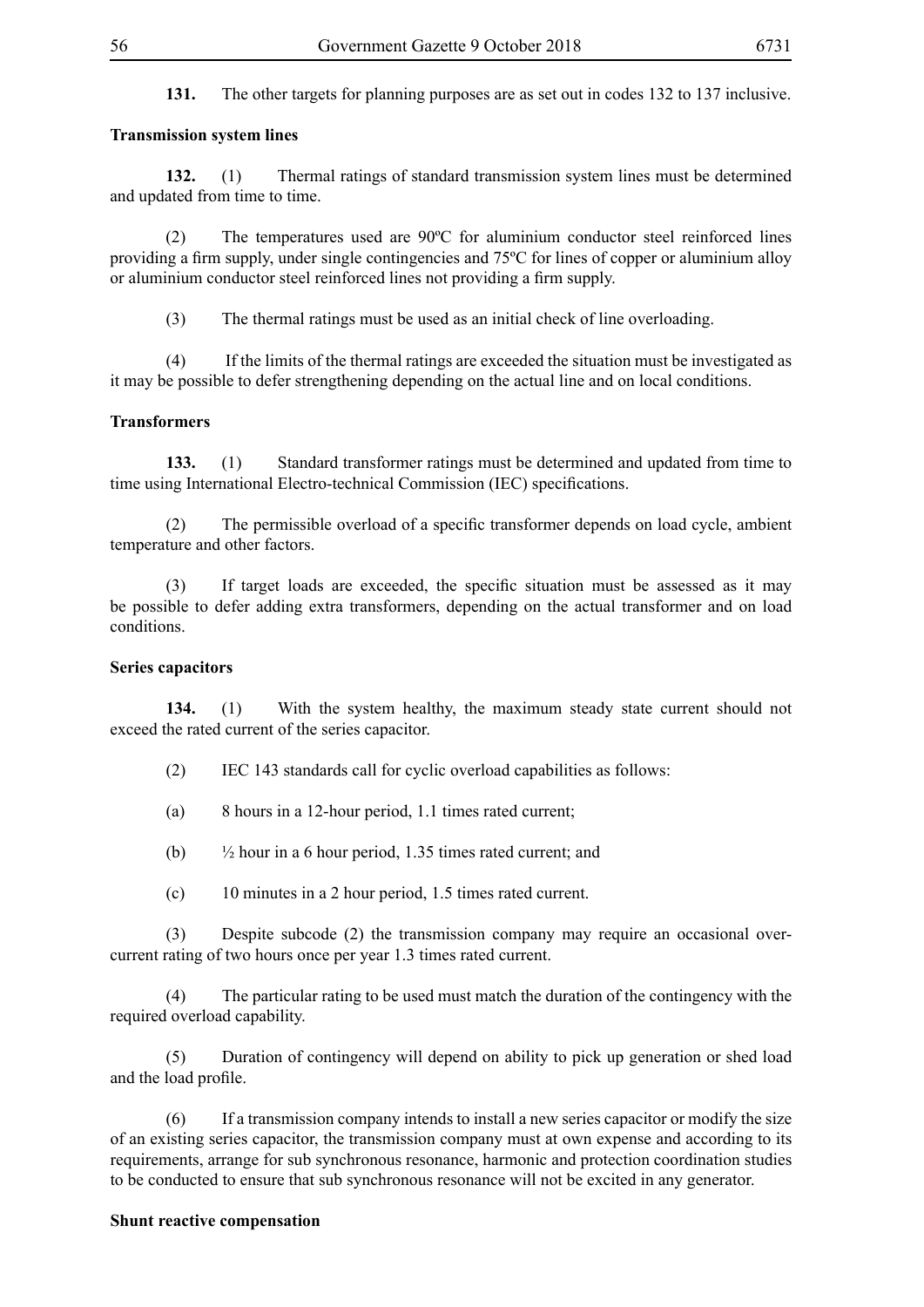**135.** (1) Shunt capacitors must be able to operate at 30 percent above their nominal rated current at Un to allow for harmonics and voltages up to Um.

(2) Reactive compensation, whether new or modified, may cause harmonic resonance problems.

(3) A participant wishing to install or modify reactive power compensation must at his expense arrange for harmonic resonance studies to be conducted.

(4) If the studies referred to in subcode (2) indicate possible harmonic resonance conditions which could impact on the transmission system the participant must inform the system operator before proceeding with the installation or modification.

## **Circuit breakers**

**136.** (1) Normal and fault current ratings for standard switchgear are determined and updated from time to time.

(2) The ratings contemplated in subcode (1) and the following limits specified for circuit breakers must not be exceeded:

- (a) Single-phase breaking current, 1.15 times three phase fault current; or
- (b) Peak making current, 2.55 times three phase rms fault current.

## **Secondary automatic reclosing cycle current during single-phase re-closing**

- **137.** The secondary automatic reclosing cycle current must not exceed:
- (a) 20 amps rms with recovery voltage of 0.4 pu; or
- (b) 40 amps rms with recovery voltage of 0.25 pu.

## **Reliability criteria for planning purposes**

**138.** (1) A system cannot be made 100% reliable as planned, forced outages of components will occur and multiple outages are always possible, despite having a very low probability of occurrence.

(2) From an economic point of view optimum reliability is obtained when the cost involved in reducing the load not supplied by one kW is just equal to the value of this unsupplied kW to the economy or to the specific customer involved.

(3) The appropriate degree of reliability depends on the probability of loss of supply and the probable amount of load not supplied when an outage does occur.

(4) The transmission company must formulate long-term plans for expanding or strengthening the transmission system on the basis of the justifiable redundancy.

## **Contingency criteria for planning purposes**

**139.** (1) A system meeting the n-1 or n-2 contingency criterion must comply with the limits referred to in code 130.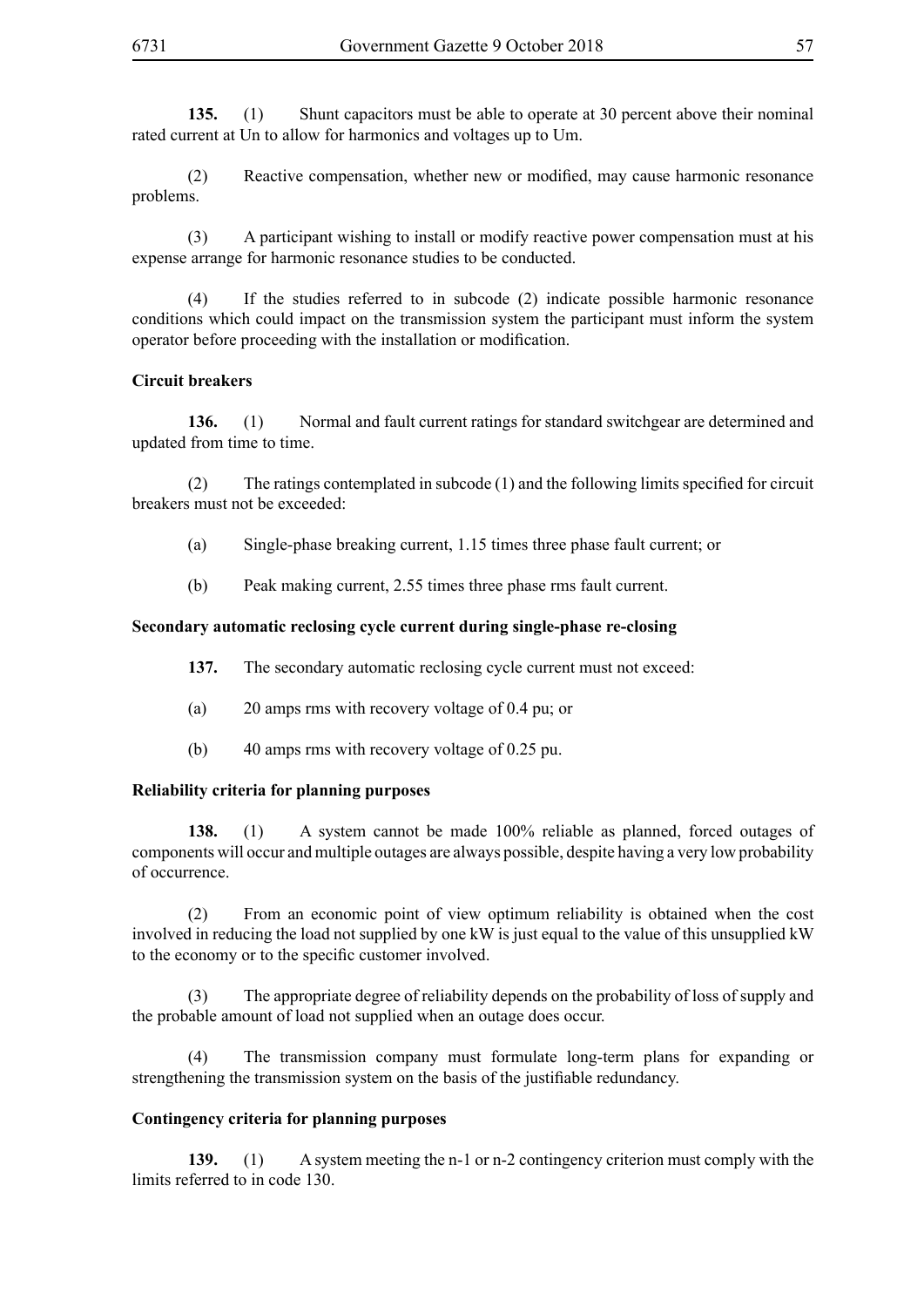(3) The availability of the Ruacana Power Station will be taken into account for all load flow studies.

(4) A generation condition at Ruacana will not be one of the base cases used in planning studies.

(5) For the more probable n-1 network contingency the most unfavourable generation pattern within the limitations referred to in subcodes (1) to (4) must be assumed, while for the less probable n-2 network contingency an average pattern must be used.

(6) More details of load and generation assumptions for load flow studies are set out in code 140.

(7) The generation assumptions for the n-1 and n-2 network contingencies do not affect the final justification to proceed with investments, but merely check that the backbone of the network is still sufficient to meet an n-1 or n-2 contingency.

# **Integration of power stations**

**140.** When planning the integration of power stations the criteria contemplated in codes 141 to 145 inclusive, applies.

## **Power stations of less than 1000 MW**

**141.** (1) With all connecting lines healthy, it must be possible to transmit the total output of the power station to the system for any system load condition.

(2) If the local area depends on the power station for voltage support, connection must be done with a minimum of two lines.

(3) Transient stability must be maintained following a successfully cleared single phase fault where economically justifiable.

(4) If only a single line is used it must be able to be selected to alternative busbars and be able to go on to bypass at each end of the line

## **Power stations of more than 1000 MW**

**142.** (1) With one connecting line out of service (n-1) it must be possible to transmit the total output of the power station to the system for any system load condition

(2) With the two most onerous line outages (n-2) it must be possible to transmit 83% of the total output of the power station to the system

## **Transient stability**

- **143.** (1) Transient stability must be retained for the following conditions -
- (a) a three-phase, line or busbar fault, cleared in normal protection times, with the system healthy and the most onerous power station loading condition;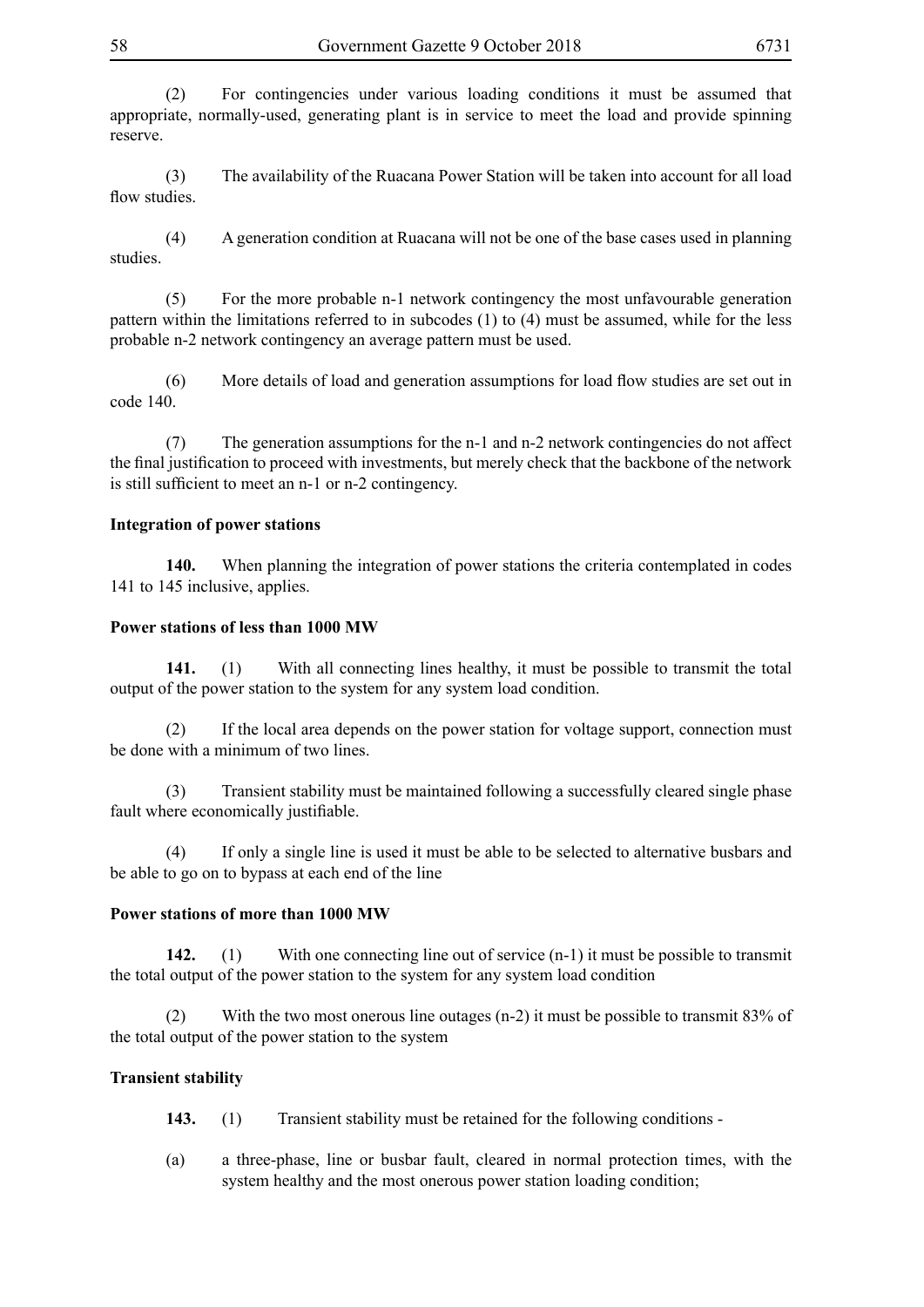- (b) a single phase fault cleared in bus strip times, with the system healthy and the most onerous power station loading condition; or
- (c) a single-phase fault, cleared in normal protection times, with any one line out of service and the power station loaded to average availability.

(2) The conditions contemplated in subcode (1) apply only to power stations larger than 1000 MW, for power stations smaller than 1000 MW, the conditions will only apply where it is economically justifiable.

(3) A transmission company bears the cost to ensure transient stability and must recover the costs as per the approved tariff methodology.

(4) Despite subcode (3), a generator bears the cost to ensure transient stability if the optimum solution, as determined by the transmission company, results in unit or power station equipment to be installed.

## **Busbar arrangements**

**144.** Busbar layouts must allow for selection to alternative busbars and the ability to go on to bypass, and not more than 1000 MW of generation must be connected to any bus section, even with one bus section out of service.

#### **Information required**

**145.** To enable the transmission company to successfully integrate new power stations, detailed information is required per unit and power station, as contemplated in Chapter 6.

## **Criteria for network investments**

**146.** (1) The planning limits, targets and criteria form the basis for evaluation of the long-term development of the transmission system.

- (2) The transmission company must -
- (a) only invest in the transmission system when the required development meets the approved investment criteria specified in subcode (5); and
- (b) invest as contemplated in paragraph (a) if the development meets the approved criteria, but the transmission company may agree with affected customers to waiver certain investments.

(3) Any one of the investment criteria set out in subcodes 4 and 5, each applicable under different circumstances, can be applied.

(4) Calculations will assume a typical project life expectancy of 25 years except where otherwise dictated by plant life or project life expectancy.

(5) The following key economic parameters must have a Board approved process of being established:

- (a) discount rate; and
- (b) Cost of unserved energy.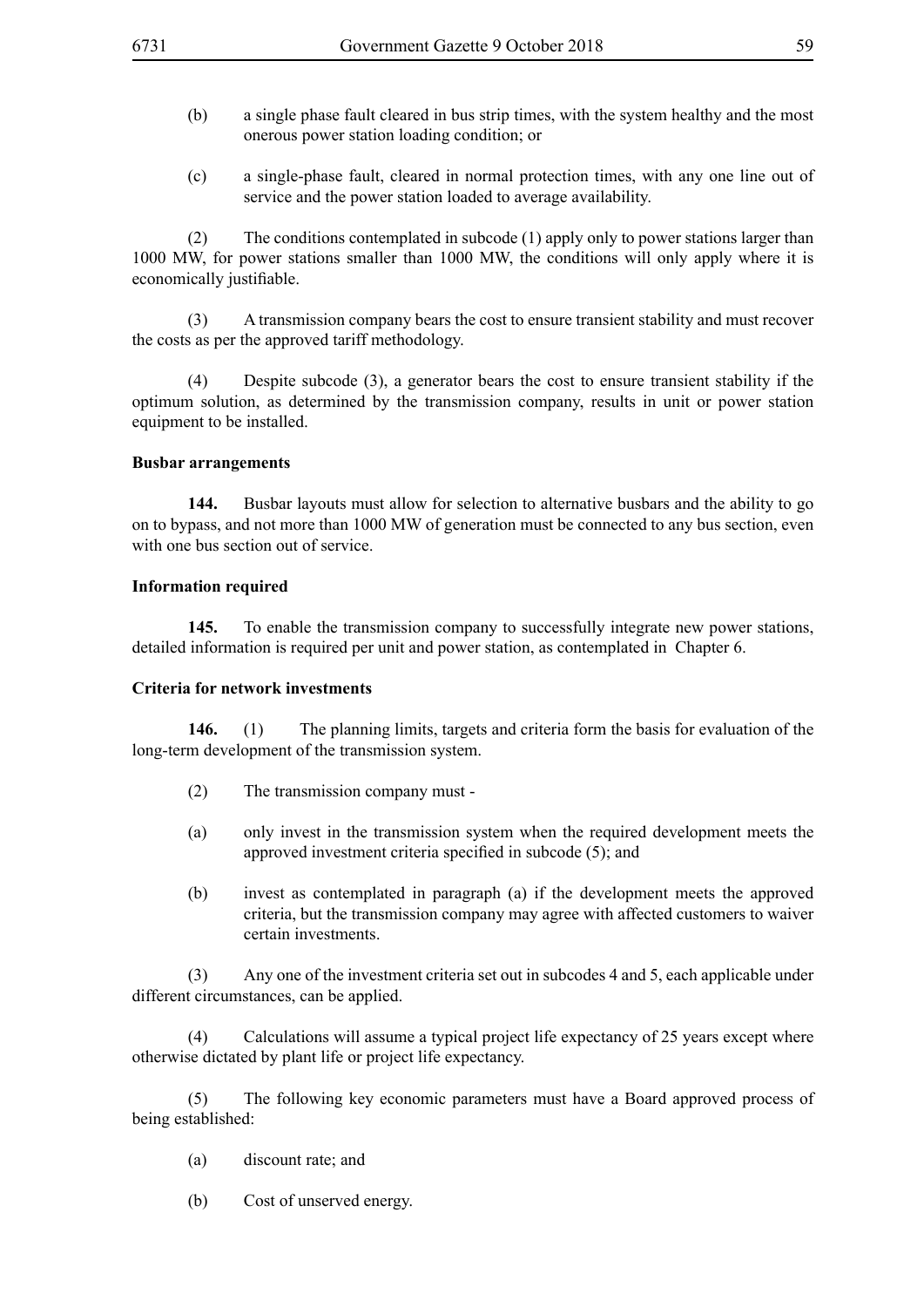## **Least economic cost criteria**

- **147.** (1) The least economic cost criteria may be used -
- (a) when investments are made in terms of improved supply reliability or quality; or
- (b) to determine or verify the desired level of network or equipment redundancy.
- (2) The least economic cost criteria requires -
- (a) the determination of the cost of poor network services including the cost of interruptions, load shedding, network constraints and poor quality of supply; and
- (b) statistical analysis of network outages.

(3) The least-cost investment criterion equation to be satisfied can be expressed as: Value of improved quality of supply to customers > Cost to the service provider to provide improved quality of supply.

(4) If a project is proposed and pursuant to subcode (1)(a) a service provider uses the equation in subcode (2), the service provider should not invest in the proposed project if the value of the improved quality of supply to the customer is less than the cost to the service provider to improve the quality of supply.

(5) Equation above can be stated differently as: Annual value (N\$/kWh) x Reduction in expected energy not served to Consumers (kWh) > Annual cost to the service provider to reduce expected energy not served (R).

- (6) For purposes of subcode (4) -
- (a) the reduction in expected energy not served is calculated on a probabilistic basis based on the improvements derived from the investments; and
- (b) the cost of unserved energy is a function of
	- (i) the type of load;
	- (ii) the duration and frequency of the interruptions;
	- (iii) the time of the day the interruptions referred to in subparagraph (ii) occur;
	- (iv) whether notice is given of the impending interruption;
	- (v) the indirect damage caused;
	- (vi) the start-up costs incurred by the consumers;
	- (vii) the availability of customer back-up generation; and
	- (viii) many other factors.

## **Cost reduction investments**

**148.** (1) Proposed expenditure which is intended to reduce the costs -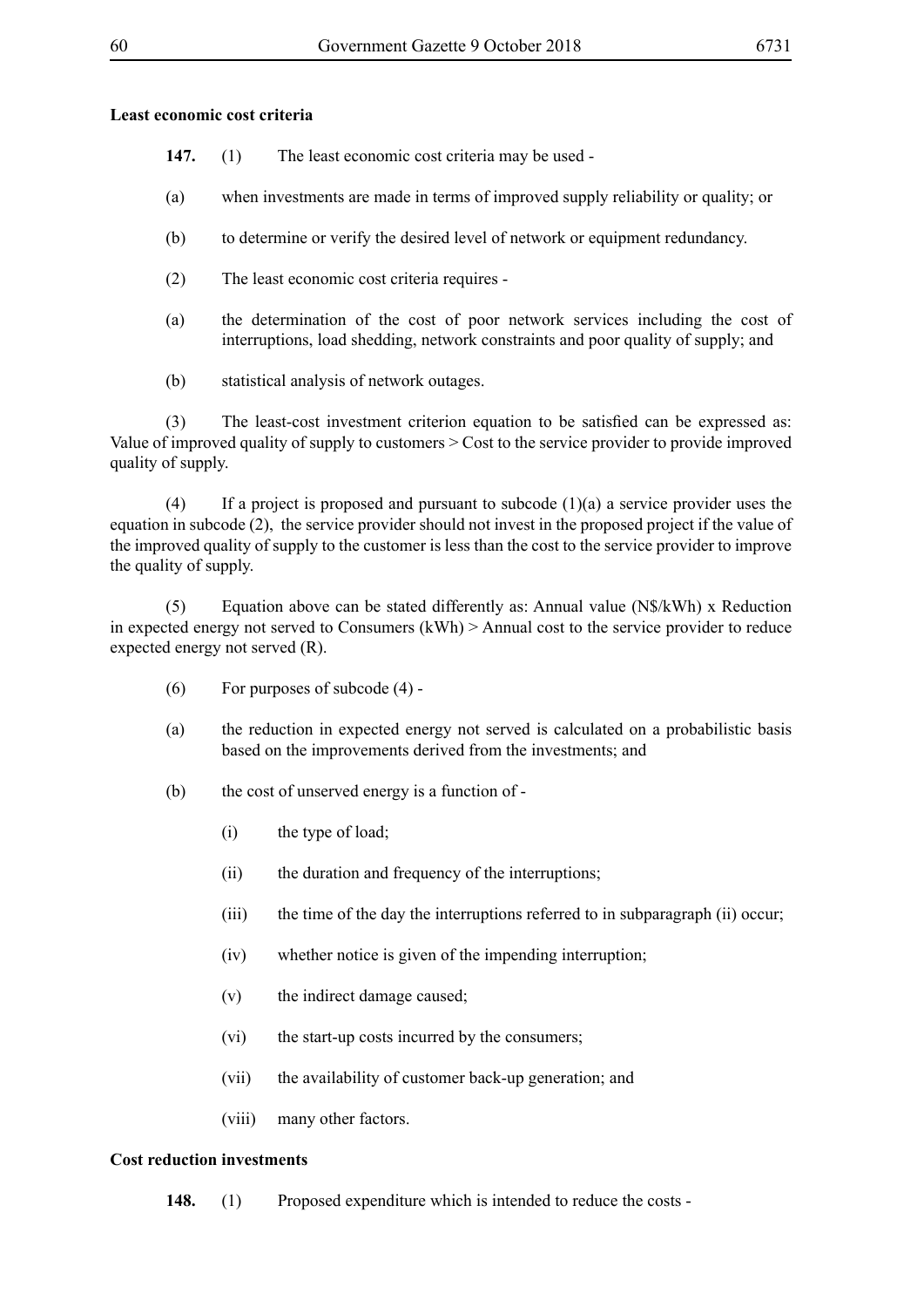- (a) to service providers, of but not limited to
	- (i) shunt capacitor installations;
	- (ii) telecommunication projects and telecommunication replacement equipment which reduce costs; and
	- (iii) external telephone service expenses and maintenance costs; or
- (b) of losses or other ancillary services,

should be evaluated in the manner set out in subcode (2).

- (2) For purposes of the evaluation contemplated in subcode (1) -
- (a) it is necessary to calculate the net present value of the proposed investment using the discounted cash flow method;
- (b) the calculation referred to in paragraph (a) should be done by considering all cost reductions including savings in system losses, as positive cash flows off-setting the required capital expenditure;
- (c) sensitivity analysis is required with respect to the
	- (i) amount of capital expenditure, including estimated contingency amount;
	- (ii) annual average incremental cost of generation, where appropriate; and
	- (ii) future load growth scenarios; and
- (d) if the calculation under paragraphs (a) and (b) or the sensitivity analysis under paragraph (c) results in a positive net present value, the investment is justified over the expected life of the proposed new asset.

## **Statutory or strategic investments**

**149.** (1) Decisions on statutory or strategic investments need to be taken in order to encourage development in Namibia.

- (2) Projects relating to statutory or strategic investments include the following:
- (a) investments formally requested by government, including investments that will allow Namibia to become more self-sufficient in electricity supply and issues pertaining to the electrification of Namibia;
- (b) increased connection with neighbouring countries and SAPP requirements to allow the electricity industry of Namibian access to other markets;
- (c) projects necessary to meet environmental legislation, for example the construction of oil containment dams;
- (d) expenditure to satisfy the requirements of the Labour Act, 2007 (Act No. 11 of 2007) and specifically the Regulations relating to Health and Safety of Employees at Work published under Government Notice No. 1617 of 1 August 1997;
- (e) possible compulsory contractual commitments; or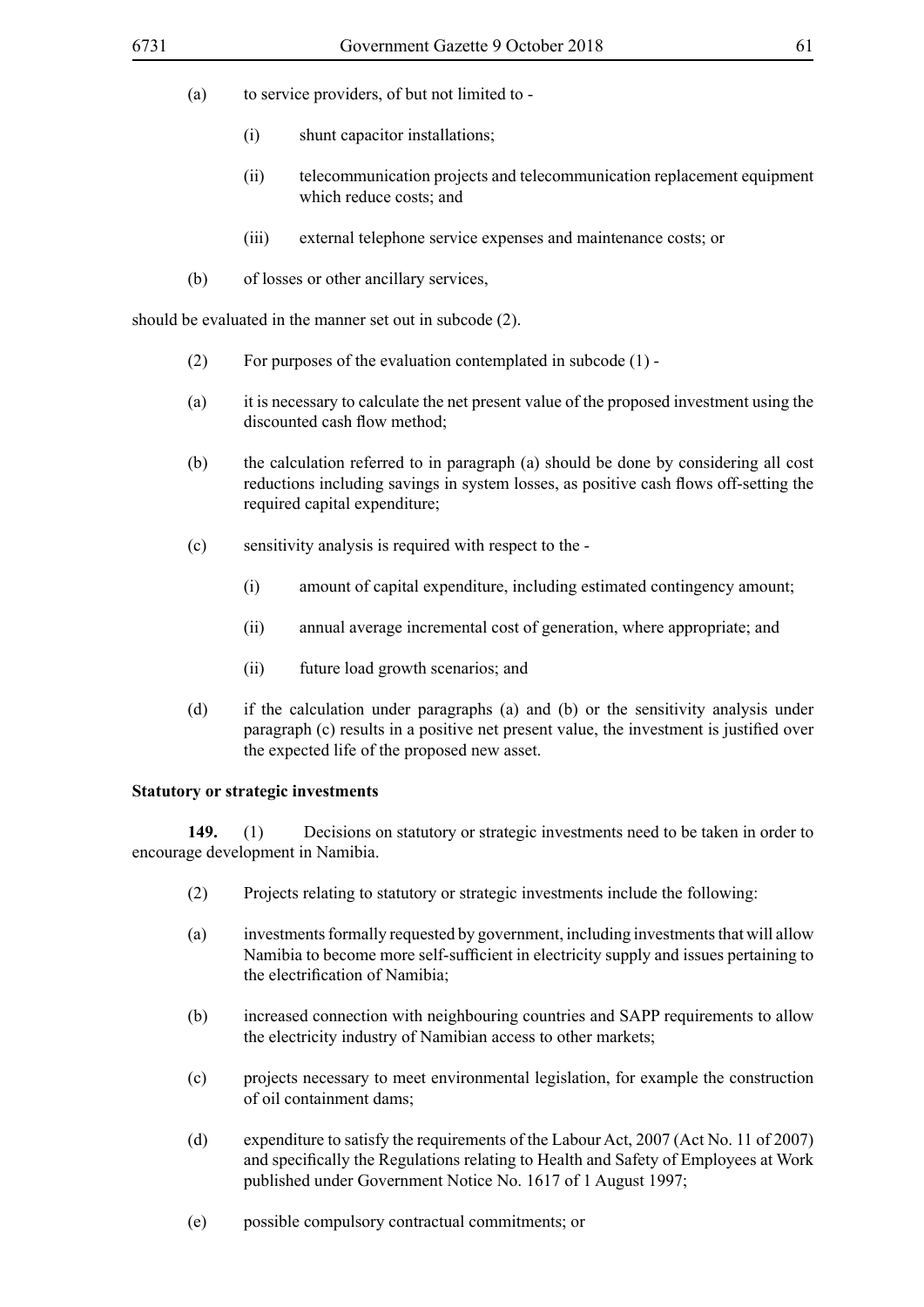(f) servitude acquisition.

(3) Subcode  $(2)(d)$  is intended to ensure the safety of operating and maintenance personnel who are exposed to possible danger when busy with activities related to electricity transmission.

(4) Subcode (2) must not be used for justifying projects that are not of economic benefit.

# **Development investigation reports**

**150.** (1) The transmission company must compile, before any development of the transmission system is approved, a detailed development investigation report.

(2) The report referred to in subcode (1) must be used as the basis for making the investment decision and must as a minimum contain the following elements:

- (a) a description of the problem or request;
- (b) alternatives considered, including non-transmission or capital;
- (c) an evaluation of the long-term costs or benefits of each alternative contemplated in paragraph (b); and
- (d) detailed techno-economic justification of the selected alternative according to the approved investment criteria.

## **Transmission system master plan**

**151.** (1) The transmission company must annually publish a five year ahead network expansion plan, indicating the major capital investments planned.

(2) The transmission company must base the network expansion plan contemplated in subcode (1) on -

- (i) all customer requests received at the time of planning;
- (ii) network load forecasting; and
- (iii) projects initiated by the transmission company.

## **Mitigation of network constraints**

**152.** (1) A transmission company must regularly review and resolve network constraints

(2) A transmission company must put in place around each constraint economically optimal plans involving investment, the purchase of the constrained generation ancillary service or other solutions.

# **Interfacing between participants**

**153.** A transmission company must ensure regular interfacing with customers, regarding network development, with the objective to achieve overall optimal plans that ensure economically efficient investment.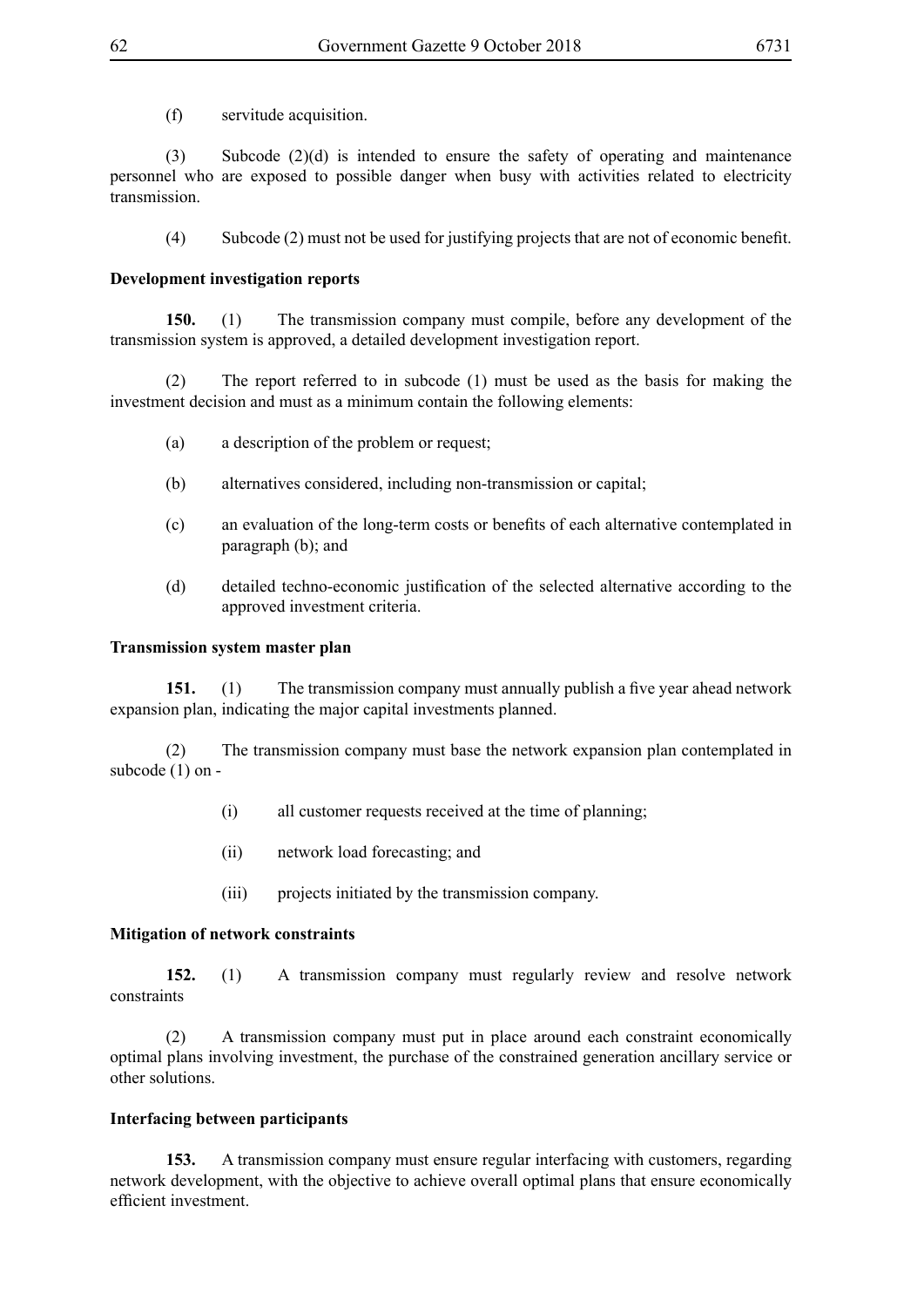## **Special customer requirements for increased reliability**

**154.** (1) If a customer requires a more reliable connection than the one provided by the transmission company and the customer is willing to pay the total cost of providing the increased reliability, the transmission company must meet the requirements at the lowest overall cost.

(2) Customers paying extra for reliability should be able to recoup some of the expenses from other customers.

(3) The transmission company must include details regarding recovery of direct costs in its connection agreement with its customers, distributors or end-use customers.

#### **Network maintenance**

**155.** (1) A participant -

- (a) must operate and maintain the equipment owned by the participant; and
- (b) bears the costs of the operation and maintenance contemplated in paragraph (a) unless the participant proves that the equipment referred to in that paragraph was damaged by the negligent act or omission of another participant or a participant who is not -
	- (i) the owner of the equipment; or
	- (ii) an agent or employee of the owner referred to in subparagraph (i),

in which case the participant who is responsible for the damage is liable for the costs of repairing the damage.

(2) Participants must monitor the performance of their plant and take appropriate action where deteriorating trends are detected.

## CHAPTER 4 TRANSMISSION SYSTEM OPERATIONS

#### PART 1

OPERATIONAL RELATIONS, PROCEDURES, PLANNING, CONDITIONS AND CONTROL

#### **Operation of interconnected power system**

**156.** (1) The system operator is responsible for the safe and efficient operation of the interconnected power system.

(2) The system operator must operate the interconnected power system in accordance with the provisions of this code.

(3) All participants must co-operate in setting up operational procedures under the direction of the system operator to ensure proper operation of the interconnected power system.

(4) The system operator has ultimate authority and accountability for the operation of the interconnected power system.

(5) SAPP and other international tie-line operations must be governed by the SAPP and related agreements.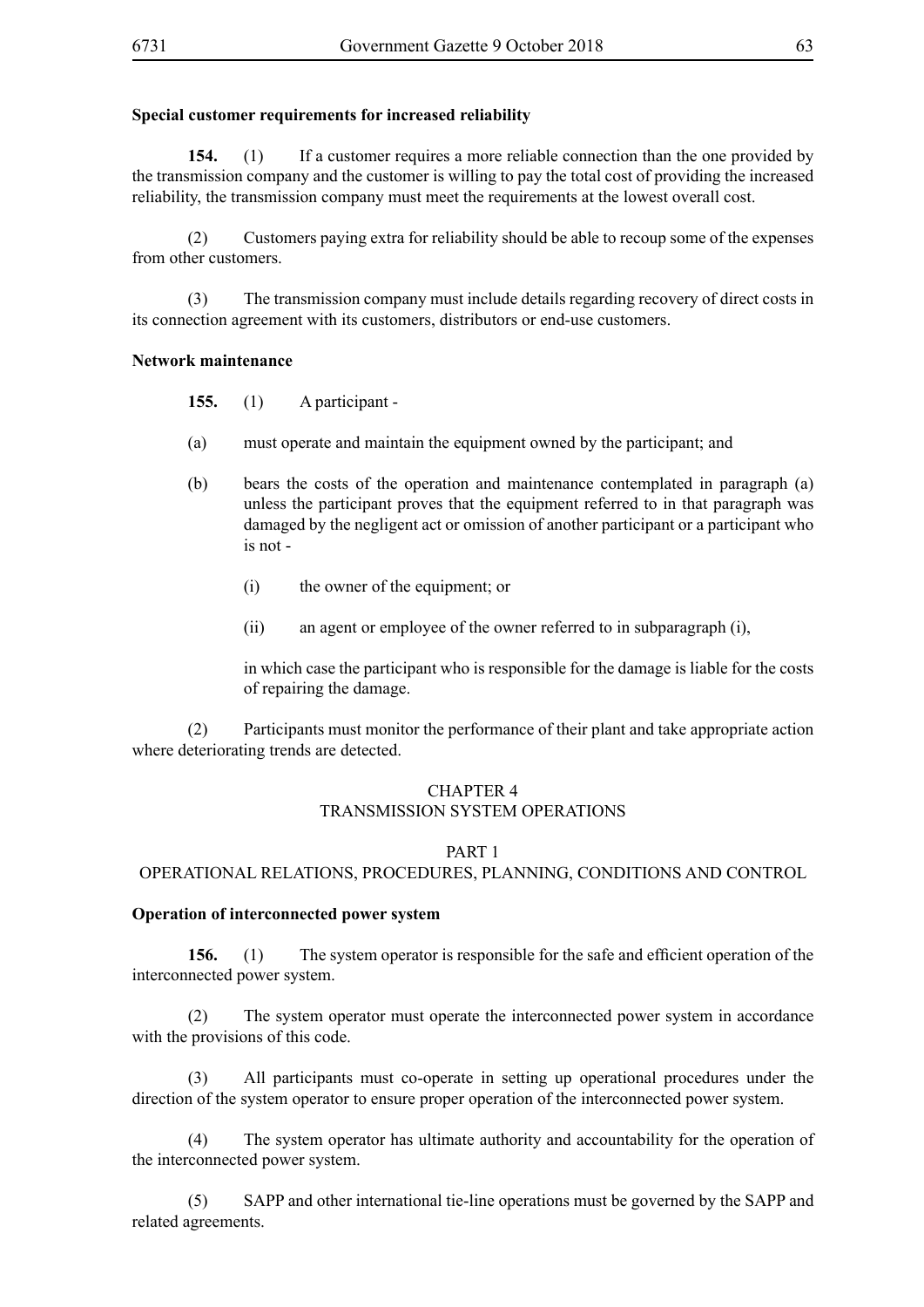## **System operator obligations**

- **157.** The system operator is responsible for the -
- (a) system reliability and safety contemplated in code 158;
- (b) system security contemplated in code 159; and
- (c) operational measures contemplated in code 160.

## **System reliability and safety**

**158.** (1) The interconnected power system must be operated to achieve the highest degree of reliability practicable and appropriate remedial action must be taken promptly to relieve any abnormal condition that may jeopardise reliable operation.

(2) Power transfers as determined by the energy market or scheduling arrangements, and other transfers as far as feasible, must be adjusted as required to achieve or restore reliable interconnected power system operation.

(3) Voltage control, operating on the interconnected power system and security monitoring must be co-ordinated on a system - wide basis in order to ensure safe, reliable, and economic operation of the interconnected power system.

(4) During or after a system disturbance high priority must be given to keeping all synchronised units -

- (a) running and connected to the interconnected power system; or
- (b) islanded on their own auxiliaries,

in order to facilitate system restoration.

(5) Black start services must be provided as available from units.

(6) The system operator must make all reasonable endeavours to retain international interconnections unless it becomes evident that continued parallel operation of the affected parts of the interconnected power system would jeopardise the remaining system or damage equipment.

(7) Should it become unsafe to operate units in parallel with the system when critical levels of frequency and voltage result on the interconnected power system from a disturbance, the separation or safe shut down of units must be done in such a way as to minimize the time required to resynchronise and restore the system to normal.

(8) In the event of a system separation the system operator must ensure that the part of the interconnected power system with a generation deficit must automatically remove sufficient load to permit early recovery of voltage and frequency so that system integrity may be re-established.

(9) Customer load must be shed for a reasonable period of time rather than risking the possibility of a cascading failure or operating at abnormally low frequency or voltage for an extended period of time.

(10) A system operator of an interconnected power system may request that the national system operator takes any available action to increase or decrease the active power transfer into or out of the local power system by the way of emergency assistance.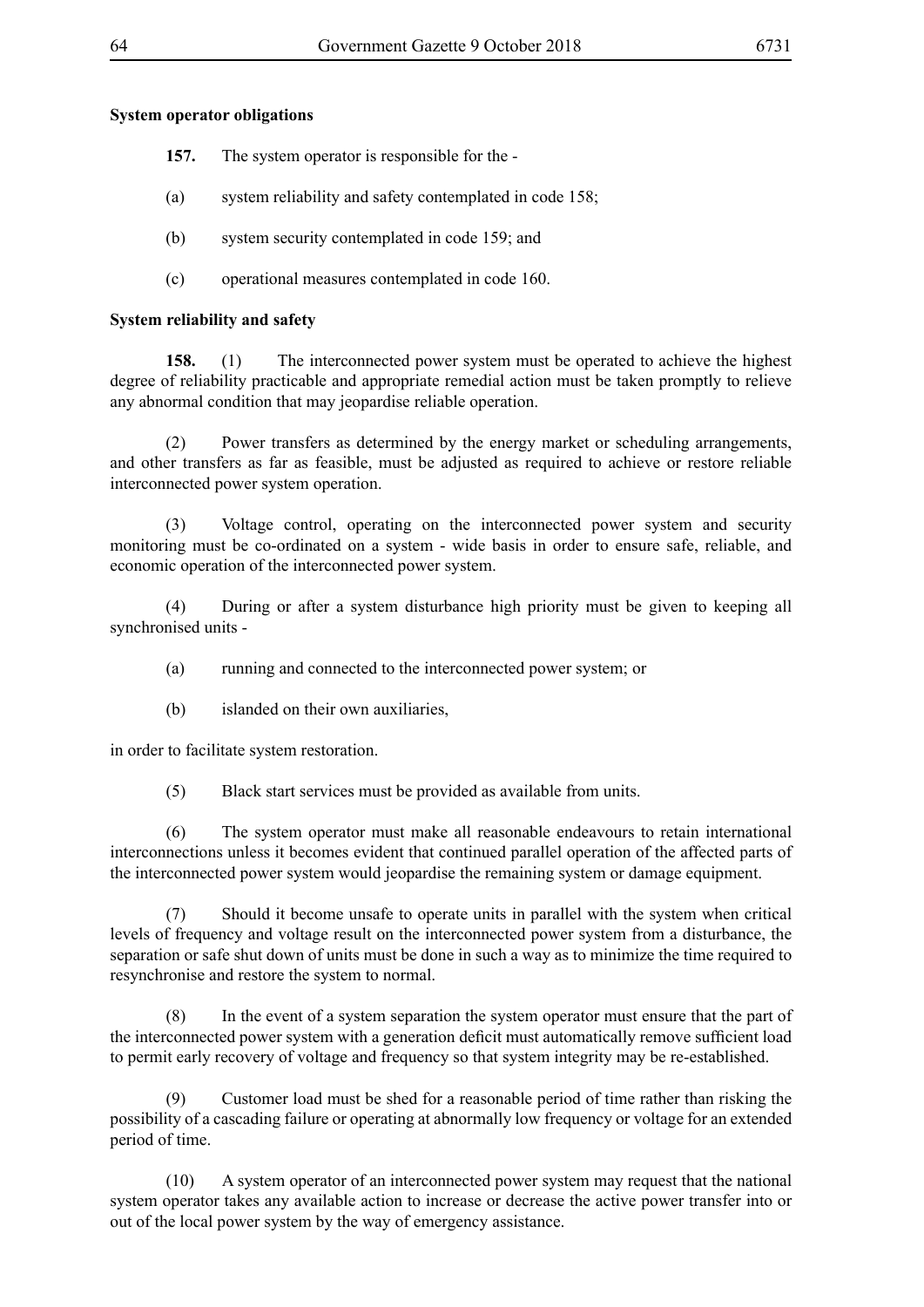# **System security**

**159.** (1) The interconnected power system must be operated as far as practical so that instability, uncontrolled separation or cascading outages do not occur as a result of the most severe double contingency.

(2) Multiple outages of a credible nature must be examined and whenever practical the interconnected power system must be operated to protect the interconnected power system against instability, uncontrolled separation and cascading outages.

(3) The system operator is responsible for efficient restoration of the transmission system after supply interruptions.

(4) The system operator must operate and maintain primary and emergency control centres and facilities to ensure continuous operation of the interconnected power system.

## **Operational measures**

**160.** (1) Operating instructions, procedures, standards and guidelines must be established to cover the operation of the interconnected power system under all system conditions.

(2) The interconnected power system must be operated within defined technical standards and equipment ratings.

(3) The system operator must manage constraints on the transmission system through the determination of operational limits and the purchase of the constrained generation ancillary service.

(4) To achieve a high degree of service reliability, the system operator must ensure adequate and reliable communications between all control centres, power stations and substations.

(5) Communication facilities to be provided and maintained by customers are specified in code 217.

(6) The system operator is responsible for the determination of the transmission system protection philosophy, as contrasted to equipment protection, by means of applicable analytical studies.

(7) The system operator must determine, and review on a regular basis, relay settings for main and back-up protection on the interconnected power system.

#### **Scheduling of generation and ancillary services**

**161.** (1) The system operator must provide a day-ahead demand forecast for the interconnected power system.

(2) The single buyer must provide the system operator with the daily 24 hours dayahead energy schedule from 16:00CAT each day.

(3) Should a deviation exist between the scheduled and actual load conditions the system operator is responsible for taking remedial action.

(4) A system operator is responsible for executing the energy schedule.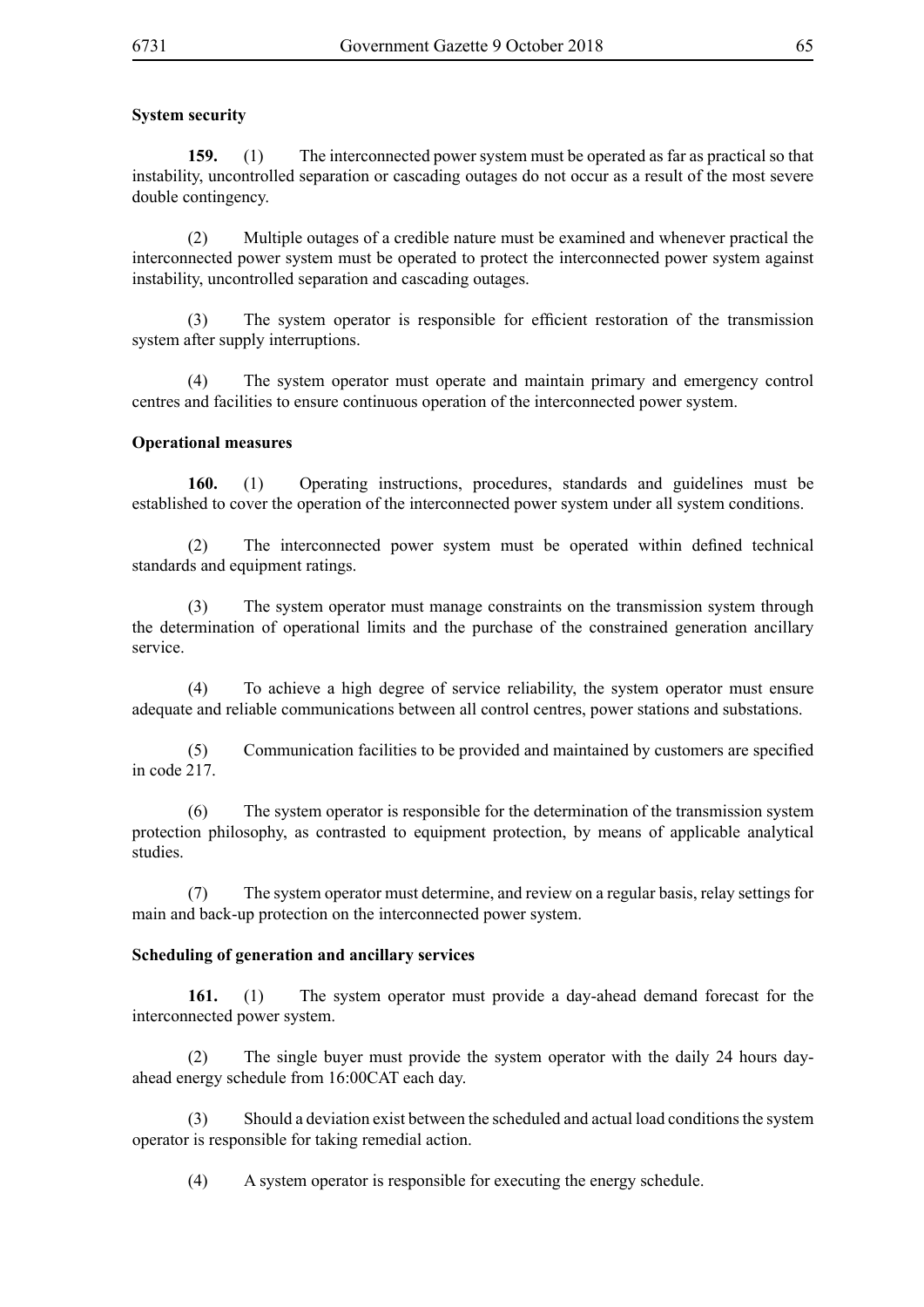(5) A single buyer is responsible for scheduling ancillary services.

(6) A system operator is responsible for executing ancillary services.

(7) Rescheduling of generation and ancillary services during unplanned events must be undertaken by the system operator on the basis of rules provided by the single buyer.

## **Ancillary services**

**162.** (1) The system operator is responsible for the technical specification and execution of all short term reliability services for the interconnected power system.

- (2) The short term reliability services referred to in subcode (1) include -
- (a) restoration;
- (b) the balancing of supply and demand;
- (c) the provision of quality voltages; and
- (d) the management of the real-time technical risk.
- (3) Suitable ancillary service levels for the following year must be calculated annually.

(4) Reliability targets must be selected to minimise the sum of the cost to the transmission company of providing the reliability plus the cost to the customer of limited reliability.

(5) The single buyer is responsible for procuring the required ancillary services that are economically efficient and needed to provide the required reliability.

(6) The acquisition of ancillary services must take place on a non-discriminatory basis.

# **Operating reserves**

**163.** (1) Operating reserves are required to secure capacity that will be available for reliable and secure balancing of supply and demand.

(2) For purposes of subcode (1) there must be a spinning reserve, regulating reserve and quick reserve.

# **Spinning reserve**

**164.** (1) The requirement is to keep the frequency above 49.5 Hz following all credible single contingency losses.

(2) The current requirement is defined by the Agreement Between Operating Members of the Southern African Power Pool.

# **Quick reserve**

**165.** (1) A quick reserve -

- (a) is a less frequently used reserve and is used when the interconnected power system is not in a normal condition;
- (b) can be used for supply and demand balancing, network stability and voltage constraints; and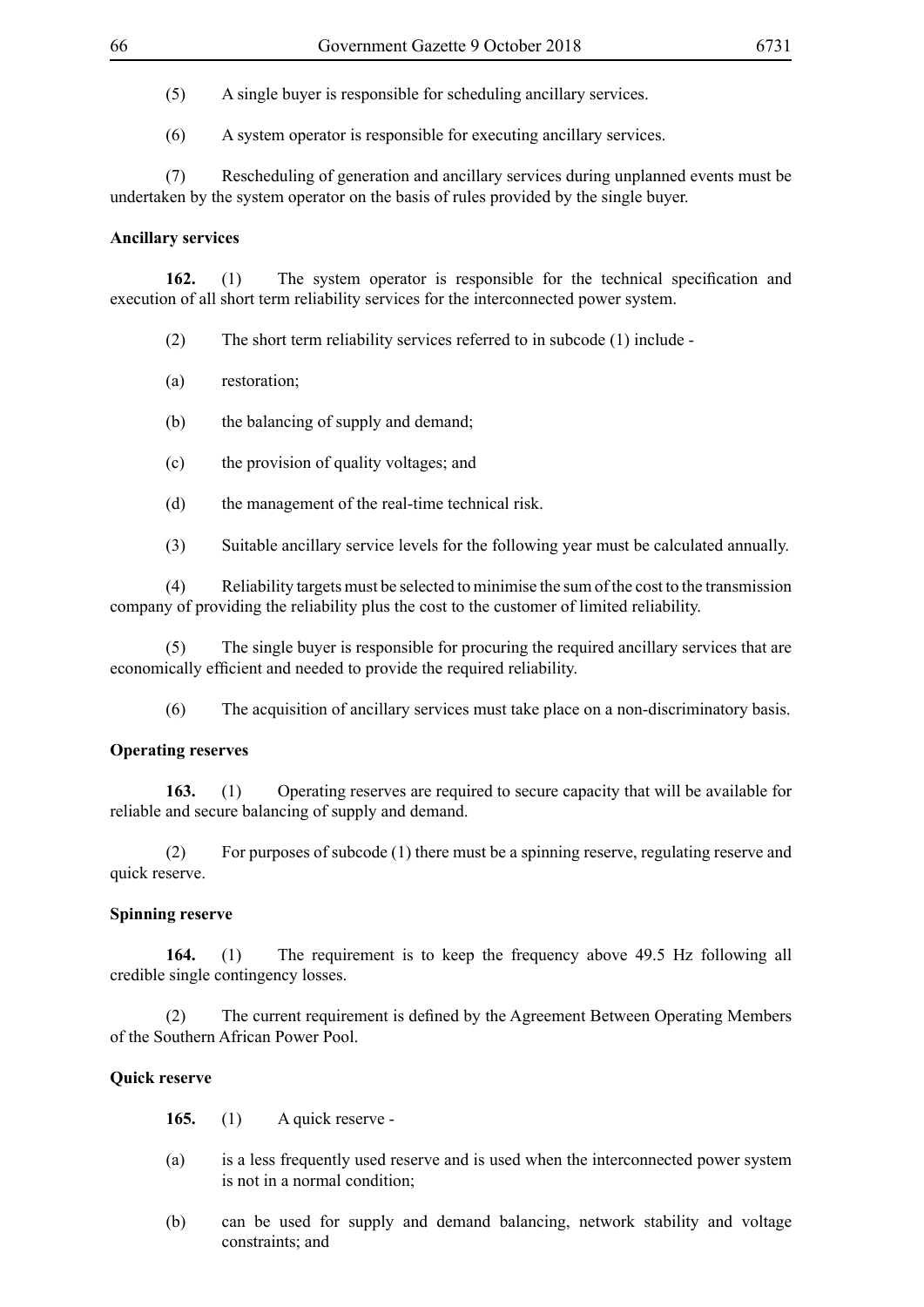(c) must be activated, on request, within 10 minutes and must be sustainable for two hours.

(2) A minimum power as defined by the Agreement Between Operating Members of the Southern African Power Pool is to be accepted for this reserve.

(3) Individual contracts may be aggregated into blocks executed as set out in Table 2 of Annexure 12.

(4) If individual contracts are aggregated as contemplated in subcode (3), each aggregated block must be contracted as one block.

(5) The quick reserve referred to in subcode (1) must also be under direct control from the system operator control centre.

(6) The requirements stated in subcodes (1) to (5), are due to the need to take quick action when abnormal conditions prevail on the system.

## **Regulating reserve**

**166.** (1) The regulating reserve is used -

- (a) for second-by-second balancing of supply and demand; and
- (b) to restore instantaneous reserve within 10 minutes of a disturbance.

(2) The interconnected power system needs an amount of power as defined by the Agreement Between Operating Members of the Southern African Power Pool every hour to balance supply and demand and to keep the frequency and tie-lines within acceptable limits.

(3) The payment for moving up and down on automatic generation control is made under the regulation and load following ancillary service under code 169.

## **Black start and islanding**

**167.** (1) Islanded units must be capable of running in the islanded state for at least two hours and of re-connecting to the network.

- (2) Units capable of islanding must -
- (a) offer service to the system operator; and
- (b) be certified by the system operator and entitled to payment for the service referred to in paragraph (a).

(3) To ensure optimal operation of the interconnected power system, the system operator may deploy network islanding schemes on the network, including an out-of-step tripping scheme.

(4) The system operator must determine the minimum requirements for each black start supplier and ensure that the contracted suppliers are capable of providing the service.

## **Reactive power compensation and voltage control from units**

**168.** (1) Voltage control and the supply or consumption of reactive power is interrelated in the sense that the voltage is affected by changes in the reactive power flow.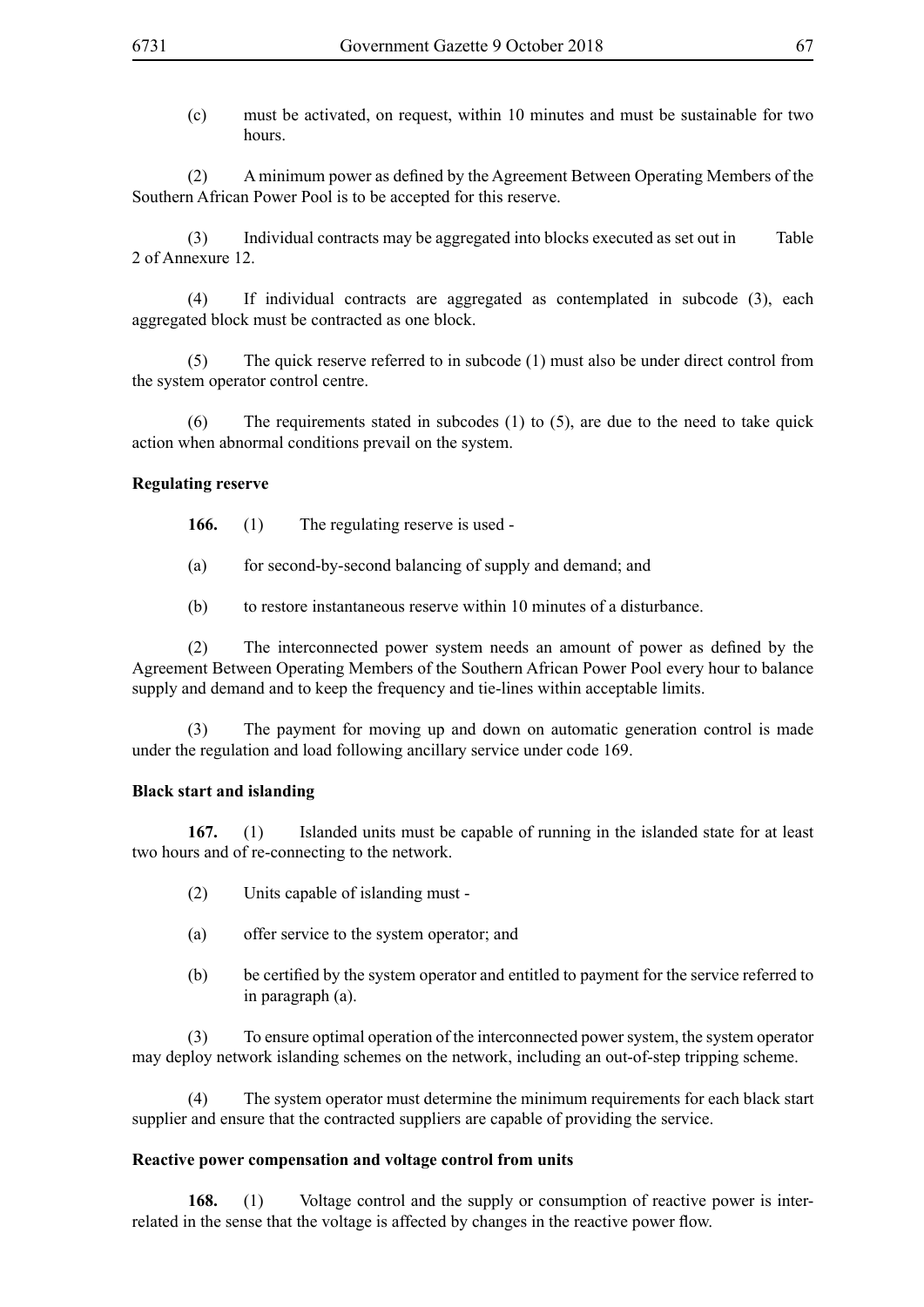(2) System stability depends on the voltage profile across the system.

(3) In view of subcodes (1) and (2), it is necessary from time to time to employ certain power stations to supply or consume reactive power whether or not they are producing active power, for the purpose of voltage control.

(4) The unit must be able to provide reactive power without having to produce or consume a large quantity of real power.

(5) The amount of reactive power must be controlled by the system operator through the energy management system or by telephone.

(6) When a unit is generating or pumping, reactive power supply is mandatory in the full operating range as specified in code 39.

## **Regulation and load following**

**169.** (1) The regulation and load following service is the automatic matching of supply and demand in real time by increasing or decreasing the active power of units.

(2) The control system for matching of supply and demand is called automatic generation control and it can send a command every four seconds to increase or decrease output.

(3) The unit of measure for determining payment is the number of megawatts moved by the supplier of the service in the hour.

#### **Technical requirements of regulation and load following**

**170.** (1) The resources contracted for the service of regulation and load following under code 169, must operate under automatic generation control and must be able to alter their generation or load under direct control of automatic generation control to the performance requirements specified by the system operator.

(2) The requirement for the total capacity of regulation to be provided by the suppliers of the service of regulation and load following under code 169 is specified under regulation reserve in code 166.

(3) The requirement in subcode (2) is to meet the frequency and tie-line control standards as defined by the system operator and the Southern African Power Pool.

#### **Near 50 Hz resonance control service**

**171.** (1) Some plant may be required to run in synchronous condenser mode in order to add fault level to the transmission system to mainly assist with the shifting of the near 50Hz resonance in the Namibian network upwards from 50Hz.

(2) The near 50Hz resonance control service is an additional risk mitigation option for the Auas Static VAR Compensator.

(3) The plants are rewarded financially for the supply of a near 50Hz resonance control service.

## **Operational authority**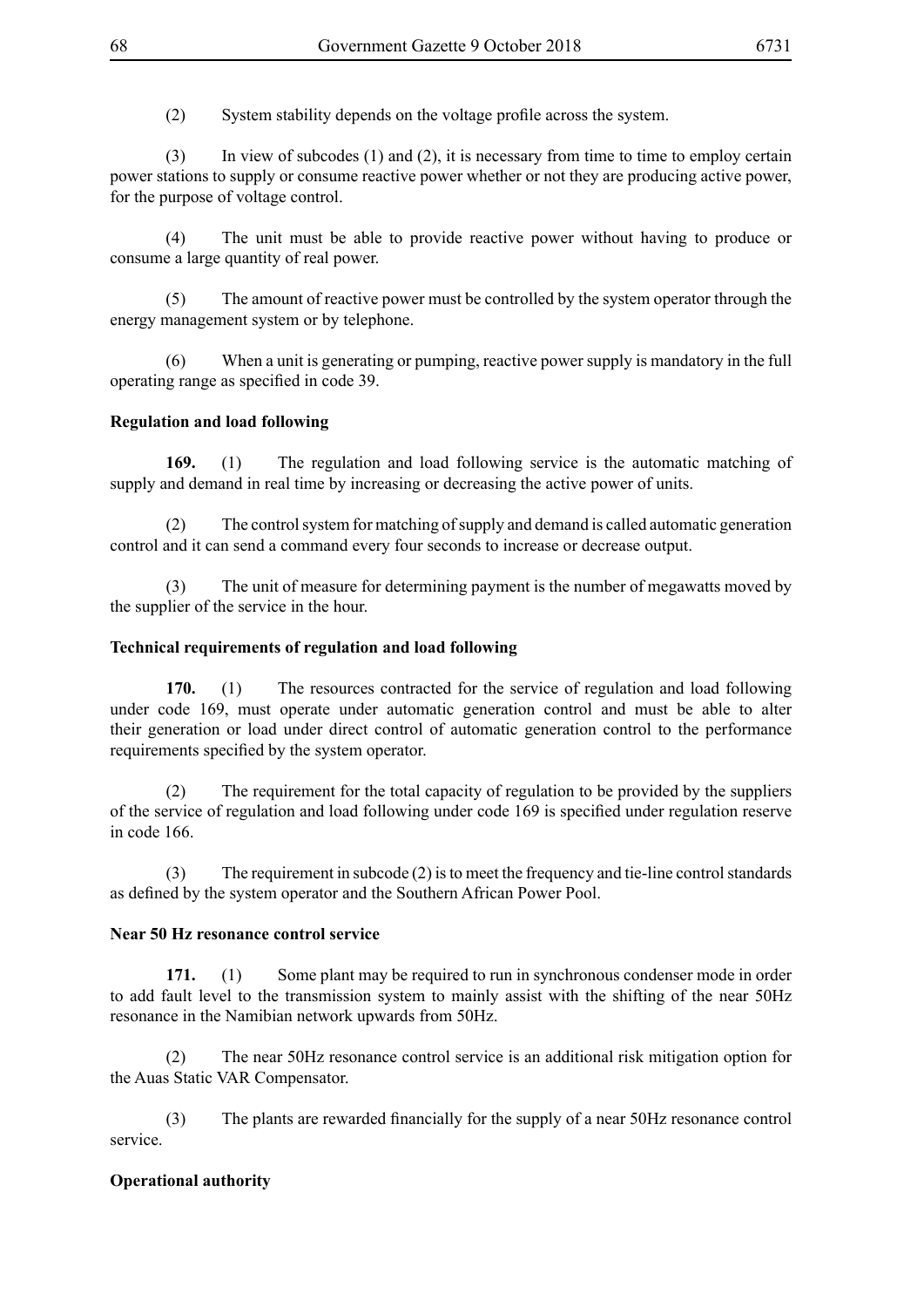**172.** (1) The system operator has operational authority over the transmission system.

(2) Operational authority for other networks lies with the respective asset owners.

(3) Normal control of the various networks must be in accordance with the operating procedures agreed between the participants.

Unless otherwise provided in this Code, a participant may not be permitted to operate the equipment of another participant without the permission of that other participant.

(5) Before a participant is permitted to operate the equipment of another participant the asset owner has the right to test and authorise the operating staff in accordance with his or her own standards before the permission is granted.

(6) Despite subcode (1), participants retain the right to safeguard the health of their equipment.

## **Operating procedures**

**173.** (1) The system operator must develop and maintain operating procedures for -

(a) the safe operating of the transmission system; and

(b) assets connected to the transmission system.

(2) The operating procedures referred to in subcode (1) must be adhered to by participants when operating equipment on the transmission system or connected to the transmission system.

(3) Each customer is responsible for his or her own safety rules and procedures.

(4) The system operator must ensure the compatibility with regard to the safety rules and procedures of all participants but if a dispute affecting the interpretation or application of safety rules and procedures should arise, the dispute must be resolved in accordance with the procedures specified by the system operator.

(5) The Southern African Power Pool operating agreements apply in the case of operational liaison with all international power systems connected to the transmission system.

#### **Operational liaison, permission for synchronisation**

**174.** (1) The system operator must sanction the switching, including shutting down and synchronising, of units and changing over of auxiliaries on all units.

(2) If a participant experiences an emergency, the other participants must assist to an extent as may be necessary to ensure that the emergency does not jeopardise the operation of the networks or plant.

(3) A customer must enter into an operating agreement with the system operator, if it is physically possible to transfer load or embedded generators from one point of supply to another by performing switching operations on the network of the customer.

(4) The operating agreement under subcode (3) must cover at least the operational communication and notice period requirements and switching procedures for load transfers.

## **Emergency or contingency planning**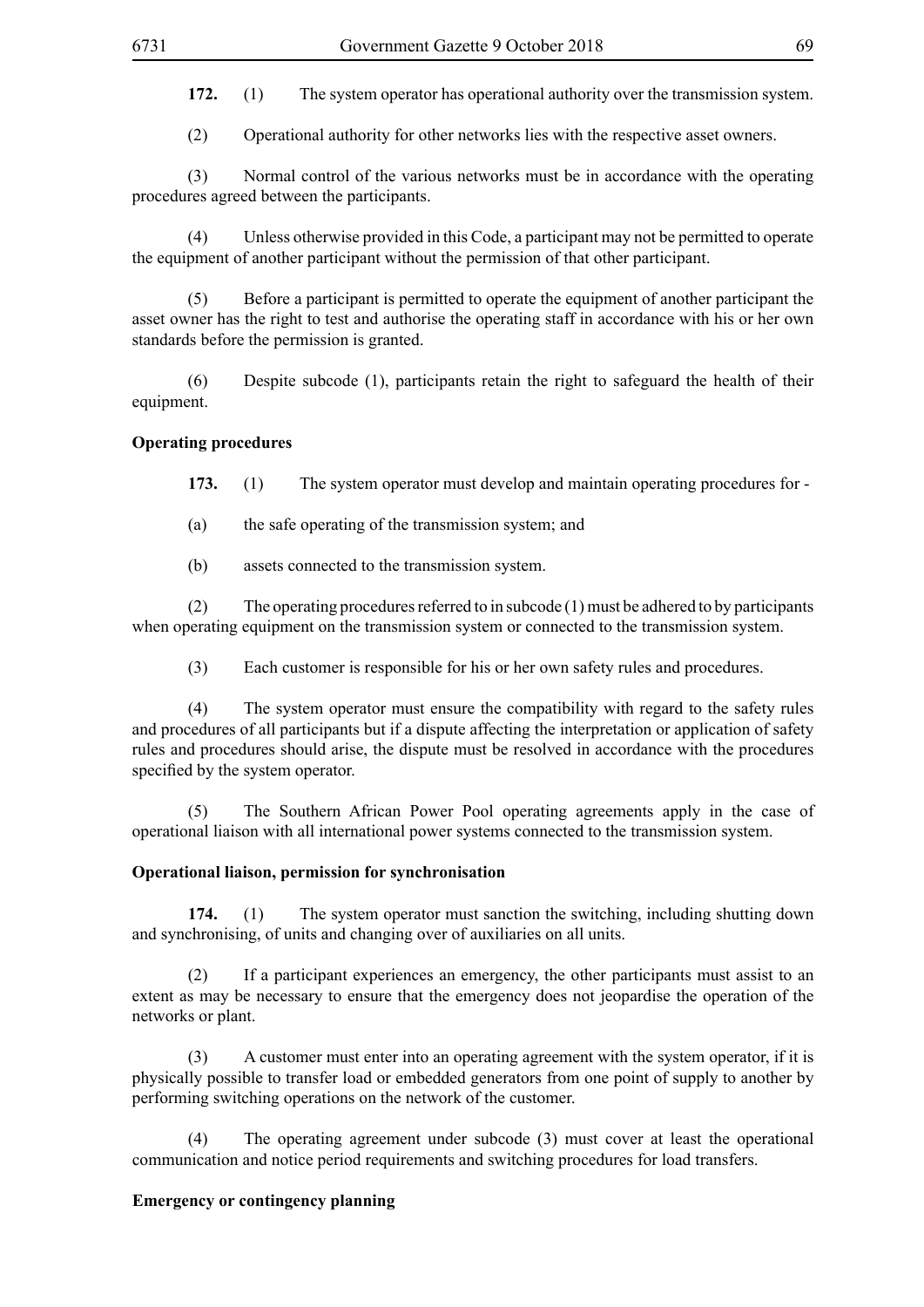**175.** (1) The system operator must develop and maintain contingency plans to manage system contingencies and emergencies that are relevant to the performance of the interconnected power system.

- (2) The contingency plans under subcode (1) must -
- (a) be developed in consultation with all participants;
- (b) be consistent with internationally acceptable utility practices; and
- (c) include
	- (i) under-frequency load shedding;
	- (ii) meeting disaster management requirements including the necessary minimum load requirements:
	- (iii) forced outages at all points of interface; and
	- (iv) supply restoration.

(3) Emergency plans must allow for quick and orderly recovery from a partial or complete system collapse, with minimum impact on customers.

(4) Emergency plans must comply with Southern African Power Pool agreements and guidelines.

(5) All contingency or emergency plans must be periodically verified by actual tests to the greatest practical extent, as agreed by the parties, without causing undue risk or undue cost.

(6) The costs of the tests referred to in subcode (5) must be borne by the respective asset owners.

(7) The system operator, in consultation with all affected participants, must ensure the coordination of the tests referred to in subcode (5).

(8) The system operator must specify minimum emergency requirements for distributor control centres, power station local control centres and substations to ensure continuous operation of their control, recording, enunciator and communication facilities.

(9) Other participants must comply with the requirements of the system operator for contingency or emergency plans.

(10) Automatic and manual load shedding schemes must be made available under the direction of the system operator.

(11) The system operator must be responsible for determining all operational limits on the transmission system by means of the applicable analytical studies.

(12) Load flow studies must be conducted regularly to determine the effect that various component failures would have on the reliability of the interconnected power system.

(13) At the request of the system operator, distributors must perform related load flow studies on their part of the network and make the results available to the system operator.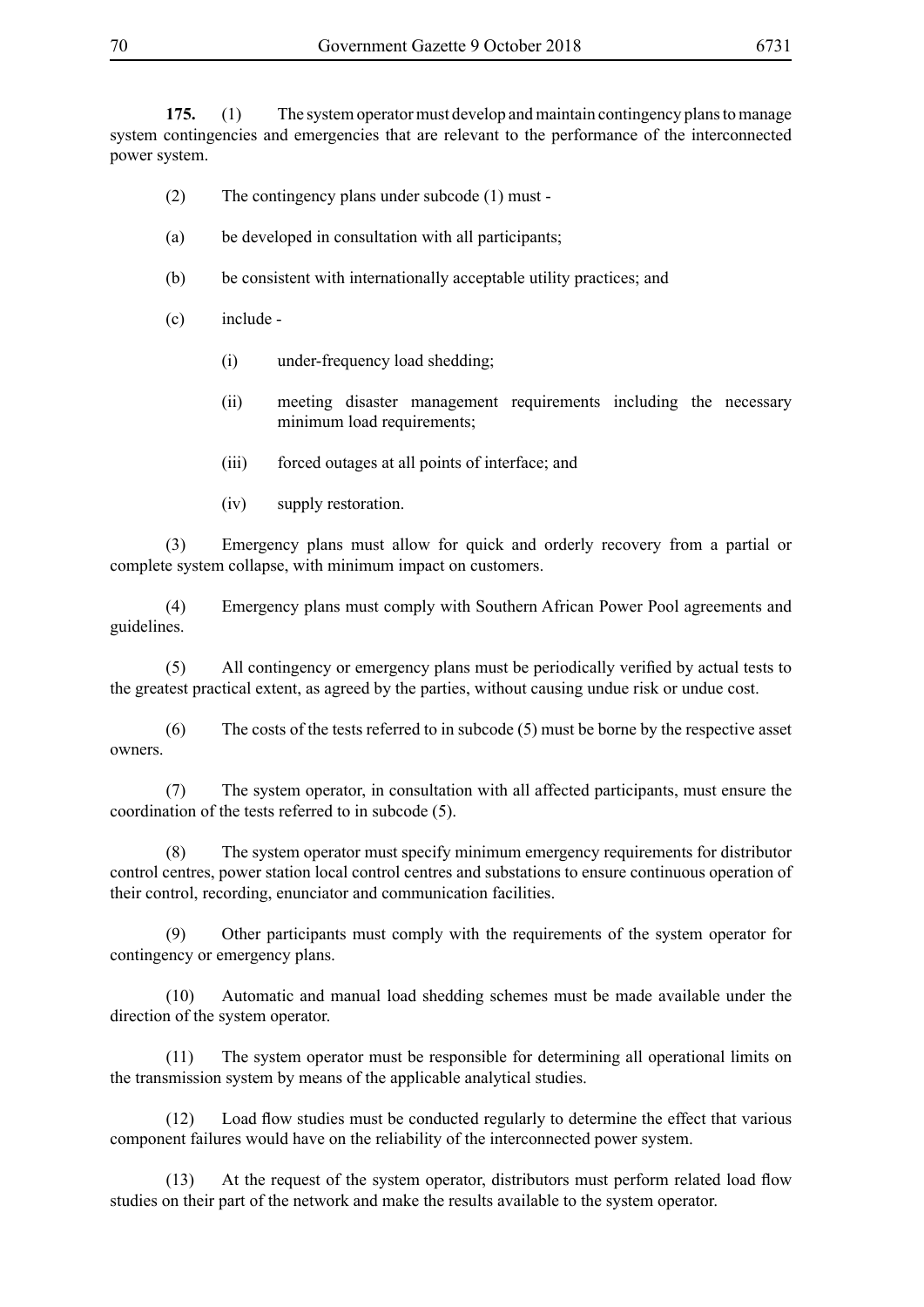## **System frequency and Area Control Error control under abnormal frequency or imbalance conditions**

**176.** The system operator is responsible for the balancing of supply and demand in real time through the implementation of the energy schedules and utilisation of ancillary services.

#### **Description of normal frequency or balancing conditions**

**177.** (1) The control area is considered to be under normal frequency conditions when -

- (a) the immediate demand can be met with the available scheduled resources, including any expensive contingency resources;
- (b) the SAPP control performance criteria are not consecutively violated;
- (c) the frequency is within the range  $49,5$  to  $50,5$  Hz;
- (d) the interconnection is intact; and
- (e) there are no security and safety issues.

(2) The control area is considered to be under abnormal conditions if it is not in a normal condition as contemplated in subcode (1).

#### **Operation during abnormal conditions**

**178.** (1) When abnormal conditions occur, corrective action must be taken until the abnormal condition is corrected.

(2) The corrective action referred to in subcode (1) includes both supply-side and demand-side options.

(3) Where possible, warnings must be issued by the system operator on expected utilisation of any contingency resources.

(4) The system operator must have a designated person to refer to in periods of abnormal operation, particularly during emergencies.

(5) The order in which emergency resources are to be used may change from time to time.

(6) An updated list must be issued by the system operator.

(7) Termination of the use of emergency resources must occur as the plant shortage situation improves and after frequency has returned to normal.

(8) Automatic under-frequency systems must be kept armed at all times.

#### **Independent action by participants**

**179.** (1) Each participant must have the right to reduce or disconnect a point of connection under emergency conditions if it is necessary for the protection of life or equipment.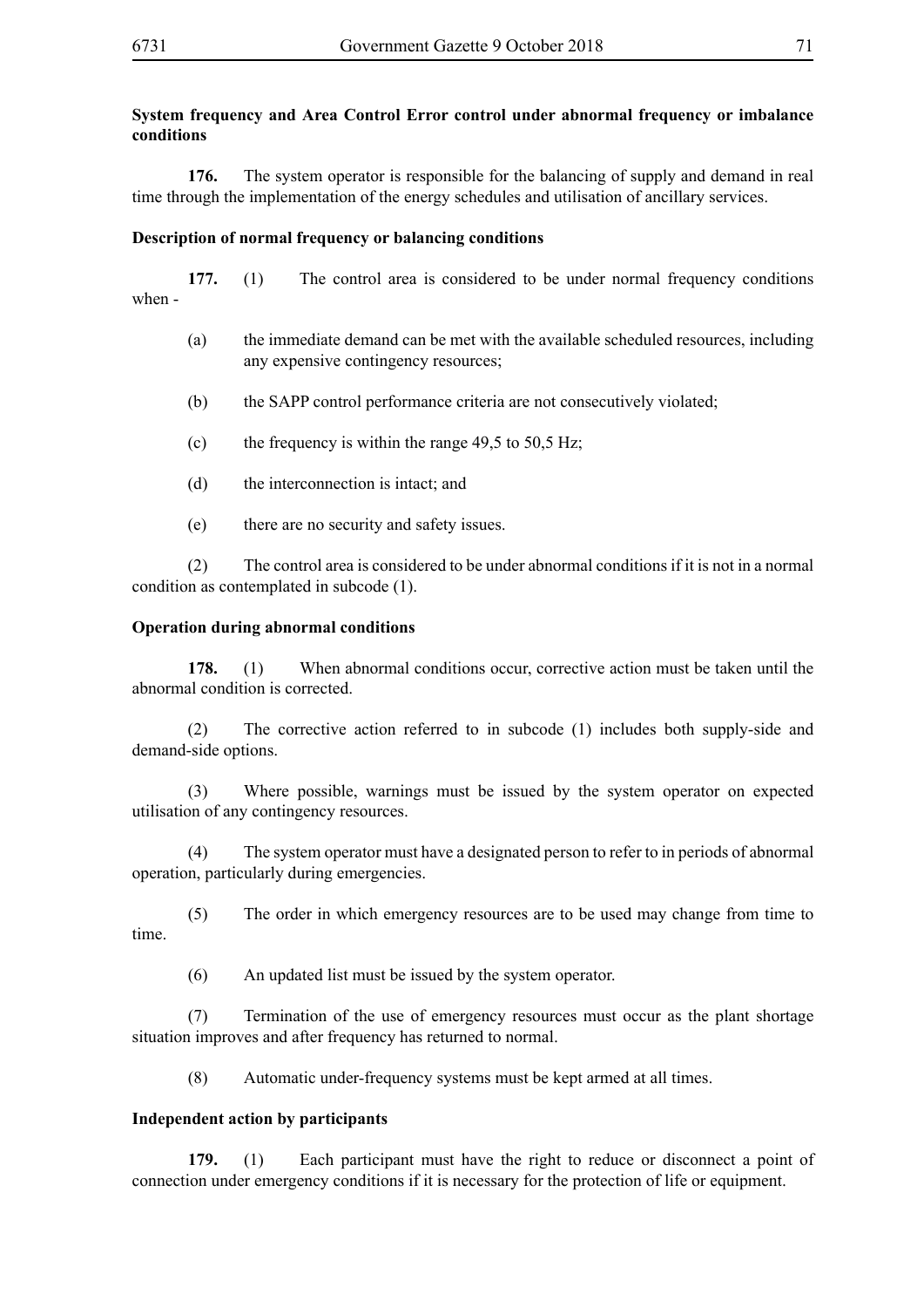(2) If a participant considers it necessary to reduce or disconnect a point of connection as contemplated in subcode (1) the participant must give advance notice of the intended reduction or disconnection where possible and no financial penalties apply.

(3) During emergencies that require load shedding, the request to shed load must be initiated in accordance with agreed procedures.

(4) Following emergency operations necessary to protect the integrity of the interconnected power system or the safety of equipment and human life, the participants must work diligently towards removing the cause of the emergency and the supply must be reconnected immediately after the emergency conditions have passed.

## **Voltage control**

**180.** (1) The system operator is responsible for the voltage control of the transmission system, at transmission level voltages as well as at the interface between the transmission company and its customers.

(2) Electricity must be supplied at three phase alternating current which must have a nominal voltage between phases and range, at the points of supply, as agreed between the participants.

(3) Transmission system voltages must be controlled during normal operation to be at least within statutory limits at the points of supply.

## **Fault reporting and analysis or incident investigation**

181. (1) Generators must report loss of output and tripping of units and governing to the system operator within 15 minutes of the event occurring.

- (2) Distributors and end-use customers must -
- (a) report the loss of major loads (>5MVA) to the system operator within 15 minutes of the event occurring; and
- (b) give warning of the reconnection of the loads referred to in paragraph (a) with at least 15 minutes advance notice.

(3) Incidents on the interconnected power system involving sabotage or suspected sabotage, as well as threats of sabotage must be reported to the system operator.

(4) Interruptions of supply, disconnections, under or over voltage incidents, quality of supply contraventions or any incident that materially affected the quality of the service to another participant must be formally investigated.

(5) A preliminary incident report must be available after three working days and a final report within three months.

- (6) The system operator must -
- (a) initiate the investigation contemplated in subcode  $(4)$ ;
- (b) arrange for the writing of the report; and
- (c) involve all affected participants.
- (7) The participants referred to in subode (6)(c) must make all relevant required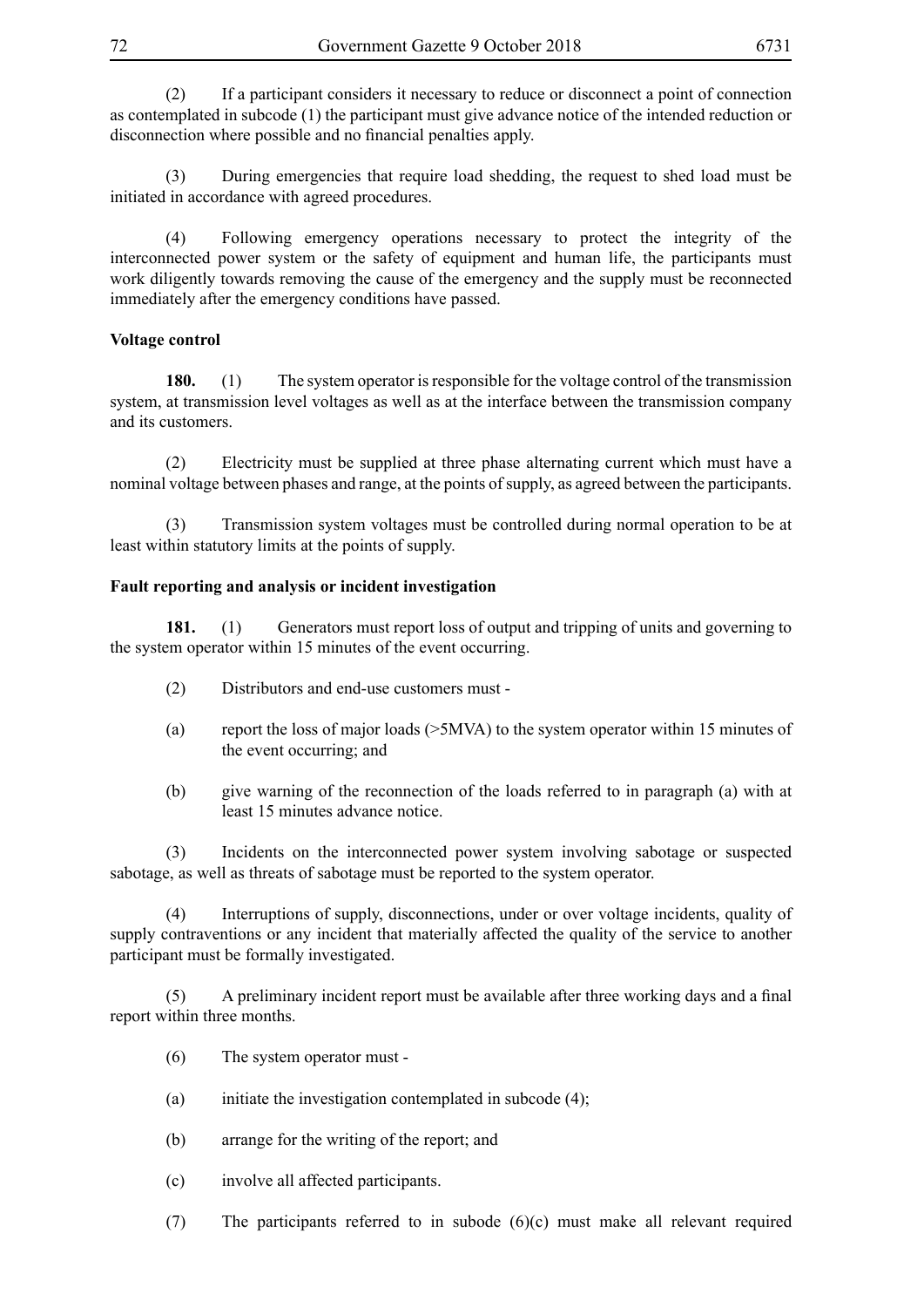information available to the system operator.

- (8) a major incident must have the following additional requirements:
- (a) any participant must have a right to request an independent audit of the report, at their own cost, if they are not satisfied with it; and
- (b) recommendations must be implemented by the participants within the time frames specified.
- (9) incidents must also be reported to the Board as defined in the licence conditions.

(10) system operator is responsible for developing and maintaining an adequate system of fault statistics.

#### **Commissioning**

**182.** (1) The system operator must verify commissioning or maintenance programmes concerning operating at major substations as far as is needed to ensure adequate co-ordination and reliability of the interconnected power system.

(2) All aspects of commissioning, by customers, of new equipment associated with the transmission connection, or re-commissioning of such existing equipment, must be agreed with the system operator in writing before such commissioning starts.

- (3) The aspects referred to in subcode (2) include, but are not be limited to the following:
- (a) commissioning procedures and programmes;
- (b) documents and drawings required;
- (c) proof of compliance with standards;
- (d) documentary proof of the completion of all required tests;
- (e) SCADA information to be available and tested before commissioning; and
- (f) site responsibilities and authorities.

(4) A minimum notice period of one month applies from the date of receipt of the request for all commissioning or re-commissioning.

(5) When commissioning equipment at the connection point, the transmission company must liaise with the affected customers on all aspects that could potentially affect the operation of customers.

(6) The transmission company and customers must perform all commissioning tests required in order to confirm that the transmission company and the plant and equipment of customers meets all the requirements of the Transmission Grid Code before going on-line.

(7) Where commissioning is likely to involve a requirement for dispatch or operating for test purposes, the customer must, as soon as possible, notify the system operator of the requirement including reasonable details as to the duration and type of testing required.

#### **Risk of trip**

**183.** (1) Generators must identify and report all tripping risks to the system operator.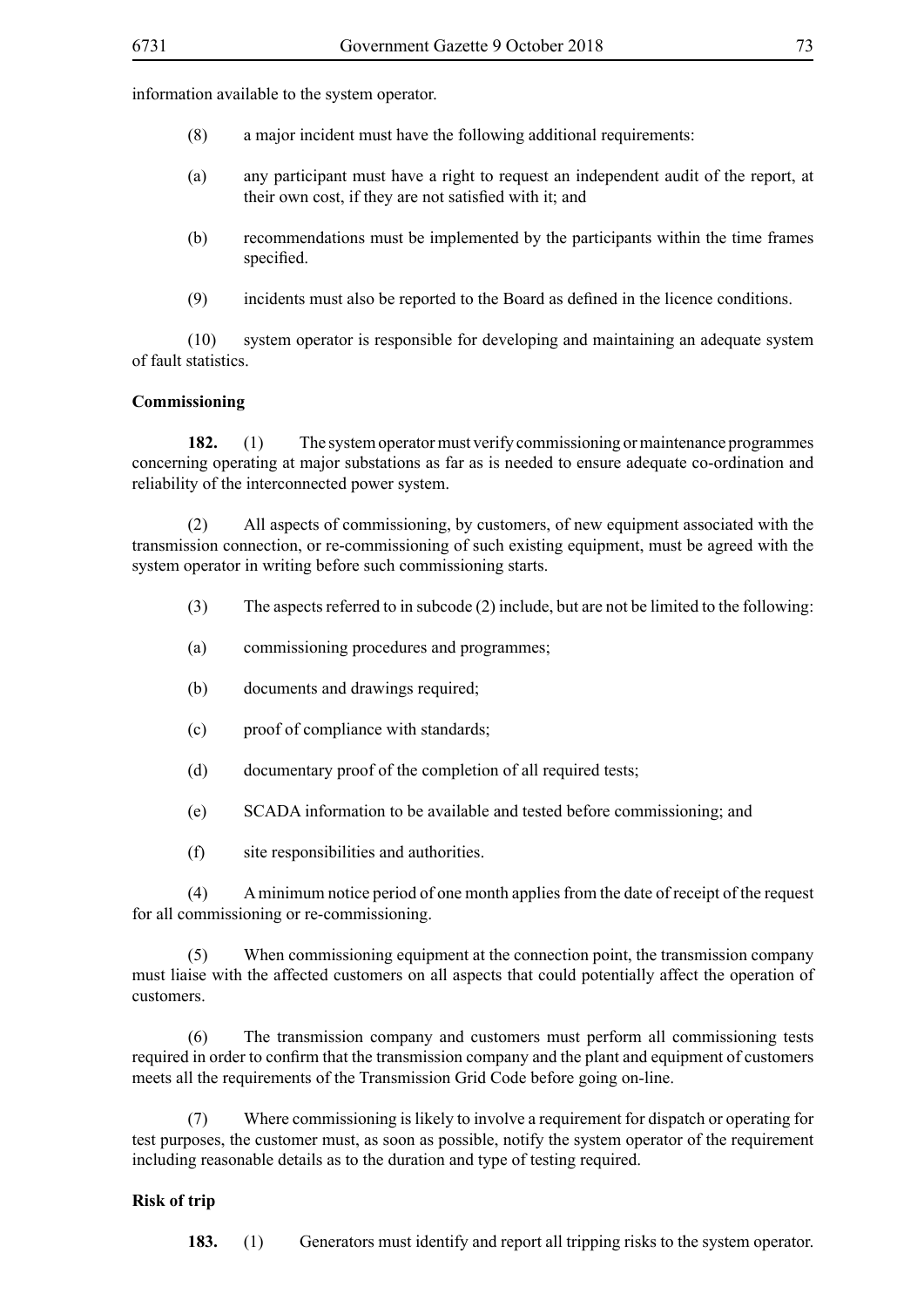(2) Participants must minimise the risk of tripping or loss of output on their own plant and equipment, associated with their operation and maintenance.

(3) Special care must be taken by participants when planning or executing work on protection panels.

(4) The normal outage process set out in code 184 must be followed.

(5) The work referred to in subcode (3) must be treated as risk-related outages by the system operator.

(6) When a risk of trip of equipment or loss of output with an impact exceeding 5MW could occur on any part of the interconnected power system, owing to an operation or maintenance contemplated in subcode (2) and (3), the affected participants must be consulted as to who must accept the risk before work may commence.

(7) The system operator must always be informed of the operations and maintenance contemplated in subcode (2) and must in general coordinate the information and accept the risks.

(8) The affected participants must be informed when the risk has been removed.

# PART<sub>2</sub>

# MAINTENANCE COORDINATION OR OUTAGE PLANNING AND TELE-CONTROL

# **Maintenance coordination or outage planning**

**184.** (1) Optimal reliability of the interconnected power system must be achieved by co-ordinating scheduled outages of generation, the transmission company, distributor, end-use customer, metering, communication and control facilities affecting interconnected power system operation.

(2) The maintenance coordination or outage planning must be done in collaboration with the single buyer.

### **Roles and responsibilities of outage requester**

**185.** (1) An outage requester must be a formally nominated employee or agent of a distributor, generator, end-use customer or a transmission company.

- (2) The responsibilities of an outage requester are to request an outage on plant -
- (a) for planned maintenance, repairs, auditing, emergency repairs, construction, refurbishment, inspection, testing; or
- (b) to provide safety clearance for other activities such as servitude clearance, line crossings and underpasses.

# **Roles and responsibilities of transmission company outage scheduler**

**186.** (1) The transmission company outage scheduler must check for multiple requests for an outage of the same network unit.

(2) If the transmission company outage scheduler notices -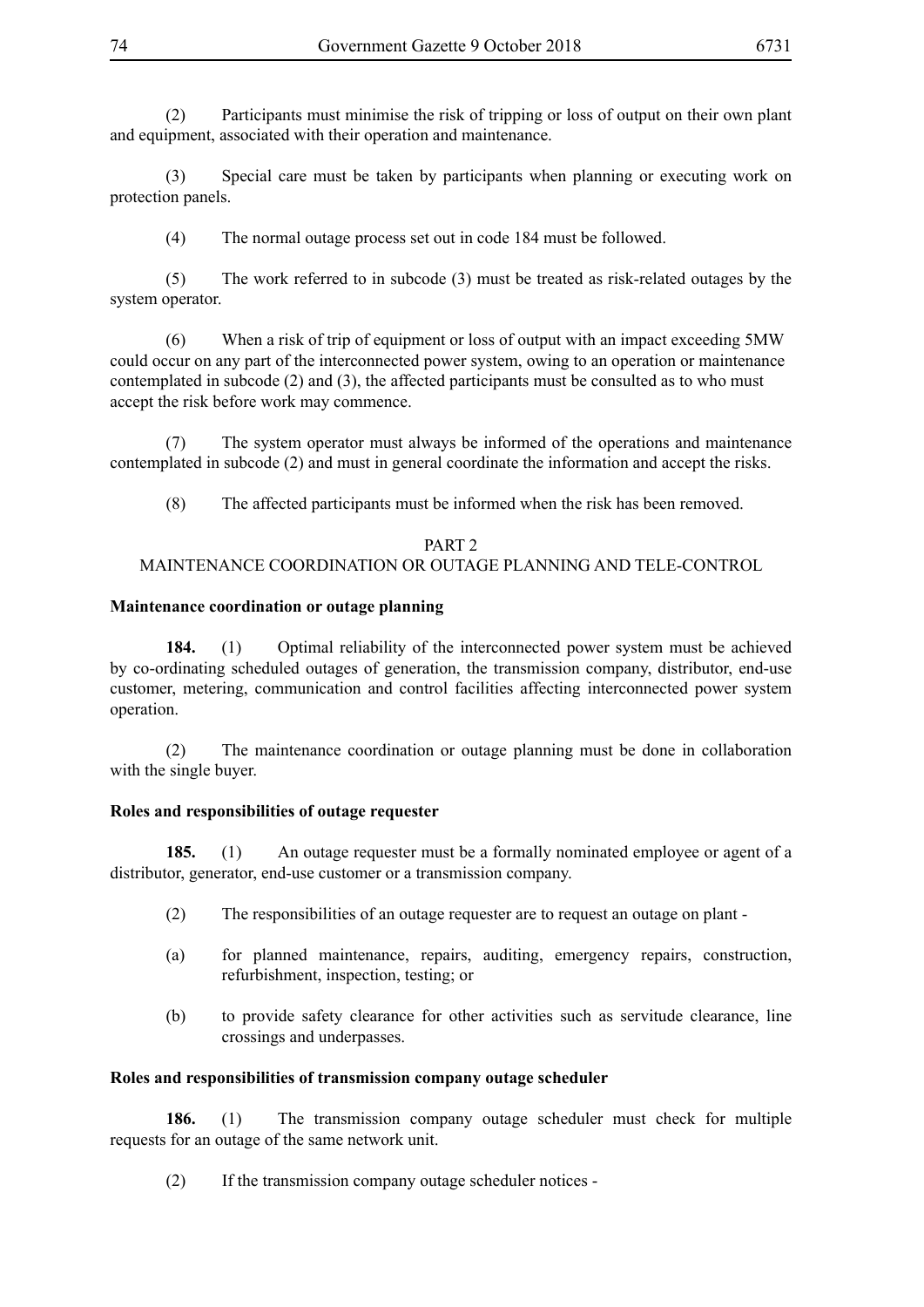- (a) another outage request for the same bay, the transmission company outage scheduler must request the parties involved to combine their requests into a single outage; or
- (b) conflicting outages, the transmission company outage scheduler must consider the priority and relative urgency of the requests and reflect the consideration against the validated request.

(3) The transmission company outage scheduler is responsible for ensuring that negotiations of risk-related outages have taken place.

### **Roles and responsibilities of system operator outage scheduler**

**187.** (1) The system operator outage scheduler is appointed to assess the viability of a scheduled outage request and to confirm or turn down the request.

(2) The system operator outage scheduler must optimise plant utilisation by evaluating network load capabilities, different system configurations and risk factors.

(3) It is also the responsibility of the system operator outage scheduler to co-ordinate and schedule plant that affects international customers.

### **Outage process**

**188.** (1) The system operator controller on shift at the time of the outage is responsible for finally sanctioning or alternatively refusing the outage and ensuring that the relevant operating instructions are issued.

(2) The system operator must develop and maintain an electronic transmission maintenance scheduling system for the coordination of all transmission system outages.

(3) The transmission company must inform all customers of the name and contact details of the respective the transmission company outage schedulers in the different geographic parts of the country.

(4) The system operator must make available to customers an outage schedule of all planned outages on the transmission system.

(5) The outage schedule referred to in subcode (4) must cover a period of one year rolling and must indicate whether the status of the outage is confirmed or not.

- $(6)$  When the need for an outage is first identified and -
- (a) the outage requester has access to the transmission maintenance scheduling system, the outage requester must enter the outage into the transmission maintenance scheduling system referred to in subcode (2) as a requested outage with planned outage dates, times, reason, type of maintenance and request urgency assigned to it; or
- (b) the outage requester does not have access to the transmission maintenance scheduling system, the outage requester must contact the relevant transmission company outage scheduler or the system operator outage scheduler to enter the outage as contemplated in paragraph (a).
- (7) When the transmission company outage scheduler is satisfied with the request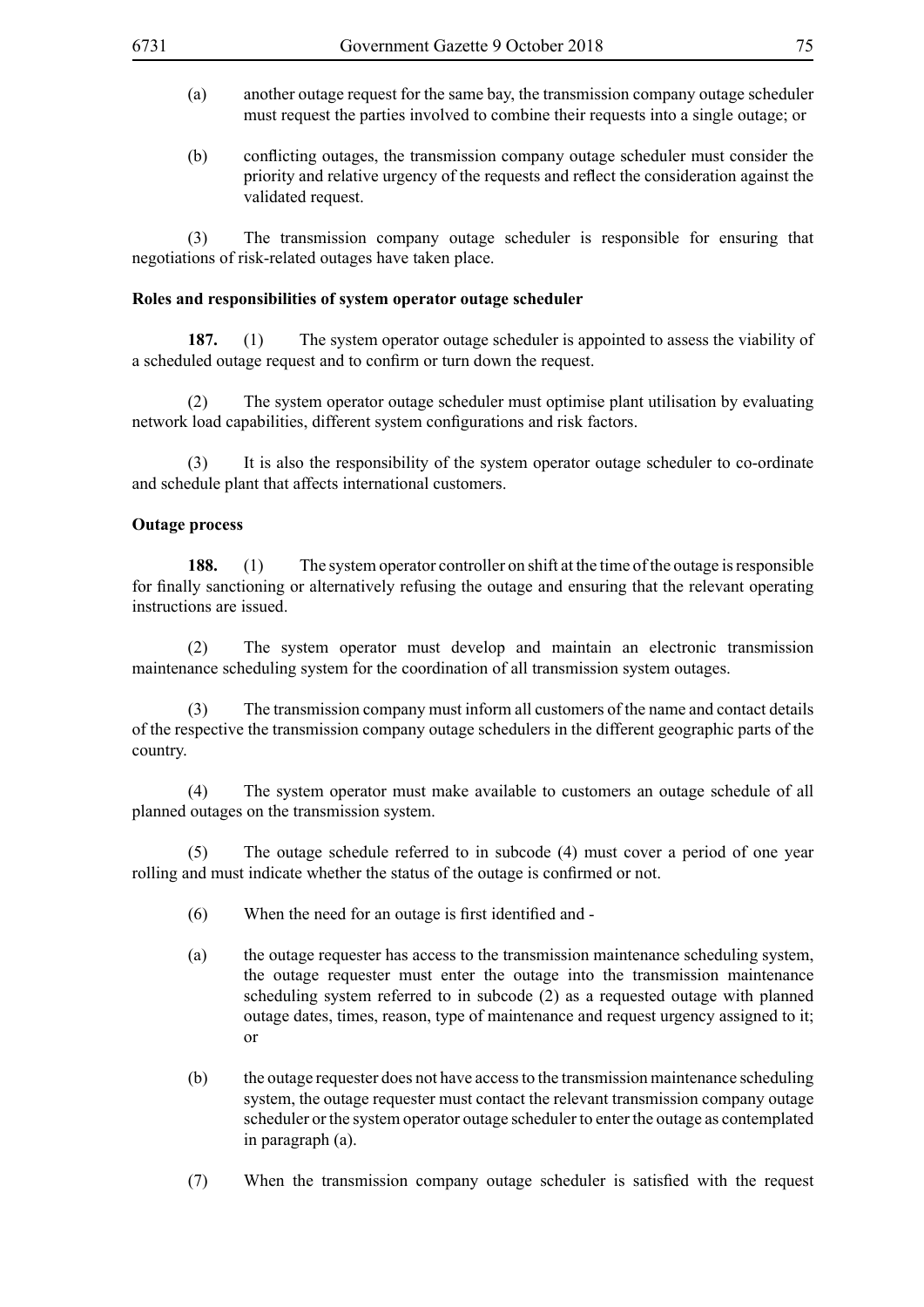referred to in subcode (6)(b) and, in the case of a calculated risk, has ensured that negotiation has taken place with the relevant stakeholders the scheduler must mark the outage as a scheduled outage.

(8) When the outage is marked as contemplated in subcode (7), the system operator outage scheduler must confirm the scheduled outage if the scheduled outage satisfies all the necessary requirements.

 $(9)$  If the scheduled outage is confirmed as contemplated in subcode  $(8)$  the transmission company outage scheduler must change the request referred to in subcode (6)(b) to a confirmed booking in the transmission maintenance scheduling system referred to in subcode (2).

(10) If the confirmed booking referred to in subcode (9) is subject to the outcome of another booking, the confirmed booking under subcode (9) must reflect that it is linked to another booking.

(11) If the request referred to in subcode (6)(b) cannot be accommodated, it must be marked as refused, with a reason or an alternative suggestion, in the transmission maintenance scheduling system referred to in subcode (2).

 $(12)$  When it is time for the confirmed booking referred to in subcode  $(9)$  to be executed or the outage becomes effective, the status must be changed or taken by the system operator controller who is on shift if sanctioning the outage.

(13) While an outage is in progress the responsible participants may report the actual state of the progress to the system operator controller who is on shift, who must enter the actual state into the transmission maintenance scheduling system referred to in subcode (2) so that the progress of the outage may be monitored by the outage requester and other participants who may be affected by the requested outage.

(14) When the outage is completed and power is restored, the system operator shift controller must change the status of the outage to complete.

(15) When an outage is cancelled it is the responsibility of the person cancelling the outage to furnish the reasons for the cancellation to the system operator.

(16) The system receiving the cancellation contemplated in subcode (15) must enter the cancellation into the transmission maintenance scheduling system referred to in subcode (2) and change the status to cancelled.

(17) Subcodes (15) and (16) also apply to outages that are postponed.

### **Risk-related outages**

**189.** (1) All risk-related outages must be scheduled a minimum of 14 days in advance with an executable contingency plan in place.

(2) The compilation of the contingency plan referred to in subcode  $(1)$  is the responsibility of the relevant transmission company.

- (3) The contingency plan referred to in subcode (1) -
- (a) is, in some cases, of a permanent nature and in force every time the same system conditions occur; and
- (b) may only be prepared once and comes into force again, with minimal changes if needed, when the same outage is scheduled.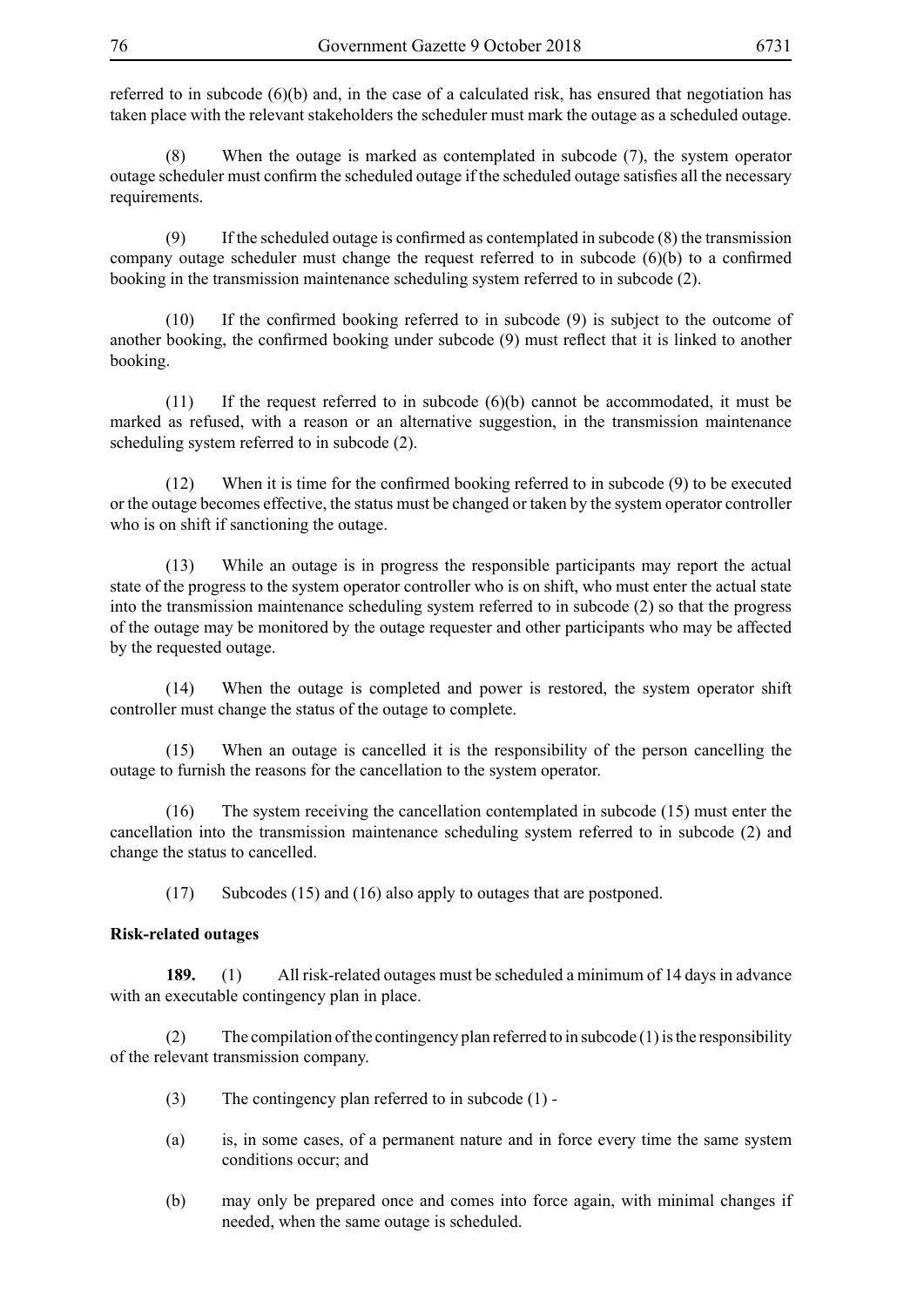- (a) security linking prior to the outage, to ensure minimal risk to customers;
- (b) returning the plant that is on outage back to service as soon as possible;
- (c) restoring supply to customers by utilising by-pass schemes;
- (d) load shedding if necessary and load profiles must be made available by the customer; and
- (e) list of contact persons.
- $(2)$  -
- (5) When a transmission company compiles a contingency plan pursuant to subcode
- (a) the system operator is responsible for identifying risk-related outages;
- (b) the system operator and customer control centres are responsible for the security linking contemplated in subcode (4)(a);
- (c) the transmission company is responsible for supplying the information relating to returning the plant to service;
- (d) the transmission company must develop by-pass schemes with assistance from the system operator and the customer control centre; and
- (e) the system operator and customer control centres are responsible for identifying the load at risk and load shedding in the contingency plan.

(6) If the contingency plan referred to in subcode (1) indicates that load shedding must take place, the contingency plan must include -

- (a) the total amount of load to be shed in relation to the load profile; and
- (b) the point at which load of customers must be shed for optimal results.

 $(7)$  The customer control centremust confirm that it is possible to execute the contingency plan successfully.

(8) The outage scheduler must contact the control centre a day prior to the outage to ensure that the control centre is in possession and aware of the contingency plan.

(9) Negotiation of all risk-related outages must take place with affected customers a minimum of 14 days prior to the outage being executed unless otherwise agreed.

(10) Where a request for a risk related outage comes from a generator with a requirement for 28 days prior notice of the risk related outage, the time period must be complied with by the parties.

(11) The service provider must involve customers in the planning phase of projects and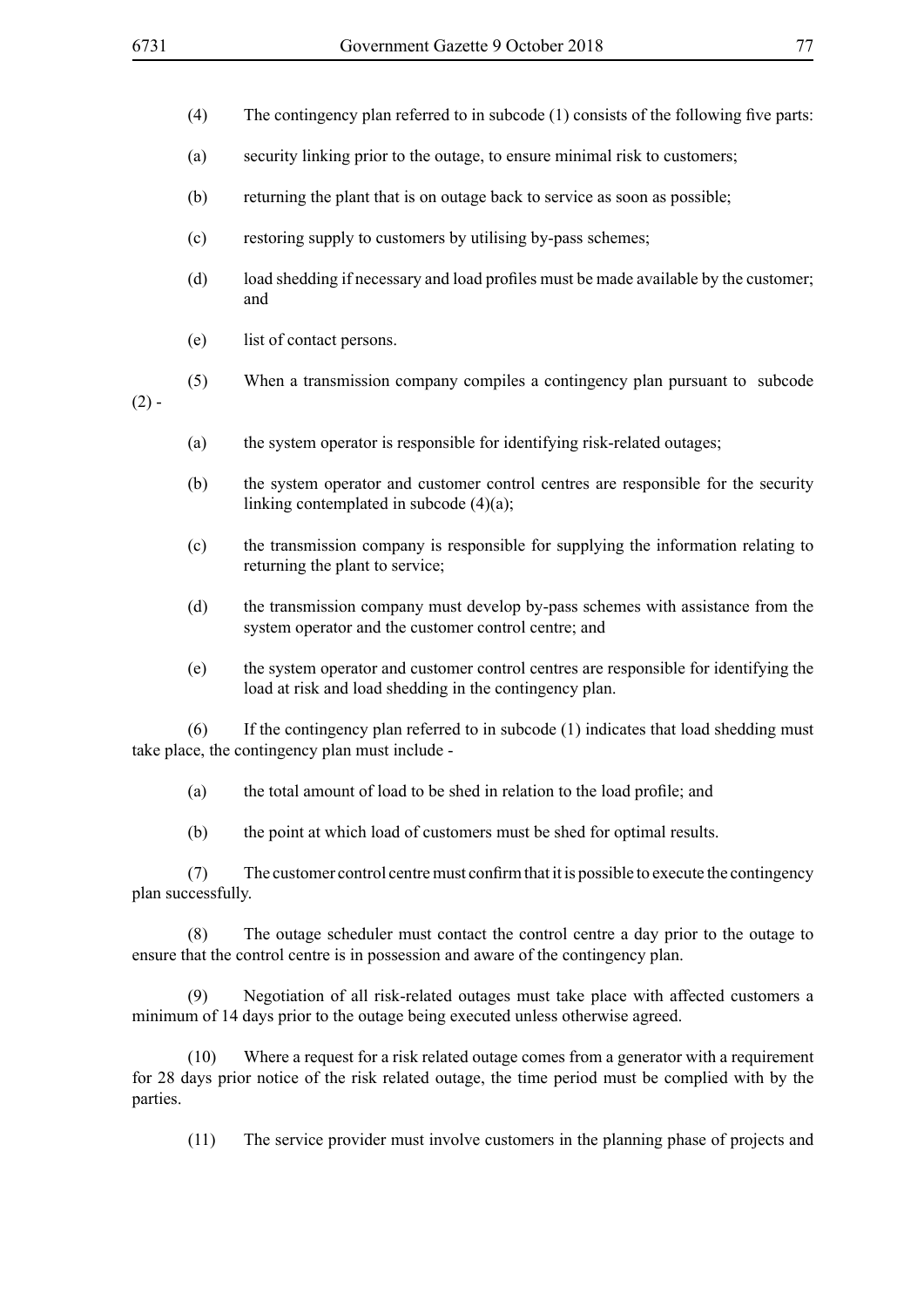outages that will affect them.

(12) Subcodes (1) to (11) apply also to all outages affecting international customers.

(13) The transmission company must give distributors and end-use customers at least 14 days prior notice of planned interruptions.

### **Maintenance planning between transmission company and generators**

**190.** (1) Each generator must provide the system operator with the following documents in the pro-forma format set out in Annexure 10 to enable the system operator to execute short-term power system reliability inclusive of -

- (a) a 52-weeks-ahead outage plan per power station, showing planned outage and return dates and other known generation constraints, updated weekly by 15:00 every Monday or the first working day of the week;
- (b) an annual maintenance or outage plan per power station, looking five years ahead, showing planned outage and return dates and other known generation constraints, and issued by 31 December of each year; or
- (c) a monthly variance report, explaining the differences between the plan contemplated in paragraph (a) or (b).

(2) Each generator must invite the transmission company to provide inputs into the compiling of the annual maintenance or outage plan referred to in subcode (1)(b), on the basis of ensuring system reliability, and must not unreasonably reject the inputs.

(3) If a generator rejects the inputs contemplated in subcode (2) the generator must substantiate the rejection as reasonable by providing the transmission company with documentary proof of the reasons for the rejection.

(4) Plant versus system risks must be carefully weighed up by the affected participants under all circumstances.

(5) Joint risk assessments must be undertaken and joint contingency plans under these outage conditions must be prepared by the affected participants.

(6) Each generator must ensure the absolute minimum deviation from its annual outage plan and each deviation must be negotiated with the system operator.

The system operator must coordinate network outages affecting unit output with related unit outages to the maximum possible extent.

(8) The objectives to be used by the system operator in this maintenance coordination -

- (a) maintaining adequate reserve levels at all times;
- (b) ensuring reliability where transmission system constraints exist; and
- (c) maintaining acceptable and consistent real-time technical risk levels.

### **Refusal or cancellation of outages**

**191.** (1) A participant may not unreasonably refuse or cancel a confirmed outage.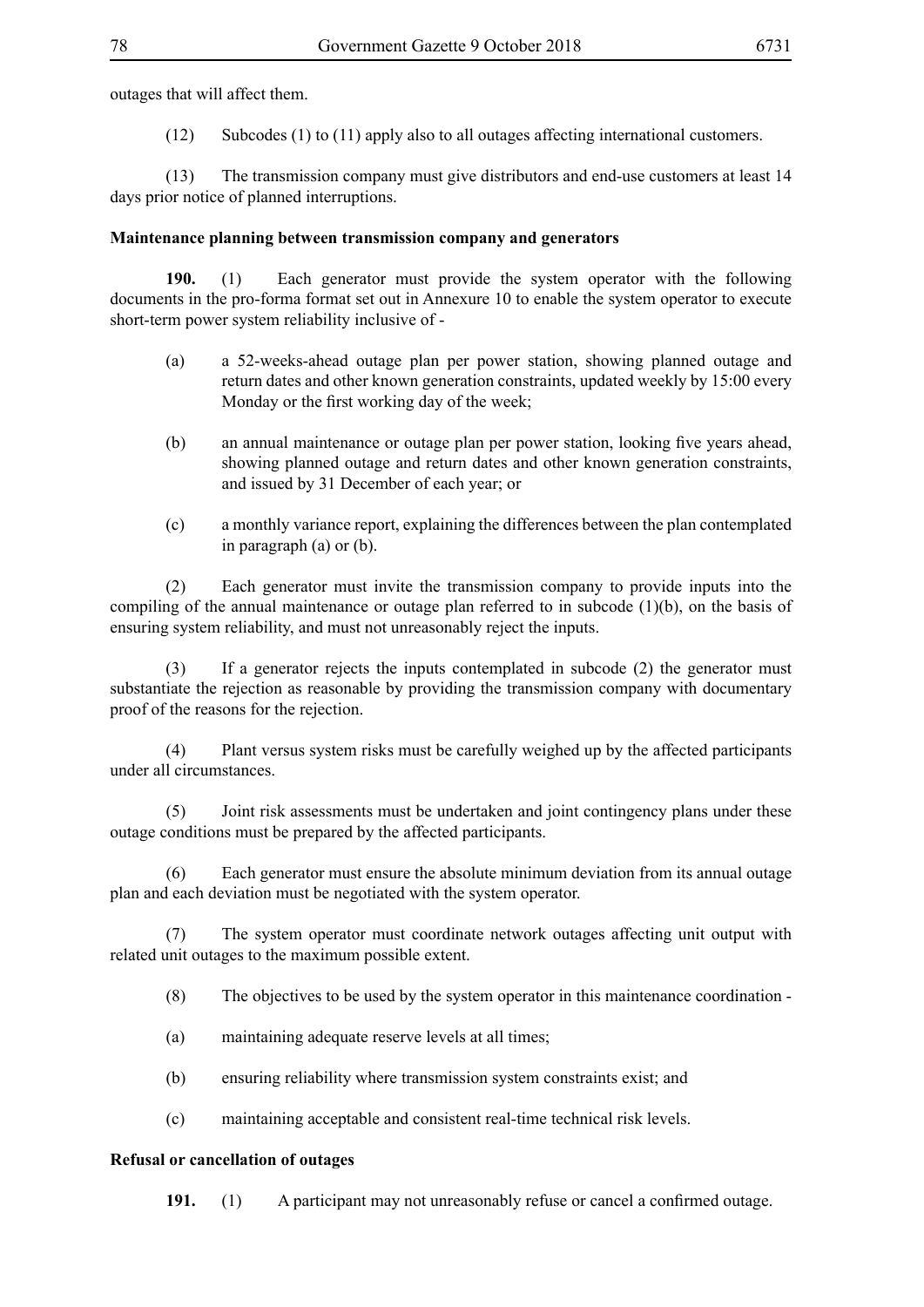(2) If a participant unreasonably refuses or cancels a confirmed outage the participant is liable for the risks associated with that refusal or cancellation.

(3) In the case of the system operator cancelling the request owing to system conditions, the outage requester must bear the cost of such cancellation.

# **Communication of system conditions, operational information and interconnected power system performance**

- **192.** (1) The system operator must -
- (a) determine system conditions; and
- (b) communicate the system conditions determined under paragraph (a) to all participants.
- (2) The system conditions contemplated in subcode  $(1)(a)$  are -
- (a) based on a steady state and dynamic simulation of the interconnected power system; and
- (b) include measures that will enhance reliability.

(3) The system operator must provide participants with operational information as may be agreed from time-to-time and as contemplated in Part 2 of Chapter 6.

(4) The operational information under subcode (3) includes information regarding planned and forced outages on the interconnected power system as determined by the market rules.

(5) The system operator must report on both technical and energy aspects of interconnected power system performance monthly and annually.

(6) The reporting pursuant to subcode (5) includes information on daily demands, energies, losses, interruptions and Codes 229, 230, 231 and 232.

(7) The system operator must, on request by a participant, make available the information contemplated in subcode (6).

### **Tele-control**

**193.** Where tele-control facilities are shared between participants, operating procedures must be agreed.

# CHAPTER 5 TRANSMISSION SYSTEM METERING

#### **Principles of transmission metering**

- **194.** (1) The following points must have a metering installation -
- (a) each point of supply connecting a distributor or end-use customer to the transmission system;
- (b) each point of connection between a unit and a distributor or the transmission system; and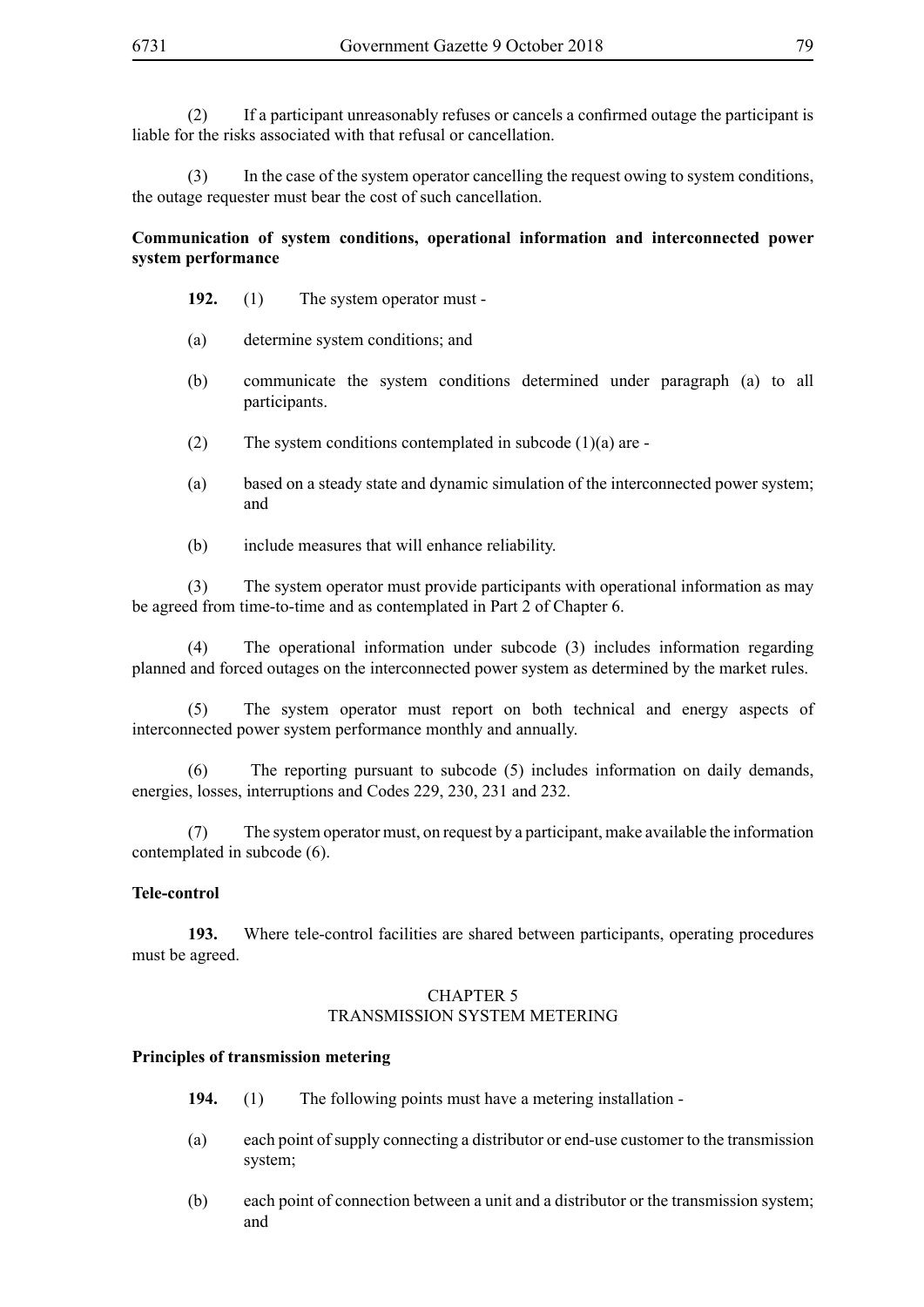(c) each point connecting the networks of Namibia to a neighbouring country.

(2) The type of metering installation at each metering point as contemplated in subcode (1) must comply with the NRS 057:2001 metering specifications.

(3) Customers with a maximum demand of 5 MVA or more, generators and connections to neighbouring countries must have main and check metering and there must be separate main and check Current Transformer cores but one dedicated Voltage Transformer must be allowed.

(4) A metering point may be located at a point other than the point of connection or the point of supply by mutual agreement between the participants.

(5) Customers may request the installation of their own separate check meters and any extra costs must paid for by the requesting party and the transmission metering administrator must install and control the check meters.

# **Responsibility for metering installations**

**195.** (1) For the purposes of this Chapter, the transmission company is the transmission metering administrator and owner of the meter.

(2) The transmission supply business is responsible for ensuring that all points identified as metering points under code 202 have metering installations.

(3) The transmission metering administrator is responsible for managing and collecting metering information.

(4) Participants connected to or wanting to connect to the transmission system must provide the transmission metering administrator with all information considered necessary to enable the transmission metering administrator to perform metering duties.

- (5) In the event of a metering installation being positioned between two distributors -
- (a) both distributors are responsible for installing and maintaining the metering installation in accordance with the requirements of this Chapter;
- (b) all costs related to the metering installation must be paid for by both distributors; and
- (c) the distributors must ensure that the transmission metering administrator is given remote or electronic access to the metering installation where appropriate and if access to the metering installation compromises the security of the installation then metering data must be supplied to the transmission metering administrator on a daily basis in an appropriate format if required.

### **Metering installation components**

- **196.** (1) The following principles apply to all metering installations:
- (a) the meter or recorder must be able to store data in memory for 35 days or more;
- (b) data stored in either a meter or a recorder must be remotely and locally retrievable;
- (c) a meter must be remotely interrogated on a daily basis where possible or as mutually agreed by the affected participants;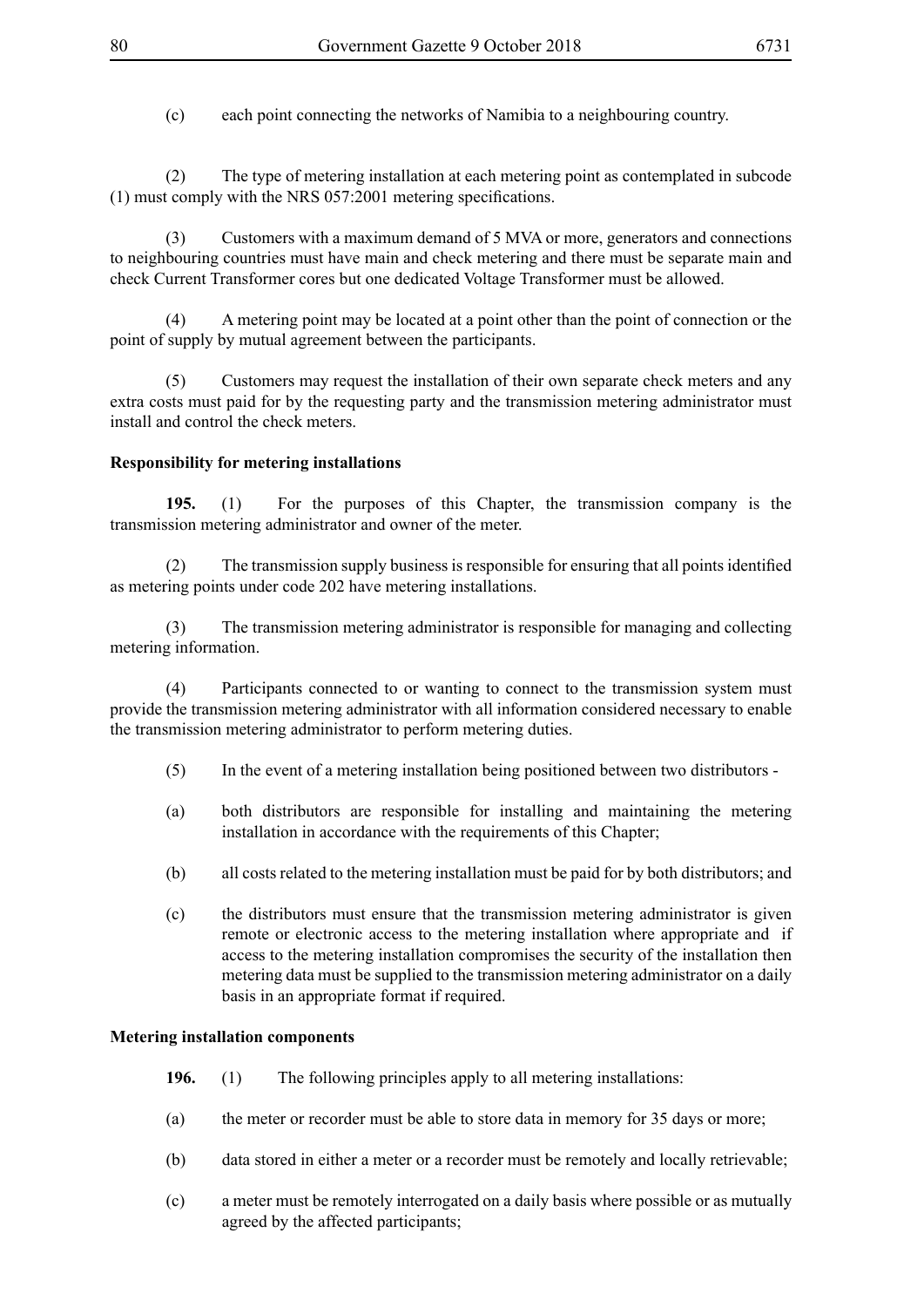- (d) a meter must be visible and accessible but access is restricted to authorised staff members only; Data for customers must be historical data situated on a secure server. As and when required, metering impulses must be provided;
- (e) a telecommunications medium must be connected to the meter or recorder contemplated in paragraph (a) where possible; and
- (f) the meter data retrieval process must be a secure process whereby meters or recorders are directly interrogated to retrieve billing information from their memories.
- (g) The accuracy of meters and recorders must be in accordance with the minimum requirements of NRS 057:2001 metering specifications.
- (h) Commissioning of the metering installation and metering data supporting systems must take place in accordance with the requirements of NRS 057:2001 metering specifications.
- (i) Both active and reactive energy must be measurable without compromising any requirements of this Chapter.
- (i) The meters must measure both active and reactive energy flow in both directions.
- (k) The meters must be configured to store or record metering data in half-hourly integration periods.
- (2) If a metering installation is used for purposes other than metering data -
- (a) the use must not in any way obstruct metering data collection and accuracy requirements;
- (b) the secondary use must be communicated to all participants who may be affected by the secondary use of the installation; and
- (c) no secondary user must interfere with Voltage Transformer or Current Transformer circuitry.

(3) Metering installations must be audited in accordance with NRS 057:2001 metering specifications or equivalent.

#### **Data validation**

**197.** (1) Data validation must be carried out in accordance with NRS 057:2001 metering specifications.

- (2) In the event of -
- (a) electronic access to the meters not being possible;
- (b) an emergency bypass or other scheme having no metering system; or
- (c) metering data not being available any of the following may be resorted to by the distributor,

the transmission metering administrator may resort to -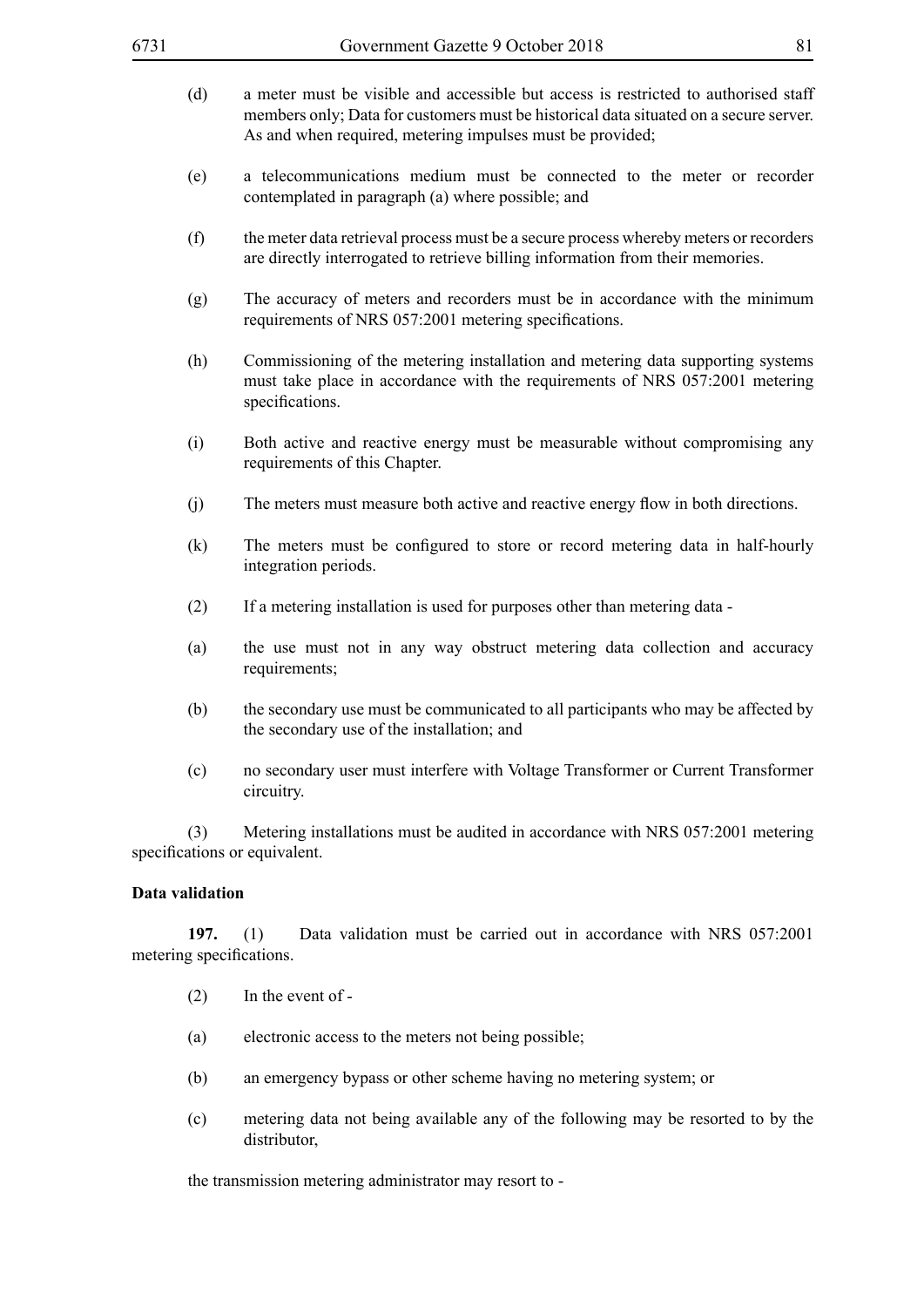- (i) manual meter data downloading;
- (ii) estimation or substitution subject to mutual agreement between the affected parties;
- (iii) profiling; or
- (iv) reading of the meter at scheduled intervals.
- (3) In the event of an estimation having to be made -
- (a) a monthly report must be produced for all estimations made; and
- (b) the estimation may not be made on three or more consecutive time slots but if that estimation is made the transmission metering administrator must ensure that the meters are downloaded for the billing cycle.

(4) Not more than 10 slots may be estimated per meter point per month but if that estimation is made the transmission metering administrator must ensure that the meters are downloaded for the billing cycle.

#### **Meter verification**

**198.** In addition to the NRS 057:2001 metering specifications verification requirements, meter readings must be compared with the metering data base at least once a year.

#### **Metering database**

**199.** (1) The transmission metering administrator must create, maintain and administer a metering database containing the following information:

- (a) name and unique identifier of the metering installation;
- (b) the date on which the metering installation was commissioned;
- (c) the connecting parties at the metering installation;
- (d) maintenance history schedules for each metering installation;
- (e) telephone numbers used to retrieve information from the metering installation;
- (f) type and form of the meter at the metering installation;
- (g) fault history of a metering installation; and
- (h) commissioning documents for all metering installations.

(2) Information relating to raw and official values as indicated in section 4.2 of the NRS 057:2001 metering specifications must form part of the metering database and must be retained for at least five years for audit trail purposes.

### **Testing of metering installations**

**200.** (1) Commissioning, auditing and testing of metering installations must be done in accordance with the NRS 057:2001 metering specifications.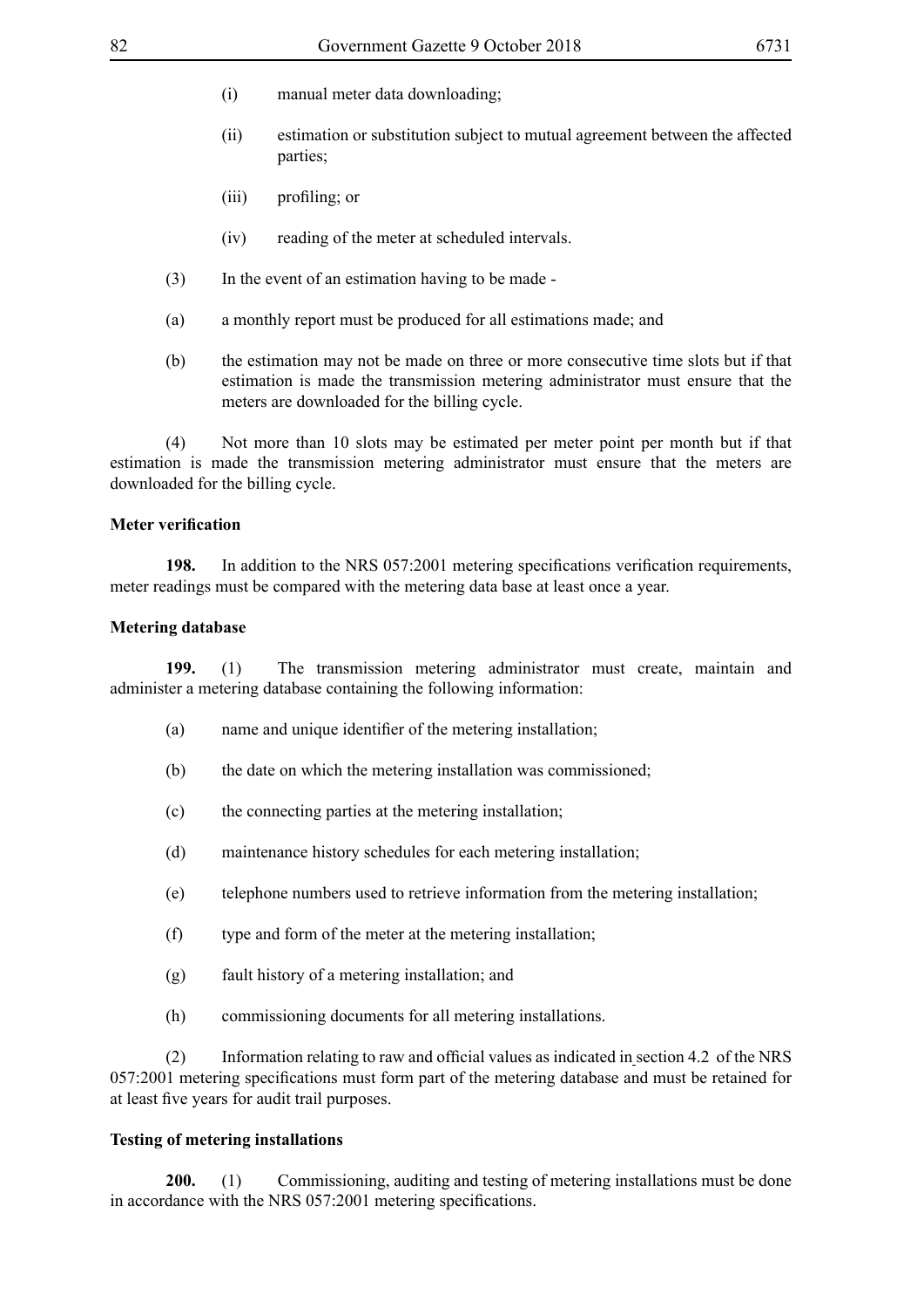(2) A participant may request the Board that testing of a metering installation be performed and that request may not be unreasonably refused but the costs of the testing must be for the account of -

- (a) the requesting participant if the meter is found to be accurate; or
- (b) the account of the transmission metering administrator if the meter is found to be inaccurate.

#### **Metering data base inconsistencies**

**201.** In the event of testing revealing that data in the metering database is inconsistent with the data in the meter, the transmission metering administrator must inform all affected participants and make corrections to the official metering data.

#### **Access to metering data**

**202.** (1) Metering data must be accessed through a central database that stores all customer information.

(2) The transmission metering administrator must control access to all metering installations.

(3) Electronic access to the meters may not be granted to the customer or any other party unless special permission has been granted by the Board.

(4) Schedules for accessing metering data from the central database must be administered by the transmission metering administrator in line with section 4.2.3 of the NRS 057:2001 metering specifications.

(5) All security requirements for metering data must be as specified in NRS 057:2001 metering specifications.

### **Confidentiality**

**203.** Metering data and passwords are confidential information.

# CHAPTER 6 TRANSMISSION SYSTEM INFORMATION EXCHANGE

#### PART 1

### INFORMATION EXCHANGE INTERFACE AND SYSTEM PLANNING INFORMATION

### **Confidentiality of information**

**204.** (1) Information exchanged between parties governed by this Chapter is confidential unless otherwise stated or the information is defined as being in the public domain.

(2) Confidential information may not be transferred to a third party without the written consent of the information owner.

(3) Parties must observe the proprietary rights to information of third parties for the purposes of this Chapter.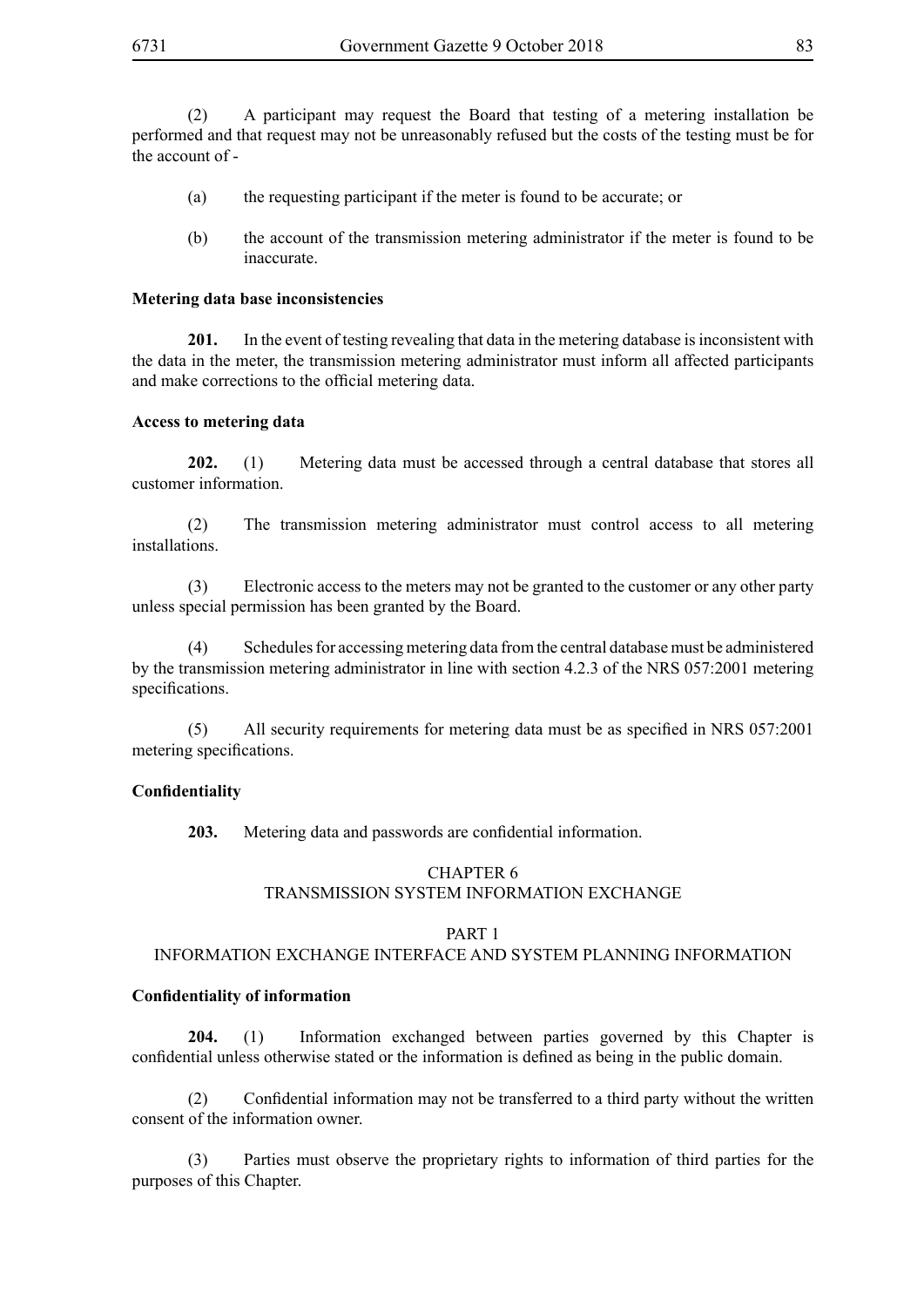(4) Parties receiving information must use the information only for the purpose for which it was supplied.

(5) The information owner may request the receiver of information to enter into a confidentiality agreement with the information owner before the information owner provides confidential information.

- (6) A pro forma confidentiality agreement is set out in Annexure 7.
- (7) Parties must -
- (a) take all reasonable measures to control unauthorised access to information and to ensure secure information exchange; and
- (b) must report any violation of information security to the information owner.

### **Information exchange interface**

**205.** (1) The parties must identify the following for each type of information exchange:

- (a) the names and contact details of the persons designated by the information owner as responsible for the provision of information;
- (b) the names and contact details of the parties represented by persons requesting the information; and
- (c) the purpose for which the information is required.

(2) The parties must agree on appropriate confirmation procedures for the transfer of information.

(3) Access to information must be provided by the relevant parties with reasonable motivation and notice.

### **System planning information**

**206.** (1) Customers must -

- (a) provide to the transmission company, without unreasonable delay, information requested by the transmission company on a regular basis for purposes of -
	- (i) planning and developing the transmission system;
	- (ii) monitoring current and future power system adequacy and performance; or
	- (iii) fulfilling statutory or regulatory obligations; and
- (b) submit to the transmission company the information listed in Annexure 15 and
	- (i) Annexure 8, for distributors or end-use customers; or
	- (ii) Annexure 9, for generators.
- (2) The transmission company must keep an updated technical database of the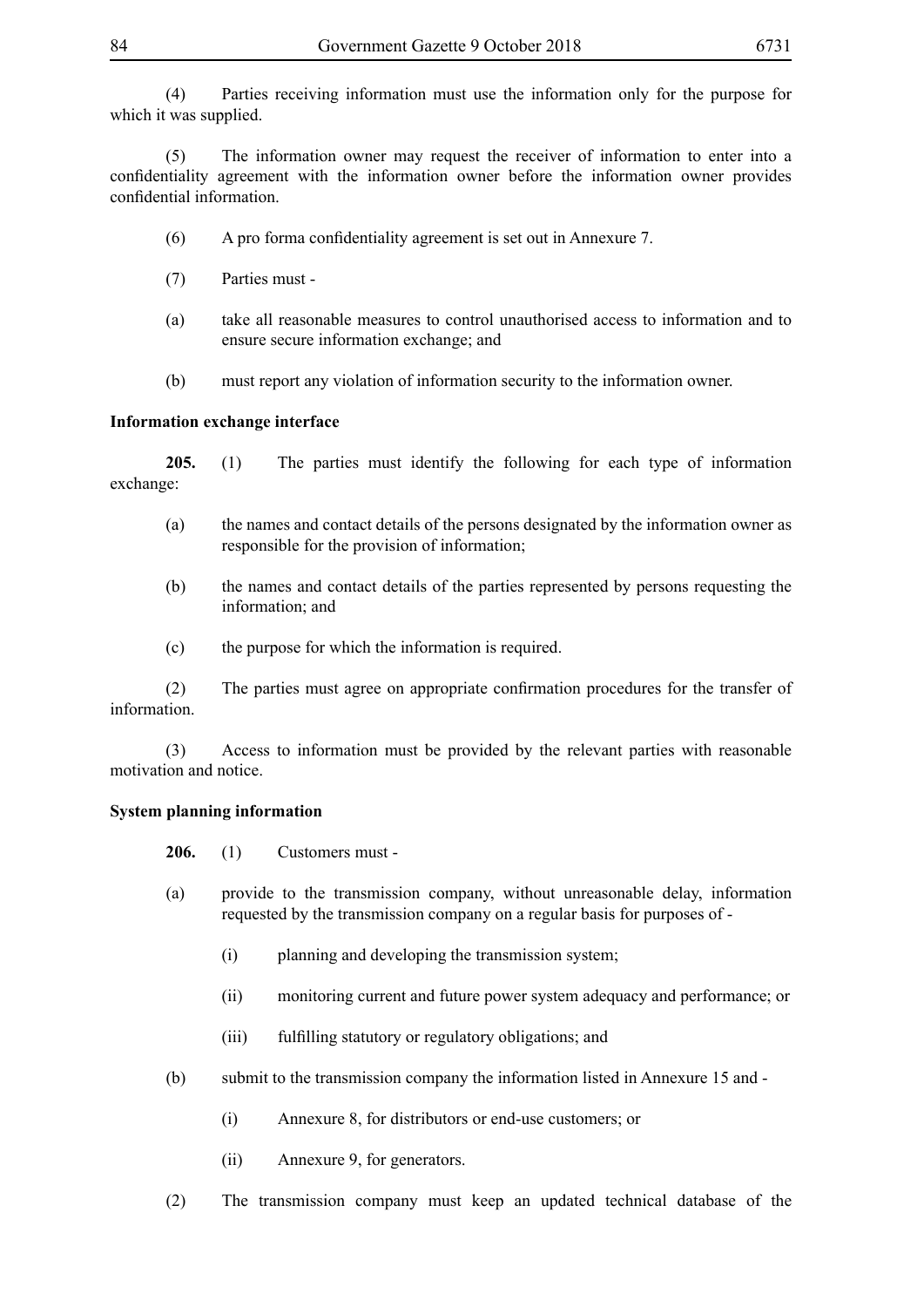interconnected power system for purposes of modelling and studying the behaviour of the interconnected power system.

(3) The transmission company must provide customers or potential customers, upon request, with any relevant information that they require to properly plan and design their own networks or installations or comply with their other obligations in terms of the Transmission Grid Code.

(4) The transmission company must make available all the relevant information related to network planning as contemplated in Part 3 of Chapter 3.

(5) Customers must, upon request to upgrade an existing connection or when applying for a new connection, provide the transmission company with information relating to the details specified in Annexure 16.

(6) The service-provider may estimate any system planning information not provided by the customer as contemplated in Annexure 8 or 9.

(7) The service-provider must indicate to the customer any data items that have been estimated and the estimated data items are deemed to have been provided by the customer.

(8) Generators must submit to the relevant service-provider all the information set out in Annexure 10 with regard to each generating unit at each power station.

### PART<sub>2</sub> OPERATIONAL INFORMATION

#### **Pre-commissioning studies**

**207.** (1) Customers must meet all system planning information requirements before the commissioning test date.

- (2) The system planning information requirements under subcode (1) include -
- (a) confirming any estimated values assumed for planning purposes; or
- (b) where practical, replacing the estimated values contemplated in paragraph (a) with validated actual values and with updated estimates for the future.
- (3) The system operator must perform pre-commissioning studies prior to -
- (a) sanctioning the final connection of new or modified plant to the transmission system; and
- (b) using data for exciter, turbine governor, High Voltage Direct Current systems, Flexible Alternating Current Transmission Systems device parameters and settings supplied by customers,

to verify that all control systems are correctly tuned and planning criteria have been satisfied.

(4) The system operator may request adjustments prior to commissioning should tuning adjustments be found to be necessary by the system operator.

(5) Participants must ensure that exciter, turbine governor, Flexible Alternating Current Transmission Systems and High Voltage Direct Current controlsystem settings are as finally recorded by the system operator prior to commissioning.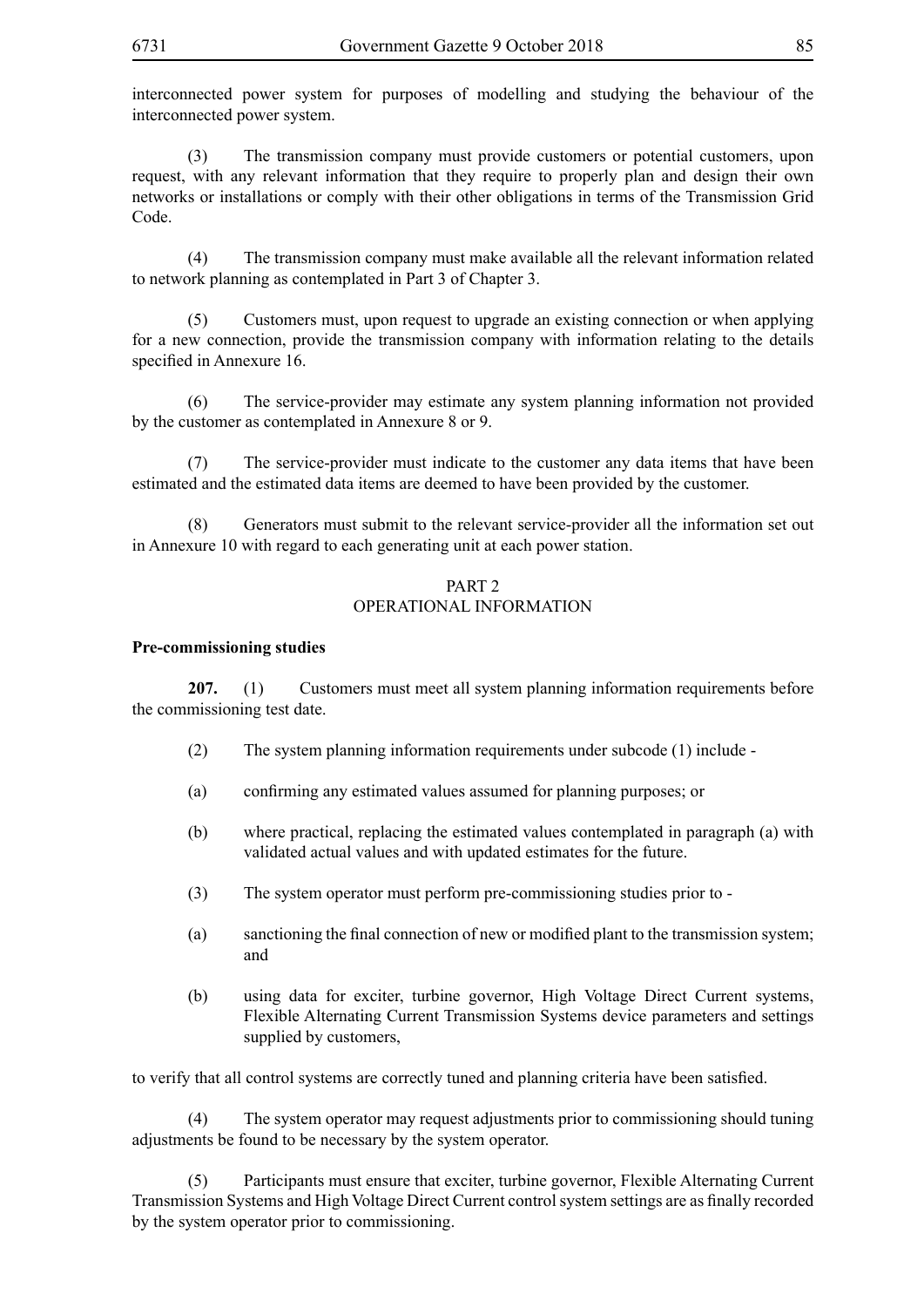# **Commissioning and notification**

**208.** (1) Participants must give the system operator reasonable advance notice referred to in code 182, of the time at which the commissioning tests will be carried out.

(2) The system operator and the participant must agree on the timeous provision of operational data items set out in Annexure 11.

(3) Participants must jointly verify all measurements and indications for functionality and accuracy once every three years so as to achieve overall accuracy of operational measurements within the limits agreed.

- (4) Records of commissioning must be -
- (a) maintained for reference by the system operator for the operational life of the plant; and
- (b) made available, within a reasonable time, to authorised participants upon request.

(5) A customer connected to the transmission system must ensure that measurement equipment complies with the accuracy classes set out in Annexure 17.

### **General information acquisition requirements**

**209.** (1) Customers and the transmission company must supply measurements and indications, including the standards set out in Annexure 11, to the system operator.

(2) Where required signals become unavailable or do not comply with applicable standards for reasons within the control of the provider of the information supplied in terms of subcode (1) the provider of the information must report and restore or correct the signals and indications as soon as reasonable.

(3) The measurements and indications contemplated in subcode (1) must be presented to the system operator in a form nominated by the system operator.

(4) The system operator must give notice to a participant if the system operator determines that additional measurements or indications in relation to a plant or equipment of the participant are needed to meet a transmission system requirement.

(5) The costs related to a modification to the transmission system are for the account of the provider of information referred to in subcode (2).

(6) On receipt of the notice contemplated in subcode (4) a participant must promptly ensure that the measurements or indications are made available at the remote terminal unit.

(7) The data formats to be used and the fields of information to be supplied to the system operator by the various participants are set out in Annexure 11.

### **Generating unit scheduling**

**210.** The single buyer must provide the data set out in Annexure 12 to the system operator.

### **Energy market schedules**

**211.** (1) The single buyer must provide the system operator with the daily 24 hours day-ahead energy schedule and the daily price curve before 16:00 Central African Time each day.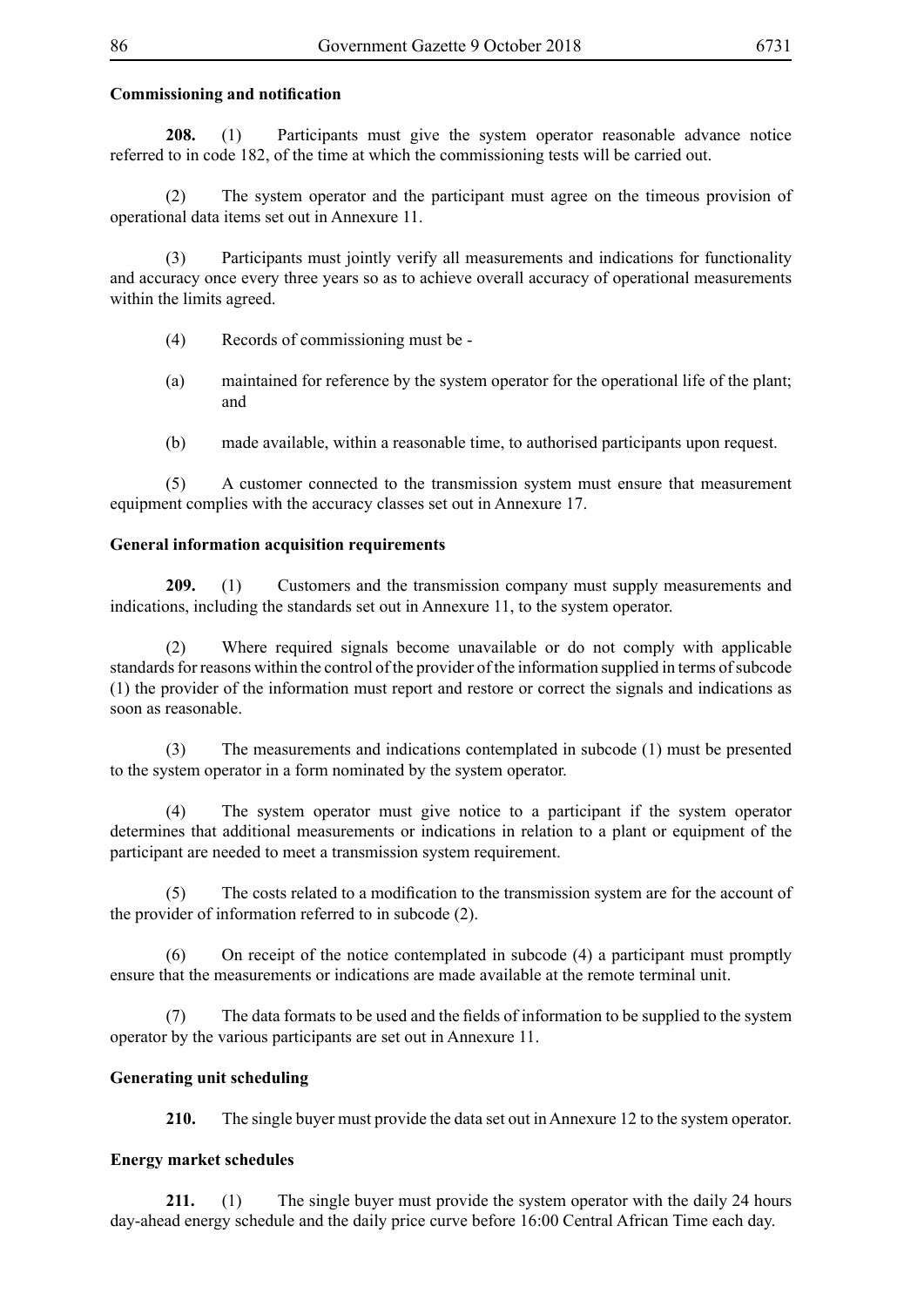(2) After 16:00 Central African Time, the energy schedule referred to in subcode (1) must be made available hourly to ensure the transfer of a new schedule owing to a reschedule by the system operator.

(3) The system operator must import the energy schedule referred to in subcode (1) hourly, at five minutes to the hour, for dispatch.

#### **Ancillary services market schedules**

**212.** (1) The single buyer must provide the system operator with the daily 24 hours day-ahead ancillary service market schedule before 16:00 Central African Time each day.

(2) After 16:00 Central African Time, the ancillary service market schedule referred to in subcode (1) must be made available hourly to ensure the transfer of a new schedule owing to a reschedule by the system operator.

(3) The system operator must import the ancillary service schedule hourly, at five minutes to the hour, for dispatch.

(4) All information exchange requirements for ancillary services that are contracted annually must be included in the contract between the parties.

#### **File transfers**

**213.** (1) The format of the file used for data transfer through file transfers must be negotiated with the system operator.

(2) The data must be made available in a common electronically protected directory.

(3) All file transfer data must be collected by the system operator in line with the file format set out in Annexure 18.

#### **Inter control centre communication**

**214.** (1) All customer control centres must provide the system operator with network information that is considered reasonable for the security and integrity of the transmission system on request.

(2) The system operator must communicate network information as requested to the customer control centres, as required for safe and reliable operation.

(3) The information exchange between control centres must be electronic and paperbased within the time-frame agreed upon.

#### **Communication facilities requirements**

**215.** The minimum communication facilities for voice and data that are to be installed and maintained between the system operator and participants must -

- (a) comply with the applicable International Electro-technical Commission standards for Supervisory Control and Data Acquisition and communications equipment; and
- (b) meet the standards set by the system operator in advance of the design of communication facilities..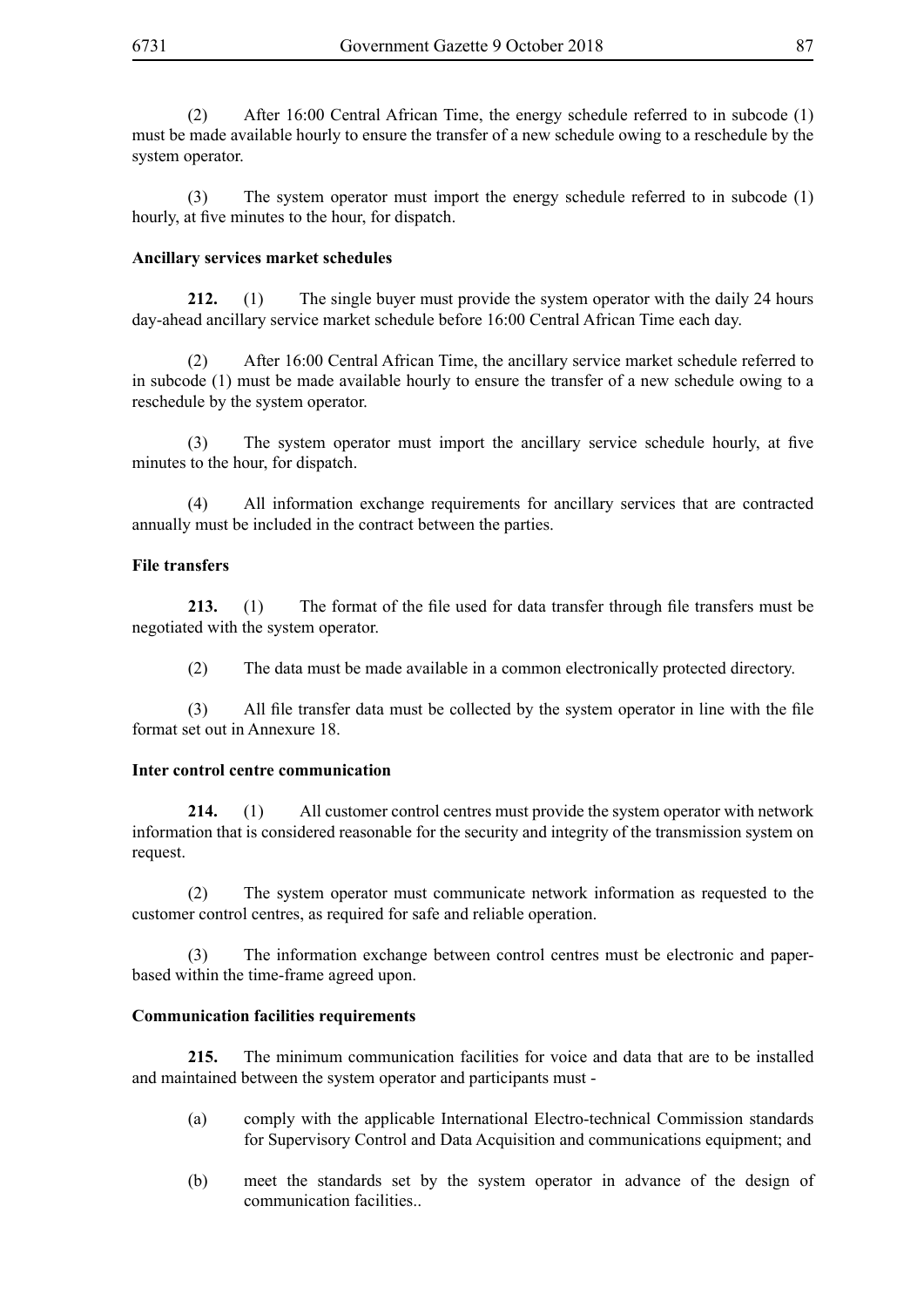# **Information Exchange Tele control**

**216.** (1) The information exchange must support data acquisition from remote terminal units.

(2) The system operator must be able to monitor the state of the interconnected power system via telemetry from the remote terminal unit connected to the plant of a participant.

(3) The signals and indications required by the system operator are set out in Annexure 9, together with other information the system operator may from time to time reasonably require by notice to the participant.

(4) Participants must interface via the standard digital interfaces, as specified by the system operator.

(5) Interface cabinets must be installed in the plant and equipment room of a participant if required by the system operator.

(6) A participant is responsible for providing and maintaining the signalling from the plant and equipment of the participant to the interface cable.

- (7) A participant must provide the capability -
- (a) for the system operator to deactivate and reactivate the scanning of a given remote terminal unit; and
- (b) of monitoring the availability of all remote terminal units centrally.
- (8) A participant must comply with the tele control requirements -
- (a) applicable to the primary control centre; and
- (b) reasonably required for the emergency control centre,

of the system operator.

### **Telephone or facsimile**

**217.** (1) A customer is responsible for the provision and maintenance of no less than one telephone and one facsimile unit that must be reserved for operational purposes only, and must be continuously attended to and answered without undue delay.

(2) The system operator must use a voice recorder for historical recording of all operational voice communication with participants.

(3) The voice recordings contemplated in subcode (2) must be available for at least three months.

The system operator must make the voice records of an identified incident in dispute available within a reasonable time period upon request by a participant or the Board.

### **Electronic mail**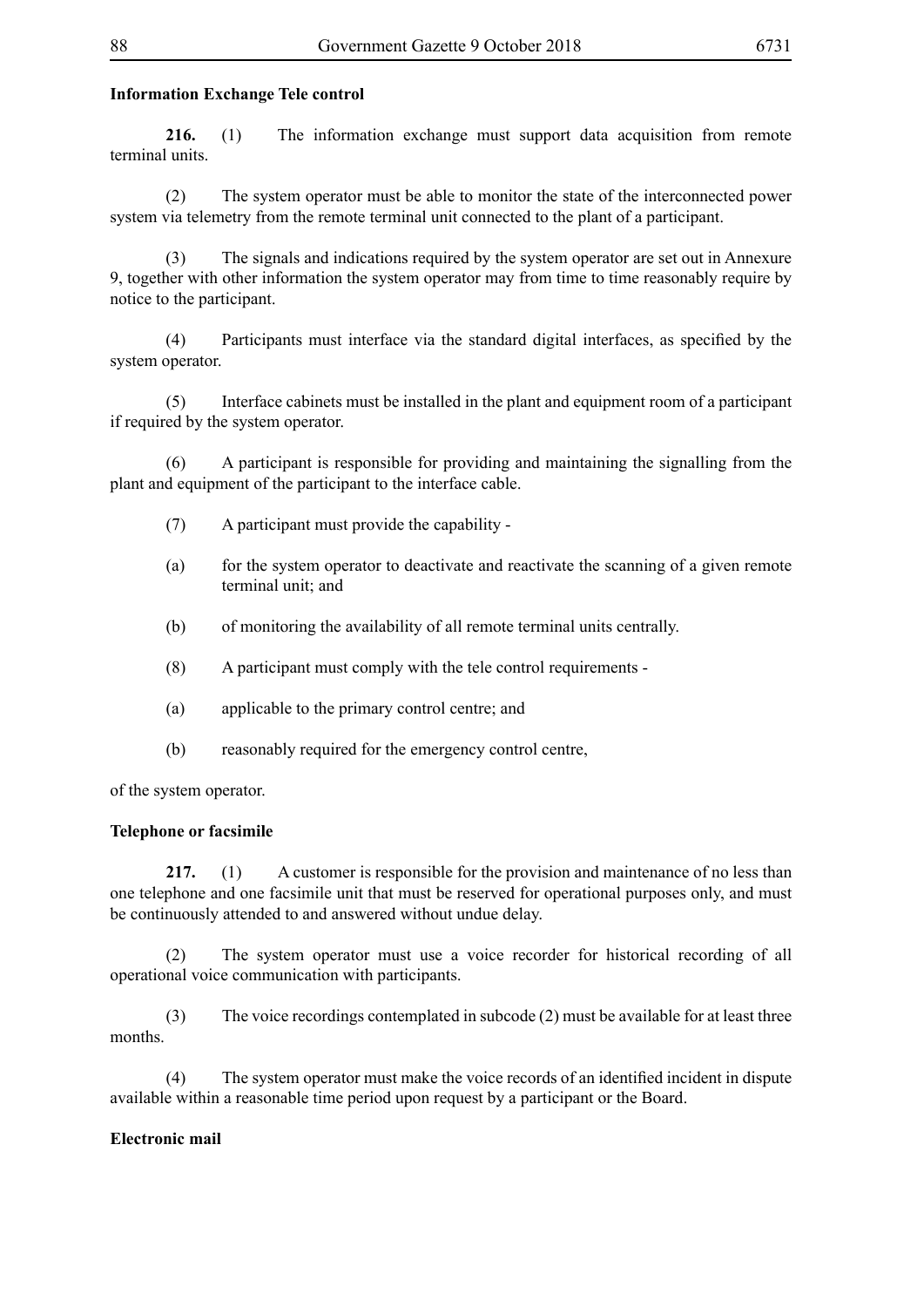**218.** (1) Participants must provide the system operator with the electronic mailing address of the contact person and the system operator must provide participants with the mailing address of the contact person of the system operator.

(2) The service-provider must be selected to meet the real-time operational requirements of the system operator.

### **Access and security of infrastructure at points of supply**

**219.** (1) The system operator must agree with participants on the procedures governing security and access to the Supervisory Control and Data Acquisition (SCADA), computer and communications equipment of the participants.

(2) The procedures under subcode (1) must allow for adequate access to the equipment and information by the system operator for purposes of maintenance, repair, testing and the taking of readings.

- (3) A participant must -
- (a) designate a person to perform the duties of the information owner in respect of the granting of access to information to third parties; and
- (b) disclose the name and contact details of the person designated pursuant to paragraph (a) to the Board.
- (4) A participant may, pursuant to subcode  $(3)(a)$ , designate more than one person.

#### **Time standards for infrastructure at points of supply**

**220.** (1) All information exchange must be global positioning system satellite time signal referenced.

(2) The system operator must ensure broadcasting of the standard time to relevant telecommunications devices in order to maintain time coherence.

#### **Integrity of installation**

**221.** (1) A participant is responsible for optimising the reliability and security of the facilities to comply with the system operator equipment and Original Equipment Manufacturer minimum requirements.

(2) The optimising of reliability and security contemplated in subcode (1) includes the provision, at no charge to the system operator, of an uninterruptible power supply with an eight-hour standby capacity.

### **Data storage and archiving**

**222.** (1) An information owner must store and archive data.

- $(2)$  A party -
- (a) must have a system for storing data and information to be used by the party; and
- (b) is responsible for own choice, and the costs, of the system contemplated in paragraph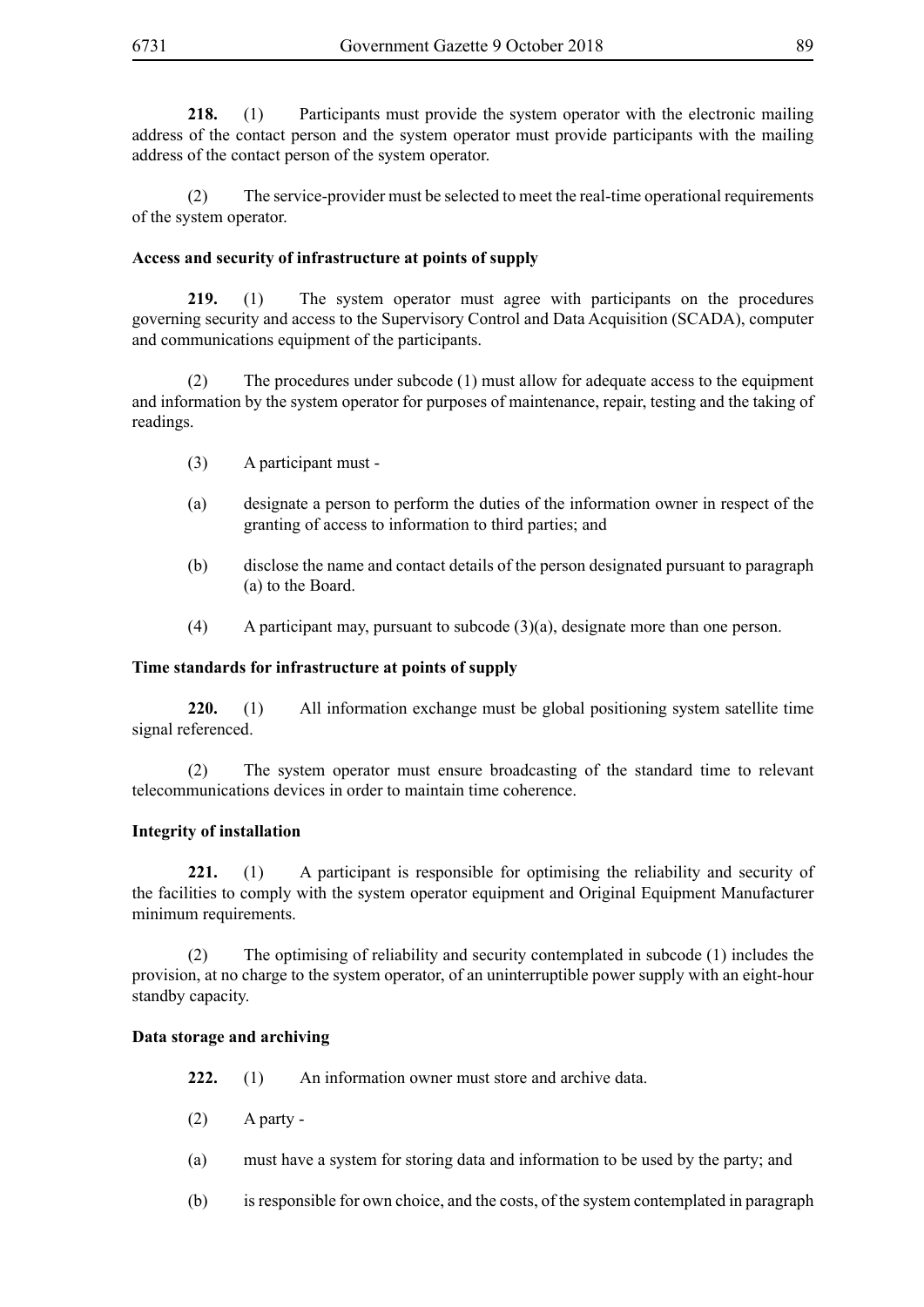(a).

(3) A system contemplated in subcode 2 must -

(a) be auditable by a party authorised to audit the system;

(b) provide for clear and accessible audit trails on all relevant operational transactions.

(4) All requests that require an audit on a system contemplated in subcode 2 must be undertaken with reasonable notice to the parties.

(5) The information owner must keep all information for a period of at least five years from the date the information was created, unless otherwise specified in the Transmission Grid Code.

(6) The parties must ensure reasonable security against unauthorised access, use and loss of information of the systems that contain the information.

#### PART 3

### POST-DISPATCH INFORMATION

#### **Market information**

**223.** (1) The system operator and the transmission metering administrator must provide participants, including the single buyer, with the information contemplated in codes 210, 211 and 212.

(2) Before the finalisation of the information referred to in subcode (1) the information must be provided in accordance with codes 224 to 227.

# **Generation settlement**

**224.** (1) The single buyer must request all data required for settlement of the energy market from the transmission company.

(2) On a request pursuant to subcode (1), the transmission company must make the data available to the single buyer within an agreed time period and acknowledge that the data is confidential.

#### **Ancillary services settlement**

**225.** (1) The single buyer must request all data required for settlement of the ancillary services market from the transmission company.

(2) The transmission company must make this information available, within an agreed time period, with acknowledgement of the confidentiality of the data requested.

#### **Additional generating unit post-dispatch information**

**226.** The system operator must provide operational information regarding generating unit dispatch and overall dispatch performance as specified in Annexure 13.

#### **Hourly demand metering data**

**227.** The transmission metering administrator must provide participants with hourly metered data pertaining to their installations.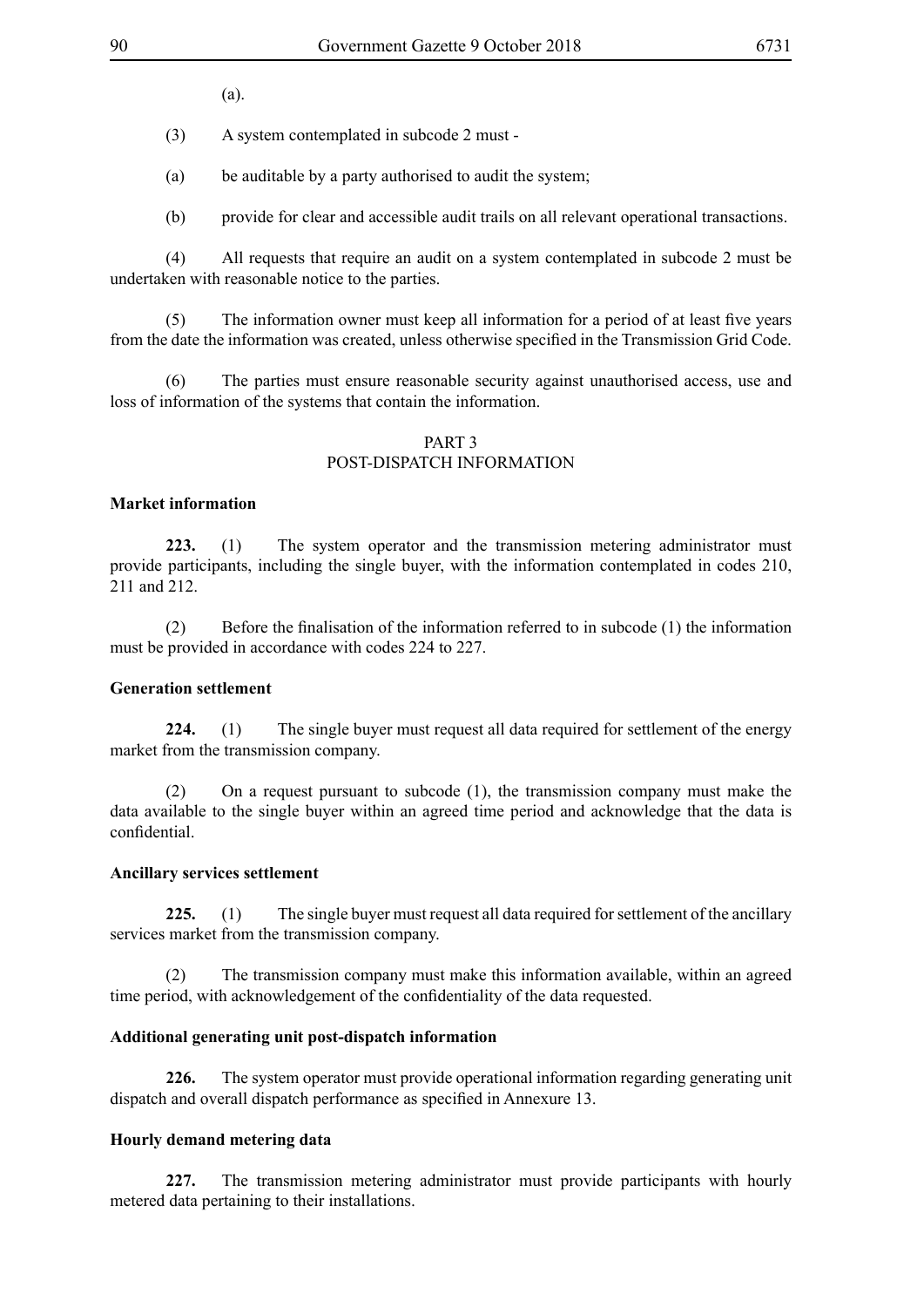# **Files used for data transfer**

**228.** (1) The format of the files used for data transfer must be negotiated and defined by the supplier and receiver of the information.

(2) The file transfer media must be negotiated and defined by both parties involved.

(3) The parties must keep the agreed number of files for backup purposes so as to enable the recovery of information in the case of communication failures.

 (4) The files that may be triggered in the transmission system and the frequency of the occurrence of the events that trigger the files are set out and described in Annexure 19.

# **Generator performance data**

**229.** Generators must provide the system operator monthly with official performance indicators in relation to each generating unit at each power station in respect of availability or reliability as detailed in Annexure 14.

# **Distributor and end-use customer performance**

**230.** (1) The performance measurement of all distributors and end-use customers must be in accordance with the quality-of-supply requirements as contemplated in code 71(2)(b)

(2) Periodic testing of under-frequency load shedding relays must be reported in the format set out in Annexure 20.

# **System performance information**

**231.** (1) The transmission company must make available monthly the performance indicators for the transmission system, in the format set out in Annexure 21, to the Board, customers and the single buyer.

(2) The transmission company must contract point of supply performance with each customer.

(3) The point of supply performance under subcode (2) includes performance reporting requirements.

### **System performance information**

**232.** (1) The following interconnected power system operational information must be made available by system operator -

- (a) daily:
	- (i) the hourly actual demands of the previous day (MW); and
	- (ii) the reserve amounts over the morning and evening peaks of the previous day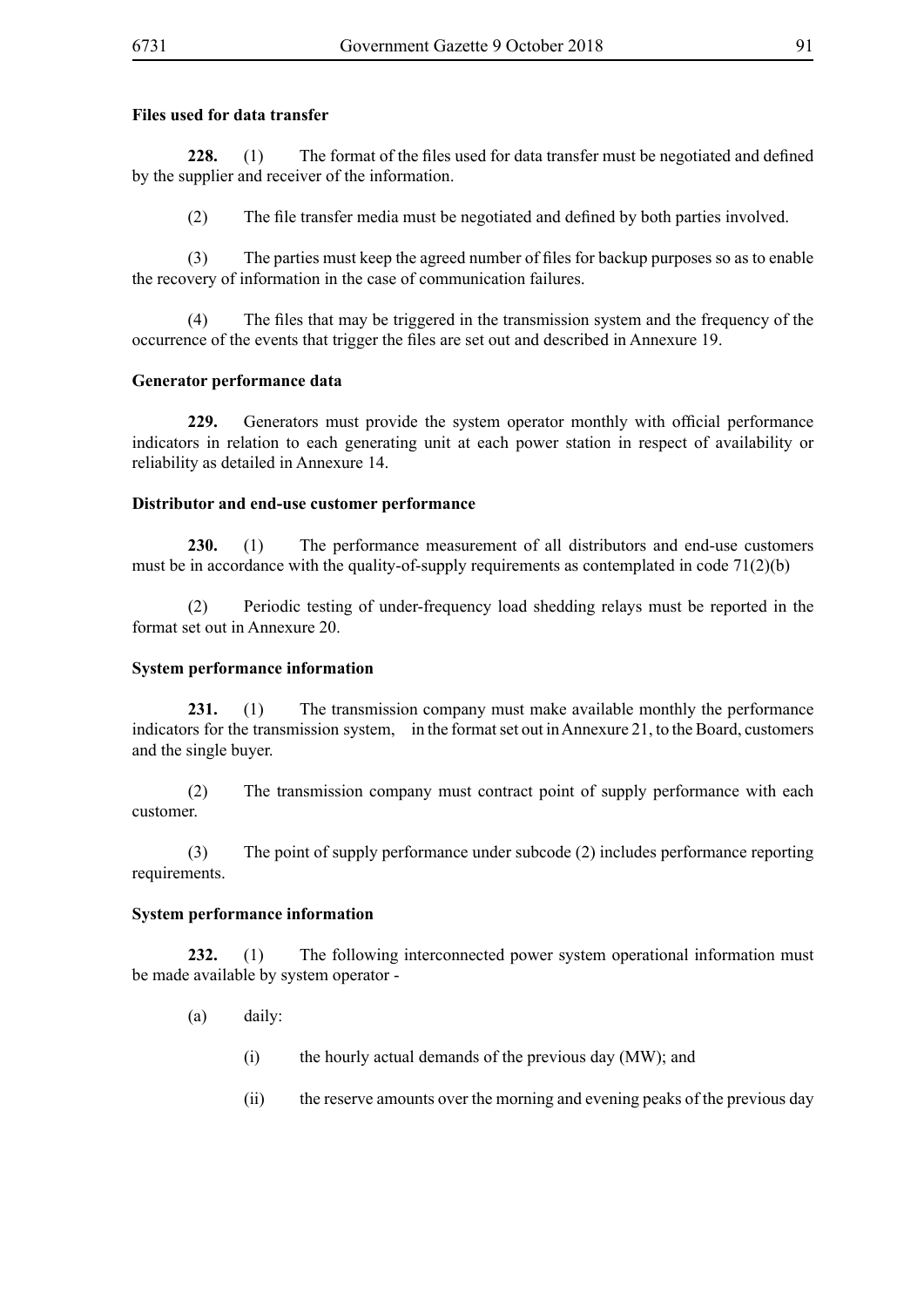- (b) annually:
	- (i) the annual peak (MW), date and hour; and
	- (ii) the annual minimum MW, date and hour.

#### CHAPTER 7

#### TRANSMISSION SYSTEM RENEWABLE ENERGY TECHNOLOGIES

#### **Frequency response**

**233.** (1) During network frequency deviations a connected renewable energy plant or PV plant must have the following frequency response settings as depicted in Annexure 22:

- (a) a dead band setting or constant power versus frequency response in a band settable around the nominal frequency of 50Hz with a resolution of 0.05Hz (49Hz  $\le$  f1  $\le$  $50\text{Hz} < f2 \leq 51\text{Hz}$ ;
- (b) an upper band frequency setting where  $f2 \le f \le f3 \le 5Hz$  the power is ramped down at a settable rate to a % of active power order in accordance with a droop setting of  $k2 = dP/df < 0$ ;
- (c) power is ramped down to 0 for  $\frac{55}{52}$ . SHz with the option to disconnect from the grid;
- (d) if the over-frequency does not exceed f3 and power has been ramped down, and the frequency decreases again towards the upper dead band frequency f2, it is only ramped up again to a percentage of the power before the disturbance.
- (e) the power after disturbance (Pad) is equal to the power before the disturbance (Pbd) which is normally also equal to the maximum available power times a factor k3, thus  $k3 = Pad/Pbd \le 1$ ;

(f) a lower band frequency setting where  $48\text{Hz} < f0 < f < f1$  power is ramped up to a % of max available power at that time, if more power is available than before the disturbance or if an inherent overload capability exists, in accordance with a droop setting of  $k1=dP/df<0$ ;

 $(g)$  for frequencies below f0, power remains constant with the option to disconnect from the grid for frequencies lower than 48Hz;

(h) once power is ramped up for f0  $\leq$  f2, it can be ramped down again when f1  $\leq$  f $\leq$  f2 automatically to normal power setting as it was set during pre-transient operation; or

(i) after a disturbance where the k3 factor has come into play, a reset command should be available to restore the power order to the maximum available power order with an optional automatic reset after settable time duration.

### **Voltage operating and regulation requirements**

- **234.** (1) A connected renewable energy plant must be able to -
- (a) operate continuously at a voltage range of 0.9pu 1.1pu at frequencies of 49Hz to 51Hz for -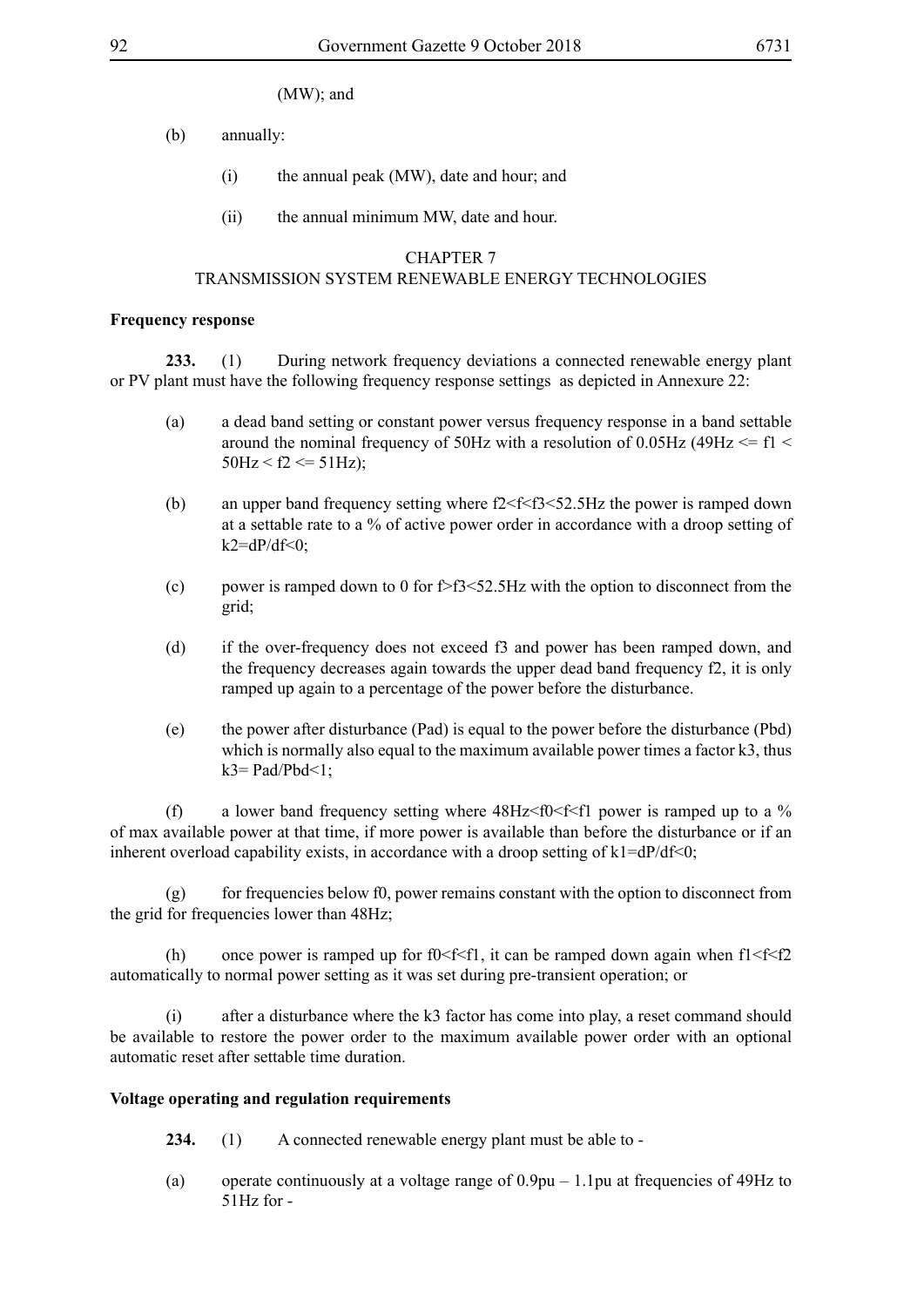- (i) conditions outside the transient response required for low voltage ridethrough set out in code 235; and
- (ii) the transient frequency response required in code 233;
- (b) trip after 2 seconds of steady-state over- and under voltage;
- (c) trip after 3 seconds of steady-state over or under frequency; and
- (d) regulate the voltage within its reactive power capabilities at a voltage set point settable between 0.9pu and 1.1pu voltage and the voltage set point should be settable with a resolution of 0.01pu or smaller.

min.

(2) A steady-state voltage ramp rate must be settable in a range of 1kV/min to 100kV/

(3) Transient voltage control loop gain settings should be adjustable as recommended by dynamic studies performed for each project or network location of the plant.

(4) Switching in or out of feeders or equipment inside the plant must not cause a transient voltage change of more than 0.02pu voltage at the point of common coupling for normal fault level conditions, and not more than 0.05pu under pre-defined network contingencies or minimum fault level.

(5) Transient overvoltage conditions to be catered for are to be in accordance with relevant IEC equipment standards.

### **Low voltage ride-through requirements**

**235.** (1) During a voltage dip, a connected renewable energy plant must have the low voltage ride-through ability to -

- (a) stay connected to the network; and
- (b) give full available capacitive reactive power support for events where the voltage of the lowest phase is -
	- (i) 0 pu  $\leq U \leq 1$  pu for  $t \leq 0.2$ s;
	- (ii)  $U>0.47222t-0.09444$  pu for  $0.2 < t \le 2s$ ; or
	- (iii)  $U>0.85$  for  $2 < t \le 120s$ .

(2) For transient voltages, with the plant availing maximum reactive power or as required, below the nominal voltages and with longer durations than given in subcode (1)(b), the renewable energy plant may disconnect and reconnect to the network within 1 second after the voltage has recovered to >0.9pu of nominal voltage.

 (3) An illustrative clarification of low voltage ride-through response contemplated in subcodes (1) and (2) is set out in Annexure 23.

### **Reactive power control**

**236.** (1) A renewable energy plant must not require any reactive power to start up if the voltage is within the 0.9pu to 1.1pu range.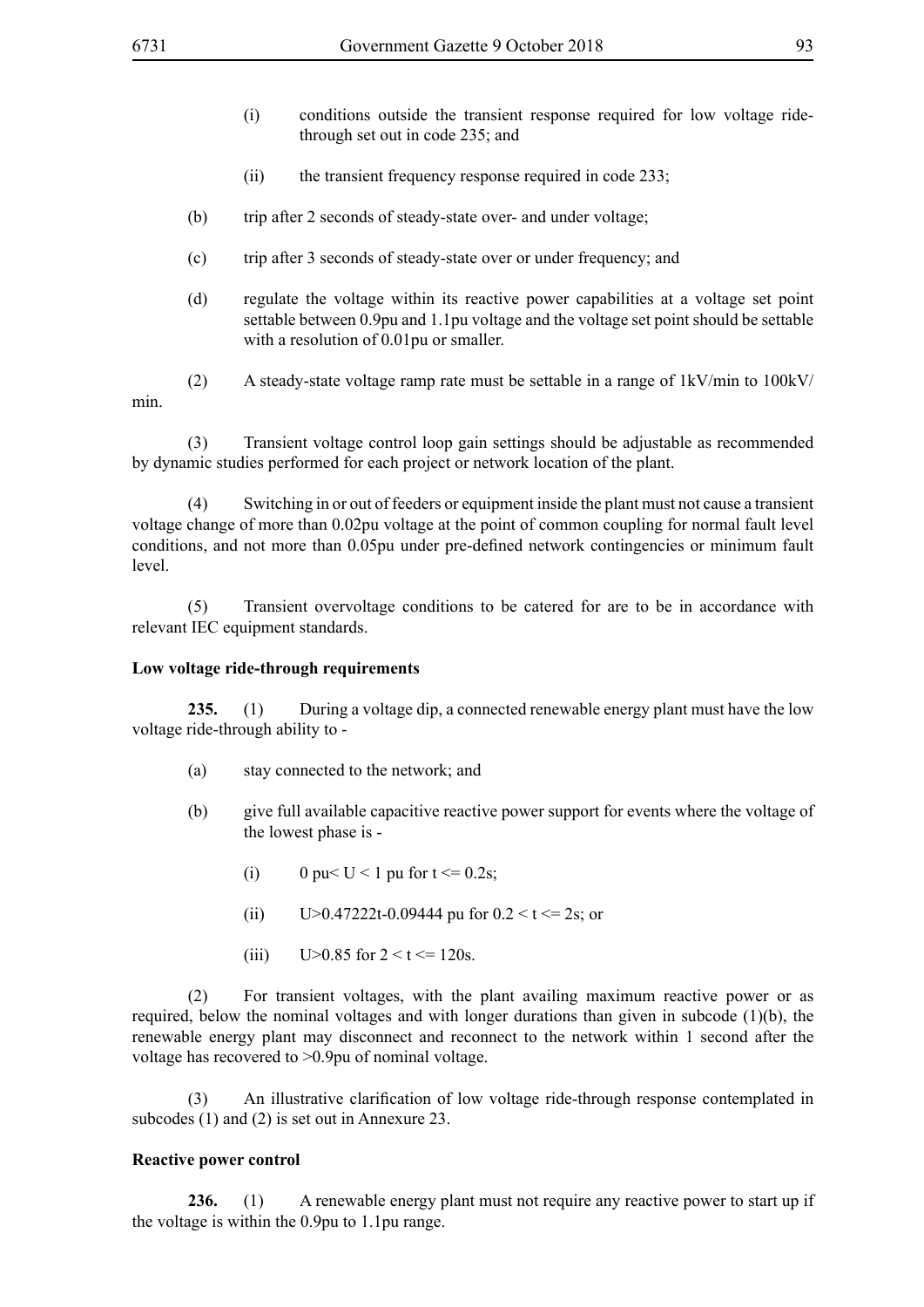(2) Both power factor control and voltage control with voltage set point capability as specified in code 234 must be available for all plants.

(3) Power factor must be settable at 0.9 lagging to 0.9 leading in power factor control mode at maximum rated power, and reactive power equal to the power factor control mode reactive power capability at maximum power must be available for voltage support in voltage control mode at any power order as shown in the PQ Capability Chart in Annexure 24.

(4) Constant Q control mode is deemed optional.

(5) Where Q control is provided, the steady-state ramp rate (MVAR/min) and resolution should be similar to equate to the voltage regulation requirements for the specific network lowest fault level case.

# **Active power control**

**237.** (1) Any connected renewable energy plant must be able to reduce active power below the immediate available power level of a plant.

(2) Any change of active power level must be governed by a power ramp rate (MW/ min) agreed between the generation plant and the transmission company or system operator and be settable between 1% of plant power rating/min and 50MW/min.

(3) The ramp rate must be settable for different operations such as start-up, shut-down, and normal power order changes.

(4) The active power must not be influenced by the voltage at point of common coupling given that it is within the range as set out in code 234.

### **Harmonic distortion requirements**

**238.** (1) Total voltage harmonic distortion and individual voltage harmonics caused by the connected renewable energy plant must not exceed the levels given in Annexure 25, but the system operator may limit the total voltage harmonic distortion and individual voltage harmonics below the levels given in that Annexure.

(2) Current harmonics may not be specified for generating plant except where the transmission company or system operator can motivate certain limitations for exceptional cases due to possible normal-based or contingency-based harmonic resonance conditions or harmonic crossmodulation with other network devices.

(3) The IEEE-519-1992 standard may serve as a general guideline to harmonic distortion requirements.

### **Unbalance requirements**

**239.** The fundamental negative phase sequence voltage component generated by the connected renewable energy plant must not exceed 2% compared to the fundamental positive phase sequence voltage component.

### **General protection and control requirements**

**240.** The following protection and control functionality must be available for each renewable energy plant interface with the transmission or distribution grid: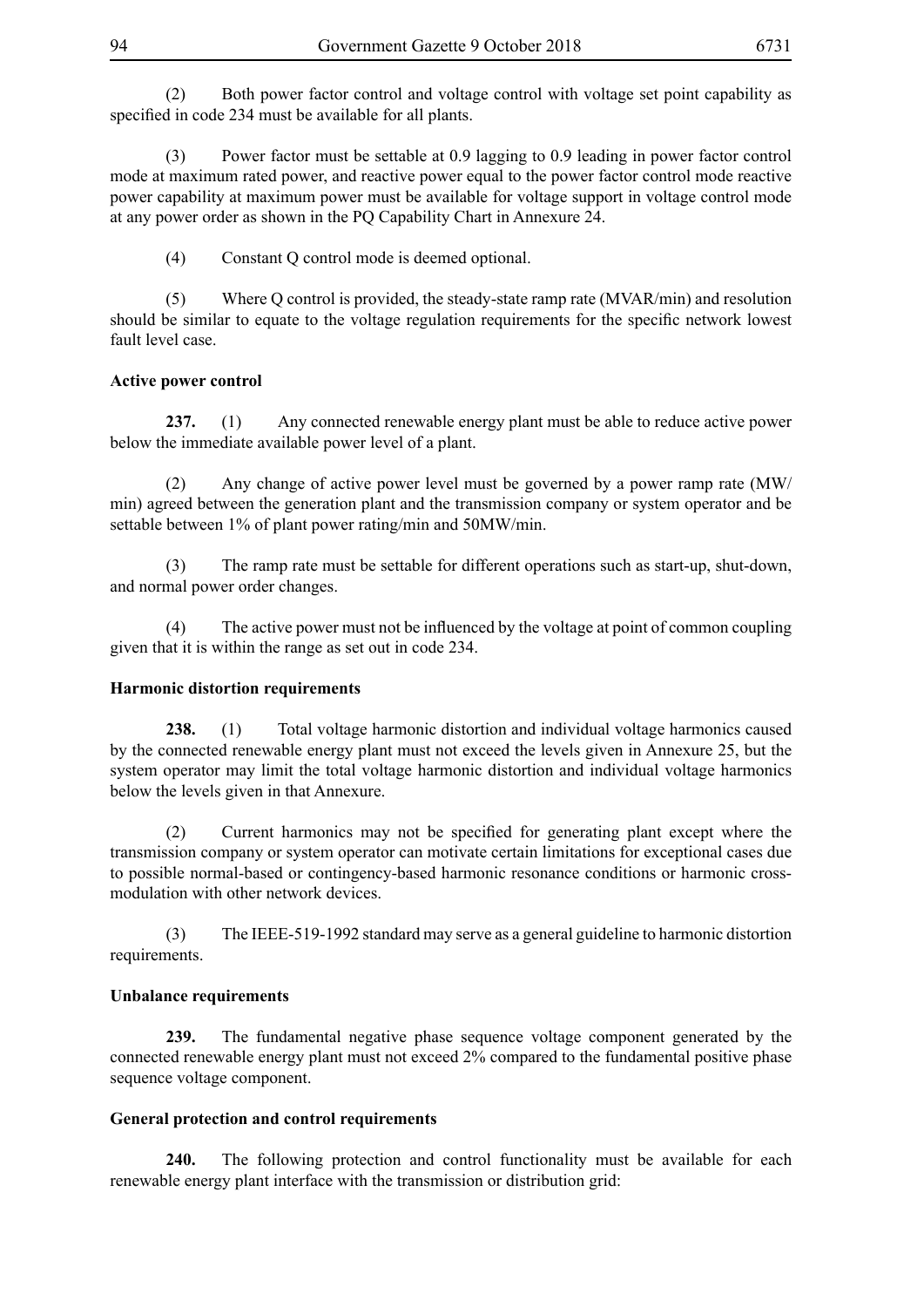- (a) islanding detection and settable response for island frequency control or shutdown;
- (b) dead network start-up blocking;
- (c) synchronising facilities with network;
- (d) configurable inter-trip and runback signals;
- (e) protection functions such as definite- and inverse definite minimum time (IDMT) over-current, earth fault detection, differential protection, overvoltage detection, as agreed between the parties;
- (f) unitised protection for transformers, cables, and busbars;
- (g) where protection or control signals are exchanged, interface point details including
	- (i) wetting voltage;
	- (ii) junction box terminal layout;
	- (iii) cable numbering or fibre optic patch panel,

will be as agreed between the parties;

- (h) other requirements that the transmission company or network operator considers necessary; and
- (i) metering requirements are as set out in Chapter 5.

# **General telecommunication and Supervisory Control and Data Acquisition (SCADA) requirements**

**241.** (1) Telecommunications interface between the plant and the transmission company network via fibre optic or power line carrier must be available as agreed between the transmission company and the renewable energy plant.

(2) Supervisory Control and Data Acquisition protocol capability to the national control centre is available either via IEC60870-5-101, IEC60870-5-104 or IEC61850.

(3) The Supervisory Control and Data Acquisition signals to be made available, by the renewable energy plant, for network operations, to the national control centre are -

- (a) relevant indications such as breakers, disconnectors, and earth links;
- (b) alarm indications including plant protection alarms or auxiliary alarms;
- (c) analogue values including active power, available active power, reactive power, voltage, current, frequency, tap changer positions, active set points, wind information or solar information;
- (d) control of analogue set points including active power set point, voltage set point or power factor set point; and
- (e) control commands including start, stop or reset of maximum available power after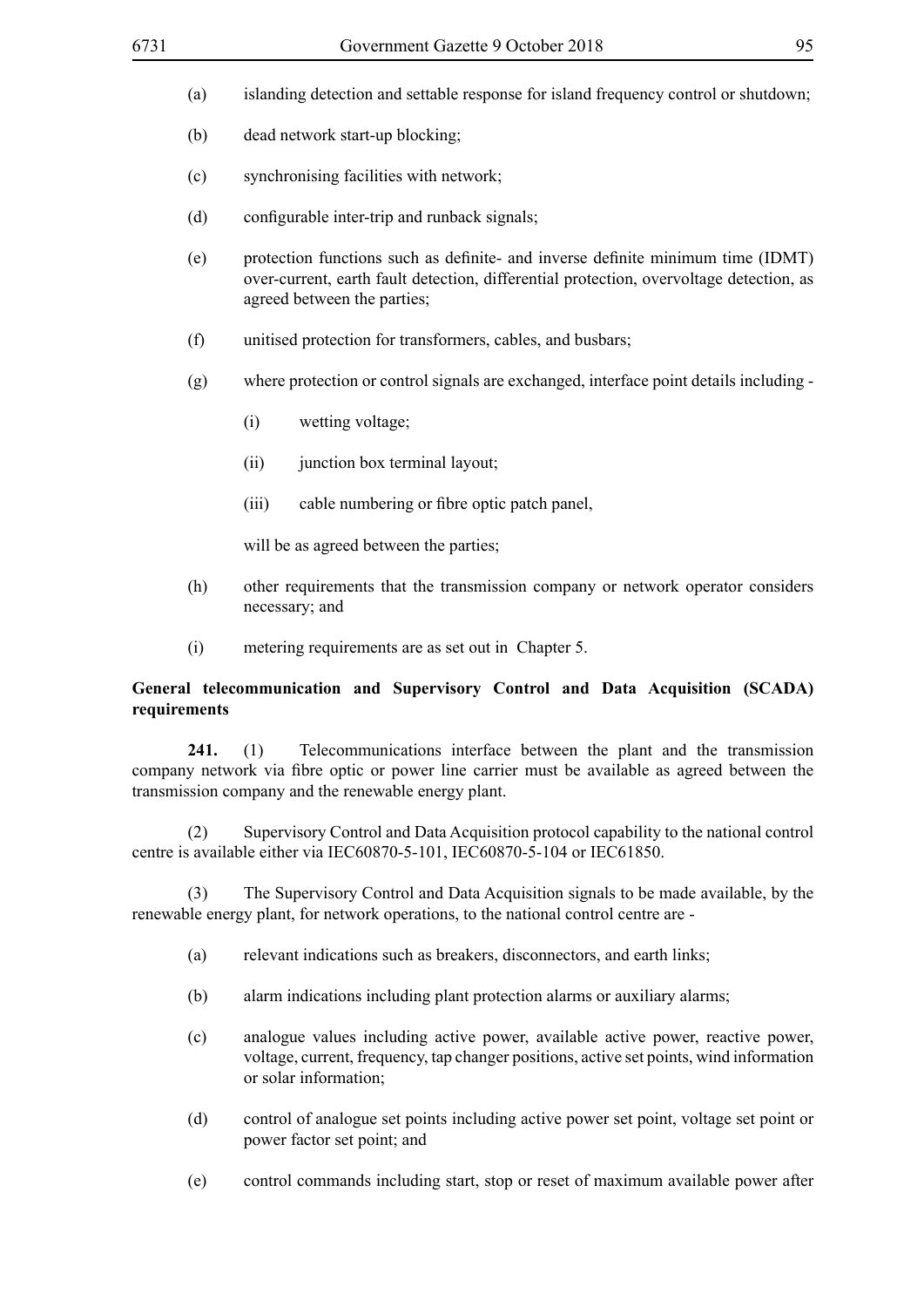disturbance, relevant breaker open or close must be available as agreed.

(4) Supervisory Control and Data Acquisition protocol address lists, update rates or dead-bands for analogue and digital indications must be agreed during project execution.

# **Power system studies and models**

- 242. (1) A renewable energy plant dynamic model must be -
- (a) made available by the renewable energy plant to the transmission company, in the form of at least two software packages agreed on by the renewable energy and the transmission company, for network dynamic studies and protection studies; and
- (b) structured to
	- (i) be a detailed, topology, model describing the structure of the wind power plant.
	- (ii) be an aggregated model of the wind power plant, that describes the plant by means of one equivalent wind turbine generator and renewable energy plant component or a few equivalent wind turbine generator components and renewable energy plant components; and
	- (iii) enable at least the modification of the parameters of voltage control and reactive power control functions relating to the specifications of network parameters.

(2) The functionalities relating to active and reactive power control must be executable freely during a simulation run by means of a modifiable interface for power control.

(3) Renewable energy electromagnetic transient models or harmonic load flow models must be made available to the transmission company, in the form of at least two software packages agreed on by the renewable energy plant and the transmission company, for harmonic integration studies.

(4) If electromagnetic transient models referred to in subcode (3) are not available, harmonic current generation may be given as a percentage of fundamental current with phase rotations and relative angles specified.

(5) Reduced network models of the transmission or distribution network can be provided to a renewable energy plant manufacturer or photovoltaic plant manufacturer for internal protection studies or harmonic studies.

### **Energised system testing**

**243.** (1) In order to verify the performance of a renewable energy plant energised system testing and measurements must be conducted in conjunction with the transmission company as agreed by the renewable energy plant and the transmission company.

- (2) The energised system testing referred to in subcode (1) may include -
- (a) auditing of metering systems and verification of plant maximum power output;
- (b) control mode selection changes including V-control, PF-control or Q-control and step response tests as agreed by the parties;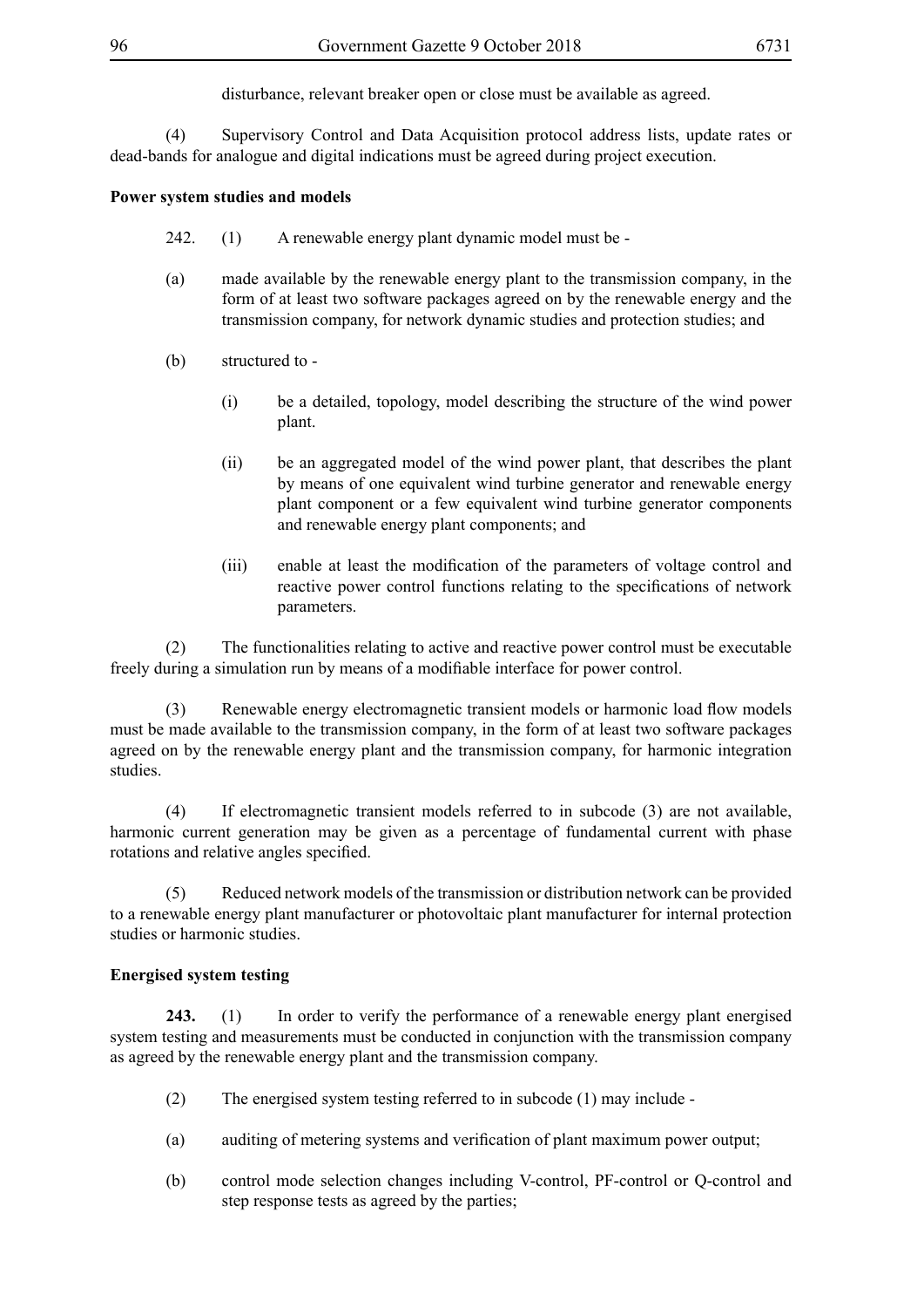- (c) power order set point tests, power ramp tests, voltage set point tests or voltage ramp tests, as agreed by the parties;
- (d) verification of PQ capability curve as far as network configuration allows within allowable voltages;
- (e) island detection test;
- (f) staged single phase fault on transmission company side of point of common coupling to test low voltage ride-through response with transient recordings as agreed;
- (g) harmonic voltage and current measurements at the point of common coupling for different power levels as agreed by the parties and during a one week continuous operation with different system configurations;
- (h) other tests as agreed by the parties; or
- (i) plant-side information and data recorded by dynamic system monitors, wind or solar measurements, harmonic content or voltage dip monitoring made available as contemplated in subcode (3).

(3) Plant-side information and data recorded by dynamic system monitors, wind or solar measurements, harmonic content or voltage dip monitoring must be made available during and after energised system testing referred to in subcode (1) to compare with the transmission company side measurements for the purposes of performance verification, control system tuning and planning information.

(4) On-line access to plant-side information with required security measures would be an advantage.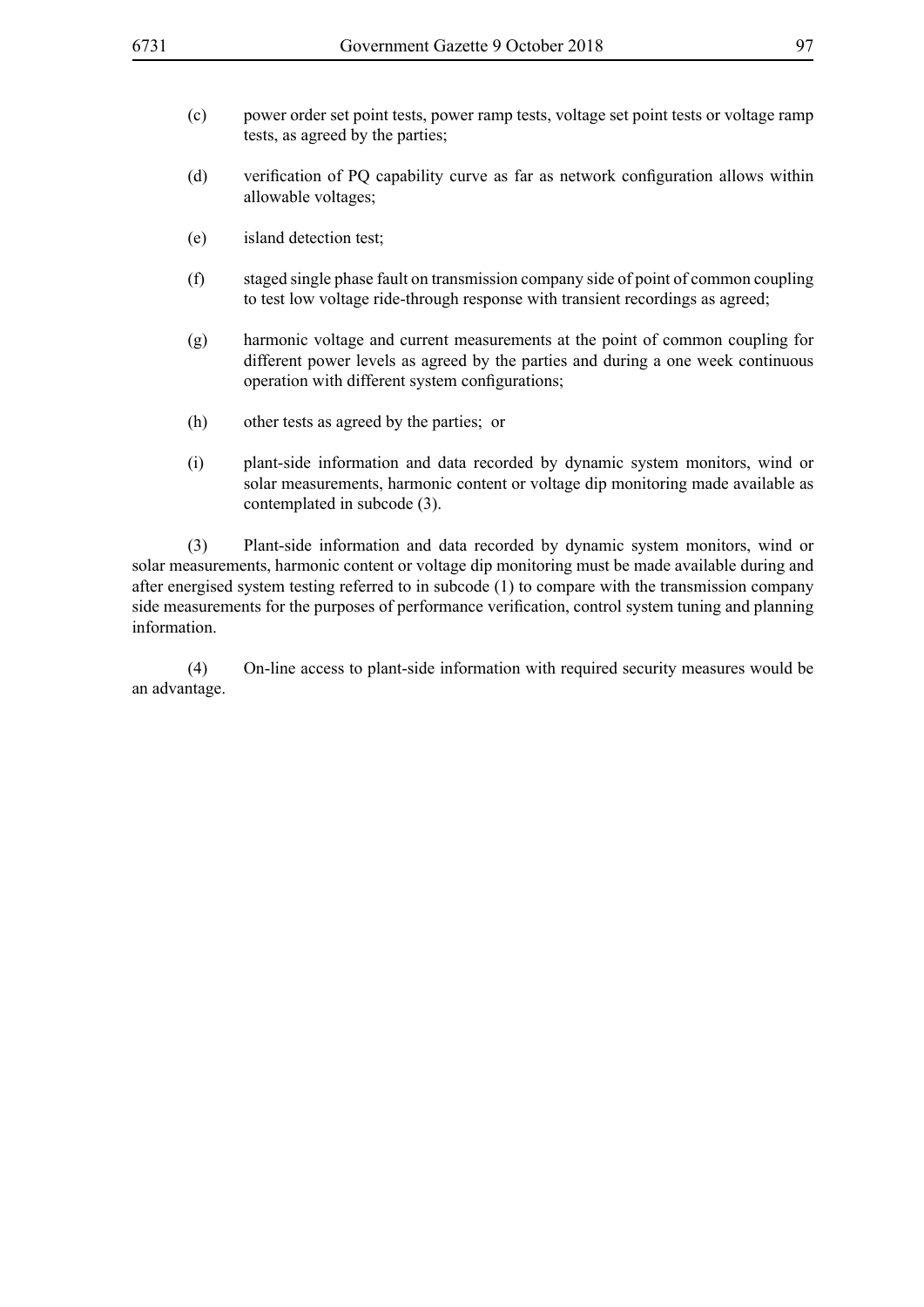# TRANSMISSION GRID CODE AMENDMENT OR EXEMPTION APPROVAL PROCESS

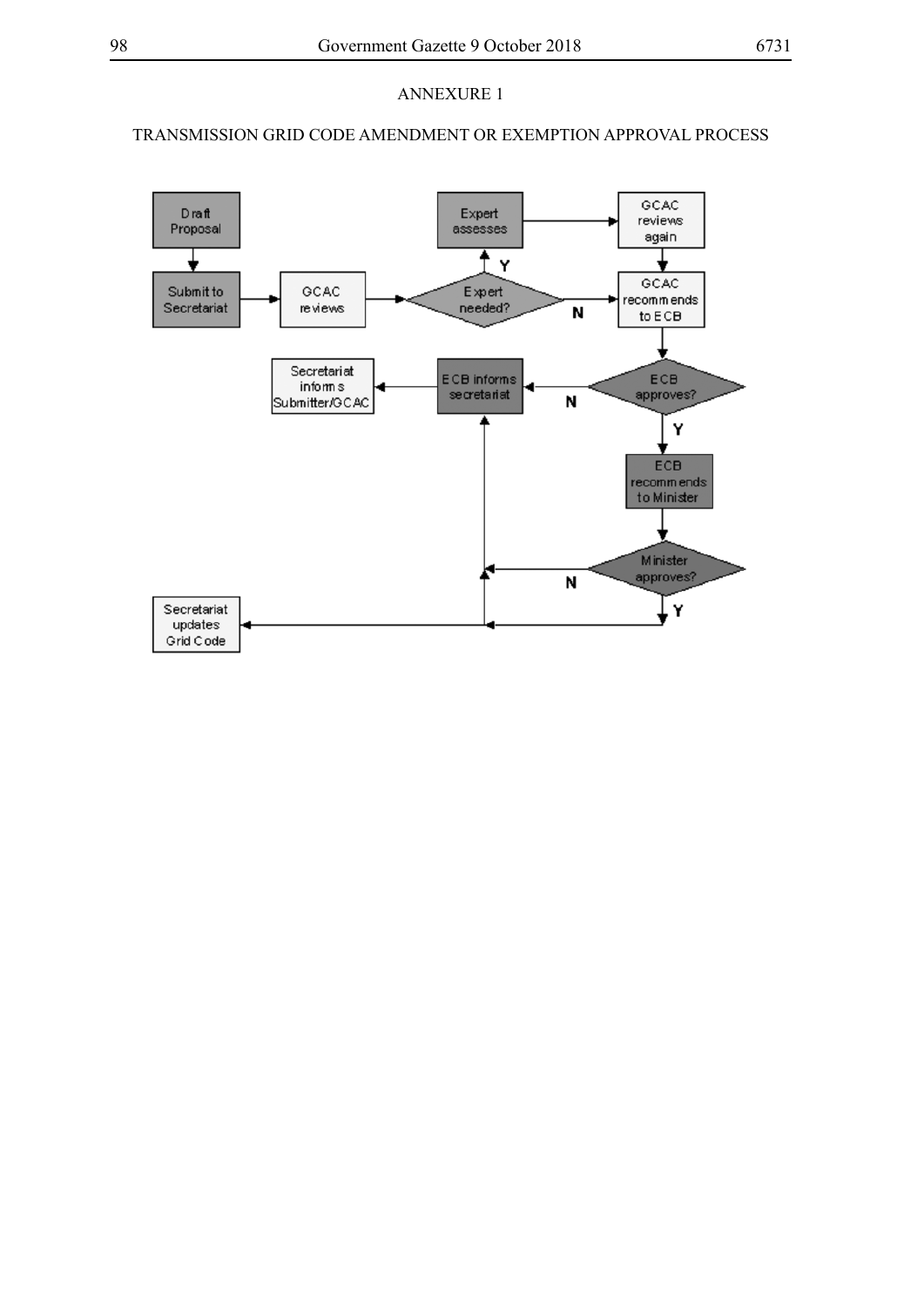# CONTRACTING FRAMEWORK FOR PARTICIPANTS

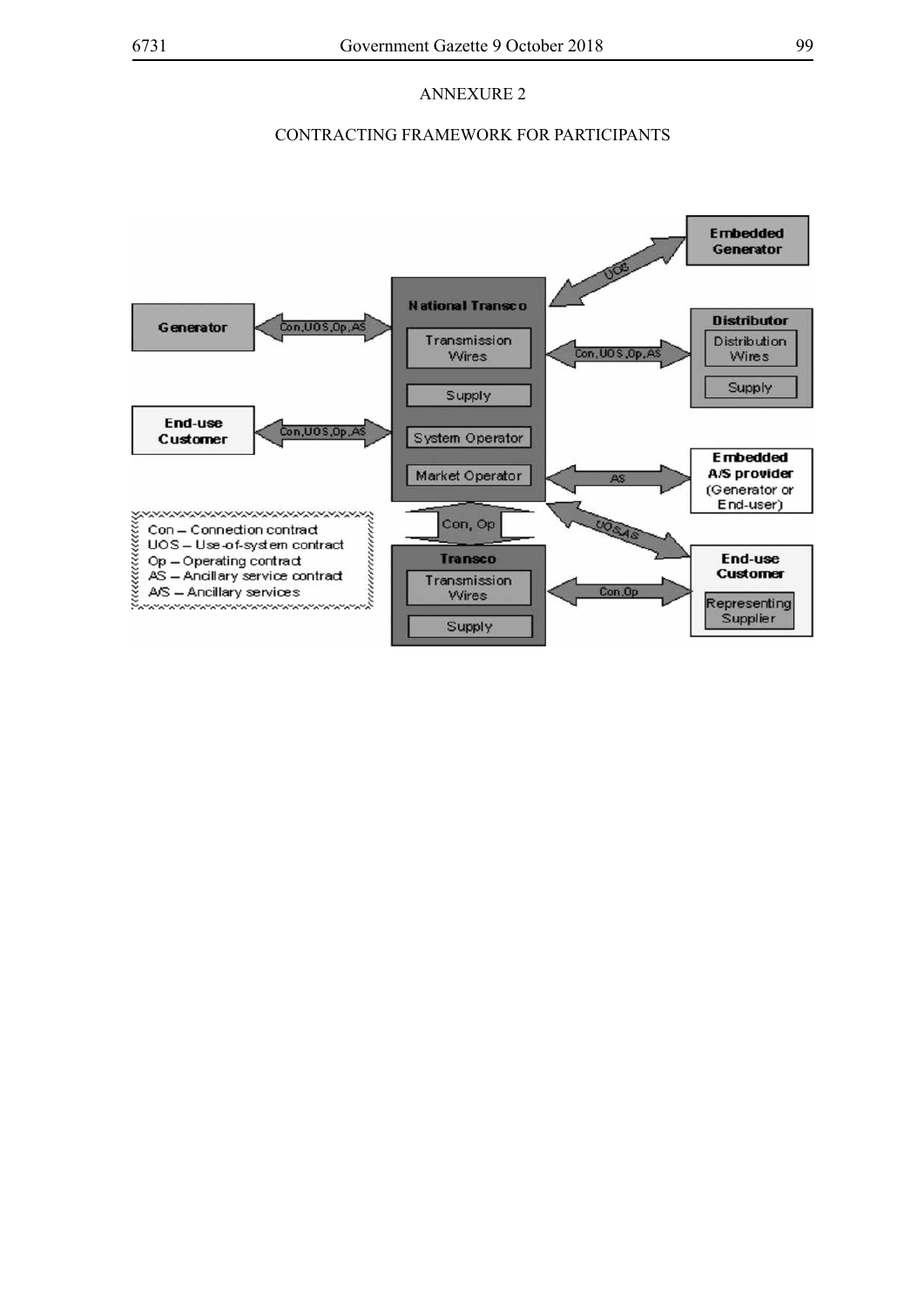# GENERATOR CONNECTION CONDITIONS

| Table 1: Summary of the requirements applicable to specific classes of <i>units</i> |                                                            |      |                                          |                                                |                                                |                                              |       |
|-------------------------------------------------------------------------------------|------------------------------------------------------------|------|------------------------------------------|------------------------------------------------|------------------------------------------------|----------------------------------------------|-------|
|                                                                                     | <b>Grid Code Requirement</b>                               |      | Units other than Hydro (MVA rat-<br>ing) |                                                |                                                |                                              |       |
|                                                                                     |                                                            | $20$ | 20 to 100                                | 100 to<br>200                                  | 200 to<br>300                                  | $300 - 800$                                  | > 800 |
| GCR1                                                                                | Plant availability                                         |      | Depends on<br>System<br>Requirements     | Yes                                            | Yes                                            | Yes                                          | Yes   |
| GCR <sub>2</sub>                                                                    | Plant reliability                                          |      | Depends on<br>System<br>Requirements     | Yes                                            | Yes                                            | Yes                                          | Yes   |
| GCR3                                                                                | <b>Protection</b>                                          |      |                                          |                                                |                                                |                                              |       |
|                                                                                     | - Backup Imped-<br>ance                                    | Yes  | Yes                                      | <b>Yes</b>                                     | Yes                                            | Yes                                          | Yes   |
|                                                                                     | - Loss of Field                                            |      | Depends on<br>System<br>Requirements     | Yes                                            | Yes                                            | Yes                                          | Yes   |
|                                                                                     | - Pole Slipping                                            |      | Depends on<br>System<br>Requirements     | Depends<br>on Sys-<br>tem<br>Require-<br>ments | Yes                                            | Yes                                          | Yes   |
|                                                                                     | - Trip to House<br>Load                                    |      |                                          | Depends<br>on Sys-<br>tem<br>Require-<br>ments | Depends<br>on Sys-<br>tem<br>Require-<br>ments | Yes                                          | Yes   |
|                                                                                     | - Gen TRANS-<br>FORMER backup<br>earth fault               | Yes  | Yes                                      | Yes                                            | Yes                                            | Yes                                          | Yes   |
|                                                                                     | - HV Breaker Fail                                          | Yes  | Yes                                      | Yes                                            | Yes                                            | Yes                                          | Yes   |
|                                                                                     | - HV Breaker Pole<br>Disagreement                          | Yes  | Yes                                      | Yes                                            | Yes                                            | Yes                                          | Yes   |
|                                                                                     | - Unit Switch-<br>onto-standstill<br>Protection            |      | Depends on<br>System<br>Requirements     | Yes                                            | Yes                                            | Yes                                          | Yes   |
|                                                                                     | - Main Protection<br>only                                  | Yes  | Yes                                      | Depends<br>on Sys-<br>tem<br>Require-<br>ments |                                                |                                              |       |
|                                                                                     | - Main Protection<br>(monitored) or main<br>and backup     |      |                                          |                                                | Depends<br>on Sys-<br>tem<br>Require-<br>ments |                                              |       |
|                                                                                     | - Main and<br><b>Backup Protection</b><br>(both monitored) |      |                                          |                                                |                                                | Depends<br>on<br>System<br>Require-<br>ments | Yes   |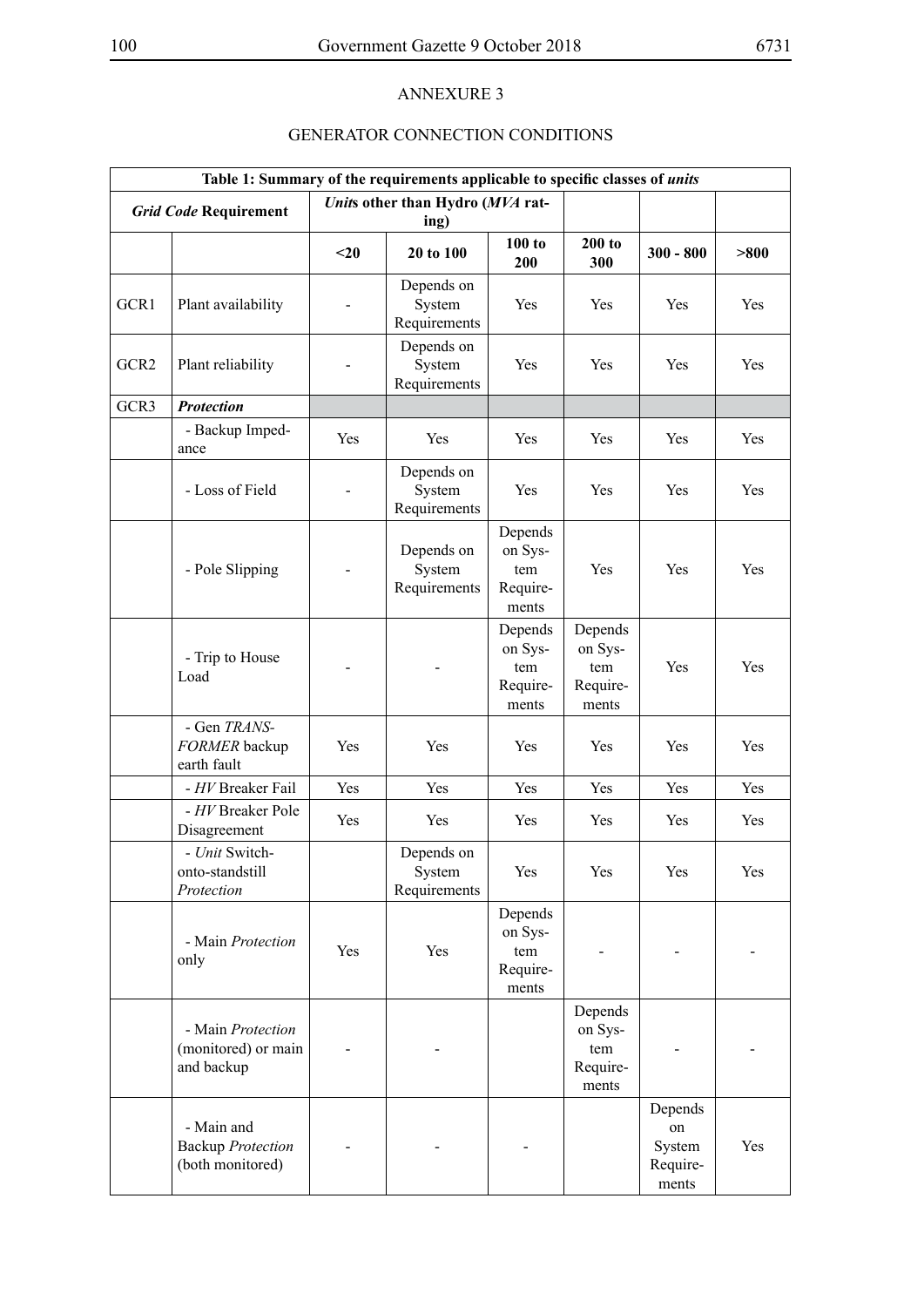$\mathbf{r}$ 

| GCR4             | Ability To Island                                                            |                                                |                                               | Depends<br>on<br>System<br>Require-<br>ments                                                                               | Yes                                                                                                                        | Yes                                            | Yes                                            |
|------------------|------------------------------------------------------------------------------|------------------------------------------------|-----------------------------------------------|----------------------------------------------------------------------------------------------------------------------------|----------------------------------------------------------------------------------------------------------------------------|------------------------------------------------|------------------------------------------------|
| GCR <sub>5</sub> | <b>Excitation</b> system<br>requirements                                     | Yes                                            | Yes                                           | Yes                                                                                                                        | Yes                                                                                                                        | Yes                                            | <b>Yes</b>                                     |
|                  | - Power System<br>Stabilizer                                                 |                                                |                                               | Depends<br>on<br>System<br>Require-<br>ments                                                                               | Depends<br>on<br>System<br>Require-<br>ments                                                                               | Yes                                            | Yes                                            |
|                  | - Limiters                                                                   |                                                | Depends on<br>System<br>Requirements          | Yes                                                                                                                        | Yes                                                                                                                        | Yes                                            | <b>Yes</b>                                     |
| GCR <sub>6</sub> | Reactive Capabili-<br>ties                                                   | Depends<br>on Sys-<br>tem<br>Require-<br>ments | Depends on<br>System<br>Requirements          | <b>Yes</b>                                                                                                                 | <b>Yes</b>                                                                                                                 | <b>Yes</b>                                     | Yes                                            |
| GCR7             | Multiple Unit trip-<br>ping                                                  |                                                | Depends on<br>System<br>Requirements          |                                                                                                                            | If the total station output is greater<br>than the single largest contin-<br>gency as defined for instantaneous<br>reserve |                                                | If more<br>than<br>1 <i>unit</i> at<br>station |
| GCR8             | Governing                                                                    | Depends<br>on Sys-<br>tem<br>Require-<br>ments | Yes                                           | Yes                                                                                                                        | Yes                                                                                                                        | Yes                                            | Yes                                            |
| GCR9             | <b>Restart after Station</b><br><b>Blackout</b>                              |                                                | Depends on<br>System<br>Requirements          | If the total station output is greater<br>than the single largest contin-<br>gency as defined for instantaneous<br>reserve |                                                                                                                            | If more<br>than<br>1 <i>unit</i> at<br>station |                                                |
| GCR10            | <b>Black Starting</b>                                                        |                                                | If agreed                                     | If agreed                                                                                                                  | If agreed                                                                                                                  | If agreed                                      | If agreed                                      |
| GCR11            | <b>External Supply</b><br>Disturbance With-<br>stand Capacity                | Depends<br>on Sys-<br>tem<br>Require-<br>ments | If more than<br>5 <i>unit</i> at sta-<br>tion | If the total station output is greater<br>than the single largest contin-<br>gency as defined for instantaneous<br>reserve |                                                                                                                            | If more<br>than<br>1 <i>unit</i> at<br>station |                                                |
| GCR12            | On load tap Chang-<br>er for generating<br>Unit<br>step up transform-<br>ers | Depends<br>on Sys-<br>tem<br>Require-<br>ments | Yes                                           | Yes                                                                                                                        | Yes                                                                                                                        | Yes                                            | Yes                                            |
| GRC13            | Emergency unit<br>capabilities                                               | Depends<br>on Sys-<br>tem<br>Require-<br>ments | Depends on<br>System<br>Requirements          | Yes                                                                                                                        | Yes                                                                                                                        | Yes                                            | Yes                                            |
| GCR14            | Independent action<br>for control in sys-<br>tem island                      |                                                |                                               | Depends<br>on Sys-<br>tem<br>Require-<br>ments                                                                             | Yes                                                                                                                        | Yes                                            | Yes                                            |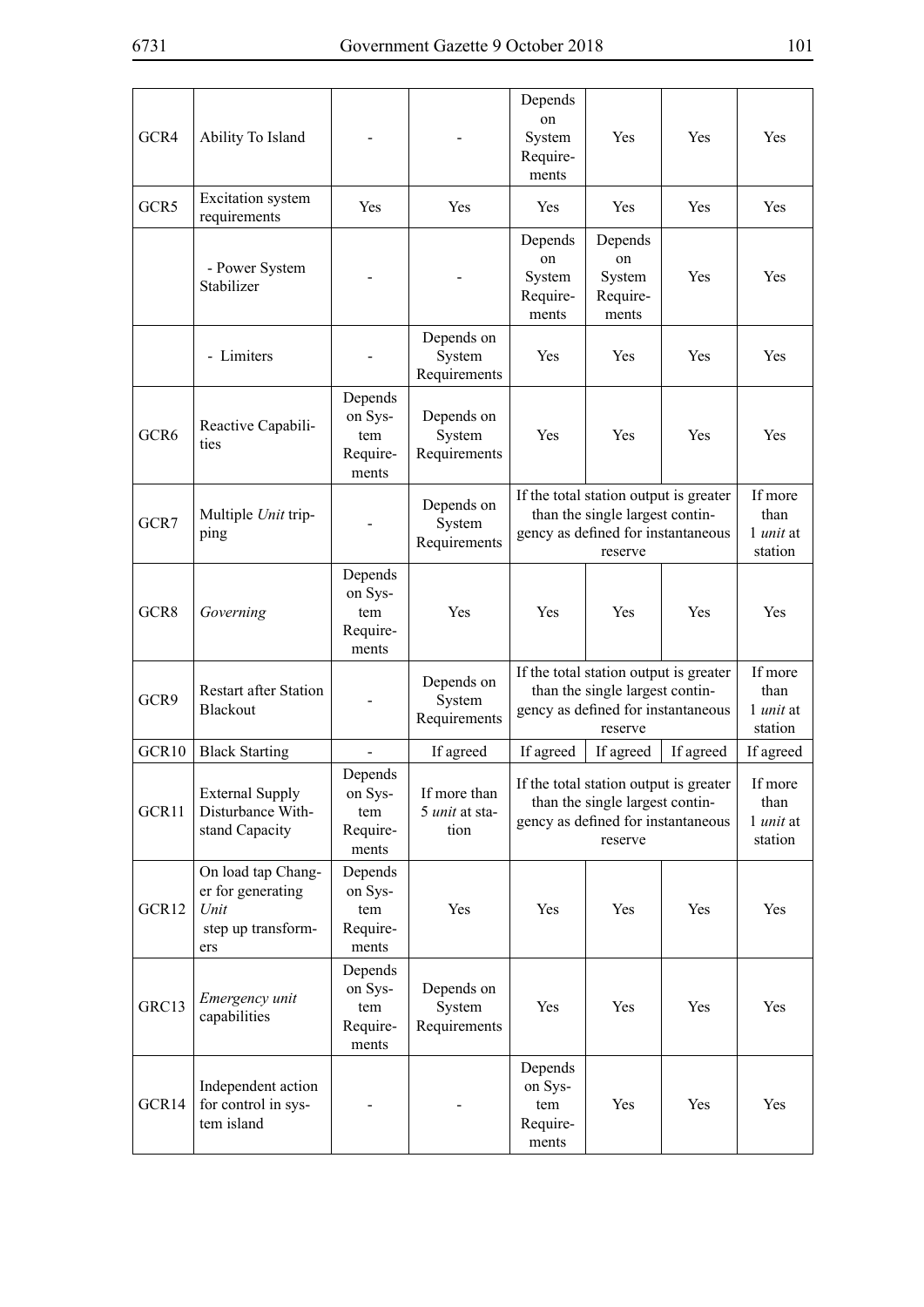| Table 2: Summary of the requirements applicable to specific classes of <i>units</i> |                                                            |        |                                      |                                           |                                              |                                                        |       |
|-------------------------------------------------------------------------------------|------------------------------------------------------------|--------|--------------------------------------|-------------------------------------------|----------------------------------------------|--------------------------------------------------------|-------|
| <b>Grid Code Requirement</b><br>Hydro Units (MVA rating)                            |                                                            |        |                                      |                                           |                                              |                                                        |       |
|                                                                                     |                                                            | $<$ 20 | 20 to 100                            | 100 to 200                                | $200$ to<br>300                              | $300 -$<br>800                                         | > 800 |
| GCR1                                                                                | Plant availability                                         |        | Depends on<br>System<br>Requirements | Yes                                       | Yes                                          | Yes                                                    | Yes   |
| GCR <sub>2</sub>                                                                    | Plant reliability                                          |        | Depends on<br>System<br>Requirements | Yes                                       | Yes                                          | Yes                                                    | Yes   |
| GCR3                                                                                | <b>Protection</b>                                          |        |                                      |                                           |                                              |                                                        |       |
|                                                                                     | - Backup Imped-<br>ance                                    | Yes    | Yes                                  | Yes                                       | Yes                                          | Yes                                                    | Yes   |
|                                                                                     | - Loss of Field                                            |        | Depends on<br>System<br>Requirements | Yes                                       | Yes                                          | Yes                                                    | Yes   |
|                                                                                     | - Pole Slipping                                            |        | Depends on<br>System<br>Requirements | Depends on<br>System<br>Require-<br>ments | Yes                                          | Yes                                                    | Yes   |
|                                                                                     | - Trip to House<br>Load                                    |        |                                      | Depends on<br>System<br>Require-<br>ments | Depends<br>on System<br>Require-<br>ments    | Yes                                                    | Yes   |
|                                                                                     | - Gen TRANS-<br>FORMER backup<br>earth fault               | Yes    | Yes                                  | Yes                                       | Yes                                          | Yes                                                    | Yes   |
|                                                                                     | - HV Breaker Fail                                          | Yes    | Yes                                  | Yes                                       | Yes                                          | Yes                                                    | Yes   |
|                                                                                     | - HV Breaker Pole<br>Disagreement                          | Yes    | Yes                                  | Yes                                       | Yes                                          | Yes                                                    | Yes   |
|                                                                                     | - Unit Switch-<br>onto-standstill<br>Protection            |        | Depends on<br>System<br>Requirements | Yes                                       | Yes                                          | Yes                                                    | Yes   |
|                                                                                     | - Main Protection<br>only                                  | Yes    | Yes                                  | Depends on<br>System<br>Require-<br>ments |                                              |                                                        |       |
|                                                                                     | - Main Protection<br>(monitored) or main<br>and backup     |        |                                      |                                           | Depends<br>on System<br>Require-<br>ments    |                                                        |       |
|                                                                                     | - Main and<br><b>Backup Protection</b><br>(both monitored) |        |                                      |                                           |                                              | De-<br>pends<br>on<br>System<br>Re-<br>quire-<br>ments | Yes   |
| GCR4                                                                                | Ability To Island                                          |        |                                      |                                           |                                              |                                                        |       |
| GCR5                                                                                | Excitation system<br>requirements                          | Yes    | Yes                                  | Yes                                       | Yes                                          | Yes                                                    | Yes   |
|                                                                                     | - Power System<br>Stabilizer                               |        |                                      | Depends on<br>System Re-<br>quirements    | Depends<br>on<br>System<br>Require-<br>ments | Yes                                                    | Yes   |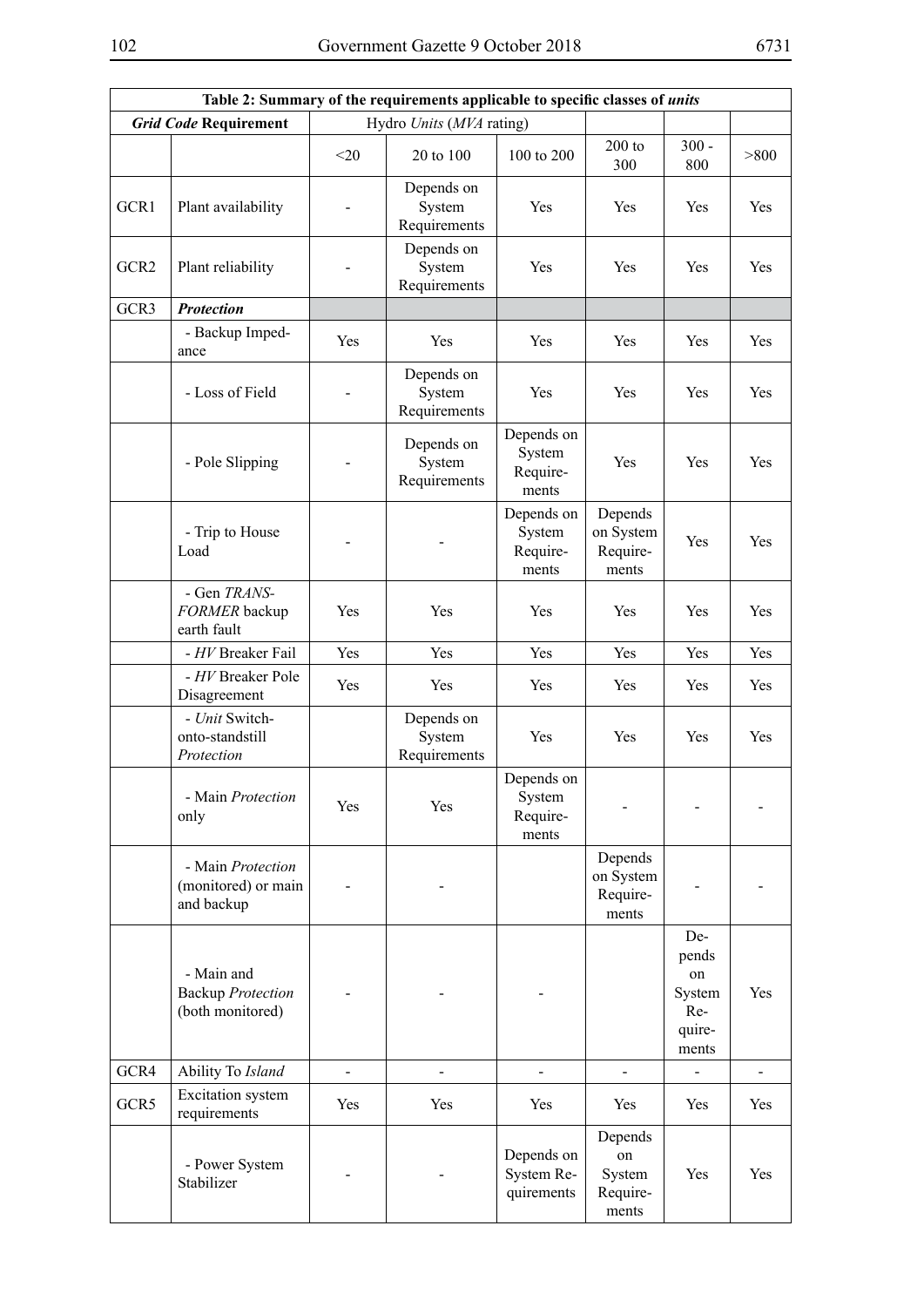|                   | - Limiters                                                                   |                                                | Depends on<br>System<br>Requirements | Yes                                                                                                                   | Yes       | Yes       | Yes                                          |
|-------------------|------------------------------------------------------------------------------|------------------------------------------------|--------------------------------------|-----------------------------------------------------------------------------------------------------------------------|-----------|-----------|----------------------------------------------|
| GCR6              | Reactive Capabili-<br>ties                                                   | Depends<br>on Sys-<br>tem<br>Require-<br>ments | Depends on<br>System<br>Requirements | Yes                                                                                                                   | Yes       | Yes       | Yes                                          |
| GCR7              | Multiple Unit trip-<br>ping                                                  |                                                | Depends on<br>System<br>Requirements | If the total station output is greater<br>than the single largest contingency<br>as defined for instantaneous reserve |           |           | If more<br>than<br>1 unit<br>at sta-<br>tion |
| GCR <sub>8</sub>  | Governing                                                                    | Depends<br>on Sys-<br>tem<br>Require-<br>ments | Yes                                  | Yes                                                                                                                   | Yes       | Yes       | Yes                                          |
| GCR9              | <b>Restart after Station</b><br>Blackout                                     |                                                | Depends on<br>System<br>Requirements | If the total station output is greater<br>than the single largest contingency<br>as defined for instantaneous reserve |           |           | If more<br>than<br>1 unit<br>at sta-<br>tion |
| GCR <sub>10</sub> | <b>Black Starting</b>                                                        |                                                | If agreed                            | If agreed                                                                                                             | If agreed | If agreed | If<br>agreed                                 |
| GCR11             | <b>External Supply</b><br>Disturbance With-<br>stand Capacity                | Depends<br>on Sys-<br>tem<br>Require-<br>ments | If more than<br>5 unit at station    | If the total station output is greater<br>than the single largest contingency<br>as defined for instantaneous reserve |           |           | If more<br>than<br>1 unit<br>at sta-<br>tion |
| GCR12             | On load tap Chang-<br>er for generating<br>Unit<br>step up transform-<br>ers | Depends<br>on Sys-<br>tem<br>Require-<br>ments | Yes                                  | Yes                                                                                                                   | Yes       | Yes       | Yes                                          |
| GRC13             | Emergency unit<br>capabilities                                               | Depends<br>on Sys-<br>tem<br>Require-<br>ments | Depends on<br>System<br>Requirements | Yes                                                                                                                   | Yes       | Yes       | Yes                                          |
| GCR14             | Independent action<br>for control in sys-<br>tem island                      |                                                |                                      | Depends<br>on System<br>Require-<br>ments                                                                             | Yes       | Yes       | Yes                                          |

| <b>Table 3: Standard Voltage Levels</b> |       |               |
|-----------------------------------------|-------|---------------|
| U <sub>n</sub>                          | Um    | $(Um-Un)/Un$  |
| (kV)                                    | (kV)  | $\frac{0}{0}$ |
| 765                                     | 800   | 4,58          |
| 400                                     | 420   | 5,00          |
| 330                                     | 346.5 | 5,00          |
| 275                                     | 300   | 9,09          |
| 220                                     | 245   | 11,36         |
| 132                                     | 145   | 9,85          |
| 88                                      | 100   | 13,63         |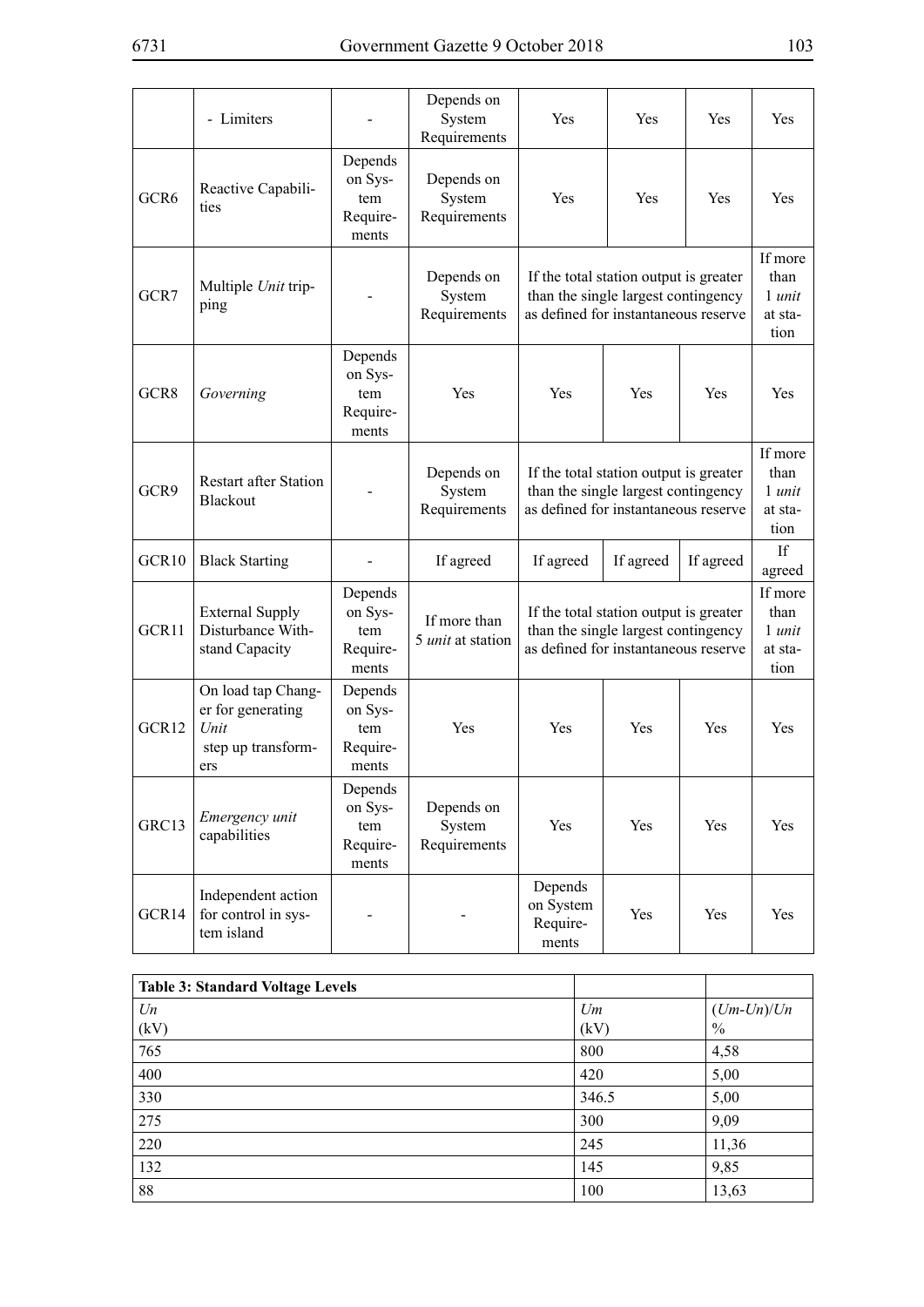| 66                                                                                                                                                                                 | 72,5                               | 9,85 |
|------------------------------------------------------------------------------------------------------------------------------------------------------------------------------------|------------------------------------|------|
| 44                                                                                                                                                                                 | 48                                 | 9,09 |
| 33                                                                                                                                                                                 | 36                                 | 9,09 |
| 22                                                                                                                                                                                 | 24                                 | 9,09 |
| 11                                                                                                                                                                                 | 12                                 | 9,09 |
| <b>Table 4: Target Voltages for Planning Purposes</b>                                                                                                                              |                                    |      |
| Minimum steady state voltage on any bus not supplying a <i>customer</i><br>With multiple feeder supplies:<br>With single feeder supplies and after contingency for multiple feeder | $0.95$ Un                          |      |
| supplies:                                                                                                                                                                          | $0.90$ Un                          |      |
| Maximum harmonic voltage caused by <i>customer</i> at <i>PCC</i> :                                                                                                                 | According to NRS<br>048            |      |
| Maximum negative sequence voltage caused by <i>customer</i> at <i>PCC</i> :                                                                                                        | According to NRS<br>048            |      |
| Maximum voltage change due to load varying N times per hour:                                                                                                                       | of<br>(4.5)<br>$log_{10}n$ %<br>Un |      |
| Maximum voltage decrease for a 5% load increase at receiving end of<br>system (without adjustment):                                                                                | $0.05$ Un                          |      |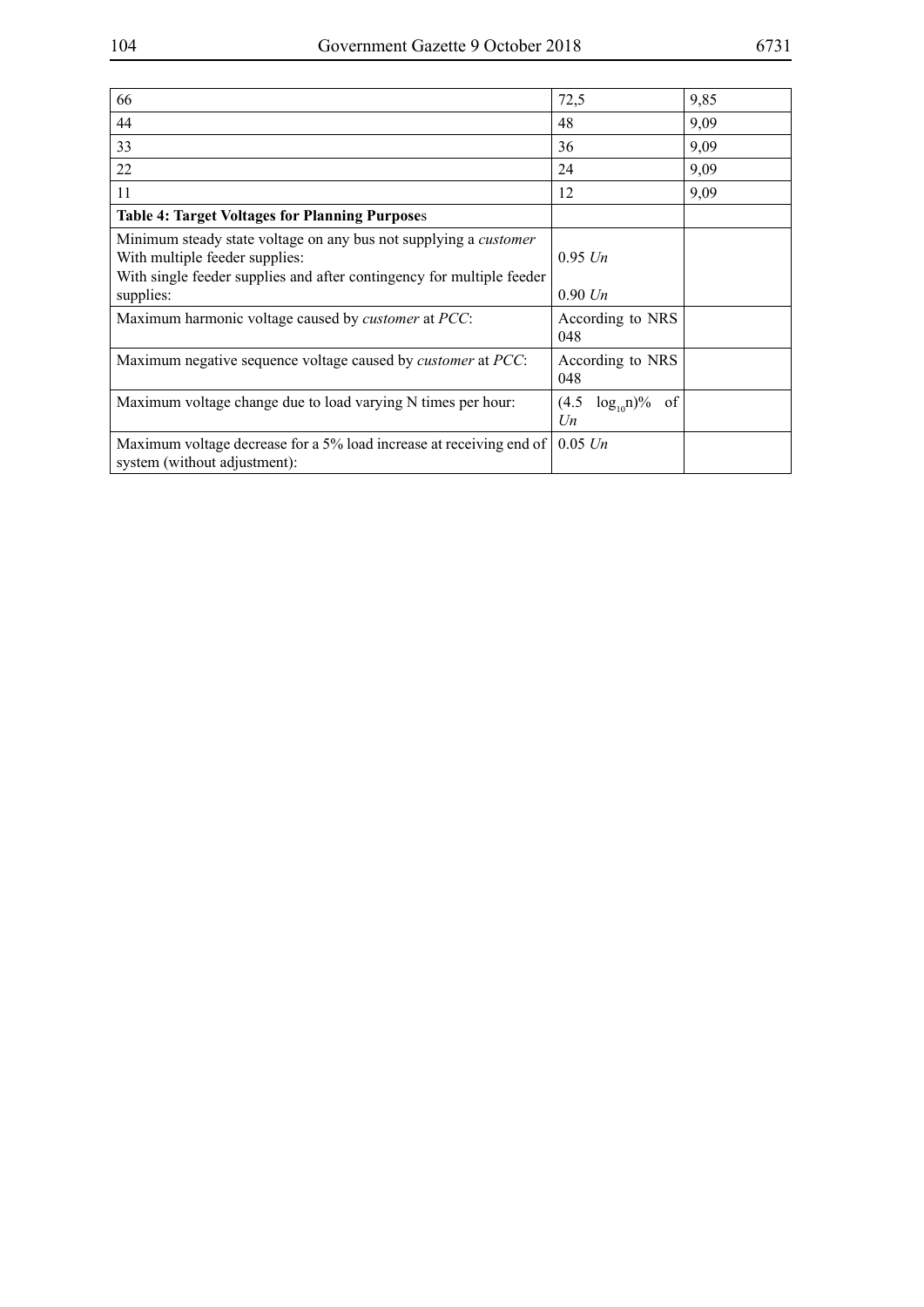# SURVEYING, MONITORING AND TESTING FOR GENERATORS

# **1. Introduction**

Thissection specifiesthe proceduresto be followed in carrying out the surveying, monitoring or testing of to confirm the -

- (a) compliance by power stations with the Transmission Grid Code
- (b) provision by power stations of ancillary services which they are required or have agreed to provide.

# **2. Scope**

This Annexure applies to generators.

# **3. Request for surveying, monitoring or testing**

The system operator may at any time, although it may not do so more than twice in any calendar year in respect of any particular power station except to the extent that it can on reasonable grounds justify the necessity for further tests or unless the further test is a re-test, issue an instruction requiring a power station to carry out a test, at a time no sooner than 48 hours from the time that the instruction was issued, to demonstrate that the relevant power station complies with the Transmission Grid Code.

### **4. Ongoing monitoring of performance of unit**

- (1) A generator must monitor each of its units during normal service to confirm ongoing compliance with the applicable parts of Chapter 3.
- (2) If a generator detects a deviation in its unit the generator must report the deviation to the system operator within five working days.
- (3) A generator must keep records -
- (a) relating to the compliance by each of its units with each code of Chapter 3 applicable to that unit; and
- (b) setting out the information that the system operator or transmission company reasonably requires for assessing power system performance including actual unit performance during abnormal conditions.
- (4) Within one month after the end of June and December, a generator must provide the system operator with a report detailing the compliance by each unit of the generator with every applicable code of Chapter 3 during the past six month period.
- (5) The template for purposes of subitem (4) is set out in Annexure 8.

# **5. Procedures**

(1) Unit protection system grid code requirement GCR 3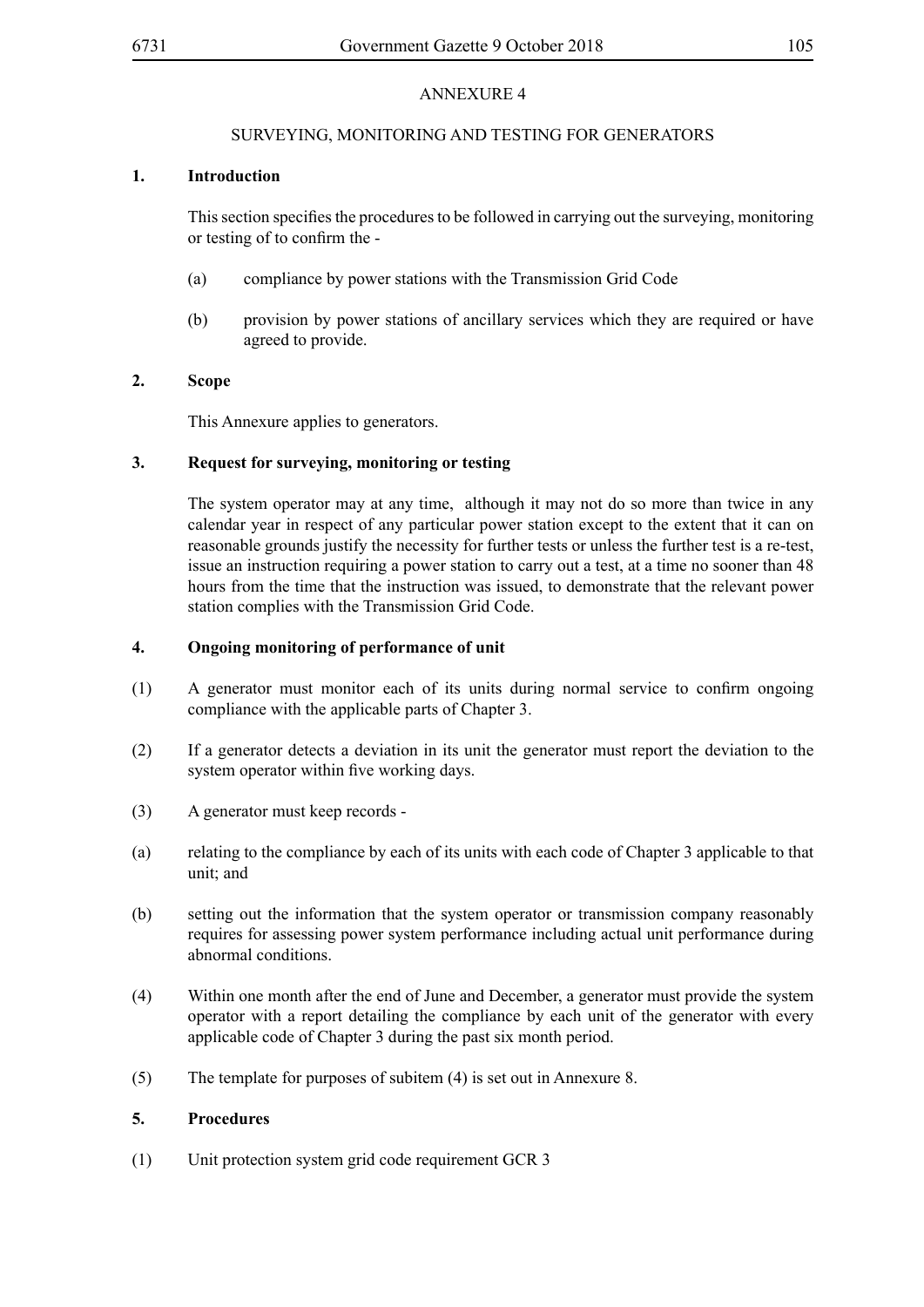| Parameter                           | Reference |                                                                                                                                                                                                                                                                                                                                                                                                                                                                                                                                                                                                                                                                                                                                                                                                                                                                                                                                                                                                                                                                                                                                                                                                                                                                                                                                                                                                                                                                                                                                                                                                                                                                                                                                                                                                                                                                                                                                                                                                                                                                                      |
|-------------------------------------|-----------|--------------------------------------------------------------------------------------------------------------------------------------------------------------------------------------------------------------------------------------------------------------------------------------------------------------------------------------------------------------------------------------------------------------------------------------------------------------------------------------------------------------------------------------------------------------------------------------------------------------------------------------------------------------------------------------------------------------------------------------------------------------------------------------------------------------------------------------------------------------------------------------------------------------------------------------------------------------------------------------------------------------------------------------------------------------------------------------------------------------------------------------------------------------------------------------------------------------------------------------------------------------------------------------------------------------------------------------------------------------------------------------------------------------------------------------------------------------------------------------------------------------------------------------------------------------------------------------------------------------------------------------------------------------------------------------------------------------------------------------------------------------------------------------------------------------------------------------------------------------------------------------------------------------------------------------------------------------------------------------------------------------------------------------------------------------------------------------|
| Protection func-                    |           | <b>APPLICABILITY AND FREQUENCY</b>                                                                                                                                                                                                                                                                                                                                                                                                                                                                                                                                                                                                                                                                                                                                                                                                                                                                                                                                                                                                                                                                                                                                                                                                                                                                                                                                                                                                                                                                                                                                                                                                                                                                                                                                                                                                                                                                                                                                                                                                                                                   |
| tion and setting<br>integrity study |           | Prototype study: All new power stations coming on line or power<br>stations where major refurbishment or upgrades of protection systems<br>have taken place.                                                                                                                                                                                                                                                                                                                                                                                                                                                                                                                                                                                                                                                                                                                                                                                                                                                                                                                                                                                                                                                                                                                                                                                                                                                                                                                                                                                                                                                                                                                                                                                                                                                                                                                                                                                                                                                                                                                         |
|                                     |           | <b>Routine review:</b> All power stations every five to six years.                                                                                                                                                                                                                                                                                                                                                                                                                                                                                                                                                                                                                                                                                                                                                                                                                                                                                                                                                                                                                                                                                                                                                                                                                                                                                                                                                                                                                                                                                                                                                                                                                                                                                                                                                                                                                                                                                                                                                                                                                   |
|                                     |           | <b>PURPOSE</b>                                                                                                                                                                                                                                                                                                                                                                                                                                                                                                                                                                                                                                                                                                                                                                                                                                                                                                                                                                                                                                                                                                                                                                                                                                                                                                                                                                                                                                                                                                                                                                                                                                                                                                                                                                                                                                                                                                                                                                                                                                                                       |
|                                     |           | To ensure that the relevant protection functions in the power station is<br>co-ordinated and aligned with the system requirements.                                                                                                                                                                                                                                                                                                                                                                                                                                                                                                                                                                                                                                                                                                                                                                                                                                                                                                                                                                                                                                                                                                                                                                                                                                                                                                                                                                                                                                                                                                                                                                                                                                                                                                                                                                                                                                                                                                                                                   |
|                                     |           | <b>PROCEDURE</b>                                                                                                                                                                                                                                                                                                                                                                                                                                                                                                                                                                                                                                                                                                                                                                                                                                                                                                                                                                                                                                                                                                                                                                                                                                                                                                                                                                                                                                                                                                                                                                                                                                                                                                                                                                                                                                                                                                                                                                                                                                                                     |
|                                     |           | Prototype:<br>Establish the system protection function and associated trip level<br>1.<br>requirements from the transmission company.<br>Derive protection functions and settings that match the power<br>2.<br>station plant, the transmission company plant and system<br>requirements.<br>Confirm the stability of each protection function for all relevant<br>3.<br>system conditions.<br>Document the details of the trip levels, stability calculations for<br>4.<br>each Protection function.<br>Convert protection tripping levels for each protection function into<br>5.<br>per unit base.<br>6. Consolidate all settings in per unit base for all protection functions<br>in one document<br>Derive actual relay dial setting details and document the relay<br>7.<br>setting sheet for all protection functions.<br>Document the position of each protection function on one single<br>8.<br>line diagram of the generating unit and associated connections.<br>Document the tripping functions for each tripping function on one<br>9.<br>tripping logic diagram.<br>10. Consolidate detail setting calculations, per unit setting sheets,<br>relay setting sheets, plant base information the settings are based<br>on, tripping logic diagram, protection function single line diagram<br>and relevant protection relay manufacturers information into one<br>document.<br>11. Submit to the transmission company for their acceptance and<br>update.<br>12. Provide the transmission company with one original reference<br>copy and one working copy.<br><b>Review:</b><br>Review prototype 1 to 10 above.<br>1.<br>Submit to the transmission company for their acceptance and<br>2.<br>update.<br>Provide the transmission company with one original reference<br>3.<br>copy and one working copy.<br><b>ACCEPTANCE CRITERIA</b><br>All protection functions are set to meet the necessary protection<br>requirements of the transmission system and power station plant with<br>minimal margin. Optimal fault clearing times and maximum plant<br>availability. |
|                                     |           | Submit a report to the transmission company one month after<br>commissioning for prototype study or five to six years for routine tests.                                                                                                                                                                                                                                                                                                                                                                                                                                                                                                                                                                                                                                                                                                                                                                                                                                                                                                                                                                                                                                                                                                                                                                                                                                                                                                                                                                                                                                                                                                                                                                                                                                                                                                                                                                                                                                                                                                                                             |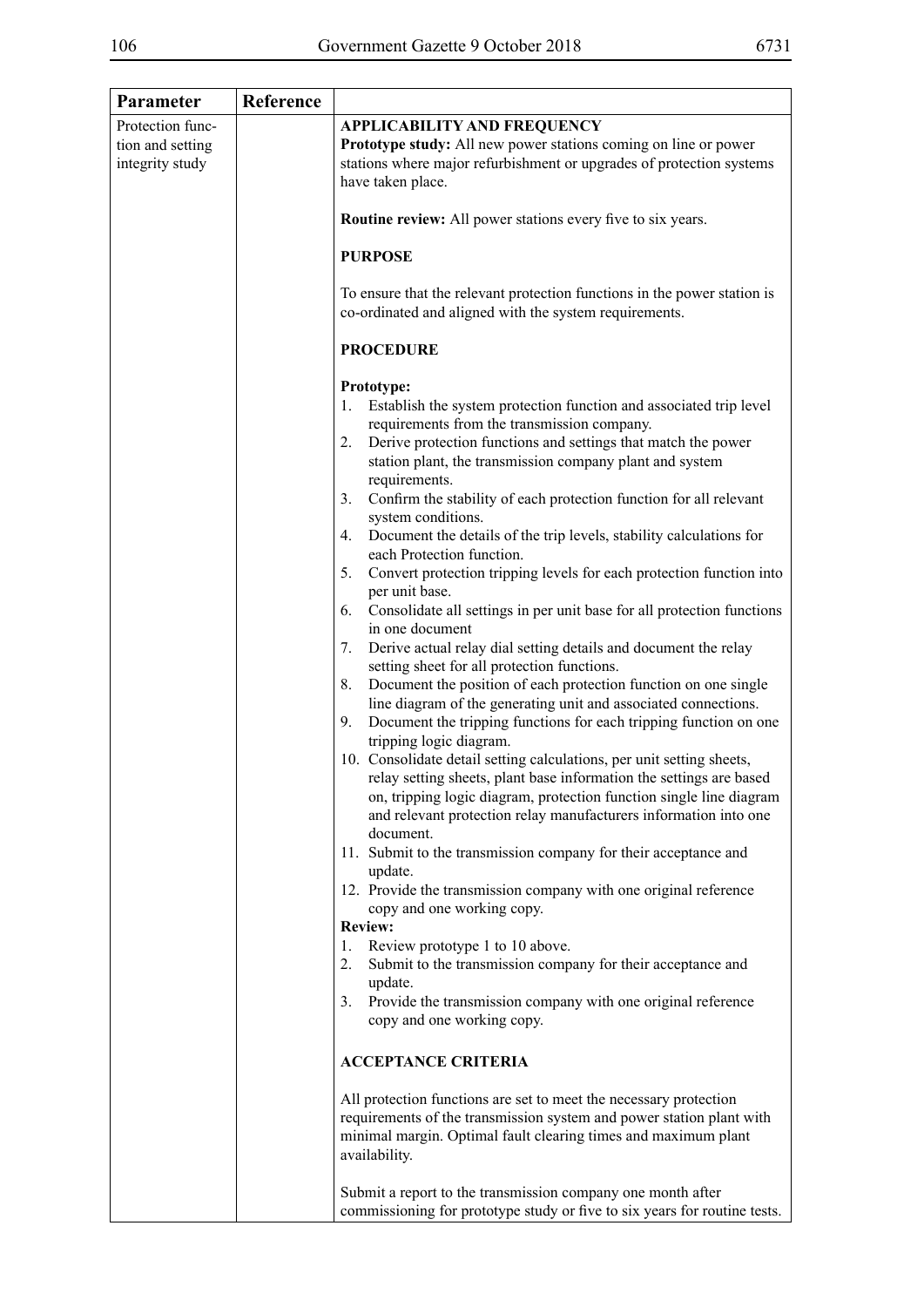| Parameter                     | Reference |                                                                                                                                                                                                                                                                                                                                                                                                                                                                                                                                                                                                                                                                                                                                                                                                                                                                                                                                                                                                                                                                                                                     |
|-------------------------------|-----------|---------------------------------------------------------------------------------------------------------------------------------------------------------------------------------------------------------------------------------------------------------------------------------------------------------------------------------------------------------------------------------------------------------------------------------------------------------------------------------------------------------------------------------------------------------------------------------------------------------------------------------------------------------------------------------------------------------------------------------------------------------------------------------------------------------------------------------------------------------------------------------------------------------------------------------------------------------------------------------------------------------------------------------------------------------------------------------------------------------------------|
| Protection<br>integrity tests |           | <b>APPLICABILITY</b>                                                                                                                                                                                                                                                                                                                                                                                                                                                                                                                                                                                                                                                                                                                                                                                                                                                                                                                                                                                                                                                                                                |
|                               |           | Prototype test: All new power stations coming on line and all<br>other power stations after major modifications or refurbishment of<br>protection or related plant.                                                                                                                                                                                                                                                                                                                                                                                                                                                                                                                                                                                                                                                                                                                                                                                                                                                                                                                                                 |
|                               |           | Routine test of all power stations: five to six years or after major<br>overhaul of plant.                                                                                                                                                                                                                                                                                                                                                                                                                                                                                                                                                                                                                                                                                                                                                                                                                                                                                                                                                                                                                          |
|                               |           | <b>PURPOSE</b>                                                                                                                                                                                                                                                                                                                                                                                                                                                                                                                                                                                                                                                                                                                                                                                                                                                                                                                                                                                                                                                                                                      |
|                               |           | To confirm that the protection has been wired and function according<br>to the specified.                                                                                                                                                                                                                                                                                                                                                                                                                                                                                                                                                                                                                                                                                                                                                                                                                                                                                                                                                                                                                           |
|                               |           | <b>PROCEDURE</b>                                                                                                                                                                                                                                                                                                                                                                                                                                                                                                                                                                                                                                                                                                                                                                                                                                                                                                                                                                                                                                                                                                    |
|                               |           | $1_{\cdot}$<br>Apply final settings as per agreed documentation to all protection<br>functions.<br>2. With the generator unit off load and de-energized, inject<br>appropriate signals into every protection function and confirm<br>correct operation and correct calibration. Document all<br>protection function operations.<br>Carry out trip testing of all protection functions, from origin (e.g.<br>3.<br>Buchholz relay) to all tripping output devices (e.g. HV Breaker).<br>Document all trip test responses.<br>Apply short circuits at all relevant protection zones and with<br>4.<br>generator at nominal speed excite generator slowly, record<br>currents at all relevant protection functions, and confirm correct<br>operation of all relevant Protection functions. Document all<br>readings and responses. Remove all short circuits.<br>5. With the generator at nominal speed, excite generator slowly<br>recording voltages on all relevant Protection functions. Confirm<br>correct operation and correct calibration of all protection<br>functions. Document all readings and responses. |
|                               |           | <b>ACCEPTANCE CRITERIA</b>                                                                                                                                                                                                                                                                                                                                                                                                                                                                                                                                                                                                                                                                                                                                                                                                                                                                                                                                                                                                                                                                                          |
|                               |           | All Protection functions fully operational and operate to required<br>levels within the relay original equipment manufacturer (OEM)<br>allowable tolerances.                                                                                                                                                                                                                                                                                                                                                                                                                                                                                                                                                                                                                                                                                                                                                                                                                                                                                                                                                        |
|                               |           | Measuring instrumentation used must be sufficiently accurate and<br>calibrated to traceable standard.<br>Submit a report to the transmission company one month after test.                                                                                                                                                                                                                                                                                                                                                                                                                                                                                                                                                                                                                                                                                                                                                                                                                                                                                                                                          |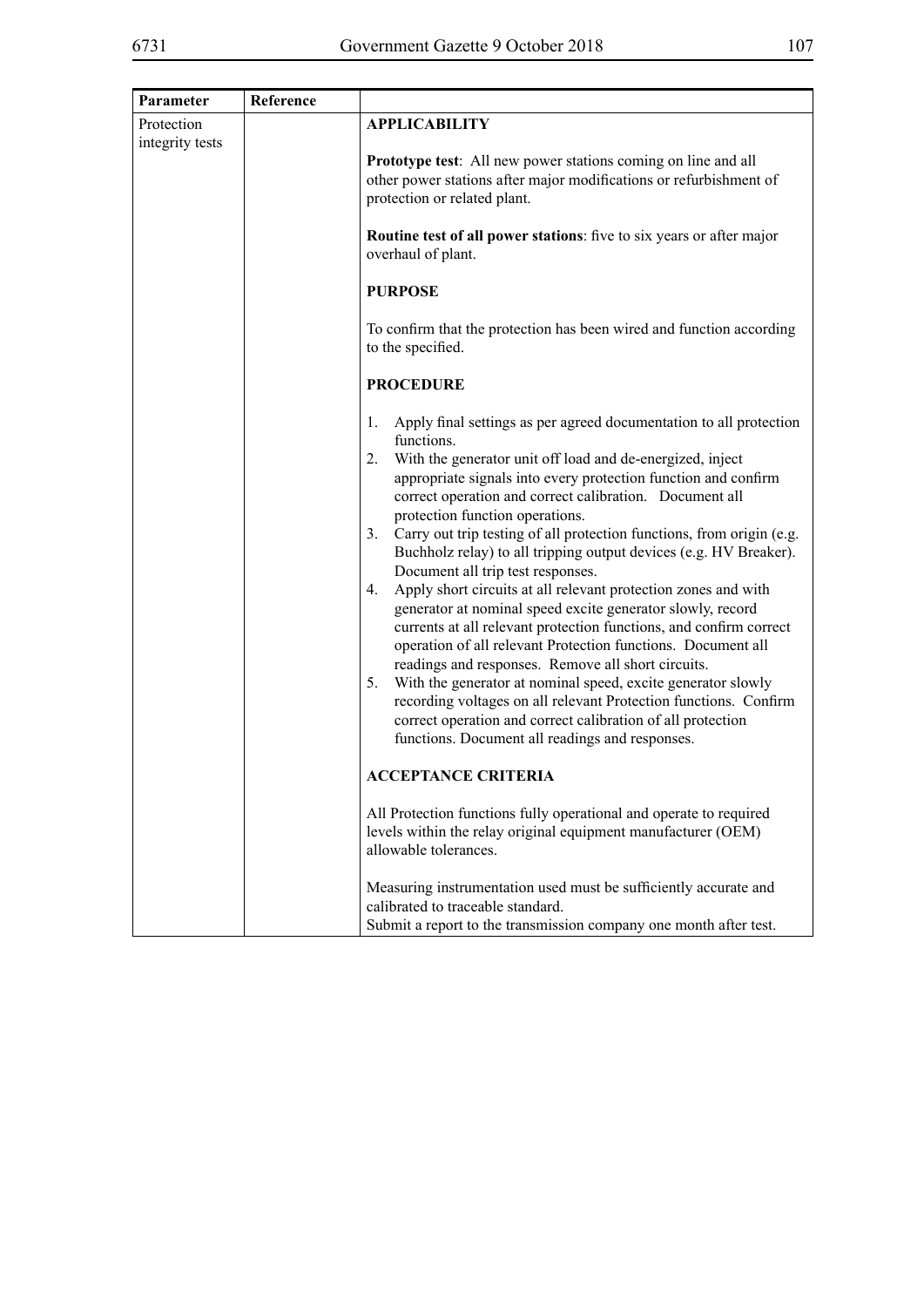# (2) Unit islanding capability grid code requirement GCR 4

| Parameter | Reference |                                                                                                                                                                                                                                                                                                                                                                                                                                                                                                                                                                                                                                                                                                                                                                                                                                                                                                                                                                                                           |
|-----------|-----------|-----------------------------------------------------------------------------------------------------------------------------------------------------------------------------------------------------------------------------------------------------------------------------------------------------------------------------------------------------------------------------------------------------------------------------------------------------------------------------------------------------------------------------------------------------------------------------------------------------------------------------------------------------------------------------------------------------------------------------------------------------------------------------------------------------------------------------------------------------------------------------------------------------------------------------------------------------------------------------------------------------------|
|           |           | <b>APPLICABILITY</b>                                                                                                                                                                                                                                                                                                                                                                                                                                                                                                                                                                                                                                                                                                                                                                                                                                                                                                                                                                                      |
| Islanding |           | <b>Prototype test:</b> For all other fossil and nuclear power stations                                                                                                                                                                                                                                                                                                                                                                                                                                                                                                                                                                                                                                                                                                                                                                                                                                                                                                                                    |
|           |           | <b>Routine test:</b> For stations that have contracted to island under the<br>ancillary services agreement. 5-6 yearly or after modifications done<br>to plant that may effect islanding capability                                                                                                                                                                                                                                                                                                                                                                                                                                                                                                                                                                                                                                                                                                                                                                                                       |
|           |           | Continuous monitoring: Where in the day to day running of the<br>plant, a real condition arises where a generating unit is required to<br>island, and the Islanding takes place successfully, and the islanding<br>condition is sustained as specified under acceptance criteria below or<br>is called to synchronize and complete synchronizing successfully it<br>must be considered as a successful islanding test.                                                                                                                                                                                                                                                                                                                                                                                                                                                                                                                                                                                    |
|           |           | <b>PURPOSE</b>                                                                                                                                                                                                                                                                                                                                                                                                                                                                                                                                                                                                                                                                                                                                                                                                                                                                                                                                                                                            |
|           |           | To confirm that a generating units that have specified and/or contracted<br>to provide an islanding service, complies. Islanding is the ability<br>of a generating unit to suddenly disconnect from the transmission<br>system by the opening the HV breaker, and automatically control all<br>the necessary critical parameters sufficiently to maintain the turbine-<br>generator at speed and excited and supplying its own auxiliary load.<br>This islanded mode must be sustained for at least 20 minutes without<br>tripping of the turbine, boiler, excitation system, or other systems<br>critical to sustain an islanding condition.                                                                                                                                                                                                                                                                                                                                                             |
|           |           | <b>PROCEDURE</b>                                                                                                                                                                                                                                                                                                                                                                                                                                                                                                                                                                                                                                                                                                                                                                                                                                                                                                                                                                                          |
|           |           | Generating unit running at steady state conditions above 60%<br>$\bullet$<br>full load conditions.<br>All protection and control systems in normal operating<br>$\bullet$<br>conditions.<br>No special modifications to the plant for the purpose of the test,<br>$\bullet$<br>accept installation of monitoring equipment, is allowed.<br>The unit supplies all its own auxiliary load during the test<br>$\bullet$<br>No operating is allowed for the first 5 minutes following the<br>$\bullet$<br>initiation of the islanding.<br>Equipment is connected to the generating unit that records critical<br>$\bullet$<br>parameters. The following minimum parameters is recorded:<br>(a) turbine speed;<br>(b) alternator load;<br>(c) alternator voltage and current;<br>(d) exciter voltage and current;<br>(e) unit board voltage;<br>(f) anticipatory device position, where installed; and<br>(g) system frequency.<br>Initiation of the islanding is done by opening the HV Breaker.<br>$\bullet$ |
|           |           | <b>ACCEPTANCE CRITERIA</b>                                                                                                                                                                                                                                                                                                                                                                                                                                                                                                                                                                                                                                                                                                                                                                                                                                                                                                                                                                                |
|           |           | The turbine must settle at or close to its nominal speed, the excitation<br>system must remain in automatic channel, supplying all the auxiliary<br>load of the unit. The islanding condition must be sustained for at<br>least 20 minutes.                                                                                                                                                                                                                                                                                                                                                                                                                                                                                                                                                                                                                                                                                                                                                               |

.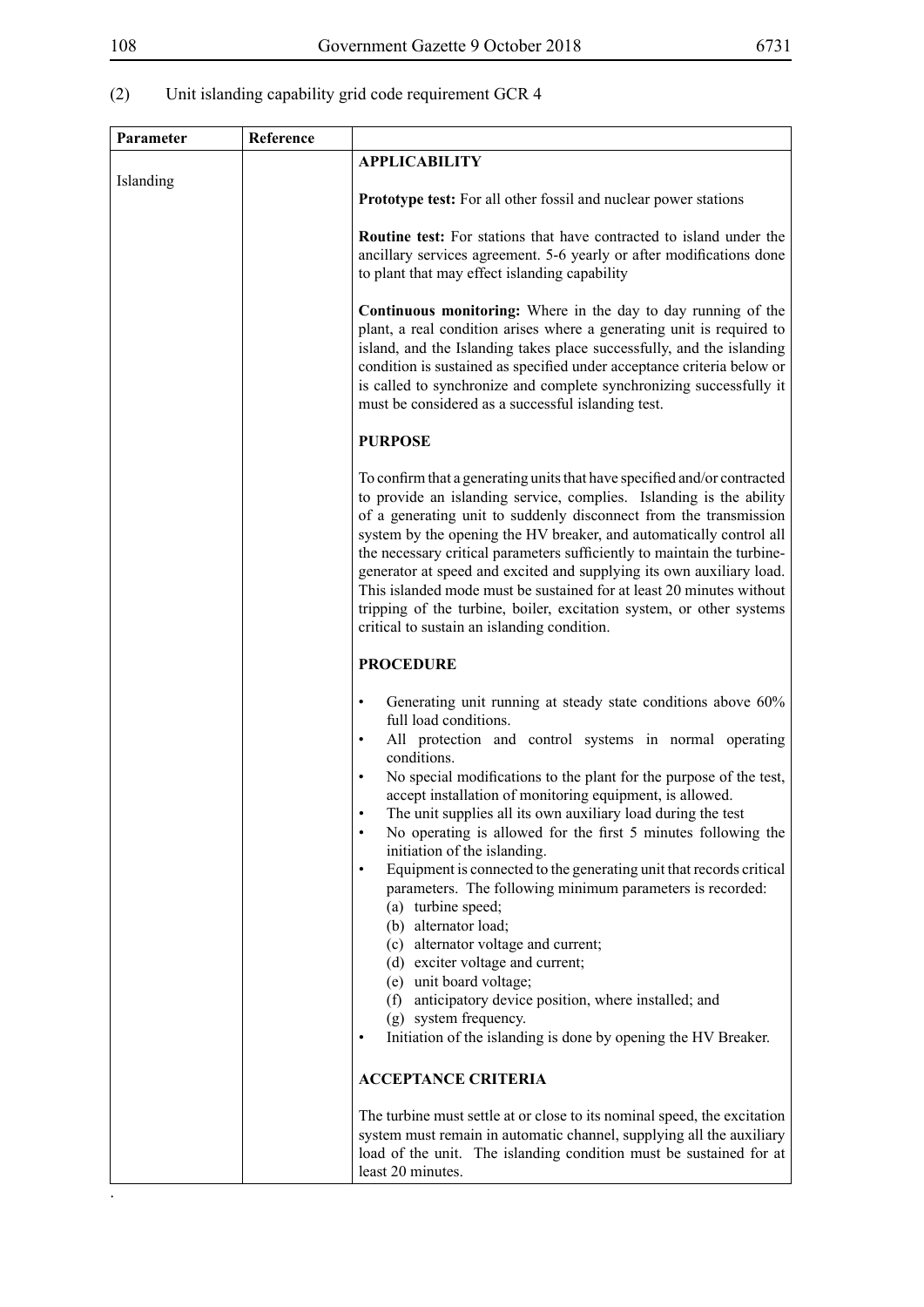# (3) Excitation system grid code requirement GCR 5

| Parameter                  | Reference |                                                                                                                                                                                                         |
|----------------------------|-----------|---------------------------------------------------------------------------------------------------------------------------------------------------------------------------------------------------------|
| Excitation and             |           | <b>APPLICABILITY AND FREQUENCY</b>                                                                                                                                                                      |
| setting integrity<br>study |           | Prototype study: All new power stations coming on line or power                                                                                                                                         |
|                            |           | stations where major refurbishment or upgrade of protection systems<br>have taken place.                                                                                                                |
|                            |           | <b>Routine review:</b> All power stations every five to six years.                                                                                                                                      |
|                            |           | <b>PURPOSE</b>                                                                                                                                                                                          |
|                            |           | To ensure that the excitation systems in the power station is co-<br>ordinated and aligned with the system requirements.                                                                                |
|                            |           | <b>PROCEDURE</b>                                                                                                                                                                                        |
|                            |           | Prototype:                                                                                                                                                                                              |
|                            |           | 1. Establish the system excitation system performance requirements<br>from the transmission company.                                                                                                    |
|                            |           | Derive a suitable model for the excitation system according to<br>2.<br>IEEE421.5 or IEC 60034.16.2. Where necessary, non-standard                                                                      |
|                            |           | models (non IEC or IEEE) must be created This may require<br>frequency response and bode plot tests on the excitation system                                                                            |
|                            |           | as described in IEEE 421.2.1990.<br>Submit the model to the transmission company for their<br>3.                                                                                                        |
|                            |           | acceptance.<br>Derive excitation system settings that match the power station<br>4.                                                                                                                     |
|                            |           | plant, transmission system plant and system requirements. This<br>includes the settings of all parts of the excitation system such<br>as the chop-over limits and levels, limiters, Protection devices, |
|                            |           | alarms.<br>Confirm the stability of the excitation system for relevant<br>5.                                                                                                                            |
|                            |           | excitation system operating conditions system conditions.<br>Document the details of the trip levels, stability calculations for<br>6.<br>each setting and function.                                    |
|                            |           | Convert settings for each function into per unit base and produce<br>7.<br>a high level dynamic performance model with actual settings in<br>P.U. values.                                               |
|                            |           | Derive actual card setting details and document the relay setting<br>8.<br>sheet for all setting functions.                                                                                             |
|                            |           | Produce a single line diagram or block diagram of all the<br>9.<br>functions in the excitation system and indicate signal source.                                                                       |
|                            |           | 10. Document the tripping functions for each tripping on one tripping<br>logic diagram.                                                                                                                 |
|                            |           | 11. Consolidate detail setting calculations, model, per unit setting<br>sheets, relay setting sheets, plant base Information the settings are                                                           |
|                            |           | based on, tripping logic diagram, protection function single line<br>diagram and relevant protection relay manufacturers Information                                                                    |
|                            |           | into one document.                                                                                                                                                                                      |
|                            |           | 12. Submit to the transmission company for their acceptance and<br>update.                                                                                                                              |
|                            |           | 13. Provide the transmission company with one original master copy<br>and one working copy.                                                                                                             |
|                            |           | <b>Review:</b>                                                                                                                                                                                          |
|                            |           | Review prototype 1 to 10 above.                                                                                                                                                                         |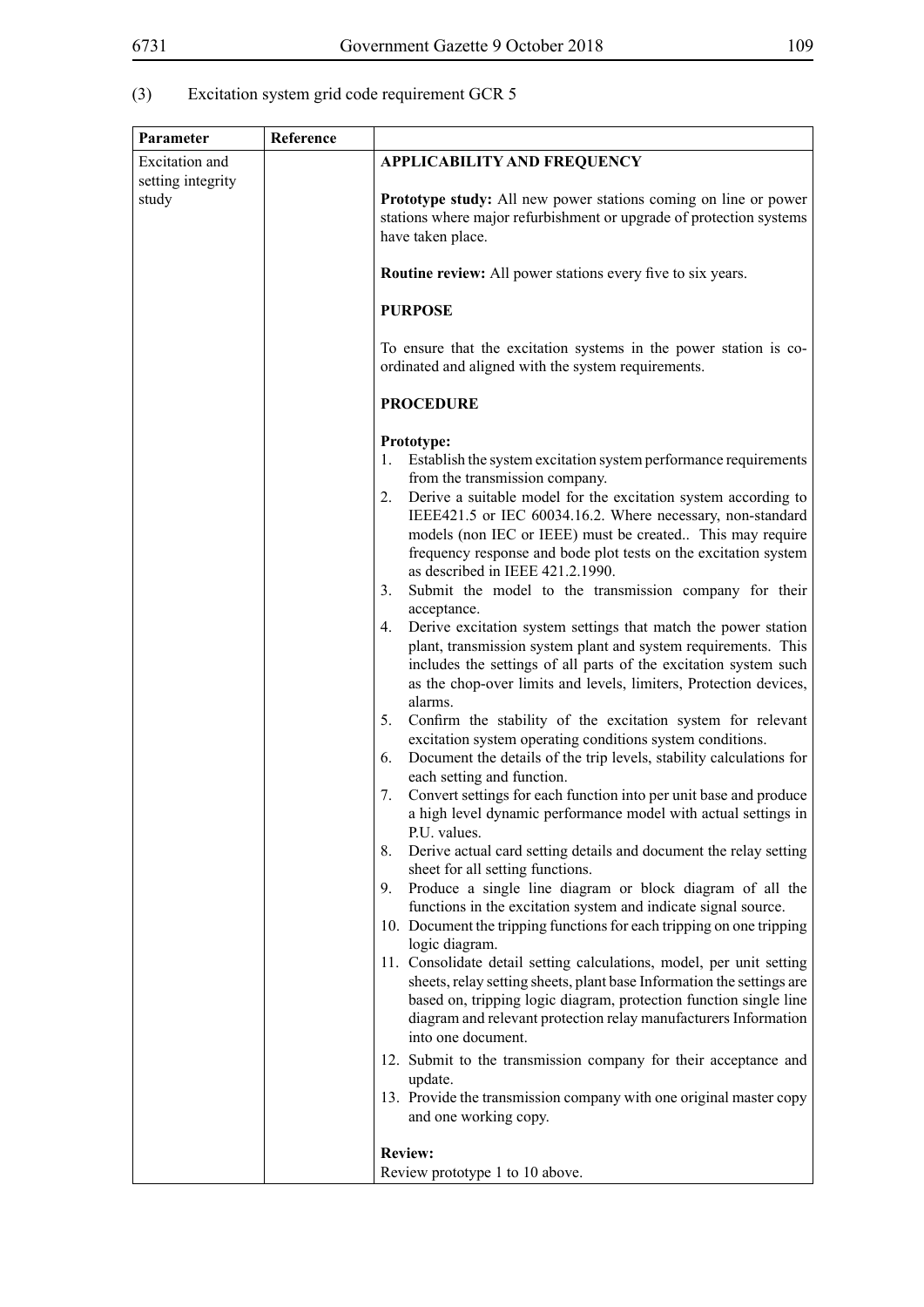$\overline{\phantom{a}}$ 

|                              | Submit to the transmission company for their acceptance and update.<br>Provide the transmission company with one original master copy and<br>one working copy update if applicable.                                                                                                                                          |
|------------------------------|------------------------------------------------------------------------------------------------------------------------------------------------------------------------------------------------------------------------------------------------------------------------------------------------------------------------------|
|                              | <b>ACCEPTANCE CRITERIA</b>                                                                                                                                                                                                                                                                                                   |
|                              | Excitation system is set to meet the necessary control requirements in<br>an optimized manner for the performance of the transmission system<br>and power station plant. Excitation system operates stable both<br>internally and on the network.                                                                            |
|                              | Submit a report to the transmission company one month after<br>commissioning for prototype study or five to six years for routine<br>tests, within one month after due date expiry.                                                                                                                                          |
| Excitation<br>response tests | <b>APPLICABILITY</b>                                                                                                                                                                                                                                                                                                         |
|                              | Prototype test: All new power stations coming on line and all<br>other power stations after major modifications or refurbishment of<br>protection or related plant.                                                                                                                                                          |
|                              | Routine test: All power stations 5 to 6 years or after major overhaul<br>of plant.                                                                                                                                                                                                                                           |
|                              | Prototype test: All new power stations coming on line and all<br>other Power Stations after major modifications or refurbishment of<br>Protection or related plant.                                                                                                                                                          |
|                              | Routine test: All power stations 5 to 6 years or after major overhaul<br>of plant.                                                                                                                                                                                                                                           |
|                              | <b>PURPOSE</b>                                                                                                                                                                                                                                                                                                               |
|                              | To confirm that the excitation system performs as per the specified<br>acceptance criteria below.                                                                                                                                                                                                                            |
|                              | <b>PROCEDURE</b>                                                                                                                                                                                                                                                                                                             |
|                              | With the generator off line, carry out frequency scan or bode plot tests<br>on all circuits in the excitation system critical to the performance of<br>the excitation system.                                                                                                                                                |
|                              | With the generator in the open circuit mode, carry out the large signal<br>performance testing as described in IEEE 421.2 of 1990.                                                                                                                                                                                           |
|                              | With the generator connected to the network and loaded, determine<br>time response, ceiling voltage and voltage response and carry out the<br>small signal performance tests according to IEE 421.2.1990. Also<br>carry out power system stabiliser tests and determine damping with<br>and without power system stabiliser. |
|                              | Document all responses.                                                                                                                                                                                                                                                                                                      |
|                              | <b>ACCEPTANCE CRITERIA</b>                                                                                                                                                                                                                                                                                                   |
|                              | Excitation system meets the necessary control requirements in an<br>optimised manner for the performance of the transmission system<br>and power station plant as specified.<br>Excitation system operates<br>stable both internally and on the network. Power system stabilisers<br>set for optimised damping.              |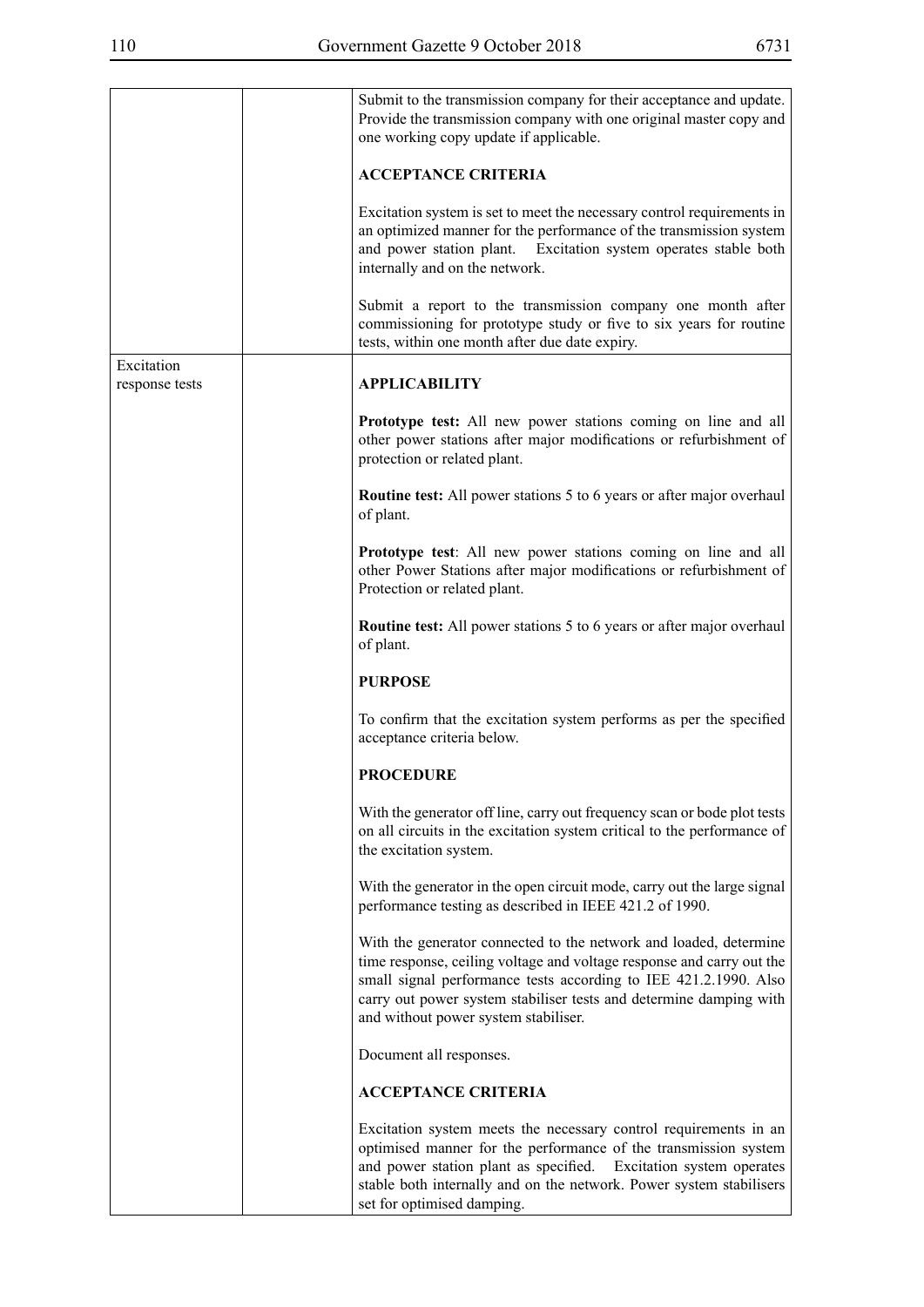# **Parameter Reference** Reactive power capability **APPLICABILITY Prototype test**: All new power stations coming on line and all other power stations after major modifications or refurbishment of protection or related plant. **PURPOSE** To confirm that the reactive power capability specified are met. **PROCEDURE** The duration of the test will be for a period of up to 60 minutes during which period the system voltage at the grid entry point for the relevant generating unit will be maintained by the generator at the voltage specified by adjustment of reactive power on the remaining

generating units, if necessary.

**ACCEPTANCE CRITERIA**

registered with the transmission company

Generating unit will pass the test if it is within  $\pm$ 5% of the capability

Submit a report to the transmission company one month after test.

#### (4) Unit Reactive Power Capability Grid Code Requirement GCR 6

| (5) | Power station multiple unit trip grid code requirement GCR 7 |  |  |  |
|-----|--------------------------------------------------------------|--|--|--|
|     |                                                              |  |  |  |
|     |                                                              |  |  |  |

| Parameter                             | Reference |                                                                                                                                                                                                                                                                                                                                                                                                                                                                                                                                                         |
|---------------------------------------|-----------|---------------------------------------------------------------------------------------------------------------------------------------------------------------------------------------------------------------------------------------------------------------------------------------------------------------------------------------------------------------------------------------------------------------------------------------------------------------------------------------------------------------------------------------------------------|
| Multiple<br>unit<br>tripping<br>(MUT) |           | <b>APPLICABILITY</b>                                                                                                                                                                                                                                                                                                                                                                                                                                                                                                                                    |
| tests, study<br>and<br>survey         |           | Prototype tests, study or survey:<br>New power stations coming on line, items 1 to 5 below or<br>Power stations where major modifications or changes have<br>been implemented on plant critical to multiple unit tripping.<br>Applicable criteria 1 to 5 below.<br><b>Routine assessment:</b> All power stations. Criterion 5 below. Annually<br>Routine testing: All power stations. Every five to six years or after a<br>major overhaul. Criteria 1 to 4 below.<br><b>PURPOSE</b>                                                                    |
|                                       |           | To confirm that a power station is not subjected to unreasonable risk<br>of MUT as defined in connection code section 2.2.1.5.<br>PROCEDURE AND ACCEPTANCE CRITERIA                                                                                                                                                                                                                                                                                                                                                                                     |
|                                       |           | <b>Emergency supply isolation test:</b> On all emergency supplies<br>1.<br>(e.g. DC supplies) common to more than one generating unit,<br>isolate supply for at least one second, with the unit running<br>at full load under normal operating conditions. Tests are<br>carried out on one unit at the time. Where two supplies feed<br>one common load, isolation of one supply at a time would<br>be sufficient. Confirm that the unit or part of the unit plant<br>does not trip. No change in the unit output must take place.<br>Document results. |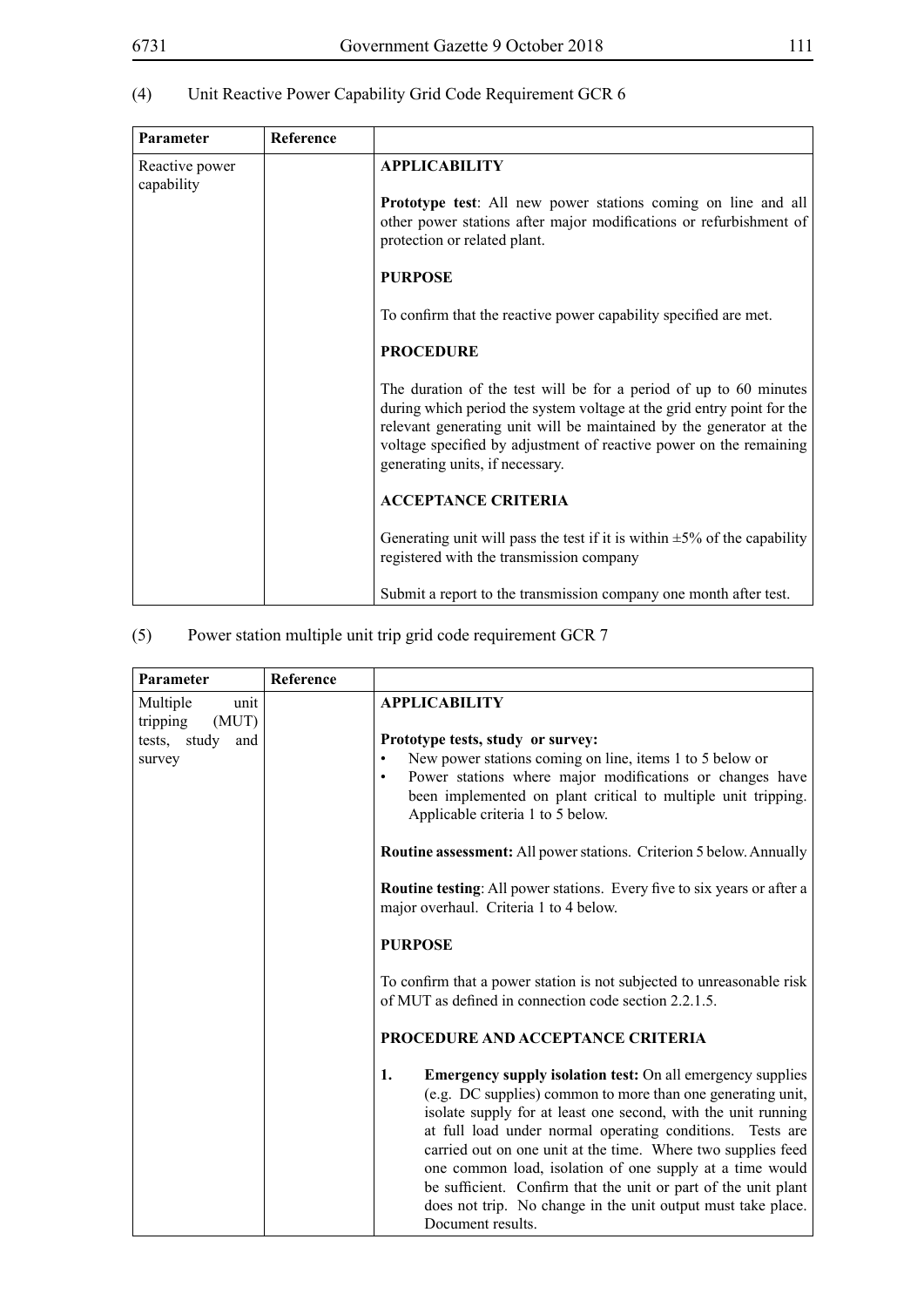| of the immunity of all devices that are part of tripping circuits,<br>to supply voltage according to appropriate IEC standard. All<br>devices on DC supplies common to more than one unit that<br>form part of tripping circuits or that can cause tripping or<br>Load Reduction on a unit must comply to the appropriate IEC<br>standard. Document findings.                                                                                                                                                                                                                                                                                                                                                                  |
|--------------------------------------------------------------------------------------------------------------------------------------------------------------------------------------------------------------------------------------------------------------------------------------------------------------------------------------------------------------------------------------------------------------------------------------------------------------------------------------------------------------------------------------------------------------------------------------------------------------------------------------------------------------------------------------------------------------------------------|
| 3.<br>Uninterruptible power supplies (UPS) integrity testing: On<br>all UPS's supplying critical loads that can cause tripping of<br>more than one generating unit within the time zones specified<br>in 2.2.1.5, isolate the AC supply to the UPS for a period of<br>at least 1 minute. Where two UPS's supply one common<br>load, one UPS at a time can be isolated. Load equipment must<br>resume normal operation. Document results.                                                                                                                                                                                                                                                                                       |
| 4.<br>Earth mat integrity inspection and testing: Carry out an<br>inspection and tests on all parts of the power station earth mat<br>that is exposed to lighting surge entry and in close proximity<br>to circuits vulnerable to damage that will result in tripping of<br>more than one generating unit within the time zones specified<br>in 2.2.1.5 (e.g. Chimney on fossil power stations or penstock<br>on hydro power stations) Confirm that all the earthing and<br>bonding is in place, and measure resistances to earth at<br>bonding points Document findings and results.                                                                                                                                          |
| 5.<br>MUT risk assessment: Identify all power supplies, air<br>supplies, water supplies, and other supplies or systems<br>common to more than one generating unit than is likely to<br>cause the tripping of more than one generating unit within the<br>MUT time zones specified in section 2.2.1.5. Calculate the<br>probability of all the Zone 1, Zone 2 and Zone 3 MUT risk<br>areas for the power station. Document all findings listing all<br>risks and probabilities.<br>No unreasonable MUT items as listed in 2.2.1.5 must be present.<br>Report to be submitted to the transmission company one month after<br>testing. Routine studies, and survey reports to be submitted one<br>month after expiry of due date. |
|                                                                                                                                                                                                                                                                                                                                                                                                                                                                                                                                                                                                                                                                                                                                |

# (6) Governing system grid code requirements GCR 8

| <b>Parameter</b>            | <b>Grid Code</b><br>Reference |                                                                                                                                                                            |
|-----------------------------|-------------------------------|----------------------------------------------------------------------------------------------------------------------------------------------------------------------------|
| Governing<br>response tests |                               | <b>APPLICABILITY</b>                                                                                                                                                       |
|                             |                               | <b>Prototype test:</b> All new power stations coming on line and all<br>other power stations after major modifications or refurbishment of<br>protection or related plant. |
|                             |                               | <b>Routine test:</b> All units to be monitored continuously, additional tests<br>may be requested by the system operator.                                                  |
|                             |                               | <b>PURPOSE</b>                                                                                                                                                             |
|                             |                               | Prove the unit is capable of the minimum requirements required for<br>governing.                                                                                           |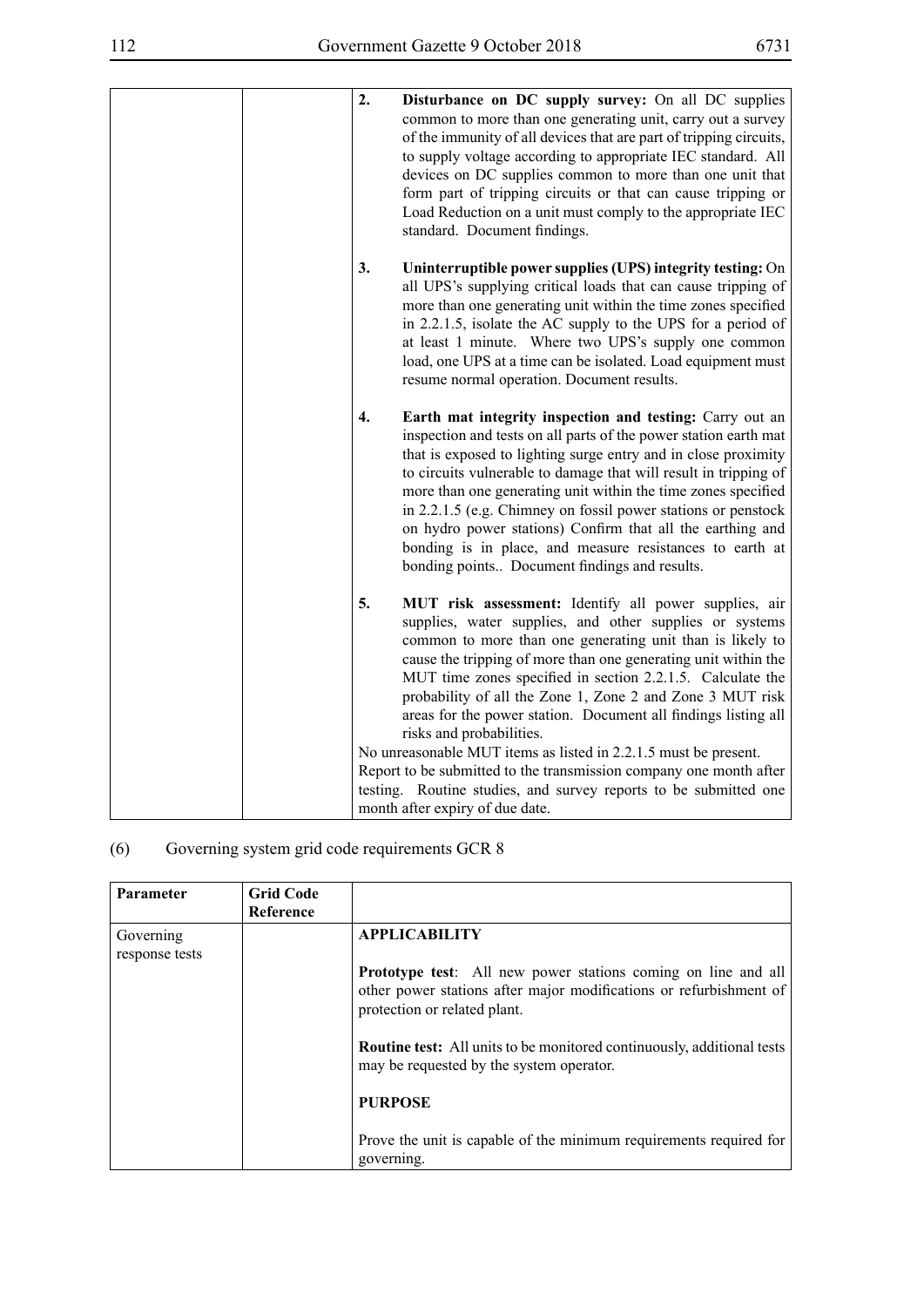| <b>PROCEDURE</b>                                                                                                                            |
|---------------------------------------------------------------------------------------------------------------------------------------------|
| Frequency or speed deviation to be injected on the unit for 10<br>minutes.<br>Real power output of the unit is to be measured and recorded. |
| <b>ACCEPTANCE CRITERIA</b>                                                                                                                  |
| Minimum requirements set out in codes 43 to 53 are met.                                                                                     |

(7) Unit restart after station blackout capability grid code requirement GCR 9

| Parameter                                   | Reference |                                                                                                                                                                                                                                                                                                                                                                                                                     |
|---------------------------------------------|-----------|---------------------------------------------------------------------------------------------------------------------------------------------------------------------------------------------------------------------------------------------------------------------------------------------------------------------------------------------------------------------------------------------------------------------|
| Restart after<br>station blackout<br>Survey |           | <b>APPLICABILITY</b><br>Prototype survey: Procedure 1 for new power stations or power<br>stations where modifications have been carried out on plant critical to<br>multiple unit restarting.                                                                                                                                                                                                                       |
|                                             |           | <b>Routine survey:</b> All power stations. Procedure 2 every three months.                                                                                                                                                                                                                                                                                                                                          |
|                                             |           | <b>PURPOSE</b>                                                                                                                                                                                                                                                                                                                                                                                                      |
|                                             |           | To confirm that a power station can restart unit simultaneously to the<br>criteria outlined in section 2.2.1.7 after a station blackout condition.                                                                                                                                                                                                                                                                  |
|                                             |           | <b>PROCEDURE</b>                                                                                                                                                                                                                                                                                                                                                                                                    |
|                                             |           | <b>Plant capacity survey:</b><br>1.<br>Identify all supply systems common to two or more systems (e.g.<br>$\bullet$<br>power supplies, crude oil, air, demin water)<br>Determine the quantity and supply rate required to simultaneously<br>$\bullet$<br>restart the number of units specified in section 2.2.1.7<br>Document list of critical systems, required stock, study details<br>$\bullet$<br>and findings. |
|                                             |           | Survey of available stock:<br>2.<br>For each of the applicable critical systems identified, document<br>$\bullet$<br>the average stock for the year, minimum stock and duration<br>below critical stock levels.                                                                                                                                                                                                     |
|                                             |           | <b>ACCEPTANCE CRITERIA</b>                                                                                                                                                                                                                                                                                                                                                                                          |
|                                             |           | More than 95% of the time of the year, all stocks above critical levels.                                                                                                                                                                                                                                                                                                                                            |
|                                             |           | Report to be submitted to the transmission company one month after<br>commissioning. Routine survey reports to be submitted one month<br>after expiry of due date.                                                                                                                                                                                                                                                  |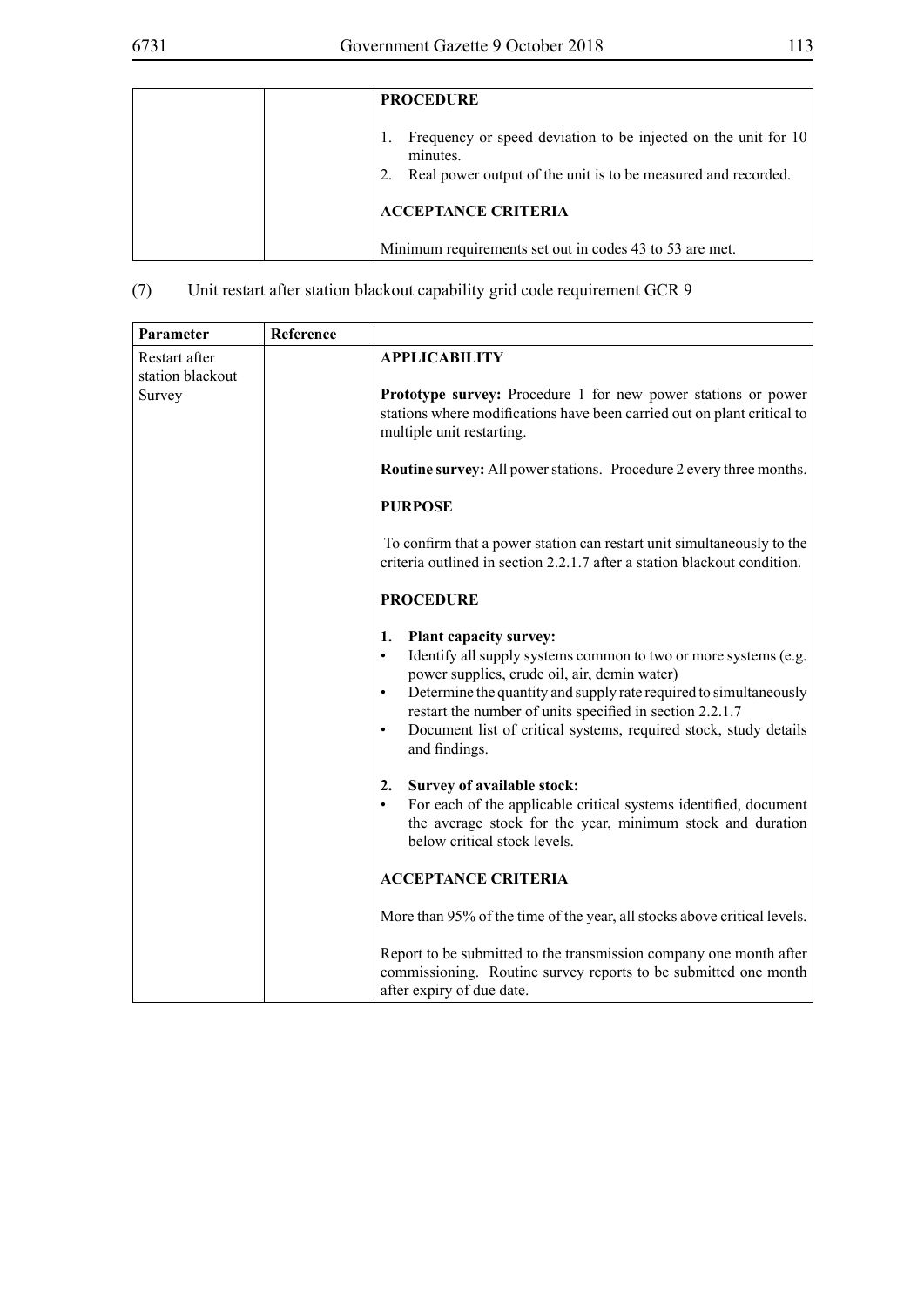# (8) Power station black start capability grid code requirement GCR 10

| Parameter           | Reference |                                                                                                                                                                                                                                                                                                                                                                |
|---------------------|-----------|----------------------------------------------------------------------------------------------------------------------------------------------------------------------------------------------------------------------------------------------------------------------------------------------------------------------------------------------------------------|
| Unit black starting |           | <b>APPLICABILITY</b>                                                                                                                                                                                                                                                                                                                                           |
|                     |           | <b>Routine Test:</b> Power stations that have contracted under the ancillary<br>services to supply unit black start services. When called for by the<br>transmission company but not more than once every two years<br><b>PURPOSE</b>                                                                                                                          |
|                     |           |                                                                                                                                                                                                                                                                                                                                                                |
|                     |           | Demonstrate that a black start unit has a black start capability.                                                                                                                                                                                                                                                                                              |
|                     |           | <b>PROCEDURE</b>                                                                                                                                                                                                                                                                                                                                               |
|                     |           | The relevant generating unit must be synchronised and loaded;<br>٠<br>All the auxiliary gas turbines and auxiliary diesel engines in the<br>٠<br>black start station in which that generating unit is situated, must<br>be shutdown.<br>The generating unit must be de-loaded and de-synchronised and<br>٠                                                     |
|                     |           | all alternating current electrical supplies to its auxiliaries must be<br>disconnected.                                                                                                                                                                                                                                                                        |
|                     |           | The auxiliary gas turbine(s) or auxiliary diesel engine(s) to the<br>٠<br>relevant generating unit must be started, and must re-energise the<br>unit board of the relevant generating unit.                                                                                                                                                                    |
|                     |           | The auxiliaries of the relevant generating unit must be fed by<br>٠<br>the auxiliary gas turbine(s) or auxiliary diesel engine(s), via the<br>unit board, to enable the relevant generating unit to return to<br>synchronous speed.                                                                                                                            |
|                     |           | The relevant generating unit must be synchronised to the system<br>٠<br>but not loaded, unless the appropriate instruction has been given<br>by the transmission company.                                                                                                                                                                                      |
|                     |           | All black start tests must be carried out at the time specified by the<br>transmission company in the notice given under 2.2.1.8 and must be<br>undertaken in the presence of a reasonable number of representatives<br>appointed and authorised by the transmission company, who must be<br>given access to all information relevant to the black start test. |
|                     |           | <b>ACCEPTANCE CRITERIA</b>                                                                                                                                                                                                                                                                                                                                     |
|                     |           | A black start station must fail a black start test if the black start test<br>shows that it does not have a black start capability (i.e. if the relevant<br>generating unit fails to be synchronised to the system within two<br>hours of the auxiliary gas turbine(s) or auxiliary diesel engine(s)<br>being required to start).                              |
|                     |           | Submit a report to the transmission company one month after test.                                                                                                                                                                                                                                                                                              |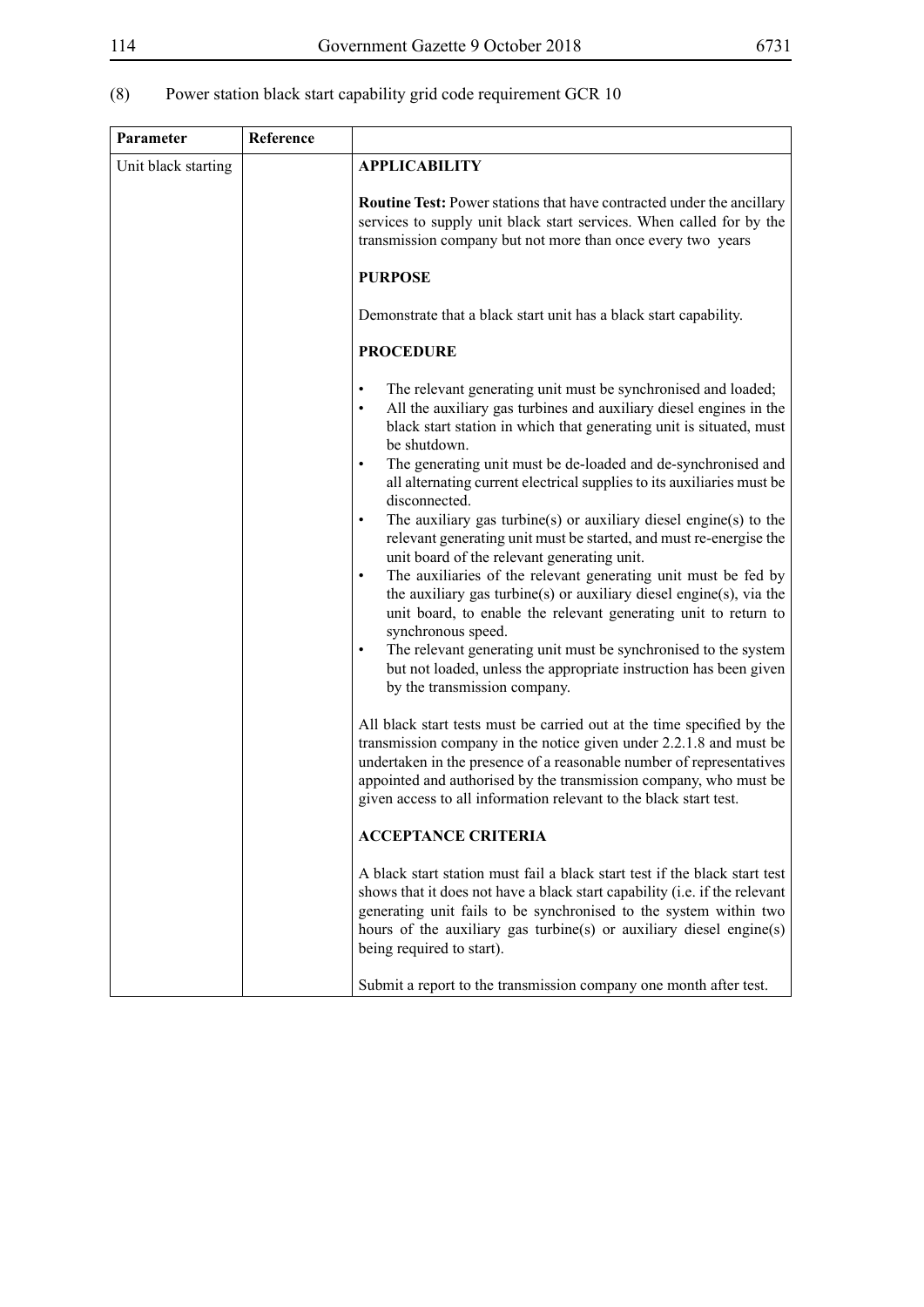| Parameter                  |       | Reference |                                                                                                                                                                                                                                                                                                                                                                                                                                                                                                                                                                                                                                                                                                                                                                                                                                                                                                                                                                                                                                                                                                                                                                                                                                                                                          |
|----------------------------|-------|-----------|------------------------------------------------------------------------------------------------------------------------------------------------------------------------------------------------------------------------------------------------------------------------------------------------------------------------------------------------------------------------------------------------------------------------------------------------------------------------------------------------------------------------------------------------------------------------------------------------------------------------------------------------------------------------------------------------------------------------------------------------------------------------------------------------------------------------------------------------------------------------------------------------------------------------------------------------------------------------------------------------------------------------------------------------------------------------------------------------------------------------------------------------------------------------------------------------------------------------------------------------------------------------------------------|
| <b>Station</b><br>starting | black |           | <b>APPLICABILITY</b>                                                                                                                                                                                                                                                                                                                                                                                                                                                                                                                                                                                                                                                                                                                                                                                                                                                                                                                                                                                                                                                                                                                                                                                                                                                                     |
|                            |       |           | Routine test: All stations contracted under ancillary services<br>to provide a station black start service. When called for by the<br>transmission company but not more than once every two years                                                                                                                                                                                                                                                                                                                                                                                                                                                                                                                                                                                                                                                                                                                                                                                                                                                                                                                                                                                                                                                                                        |
|                            |       |           | <b>PURPOSE</b>                                                                                                                                                                                                                                                                                                                                                                                                                                                                                                                                                                                                                                                                                                                                                                                                                                                                                                                                                                                                                                                                                                                                                                                                                                                                           |
|                            |       |           | Demonstrate that a black start station has a black start capability.                                                                                                                                                                                                                                                                                                                                                                                                                                                                                                                                                                                                                                                                                                                                                                                                                                                                                                                                                                                                                                                                                                                                                                                                                     |
|                            |       |           | <b>PROCEDURE</b>                                                                                                                                                                                                                                                                                                                                                                                                                                                                                                                                                                                                                                                                                                                                                                                                                                                                                                                                                                                                                                                                                                                                                                                                                                                                         |
|                            |       |           | All generating units at the black start station, other than the<br>$\bullet$<br>generating unit on which the black start test is to be carried out,<br>and all the auxiliary gas turbines and auxiliary diesel engines at<br>the black start station, must be shutdown.<br>The relevant generating unit must be synchronised and loaded.<br>the relevant generating unit must be de-loaded and de-<br>synchronised.<br>All external alternating current electrical supplies to the unit<br>$\bullet$<br>board of the relevant generating unit, and to the station board of<br>the relevant black start station, must be disconnected.<br>An auxiliary gas turbine or auxiliary diesel engine at the black<br>$\bullet$<br>start station must be started, and must re-energise either directly,<br>or via the station board, the unit board of the relevant generating<br>unit.<br>The auxiliaries of the relevant generating unit must be fed by<br>the auxiliary gas turbine(s) or auxiliary diesel engine(s), via the<br>unit board, to enable the relevant generating unit to return to<br>synchronous speed.<br>The relevant generating unit must be synchronised to the system<br>but not loaded, unless the appropriate instruction has been given<br>by the transmission company. |
|                            |       |           | All black start tests must be carried out at the time specified by the<br>transmission company in the notice given under 2.2.1.8 and must be<br>undertaken in the presence of a reasonable number of representatives<br>appointed and authorised by the Transmission company, who must be<br>given access to all Information relevant to the Black Start Test.                                                                                                                                                                                                                                                                                                                                                                                                                                                                                                                                                                                                                                                                                                                                                                                                                                                                                                                           |
|                            |       |           | <b>ACCEPTANCE CRITERIA</b>                                                                                                                                                                                                                                                                                                                                                                                                                                                                                                                                                                                                                                                                                                                                                                                                                                                                                                                                                                                                                                                                                                                                                                                                                                                               |
|                            |       |           | A black start station must fail a black start test if the black start test<br>shows that it does not have a black start capability (i.e. if the relevant<br>generating unit fails to be synchronised to the system within two<br>hours of the auxiliary gas turbine(s) or auxiliary diesel engine(s)<br>being required to start).                                                                                                                                                                                                                                                                                                                                                                                                                                                                                                                                                                                                                                                                                                                                                                                                                                                                                                                                                        |
|                            |       |           | Submit a report to the transmission company one month after test.                                                                                                                                                                                                                                                                                                                                                                                                                                                                                                                                                                                                                                                                                                                                                                                                                                                                                                                                                                                                                                                                                                                                                                                                                        |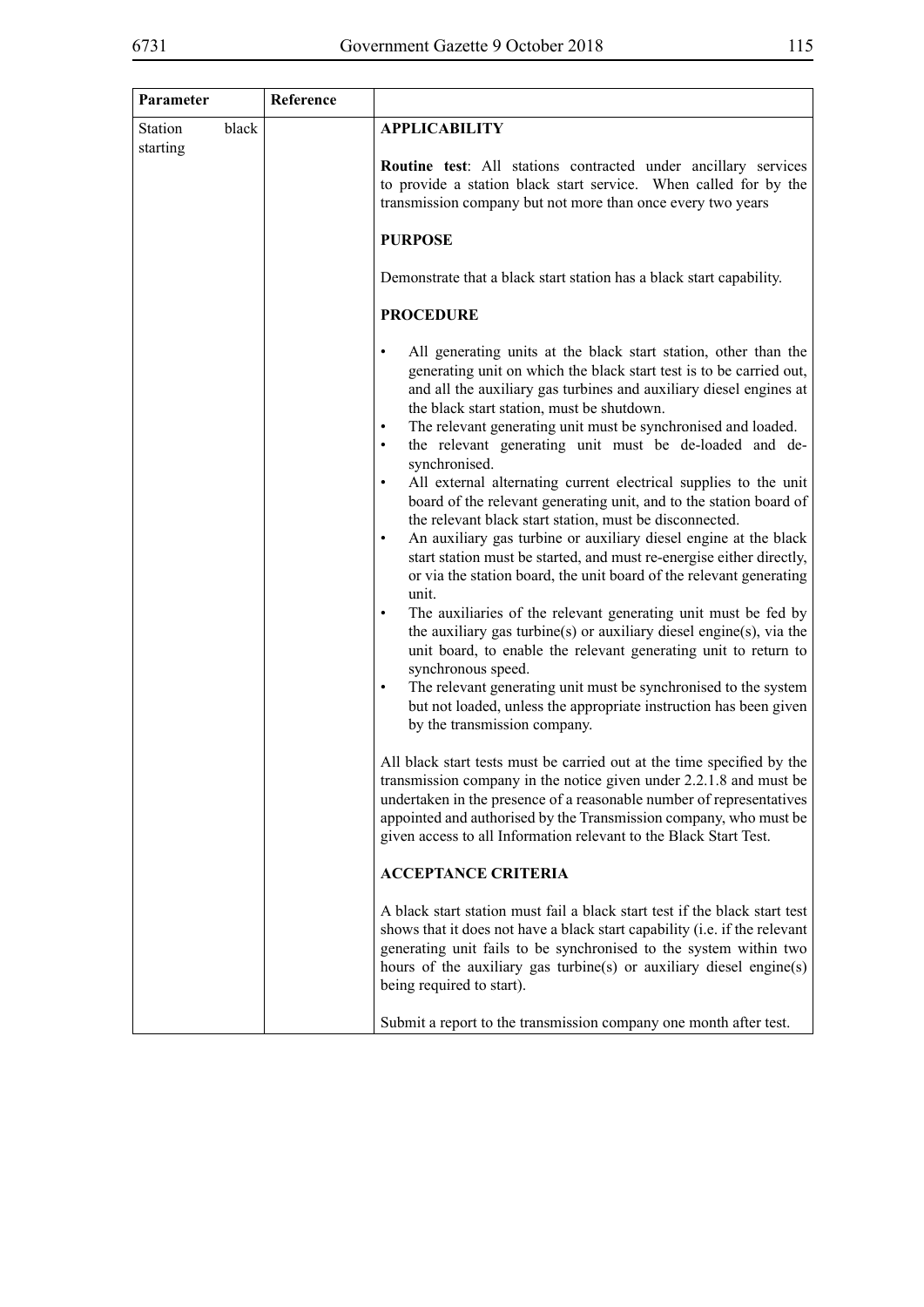| (9) | Unit intermediate load capability grid code requirement GCR 11 |
|-----|----------------------------------------------------------------|
|-----|----------------------------------------------------------------|

| Parameter                       | <b>Grid Code</b><br>Reference |                                                                                                                                                                                                                                                                                                                                  |  |
|---------------------------------|-------------------------------|----------------------------------------------------------------------------------------------------------------------------------------------------------------------------------------------------------------------------------------------------------------------------------------------------------------------------------|--|
| Intermediate load<br>capability |                               | <b>APPLICABILITY</b><br><b>Prototype study:</b> All new power stations coming on line or<br>power stations where major refurbishment or upgrade of the unit<br>have taken place.<br><b>Routine test:</b> All units to be monitored continuously, additional                                                                      |  |
|                                 |                               | tests may be requested by the system operator.<br><b>PURPOSE</b><br>Prove unit can meet the minimum requirements of the<br><b>Transmission Grid Code</b>                                                                                                                                                                         |  |
|                                 |                               | <b>PROCEDURE</b><br>A section of the unit is to be tripped that will cause a 15% of<br>1.<br>MCR reduction of the output of the Unit. Should nothing be<br>found to induce this reduction a sudden reduction of the Unit<br>output must be done manually.<br>The plant is to be monitored and recorded to ensure the plant<br>2. |  |
|                                 |                               | continues to operate in a stable and controlled mode after the<br>reduction.<br><b>ACCEPTANCE CRITERIA</b><br>The unit must be in a stable and controlled mode after the trip or<br>reduction in the Unit output.                                                                                                                |  |

| (10) |  | External supply disturbance withstand capability grid code requirement GCR 12 |
|------|--|-------------------------------------------------------------------------------|
|      |  |                                                                               |

| Parameter   | Reference |                                                                                                                                                                                                                                                                                 |
|-------------|-----------|---------------------------------------------------------------------------------------------------------------------------------------------------------------------------------------------------------------------------------------------------------------------------------|
| Voltage and |           | <b>APPLICABILITY</b>                                                                                                                                                                                                                                                            |
| frequency   |           |                                                                                                                                                                                                                                                                                 |
| deviation   |           | <b>Prototype survey or test:</b> new power stations coming on line or<br>power stations where major modifications to plant that may be critical<br>to system supply frequency or voltage magnitude deviations. Criteria<br>1 to 4 for plants using Dip Proofing Inverters (DPI) |
|             |           | <b>Routine testing and survey:</b> All power stations. Review items 1 to<br>3 every 5 to 6 years. Carry out item 5 every 5 to 6 years.                                                                                                                                          |
|             |           | <b>PURPOSE</b>                                                                                                                                                                                                                                                                  |
|             |           | To confirm that the power station and its auxiliary supply loads<br>conforms to the requirements of supply frequency and voltage<br>magnitude deviations as specified (to be determined).                                                                                       |
|             |           | <b>SCOPE OF PLANT OR SYSTEMS</b>                                                                                                                                                                                                                                                |
|             |           | <b>Critical plant:</b> Equipment or systems that is likely to cause tripping<br>of a unit, parts of a unit or that is likely to cause a multiple unit trip<br>(MUT).                                                                                                            |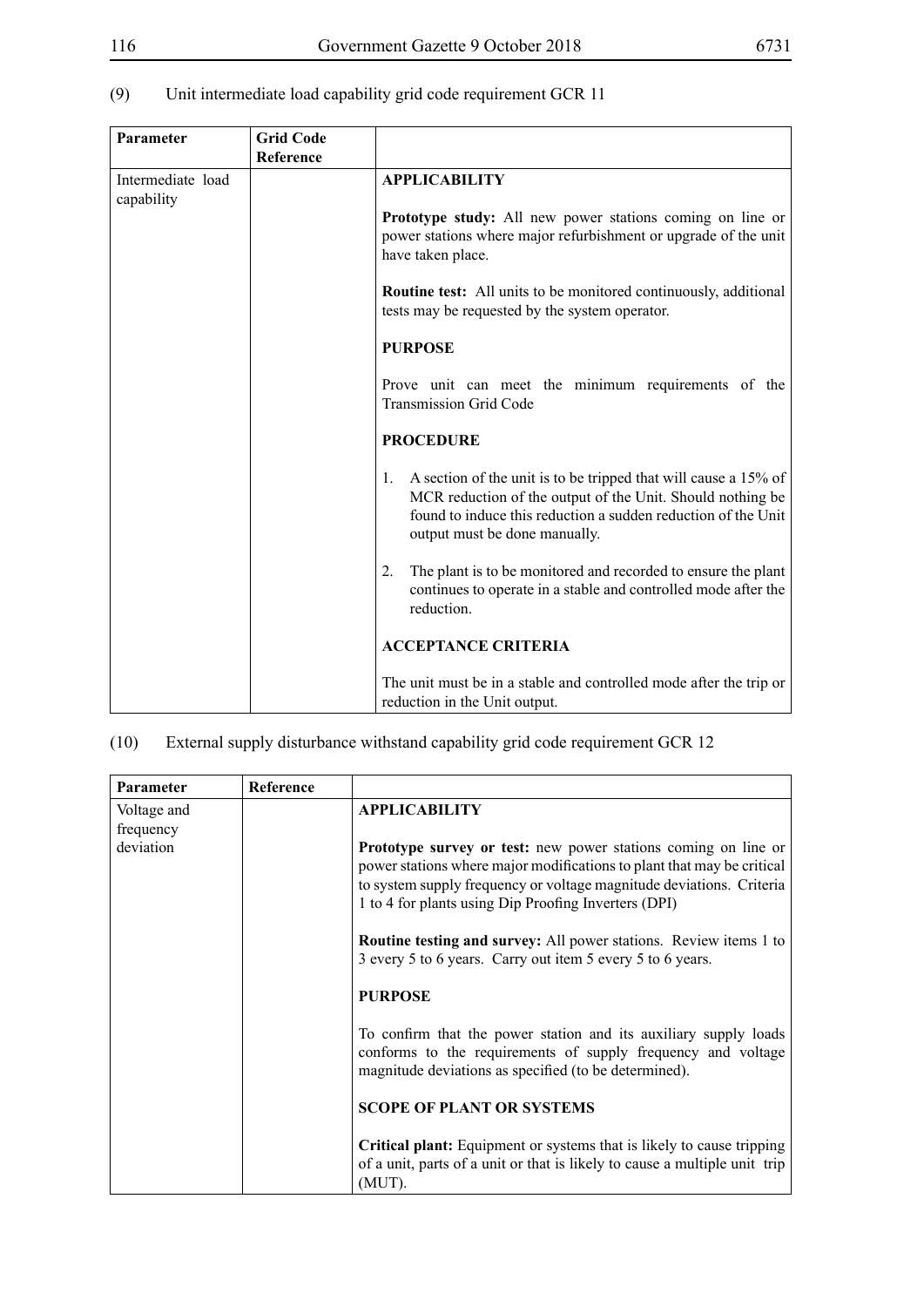| PROCEDURE AND ACCEPTANCE CRITERIA                                                                                                                                                                                                                                                                                                                                                                                                                                                                                                                                                                                                                                                                                                                                                         |
|-------------------------------------------------------------------------------------------------------------------------------------------------------------------------------------------------------------------------------------------------------------------------------------------------------------------------------------------------------------------------------------------------------------------------------------------------------------------------------------------------------------------------------------------------------------------------------------------------------------------------------------------------------------------------------------------------------------------------------------------------------------------------------------------|
| <b>Frequency deviation survey:</b><br>1.<br>Carry out a survey on the capability of critical plant confirming that<br>it will resume normal operation for frequency deviations as defined<br>figure 2.2.1.6. Document findings.                                                                                                                                                                                                                                                                                                                                                                                                                                                                                                                                                           |
| A generating unit or power station must not trip or unduly reduce load<br>for system frequency changes in the range specified in 2.2.1.6.                                                                                                                                                                                                                                                                                                                                                                                                                                                                                                                                                                                                                                                 |
| 2.<br>Voltage magnitude deviation survey:                                                                                                                                                                                                                                                                                                                                                                                                                                                                                                                                                                                                                                                                                                                                                 |
| Carry out a survey on the capability of critical plant confirming that<br>it will resume normal operation for voltage deviations as defined<br>in 2.2.1.6. Document Findings. Also consider protection and other<br>tripping functions on critical plant. Document all findings.                                                                                                                                                                                                                                                                                                                                                                                                                                                                                                          |
| A generating unit or power station must not trip or unduly reduce load<br>for system voltage changes in the range specified in 2.2.1.6.                                                                                                                                                                                                                                                                                                                                                                                                                                                                                                                                                                                                                                                   |
| 3.<br>Dip proofing inverter integrity testing:<br>Generating unit must be off load. Relevant board isolated and<br>$\bullet$<br>earthed. For outside or central plant, section of plant must be off<br>boards off and isolated.<br>Injection test DPIs according to OEM requirements. DPI must<br>$\bullet$<br>be capable of producing the VA Output and change-over time<br>faster than that specified by the OEM. Every five years on every<br>critical board.<br>Isolate all Drives on the board.<br>$\bullet$<br>Select all drives to manual or local control.<br>Supply an independent AC supply to the input of the DPI.<br>$\bullet$<br>Close the contractors of drives.<br>$\bullet$<br>Subject the DPI supply to an interruption of 0.5 s.<br>$\bullet$<br>Document all results. |
|                                                                                                                                                                                                                                                                                                                                                                                                                                                                                                                                                                                                                                                                                                                                                                                           |
| All contractors must remain closed.                                                                                                                                                                                                                                                                                                                                                                                                                                                                                                                                                                                                                                                                                                                                                       |
| Report to be submitted to the transmission company one month after<br>testing. Routine studies, and survey reports to be submitted one<br>month after expiry of due date.                                                                                                                                                                                                                                                                                                                                                                                                                                                                                                                                                                                                                 |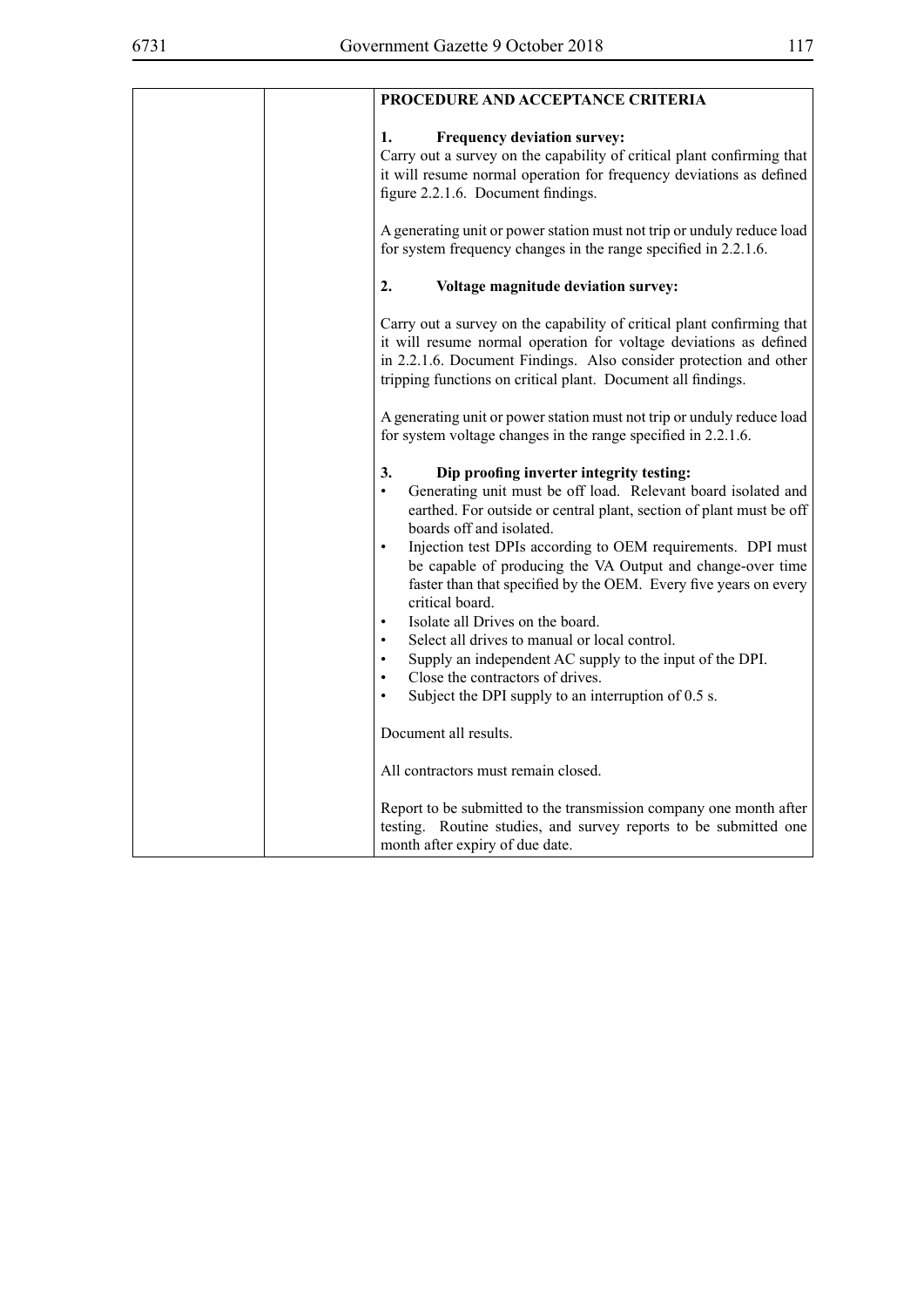| Parameter                         | <b>Grid Code</b><br>Reference |                                                                                                                                                                                                           |
|-----------------------------------|-------------------------------|-----------------------------------------------------------------------------------------------------------------------------------------------------------------------------------------------------------|
| Loading and de-<br>loading rates. |                               | <b>TYPE</b>                                                                                                                                                                                               |
|                                   |                               | <b>Prototype study:</b> All new power stations coming on line or power<br>stations where major refurbishment or upgrade of the unit have taken<br>place.                                                  |
|                                   |                               | <b>Routine test:</b> All units to be monitored continuously, additional tests<br>may be requested by the system operator.                                                                                 |
|                                   |                               | <b>PURPOSE</b>                                                                                                                                                                                            |
|                                   |                               | Prove unit can meet the minimum requirements of the Transmission<br>Grid Code.                                                                                                                            |
|                                   |                               | <b>PROCEDURE</b>                                                                                                                                                                                          |
|                                   |                               | The Unit is to be ramped up and down.<br>1.<br>The plant is to be monitored and recorded to ensure the plant<br>2.<br>continues to operate in a stable and controlled mode during and<br>after the ramps. |
|                                   |                               | <b>ACCEPTANCE CRITERIA</b>                                                                                                                                                                                |
|                                   |                               | The unit must be ramped up and down in a stable and controlled<br>mode and must meet the minimum requirements of the Transmission<br>Grid Code.                                                           |

# (11) Unit load and de-loading rate capability grid code requirements GCR 13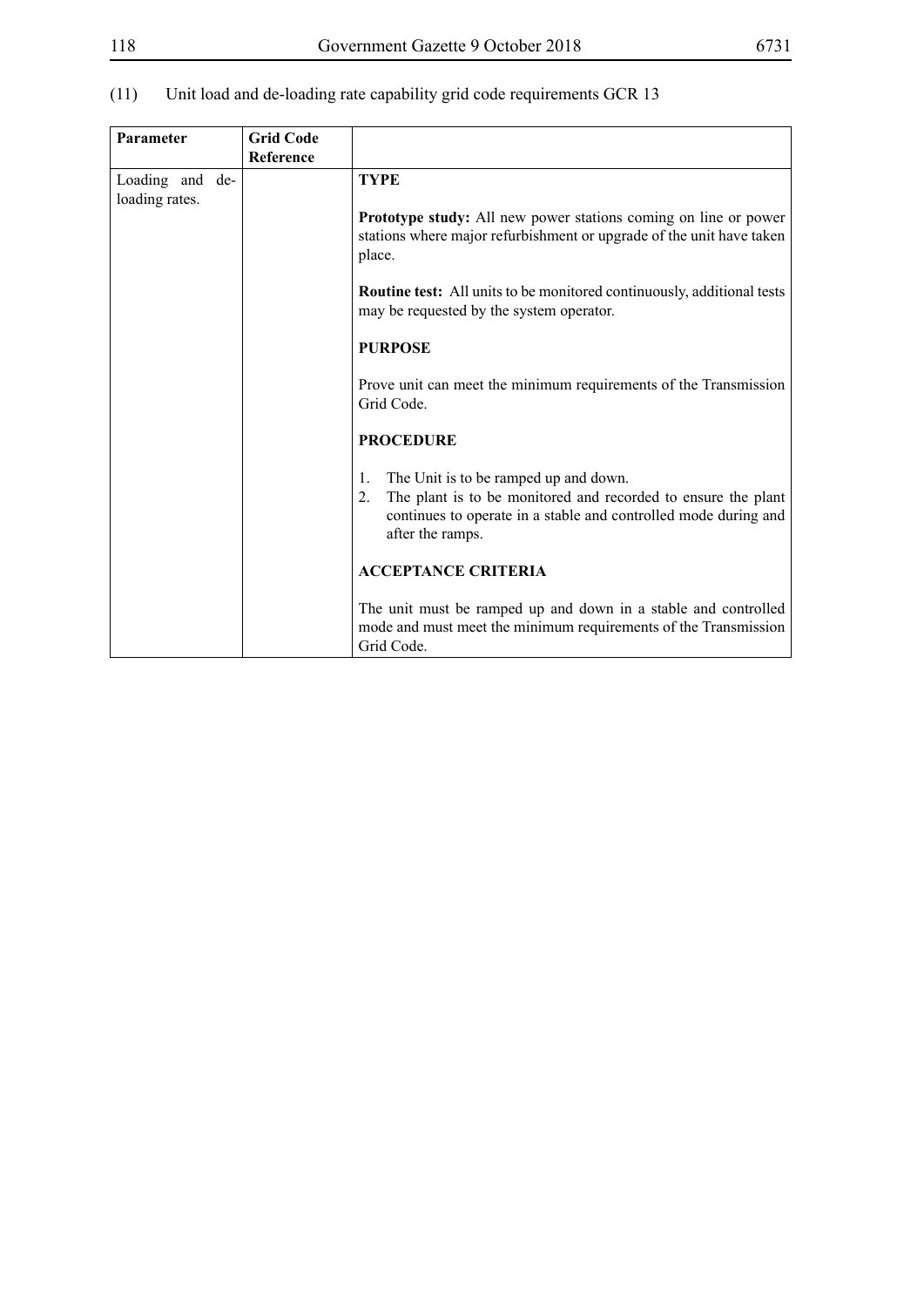# VOLTAGE TOLERANCES FOR VARIOUS FREQUENCY RANGES

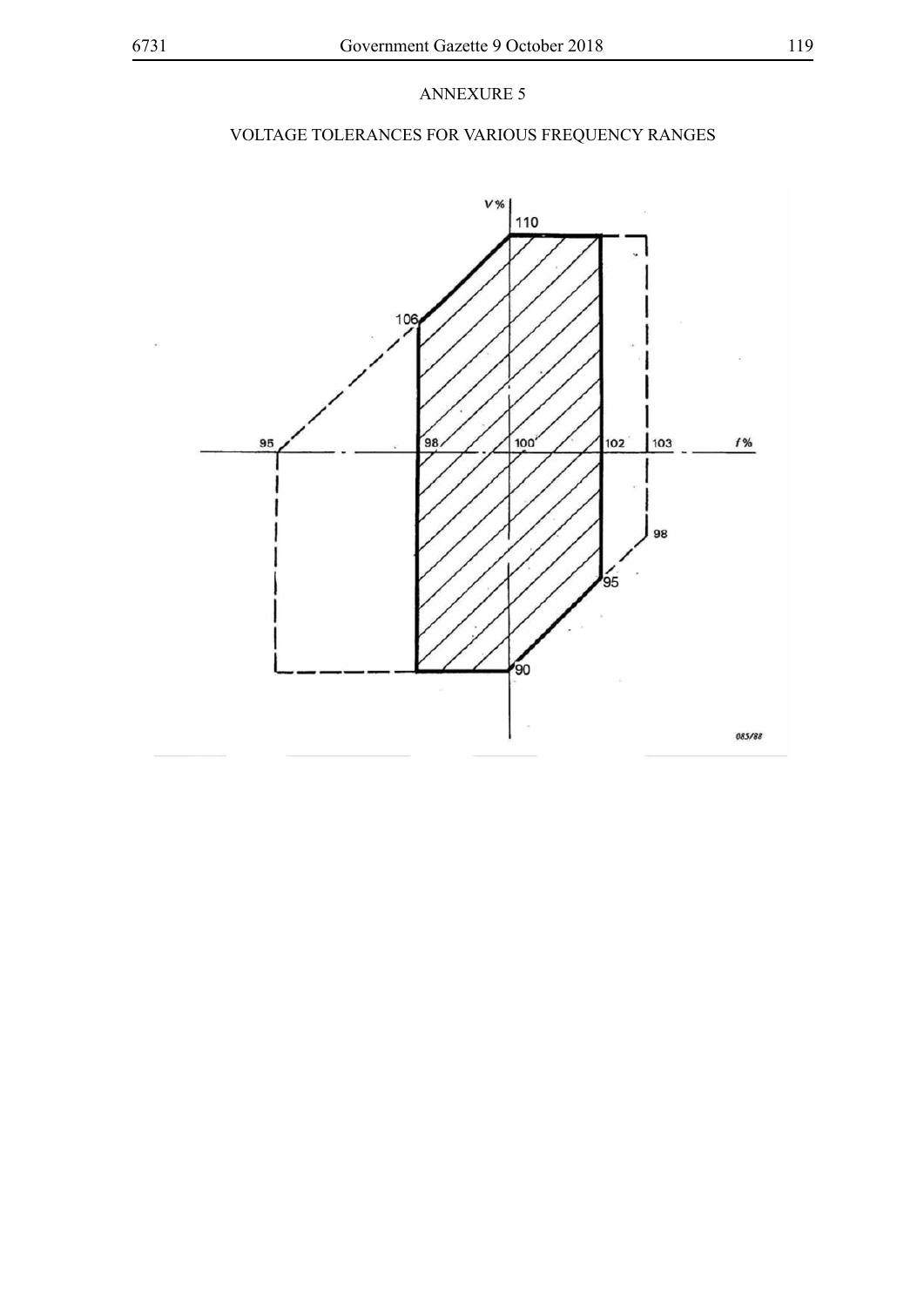# TABLE 1: SELECTION OF DEAD LINE CHARGING END OF THE LINE

| End A<br>End B                | <i>Substation</i> $FI < 10kA$ | <i>Substation</i> $FI > 10kA$      | <b>Power Station</b>                   |
|-------------------------------|-------------------------------|------------------------------------|----------------------------------------|
| <i>Substation</i> $FI < 10kA$ | Substation with higher<br>FL  | Substation A                       | <i>Substation B</i>                    |
| <i>Substation FL&gt;10kA</i>  | <i>Substation B</i>           | <i>Substation</i> with lower<br>FL | Substation B                           |
| <b>Power Station</b>          | <i>Substation</i> A           | <i>Substation</i> A                | <i>Power Station</i> with lower<br>FL. |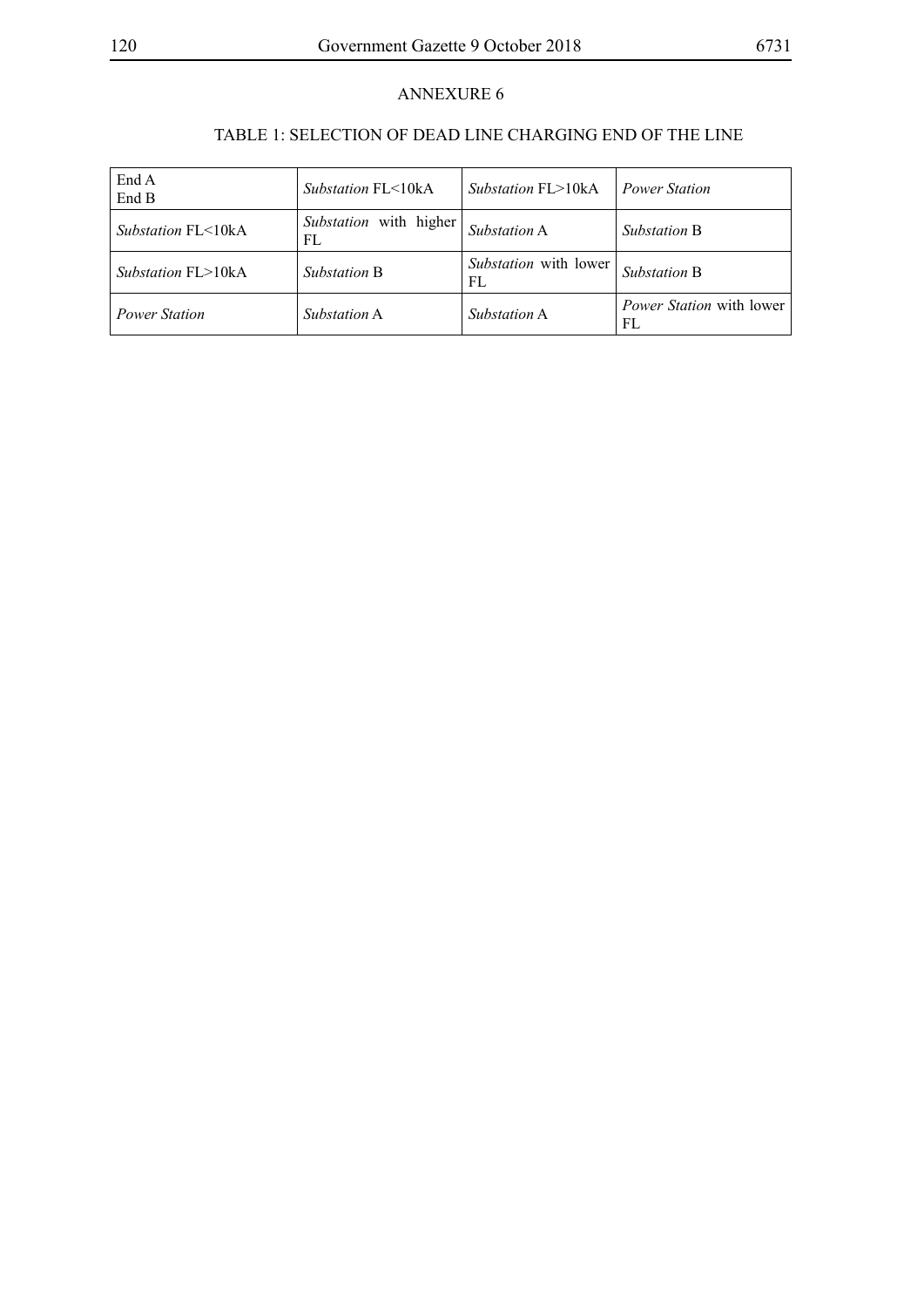#### SAMPLE CONFIDENTIALITY AGREEMENT FOR INFORMATION TRANSFER TO THIRD PARTIES

CONFIDENTIALITY AGREEMENT **BETWEEN** 

.................................................................................................................... (HEREINAFTER REFERRED TO AS THE INFORMATION OWNER) AND

.................................................................................................................... (HEREINAFTER REFERRED TO AS THE RECIPIENT) IN RESPECT OF INFORMATION SUPPLIED TO PERFORM THE FOLLOWING WORK:

...............................................................................................................................................................

...............................................................................................................................................................

(HEREINAFTER REFERRED TO AS THE WORK) ON BEHALF OF

.................................................................................................................... (HEREINAFTER REFERRED TO AS THE CLIENT).

- (1) The Recipient agrees to treat all information (hereinafter referred to as the Information) received from the Information Owner, whether in hard copy or electronic format, as strictly confidential.
- (2) The Recipient agrees to disclose the Information only to persons who are in his or her permanent employ, and who require access to the Information to perform their duties in respect of the Work on behalf of the Client.
- (3) Persons other than those described in Clause 2 above, including but not restricted to temporary employees, subcontractors, and sub-consultants, shall enter into separate Confidentiality Agreements with the Information Owner prior to receiving the Information.
- (4) The Recipient undertakes to use the Information only to perform the Work on behalf of the Client, and for no other purpose whatsoever.
- (5) On completion of the Work, the Recipient shall at his or her own expense return to the Information Owner all hard copy material and computer disks containing the Information supplied to him by the Information Owner. The Recipient shall furthermore ensure that all duplicate copies of the Information in his or her, or his or her employees', possession (electronic as well as hard copy format) are destroyed.
- (6) The Recipient shall take all reasonable measures to protect the Security and integrity of the Information.
- (7) If requested to do so by the Information Owner, the Recipient shall forthwith at his or her expense return to the Information Owner all hard copy material and computer disks containing the Information supplied to him by the Information Owner. The Recipient shall furthermore ensure that all duplicate copies of the Information in his or her, or his or her employees', possession (electronic as well as hard copy format) are destroyed.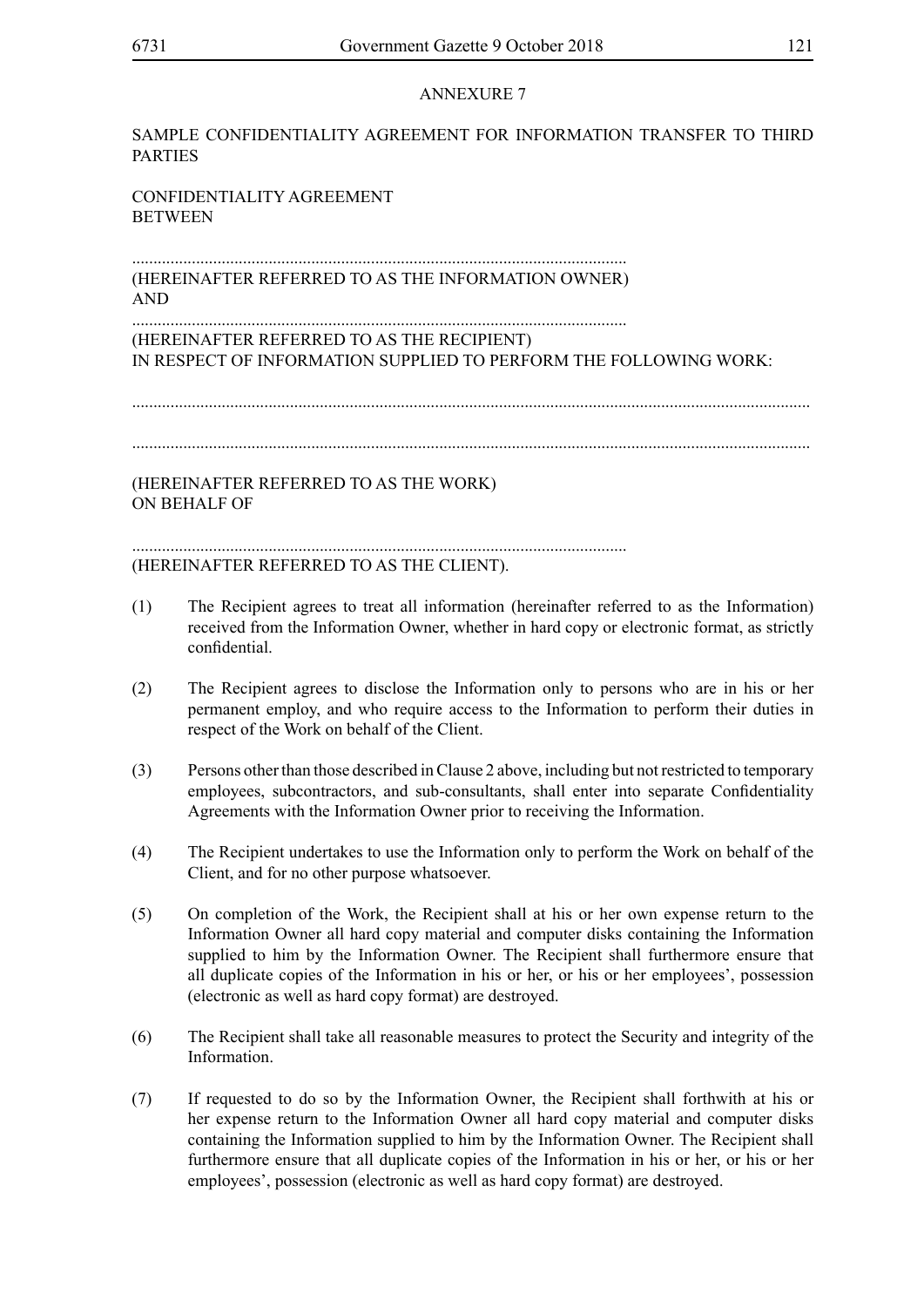deemed appropriate by the Information Owner).

Information Owner with all reasonable assistance to ensure its recovery or destruction (as

Signed at ................................................................................... on this the .................. *day* of .............................................................................. by (full name) ......................................................... ..................... in his/her capacity as .............................................................................. on behalf of .... .........................................................................., the Information Owner

..............................................................................

..............................................................................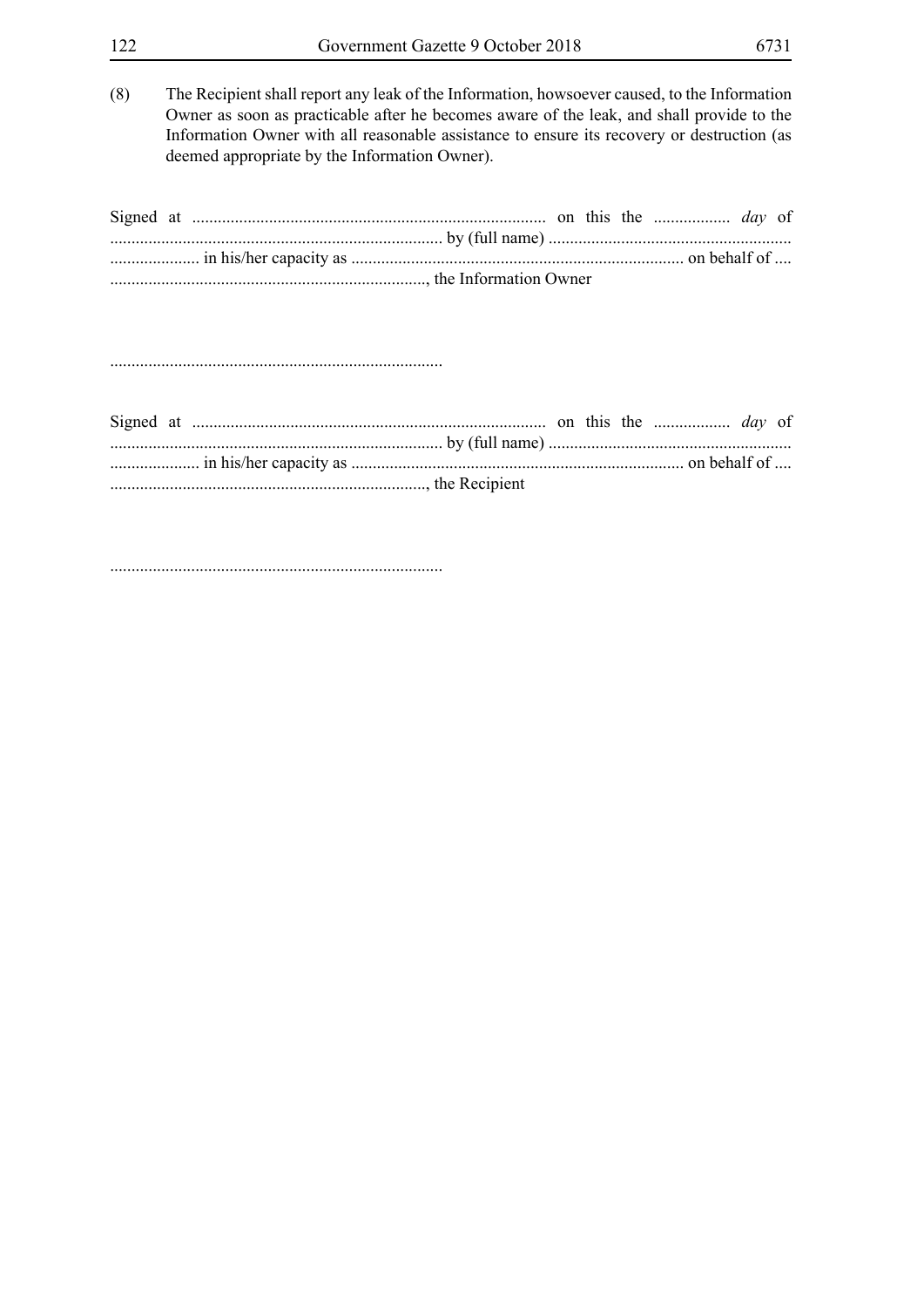#### **Distributor and end-use customer data**

Unless otherwise indicated, the following information shall be supplied to the transmission company, prior to connection and then updated as and when changes occur.

## **1. Demand data**

| <b>Connection capacity</b>        | Connection capacity required (MW)                                                                                                                                                                                                                                                                                                                                                                                                                                                                                                                                                                                                                                                                                                                                                                                                                                                                                                                                                                                     |
|-----------------------------------|-----------------------------------------------------------------------------------------------------------------------------------------------------------------------------------------------------------------------------------------------------------------------------------------------------------------------------------------------------------------------------------------------------------------------------------------------------------------------------------------------------------------------------------------------------------------------------------------------------------------------------------------------------------------------------------------------------------------------------------------------------------------------------------------------------------------------------------------------------------------------------------------------------------------------------------------------------------------------------------------------------------------------|
| Measured and forecast             | For each <i>Point of Supply</i> , the information required is as follows:                                                                                                                                                                                                                                                                                                                                                                                                                                                                                                                                                                                                                                                                                                                                                                                                                                                                                                                                             |
| data (annually)                   | A 5-year demand forecast. (See Annexure 15).<br>$\bullet$                                                                                                                                                                                                                                                                                                                                                                                                                                                                                                                                                                                                                                                                                                                                                                                                                                                                                                                                                             |
|                                   | A description setting out the basis for the forecast.<br>$\bullet$                                                                                                                                                                                                                                                                                                                                                                                                                                                                                                                                                                                                                                                                                                                                                                                                                                                                                                                                                    |
|                                   | The season of peak demand<br>٠                                                                                                                                                                                                                                                                                                                                                                                                                                                                                                                                                                                                                                                                                                                                                                                                                                                                                                                                                                                        |
|                                   | Quantification of the estimated impact of embedded generation. (See Annexure<br>$\bullet$                                                                                                                                                                                                                                                                                                                                                                                                                                                                                                                                                                                                                                                                                                                                                                                                                                                                                                                             |
|                                   | 15)                                                                                                                                                                                                                                                                                                                                                                                                                                                                                                                                                                                                                                                                                                                                                                                                                                                                                                                                                                                                                   |
|                                   | A 10-year demand estimate<br>$\bullet$                                                                                                                                                                                                                                                                                                                                                                                                                                                                                                                                                                                                                                                                                                                                                                                                                                                                                                                                                                                |
| User network data                 | Electrical single-line diagram of user network to a level of detail to be agreed<br>$\bullet$<br>with the service- providers, including the electrical characteristics of circuits<br>and equipment $(R, X, B, R0, X0, B0,$ continuous and probabilistic ratings).<br>Contribution from <i>customer</i> network to a three-phase short circuit at <i>Point of</i><br>$\bullet$<br>Connection.<br>Connection details of all <i>customer</i> transformers, shunt capacitors, shunt reactors<br>$\bullet$<br>etc. connected to the secondary voltage levels of the <i>customer</i> connected the<br>TS. (the requirement here is for <i>data</i> pertaining to the network connecting<br>shunt capacitors, harmonic filters, reactors, SVCs, etc. to the Point of Supply<br>for purposes of conducting harmonic resonance studies.)<br>Electrical characteristics of all circuits and equipment at a voltage lower than<br>$\bullet$<br>secondary voltage levels of the <i>customer</i> connected the TS that may form a |
|                                   | closed tie between two connection points on the TS.                                                                                                                                                                                                                                                                                                                                                                                                                                                                                                                                                                                                                                                                                                                                                                                                                                                                                                                                                                   |
| Standby supply data<br>(annually) | The following information is required for each <i>distributor</i> and end-use customer<br>that can take supply from more than one supply point:<br>Source of standby supply (alternative supply point(s))<br>$\bullet$<br>Standby capacity required (MW)<br>$\bullet$                                                                                                                                                                                                                                                                                                                                                                                                                                                                                                                                                                                                                                                                                                                                                 |
| General information               | For each new connection from a <i>distributor</i> or <i>end-use customer</i> , the following                                                                                                                                                                                                                                                                                                                                                                                                                                                                                                                                                                                                                                                                                                                                                                                                                                                                                                                          |
|                                   | information is required:<br>$\bullet$                                                                                                                                                                                                                                                                                                                                                                                                                                                                                                                                                                                                                                                                                                                                                                                                                                                                                                                                                                                 |
|                                   | Number and type of switch bays required<br>Load build-up curve (in the case of new end-user plant)<br>٠                                                                                                                                                                                                                                                                                                                                                                                                                                                                                                                                                                                                                                                                                                                                                                                                                                                                                                               |
|                                   | Supply date (start of load build-up)<br>٠                                                                                                                                                                                                                                                                                                                                                                                                                                                                                                                                                                                                                                                                                                                                                                                                                                                                                                                                                                             |
|                                   | Temporary construction supply requirements                                                                                                                                                                                                                                                                                                                                                                                                                                                                                                                                                                                                                                                                                                                                                                                                                                                                                                                                                                            |
|                                   | Load type (e.g. ARC furnaces, rectifiers, rolling mills, residential, commercial,<br>$\bullet$                                                                                                                                                                                                                                                                                                                                                                                                                                                                                                                                                                                                                                                                                                                                                                                                                                                                                                                        |
|                                   | $etc.$ )                                                                                                                                                                                                                                                                                                                                                                                                                                                                                                                                                                                                                                                                                                                                                                                                                                                                                                                                                                                                              |
|                                   | Annual load factor<br>$\bullet$                                                                                                                                                                                                                                                                                                                                                                                                                                                                                                                                                                                                                                                                                                                                                                                                                                                                                                                                                                                       |
|                                   | Power factor (including details of harmonic filters and power factor correction                                                                                                                                                                                                                                                                                                                                                                                                                                                                                                                                                                                                                                                                                                                                                                                                                                                                                                                                       |
|                                   | capacitors)                                                                                                                                                                                                                                                                                                                                                                                                                                                                                                                                                                                                                                                                                                                                                                                                                                                                                                                                                                                                           |
|                                   | Special requirements (e.g. quality of supply)                                                                                                                                                                                                                                                                                                                                                                                                                                                                                                                                                                                                                                                                                                                                                                                                                                                                                                                                                                         |
|                                   | Other information reasonably required by the service-providers to provide the                                                                                                                                                                                                                                                                                                                                                                                                                                                                                                                                                                                                                                                                                                                                                                                                                                                                                                                                         |
|                                   | <i>customer</i> with an appropriate supply (e.g. pollution emission levels for insulation                                                                                                                                                                                                                                                                                                                                                                                                                                                                                                                                                                                                                                                                                                                                                                                                                                                                                                                             |
|                                   | design)                                                                                                                                                                                                                                                                                                                                                                                                                                                                                                                                                                                                                                                                                                                                                                                                                                                                                                                                                                                                               |
| Disturbing loads                  | Description of any load on the power system that could adversely affect the System                                                                                                                                                                                                                                                                                                                                                                                                                                                                                                                                                                                                                                                                                                                                                                                                                                                                                                                                    |
|                                   | Operator target conditions for power quality and the variation in the power quality<br>that can be expected at the point connected to the TS. (The areas of concern here                                                                                                                                                                                                                                                                                                                                                                                                                                                                                                                                                                                                                                                                                                                                                                                                                                              |
|                                   | are, firstly, motors with starting currents referred back to the nominal voltage at the                                                                                                                                                                                                                                                                                                                                                                                                                                                                                                                                                                                                                                                                                                                                                                                                                                                                                                                               |
|                                   | Point of Supply exceeding 5% of the fault level at the Point of Supply and secondly,                                                                                                                                                                                                                                                                                                                                                                                                                                                                                                                                                                                                                                                                                                                                                                                                                                                                                                                                  |
|                                   | ARC furnaces likely to produce <i>flicker</i> levels at the <i>Point of Supply</i> in excess of                                                                                                                                                                                                                                                                                                                                                                                                                                                                                                                                                                                                                                                                                                                                                                                                                                                                                                                       |
|                                   | the limits specified in NRS048. The size limit for ARC furnaces is subject to local                                                                                                                                                                                                                                                                                                                                                                                                                                                                                                                                                                                                                                                                                                                                                                                                                                                                                                                                   |
|                                   | conditions in respect of fault level at the <i>Point of Supply</i> and background <i>flicker</i><br>produced by other ARC furnaces.)                                                                                                                                                                                                                                                                                                                                                                                                                                                                                                                                                                                                                                                                                                                                                                                                                                                                                  |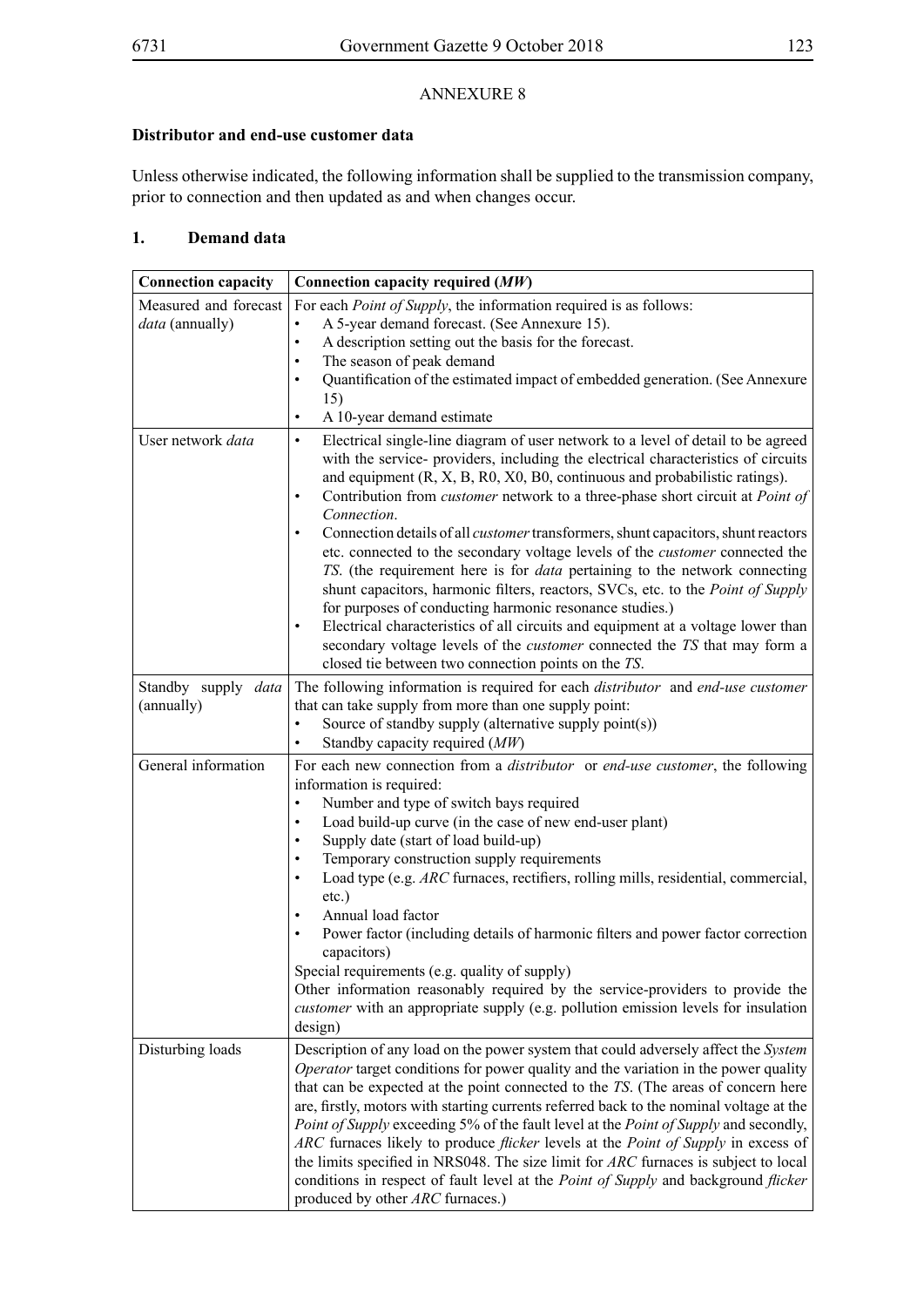## **2. Transmission system connected transformer data**

|                                                                                                                                                                                                                                                         | Symbol                                       | Units                                                                                                                          |
|---------------------------------------------------------------------------------------------------------------------------------------------------------------------------------------------------------------------------------------------------------|----------------------------------------------|--------------------------------------------------------------------------------------------------------------------------------|
| Number of windings                                                                                                                                                                                                                                      |                                              |                                                                                                                                |
| Vector group                                                                                                                                                                                                                                            |                                              |                                                                                                                                |
| Rated current of each winding                                                                                                                                                                                                                           |                                              | A                                                                                                                              |
| Transformer rating                                                                                                                                                                                                                                      |                                              | $MVA$ <sub>Trans</sub>                                                                                                         |
| Transformer tertiary rating                                                                                                                                                                                                                             |                                              | MVA                                                                                                                            |
| Transformer nominal LV voltage                                                                                                                                                                                                                          |                                              | kV                                                                                                                             |
| Transformer nominal tertiary voltage                                                                                                                                                                                                                    |                                              | kV                                                                                                                             |
| Transformer nominal HV voltage                                                                                                                                                                                                                          |                                              | kV                                                                                                                             |
| Tapped winding                                                                                                                                                                                                                                          |                                              | HV/MV/LV/None<br>(Delete<br>what is not applicable)                                                                            |
| Transformer ratio at all transformer taps                                                                                                                                                                                                               |                                              |                                                                                                                                |
| Transformer Impedance (resistance R and reactance X) at<br>all taps                                                                                                                                                                                     | $R+jX$                                       | $%$ on rating MVA $_{\text{Trans}}$                                                                                            |
| For three-winding transformers, where there are external<br>connections to all three windings, the impedance (resistance<br>R and reactance X) between each pair of windings is<br>required, measured with the third set of terminals open-<br>circuit. | $Z_{HVMV}$ $Z_{HVLV}$<br>& $Z_{_{\rm MVLV}}$ | $%$ on rating MVA $_{\text{Trans}}$<br>$\%$ on rating $\mbox{MVA}_{\mbox{\tiny Trans}}$<br>$%$ on rating MVA $_{\text{Trans}}$ |
| Transformer zero sequence impedances at nominal tap                                                                                                                                                                                                     |                                              |                                                                                                                                |
| Zero phase sequence impedance measured between the $HV$<br>terminals (shorted) and the neutral terminal, with the LV<br>terminals open-circuit.                                                                                                         | $Z_{\text{HT }0}$                            | Ohm                                                                                                                            |
| Zero phase sequence impedance measured between the $HV$<br>terminals (shorted) and the neutral terminal, with the LV<br>terminals short-circuited to the neutral.                                                                                       | $Z_{H\text{L}0}$                             | Ohm                                                                                                                            |
| Zero phase sequence impedance measured between the LV<br>terminals (shorted) and the neutral terminal, with the $HV$<br>terminals open-circuit.                                                                                                         | $Z_{LT0}$                                    | Ohm                                                                                                                            |
| Zero phase sequence impedance measured between the LV<br>terminals (shorted) and the neutral terminal, with the $HV$<br>terminals short-circuited to the neutral.                                                                                       | $Z_{LH\theta}$                               | Ohm                                                                                                                            |
| Zero phase sequence leakage impedance measured between $Z_{L0}$<br>the HV terminals (shorted) and the LV terminals (shorted),<br>with the Delta winding closed.                                                                                         |                                              | Ohm                                                                                                                            |
| Earthing arrangement, including LV neutral earthing<br>resistance and reactance core construction (number of<br>limbs, shell or core type)                                                                                                              |                                              |                                                                                                                                |
| Open circuit characteristic                                                                                                                                                                                                                             |                                              | Graph                                                                                                                          |

Transformer test certificates, from which actual technical detail can be extracted as required, are to be supplied on request.

#### **3. Shunt capacitor or reactor data requirements**

(1) For each shunt capacitor or reactor or power factor correction equipment or harmonic filters with a rating in excess of 1 MVAr connected to or capable of being connected to a *customer* network, the *customer* shall inform the *Transco* and, if required, shall provide the *Transco* with the specific shunt capacitor or reactor *data* as well as network details necessary to perform primarily harmonic resonance studies. The *customer* shall inform the *Transco* of his intention to extend or modify this equipment.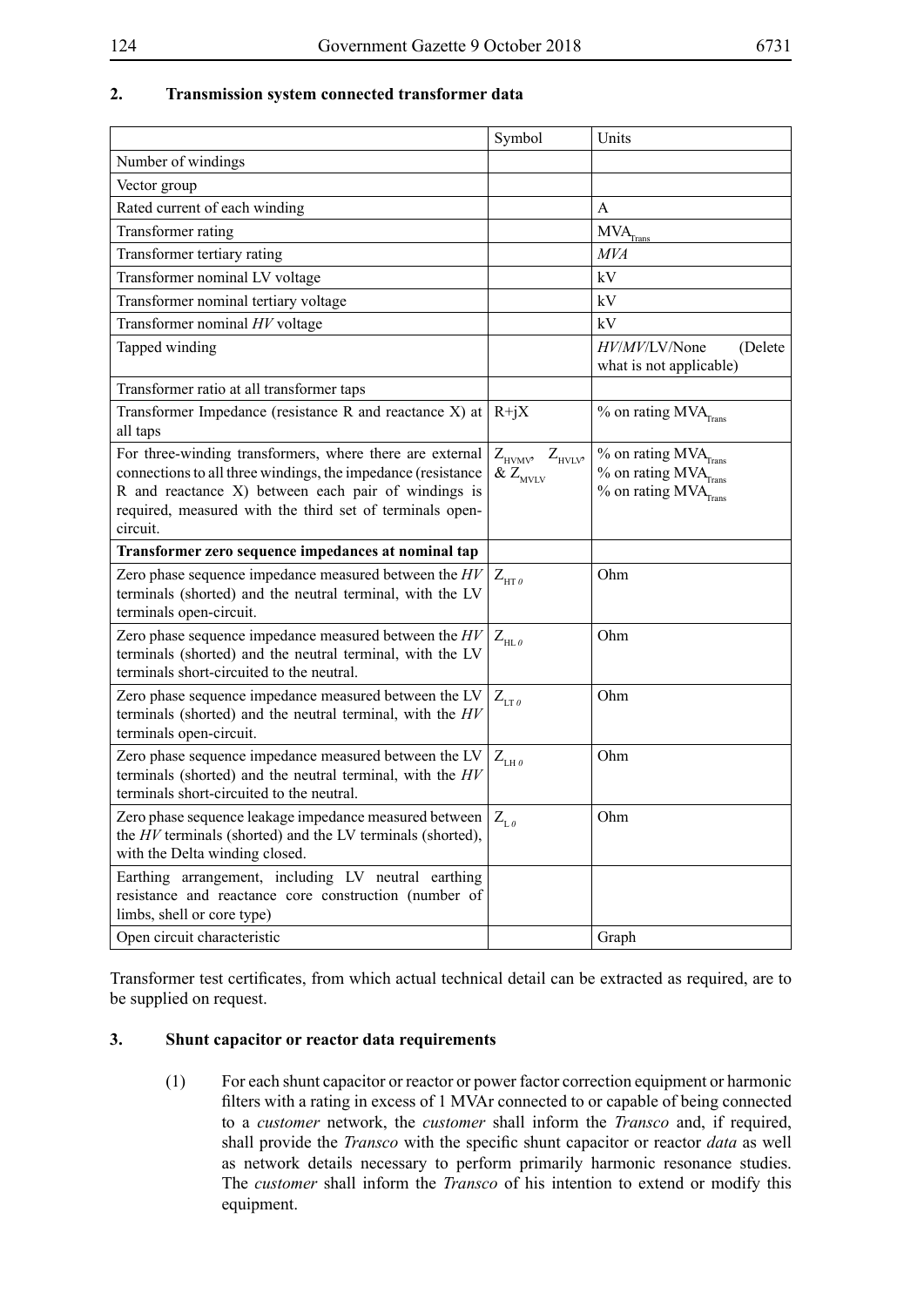- (2) If any *Participant* finds that a capacitor bank of 1MVAr or less is likely to cause harmonic resonance problems on the *TS*, he shall inform the *Transco*. The 1MVAr minimum size limit shall thereafter be waived in respect of the affected network for information reporting purposes in respect of this code, and the *Transco* shall inform the affected *Participants* of this fact and request the additional *data*. If the affected network is modified or reinforced to the extent that capacitor banks of 1 MVAr or less no longer cause harmonic resonance problems on the *TS*, the *Transco* shall inform the affected *Participants* that information reporting requirements have returned to normal.
- (3) Any *Party* to this code investigating a complaint about harmonic distortion, shall have the right to request such additional information (including, but not restricted to, *data* from harmonic distortion measuring devices) from parties in the vicinity of the source of the complaint as may reasonably be required to complete the investigation.

| Shunt capacitor or reactor rating                     | Rating (MVAr)                                       |
|-------------------------------------------------------|-----------------------------------------------------|
| Reactor/capacitor/harmonic filter                     | (delete what is not applicable)                     |
| Location (station name)                               |                                                     |
| Voltage rating                                        | kV                                                  |
| Resistance/reactance/susceptance of all components of |                                                     |
| the capacitor or reactor bank                         |                                                     |
| Fixed or switched                                     |                                                     |
| If switched                                           | Control details (manual, time, load, voltage, etc.) |
| If automatic control                                  | Details of settings. If under FACTS device control  |
|                                                       | $(e.g. SVC)$ , which device?                        |

#### **4. Series capacitor or reactor data requirements**

- (1) Series capacitors are installed in long *Transmission* lines to increase load transfer capability.
- (2) Series reactors are installed to limit fault levels, or to balance load sharing between circuits operated in parallel that would otherwise not share load equitably, or to balance load sharing on an interconnected network.

| Reactor/capacitor                                         | (Delete what is not applicable) |  |  |
|-----------------------------------------------------------|---------------------------------|--|--|
| Location (specify Substation bay where applicable)        |                                 |  |  |
| Voltage rating                                            | kV                              |  |  |
| Impedance rating                                          | Ohm or MVAr                     |  |  |
| Current rating (continuous and <i>emergency</i> , maximum | Continuous:                     |  |  |
| times for <i>emergency</i> ratings)                       | Hours<br>А                      |  |  |
|                                                           | Hours<br>А                      |  |  |
|                                                           | Hours<br>А                      |  |  |

(3) Note: if a series capacitor or reactor is located in a dedicated reactor or capacitor station (i.e. a *Substation* built to hold only the series reactor or capacitor), the lines or cables linking it to each remote end *Substation* must be specified as separate circuits under line or cable *data*.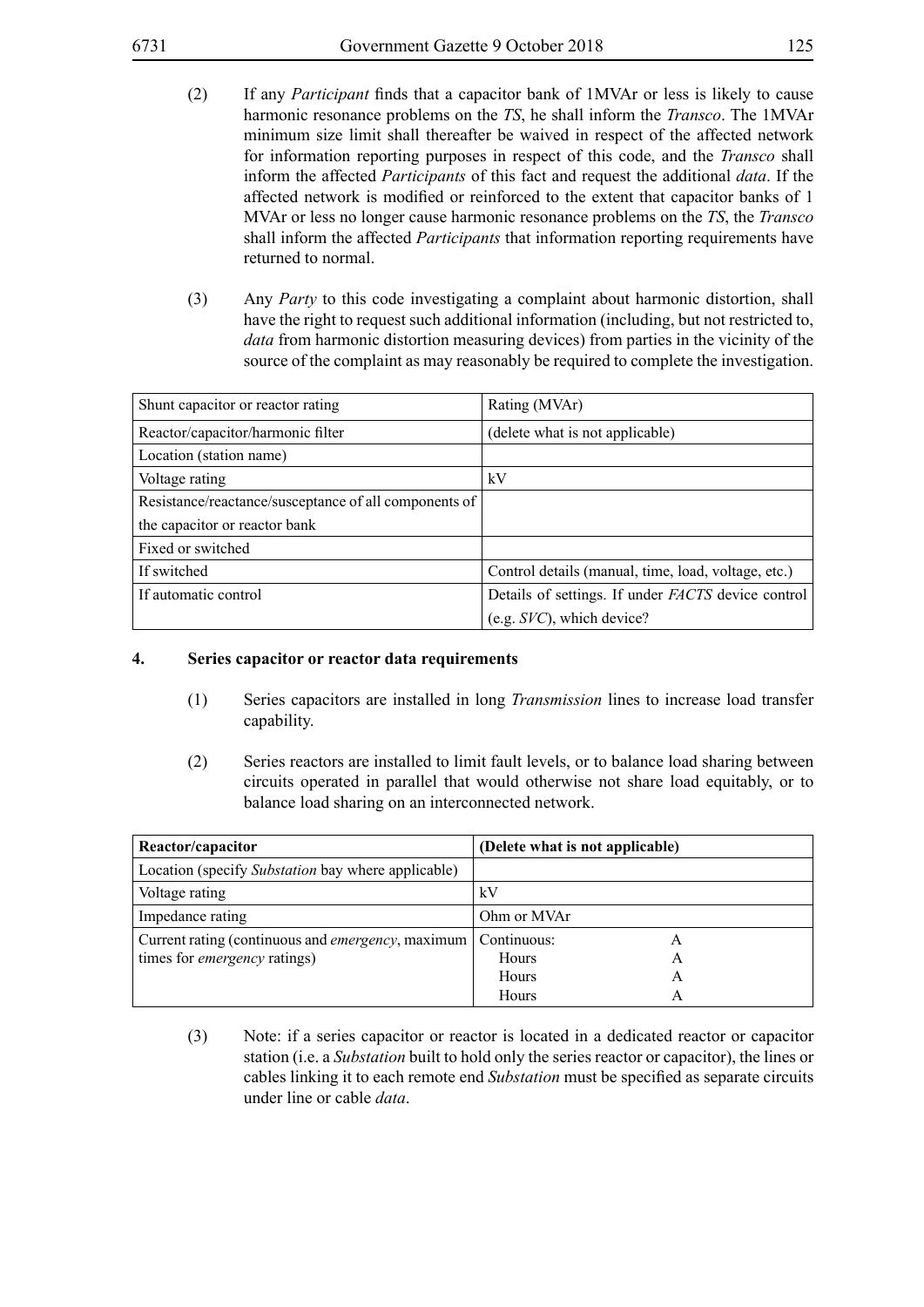## **5. FACTS devices and HVDC data**

### **5.1 FACTS devices**

- (1) FACTS devices enable system parameters (voltage, current, power flow) to be accurately controlled in real time. Because of their cost, they are generally used only if cheaper, more conventional, solutions cannot deliver the required functionality.
- (2) Applications requiring rapid control capability include the following:
- (a) Voltage regulation following loss of a system component, generation, large load, or *HVDC* link disturbance;
- (b) automatic reclosing cycle furnace voltage flicker mitigation;
- (c) Negative phase sequence voltage compensation;
- (d) Sub-Synchronous Resonance (*SSR)* damping;
- (e) Machine transient stability enhancement;
- (f) System load transfer capability enhancement; and
- (g) Load sharing control in interconnected, deregulated, networks.
- (3) The most commonly used *FACTS* device is the *SVC* (static Var compensator). Other *FACTS* devices made possible by advances in power electronics and control systems include STATCON (static condenser), TCSC (thyristor controlled series capacitor), thyristor controlled tap changer, thyristor controlled phase shifter, BES (battery energy storage), and UPFC (unified power controller). The common factor is rapid control capability.
- (4) Because *FACTS* devices are purpose-designed for their specific applications, the following *data* is required:

| <b>Name</b>                                                                                                                                                                 | Station, HV voltage, device number                                                                                      |
|-----------------------------------------------------------------------------------------------------------------------------------------------------------------------------|-------------------------------------------------------------------------------------------------------------------------|
| Type                                                                                                                                                                        | (SVC, STATCON, TCSC, etc.)                                                                                              |
| Configuration: Provide a single line diagram<br>showing all HV components and their MVA/<br>MVAr and voltage ratings, with all controlled<br>components identified as such. |                                                                                                                         |
| Control system: Provide a block diagram of the<br>control system suitable for dynamics modelling.                                                                           |                                                                                                                         |
| Primary control mode                                                                                                                                                        | Voltage control, automatic reclosing cycle furnace flicker<br>mitigation, negative phase sequence voltage control, etc. |

(5) Customers are required to perform, or cause to be performed, harmonic studies to ensure that their installation does not excite harmonic resonance, and that harmonic distortion levels at the *PCC* with the *TS* do not exceed the limits specified in NRS048.

#### **5.2 HVDC**

(1) Strictly speaking, *HVDC* is a form of *FACTS* device because of the rapid control capabilities. However, *HVDC* is treated separately because its primary function is the *Transmission* of real power.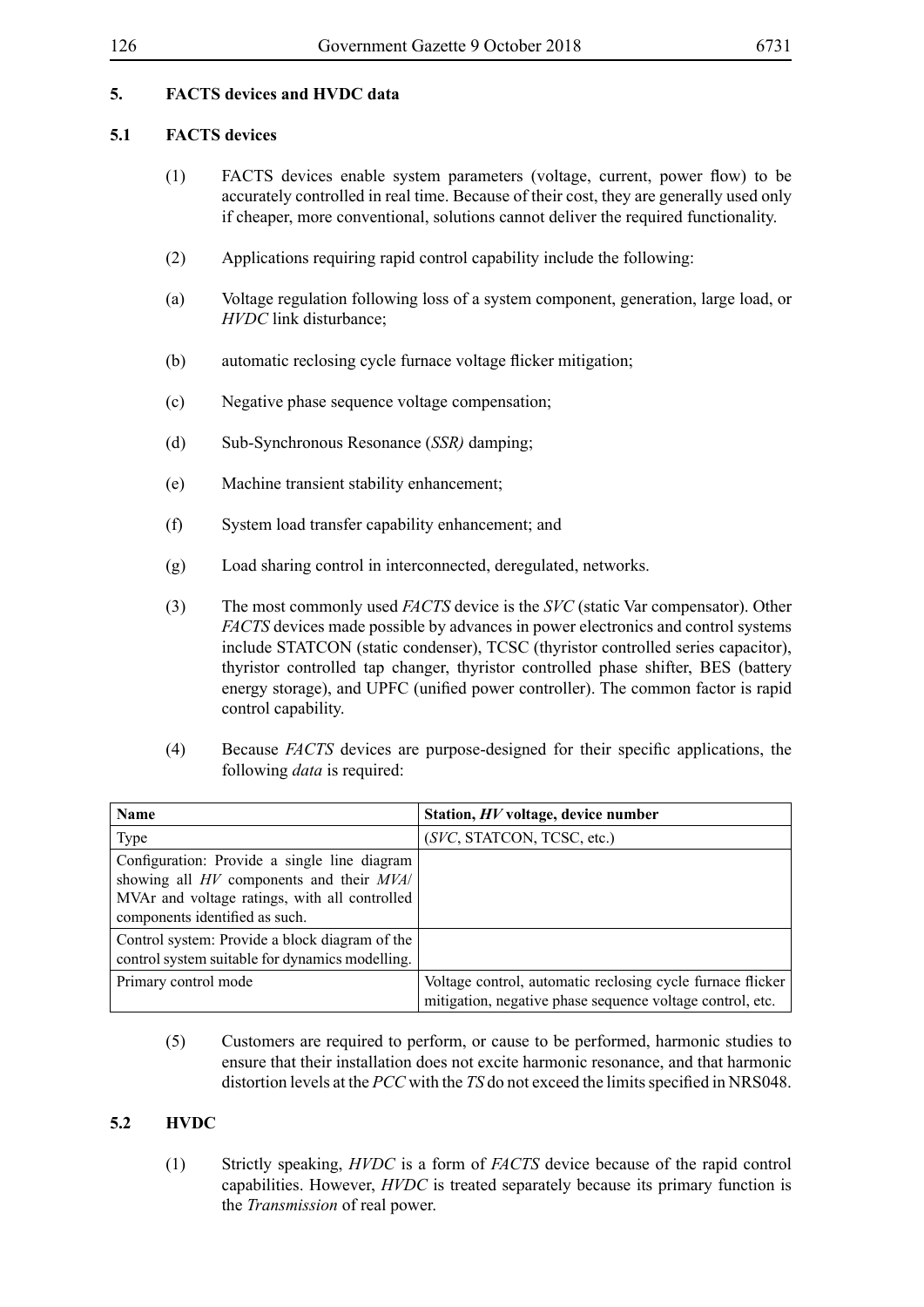- (2) HVDC is used to connect two systems that are not necessarily interconnected via the *AC* network (and thus in synchronism), or even at the same nominal *frequency*.
- (3) Customers wishing to connect *HVDC* systems to the *TS* shall supply a single line diagram showing all *HV* plant (including valve bridges) forming part of the *HVDC* system, plus additional *HV* plant required for its proper operation, e.g. harmonic filters, synchronous condensers, *FACTS* devices, etc. Customers and the *Transco* shall cooperate in performing, or causing to be performed, studies to determine network strengthening requirements needed to accommodate the *HVDC* system without violating the planning criteria specified in the Network Code. In addition, customers shall thereafter perform, or cause to be performed, studies to demonstrate that the proposed *HVDC* system does not cause exceedance of *QOS* parameters specified in NRS048, and where applicable shall specify what additional *HV* plant will be required to ensure compliance with NRS048.

#### **6. Information on customer networks**

- (1) If a customer will have two or more points of supply from the TS, including the one applied for, the customer shall specify the amount of load to be transferred from existing points of supply to the new one under normal conditions as well as under contingencies. The same requirement applies to any embedded generators within the customer's network, since they affect fault levels as well as net load on the system.
- (2) The customer shall also specify whether he intends to interconnect two or more Transmission points of supply via his network. In such circumstances the customer shall provide detailed information on the lines and cables used.
- (3) Where a circuit consists of two or more segments of different characteristics (different overhead line tower and/or conductor bundle types and/or underground cable types), each section shall be specified separately.

|                                                                                                                                                                                                                                                                                    | Units                                                                                                                               |
|------------------------------------------------------------------------------------------------------------------------------------------------------------------------------------------------------------------------------------------------------------------------------------|-------------------------------------------------------------------------------------------------------------------------------------|
| Line description                                                                                                                                                                                                                                                                   | Name ("from" Busbar, "to" Busbar, circuit<br>number and, where applicable, line section<br>number numbered from the "from" bus end) |
| Line voltage (specify separately for dual voltage multi-<br>circuit lines)                                                                                                                                                                                                         | kV                                                                                                                                  |
| Single / double / multiple circuit                                                                                                                                                                                                                                                 |                                                                                                                                     |
| Standard suspension tower information (to confirm<br>impedance): Supply copy of tower drawing, or sketch<br>drawing showing co-ordinates of shield wire and phase<br>conductor bundle attachment points relative to tower centre<br>line and ground level at nominal tower height. |                                                                                                                                     |
| Phase sub-conductor type (per circuit)                                                                                                                                                                                                                                             |                                                                                                                                     |
| Number of sub-conductors per phase conductor bundle                                                                                                                                                                                                                                |                                                                                                                                     |
| Sub-conductor spacing, if applicable (supply sketch showing<br>phase conductor bundle geometry and attachment point)                                                                                                                                                               | mm                                                                                                                                  |
| Number of earth wires                                                                                                                                                                                                                                                              |                                                                                                                                     |
| Earth wire description                                                                                                                                                                                                                                                             |                                                                                                                                     |
| Line length                                                                                                                                                                                                                                                                        | km                                                                                                                                  |
| Conductor parameters (R, X, B, R0, X0, B0)                                                                                                                                                                                                                                         | Ohmic values or <i>PU</i> on 100MVA base<br>(specify)                                                                               |
| Conductor normal and <i>emergency</i> ratings                                                                                                                                                                                                                                      | Ampere or 3 phase MVA at nominal voltage                                                                                            |

#### **7. Overhead line data**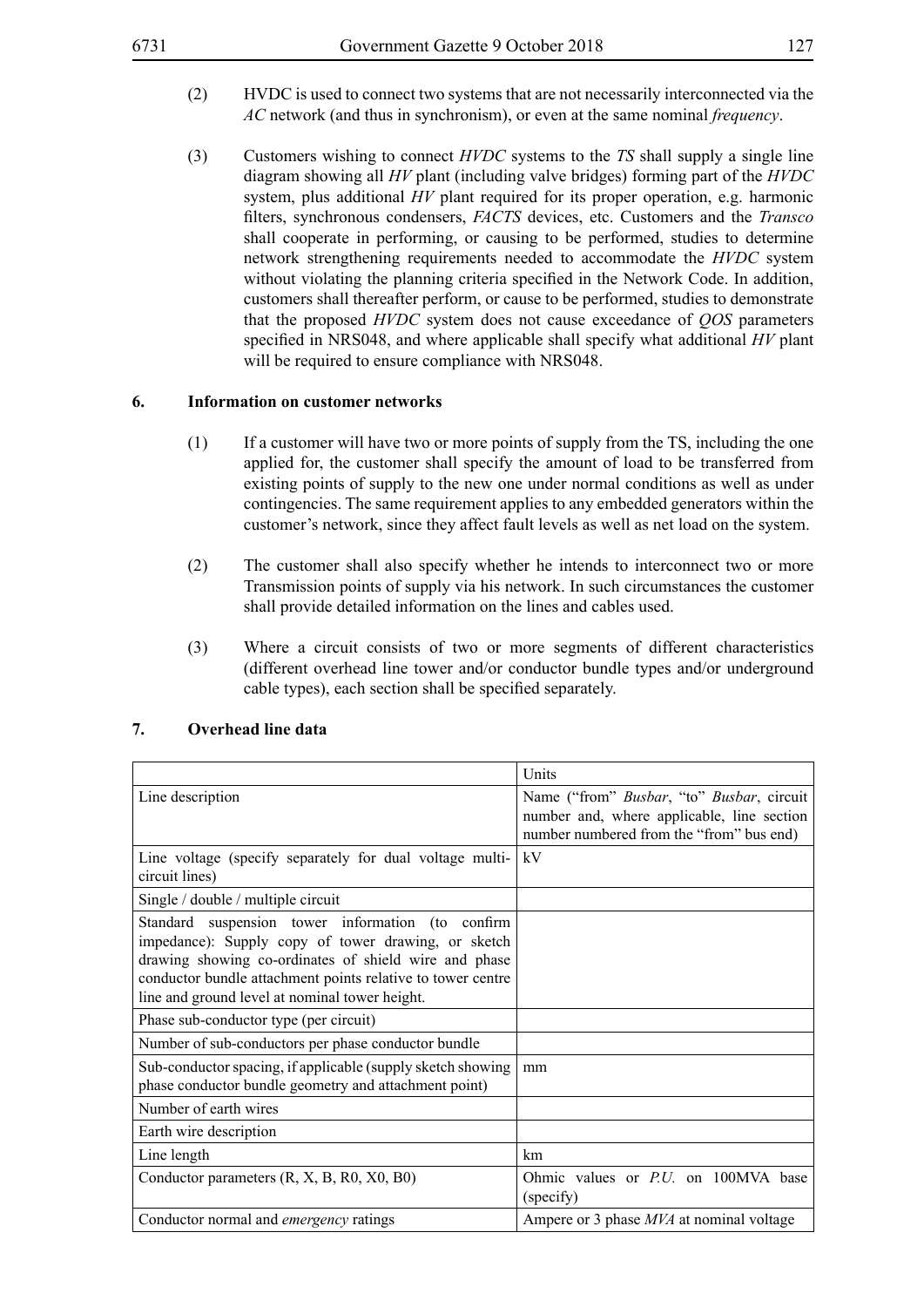# **8. Cable data**

| Cable description                                                                   | <b>Name</b> ("from" <i>Busbar</i> , "to" <i>Busbar</i> , circuit number,<br>and where applicable, line section number numbered<br>from the "from" bus end) |  |
|-------------------------------------------------------------------------------------|------------------------------------------------------------------------------------------------------------------------------------------------------------|--|
| Voltage rating                                                                      | kV                                                                                                                                                         |  |
| Type (copper/aluminium)                                                             | (Delete what is not applicable)                                                                                                                            |  |
| Size                                                                                | mm <sup>2</sup>                                                                                                                                            |  |
| Impedance $(R, X, B, R_o, X_o, B_o)$                                                | Ohms or $PiU$ , on 100MVA base (specify)                                                                                                                   |  |
| Length                                                                              | km                                                                                                                                                         |  |
| Continuous and (where applicable) <i>emergency</i><br>current rating and time limit | Amp or <i>MVA</i> at nominal voltage (specify), hours<br>maximum at <i>emergency</i> rating                                                                |  |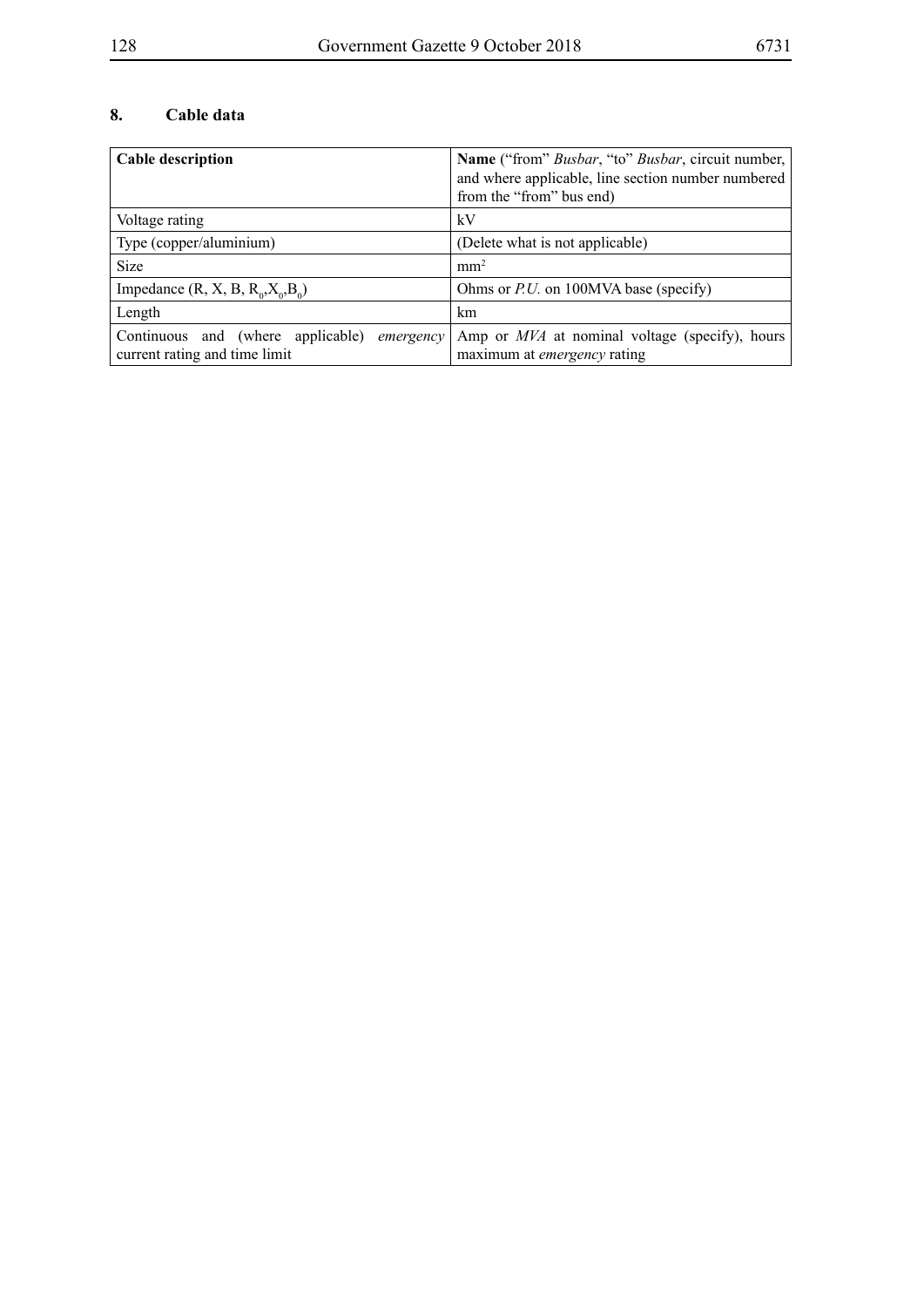## **Generator planning data**

Unless otherwise indicated, the following information shall be provided to the transmission company prior to connection and then updated as and when changes occur.

## **1. Power Station data**

| Generator name                                   |                                                                                                                                                                                                                                                                       |
|--------------------------------------------------|-----------------------------------------------------------------------------------------------------------------------------------------------------------------------------------------------------------------------------------------------------------------------|
| Power Station name                               |                                                                                                                                                                                                                                                                       |
| Number of units                                  |                                                                                                                                                                                                                                                                       |
| Primary fuel type / prime mover                  | For example gas, hydro, fossil or nuclear                                                                                                                                                                                                                             |
| Secondary fuel type                              | For example oil                                                                                                                                                                                                                                                       |
| Capacity requirement                             | Generation sent-out connection capacity required $(MW)$                                                                                                                                                                                                               |
| "Restart after station blackout"<br>capacity     | Provide a document containing the following:<br>Start-up time for the first Generating Unit (time from restart initiation to<br>synchronize) and each of the following units assuming that restarting of<br>units will be staggered.                                  |
| Black starting capacity                          | A document stating the number of units that can be black started at the<br>same time, preparation time for the first <i>Generating Unit</i> black starting<br>restarting time for the first <i>Generating Unit</i> , and restating time for the<br>rest of the units. |
| Partial load rejection capability                | A description of the amount of load the <i>Generating Unit</i> can automatically<br>govern back, without any restrictions, as a function of the load at the<br>point of <i>governing</i> initiation.                                                                  |
| Multiple generating unit tripping<br>(MUT) risks | A document outlining all systems common to more than one Generating<br>Unit that is likely to cause a MUT. Discuss the measures taken to reduce<br>the risk of <i>MUT</i> .                                                                                           |

## **2. Generating unit data**

| Generating Unit number |                                 |
|------------------------|---------------------------------|
| Capacity               | Generating Unit capacity $(MW)$ |

|                                                | Units           |
|------------------------------------------------|-----------------|
| Normal maximum continuous generation capacity: | МW              |
| Normal maximum continuous sent out capacity    | МW              |
| Generating Unit auxiliary active load          | MW              |
| Generating Unit auxiliary reactive load        | <b>MVAr</b>     |
| Maximum (EL1) generating capacity              | МW              |
| Maximum (EL2) sent out capacity                | $\overline{MW}$ |
| Normal minimum continuous generating capacity  | МW              |
| Normal minimum continuous sent out capacity    | МW              |
| Generator rating (Mbase)                       | <i>MVA</i>      |
| Normal maximum lagging power factor            | <b>MVAr</b>     |
| Normal maximum leading power factor            | <b>MVAr</b>     |
| Governor droop                                 |                 |
| Forbidden loading zones                        | $\mathcal{M}W$  |
| Terminal voltage adjustment range              | kV              |
| Short circuit ratio                            |                 |
| Rated stator current                           | Amp             |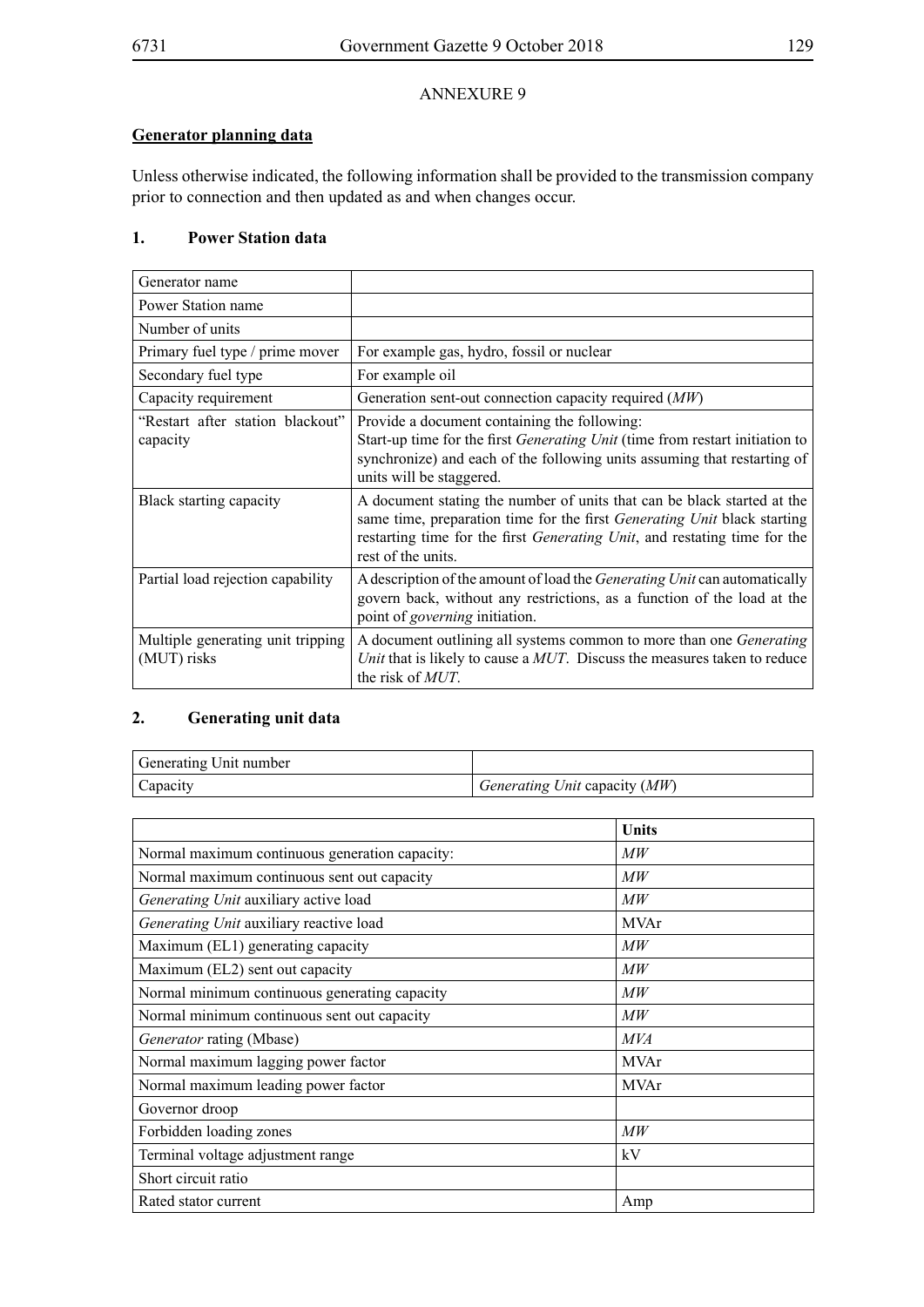| Time to synchronise from warm<br>Hour                               |      |  |  |
|---------------------------------------------------------------------|------|--|--|
| Time to synchronise from cold                                       | Hour |  |  |
| Minimum up-time<br>Hour                                             |      |  |  |
| Minimum down-time                                                   | Hour |  |  |
| MW/min<br>Normal loading rate                                       |      |  |  |
| MW/min<br>Normal de-loading rate                                    |      |  |  |
| Can the <i>generator</i> start on each fuel?                        |      |  |  |
| Ability to change fuels on-load                                     |      |  |  |
| Available modes (lean burn etc.)                                    |      |  |  |
| Time to change modes on-load                                        |      |  |  |
| Control range for secondary <i>frequency</i> regulation operation   | MW   |  |  |
| $\%$ MW name plate rating<br>Partial load rejection capability      |      |  |  |
| Minimum time <i>Generating Unit</i> operates in island mode         | Hour |  |  |
| Maximum time <i>Generating Unit</i> operates in island mode<br>Hour |      |  |  |

| <b>Description</b>                                                                                                               | Data        |
|----------------------------------------------------------------------------------------------------------------------------------|-------------|
| Capability chart showing full range of operating capability of the <i>generator</i> ,<br>including thermal and excitation limits | Diagram     |
| Systems that are common and can cause a multiple <i>Generating Unit</i> trip                                                     | Description |
| Open circuit magnetisation curves                                                                                                | Graph       |
| Short circuit characteristic                                                                                                     | Graph       |
| Zero power factor curve                                                                                                          | Graph       |
| V curves                                                                                                                         | Diagram     |

| <b>Documents</b>                  | <b>Description</b>                                                                                                                                                                                                                                                                                                                                                                                                                                                                                                                                                                                                                                                                                                                                                                                                                                                                                                                                                                                                                                                                                                                                                                    |
|-----------------------------------|---------------------------------------------------------------------------------------------------------------------------------------------------------------------------------------------------------------------------------------------------------------------------------------------------------------------------------------------------------------------------------------------------------------------------------------------------------------------------------------------------------------------------------------------------------------------------------------------------------------------------------------------------------------------------------------------------------------------------------------------------------------------------------------------------------------------------------------------------------------------------------------------------------------------------------------------------------------------------------------------------------------------------------------------------------------------------------------------------------------------------------------------------------------------------------------|
| setting<br>Protection<br>document | A document agreed and signed by the <i>System Operator</i> containing the following:<br>A section defining the base values and per <i>Generating Unit</i> values to be used<br>A single line diagram showing all the <i>Protection</i> functions and sources of current<br>and voltage signals<br>A Protection tripping diagram(s) showing all the Protection functions and<br>٠<br>associated tripping logic and tripping functions<br>A detailed description of setting calculation for each <i>Protection</i> setting, discussion<br>٠<br>on <i>Protection</i> function stability calculations, and detailed dial settings on the<br><i>Protection</i> relay in order to achieve the required setting<br>A section containing a summary of all <i>Protection</i> settings on a per <i>Generating</i><br>٠<br>Unit basis<br>A section containing a summary for each of the Protection relay dial settings/<br>٠<br>programming details<br>An annex containing plant information <i>data</i> (e.g. <i>OEM data</i> ) on which the<br>٠<br>settings are based<br>An annex containing <i>OEM</i> information sheets or documents describing how the<br>٠<br>Protection relays function |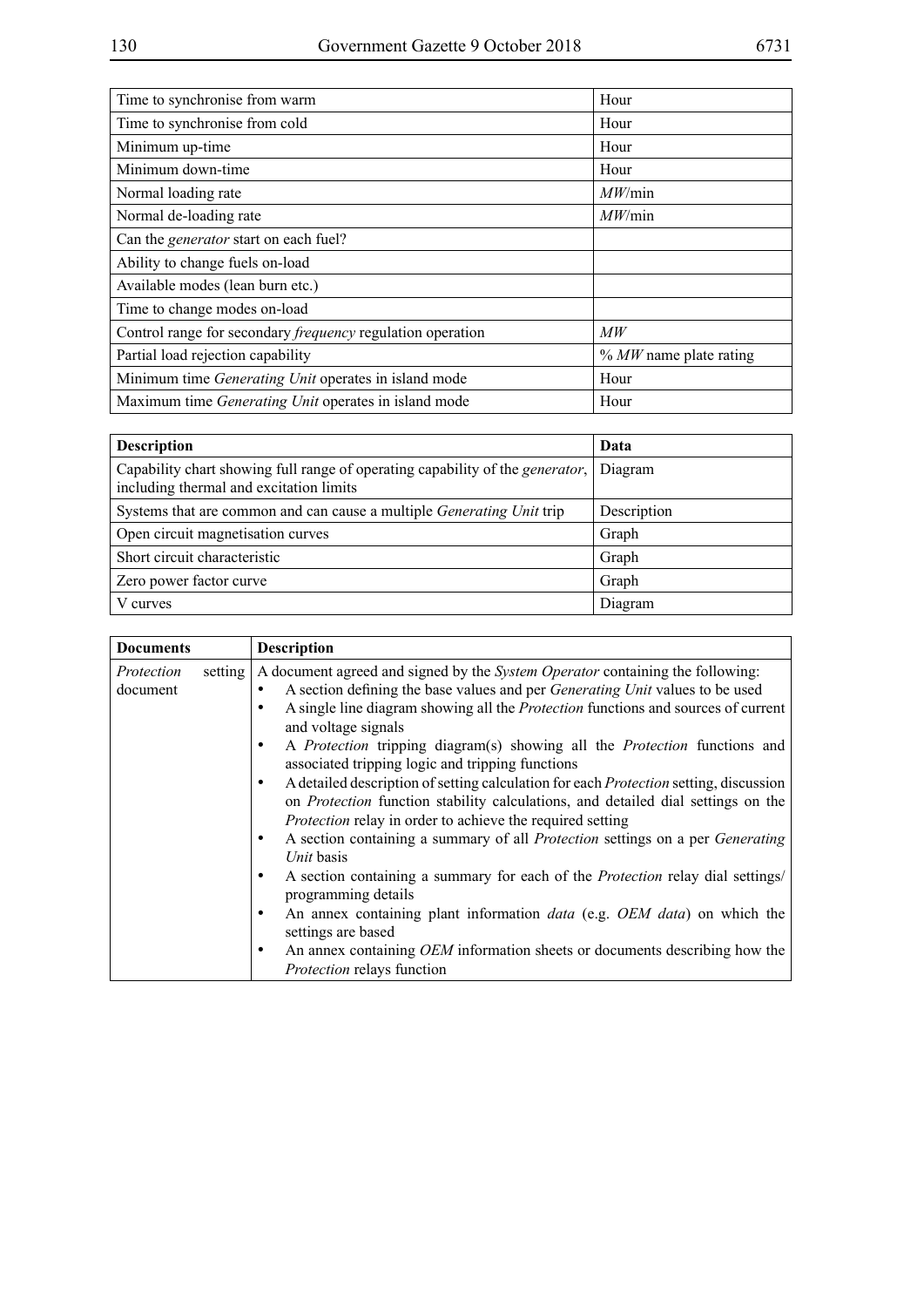| Excitation<br>setting<br>document | A document agreed and signed by the System Operator containing the following:<br>A section defining the base values and per Generating Unit values to be used<br>A single line diagram showing all the excitation system functions and all the<br>$\bullet$<br>related Protection tripping functions<br>An excitation system transfer function block diagram in accordance with IEEE or<br>٠<br>IEC standard models<br>A detailed description of setting calculation for each of the excitation system<br>$\bullet$<br>functions, discussion on function stability calculations, and detailed dial settings<br>on the excitation system in order to achieve the required setting<br>A section containing a summery of all settings on a per Generating Unit basis<br>$\bullet$<br>A section containing a summary for each of the excitation system dial settings/<br>$\bullet$<br>programming details.<br>An annex containing plant information data (e.g. OEM data) on which the<br>$\bullet$<br>settings are based<br>An annex containing OEM information sheets or documents describing the<br>$\bullet$<br>performance of the overall excitation system and each excitation function for<br>which a setting is derived |
|-----------------------------------|----------------------------------------------------------------------------------------------------------------------------------------------------------------------------------------------------------------------------------------------------------------------------------------------------------------------------------------------------------------------------------------------------------------------------------------------------------------------------------------------------------------------------------------------------------------------------------------------------------------------------------------------------------------------------------------------------------------------------------------------------------------------------------------------------------------------------------------------------------------------------------------------------------------------------------------------------------------------------------------------------------------------------------------------------------------------------------------------------------------------------------------------------------------------------------------------------------------------------|
| setting<br>Governor<br>document   | A document agreed and signed by the System Operator containing the following:<br>A section defining the base values and per Generating Unit values to be used<br>A single line diagram showing all the excitation system functions and all the<br>$\bullet$<br>related Protection tripping functions<br>An excitation system transfer function block diagram in accordance with IEEE<br>$\bullet$<br>standard models<br>A detailed description of setting calculation for each of the governor system<br>$\bullet$<br>functions, discussion on function stability calculations, and detailed dial settings<br>on the governor system in order to achieve the required setting<br>A section containing a summary of all settings on a per Generating Unit basis<br>٠<br>A section containing a summary for each of the governor system dial settings/<br>$\bullet$<br>programming details<br>An annex containing plant information data (e.g. OEM data) on which the<br>$\bullet$<br>settings are based<br>An annex containing <i>OEM</i> information sheets or documents describing the<br>$\bullet$<br>performance of the overall governor system and each governor function for<br>which a setting is derived            |

#### **3. Reserve capability**

The *generator* shall provide the *System Operator* with the reserve capability of each *Generating Unit* at each *Power Station*. The reserve capability shall be indicated as per each reserve category: instantaneous reserve, *Regulating Reserve*, *emergency* reserve, 10 minute reserve and supplemental reserve.

### **4. Generating unit parameters**

|                                             | <b>Symbol</b>                     | <b>Units</b>  |
|---------------------------------------------|-----------------------------------|---------------|
| Direct axis synchronous reactance           | $\langle X_a \rangle$             | $%$ on rating |
| Direct axis transient reactance saturated   |                                   | $%$ on rating |
| Direct axis transient reactance unsaturated |                                   | $%$ on rating |
| Sub-transient reactance unsaturated         | $\overline{X}_d = \overline{X}_q$ | $%$ on rating |
| Quad axis synchronous reactance             | $X_{\mathcal{I}}$                 | $%$ on rating |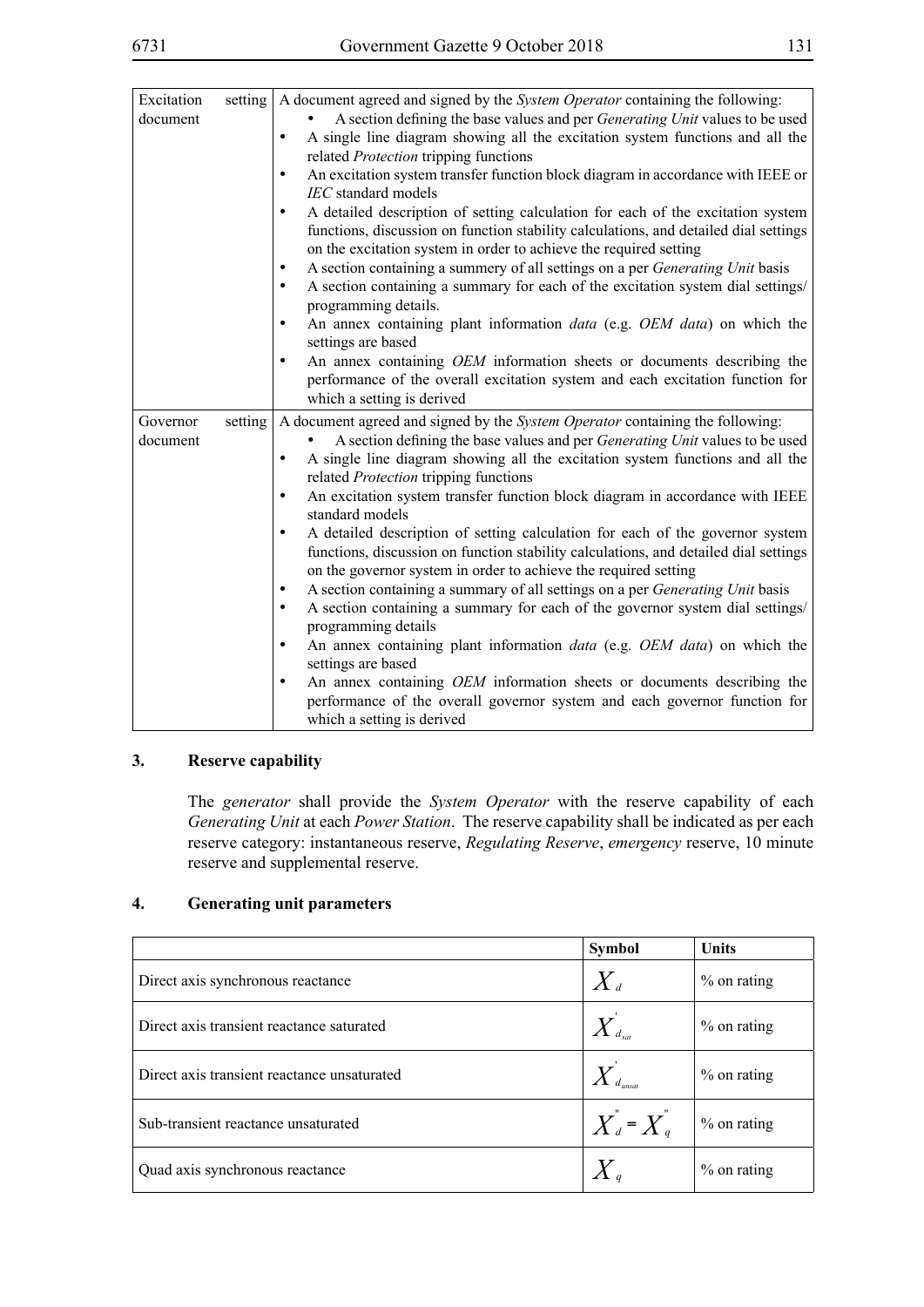| Quad axis transient reactance unsaturated                   |                        | $%$ on rating |
|-------------------------------------------------------------|------------------------|---------------|
| Negative phase sequence synchronous reactance               | $X_{2}$                | % on rating   |
| Zero phase sequence reactance                               | $\overline{X}_{^{0q}}$ | $%$ on rating |
| Turbine generator inertia constant for entire rotating mass | H                      | $MW$ s/MVA    |
| Stator resistance                                           | Ra                     | % on rating   |
| Stator leakage reactance                                    | $X_{\iota}$            | $%$ on rating |
| Poiter reactance                                            | $\overline{X}_P$       | $%$ on rating |
| <i>Generator</i> time constants:                            |                        |               |
| Direct axis open-circuit transient                          | $\text{Tdo'}$          | sec           |
| Direct axis open-circuit sub-transient                      | Tdo"                   | sec           |
| Quad axis open-circuit transient                            | Tqo'                   | sec           |
| Quad axis open-circuit sub-transient                        | Tqo"                   | sec           |
| Direct axis short-circuit transient                         | Td'                    | sec           |
| Direct axis short-circuit sub-transient                     | Td"                    | sec           |
| Quad axis short-circuit transient                           | Tq'                    | sec           |
| Quad axis short-circuit sub-transient                       | $Tq$ "                 | sec           |
| Speed damping                                               | D                      |               |
| Saturation ratio at 1 pu terminal voltage                   | S(1.0)                 |               |
| Saturation ratio at 1.2 pu terminal voltage                 | S(1.2)                 |               |

#### **5. Excitation system**

(1) The *generator* shall fill in the following parameters or supply a Laplace-domain control block diagram in accordance with IEEE or *IEC* standard excitation models (or as otherwise agreed with the *System Operator*) completely specifying all time constants and gains to fully explain the transfer function from the compensator or *Generating Unit* terminal voltage and field current to *Generating Unit* field voltage. Customers shall perform, or cause to be performed, small signal dynamic studies to ensure that the proposed excitation system and turbine governor do not cause dynamic instability. Where applicable, a PSS (power system stabiliser) shall be included in the excitation system to ensure proper tuning of the excitation system for stability purposes.

|                                                 | <b>Symbol</b> | <b>Units</b> |
|-------------------------------------------------|---------------|--------------|
| Excitation system type $(AC \text{ or } DC)$    |               | Text         |
| Excitation feeding arrangement (solid or shunt) |               | Text         |
| Excitation system filter time constant          | Tr            | sec          |
| Excitation system lead time constant            | Tc            | sec          |
| Excitation system lag time constant             | Tb            | sec          |
| Excitation system controller gain               | Ka            |              |
| Excitation system controller lag time constant  | Ta            | sec          |
| Excitation system maximum controller output     | Vmax          | P.U.         |
| Excitation system minimum controller output     | Vmin          | P.U.         |
| Excitation system regulation factor             | Kc            |              |
| Excitation system rate feedback gain            | Kf            |              |
| Excitation system rate feedback time constant   | <b>Tf</b>     | sec          |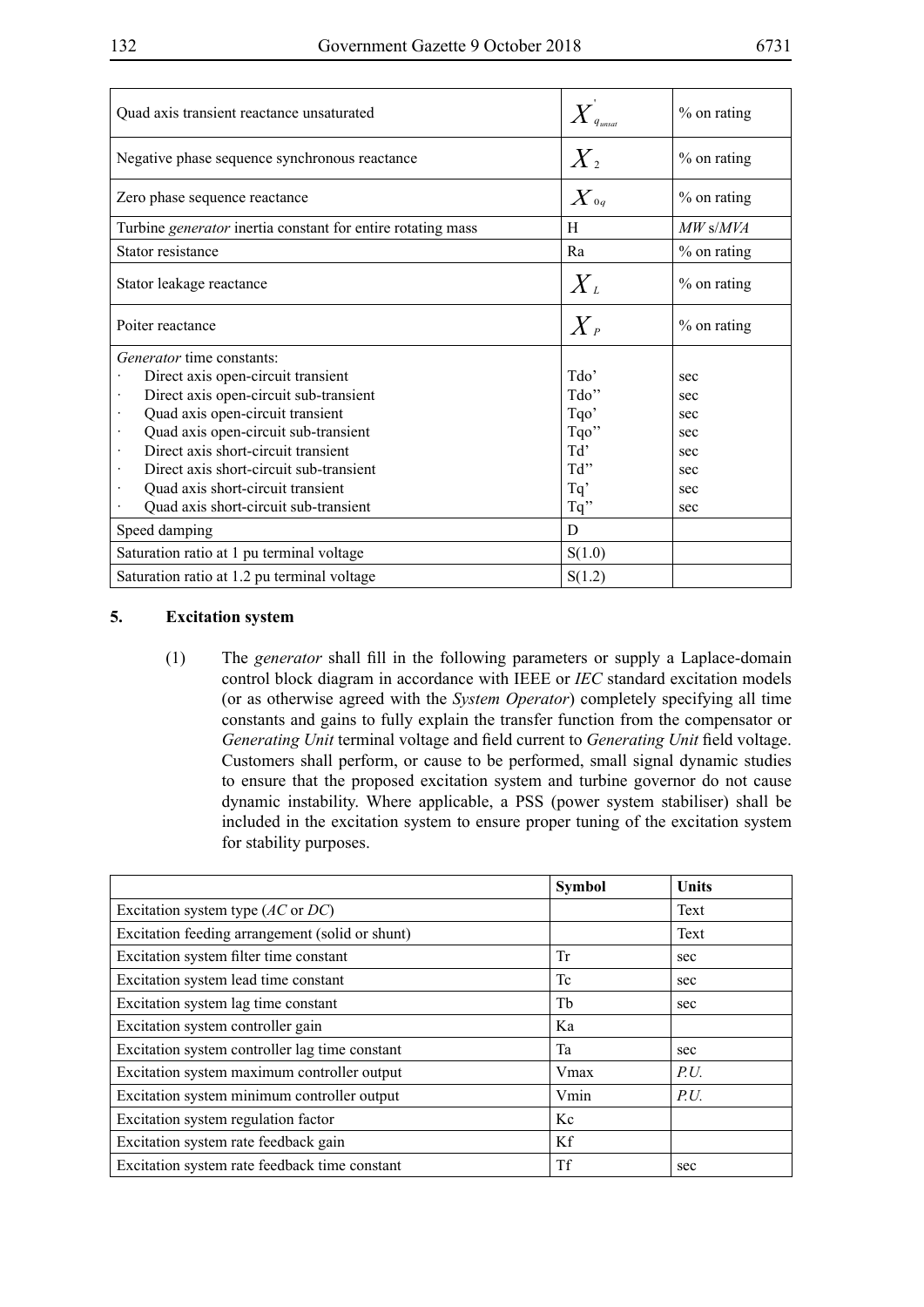## **6. Speed governor system, turbine and boiler models**

The *generator* shall supply a Laplace domain control block diagram in accordance with IEEE standard prime mover models for thermal and hydro units (or as otherwise agreed with the *Transco*), fully specifying all time constants and gains to fully explain the transfer function for the governor, turbine, penstocks and control systems in relation to *frequency* deviations and set-point operation.

#### **7. Control devices and protection relays**

The *generator* should supply any additional Laplace domain control diagrams for any outstanding control devices (including power system stabilisers) or special *Protection* relays in the *Generating Unit* that automatically impinge on its operating characteristics within 30 seconds following a system disturbance and that have a minimum time constant of at least 0,02 seconds.

#### **8. Pumped storage**

|                                       | Symbol | Units         |
|---------------------------------------|--------|---------------|
| Reservoir capacity                    |        | MWh pumping   |
| Max pumping capacity                  |        | МW            |
| Min pumping capacity                  |        | MW            |
| Efficiency (generating/pumping ratio) |        | $\frac{0}{0}$ |

#### **9. Generating unit step-up transformer**

|                                                                                                                                                                      | <b>Symbol</b>  | <b>Units</b>                                            |
|----------------------------------------------------------------------------------------------------------------------------------------------------------------------|----------------|---------------------------------------------------------|
| Number of windings                                                                                                                                                   |                |                                                         |
| Vector group                                                                                                                                                         |                |                                                         |
| Rated current of each winding                                                                                                                                        |                | Amps                                                    |
| Transformer rating                                                                                                                                                   |                | $\ensuremath{\text{MVA}}_\text{Trans}$                  |
| Transformer nominal LV voltage                                                                                                                                       |                | kV                                                      |
| Transformer nominal HV voltage                                                                                                                                       |                | kV                                                      |
| Tapped winding                                                                                                                                                       |                |                                                         |
| Transformer ratio at all transformer taps                                                                                                                            |                |                                                         |
| Transformer impedance at all taps<br>(For three winding transformers the HV/LV1, HV/LV2 and LV1/<br>LV2 impedances together with associated bases shall be provided) |                | $%$ on rating<br>$\ensuremath{\text{MVA}}_\text{Trans}$ |
| Transformer zero sequence impedance at nominal tap                                                                                                                   | $Z_{\tiny{0}}$ | Ohm                                                     |
| Earthing arrangement, including neutral earthing resistance and<br>reactance                                                                                         |                |                                                         |
| Core construction (number of limbs, shell or core type)                                                                                                              |                |                                                         |
| Open circuit characteristic                                                                                                                                          |                | Graph                                                   |

#### **10. Generating unit forecast data**

The *generator* shall provide the *Transco* with expected maintenance requirements, in weeks per annum, for each *Generating Unit* at a *Power Station*.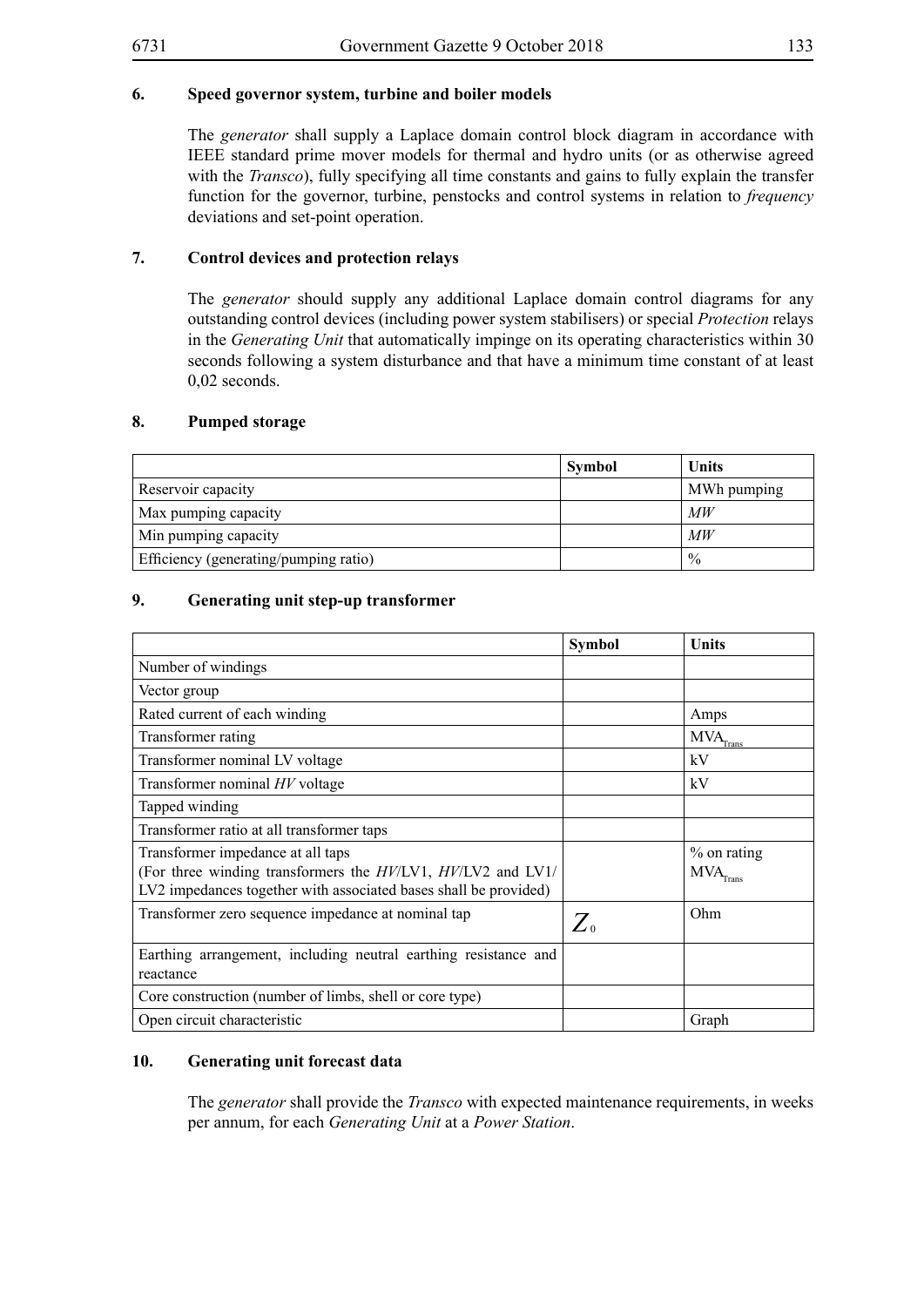## **11. Mothballing of generating plant**

Mothballing of generating plant is the withdrawal of plant from commercial service for six *Months* or longer, with the intention of returning it to commercial service at a later date. Mothballing can have a profound impact on the operation and integrity of the *TS*. Customers wishing to mothball generating plant shall supply the *Transco* with the following information:

| <i>Generator</i> name        |                                                                                                                                 |
|------------------------------|---------------------------------------------------------------------------------------------------------------------------------|
| <i>Power Station</i> name    |                                                                                                                                 |
| Generating Unit number       |                                                                                                                                 |
| Date withdrawn               | Date Generating Unit is to be withdrawn from<br>commercial service                                                              |
| Return to commercial service | Envisaged return to service date (re-commissioning)<br>tests completed and Generating Unit available for<br>commercial service) |
| Auxiliary power requirements |                                                                                                                                 |

## **12. Return to service of mothballed generating plant**

Once the *customer* has decided to return mothballed generating plant to service, the *Transco* requires the information specified for new connections.

#### **13. Decommissioning of generating plant**

Decommissioning of plant is the permanent withdrawal from service of generating plant. The *Transco* requires the following with a one-year notice period:

| <i>Generator</i> name                                                                                           |  |
|-----------------------------------------------------------------------------------------------------------------|--|
| <i>Power Station</i> name                                                                                       |  |
| <i>Generating Unit</i> number                                                                                   |  |
| Date to be removed from commercial service                                                                      |  |
| Auxiliary supplies required for dismantling and   kVA, point at which supply is require, duration<br>demolition |  |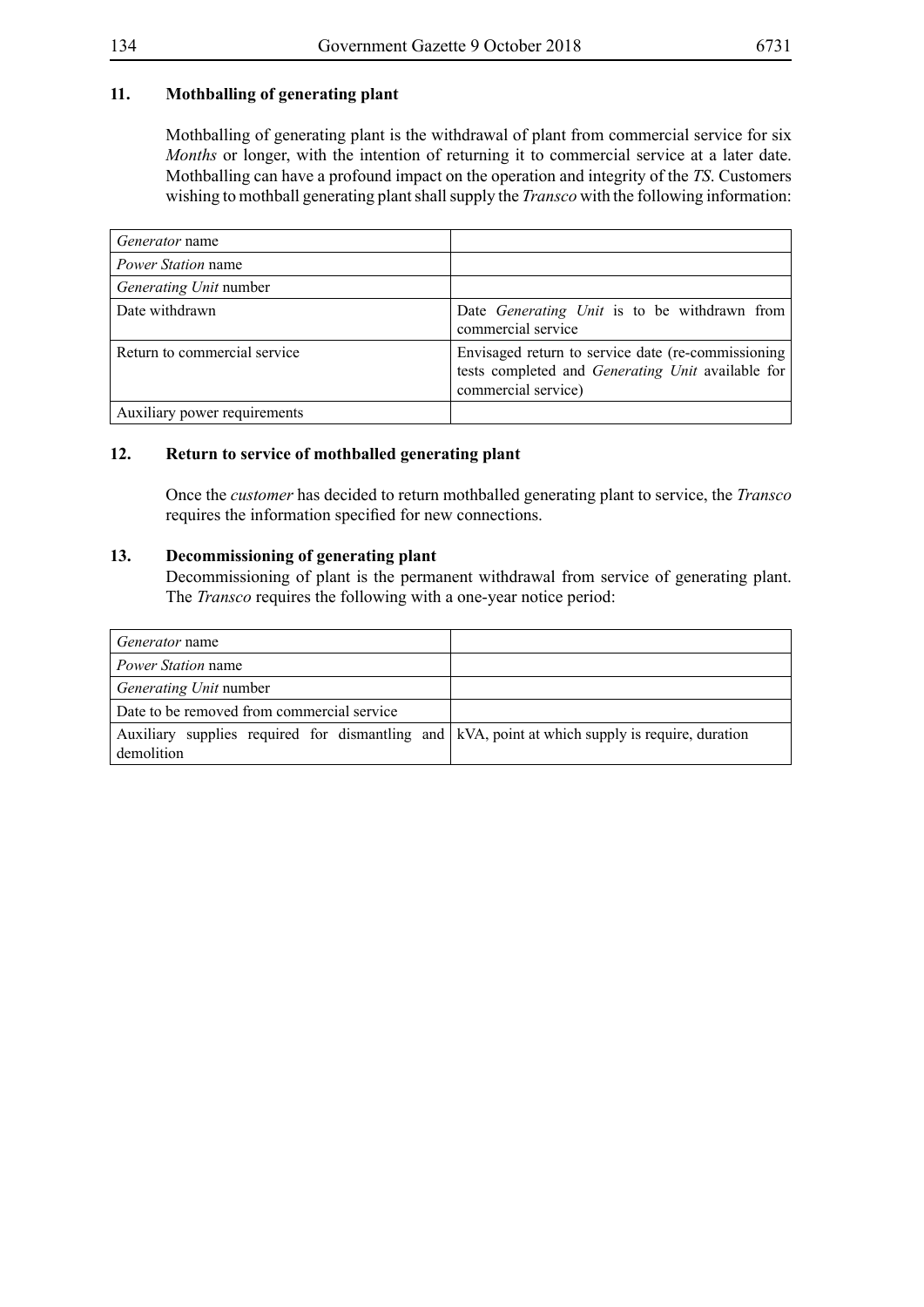#### **Generator maintenance data**

(1) The 52-weeks-ahead outage plan per week per *generator* shall be supplied weekly to the *System Operator*.

| Generator:               |    |              |                   |                     |                |
|--------------------------|----|--------------|-------------------|---------------------|----------------|
| DATE (week starting)     |    |              |                   |                     |                |
| <b>WEEK NUMBER:</b>      |    | n            | $n+1$             | $\cdots$            | $n+51$         |
|                          |    |              |                   |                     |                |
| MAINTENANCE (MW)         |    |              |                   |                     |                |
| WEEKEND OUTAGES          |    | $\Omega$     | $\theta$          | $\theta$            | $\theta$       |
| Power Station 1          |    | $\theta$     | $\theta$          | $\theta$            | $\overline{0}$ |
| Power Station 2          |    | $\theta$     | $\theta$          | $\theta$            | $\theta$       |
| Power Station 3          |    | $\Omega$     | $\theta$          | $\Omega$            | $\theta$       |
| Power Station n          |    | $\Omega$     | $\Omega$          | $\Omega$            | $\theta$       |
| TOTAL MAINTENANCE        |    |              |                   |                     |                |
| FUTURE KNOWN UNPLANNED:  |    | $\mathbf{0}$ | $\theta$          | $\theta$            | $\theta$       |
|                          |    |              | <b>LAST WEEK:</b> | MAJOR CHANGES SINCE |                |
| Notes:                   |    |              |                   |                     |                |
|                          |    |              |                   |                     |                |
|                          |    |              |                   |                     |                |
|                          |    |              |                   |                     |                |
| FUTURE KNOWN UNPLANNED : | a) |              |                   |                     |                |
|                          | b) |              |                   |                     |                |

- (2) The annual maintenance/outage plan per *generator*, looking five years ahead, shall be supplied to the *System Operator*.
- (3) The format shall be as per the 52-weeks-ahead outage plan per week per *generator***,**  but extending for five years.
- (4) A monthly variance report, explaining the differences between the above two reports, shall be supplied to the *System Operator*.

| <b>Variance Report Template</b> |                                |                   |                               |                |        |                                     |                                        |
|---------------------------------|--------------------------------|-------------------|-------------------------------|----------------|--------|-------------------------------------|----------------------------------------|
|                                 |                                |                   |                               |                |        |                                     |                                        |
| <b>Station and</b>              | $\boldsymbol{M}\boldsymbol{W}$ | <b>Start-Date</b> | <b>Outage Completion-Date</b> |                |        |                                     |                                        |
| Outage Code   Cap               |                                | <b>Official</b>   | <b>Official</b>               | <b>Revised</b> | $U$ rg | <b>Outage</b><br><b>Description</b> | <b>Reason for</b><br><b>Difference</b> |
|                                 |                                |                   |                               |                |        |                                     |                                        |
|                                 |                                |                   |                               |                |        |                                     |                                        |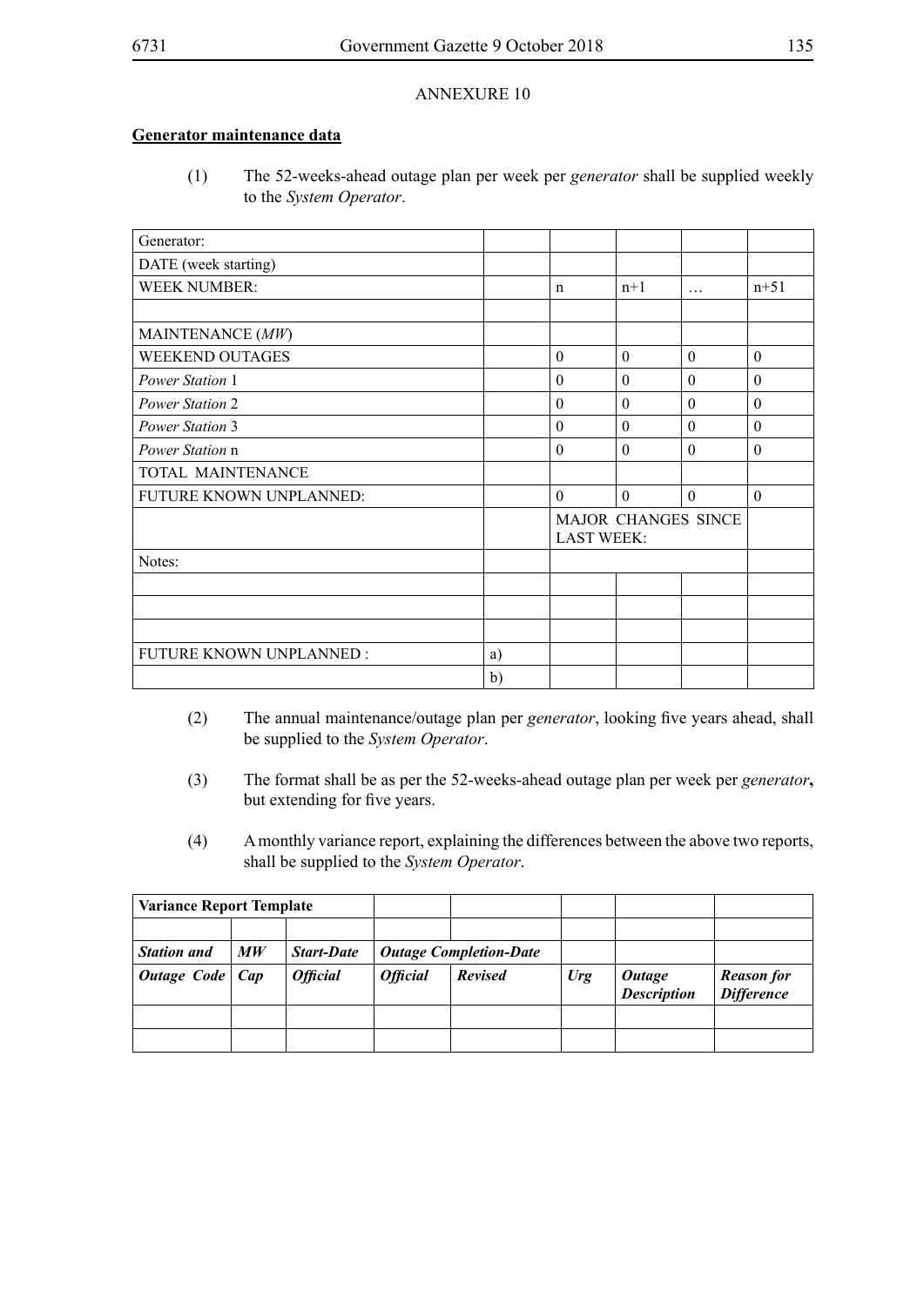## **Operational data**

- (1) This Annexure specifies the *data* format to be used by the *SCADA* system for the mapping of *RTU data* into the *SCADA* database. The *data* base has a definition for each electrical configuration (ELC) or electrical object in the station. Each ELC definition specifies a different ELC type, e.g. transformers, units, feeders, etc, and is accompanied by a picture showing the ELC and all its associated devices as they would be indicated on the *System Operator* operational one-line displays. In each instance, the picture defines the primary devices and is followed by the points belonging to each device.
- (2) Description of table column headings used in this section:

| Device | 01<br><b>State</b> | State<br>10<br>_ | $\sim$<br>category | $\mathbf{r}$<br><b>Lype</b> | Control |
|--------|--------------------|------------------|--------------------|-----------------------------|---------|
|        |                    |                  |                    |                             |         |

- **Device** Gives the name of the device and acts as a collector of all point information belonging to the device. Each binary status point can be mapped to one or two binary bits. In the case of a breaker or isolator, the state is reported via two bits. In the case of single-bit alarm points, only one bit is used to report the state of the indication.
- **01** state This is the **alarm** state of the point.
- **10\_state** This is the **normal** state of the point.

In the table below the TYPE column indicates the number of bits used to report the state of the point in question.

For single-bit points please ignore the left-hand 0 or 1 value in the headings "01-State" and "10-State".

Where an indication uses two bits to report the state, the right-hand bit is used report that the state is OPEN and the left-hand bit to report the state when it is CLOSED. Thus an open condition will be "01" and a closed state will be "10".

It is thus illogical for a device to have a permanent value of either "00" or "11". However, if the device is in transit between "01" and "10" then a temporary value of "00" is possible. The *SCADA* system reports a state of "00" as "In transit", which will normally only be seen on slow-moving devices such as isolators.

**Category** Defines the category the point belongs to: Health, Main *Protection*, Back-up *Protection* or *Information*.

> Classical alarm systems attempt to set priorities on alarm points. However, the priority of a point changes as the system changes, which means having a fixed priority is not useful. As an alternative, the approach used here is to assign the point to the area that is affected by the indication. In this case we have four areas, namely:

| Health                 | All alarm indications that refer to the health of the primary or secondary plant are<br>assigned to this category.         |
|------------------------|----------------------------------------------------------------------------------------------------------------------------|
| Main <i>Protection</i> | All <i>Protection</i> activity that is triggered by the Main 1 <i>Protection</i> circuits is assigned<br>to this category. |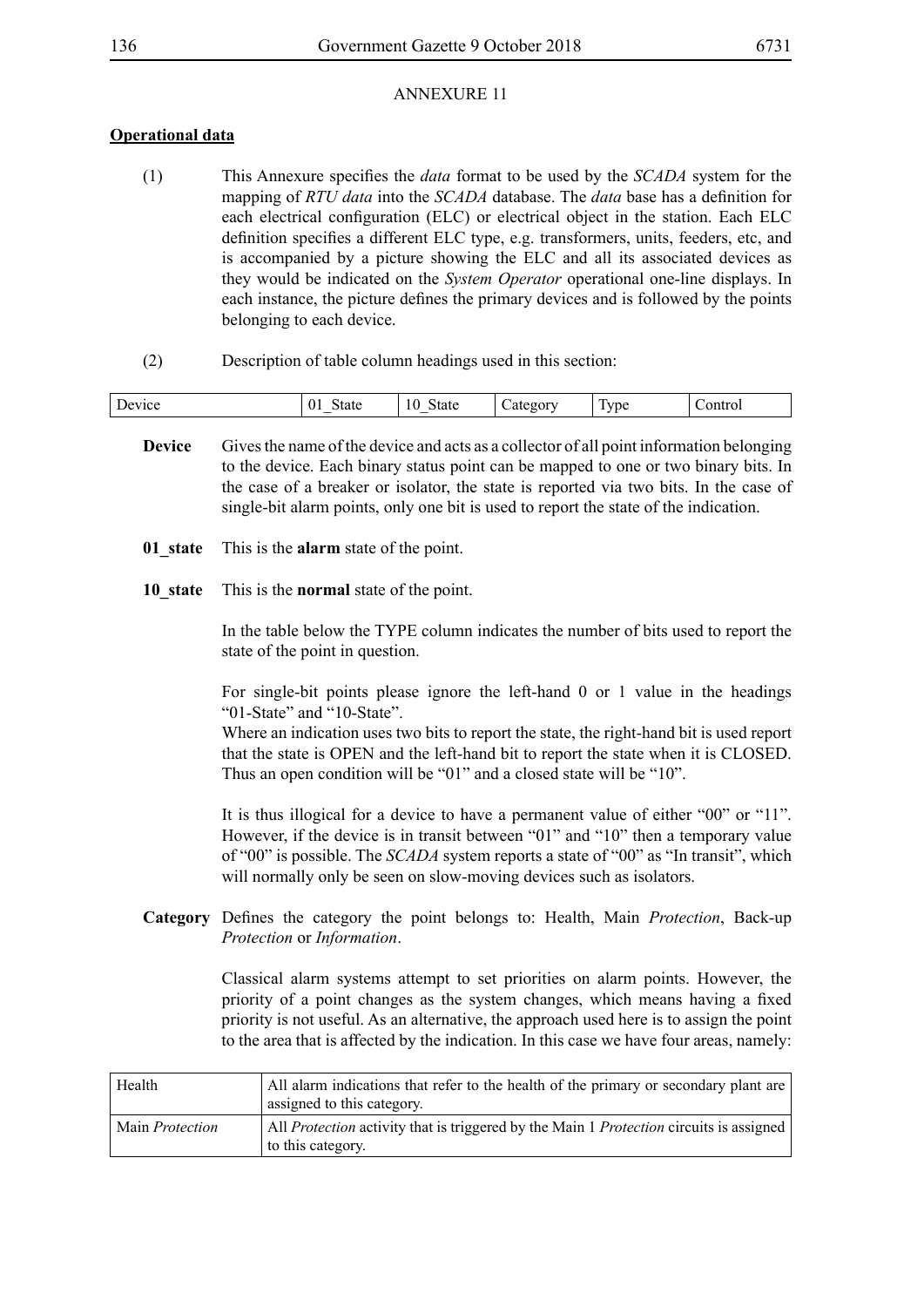| <b>Backup Protection</b> | Where back-up <i>Protection</i> is installed, such as on transformers, or where Main $2 \mid$                                                                                            |
|--------------------------|------------------------------------------------------------------------------------------------------------------------------------------------------------------------------------------|
|                          | <i>Protection</i> is used, these alarms are assigned to this category.                                                                                                                   |
| Information              | Pure state change <i>data</i> such the state of a breaker or isolator are assigned to this<br>category. As such, no alarming is associated with these points – the <i>data</i> presented |
|                          | is pure information.                                                                                                                                                                     |

**Type** Indicates the type of point – single-bit, double-bit, analogue or binary change detection.

**Control** Indicates if there is a supervisory control associated with the point

#### **1. Generator**

The generator shall install operational measurements to specification from the system operator so as to provide continuous operational information for both real time and recording purposes in relation to each generating unit at each power station in respect of the following:

#### **(1) Gas turbines**



| Generating Unit Isolator                  | 01_State | 10 State | Category | Type   | Control |
|-------------------------------------------|----------|----------|----------|--------|---------|
| Pole                                      | Disagree | Normal   | Health   | Single | False   |
| Generating Unit isolator state            | Open     | Closed   | Info     | Double | False   |
| Generating Unit HV Breaker                | 01 State | 10 State | Category | Type   | Control |
| Breaker failed to trip                    | Alarm    | Normal   | Main     | Single | False   |
| Bus zone trip                             | Alarm    | Normal   | Info     | Single | False   |
| Earth applied                             | Alarm    | Normal   | Health   | Single | False   |
| Pole                                      | Disagree | Normal   | Health   | Single | False   |
| Protection abnormal                       | Alarm    | Normal   | Health   | Single | False   |
| Protection operated                       | Alarm    | Normal   | Main     | Single | False   |
| Protection unhealthy                      | Alarm    | Normal   | Health   | Single | False   |
| Breaker gas critical                      | Alarm    | Normal   | Health   | Single | False   |
| Breaker non-urgent                        | Alarm    | Normal   | Info     | Single | False   |
| Generating Unit breaker state             | Closed   | Tripped  | Info     | Double | False   |
| <b>Current Transformer</b>                | 01 State | 10 State | Category | Type   | Control |
| SF6 gas critical $(CT)$                   | Alarm    | Normal   | Health   | Single | False   |
| SF6 non-critical $(CT)$                   | Alarm    | Normal   | Health   | Single | False   |
| Generating Unit Step<br>Up<br>Transformer | 01 State | 10 State | Category | Type   | Control |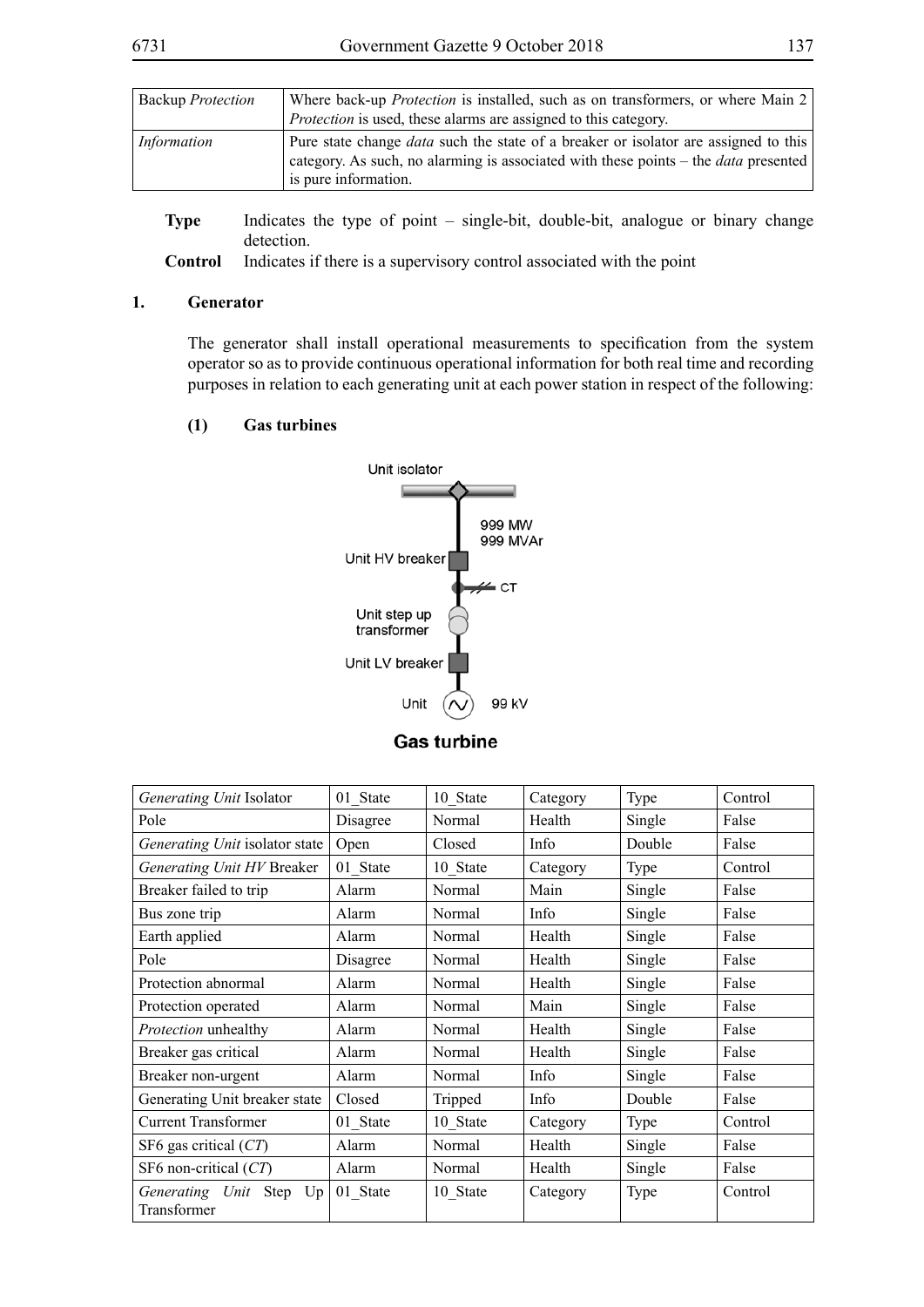| Reactive power                                    |          |                | Info     | Analogue | False   |
|---------------------------------------------------|----------|----------------|----------|----------|---------|
| Active power                                      |          |                | Info     | Analogue | False   |
| Generating Unit LV Breaker                        | 01 State | 10 State       | Category | Type     | Control |
| Breaker failed to trip                            | Alarm    | Normal         | Main     | Single   | False   |
| Earth applied                                     | Alarm    | Normal         | Health   | Single   | False   |
| Pole                                              | Disagree | Normal         | Health   | Single   | False   |
| Breaker gas critical                              | Alarm    | Normal         | Health   | Single   | False   |
| Breaker non-urgent                                | Alarm    | Normal         | Info     | Single   | False   |
| Generating Unit breaker state                     | Closed   | Tripped        | Info     | Double   | False   |
| Generating Unit                                   | 01 State | 10 State       | Category | Type     | Control |
| Engine A                                          | Ready    | Not ready      | Health   | Single   | False   |
| Engine B                                          | Ready    | Not ready      | Health   | Single   | False   |
| Frequency                                         |          |                | Info     | Analogue | False   |
| Generating Unit start not<br>ready                | Alarm    | Normal         | Health   | Single   | False   |
| Remote control                                    | On       | Off            | Info     | Single   | True    |
| SCO start not ready                               | Alarm    | Normal         | Health   | Single   | False   |
| Sequence starting                                 | Auto     | Manual         | Info     | Single   | False   |
| Stator voltage                                    |          |                | Info     | Analogue | False   |
| Supervisory                                       | Isolated | Off            | Info     | Single   | False   |
| Under-frequency start                             | Armed    | Off            | Health   | Single   | False   |
| Generating Unit at standstill                     | Yes      | Normal         | Info     | Single   | True    |
| Generating Unit auto load to<br>base              | Yes      | No             | Info     | Single   | True    |
| Generating Unit auto load to<br>minimum           | Yes      | No             | Info     | Single   | True    |
| Generating Unit auto load to<br>peak              | Yes      | N <sub>0</sub> | Info     | Single   | True    |
| Generating Unit failed to start                   | Alarm    | Normal         | Health   | Single   | False   |
| Generating Unit voltage                           |          |                | Info     | Analogue | False   |
| Generating Unit in generation   Yes<br>mode       |          | No             | Info     | Single   | True    |
| Generating Unit in SCO mode                       | Yes      | N <sub>0</sub> | Info     | Single   | True    |
| Generating Unit load rate                         | Fast     | Slow           | Info     | Single   | True    |
| Unit<br>Generating<br>loading<br>mode             | Auto     | Manual         | Info     | Single   | False   |
| Generating<br>Unit<br>reactive<br>power generated |          |                | Info     | Analogue | False   |
| Generating<br>Unit<br>reactive<br>power sent out  |          |                | Info     | Analogue | False   |
| Generating Unit active power<br>generated         |          |                | Info     | Analogue | False   |
| Generating Unit active power<br>sent out          |          |                | Info     | Analogue | False   |
| Generating Unit tripped and<br>locked out         | Alarm    | Normal         | Info     | Single   | False   |
| Generating<br>Unit<br>under<br>frequency start    | Initiate | No             | Info     | Single   | False   |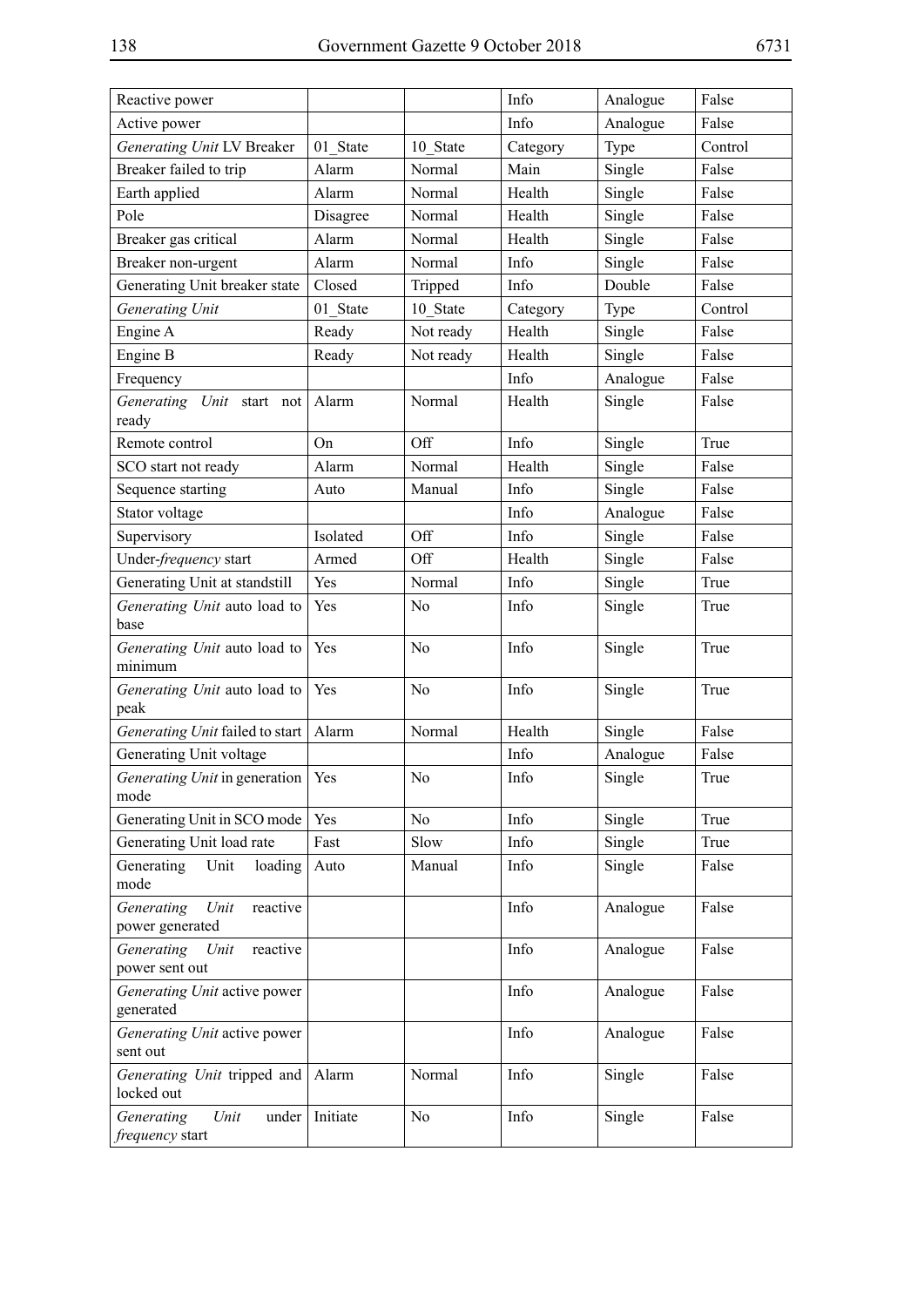

| Generating Unit Isolator 1     | 01 State | 10 State | Category | Type     | Control |
|--------------------------------|----------|----------|----------|----------|---------|
| Pole                           | Disagree | Normal   | Health   | Single   | False   |
| Generating Unit isolator state | Open     | Closed   | Info     | Double   | False   |
| Generating Unit Isolator 2     | 01 State | 10 State | Category | Type     | Control |
| Pole                           | Disagree | Normal   | Health   | Single   | False   |
| Generating Unit isolator state | Open     | Closed   | Info     | Double   | False   |
| Generating Unit HV Breaker     | 01 State | 10 State | Category | Type     | Control |
| Breaker failed to trip         | Alarm    | Normal   | Main     | Single   | False   |
| Bus zone trip                  | Alarm    | Normal   | Info     | Single   | False   |
| Earth applied                  | Alarm    | Normal   | Health   | Single   | False   |
| Pole                           | Disagree | Normal   | Health   | Single   | False   |
| Protection abnormal            | Alarm    | Normal   | Health   | Single   | False   |
| Protection operated            | Alarm    | Normal   | Main     | Single   | False   |
| Protection unhealthy           | Alarm    | Normal   | Health   | Single   | False   |
| Breaker gas critical           | Alarm    | Normal   | Health   | Single   | False   |
| Breaker non-urgent             | Alarm    | Normal   | Info     | Single   | False   |
| Generating Unit breaker state  | Closed   | Tripped  | Info     | Double   | False   |
| <b>Current Transformer</b>     | 01 State | 10 State | Category | Type     | Control |
| SF6 gas critical (CT)          | Alarm    | Normal   | Health   | Single   | False   |
| SF6 non-critical (CT)          | Alarm    | Normal   | Health   | Single   | False   |
| Generating Unit LV Breaker     | 01 State | 10 State | Category | Type     | Control |
| Breaker failed to trip         | Alarm    | Normal   | Main     | Single   | False   |
| Earth applied                  | Alarm    | Normal   | Health   | Single   | False   |
| Pole                           | Disagree | Normal   | Health   | Single   | False   |
| Breaker gas critical           | Alarm    | Normal   | Health   | Single   | False   |
| Breaker non-urgent             | Alarm    | Normal   | Info     | Single   | False   |
| Generating Unit breaker state  | Closed   | Tripped  | Info     | Double   | False   |
| Generating Unit Step Up        | 01 State | 10 State | Category | Type     | Control |
| Transformer                    |          |          |          |          |         |
| Reactive power                 |          |          | Info     | Analogue | False   |
| Active power                   |          |          | Info     | Analogue | False   |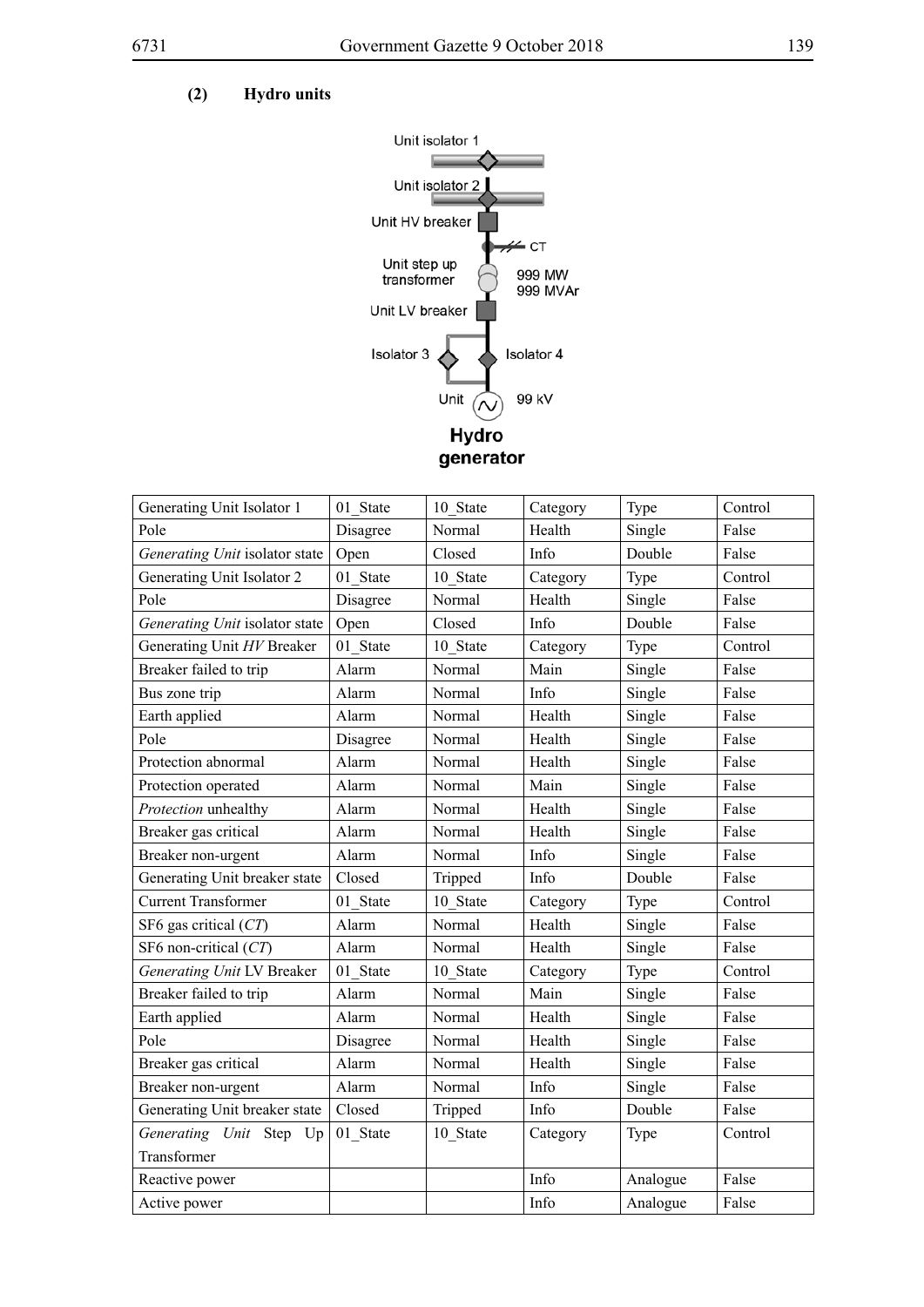| Isolator 3                     | 01 State | 10 State       | Category | Type     | Control |
|--------------------------------|----------|----------------|----------|----------|---------|
| Pole                           | Disagree | Normal         | Health   | Single   | False   |
| Generating Unit isolator state | Open     | Closed         | Info     | Double   | False   |
| Isolator 4                     | 01 State | 10 State       | Category | Type     | Control |
| Pole                           | Disagree | Normal         | Health   | Single   | False   |
| Generating Unit isolator state | Open     | Closed         | Info     | Double   | False   |
| Generating Unit                | 01 State | 10 State       | Category | Type     | Control |
| Frequency                      |          |                | Info     | Analogue | False   |
| Auto load                      | Active   | Normal         | Info     | Single   | True    |
| factor<br>Automatic<br>power   | Operated | Normal         | Health   | Single   | True    |
| regulator                      |          |                |          |          |         |
| Emergency trip                 | Operated | Normal         | Main     | Single   | True    |
| Generating Unit start not      | Alarm    | Normal         | Health   | Single   | False   |
| ready                          |          |                |          |          |         |
| Generating Unit to pump        | Active   | Off            | Info     | Single   | True    |
| mode                           |          |                |          |          |         |
| Generating Unit to SCO mode    | Active   | Off            | Info     | Single   | True    |
| Pump start not ready           | Alarm    | Normal         | Health   | Single   | False   |
| Pump to generation mode        | Active   | Off            | Info     | Single   | True    |
| Pump to SCO mode               | Active   | Off            | Info     | Single   | True    |
| SCO start not ready            | Alarm    | Normal         | Health   | Single   | False   |
| SCO to generation mode         | Active   | Off            | Info     | Single   | True    |
| SCO to pump mode               | Active   | Normal         | Info     | Single   | True    |
| Sequence starting              | Auto     | Manual         | Info     | Single   | False   |
| Stator voltage                 | Info     | Analogue       | Log only | No       |         |
| Under-frequency start          | Armed    | Off            | Health   | Single   | False   |
| Generating Unit AGC - high     | High     | Normal         | Health   | Single   | False   |
| limit                          |          |                |          |          |         |
| Generating Unit AGC - high     | Health   | Analogue       | Panel    | No       |         |
| regulating limit               |          |                |          |          |         |
| Generating Unit $AGC - low$    | Low      | Normal         | Health   | Single   | False   |
| limit                          |          |                |          |          |         |
| Generating Unit AGC - low      |          |                | Health   | Analogue | False   |
| regulating limit               |          |                |          |          |         |
| Generating Unit AGC - raise/   | Off      | Normal         | Info     | Single   | False   |
| lower blocking                 |          |                |          |          |         |
| Generating Unit AGC - ramp     |          |                | Info     | Analogue | False   |
| rate                           |          |                |          |          |         |
| Generating Unit $AGC$ – set-   |          |                | Info     | Analogue | True    |
| point active power             |          |                |          |          |         |
| Generating Unit AGC - status   | On       | Off            | Info     | Single   | False   |
| Generating Unit at standstill  | Yes      | Normal         | Info     | Single   | True    |
| Generating Unit voltage        |          |                | Info     | Analogue | False   |
| Generating Unit guide vane     |          |                | Info     | Analogue | True    |
| Generating Unit in generation  | Yes      | N <sub>0</sub> | Info     | Single   | True    |
| mode                           |          |                |          |          |         |
| Generating Unit in pump        | Yes      | No             | Info     | Single   | True    |
|                                |          |                |          |          |         |
| mode                           |          |                |          |          |         |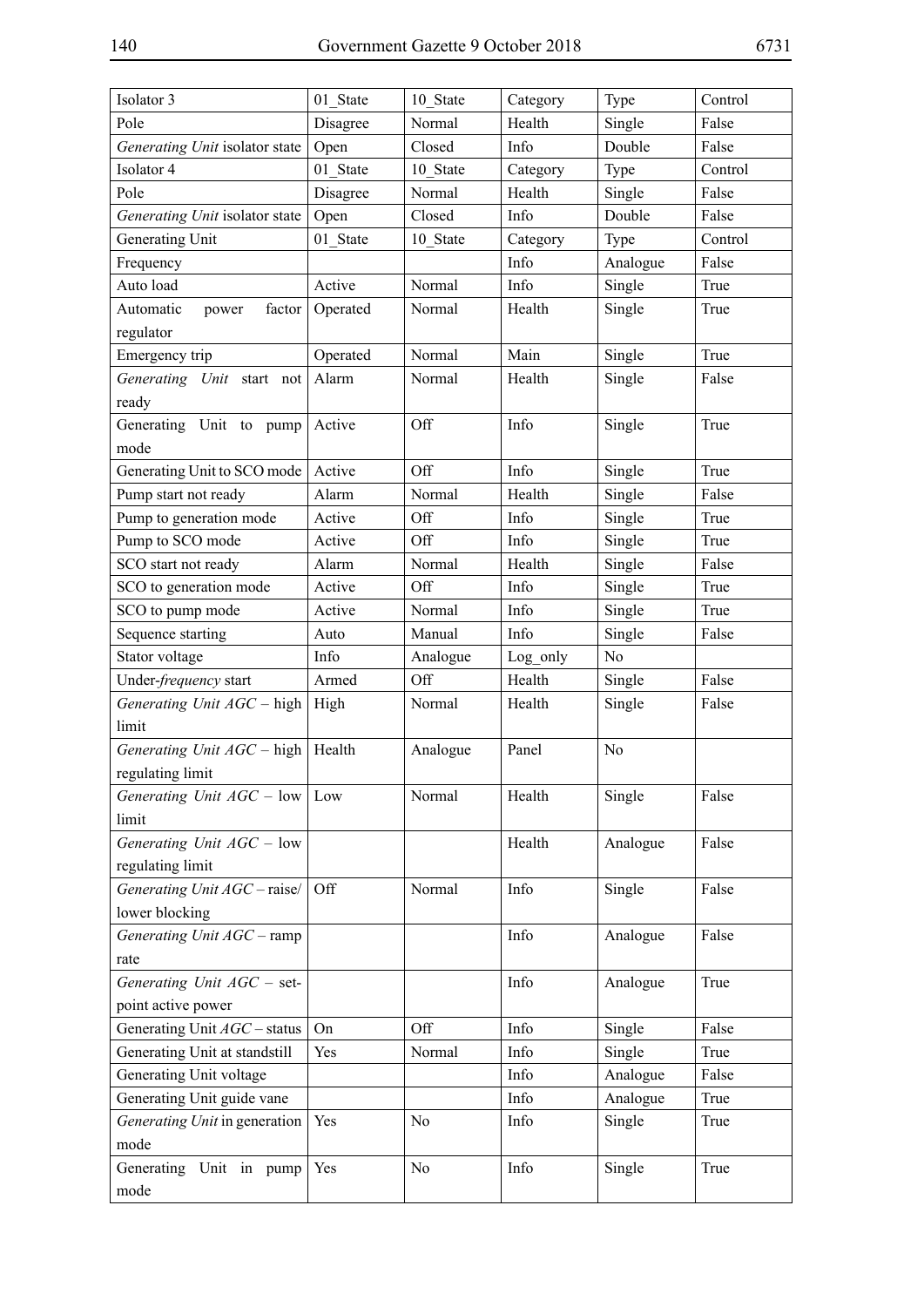| Generating Unit in SCO mode         | Yes | N <sub>0</sub> | Info | Single   | True  |
|-------------------------------------|-----|----------------|------|----------|-------|
| Generating Unit load limiter        |     |                | Info | Analogue | True  |
| Generating Unit<br>reactive         |     |                | Info | Analogue | False |
| power generated                     |     |                |      |          |       |
| Generating Unit<br>reactive         |     |                | Info | Analogue | False |
| power sent out                      |     |                |      |          |       |
| <i>Generating Unit</i> active power |     |                | Info | Analogue | False |
| generated                           |     |                |      |          |       |
| <i>Generating Unit</i> active power |     |                | Info | Analogue | False |
| sent out                            |     |                |      |          |       |
| Generating<br>Unit                  | Yes | N <sub>0</sub> | Info | Single   | False |
| synchronising                       |     |                |      |          |       |
| <i>Generating Unit</i> turning in   | Yes | N <sub>0</sub> | Info | Single   | False |
| generation direction                |     |                |      |          |       |
| <i>Generating Unit</i> turning in   | Yes | N <sub>0</sub> | Info | Single   | False |
| motor direction                     |     |                |      |          |       |

# **(3) Steam units**



| <b>Generating Unit Isolator 1</b> | 01 State | 10 State | Category | <b>Type</b> | Control |
|-----------------------------------|----------|----------|----------|-------------|---------|
| Pole                              | Disagree | Normal   | Health   | Single      | False   |
| Generating Unit isolator state    | Open     | Closed   | Info     | Double      | False   |
| <b>Generating Unit Isolator 2</b> | 01 State | 10 State | Category | <b>Type</b> | Control |
| Pole                              | Disagree | Normal   | Health   | Single      | False   |
| Generating Unit isolator state    | Open     | Closed   | Info     | Double      | False   |
| Generating<br>Unit<br>H V         | 01 State | 10 State | Category | <b>Type</b> | Control |
| <b>Breaker</b>                    |          |          |          |             |         |
| Breaker failed to trip            | Alarm    | Normal   | Main     | Single      | False   |
| Bus zone trip                     | Alarm    | Normal   | Info     | Single      | False   |
| Earth applied                     | Alarm    | Normal   | Health   | Single      | False   |
| Pole                              | Disagree | Normal   | Health   | Single      | False   |
| Protection abnormal               | Alarm    | Normal   | Health   | Single      | False   |
| Protection operated               | Alarm    | Normal   | Main     | Single      | False   |
| Protection unhealthy              | Alarm    | Normal   | Health   | Single      | False   |
| Breaker gas critical              | Alarm    | Normal   | Health   | Single      | False   |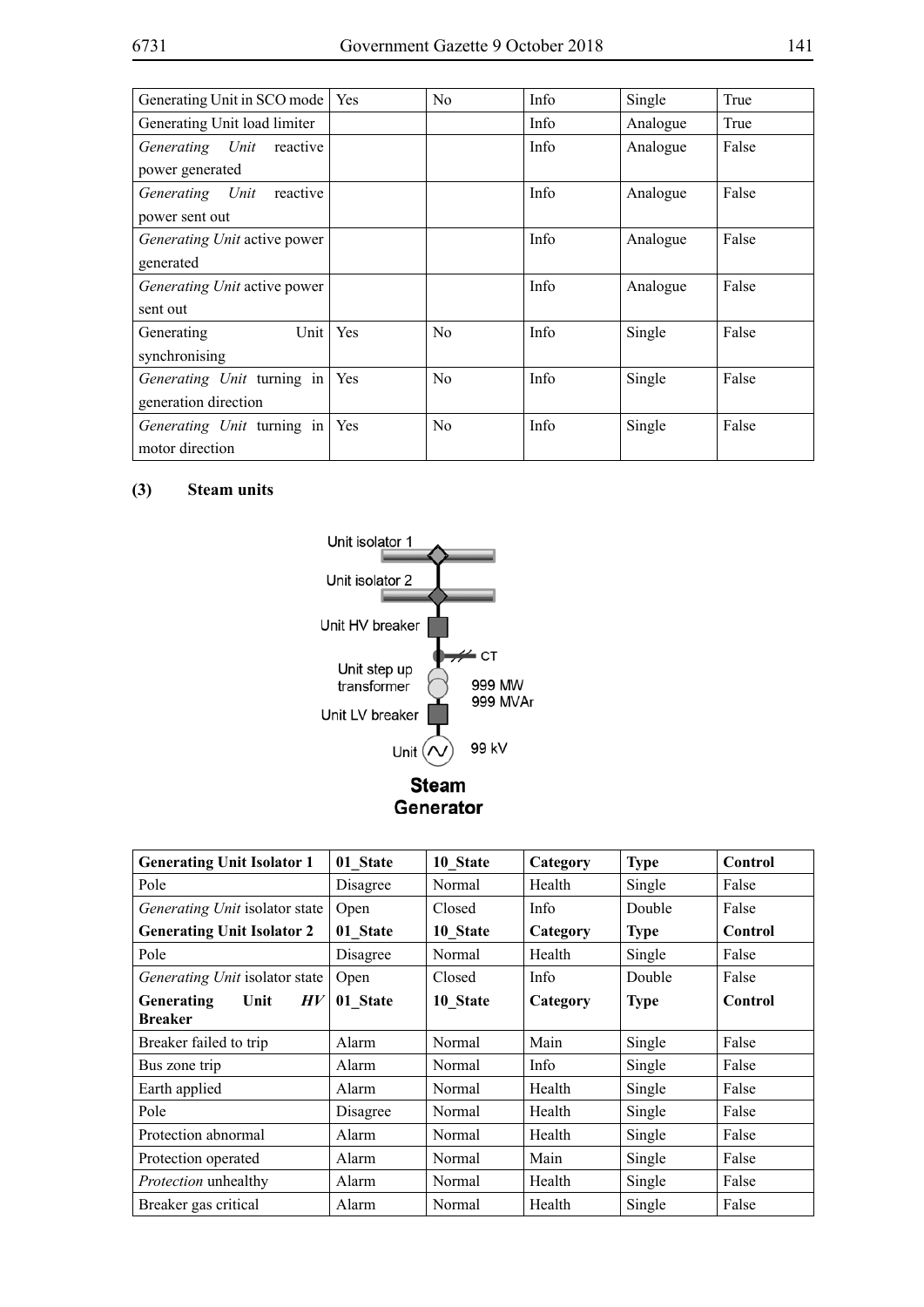| Breaker non-urgent                                 | Alarm    | Normal         | Info               | Single      | False   |
|----------------------------------------------------|----------|----------------|--------------------|-------------|---------|
| Generating Unit breaker state                      | Closed   | Tripped        | Info               | Double      | False   |
| <b>Current Transformer</b>                         | 01 State | 10 State       |                    |             | Control |
|                                                    | Alarm    | Normal         | Category<br>Health | <b>Type</b> |         |
| SF6 gas critical $(CT)$<br>SF6 non-critical $(CT)$ |          |                |                    | Single      | False   |
|                                                    | Alarm    | Normal         | Health             | Single      | False   |
| Generating Unit Step Up<br><b>Transformer</b>      | 01 State | 10 State       | Category           | <b>Type</b> | Control |
| Reactive power                                     |          |                | Info               | Analogue    | False   |
| Active power                                       |          |                | Info               | Analogue    | False   |
| <b>Generating Unit LV Breaker</b>                  | 01 State | 10 State       | Category           | <b>Type</b> | Control |
| Breaker failed to trip                             | Alarm    | Normal         | Main               | Single      | False   |
| Earth applied                                      | Alarm    | Normal         | Health             | Single      | False   |
| Pole                                               | Disagree | Normal         | Health             | Single      | False   |
| Breaker gas critical                               | Alarm    | Normal         | Health             | Single      | False   |
| Breaker non-urgent                                 | Alarm    | Normal         | Info               | Single      | False   |
| Generating Unit breaker state                      | Closed   | Tripped        | Info               | Double      | False   |
| <b>Steam Generating Unit</b>                       | 01 State | 10 State       | Category           | <b>Type</b> | Control |
| Generating Unit AGC - high<br>limit                | High     | Normal         | Health             | Single      | False   |
| Generating Unit AGC - high<br>regulating limit     |          |                | Health             | Analogue    | False   |
| Generating Unit $AGC - low$<br>limit               | Low      | Normal         | Health             | Single      | False   |
| Generating Unit AGC - low<br>regulating limit      |          |                | Health             | Analogue    | False   |
| Generating Unit AGC - raise/<br>lower blocking     | Off      | Normal         | Info               | Single      | False   |
| Generating Unit AGC - ramp<br>rate                 |          |                | Info               | Analogue    | False   |
| Generating Unit AGC - set-<br>point active power   |          |                | Info               | Analogue    | True    |
| Generating Unit AGC - status                       | On       | Off            | Info               | Single      | False   |
| Generating Unit voltage                            |          |                | Info               | Analogue    | False   |
| Generating Unit islanded                           | Alarm    | N <sub>o</sub> | Health             | Single      | False   |
| Generating<br>Unit<br>reactive<br>power generated  |          |                | Info               | Analogue    | False   |
| Generating<br>reactive<br>Unit<br>power sent out   |          |                | Info               | Analogue    | False   |
| Generating Unit active power<br>generated          |          |                | Info               | Analogue    | False   |
| Generating Unit active power<br>sent out           |          |                | Info               | Analogue    | False   |

Generators contributing to *Regulating Reserve* shall provide indications for *emergency* generation and maximum generation for rescheduling.

## **2. Distributor and end-use customer**

#### **2.1 Transmission equipment**

The *Customer* shall provide operational information for both real time and recording purposes in relation to each feeder, transformer and compensation device at each *Substation* required for the full functionality of a *SVC*, as well as full control by the *System Operator*.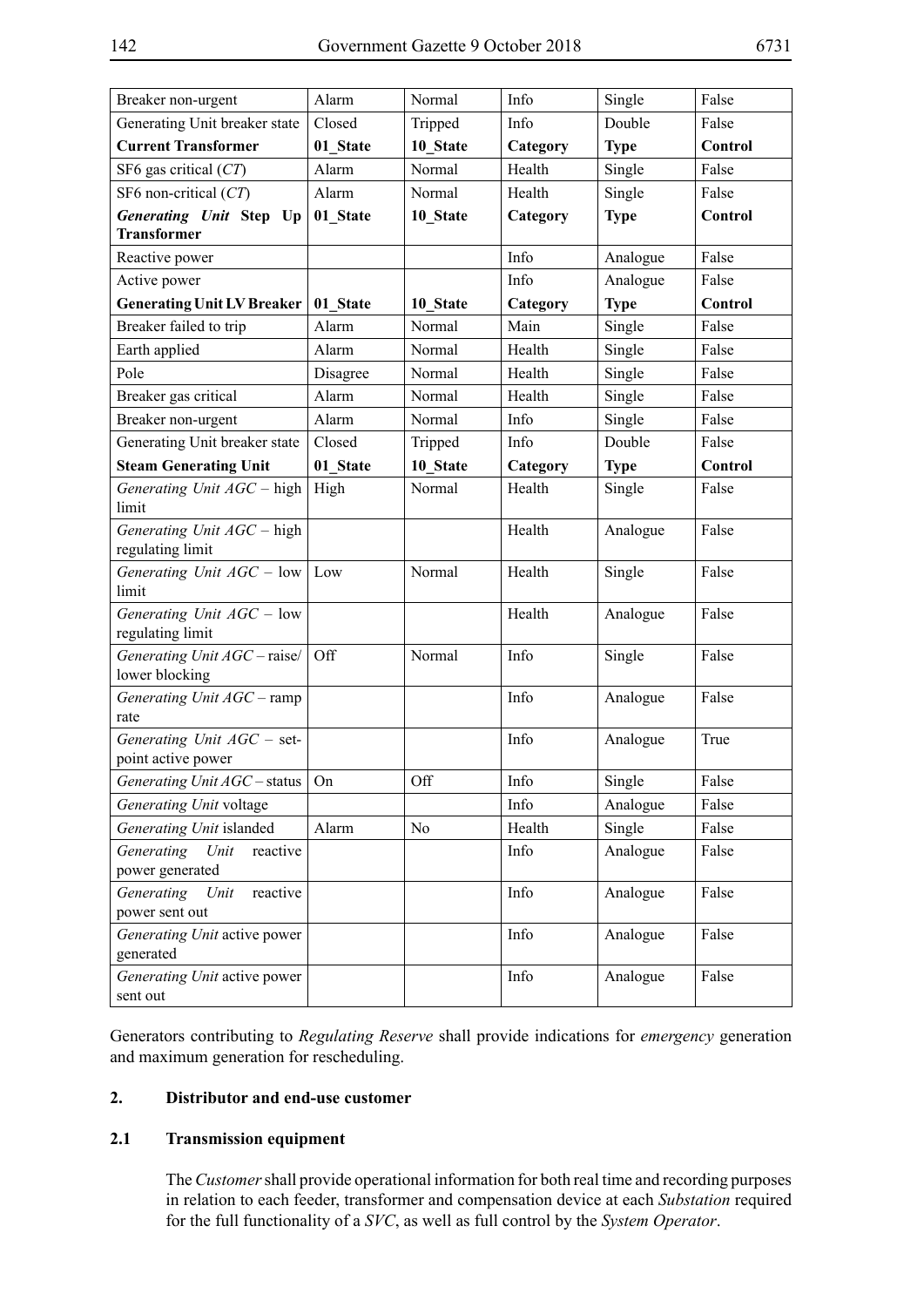#### **2.2 Interruptible load**

- (1) All *Interruptible load*s shall meet the minimum requirements. The *System Operator* shall negotiate and integrate the conditions as presented in bilateral agreements and additional contracts without reducing the requirements as defined in this *Grid Code*.
- (2) The *Interruptible Load* shall install operational measurements to specification so as to provide operational information for both real time and recording purposes in relation to each controllable energy block in respect of the following minimum requirements for operation and control of a *Interruptible Load*:



Interruptible load

| <b>Isolator</b>                                   | 01 State       | 10 State    | Category | <b>Type</b> | Control        |
|---------------------------------------------------|----------------|-------------|----------|-------------|----------------|
| Pole                                              | Disagree       | Normal      | Health   | Single      | False          |
| Isolator state                                    | Closed         | <b>Open</b> | Info     | Double      | False          |
| <b>Breaker</b>                                    | 01 State       | 10 State    | Category | <b>Type</b> | <b>Control</b> |
| Generating Unit breaker state                     | Closed         | Tripped     | Info     | Double      | True           |
| <b>Current Transformer</b>                        | 01 State       | 10 State    | Category | <b>Type</b> | Control        |
| SF6 gas critical $(CT)$                           | Alarm          | Normal      | Health   | Single      | False          |
| SF6 non-critical $(CT)$                           | Alarm          | Normal      | Health   | Single      | False          |
| Load                                              | 01 State       | 10 State    | Category | <b>Type</b> | Control        |
| Load Reduction acknowledged                       | No.            | Yes         | Info     | Single      | True           |
| Load interrupt acknowledged                       | N <sub>0</sub> | Yes         | Info     | Single      | True           |
| <b>Block</b><br>Load<br>Reduction<br>acknowledged | N <sub>0</sub> | Yes         | Info     | Single      | True           |
| Return to service acknowledged                    | N <sub>0</sub> | Yes         | Info     | Single      | True           |
| Load active power                                 |                |             | Info     | Analogue    | False          |

(3) The availability of the *Interruptible Load* shall be integrated into the ancillary service schedules by the market operator before the transfer to the *System Operator*.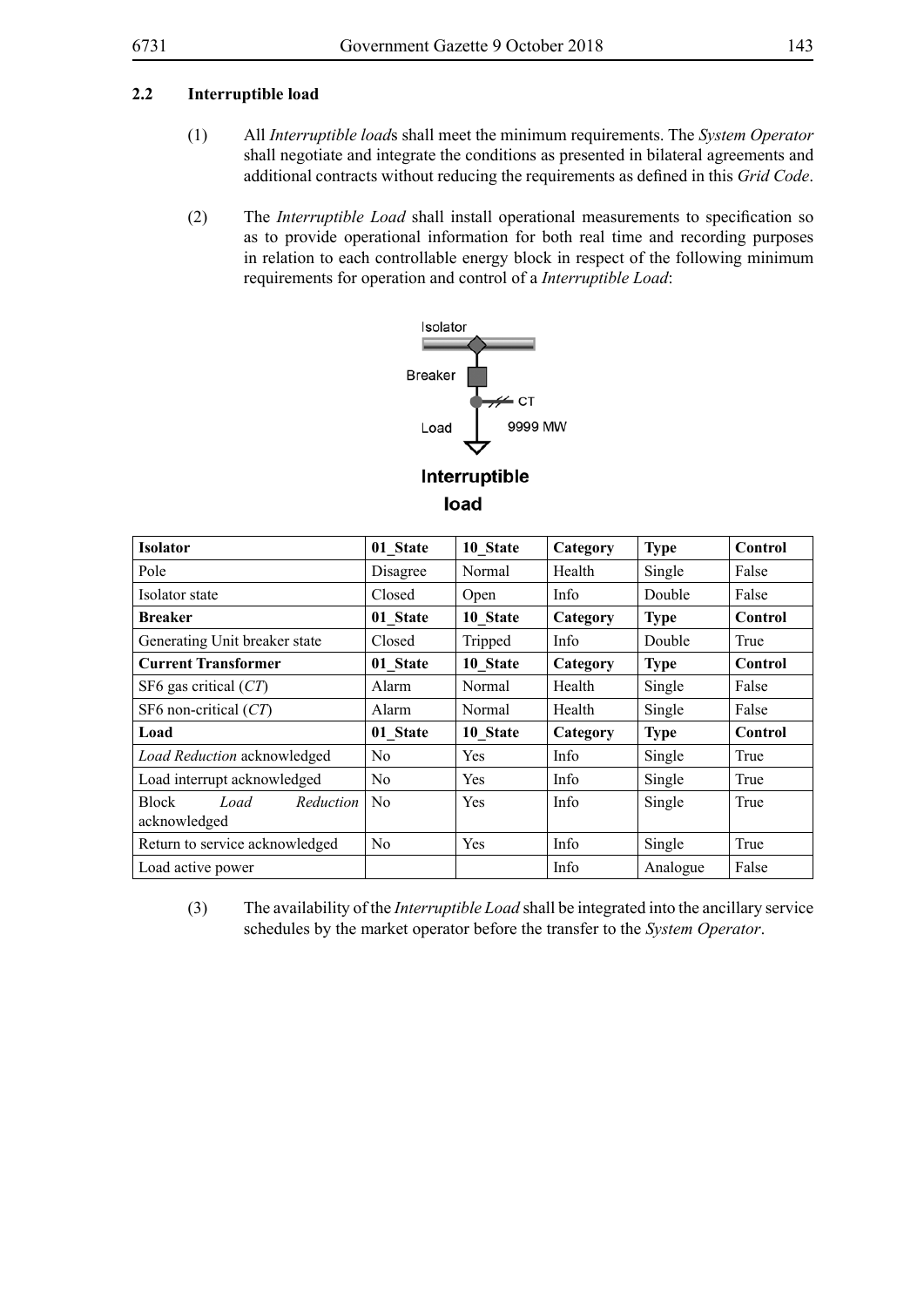# **Market operational schedules**

## **1. Energy market schedules**

| N <sub>0</sub> | Data entity     | Data description                                         | Format  | <b>Size</b> | Unit       |
|----------------|-----------------|----------------------------------------------------------|---------|-------------|------------|
|                | Power Station   | The official abbreviation of the <i>Power</i> Characters |         | 5           |            |
|                |                 | Station name as defined by the System                    |         |             |            |
|                |                 | Operator.                                                |         |             |            |
|                | Generating Unit | The <i>Generating Unit</i> identification number.        | Integer | $0 - 99$    |            |
|                | Hour            | Contract hour.                                           | Integer | $1 - 24$    | Hour       |
| 4              | Contract        | The contracted generation output per                     | Integer | $0 - 999$   | <b>MWh</b> |
|                |                 | Generating Unit.                                         |         |             |            |

| N <sub>o</sub> | Data entity          | Data description                           | Format            | Size     | Unit            |
|----------------|----------------------|--------------------------------------------|-------------------|----------|-----------------|
| 1              | <b>Power Station</b> | The official abbreviation of the Power     | <b>Characters</b> | 5        |                 |
|                |                      | Station name as defined by the System      |                   |          |                 |
|                |                      | Operator.                                  |                   |          |                 |
| $\overline{2}$ | Generating Unit      | The Generating Unit identification number. | Integer           | $0 - 99$ |                 |
| $\overline{3}$ | Min generation       | Minimum<br>generation<br>capability<br>of  | Integer           | 999      | $\overline{MW}$ |
|                |                      | Generating Unit                            |                   |          |                 |
| $\overline{4}$ | Price 1              |                                            | Real              | 999,99   | R               |
| 5              | Minus elbow 1        |                                            |                   |          |                 |
| 6              | Elbow 1              |                                            | Integer           | 999      | MW              |
| 7              | Price 2              |                                            | Real              | 999,99   | R               |
| $\,$ 8 $\,$    | Minus elbow 2        |                                            |                   |          |                 |
| 9              | Elbow 2              |                                            | Integer           | 999      | $\overline{MW}$ |
| 10             | Price 3              |                                            | Real              | 999,99   | R               |
| 11             | Price 4              |                                            | Real              | 999,99   | $\mathsf{R}$    |
| 12             | Price 5              |                                            | Real              | 999,99   | R               |
| 13             | Price 6              |                                            | Real              | 999,99   | $\mathsf{R}$    |
| 14             | Max generation       |                                            | Integer           | 999      | $\overline{MW}$ |

# **2. Ancillary services market schedules**

| N <sub>0</sub> | Data entity          | Data description                                   | Format            | <b>Size</b> | Unit            |
|----------------|----------------------|----------------------------------------------------|-------------------|-------------|-----------------|
| 1              | <b>Power Station</b> | The official abbreviation of the <i>Power</i>      | <b>Characters</b> | 5           |                 |
|                |                      | Station name as defined by the System              |                   |             |                 |
|                |                      | <i>Operator</i>                                    |                   |             |                 |
| $\overline{2}$ | Generating Unit      | The <i>Generating Unit</i> identification number   | Integer           | $0 - 99$    |                 |
| $\overline{3}$ | Hour                 | Contract hour                                      | Integer           | $1 - 24$    | Hour            |
|                |                      |                                                    |                   |             | (h)             |
| $\overline{4}$ | Spinning Reserve     | Spinning Reserve contract                          | Integer           | $0 - 999$   | МW              |
| 5              | Flexibility          |                                                    | Boolean           |             | F'/T            |
| 6              | AGC                  | Flag for being contracted for <i>AGC</i> either up | Boolean           |             | Y'/N'           |
|                |                      | or down                                            |                   |             |                 |
| $\tau$         | $AGC$ up             | Regulation contracted up                           | Integer           | $0 - 99$    | $\overline{MW}$ |
| 8              | $AGC$ down           | Regulation contracted down                         | Integer           | $0 - 99$    | $\mathcal{M}W$  |
| 9              | <b>Quick Reserve</b> | Quick Reserve contract                             | Integer           | $0 - 99$    | $\overline{MW}$ |
| 10             | Demand-side          | Reserve available from Quick Reserve               | Integer           | $0 - 99$    | $\overline{MW}$ |
|                | Quick Reserve        | demand-side resources                              |                   |             |                 |
| 11             | Supply-side          | Reserve available for <i>Quick Reserve</i> from    | Integer           | $0 - 99$    | MW              |
|                | <b>Quick Reserve</b> | supply-side resources                              |                   |             |                 |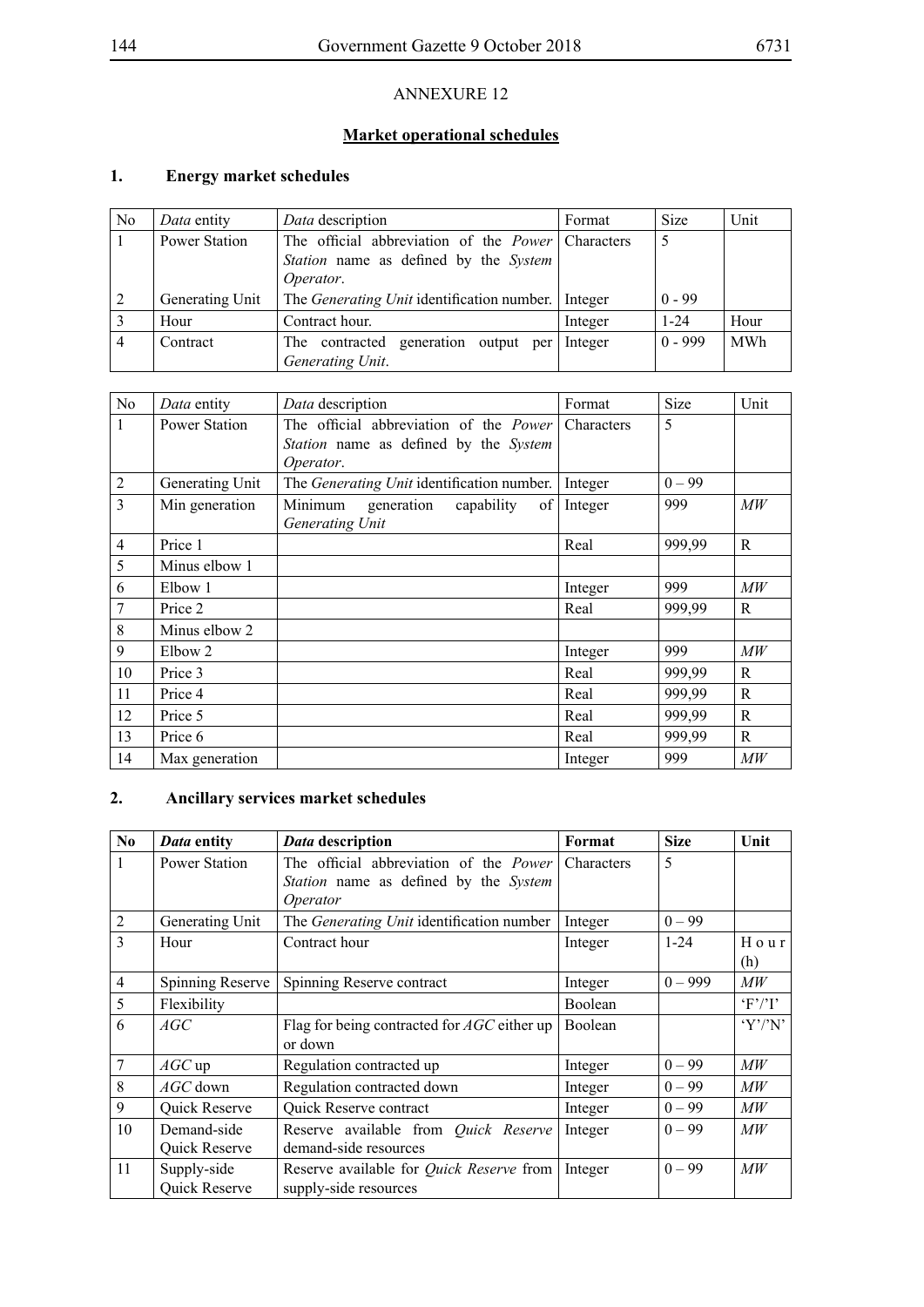## **Post-dispatch information**

(1) The *System Operator* shall provide the following minimum operational information in near real-time and as historic *data* in relation to each *Generating Unit* at each *Power Station*:

| No             | Data entity                               | Data description               | Format    | <b>Size</b> | Unit            |
|----------------|-------------------------------------------|--------------------------------|-----------|-------------|-----------------|
| $\mathbf{1}$   | high<br>Generating<br>Unit<br>limit       |                                | Real      | 999,99      | $\overline{MW}$ |
| $\overline{2}$ | Generating Unit low limit                 |                                | Real      | 999,99      | $\mathcal{M}W$  |
| $\overline{3}$ | Generating Unit $AGC$<br>mode             | CER/BLO                        | Character | 3           |                 |
| $\overline{4}$ | Generating Unit AGC AUT/OFF/MAN<br>status |                                | Character | 3           |                 |
| 5              | Generating Unit set-point                 |                                | Real      | 99,99       | $\mathcal{M}W$  |
| 6              | $AGC$ pulse                               |                                | Real      | 9,9         |                 |
| $\tau$         | Generating Unit sent-out                  |                                | Real      | 999,99      | $\overline{MW}$ |
| $\,8\,$        | Generating Unit auxiliary                 |                                | Real      | 999,99      | МW              |
| 9              | Generating Unit contract                  |                                | Integer   | 999         | $\mathcal{M}W$  |
| 10             | Generating Unit spinning                  |                                | Integer   | 999         |                 |
| 11             | $AGC$ flag                                | 32-bit flag on AGC<br>settings | Integer   |             | 32 bits         |

(2) If Namibia is a *control area* then the *System Operator* shall provide the following minimum operational information in near real-time in relation to the overall dispatch performance:

| N <sub>0</sub> | Data<br>entity | Data description                         | Format  | <b>Size</b> | Unit          |
|----------------|----------------|------------------------------------------|---------|-------------|---------------|
| $\mathbf{1}$   | ACE            | Area Control Error                       | Real    | 999,99      | MW            |
| $\overline{2}$ |                | Average ACE previous hour                | Real    | 999,99      | MW            |
| $\overline{3}$ | HZ             | System frequency                         | Real    | 99,999      | MW            |
| $\overline{4}$ |                | Frequency distribution current hour      | Real    | 999,99      | $\mathit{MW}$ |
| 5              |                | Frequency distribution previous hour     | Real    | 999,99      | MW            |
| 6              |                | System total generation                  | Integer | 99999       | $\mathit{MW}$ |
| $\overline{7}$ |                | Control area total actual interchange    | Integer | 99999       | MW            |
| 8              |                | Control area total scheduled interchange | Integer | 99999       | M W           |
| 9              |                | System operating reserve                 | Integer | 99999       | MW            |
| 10             |                | System sent-out                          | Integer | 99999       | MW            |
| 11             |                | <b>System Spinning Reserve</b>           | Integer | 99999       | MW            |
| 12             |                | AGC regulating up                        | Integer | 99999       | MW            |
| 13             |                | AGC regulating down                      | Integer | 99999       | MW            |
| 14             |                | <i>AGC</i> regulating up assist          | Integer | 99999       | M W           |
| 15             |                | AGC regulating down assist               | Integer | 99999       | M W           |
| 16             |                | AGC regulating up emergency              | Integer | 99999       | M W           |
| 17             |                | AGC regulating down emergency            | Integer | 99999       | MW            |
| 18             |                | AGC mode                                 | Char    | TLBC /CFC   |               |
| 19             |                | $AGC$ status                             | Char    | ON/OFF      |               |
| 20             |                | Area Control Error output                | Real    | 999.99      | MW            |
| 21             |                | <b>System Transmission Losses</b>        | Real    | 999.99      | MW            |
| 22             |                | South Africa tie-lines                   | Integer | 99999       | MW            |
| 23             |                | AGC performance indicators               |         |             |               |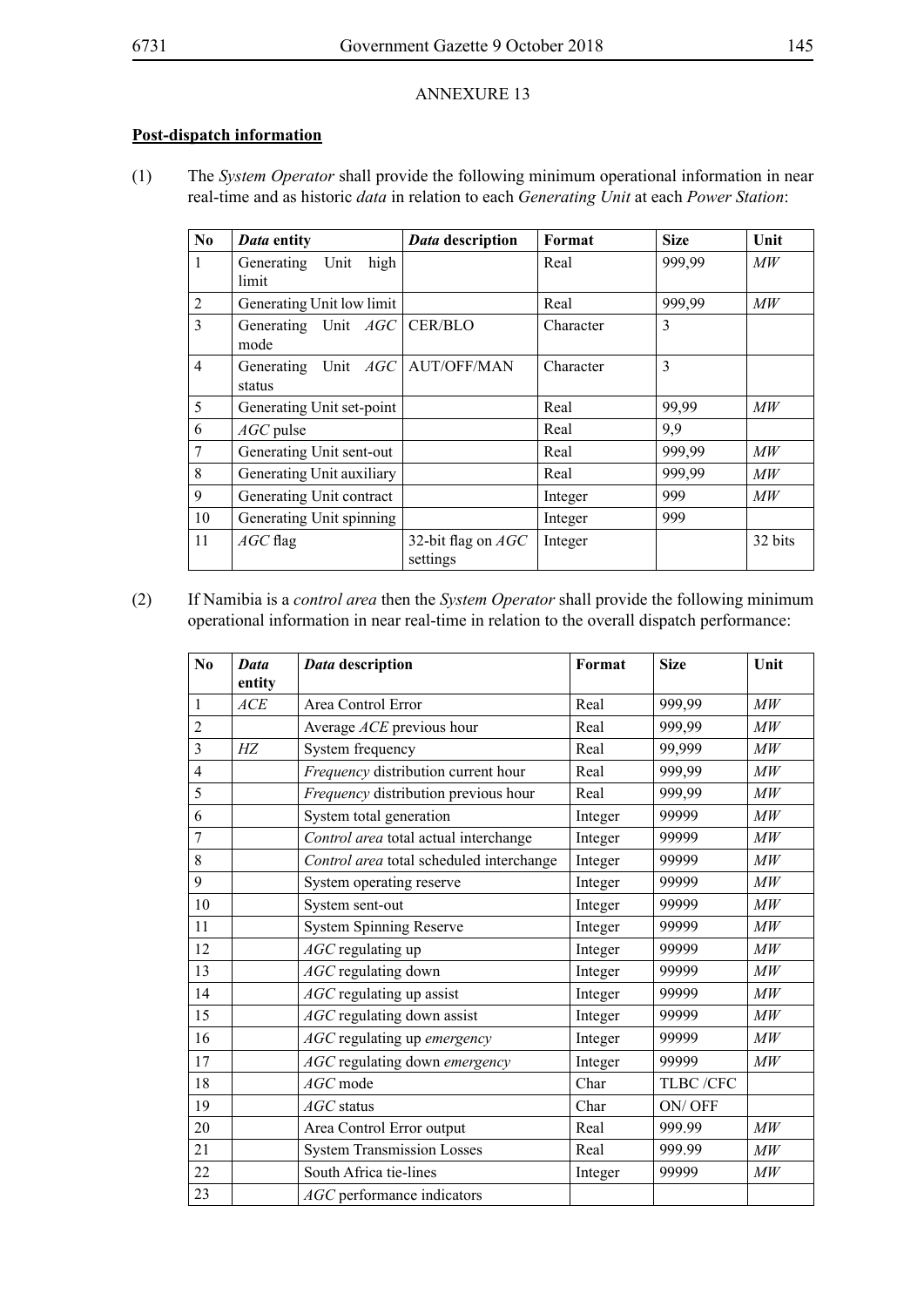### GENERATOR PERFORMANCE DATA

### **1. Measurement of Availability**

- (1) The Unipede/Eurelectric standard for the measurement of plant availability must be used. Availability is measured with the use of an indicator known as "energy availability factor" (EAF).
- (2) EAF represents the network point-of-view.
- (3) The "energy availability factor" has the same conceptual content as the "equivalent availability factor" used by USA operators, for example the NERC-GADS *data* bank.
- (4) Energy availability factor is defined as the ratio of the available energy generation (b) over a given time period (PH) to the reference energy generation over the same period, expressed as a percentage. Both of these energy generation terms are determined relative to reference ambient conditions.
- (5) Available energy generation (b) for the purpose of calculating EAF is the energy that could have been produced under reference ambient conditions considering limitations within and beyond the control of the plant management.  $b = Pd \times PH$
- (6) Reference energy generation (Y) is the energy that could be produced during a given time period if the *Generating Unit* were operated continuously at reference *Generating Unit* power (PM) under reference ambient conditions throughout the period.

 $Y = PM \times PH$ 

- (7) Reference ambient conditions are environmental conditions representative of the annual mean (or typical) ambient conditions for the *Generating Unit*.
- (8) Alternative definition: The "energy availability factor" (f), over a specified period, is the ratio of energy (b) that the available capacity (Pd) could have produced during this period to the energy (Y) that the net maximum electrical capacity (PM) could have produced during the same period.
- (9) The energy produced (b) (or capable of being produced) by the available capacity (Pd) may also be calculated as the difference between the energy (Y) (the maximum electrical capacity –PM – that could have been produced) and the unavailable energy (c) (which was not produced or not able to be produced) by the total unavailable

$$
f = \frac{b}{Y} = \frac{Y - c \times 100\%}{Y}
$$

(10) Note: For the NamPower reporting systems c is calculated from a summation of unavailable MWh due to outages and restrictions (planned, unplanned, external and non-engineering) occurring throughout the period from *MW* capacity loss x duration (hr) of the loss.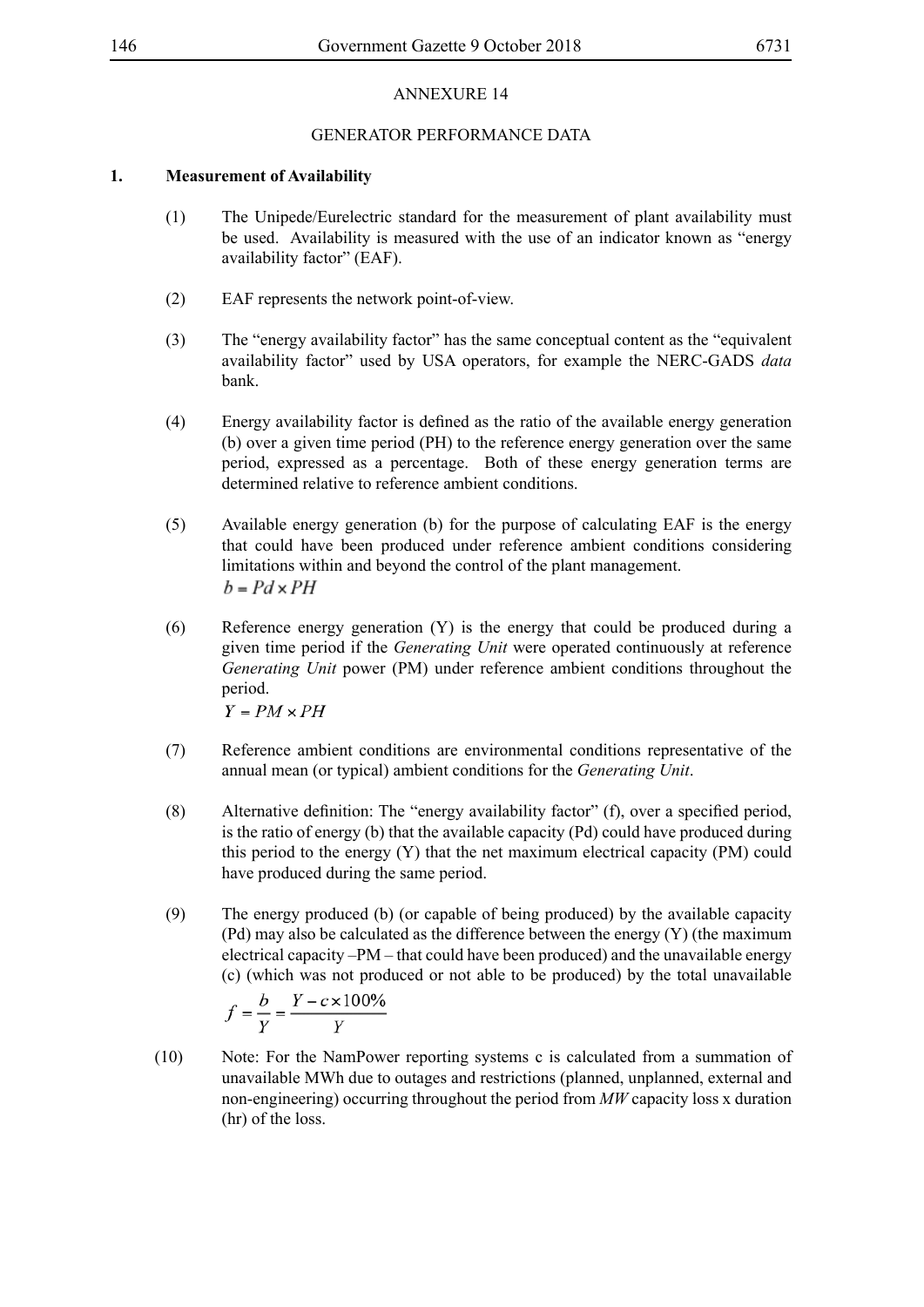#### **2. Components of the energy availability factor (EAF) (GCR1.1)**  $EAF = UCF - OCLF$

### **(1) Unplanned capability loss factor (***UCLF***) (GCR1.2)**

The purpose of this indicator is to monitor industry progress in minimising outage time and power reductions that result from unplanned equipment failures or other conditions. This indicator reflects the effectiveness of plant programmes and practices in maintaining systems available for safe electrical generation.

### **(2) Other capability loss factor (OCLF) (***GCR* **1.3)**

Other capability loss factor is an indicator to monitor outage time and power reductions due to causes beyond the control of plant management.

### **(3) Planned capability loss factor (***PCLF***) (GCR1.4)**

Planned capability loss factor is defined as the ratio of the planned energy *Losses* during a given period of time to the reference energy generation expressed as a percentage.

Planned energy loss is energy that was not produced during the period because of planned shutdowns or *Load Reduction*s due to causes under plant management control. Energy *Losses* are considered to be planned if they are scheduled at least four weeks in advance.

### **(4) Generating unit capability factor (UCF)**

Note: UCF represents the *GENERATOR'S* POINT OF VIEW

The purpose of this indicator is to monitor progress in attaining high *Generating Unit* and industry energy production availability. This indicator reflects effectiveness of plant programmes and practices in maximising available electrical generation and provides an overall indication of how well plants are operated and maintained.  $EAF = UCF - OCLF$ 

### **3. Measurement of availability reliability**

- (1) The Unipede/Eurelectric standard for the measurement of plant reliability must be used.
- (2) Reliability is measured with the use of two specific indicators, namely unplanned automatic grid separations (*UAGS*) and successful start-up rate.

#### **4. Unplanned automatic grid separations per 7 000 operating hours (UAGS/7000h)**

- (1) The purpose of this indicator is to enable monitoring of an important aspect of the reliability of service supplied to the electrical grid. It takes into account success in improving reliability by reducing the number of turbo *generator* trips. It also provides an indication of plant operation and maintenance performance.
- (2) Taking account of the number of operating hours when the turbo *generator* set is connected to the electrical grid enables assessment of required reserves. Furthermore, using a common standard for all grid separation *data* for each *Generating Unit* provides a uniform basis for comparison among units with values for the industry as a whole.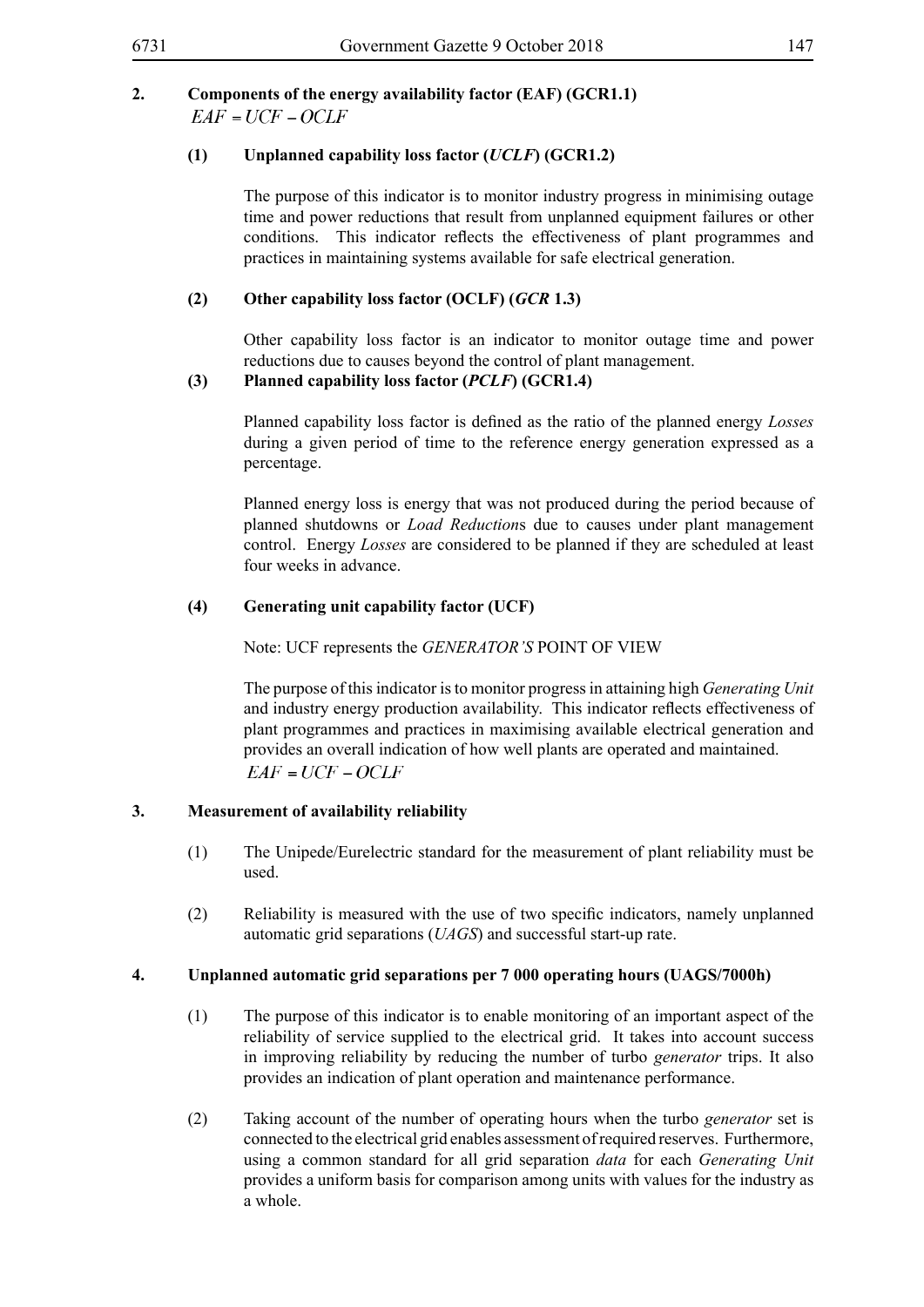- (3) Intentional (manual) grid separations are not taken into account since operators should not be discouraged from taking action to protect equipment.
- (4) This indicator may be defined as corresponding to the number of unplanned (unintentional) automatic grid separations of internal origin that occur per 7 000 operating hours. This definition can be clarified as follows:
- (5) "Unplanned" means that grid separation is not an anticipated part of a planned test, nor part of an operating programme designed to adjust output to demand (e.g. a controlled shutdown). Controlled shutdowns of units where the line circuit breaker is manually or automatically opened at loads equal to or below the first automatic synchronising load should not be considered when computing this indicator.
- (6) "Grid separation" means the opening of the *generator* breaker or *HV* yard breaker where no *generator* breaker exists. This could be an opening signal actuated by overshooting of a safety threshold, or a spurious trip. Grid separation can only occur during grid service of the units. Grid service is obtained when the start-up is successful for requested start-ups or when loads in excess of the first synchronising load are reached for "contracted" or "other start-ups" (i.e. house or block load as programmed into the automatic synchronising equipment).
- (7) "Automatic" (unintentional) means that the grid separation is not the result of an action by the operator either on one of the switches to trigger a *Generating Unit* trip or grid separation or to simulate operation of a *Protection* system.
- (8) Trips caused by the operator in error, e.g. opening the wrong switch leading to a trip, are excluded from the "manual" category. Controlled shutdowns of units where the line circuit breaker is manually or automatically opened at loads equal to or below the first automatic synchronising load should not be considered when computing this indicator.
- (9) "Operating" means that the turbo *generator* set is connected to the off-site grid (*Transmission* of generated power) even if the alternator is operating in synchronous motor mode owing to exceptional circumstances.
- (10) "Of internal origin" means that the trip is due to an unspecified internal installation failure resulting in a loss of reliability – even if the initial event can be traced to an off-site cause. The signal that triggered grid separation must originate from one of the sensors (or *Protection* logic) for monitoring *Generating Unit* parameters (turbo *generator* set and power *Transmission*, up to and including the *generator* transformer *HV* breaker, and boiler). Grid separations actuated by *Protection* systems for the physical parameters of the grid are not included unless they were incorrectly controlled.
- (11) The selected figure of 7 000 hours represents the typical number of on-line hours for most plants operating at base load or semi-base load. The indicator thus represents an approximate value of the actual number of grid separations occurring in one year.
- (12) The following *data* are required to determine the value for this indicator
	- (a) the number of unplanned automatic grid separations (U) with the *generator* circuit breaker (or *HV* breaker where no *generator* breaker exists) in initially closed position; and
	- (b) the number of operating hours (OPH).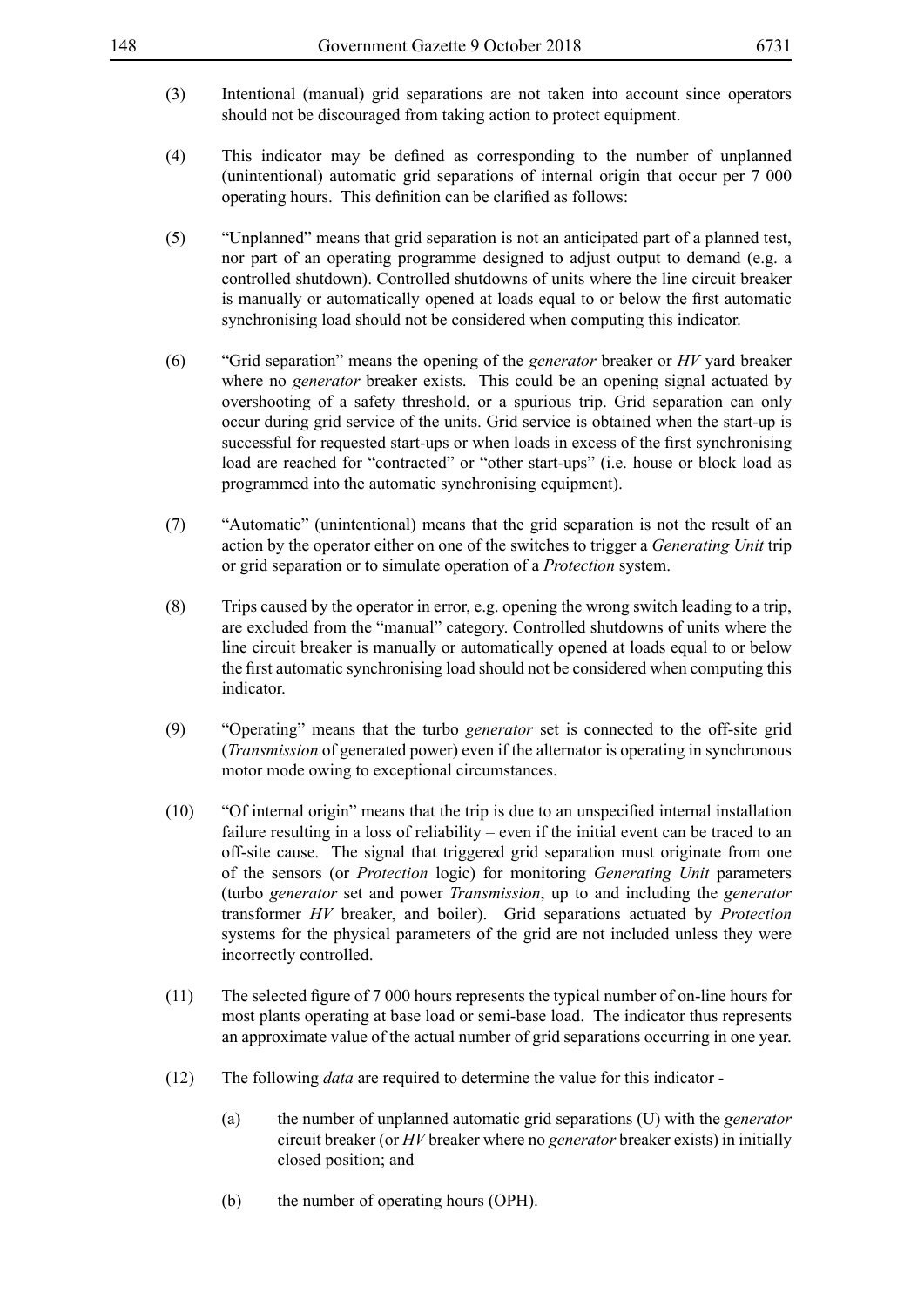(13) All automatic trips are counted for the *UAGS* indicator, including those auto trips occurring within +30 minutes of all requested start-ups that comply with the  $±15$ -minute time limit for synchronization.

 $UAGS$   $U \times 7000$  $7000h$ <sup>-</sup>  $OPH$ 

- (14) Data for new units is included in the calculation of industry values beginning January 1 of the first calendar year following the start of commercial operation. However, in order to be included in the industry value, the *Generating Unit* must have at least 1 000 operating hours per year. This minimum operating period requirement reduces the effects of plants that are shut down for long periods of time and for which limited *data* may not be statistically valid.
- (15) Summarised definition of *UAGS* per 7 000 hours: This indicator tracks the average grid separation rate per 7 000 operating hours (approximately one year of operation) for units having at least 1 000 operating hours during the year. Only trips of internal origin to the installation are included and trips for the physical parameters of the grid are not included unless they were incorrectly controlled.

### **5. Successful Start-up Rate (GCR2.2)**

(1) The "successful start-up rate" is the ratio of the number of successful start-ups to the number of contracted start-ups over a given period of time. It measures the reliability of the service that is rendered to the *customers*.

 $SSR = \frac{NumberOfSuccessfulStartUps \times 100\%}{NumberOfContractedStartUps}$ 

- (2) Start-up comprises the set of operations that enable the *Generating Unit* to be connected to the off-site power grid for the production of electrical energy according to requirements issued by the grid administrator. Connection of the *Generating Unit* to the grid (closing the line circuit breaker) is the purpose of the first start-up phase, before loading and stabilisation at the required power level. Only this initial start-up phase, the success of which results in sustained grid connection, is considered here.
- (3) The contracted start-up refers to an agreement between the grid administrator (through any medium, i.e. verbally, telephonically, etc.) and the station, following a request from the grid administrator or the station. This forms part of a grid management schedule (hereafter referred to as the 'real' National Control programme) for the full range of power generation resources (excluding tests). The request for a startup in advance of the synchronising time corresponds to the technical delay due to equipment start-up times. This delay time can be reduced to almost zero in the case of start-up of peak-supply gas turbines with centralised, automatic control systems. For any given start-up contract, a precise time for grid connection and an implementation schedule are required (except for peak-load gas turbines). In the event of a sudden modification by the grid administrator of the grid connection contract time, within the start-up capabilities of the *Generating Unit*, a new contract needs to be entered into.
- (4) The following indicators are still under development:
	- (a) protection management;
	- (b) ability to island;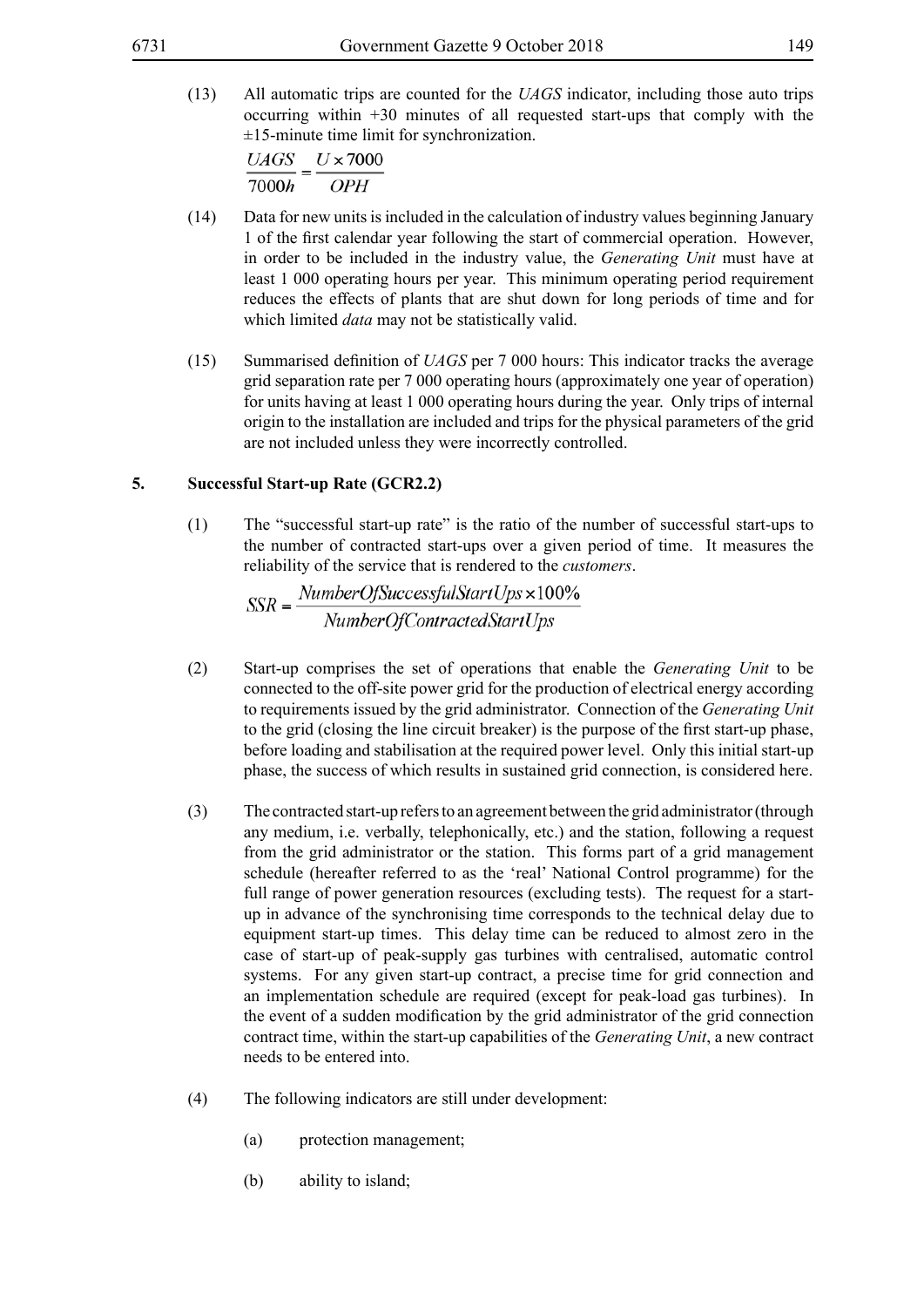- (d) reactive capabilities;
- (e) multiple-generating unit trip risks;
- (f) governing requirements;
- (g) restart after station blackout capability;
- (h) black start capability;
- (i) intermediate load capability;
- (j) external supply disturbance withstand capability;
- (k) loading rates; and
- (l) on-load tap changing for generating set-up transformers.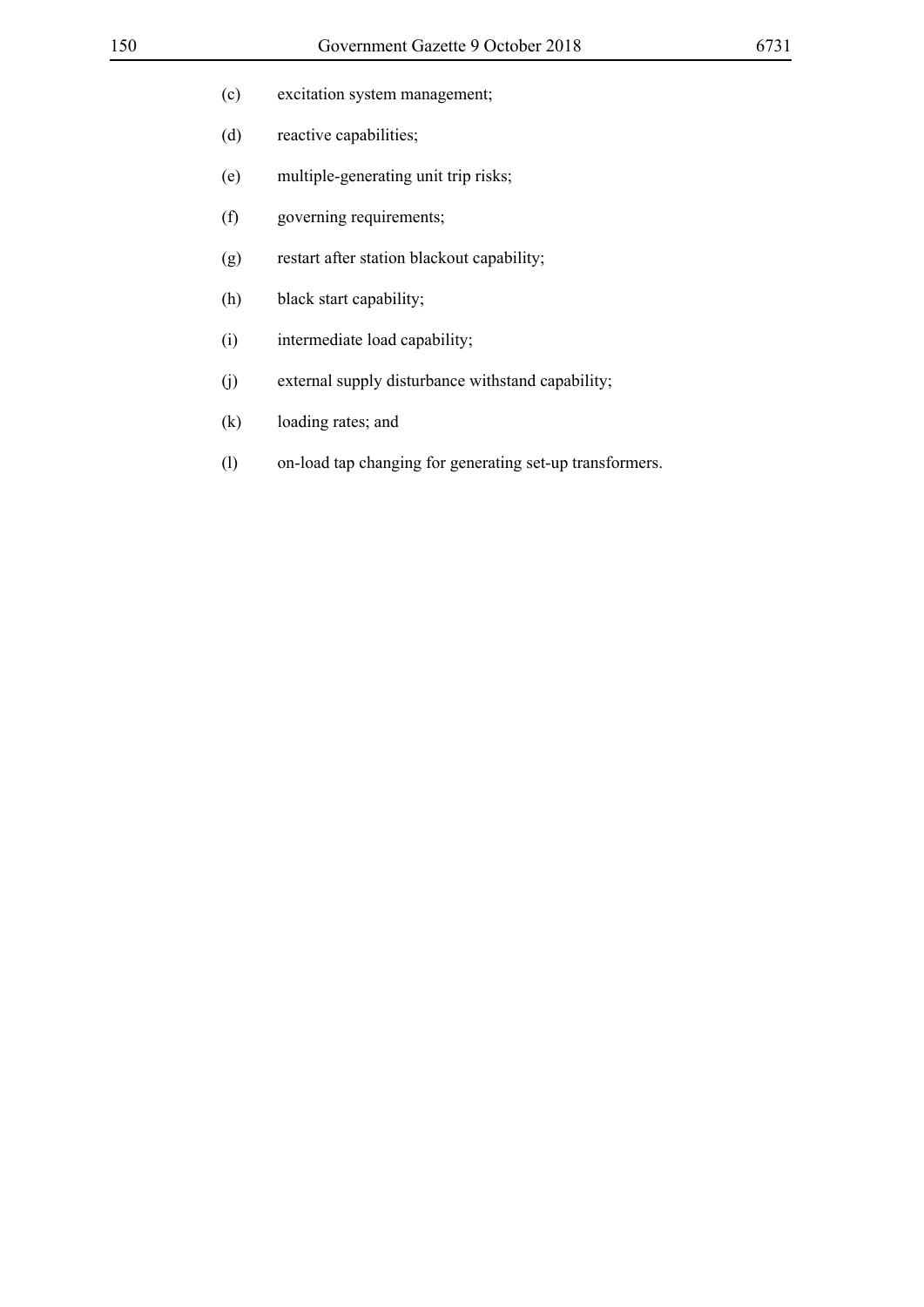# **Planning schedules**

## **Schedule 1: Ten-year demand forecast**

|                   | <b>Demand = Total Demand + Distribution Losses - Embedded Generation</b> |                                |             |                                |             |
|-------------------|--------------------------------------------------------------------------|--------------------------------|-------------|--------------------------------|-------------|
|                   |                                                                          | <b>Maximum</b> demand          |             | Expected minimum de-<br>mand   |             |
| Year              | GWh                                                                      | $\boldsymbol{M}\boldsymbol{W}$ | <b>MVAr</b> | $\boldsymbol{M}\boldsymbol{W}$ | <b>MVAr</b> |
| Measured (year 0) |                                                                          |                                |             |                                |             |
| Year 1            |                                                                          |                                |             |                                |             |
| Year 2            |                                                                          |                                |             |                                |             |
| Year 3            |                                                                          |                                |             |                                |             |
| Year 4            |                                                                          |                                |             |                                |             |
| Year 5            |                                                                          |                                |             |                                |             |
| Year 6            |                                                                          |                                |             |                                |             |
| Year 7            |                                                                          |                                |             |                                |             |
| Year 8            |                                                                          |                                |             |                                |             |
| Year 9            |                                                                          |                                |             |                                |             |
| Year 10           |                                                                          |                                |             |                                |             |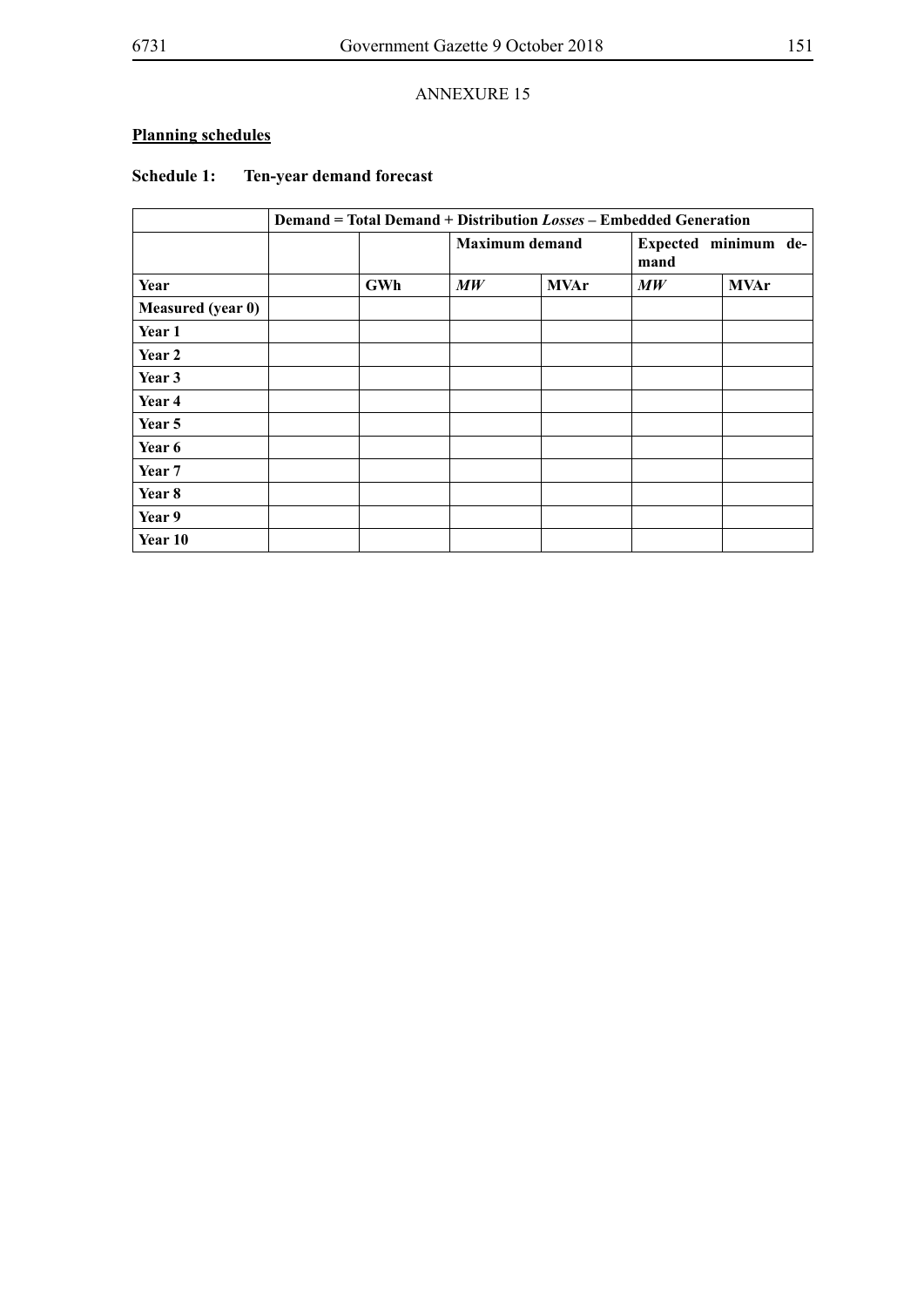|                                         |                                                   | Year 9            |  |
|-----------------------------------------|---------------------------------------------------|-------------------|--|
|                                         |                                                   | Year 8            |  |
|                                         |                                                   | Year <sub>7</sub> |  |
|                                         |                                                   | Year 6            |  |
|                                         | Generation net sent out contribution at peak      | Year 5            |  |
|                                         |                                                   | Year 4            |  |
|                                         |                                                   | Year 3            |  |
|                                         |                                                   | Year 2            |  |
|                                         |                                                   | Year 1            |  |
|                                         |                                                   | Peak              |  |
|                                         | Net sent out                                      | Normal            |  |
|                                         |                                                   |                   |  |
|                                         | On-site us-<br>$\mathbf{age}$                     | Peak              |  |
|                                         |                                                   | Normal            |  |
| edule 2: Embedded generation $>$ 500kVA | Plant<br>type                                     |                   |  |
| Sch                                     | Installed<br>capacity                             | (MW)              |  |
|                                         |                                                   |                   |  |
|                                         | power factor<br>Operating                         |                   |  |
|                                         |                                                   |                   |  |
|                                         | closest connection point<br>Tx Substation name at |                   |  |
|                                         |                                                   |                   |  |
|                                         |                                                   |                   |  |
|                                         |                                                   |                   |  |
|                                         |                                                   |                   |  |
|                                         |                                                   |                   |  |
|                                         | Generator                                         |                   |  |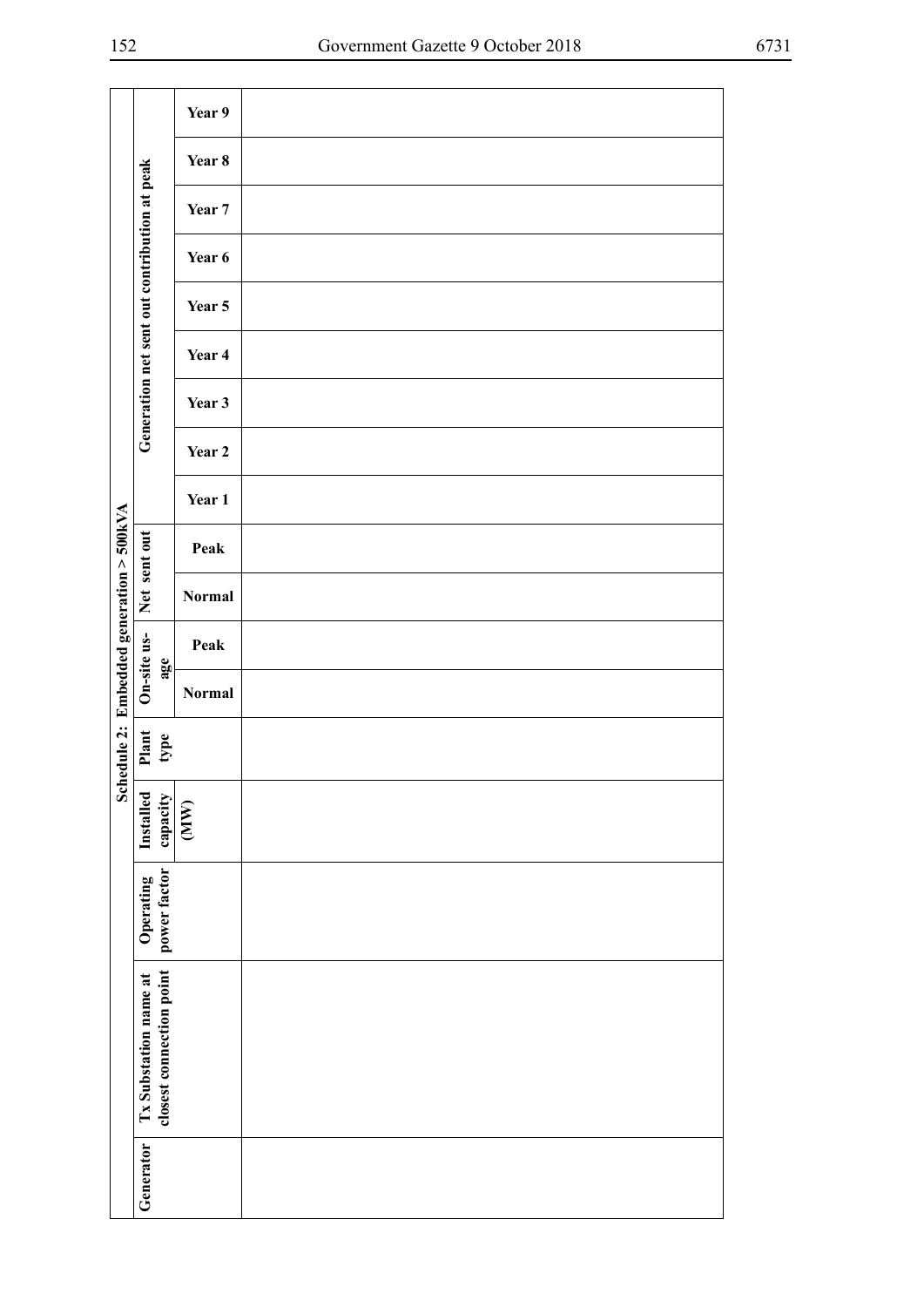### INFORMATION RELATING TO DETAILS SPECIFIED

| No.              | Detail                              | Specification                                                                                                                                                                                                                                                                                                 |
|------------------|-------------------------------------|---------------------------------------------------------------------------------------------------------------------------------------------------------------------------------------------------------------------------------------------------------------------------------------------------------------|
| 1.               | Commissioning                       | Projected or target commissioning test date                                                                                                                                                                                                                                                                   |
| 2.               | Operating                           | Target operational or on-line date                                                                                                                                                                                                                                                                            |
| $\mathfrak{Z}$ . | Reliability of connection requested | Number of connecting circuits e.g. one or two feeders, or firm/<br>non-firm supply required (subject to Network and Tariff Code<br>requirements)                                                                                                                                                              |
| $\overline{4}$ . | Location map.                       | Upgrades: Name of existing <i>Point of Supply</i> to be upgraded and<br>supply voltage.<br>New connections: Provide a 1:50 000 or other agreed scale<br>location map, with the location of the facility clearly marked.<br>In addition, please specify the co-ordinates of the <i>Point of</i><br>Connection. |
| 5 <sub>1</sub>   | Site plan                           | Provide a plan of the site $(1:200 \text{ or } 1:500)$ of the proposed facility,<br>with the proposed <i>Point of Supply</i> , and where applicable, the<br>Transmission line route from the facility boundary to the Point<br>of Supply, clearly marked.                                                     |
| 6.               | Electrical single-line diagram      | Provide an electrical single-line diagram of the <i>customer</i> intake<br>Substation.                                                                                                                                                                                                                        |

#### ANNEXURE 17

# MEASUREMENT EQUIPMENT ACCURACY CLASSES

| <b>Measurement equipment</b>                    | <b>Accuracy class</b> |
|-------------------------------------------------|-----------------------|
| Current transformer (CT)                        | $0.2\%$               |
| Voltage transformer (VT)                        | $0.2\%$               |
| Transducer                                      | $0.2\%$               |
| Analogue to digital conversion, <i>i.e.</i> RTU | 0.01%                 |

#### ANNEXURE 18

| File                 | Description                                                                                                                                                                                                                                                                        | Trigger event     | Frequency |
|----------------------|------------------------------------------------------------------------------------------------------------------------------------------------------------------------------------------------------------------------------------------------------------------------------------|-------------------|-----------|
| Dispatch<br>schedule | The combined 24-hour <i>day</i> -ahead energy and Generation<br><i>ancillary services</i> schedules. Hourly <i>day</i> -ahead dispatch schedule<br>contracts for different market categories that identify<br>the <i>Generating Unit</i> with the next 24 hourly values<br>for it. |                   | Daily     |
| Daily price<br>curve | Daily price curve with incremental prices and Generation<br>corresponding volumes.                                                                                                                                                                                                 | dispatch schedule | Daily     |

#### DAILY 24 HOURS DAY-AHEAD ENERGY SCHEDULE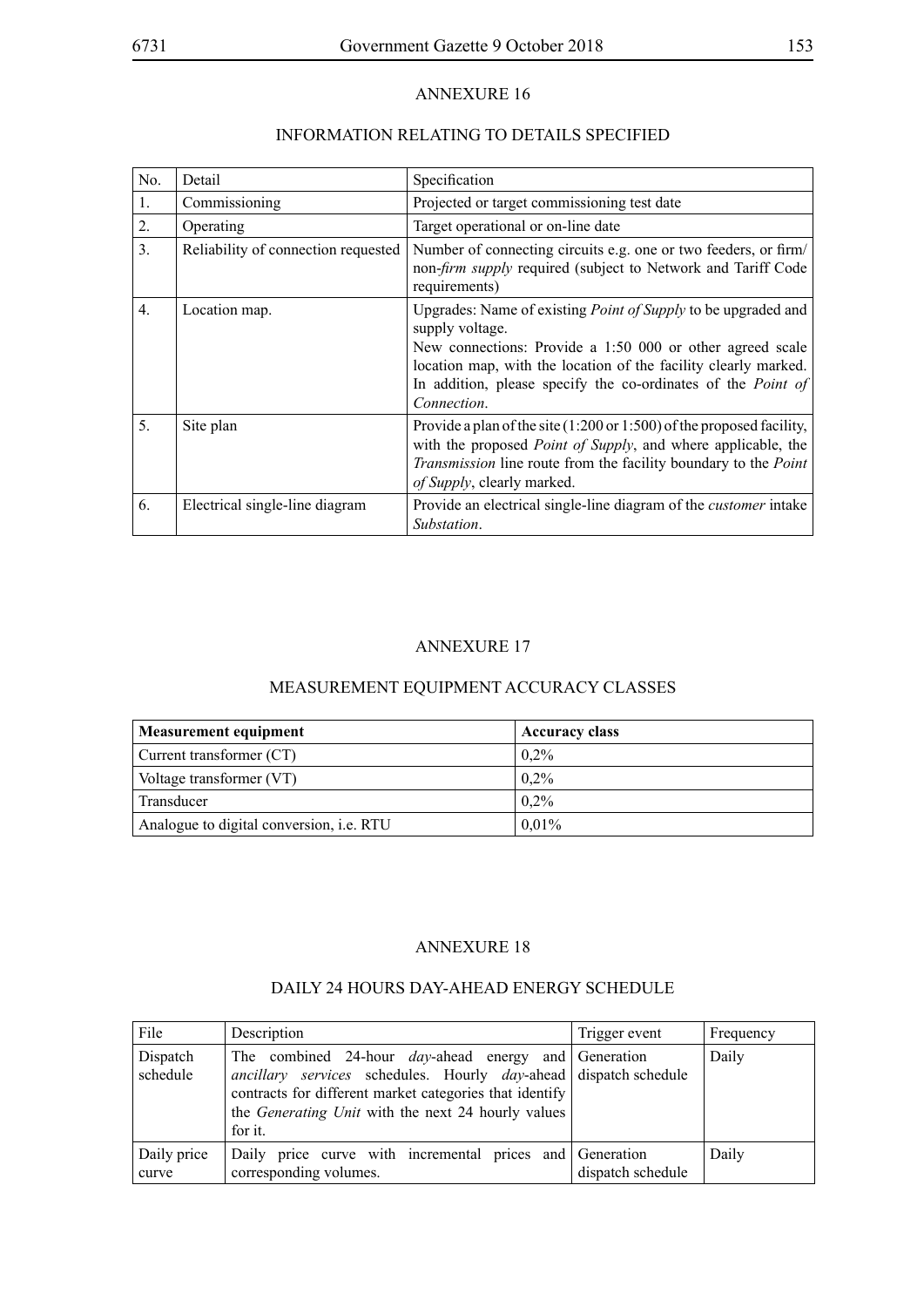| File                                    | <b>Description</b>                                                                                                             | <b>Trigger Event</b>                     | Frequency    |
|-----------------------------------------|--------------------------------------------------------------------------------------------------------------------------------|------------------------------------------|--------------|
| AGC pulses                              | The total pulses sent to a Generating Unit by<br>the AGC system to move the set point up or<br>down                            | Ongoing, file created at<br>end of hour  | Hourly       |
| <b>NERC</b>                             | A list of the total NERC "A1" and "A2"<br>criteria violations in the system over an hour                                       | Ongoing, file appended<br>at end of hour | Daily        |
| time data                               | System near real-   Historic near real-time system data files on  <br>readings as required for post-dispatch                   | Communication failure                    | To be agreed |
| Generating<br>real-time<br>near<br>data | Unit   Historic near real-time Generating Unit data   Communication failure<br>files on readings as required for post-dispatch |                                          | To be agreed |

#### ANNEXURE 20

| Distributor: |                                    |                                                            |                              |           |
|--------------|------------------------------------|------------------------------------------------------------|------------------------------|-----------|
| Date:        |                                    |                                                            |                              |           |
| Substation:  |                                    |                                                            |                              |           |
|              |                                    | Fed from Transmission Substation (directly or indirectly): |                              |           |
|              | <b>Activating frequency</b>        |                                                            | <b>Timer setting</b>         |           |
|              | <b>Required</b>                    | As tested                                                  | Required                     | As tested |
| Stage 1      |                                    |                                                            |                              |           |
| Stage 2      |                                    |                                                            |                              |           |
| Stage 3      |                                    |                                                            |                              |           |
| Stage 4      |                                    |                                                            |                              |           |
|              | <b>Feeders selected (Required)</b> |                                                            | Feeders selected (As tested) |           |
| Stage 1      |                                    |                                                            |                              |           |
| Stage 2      |                                    |                                                            |                              |           |
| Stage 3      |                                    |                                                            |                              |           |
| Stage 4      |                                    |                                                            |                              |           |

#### ANNEXURE 21

| <b>Indicator</b>                                    | Month | Year to date | <b>12 MMI</b> | Unit          |
|-----------------------------------------------------|-------|--------------|---------------|---------------|
| <b>System Minutes lost</b>                          |       |              |               | minutes       |
| No. of Interruptions                                |       |              |               |               |
| of<br>voltage<br>No.<br>statutory<br>transgressions |       |              |               |               |
| under-frequency<br>Mandatory<br>load<br>shedding    |       |              |               |               |
| Customer voluntary load shedding                    |       |              |               |               |
| Transmission system Losses                          |       |              |               | $\frac{0}{0}$ |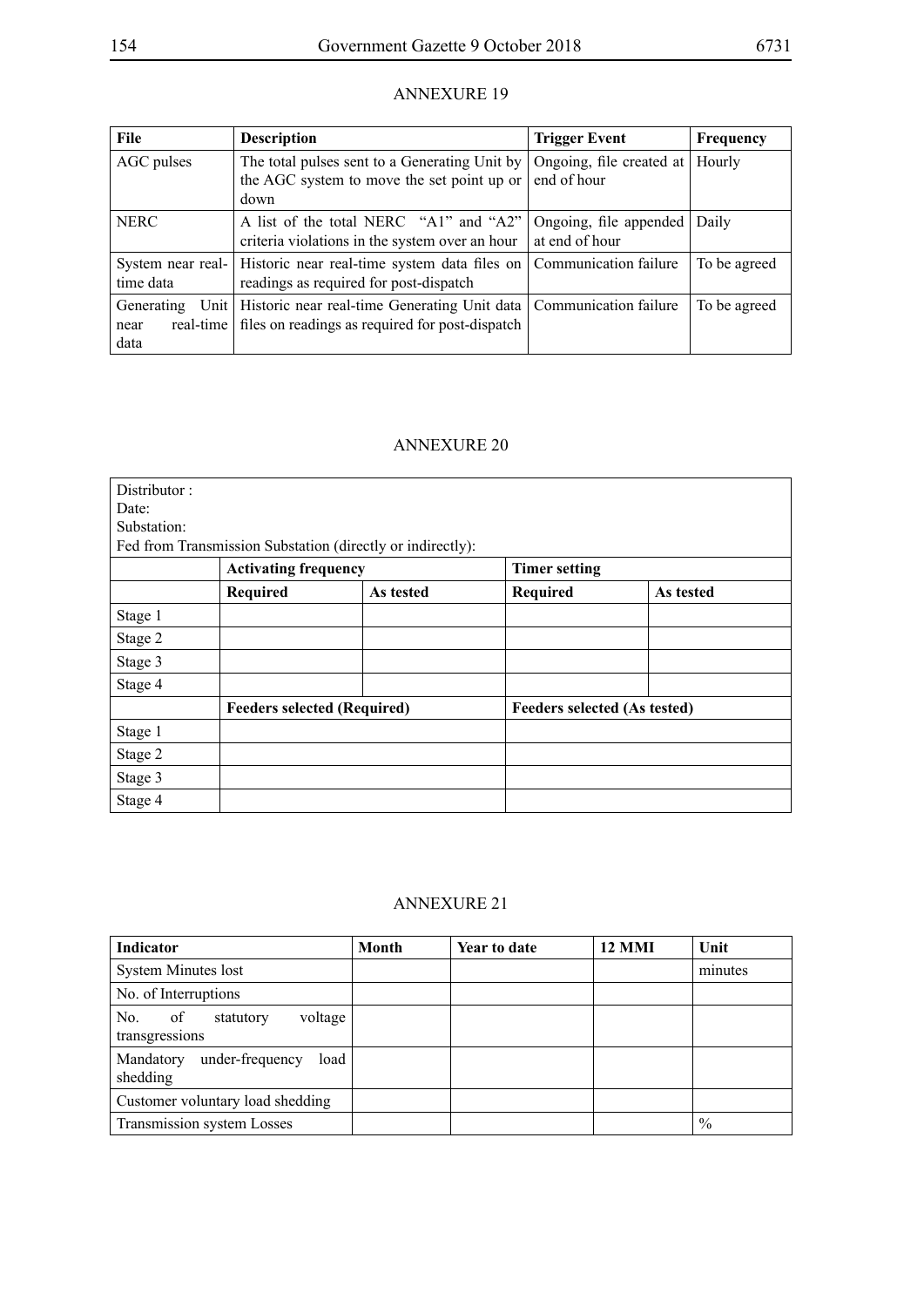The values of f0, f1, f2, f3, k1, k2, and k3 must be settable for the specific network location and applicable conditions. The range of values for k1 and k2 are automatically determined by the range of values given above for f0, f1, f2, and f3.



#### ANNEXURE 23

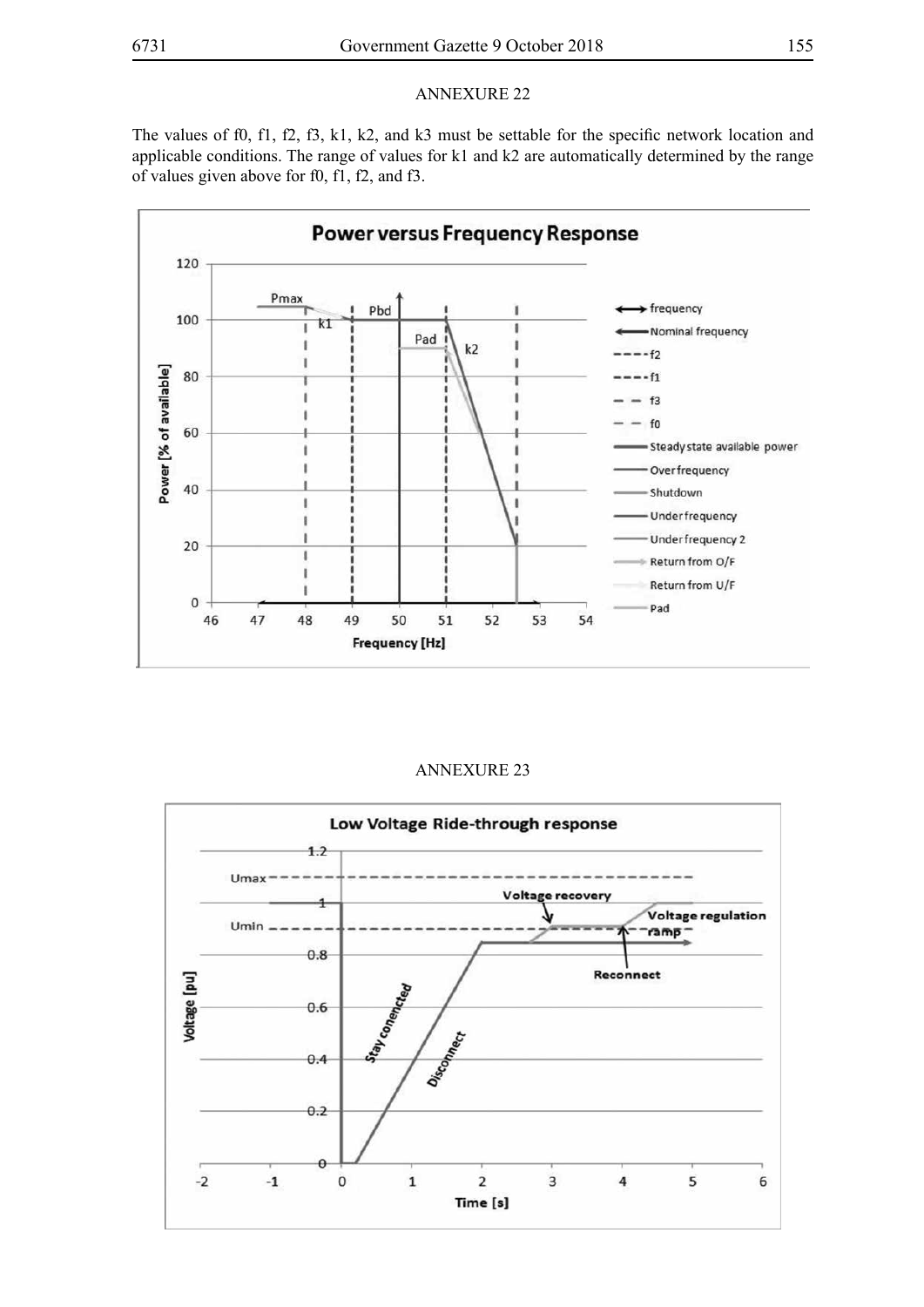